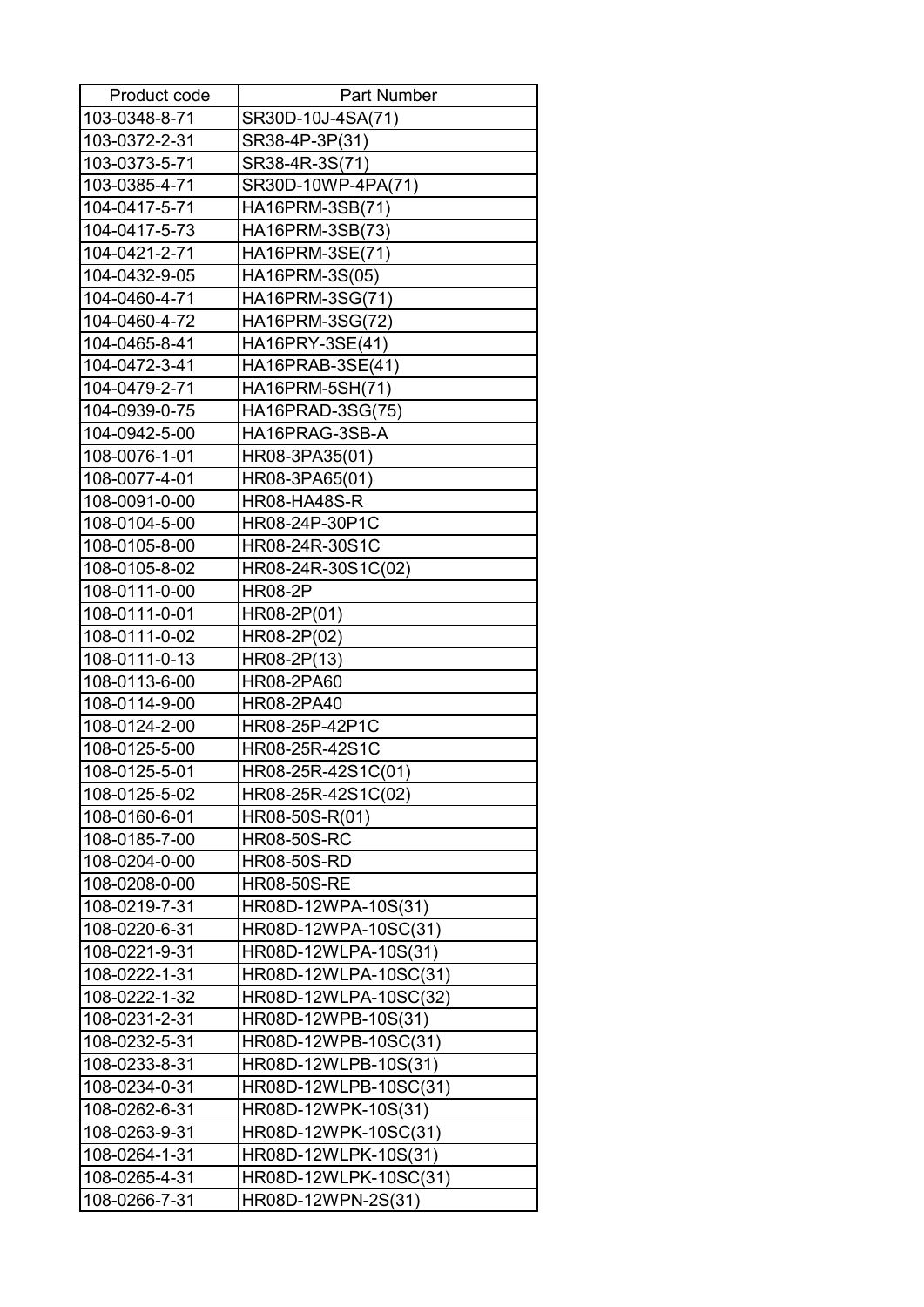| Product code  | Part Number           |
|---------------|-----------------------|
| 108-0267-0-31 | HR08D-12WLPN-2S(31)   |
| 108-0268-2-31 | HR08D-12WPM-10SC(31)  |
| 108-0269-5-31 | HR08D-12WPN-10SC(31)  |
| 108-0270-4-31 | HR08D-12WLPM-10SC(31) |
| 108-0271-7-31 | HR08D-12WLPN-10SC(31) |
| 108-0272-0-31 | HR08D-12WPM-2S(31)    |
| 108-0273-2-31 | HR08D-12WLPM-2S(31)   |
| 108-0274-5-31 | HR08D-12WPM-10S(31)   |
| 108-0275-8-31 | HR08D-12WPN-10S(31)   |
| 108-0276-0-31 | HR08D-12WLPM-10S(31)  |
| 108-0277-3-31 | HR08D-12WLPN-10S(31)  |
| 108-0278-6-31 | HR08D-12WPQ-10S(31)   |
| 108-0279-9-31 | HR08D-12WPA-2S(31)    |
| 108-0280-8-31 | HR08D-12WPB-2S(31)    |
| 108-0281-0-31 | HR08D-12WPK-2S(31)    |
| 108-0282-3-31 | HR08D-12WLPA-2S(31)   |
| 108-0283-6-31 | HR08D-12WLPB-2S(31)   |
| 108-0284-9-31 | HR08D-12WLPK-2S(31)   |
| 108-0285-1-31 | HR08D-12WPS-10S(31)   |
| 108-1006-0-00 | HR08-118S-RB2         |
| 108-1011-1-00 | HR08-118S-R           |
| 108-1018-0-01 | HR08-118S-RA(01)      |
| 108-1019-3-00 | <b>HR08-118S-RB</b>   |
| 108-1021-5-00 | <b>HR08-E50S-R</b>    |
| 108-1022-8-00 | <b>HR08-E50P-PK</b>   |
| 108-1026-9-00 | HR08-F28S-R           |
| 108-1027-1-00 | HR08-118(68)S-RC2     |
| 108-1034-0-00 | HR08-118S-R3          |
| 109-1869-4-72 | RM15WTPQ-8PB1540(72)  |
| 109-1873-1-72 | RM15WTPQ-8PB1740(72)  |
| 109-1907-1-31 | RM15WTLP-20P(31)      |
| 109-8105-8-72 | RM15WTRO-8P230A1F(72) |
| 110-0021-6-73 | HR10-7P-4P(73)        |
| 110-0022-9-73 | HR10-7P-4S(73)        |
| 110-0023-1-73 | HR10-7P-6P(73)        |
| 110-0024-4-73 | HR10-7P-6S(73)        |
| 110-0025-7-73 | HR10-10P-12P(73)      |
| 110-0026-0-73 | HR10-10P-12S(73)      |
| 110-0027-2-73 | HR10-7J-4S(73)        |
| 110-0028-5-73 | HR10-7J-4P(73)        |
| 110-0029-8-73 | HR10-7J-6S(73)        |
| 110-0030-7-73 | HR10-7J-6P(73)        |
| 110-0037-6-73 | HR10-10J-12S(73)      |
| 110-0038-9-73 | HR10-10J-12P(73)      |
| 110-0314-4-73 | HR10A-7R-4SB(73)      |
| 110-0314-4-74 | HR10A-7R-4SB(74)      |
| 110-0315-7-73 | HR10A-7R-4PB(73)      |
| 110-0316-0-73 | HR10A-7R-6SB(73)      |
| 110-0316-0-74 | HR10A-7R-6SB(74)      |
|               |                       |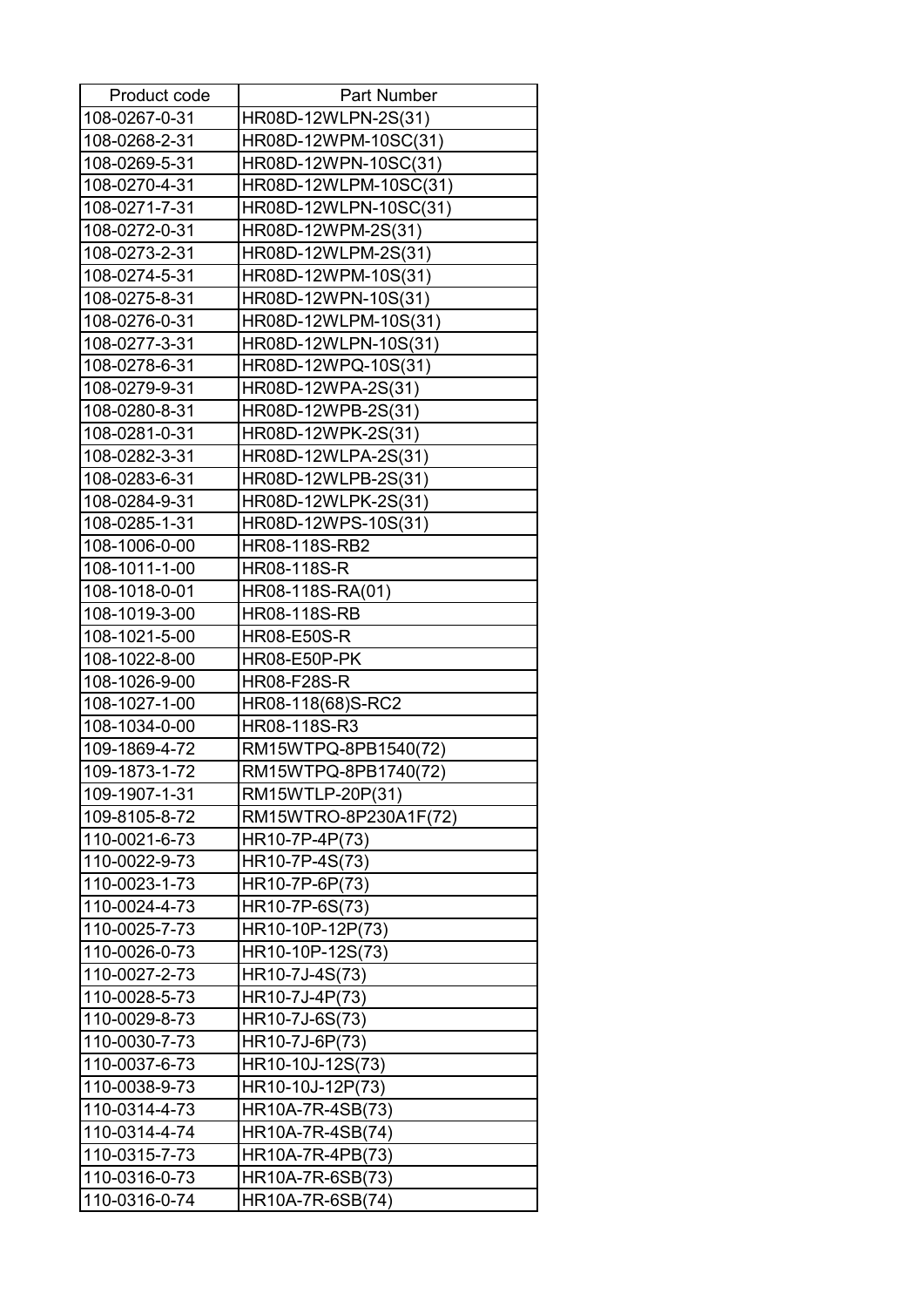| Product code  | <b>Part Number</b>      |
|---------------|-------------------------|
| 110-0317-2-73 | HR10A-7R-6PB(73)        |
| 110-0317-2-74 | HR10A-7R-6PB(74)        |
| 110-0317-2-77 | HR10A-7R-6PB(77)        |
| 110-0322-2-73 | HR10A-7R-5SB(73)        |
| 110-0413-6-71 | HR10A-10R-10SB(71)      |
| 110-0413-6-72 | HR10A-10R-10SB(72)      |
| 110-0414-9-71 | HR10A-10R-10PB(71)      |
| 110-0414-9-72 | HR10A-10R-10PB(72)      |
| 110-0415-1-71 | HR10A-10R-12SB(71)      |
| 110-0415-1-72 | HR10A-10R-12SB(72)      |
| 110-0416-4-71 | HR10A-10R-12PB(71)      |
| 110-0416-4-72 | HR10A-10R-12PB(72)      |
| 110-0433-3-73 | HR10A-10TR-12SB(73)     |
| 110-0433-3-74 | HR10A-10TR-12SB(74)     |
| 110-0445-2-73 | HR10A-10TR-12PE(73)     |
| 110-0455-6-73 | HR10A-10TP-12PC(73)     |
| 110-0456-9-73 | HR10A-10TR-12SC(73)     |
| 110-0457-1-73 | HR10A-10TR-12PB(73)     |
| 110-0501-1-73 | HR10A-7P-4PC(73)        |
| 110-0502-4-73 | HR10A-7P-4SC(73)        |
| 110-0503-7-73 | HR10A-7P-6PC(73)        |
| 110-0504-0-73 | HR10A-7P-6SC(73)        |
| 110-0505-2-73 | HR10A-7R-4PC(73)        |
| 110-0506-5-73 | HR10A-7R-4SC(73)        |
| 110-0507-8-73 | HR10A-7R-6PC(73)        |
| 110-0508-0-73 | HR10A-7R-6SC(73)        |
| 110-0510-2-73 | HR10A-7J-4SC(73)        |
| 110-0512-8-73 | HR10A-7J-6SC(73)        |
| 110-0601-6-73 | HR10A-10P-10PC(73)      |
| 110-0602-9-73 | HR10A-10P-10SC(73)      |
| 110-0603-1-73 | HR10A-10P-12PC(73)      |
| 110-0604-4-73 | HR10A-10P-12SC(73)      |
| 110-0605-7-71 | HR10A-10R-10PC(71)      |
| 110-0606-0-71 | HR10A-10R-10SC(71)      |
| 110-0607-2-71 | HR10A-10R-12PC(71)      |
| 110-0608-5-71 | HR10A-10R-12SC(71)      |
| 110-0610-7-73 | HR10A-10J-10SC(73)      |
| 110-0611-0-73 | HR10A-10J-12PC(73)      |
| 110-0612-2-73 | HR10A-10J-12SC(73)      |
| 110-0701-0-73 | HR10A-13P-20PC(73)      |
| 110-0702-3-73 | HR10A-13P-20SC(73)      |
| 110-0703-6-73 | HR10A-13R-20SC(73)      |
| 110-0704-9-73 | HR10A-13R-20PC(73)      |
| 110-0705-1-73 | HR10A-13J-20SC(73)      |
| 110-0706-4-73 | HR10A-13J-20PC(73)      |
| 110-0707-7-73 | HR10A-13R-20SB(73)      |
| 110-0708-0-73 | HR10A-13R-20PB(73)      |
| 110-0930-8-00 | <b>HR10A-10R-12SADL</b> |
| 110-0930-8-41 | HR10A-10R-12SADL(41)    |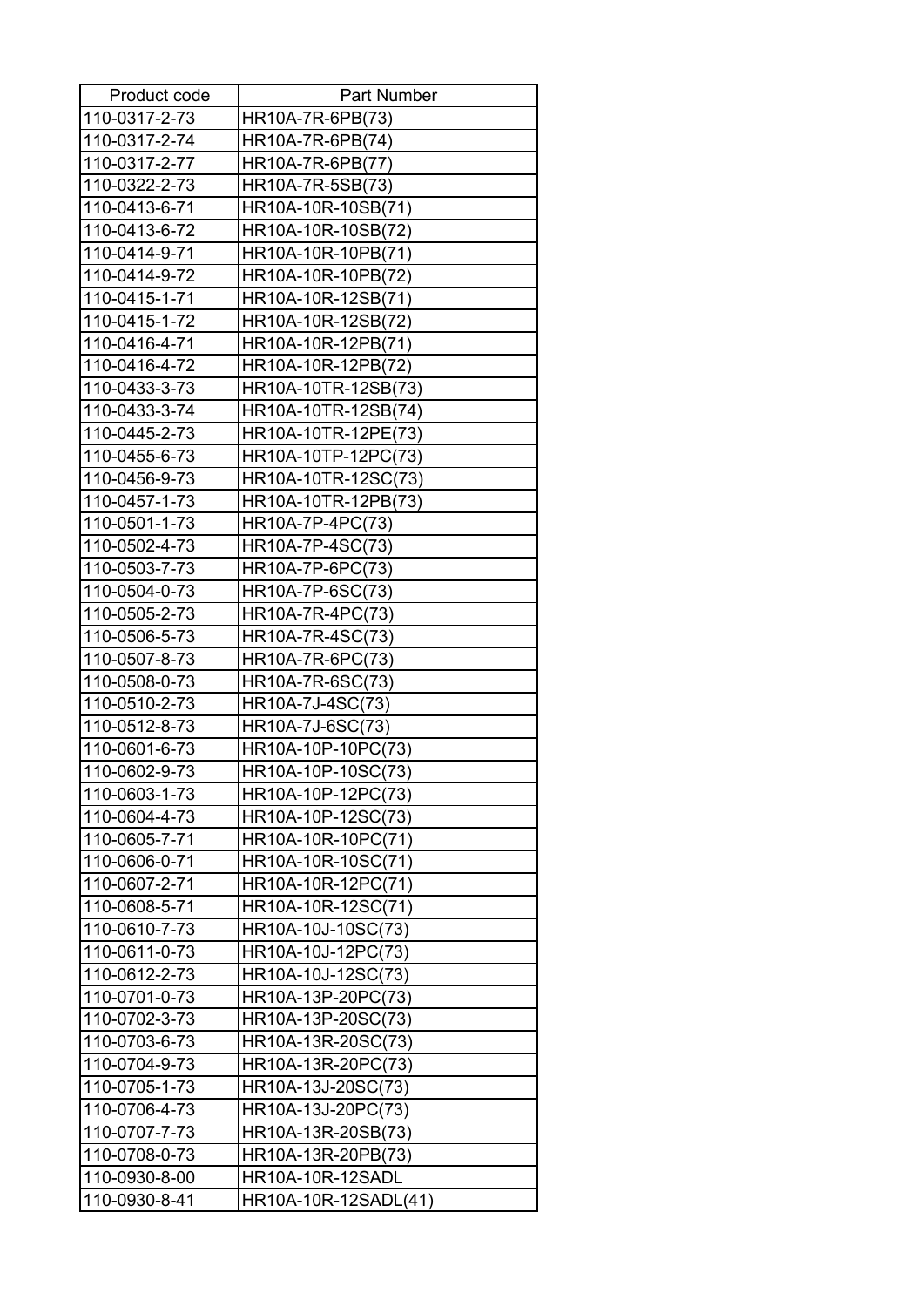| Product code  | <b>Part Number</b>      |
|---------------|-------------------------|
| 110-1002-7-73 | HR10A-13TR-20SC(73)     |
| 110-1013-3-73 | HR10A-13TR-20PB(73)     |
| 110-1014-6-73 | HR10A-13TR-20SB(73)     |
| 110-1021-0-00 | <b>HR10A-7R-6PE</b>     |
| 110-1022-0-00 | <b>HR10A-10WTR-12SC</b> |
| 110-1102-1-73 | HR10A-10WTR-12SB(73)    |
| 110-1701-6-73 | HR10G-7R-4SC(73)        |
| 110-1702-9-73 | HR10G-7R-4PC(73)        |
| 110-1705-7-73 | HR10G-7R-6SC(73)        |
| 110-1706-0-73 | HR10G-7R-6PC(73)        |
| 110-1707-2-71 | HR10G-10R-10SC(71)      |
| 110-1708-5-71 | HR10G-10R-10PC(71)      |
| 110-1709-8-71 | HR10G-10R-12SC(71)      |
| 110-1710-7-71 | HR10G-10R-12PC(71)      |
| 110-1711-0-73 | HR10G-13R-20SC(73)      |
| 110-1712-2-73 | HR10G-13R-20PC(73)      |
| 110-1801-0-73 | HR10G-7R-4SB(73)        |
| 110-1802-3-73 | HR10G-7R-4PB(73)        |
| 110-1805-1-73 | HR10G-7R-6SB(73)        |
| 110-1805-1-74 | HR10G-7R-6SB(74)        |
| 110-1806-4-73 | HR10G-7R-6PB(73)        |
| 110-1807-7-71 | HR10G-10R-10SB(71)      |
| 110-1808-0-71 | HR10G-10R-10PB(71)      |
| 110-1809-2-71 | HR10G-10R-12SB(71)      |
| 110-1809-2-72 | HR10G-10R-12SB(72)      |
| 110-1810-1-71 | HR10G-10R-12PB(71)      |
| 110-1811-4-73 | HR10G-13R-20SB(73)      |
| 110-1812-7-73 | HR10G-13R-20PB(73)      |
| 112-0501-4-71 | HR12-10R-5SC(71)        |
| 112-0502-7-71 | HR12-10R-5SD(71)        |
| 112-0503-0-71 | HR12-10R-5SDL(71)       |
| 112-0504-2-71 | HR12-10R-8SC(71)        |
| 112-0505-5-71 | HR12-10R-8SD(71)        |
| 112-0505-5-73 | HR12-10R-8SD(73)        |
| 112-0506-8-71 | HR12-10R-8SDL(71)       |
| 112-0506-8-73 | HR12-10R-8SDL(73)       |
| 112-0511-8-02 | HR12-10RC-10SDL(02)     |
| 112-0511-8-73 | HR12-10RC-10SDL(73)     |
| 112-0512-0-71 | HR12-10RD-10SDL(71)     |
| 112-0514-6-71 | HR12-10RC-8SDL(71)      |
| 112-0803-3-71 | HR12-10R-10SD(71)       |
| 112-1011-0-00 | HR212-14LP-20PC         |
| 112-1112-0-00 | HR212-14P-20PC          |
| 112-1112-0-10 | HR212-14P-20PC(10)      |
| 112-1502-2-00 | <b>HR12-14RA-20SDL</b>  |
| 112-1502-2-03 | HR12-14RA-20SDL(03)     |
| 112-1504-8-00 | <b>HR12-14RA-20SC</b>   |
| 112-1505-0-00 | <b>HR12-14RF-20SDL</b>  |
| 112-1506-3-00 | HR12-14RA-20SD          |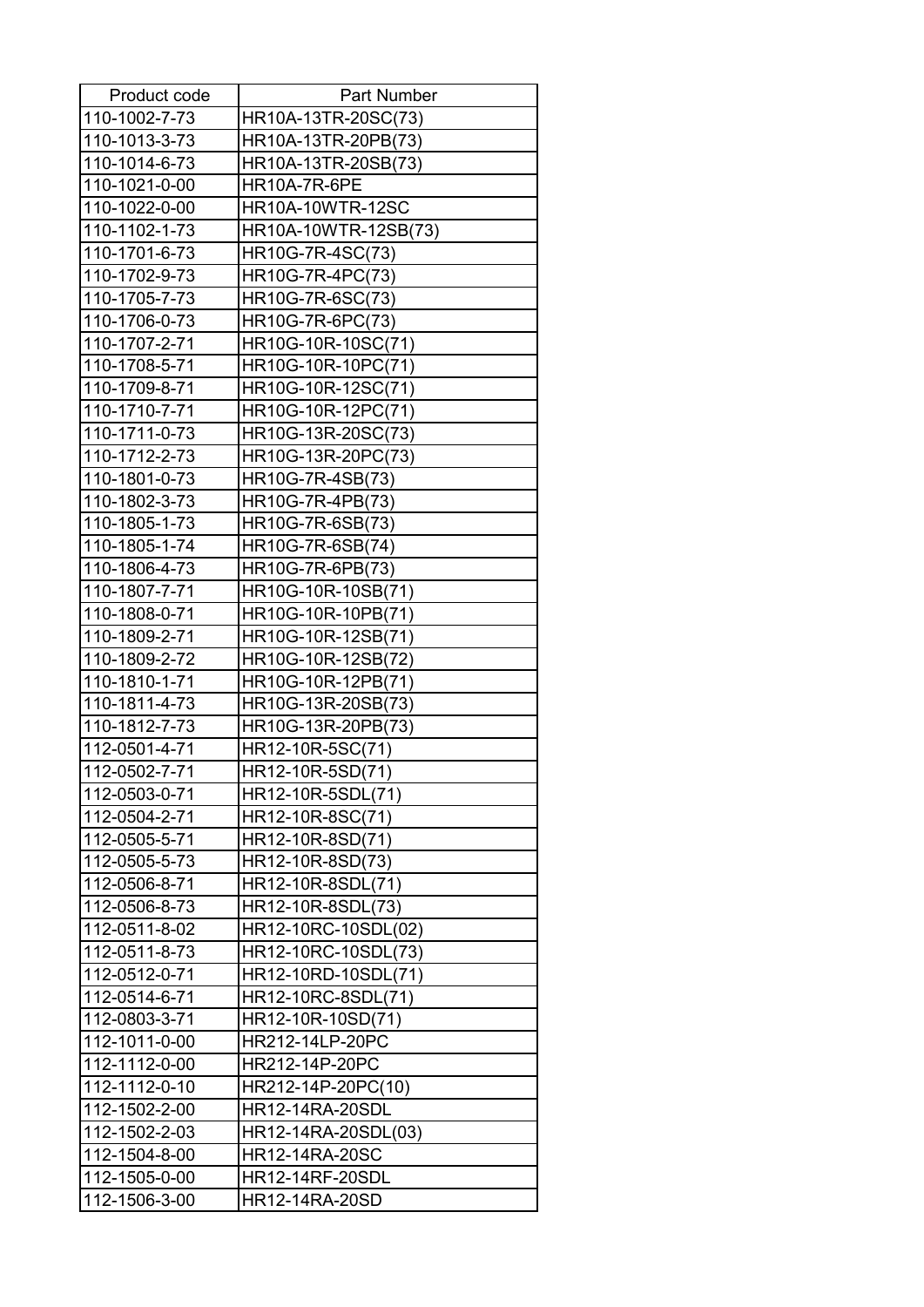| Product code  | <b>Part Number</b>       |
|---------------|--------------------------|
| 112-2001-2-71 | HR212-10R-8SC(71)        |
| 112-2002-5-71 | HR212-10R-8SD(71)        |
| 112-2002-5-73 | HR212-10R-8SD(73)        |
| 112-2002-5-74 | HR212-10R-8SD(74)        |
| 112-2003-8-71 | HR212-10R-8SDL(71)       |
| 112-2003-8-72 | HR212-10R-8SDL(72)       |
| 112-2003-8-73 | HR212-10R-8SDL(73)       |
| 112-2004-0-71 | HR212-10RA-8SDL(71)      |
| 112-2004-0-72 | HR212-10RA-8SDL(72)      |
| 112-2004-0-73 | HR212-10RA-8SDL(73)      |
| 112-2004-0-74 | HR212-10RA-8SDL(74)      |
| 112-2008-1-41 | HR212-10R-5SDL(41)       |
| 112-2009-4-71 | HR212-10RC-10SDL(71)     |
| 112-2009-4-72 | HR212-10RC-10SDL(72)     |
| 112-2009-4-74 | HR212-10RC-10SDL(74)     |
| 112-3457-0-00 | HR12A-14LA20PSDL1700     |
| 112-3469-0-00 | HR12A-14LA20PSDQ620      |
| 112-4050-9-41 | HR212-10P-5PC(41)        |
| 112-4051-1-71 | HR212-10P-8PC(71)        |
| 112-4051-1-72 | HR212-10P-8PC(72)        |
| 112-4052-4-71 | HR212-10P-10PC(71)       |
| 112-4052-4-72 | HR212-10P-10PC(72)       |
| 112-4053-7-71 | HR12-14PA-20PC(71)       |
| 112-4100-5-41 | HR212-10LP-5PC(41)       |
| 112-4101-8-71 | HR212-10LP-8PC(71)       |
| 112-4102-0-71 | HR12-14LP-20PC(71)       |
| 113-0211-0-00 | RP13A-12RC-20PB          |
| 113-0553-4-71 | RP17A-13RA-12SD(71)      |
| 113-1020-8-00 | RP13A-12RC-13PB          |
| 113-4002-2-71 | RP13A-12R-13SC(71)       |
| 113-4002-2-72 | RP13A-12R-13SC(72)       |
| 113-5033-1-71 | RP5-19RF-14SS(71)        |
| 113-5042-2-00 | RP34-8R-3PDL             |
| 113-5066-0-00 | RP34-8R-3PDLD            |
| 113-5098-7-00 | RP34-8R-4PDL             |
| 116-0005-8-71 | HR16-13P-5P(71)          |
| 116-0006-0-78 | HR16-18P-10P(78)         |
| 116-0008-6-02 | HR16-13R-5S(02)          |
| 116-0022-7-71 | HR16-17RA-6SA(71)        |
| 120-0103-6-73 | H/MS3102A20-29P(73)      |
| 120-0103-6-74 | H/MS3102A20-29PW(74)     |
| 120-0105-1-73 | H/MS3102A22-14P(73)      |
| 120-0111-4-73 | H/MS3102A10SL-4P(73)     |
| 120-0211-9-73 | H/MS3102A22-14P-N(73)    |
| 120-0326-0-73 | H/MS3106A10SL-3S-C-T(73) |
| 120-0501-9-74 | H/MS3102A20-29PC(74)     |
| 120-0502-1-74 | H/MS3102A22-14PC(74)     |
| 120-0503-4-74 | H/MS3102A20-29PCW1(74)   |
| 120-0504-7-74 | H/MS3102A20-29PCW2(74)   |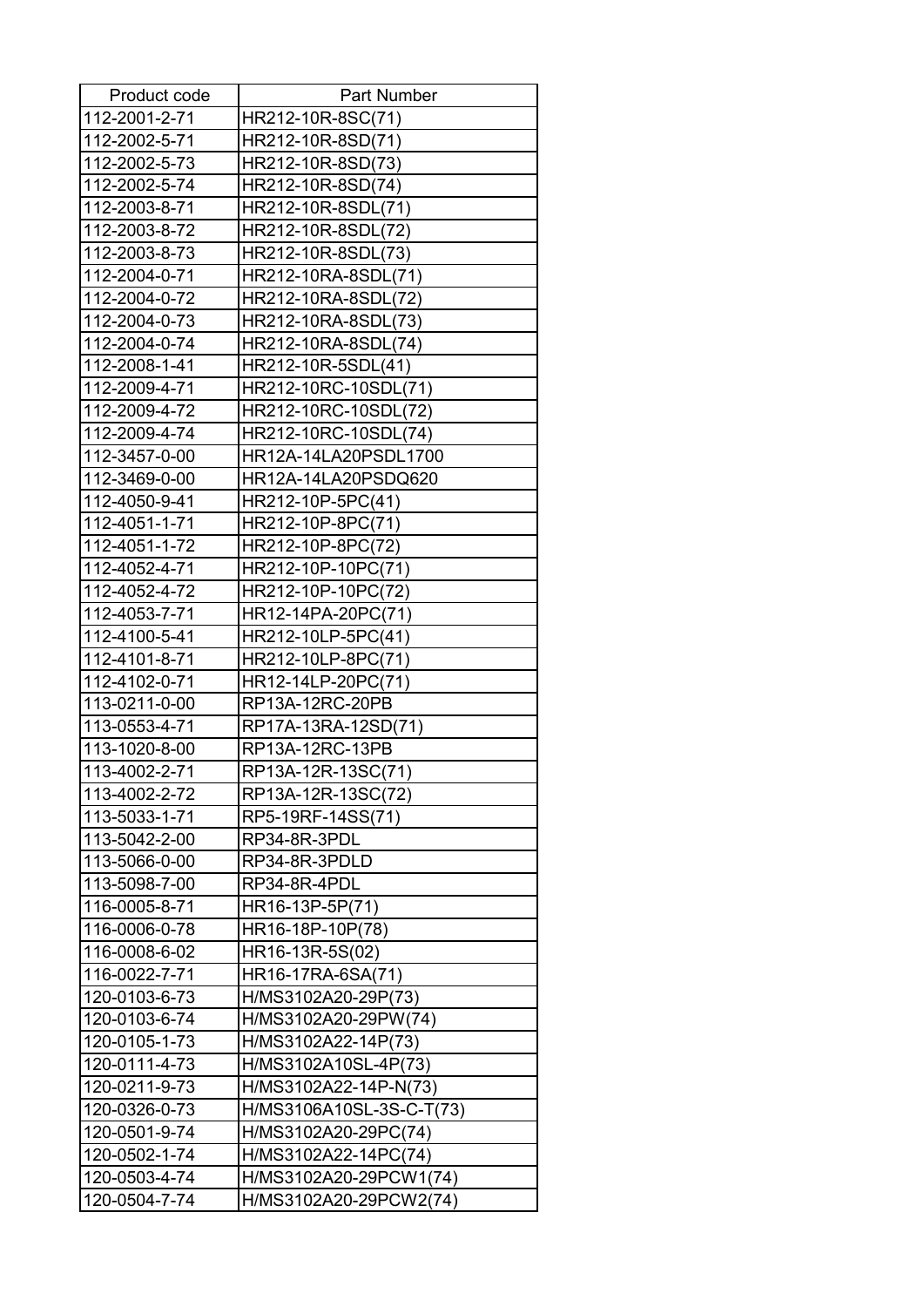| Product code  | <b>Part Number</b>       |
|---------------|--------------------------|
| 120-0505-0-74 | H/MS3102A22-14PC1(74)    |
| 120-0506-2-74 | H/MS3102A22-14PC2(74)    |
| 120-0509-0-74 | H/MS3102A20-29PCW4(74)   |
| 120-0510-0-74 | H/MS3102A20-29PCW5(74)   |
| 120-0511-2-74 | H/MS3102A20-29PCW5-L(74) |
| 120-0603-9-73 | H/MS3106A10SL-3S(73)     |
| 120-0611-7-73 | H/MS3106A20-29S(73)      |
| 120-0611-7-74 | H/MS3106A20-29S(74)      |
| 120-0611-7-77 | H/MS3106A20-29SW(77)     |
| 120-0613-2-73 | H/MS3106A22-14S(73)      |
| 120-0703-3-10 | H/MS3108B10SL-3S(10)     |
| 120-0711-1-31 | H/MS3108B20-29S(31)      |
| 120-0711-1-34 | H/MS3108B20-29SW(34)     |
| 120-0860-1-74 | H/MS3102A20-29PC7-L(74)  |
| 122-0004-7-73 | HR22-12WTPA-20SC(73)     |
| 122-0004-7-74 | HR22-12WTPA-20SCX(74)    |
| 122-0005-0-73 | HR22-12WTRA-20PC(73)     |
| 122-0005-0-74 | HR22-12WTRA-20PCX(74)    |
| 122-0006-2-73 | HR22-12WTJA-20PC(73)     |
| 122-0007-5-73 | HR22-12WTJB-20PC(73)     |
| 122-0007-5-74 | HR22-12WTJB-20PC(74)     |
| 122-0010-0-73 | HR22-12TPD-20SC(73)      |
| 122-0011-2-73 | HR22-12TPD-20S(73)       |
| 122-0012-5-73 | HR22-12TPD-20P(73)       |
| 122-0013-8-73 | HR22-12WTRA-20P(73)      |
| 122-0014-0-73 | HR22-12WTRA-20S(73)      |
| 122-0015-3-73 | HR22-12WTPA-20S(73)      |
| 122-0018-1-73 | HR22-12TPD-20PC(73)      |
| 122-0019-4-73 | HR22-12TJD-20PC(73)      |
| 122-0021-6-73 | HR22-12WTRA-20SC(73)     |
| 122-0022-9-73 | HR22-12TJD-20P(73)       |
| 122-0023-1-73 | HR22-12TJD-20S(73)       |
| 122-0024-4-73 | HR22-12WTPA-20PC(73)     |
| 122-0025-7-73 | HR22-12WTJA-20SC(73)     |
| 122-0027-2-73 | HR22-12WTPA-20P(73)      |
| 122-0035-0-73 | HR22-12WTPH-20SC(73)     |
| 122-0054-5-31 | HR22-12WTLP-20P(31)      |
| 122-0056-0-00 | HR22-12TPQ-20S           |
| 122-0059-9-00 | HR22-12TPQ-20PC          |
| 122-0060-8-00 | HR22-12WTPKA-20SC        |
| 122-0060-8-01 | HR22-12WTPKA-20SCX(01)   |
| 122-0061-0-00 | <b>HR22-12TPU-20SC</b>   |
| 122-0062-3-00 | <b>HR22-12TPU-20S</b>    |
| 122-0064-9-31 | HR22-12WTLP-20PC(31)     |
| 122-0066-4-00 | HR22-12WTPN-20PC         |
| 122-0068-0-00 | HR22-12WTRA-20PCY        |
|               |                          |
| 122-0071-4-00 | <b>HR22-12WTPV-20SC</b>  |
| 122-0073-0-00 | HR22-12WTRA-20PCZ        |
| 122-0074-2-00 | HR22-12TPQ-20PCZ         |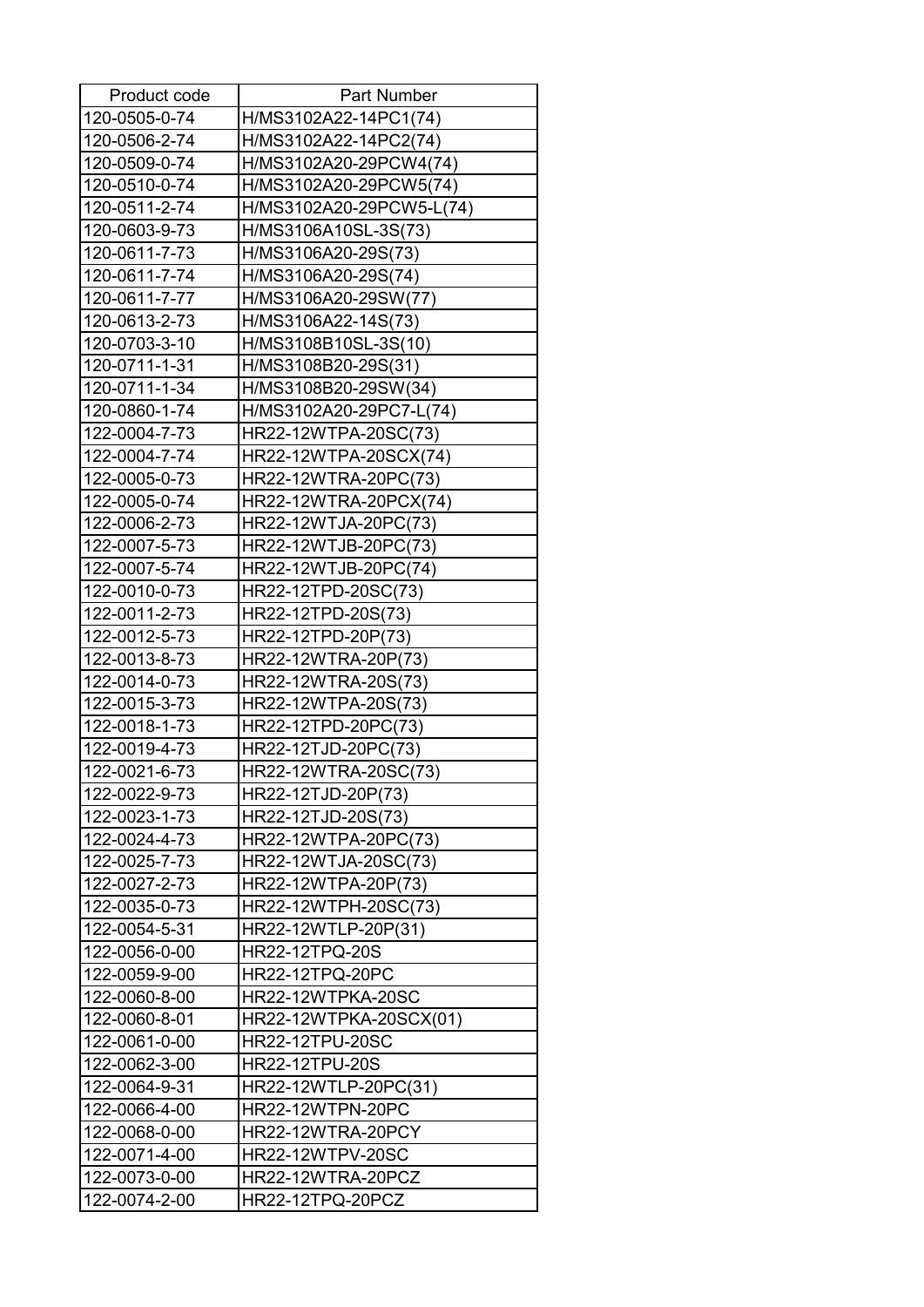| Product code  | <b>Part Number</b>      |
|---------------|-------------------------|
| 122-0076-8-00 | HR22-12TJQ-20PC         |
| 122-0077-0-00 | <b>HR22-12TJQ-20PCZ</b> |
| 122-0078-3-00 | <b>HR22-12WTRB-20PC</b> |
| 122-0079-6-31 | HR22-12WTPW-20SC(31)    |
| 122-0082-0-00 | HR22-12TPMA-20PC        |
| 122-0084-6-00 | <b>HR22-12WTPN-20SC</b> |
| 122-0085-9-00 | HR22-12WTRB-20PCZ       |
| 122-0086-1-00 | HR22-12WTJA-20PCZ       |
| 122-0089-0-00 | <b>HR22-12TPMB-20PC</b> |
| 122-0092-0-00 | HR22-12WTRB-20SAZ       |
| 122-0093-0-00 | <b>HR22-12WTPH-20PC</b> |
| 124-0205-1-41 | HR24-8DP4S300(41)       |
| 124-0401-0-41 | HR24-8AP4S300(41)       |
| 124-0639-1-41 | HR24-8DJ4PE550A(41)     |
| 124-0880-4-74 | HR24-8DRM-5PDL(74)      |
| 124-0885-8-01 | HR24-8DRN-5PDL(01)      |
| 124-0888-6-41 | HR24-8AJ4PE(41)         |
| 124-5008-8-41 | HR24-8DP-5S(41)         |
| 124-5008-8-42 | HR24-8DP-5S(42)         |
| 124-5009-0-41 | HR24-8DJ-5P(41)         |
| 124-5009-0-42 | HR24-8DJ-5P(42)         |
| 124-5009-0-43 | HR24-8DJ-5P(43)         |
| 127-0002-3-31 | MXR-8P-8P(31)           |
| 127-0002-3-72 | MXR-8P-8P(72)           |
| 127-0003-6-71 | MXR-8PA-3PB(71)         |
| 127-0004-9-71 | $MXR-8PA-4PB(71)$       |
| 127-0005-1-71 | MXR-8PA-6PB(71)         |
| 127-0101-5-71 | MXR-8R-3SA(71)          |
| 127-0102-8-71 | MXR-8R-8SA(71)          |
| 127-0103-0-71 | MXR-8R-4SA(71)          |
| 127-0104-3-71 | MXR-8R-6SA(71)          |
| 127-0121-2-71 | MXR-8RA-3S(71)          |
| 127-0122-5-71 | MXR-8RA-4S(71)          |
| 127-0123-8-71 | MXR-8RA-6S(71)          |
| 127-0124-0-71 | MXR-8RA-8S(71)          |
| 127-0203-5-31 | MXR-8J-8S(31)           |
| 130-0001-0-31 | HR30-6PE-6P(31)         |
| 130-0004-1-31 | HR30-6P-3S(31)          |
| 130-0009-5-31 | HR30-6P-6P(31)          |
| 130-0010-4-31 | HR30-6P-6S(31)          |
| 130-0010-4-72 | HR30-6P-6S(72)          |
| 130-0010-4-75 | HR30-6P-6S(75)          |
| 130-0013-2-71 | HR30-7P-10SC(71)        |
| 130-0014-5-71 | HR30-7P-12SC(71)        |
| 130-0015-8-71 | HR30-8P-12PC(71)        |
| 130-0015-8-74 | HR30-8P-12PC(74)        |
| 130-0019-9-71 | HR30-6PA-6S(71)         |
| 130-0020-8-71 | HR30-6PA-6P(71)         |
| 130-0021-0-71 | HR30-6PA-3S(71)         |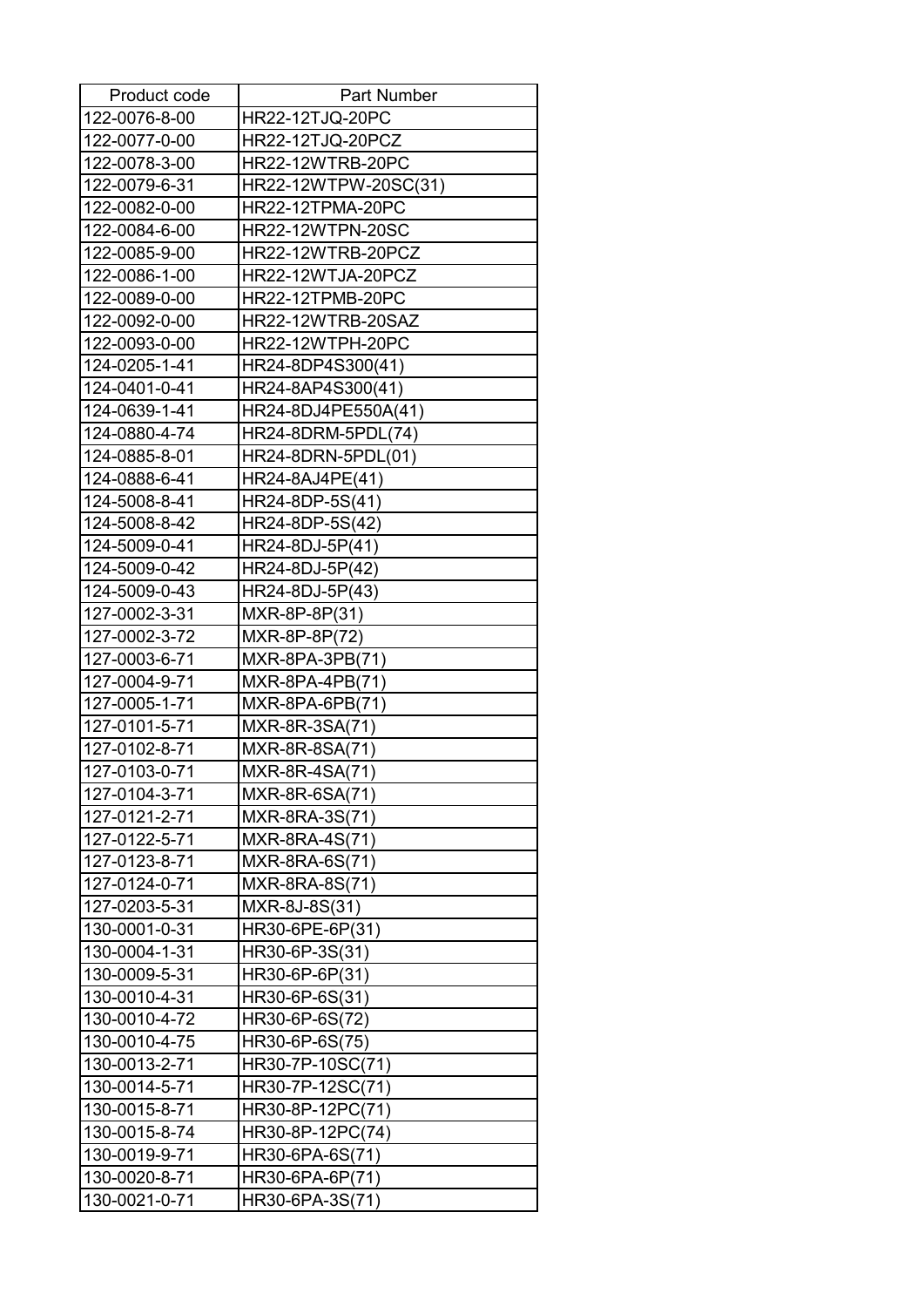| Product code  | <b>Part Number</b>       |
|---------------|--------------------------|
| 130-0026-4-71 | HR30-8P-12P(71)          |
| 130-0027-7-71 | HR30-7P-12S(71)          |
| 130-0030-1-00 | HR30-8PB-12P             |
| 130-0031-4-00 | <b>HR30-8PB-12PC</b>     |
| 130-0032-7-00 | <b>HR30-6PB-6S</b>       |
| 130-0033-0-00 | <b>HR30-7PB-12SC</b>     |
| 130-0034-2-00 | <b>HR30-6PB-3S</b>       |
| 130-0035-5-00 | <b>HR30-7PB-12S</b>      |
| 130-0036-8-00 | <b>HR30-7PB-10SC</b>     |
| 130-0037-0-00 | <b>HR30-6PB-6P</b>       |
| 130-0041-8-00 | <b>HR30-6PD-6P</b>       |
| 130-0042-0-00 | <b>HR30-7P-4S</b>        |
| 130-0043-3-01 | HR30-9P-4S(01)           |
| 130-0043-3-02 | HR30-9P-4S(02)           |
| 130-2009-6-31 | HR30-6J-6P(31)           |
| 130-2009-6-75 | HR30-6J-6P(75)           |
| 130-2009-6-77 | HR30-6J-6P(77)           |
| 130-2015-9-71 | HR30-7J-10PC(71)         |
| 130-2016-1-71 | HR30-8J-12SC(71)         |
| 130-2016-1-74 | HR30-8J-12SC(74)         |
| 130-2017-4-71 | HR30-7J-12PC(71)         |
| 130-2018-7-71 | HR30-6JA-6P(71)          |
| 130-2019-0-71 | HR30-8J-12S(71)          |
| 130-2020-9-71 | HR30-7J-12P(71)          |
| 130-2021-1-00 | <b>HR30-6JB-6P</b>       |
| 130-2022-4-00 | <b>HR30-7JB-12PC</b>     |
| 130-2023-7-00 | HR30-7JB-12P             |
| 130-2024-0-00 | HR30-8JB-12S             |
| 130-2025-2-00 | <b>HR30-7JB-10PC</b>     |
| 130-2026-5-00 | <b>HR30-8JB-12SC</b>     |
| 131-0001-0-72 | HR31-5.08R-5PDL(72)      |
| 131-0001-0-75 | HR31-5.08R-5PDL(75)      |
| 131-0002-2-71 | HR31-5.08P-5SC(71)       |
| 131-0002-2-72 | HR31-5.08P-5SC(72)       |
| 131-0003-5-76 | HR31-5.08R-5PD(76)       |
| 134-0004-7-71 | HR34B-12WPA-10S(71)      |
| 134-0005-0-71 | HR34B-12WLPA-10S(71)     |
| 134-0007-5-71 | HR34B-12WPB-10S(71)      |
| 134-0007-5-74 | HR34B-12WPB-10S(74)      |
| 134-0008-8-71 | HR34B-12WLPB-10S(71)     |
| 134-0014-0-71 | HR34B-12WPA/B-10S-F(71)  |
| 134-0015-3-71 | HR34B-12WLPA/B-10S-F(71) |
| 134-0017-9-00 | <b>HR34B-12WPA-10SC</b>  |
| 134-0018-1-00 | HR34B-12WLPA-10SC        |
| 134-0020-3-00 | HR34B-12WPD-4S           |
| 134-0023-1-00 | HR34B-12WPD-4S-X         |
| 134-0025-7-00 | <b>HR34B-12WPE-4S</b>    |
| 134-0025-7-03 | HR34B-12WPE-4S(03)       |
| 134-0026-0-00 | HR34B-12WPD-10S          |
|               |                          |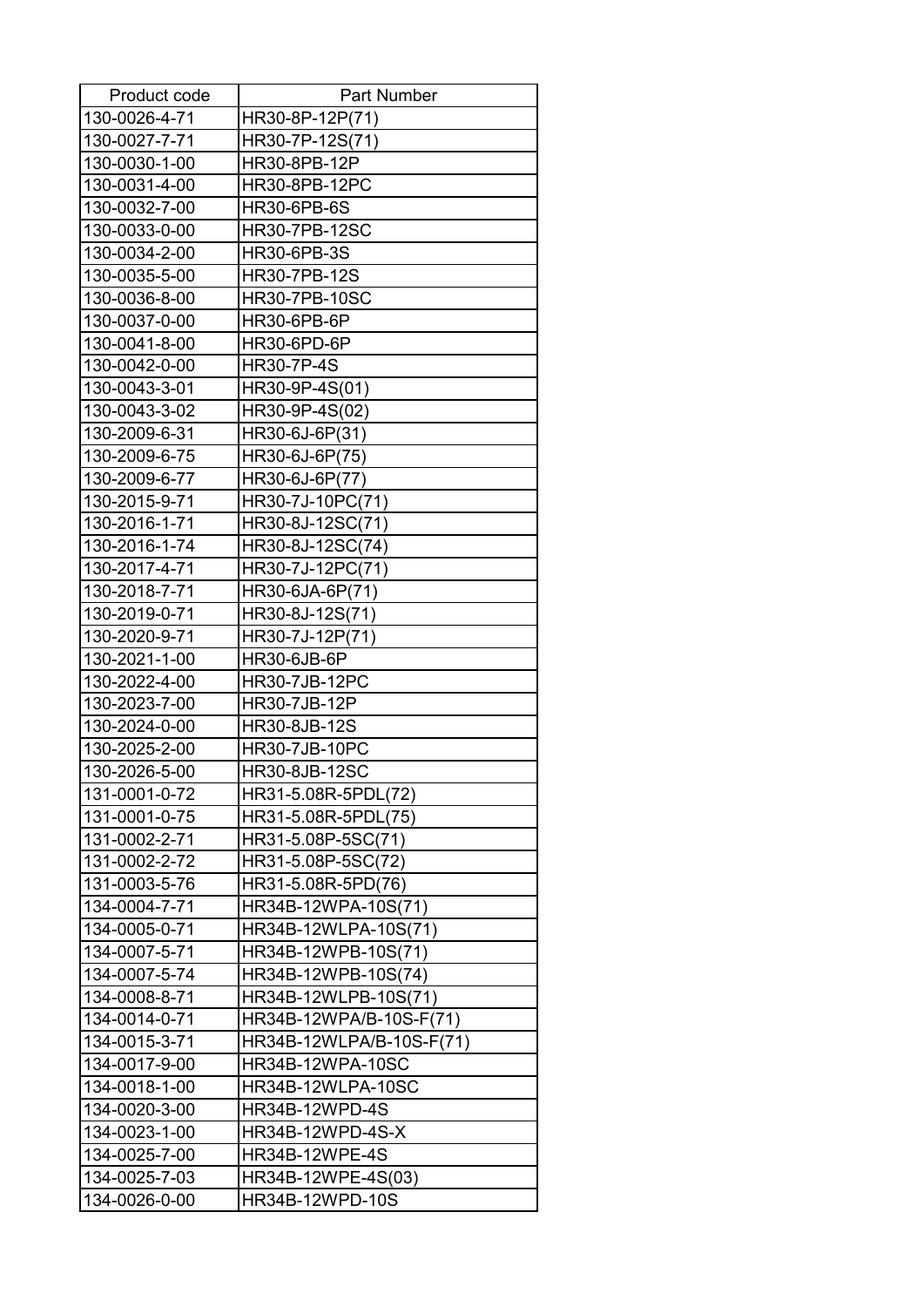| Product code  | <b>Part Number</b>       |
|---------------|--------------------------|
| 134-0027-2-00 | HR34B-12WPE-10S          |
| 134-0028-5-00 | <b>HR34B-12WPB-10SC</b>  |
| 134-0028-5-03 | HR34B-12WPB-10SC(03)     |
| 134-0028-5-04 | HR34B-12WPB-10SC(04)     |
| 134-0029-8-00 | HR34B-12WLPB-10SC        |
| 134-0029-8-02 | HR34B-12WLPB-10SC(02)    |
| 134-0030-7-00 | HR34B-12WLPD-4S          |
| 134-0031-0-00 | HR34B-12WPE-4S-X         |
| 134-0031-0-03 | HR34B-12WPE-4S-X(03)     |
| 134-0034-8-00 | HR34B-12WLPD-4S-X        |
| 134-0035-0-00 | HR34B-12WLPE-4S          |
| 134-0035-0-03 | HR34B-12WLPE-4S(03)      |
| 134-0036-3-00 | HR34B-12WLPE-4S-X        |
| 134-0036-3-03 | HR34B-12WLPE-4S-X(03)    |
| 134-0037-6-00 | HR34B-12WPD-10SC         |
| 134-0038-9-00 | <b>HR34B-12WPE-10SC</b>  |
| 134-0038-9-02 | HR34B-12WPE-10SC(02)     |
| 134-0038-9-03 | HR34B-12WPE-10SC(03)     |
| 134-0039-1-00 | <b>HR34B-12WLPD-10S</b>  |
| 134-0040-0-00 | HR34B-12WLPE-10S         |
| 134-0041-3-00 | <b>HR34B-12WLPD-10SC</b> |
| 134-0041-3-04 | HR34B-12WLPD-10SC(04)    |
| 134-0042-6-00 | HR34B-12WLPE-10SC        |
| 134-0042-6-03 | HR34B-12WLPE-10SC(03)    |
| 134-0042-6-05 | HR34B-12WLPE-10SC(05)    |
| 134-0042-6-11 | HR34B-12WLPE-10SC(11)    |
| 134-0042-6-13 | HR34B-12WLPE-10SC(13)    |
| 134-0052-0-00 | <b>HR34B-12WPK-10S</b>   |
| 134-0053-2-00 | <b>HR34B-12WPK-10SC</b>  |
| 134-0053-2-03 | HR34B-12WPK-10SC(03)     |
| 134-0054-5-00 | <b>HR34B-12WLPK-10S</b>  |
| 134-0055-8-00 | <b>HR34B-12WLPK-10SC</b> |
| 134-0060-8-00 | <b>HR34B-12WPM-10SC</b>  |
| 134-0061-0-00 | HR34B-12WLPM-10SC        |
| 134-0062-3-00 | <b>HR34B-12WPN-10SC</b>  |
| 134-0063-6-00 | HR34B-12WLPN-10SC        |
| 134-0073-0-00 | <b>HR34B-12WPK-4S</b>    |
| 134-0077-0-01 | HR34B-12WLPD-4SA(01)     |
| 134-3002-8-00 | HR34B-12WR-C1            |
| 136-0001-1-31 | LF07WBP-6S(31)           |
| 136-0002-4-31 | LF07WBP-6P(31)           |
| 136-0003-7-31 | LF07WBP-3S(31)           |
| 136-0004-0-31 | LF07WBP-3P(31)           |
| 136-0005-2-03 | LF10WBP-4S(03)           |
| 136-0005-2-31 | LF10WBP-4S(31)           |
| 136-0005-2-40 | LF10WBP-4S(40)           |
| 136-0006-5-31 | LF10WBP-4P(31)           |
| 136-0007-8-31 | LF10WBP-12S(31)          |
| 136-0007-8-33 | LF10WBP-12S(33)          |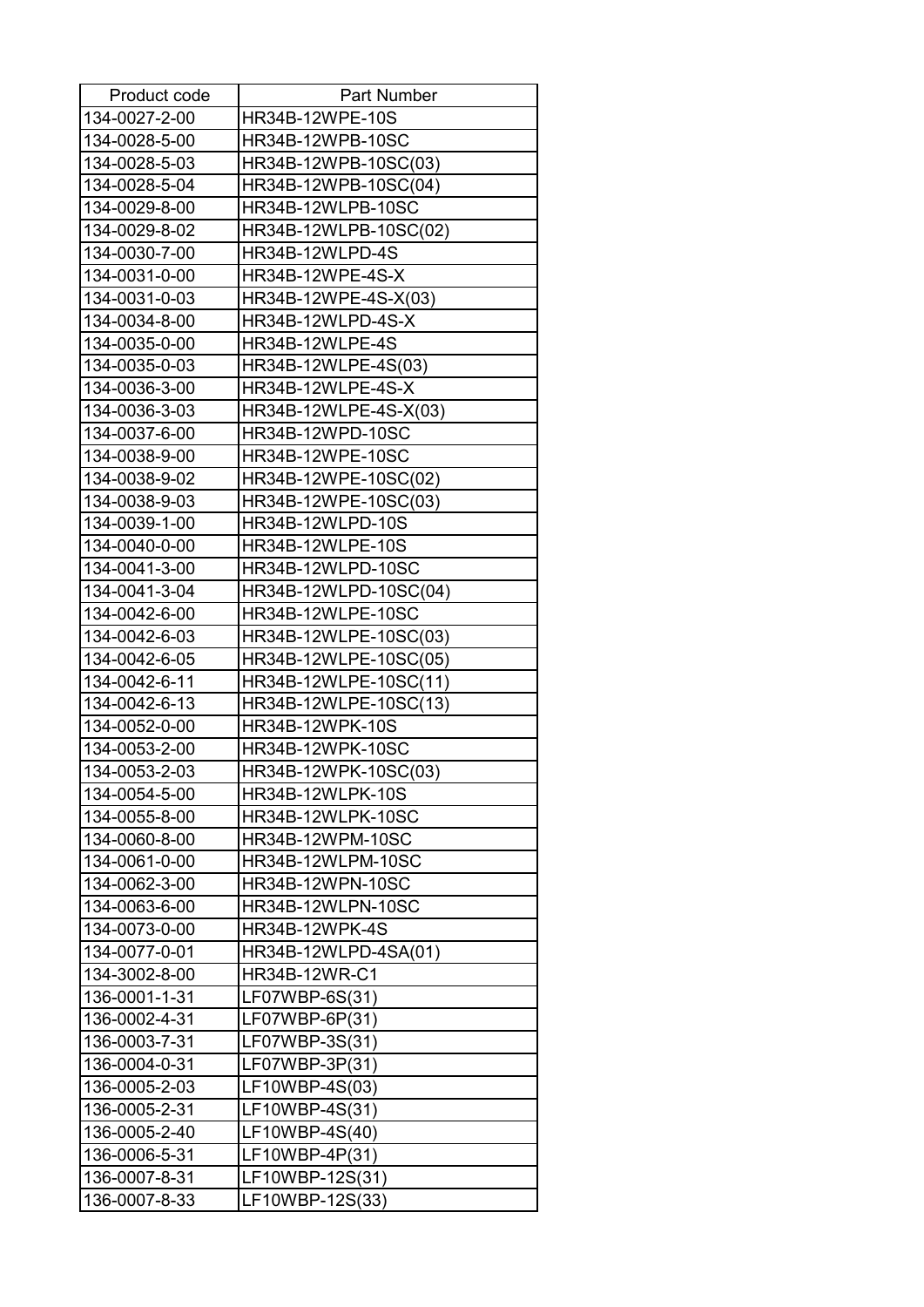| Product code  | <b>Part Number</b> |
|---------------|--------------------|
| 136-0007-8-36 | LF10WBP-12S(36)    |
| 136-0008-0-31 | LF10WBP-12P(31)    |
| 136-0008-0-32 | LF10WBP-12P(32)    |
| 136-0008-0-36 | LF10WBP-12P(36)    |
| 136-0008-0-37 | LF10WBP-12P(37)    |
| 136-0008-0-40 | LF10WBP-12P(40)    |
| 136-0009-3-00 | LF13WBP-20S        |
| 136-0010-2-00 | LF13WBP-20P        |
| 136-0010-2-03 | LF13WBP-20P(03)    |
| 136-0011-5-00 | LF13WBP-11S        |
| 136-0012-8-00 | LF13WBP-11P        |
| 136-0013-0-31 | LF10WBLP-12SA(31)  |
| 136-0014-3-03 | LF10WBPD-4S(03)    |
| 136-0014-3-31 | LF10WBPD-4S(31)    |
| 136-0015-6-02 | LF10WBPD-12S(02)   |
| 136-0015-6-31 | LF10WBPD-12S(31)   |
| 136-0015-6-39 | LF10WBPD-12S(39)   |
| 136-0016-0-31 | LF07WBP-6P-A(31)   |
| 136-0017-1-31 | $LF10WBPD-4P(31)$  |
| 136-0018-4-31 | LF10WBPD-12P(31)   |
| 136-0018-4-39 | LF10WBPD-12P(39)   |
| 136-0020-6-01 | LF07WBPD-6S(01)    |
| 136-0020-6-31 | LF07WBPD-6S(31)    |
| 136-0020-6-33 | LF07WBPD-6S(33)    |
| 136-0022-1-31 | LF07WBLP-6PA(31)   |
| 136-0023-4-00 | LF13WBLP-11PA      |
| 136-0025-0-31 | LF10WBLP-12PA(31)  |
| 136-0027-5-31 | LF10WBP-4S-B(31)   |
| 136-0029-0-31 | LF07WBP-6S-A(31)   |
| 136-0031-0-00 | LF13WBLP-20PA      |
| 136-0031-0-11 | LF13WBLP-20PA(11)  |
| 136-0034-0-00 | LF13WBLP-20SA      |
| 136-0039-0-00 | LF10WBLPA-12P      |
| 136-0040-0-00 | LF13WBP-20PC       |
| 136-0040-0-03 | LF13WBP-20PC(03)   |
| 136-0041-0-00 | LF10WBP-12SC       |
| 136-0044-0-00 | LF13WBP-20SC       |
| 136-2001-2-00 | LF07WBJ-6P         |
| 136-2002-5-00 | LF07WBJ-6S         |
| 136-2003-8-00 | LF07WBJ-3P         |
| 136-2004-0-00 | LF07WBJ-3S         |
| 136-2005-3-00 | LF10WBJ-4P         |
| 136-2006-6-00 | LF10WBJ-4S         |
| 136-2007-9-00 | LF10WBJ-12P        |
| 136-2008-1-00 | LF10WBJ-12S        |
| 136-2008-1-01 | LF10WBJ-12S(01)    |
| 136-2008-1-02 | LF10WBJ-12S(02)    |
| 136-2009-4-00 | LF13WBJ-20P        |
| 136-2010-3-00 | LF13WBJ-20S        |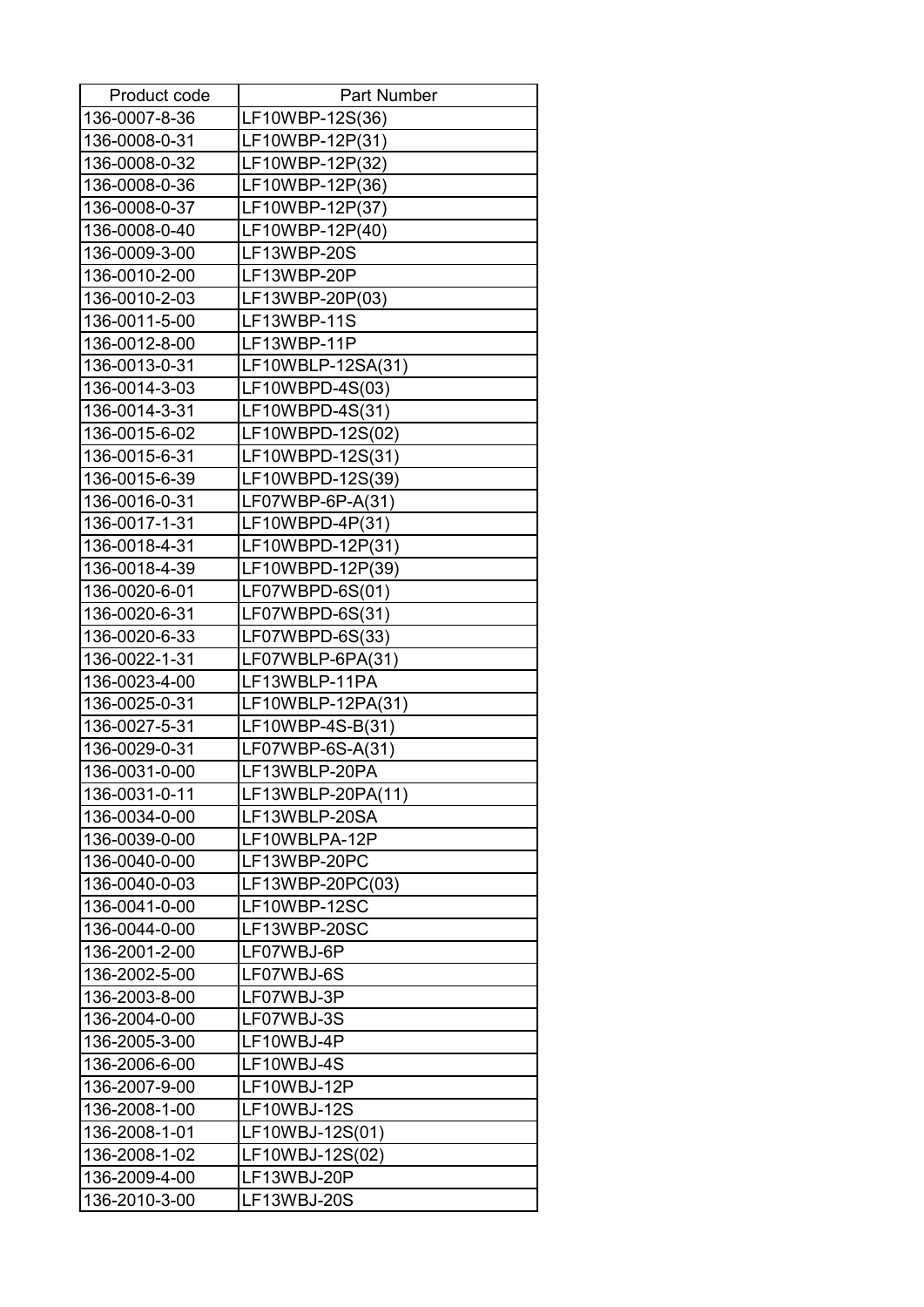| Product code  | <b>Part Number</b>     |
|---------------|------------------------|
| 136-2011-6-00 | LF13WBJ-11P            |
| 136-2012-9-00 | LF13WBJ-11S            |
| 138-0008-3-81 | EM35WBP-4SC(81)        |
| 138-0009-6-81 | EM35WBR-4PC(81)        |
| 138-0013-3-81 | EM35WBP-4PC(81)        |
| 138-0014-6-81 | EM35WBR-4SC(81)        |
| 138-0020-9-81 | EM35MP-4SC(81)         |
| 138-0021-1-81 | EM35MP-4PC(81)         |
| 138-0022-4-81 | EM35MR-4PC(81)         |
| 138-0023-7-81 | EM35MR-4SC(81)         |
| 138-0028-0-81 | EM35MRA-4PC(81)        |
| 138-0035-6-00 | EM52M-WBP-4PCA         |
| 138-0035-6-10 | EM52M-WBP-4PCA(10)     |
| 138-0036-9-00 | EM52M-WBR-4SCA         |
| 138-0036-9-10 | EM52M-WBR-4SCA(10)     |
| 138-0046-2-00 | EM52M-BP-4PCA          |
| 138-0050-0-00 | EM52M-BR-4SCA          |
| 138-0070-0-00 | EM40M-WBP-1PCA-K       |
| 138-0071-0-00 | EM40M-WBR-1SCA-K       |
| 138-0072-0-00 | EM40M-BP-1PCA-K        |
| 138-0073-0-00 | EM40M-BJ-1SCA-K        |
| 138-0074-0-00 | EM30M-WBP-1PCA-K       |
| 138-0075-0-00 | EM30M-WBR-1SCA-K       |
| 138-0076-0-00 | EM30M-BP-1PCA-K        |
| 138-0077-0-00 | EM30M-BJ-1SCA-K        |
| 138-0094-0-00 | EM40M-WBP-1PCB-KA      |
| 138-0095-0-00 | EM40M-WBR-1SCB-KA      |
| 138-0096-0-00 | EM52M-PK-4SC2/4        |
| 138-0104-0-00 | EM52M-RK-4PC2/4        |
| 138-0204-1-00 | EM12MPA-1PCA           |
| 138-0205-4-00 | EM12MPA-1PCB           |
| 141-0009-9-00 | <b>HR41-25WBP-5SC</b>  |
| 141-0016-4-01 | HR41-25WBPBA-3SC(01)   |
| 141-0017-7-00 | HR41-25WBJB-3PC        |
| 141-0017-7-01 | HR41-25WBJB-3PC(01)    |
| 141-0018-0-01 | HR41-25WBPAA-3SC(01)   |
| 141-0019-2-00 | HR41-25WBJF-3PC        |
| 141-0023-0-00 | HR41-25WBPD-3SC        |
| 141-0024-2-00 | <b>HR41-25WBPE-3SC</b> |
| 141-0026-8-00 | <b>HR41-25WBPF-3SC</b> |
| 141-0026-8-01 | HR41-25WBPF-3SC(01)    |
| 141-0029-6-00 | HR41-25WBJG-5PC        |
| 141-0029-6-01 | HR41-25WBJG-5PC(01)    |
| 141-0030-5-00 | HR41-25WBPFA-3SC       |
| 141-0032-0-01 | HR41-25WBPGA-5SC(01)   |
| 141-0033-0-01 | HR41-25WBPFA-5SC(01)   |
| 141-0036-0-00 | HR41-25WBPG-3SC        |
| 141-0038-0-00 | HR41-25WBJE-3PC        |
| 141-0039-0-01 | HR41-25WBJA-3PC(01)    |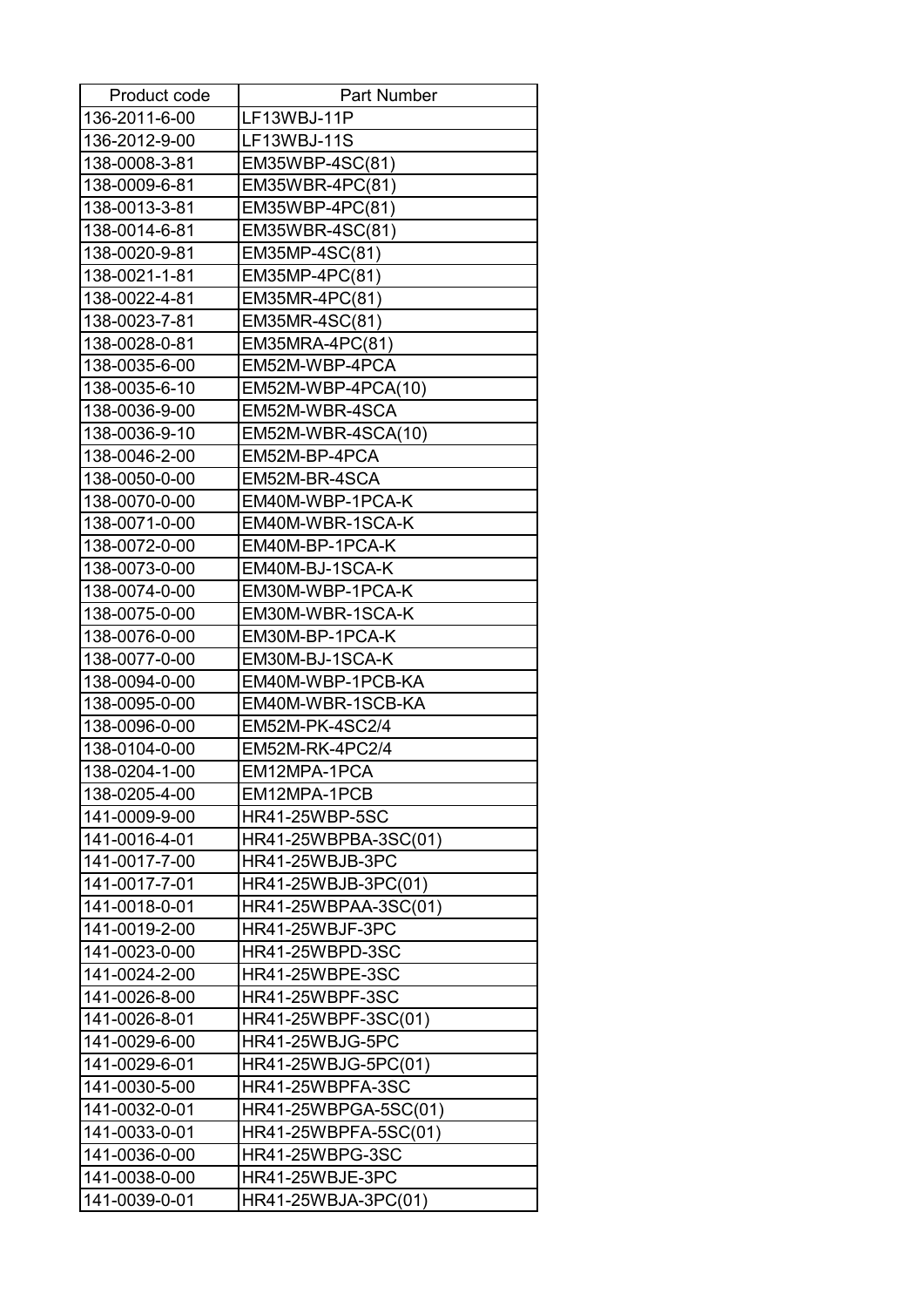| Product code  | <b>Part Number</b>       |
|---------------|--------------------------|
| 141-0040-0-00 | <b>HR41-25WBJ-5PC</b>    |
| 141-0044-0-01 | HR41-25WBPGB-5SC(01)     |
| 141-0045-0-01 | HR41-25WBPFB-5SC(01)     |
| 141-0200-3-00 | <b>HR41A-17WBP-5SC</b>   |
| 141-0201-6-00 | HR41A-17WBRA-5PC         |
| 141-0202-9-00 | HR41A-17WBJ-5PC          |
| 141-0203-1-00 | HR41A-17WBPA-5SC         |
| 141-0210-7-00 | HR41A-17WBPAB-5SC        |
| 141-0211-0-00 | HR41A-17WBPB-5SC         |
| 141-0212-2-00 | HR41A-17WBJB-5PC         |
| 141-0215-0-00 | HR41A-17WBPD-5SC         |
| 141-0216-3-00 | HR41A-17WBJD-5PC         |
| 141-0217-6-00 | HR41A-17WBP-3PC          |
| 141-0218-9-00 | HR41A-17WBRA-3SC         |
| 141-0219-1-00 | HR41A-17WBP-C            |
| 141-0220-0-00 | HR41A-17WBR-C            |
| 141-0221-3-00 | HR41A-17WBRBA-5PC        |
| 141-0222-6-00 | HR41A-17WBRB-5PC         |
| 141-0223-9-00 | HR41A-17WBPAE-5SC        |
| 141-0224-1-00 | HR41A-17WBP-C1           |
| 141-0225-4-00 | <b>HR41A-17WBR-C1</b>    |
| 141-0226-7-00 | HR41A-17WBPAD-5SC        |
| 141-0227-0-00 | HR41A-17WBPF-5SC         |
| 141-0228-2-00 | HR41A-17WBPAF-5SC        |
| 141-0229-5-00 | HR41A-17WBJF-5PC         |
| 141-0230-4-00 | HR41A-17WBPA/B/D/E/F-5SC |
| 141-0232-0-00 | HR41A-17WBPAB-3PC        |
| 142-0214-0-00 | EF2A-D150B-1             |
| 142-0215-0-00 | EF2A-D150B-2             |
| 142-0216-0-00 | EF2A-D150B-3             |
| 142-0217-0-00 | EF2A-D150B-4             |
| 142-0218-0-00 | EF2A-D150B-5             |
| 142-0219-0-00 | EF2A-DH150B-1            |
| 142-0220-0-00 | EF2A-DH150B-2            |
| 142-0221-0-00 | EF2A-DH150B-3            |
| 142-0222-0-00 | EF2A-DH150B-4            |
| 142-0223-0-00 | EF2A-DH150B-5            |
| 142-0225-0-00 | EF2A-D400B-1             |
| 142-0227-0-00 | EF2A-DH400B-1            |
| 150-0261-9-00 | EM52M-PC-TP              |
| 150-0262-1-00 | EM52M-SC-TP              |
| 206-0253-0-02 | MQ41-4S(02)              |
| 206-0253-0-03 | MQ41-4S(03)              |
| 206-0314-3-50 | MQ55-15PD(50)            |
| 206-0315-6-00 | MQ55-15SS                |
| 206-0426-7-00 | MQ78-TK-10P              |
| 206-0427-0-00 | MQ78-TK-10S              |
| 206-0507-7-50 | MQ55A-15PDA1(50)         |
| 206-0512-7-50 | MQ55A-15PDB(50)          |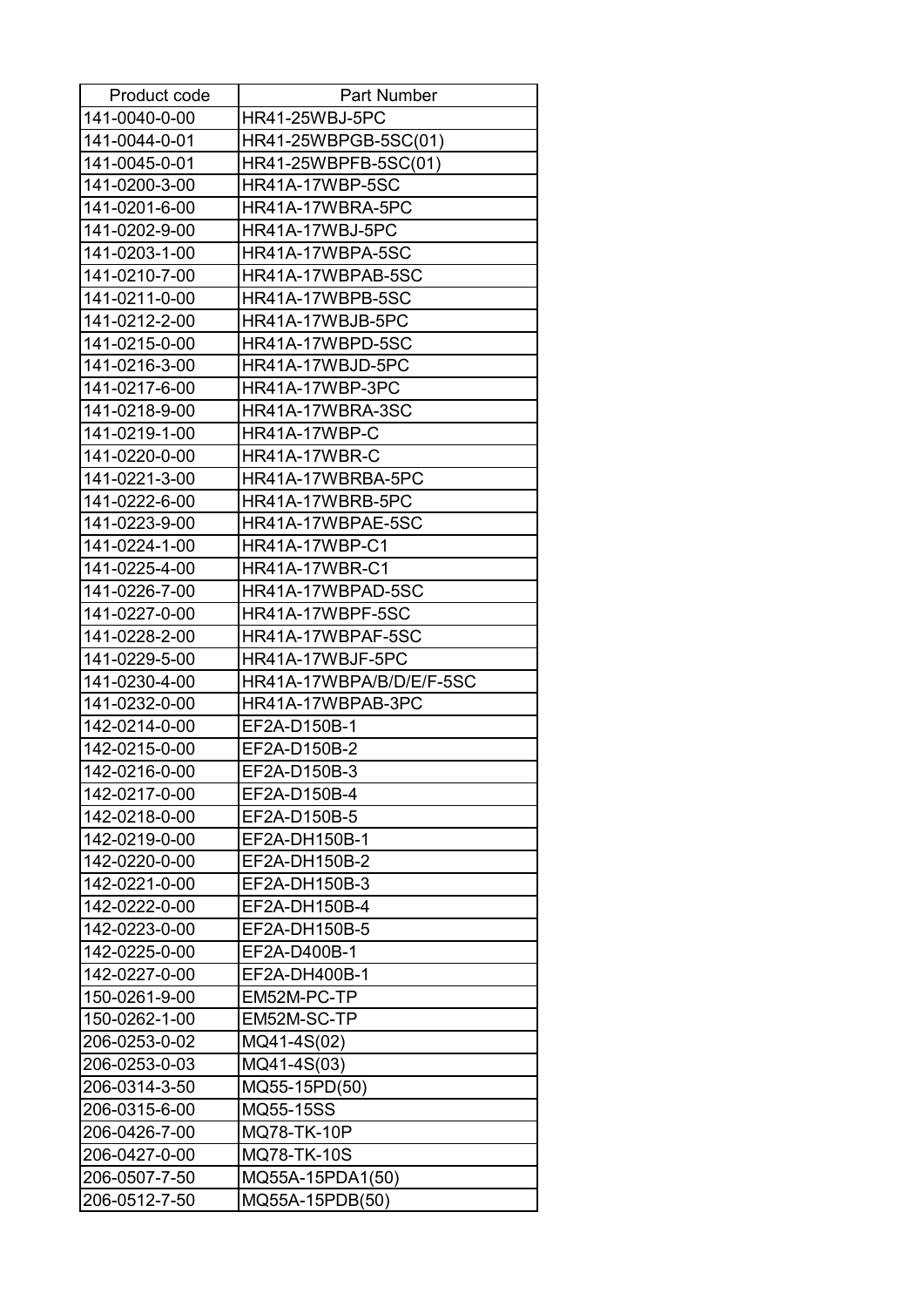| Product code  | <b>Part Number</b>      |
|---------------|-------------------------|
| 206-0512-7-70 | MQ55A-15PDB(70)         |
| 206-1026-4-00 | UK40-A-3S-1600          |
| 206-1030-1-00 | UK40-C-3S-2000A         |
| 206-1046-0-00 | UK40-A-3S-1700          |
| 206-2344-5-30 | MQ172X-4SA-CVA-ON(30)   |
| 206-2364-2-50 | MQ170W1-NK-7RA1-PWJ(50) |
| 206-2364-2-60 | MQ170W1-NK-7RA1-PWJ(60) |
| 206-2449-3-00 | <b>UK40-A-3S</b>        |
| 206-2474-0-00 | <b>UK40-C-3S</b>        |
| 206-5094-6-11 | C-G18FB(11)             |
| 206-5095-9-00 | C-G26FB                 |
| 206-5095-9-11 | C-G26FB(11)             |
| 206-5096-1-11 | C-G64FA(11)             |
| 206-5133-6-41 | MQ115-4P-1A(41)         |
| 206-5134-9-41 | MQ115-4PA-1A(41)        |
| 206-5135-1-41 | MQ115-16P-4A(41)        |
| 206-5136-4-41 | MQ115-16PA-4A(41)       |
| 206-5144-2-41 | MQ115-8P-2A(41)         |
| 206-5145-5-41 | MQ115-8PA-2A(41)        |
| 206-5146-8-41 | MQ115-12P-3A(41)        |
| 206-5147-0-41 | MQ115-12PA-3A(41)       |
| 206-5148-3-41 | MQ115-24P-6A(41)        |
| 206-5156-1-41 | MQ115-32P-8A(41)        |
| 206-5157-4-41 | MQ115-32PA-8A(41)       |
| 206-5204-2-50 | C-J18FNEY-01(50)        |
| 206-5208-3-50 | C-J18FNET-01(50)        |
| 206-5212-0-41 | MQ115-16PA-8A(41)       |
| 206-5213-3-41 | MQ115-2PA-1A(41)        |
| 206-5224-0-00 | C-G26FC                 |
| 206-5342-6-11 | C-G18FBR(11)            |
| 211-0440-3-05 | RDDB-50P(05)            |
| 211-0441-6-05 | RDDB-50S(05)            |
| 211-0731-6-05 | RDDB-50S-LNA(05)        |
| 211-0797-4-05 | RDDB-50PF-LNA(05)       |
| 211-0859-0-50 | RDEF-9S-LNA(50)         |
| 211-0860-9-50 | RDAF-15S-LNA(50)        |
| 211-0861-1-50 | RDBF-25S-LNA(50)        |
| 211-0862-4-50 | RDEF-9S-LN(50)          |
| 211-0864-0-50 | RDBF-25S-LN(50)         |
| 211-0881-9-50 | RDBF-25SE-LNA(50)       |
| 211-0931-5-50 | RDEF-9SE-LNA(50)        |
| 211-0932-8-50 | RDAF-15SE-LNA(50)       |
| 211-0966-0-50 | RDEF-9P-LNA(50)         |
| 211-0997-3-50 | RDBF-25S-LNA(4-40)(50)  |
| 211-1580-8-00 | FDBD-25PF-610-770       |
| 211-1582-3-00 | FDCD-37PF-610A100       |
| 211-5000-8-50 | RDBF-25P-LNA(50)        |
| 211-5017-0-50 | RDEF-9P-LNA(4-40)(50)   |
| 211-5030-9-50 | RDBF-25PE-LNA(50)       |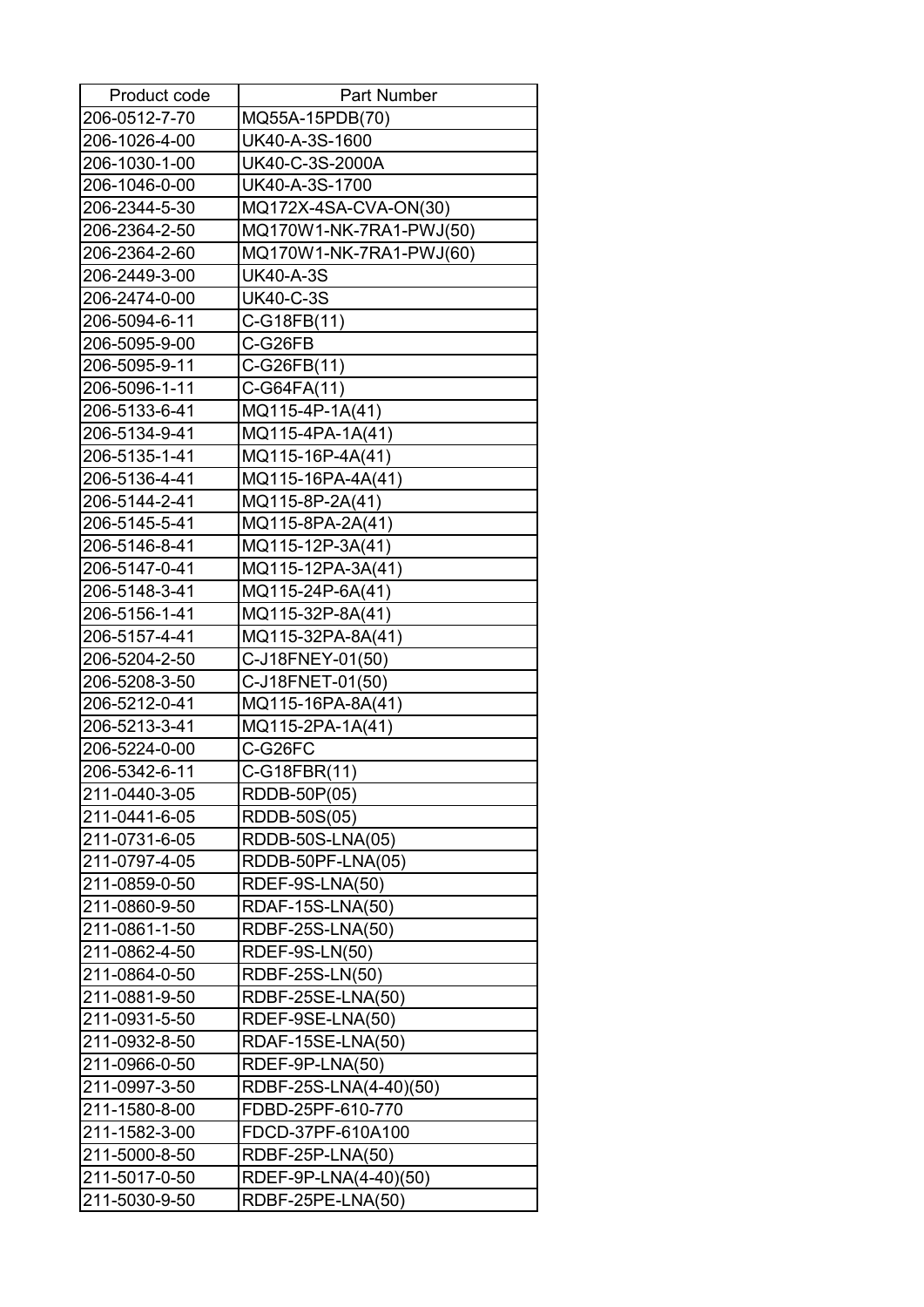| Product code  | <b>Part Number</b>     |
|---------------|------------------------|
| 211-5035-2-50 | RDEF-9PE-LNA(4-40)(50) |
| 211-5085-0-50 | RDEF-9PE-LNA(50)       |
| 211-5094-1-40 | HDAW-15-CV(40)         |
| 211-5283-4-50 | RDEF-9SE-LNA(4-40)(50) |
| 211-5308-3-50 | RDEF-9S-LNA(4-40)(50)  |
| 215-0003-4-50 | RC10-36R1-LW(50)       |
| 216-0419-9-00 | D-1600-SPA             |
| 216-0419-9-02 | D-1600-SPA(02)         |
| 216-0420-8-00 | D-1600-SPB             |
| 216-0448-7-50 | PR-1620BA-STA(50)      |
| 216-0450-9-50 | PR-1628BA-STA(50)      |
| 216-0451-1-50 | PR-1634BA-STA(50)      |
| 216-0453-7-50 | PR-1660BA-STA(50)      |
| 216-0455-2-50 | PR-1620BA-ST(50)       |
| 216-0457-8-50 | PR-1628BA-ST(50)       |
| 216-0458-0-50 | PR-1634BA-ST(50)       |
| 216-0460-2-50 | PR-1660BA-ST(50)       |
| 216-0461-5-50 | PR-1620BA(50)          |
| 216-0463-0-50 | PR-1628BA(50)          |
| 216-0464-3-50 | PR-1634BA(50)          |
| 216-0466-9-50 | PR-1660BA(50)          |
| 216-0467-1-59 | PR-1620BG-STA(59)      |
| 216-0469-7-59 | PR-1628BG-STA(59)      |
| 216-0470-6-59 | PR-1634BG-STA(59)      |
| 216-0472-1-59 | PR-1660BG-STA(59)      |
| 216-0473-4-59 | PR-1620BG-ST(59)       |
| 216-0475-0-59 | PR-1628BG-ST(59)       |
| 216-0476-2-59 | PR-1634BG-ST(59)       |
| 216-0478-8-50 | PR-1660BG-ST(50)       |
| 216-0479-0-50 | PR-1620BG(50)          |
| 216-0482-5-59 | PR-1634BG(59)          |
| 216-0484-0-59 | PR-1660BG(59)          |
| 216-0495-7-50 | PR-1620BA-STAR(50)     |
| 216-0497-2-50 | PR-1628BA-STAR(50)     |
| 216-0498-5-50 | PR-1634BA-STAR(50)     |
| 216-0500-5-50 | PR-1660BA-STAR(50)     |
| 216-0501-8-59 | PR-1620BG-STAR(59)     |
| 216-0503-3-59 | PR-1628BG-STAR(59)     |
| 216-0504-6-59 | PR-1634BG-STAR(59)     |
| 216-0506-1-59 | PR-1660BG-STAR(59)     |
| 216-0558-5-58 | SD-1645G-STA-SPB2(58)  |
| 221-0001-0-21 | $QR/P$ -8P- $C(21)$    |
| 221-0002-3-21 | QR/P-12P-C(21)         |
| 221-0003-6-21 | QR/P-16P-C(21)         |
| 221-0004-9-21 | QR/P-24P-C(21)         |
| 221-0005-1-21 | QR/P-8S-C(21)          |
| 221-0006-4-21 | QR/P-12S-C(21)         |
| 221-0007-7-21 | QR/P-16S-C(21)         |
| 221-0008-0-21 | QR/P-24S-C(21)         |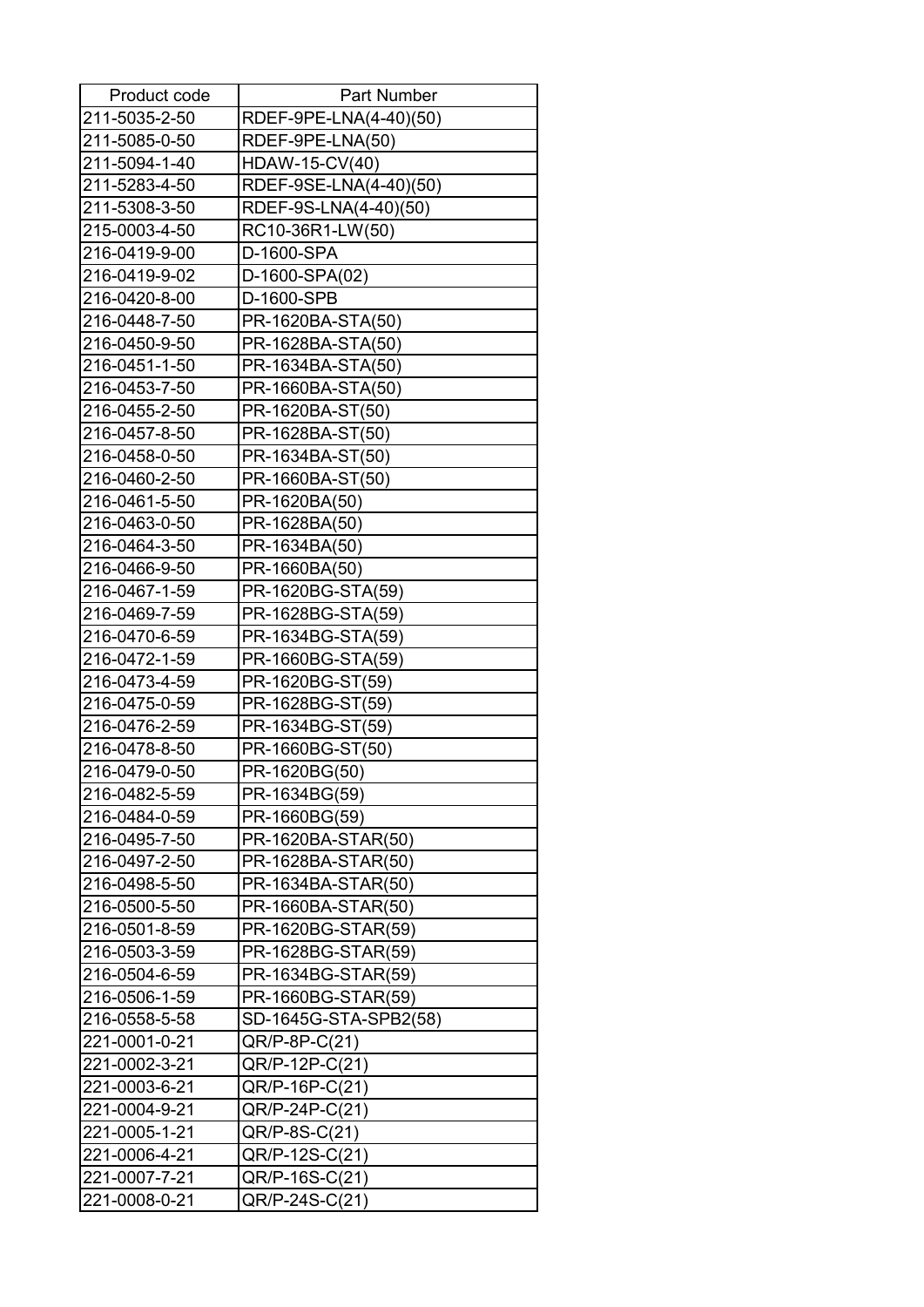| Product code  | <b>Part Number</b> |
|---------------|--------------------|
| 221-0013-0-21 | QR/P-4P-C(21)      |
| 221-0014-2-21 | QR/P-4S-C(21)      |
| 221-0100-2-21 | QR/P1-12P-C(21)    |
| 221-0101-5-21 | QR/P1-12S-C(21)    |
| 221-0110-6-21 | QR/P1-16P-C(21)    |
| 221-0111-9-21 | QR/P1-16S-C(21)    |
| 221-0112-1-21 | QR/P1-24P-C(21)    |
| 221-0113-4-21 | QR/P1-24S-C(21)    |
| 221-0124-0-21 | QR/P1-8P-C(21)     |
| 221-0125-3-21 | QR/P1-8S-C(21)     |
| 221-0131-6-21 | QR/P1-32P-C(21)    |
| 221-0132-9-21 | QR/P1-32S-C(21)    |
| 221-0139-8-21 | QR/P4-12P-C(21)    |
| 221-0140-7-21 | QR/P4-12S-C(21)    |
| 221-0140-7-22 | QR/P4-12S-C(22)    |
| 221-0141-0-21 | QR/P4-24P-C(21)    |
| 221-0141-0-26 | QR/P4-24P-C(26)    |
| 221-0142-2-21 | QR/P4-24S-C(21)    |
| 221-0153-9-21 | QR/P4-32P-C(21)    |
| 221-0153-9-26 | QR/P4-32P-C(26)    |
| 221-0154-1-21 | QR/P4-32S-C(21)    |
| 221-0154-1-22 | QR/P4-32S-C(22)    |
| 221-0155-4-21 | QR/P4-16P-C(21)    |
| 221-0156-7-21 | QR/P4-16S-C(21)    |
| 221-0156-7-22 | QR/P4-16S-C(22)    |
| 221-0159-5-21 | QR/P4-8P-C(21)     |
| 221-0160-4-21 | QR/P4-8S-C(21)     |
| 221-0161-7-21 | QR/P6-6S-C(21)     |
| 221-0162-0-21 | QR/P6-6P-C(21)     |
| 221-0163-2-21 | QR/P6-12P-C(21)    |
| 221-0163-2-26 | QR/P6-12P-C(26)    |
| 221-0164-5-21 | QR/P6-12S-C(21)    |
| 221-0164-5-22 | QR/P6-12S-C(22)    |
| 221-0195-9-20 | PI8-86P-DS(20)     |
| 221-0207-6-21 | QR/P6-16P-C(21)    |
| 221-0208-9-21 | QR/P6-16S-C(21)    |
| 221-0209-1-21 | QR/P6-24P-C(21)    |
| 221-0210-0-21 | QR/P6-24S-C(21)    |
| 221-0211-3-21 | QR/P4-40P-C(21)    |
| 221-0212-6-21 | QR/P4-40S-C(21)    |
| 221-0212-6-22 | QR/P4-40S-C(22)    |
| 221-0213-9-20 | PI8-88P-DS(20)     |
| 221-0242-7-21 | PI8-FX-4P-DS(21)   |
| 221-0243-0-20 | PI8-FX-4S-C(20)    |
| 221-0244-2-20 | PI8-FX-4P-C(20)    |
| 221-0245-5-20 | QR/P14-14P-C(20)   |
| 221-0245-5-21 | QR/P14-14P-C(21)   |
| 221-0246-8-20 | QR/P14-14S-C(20)   |
| 221-0247-0-50 | QR/P15-8P-C(50)    |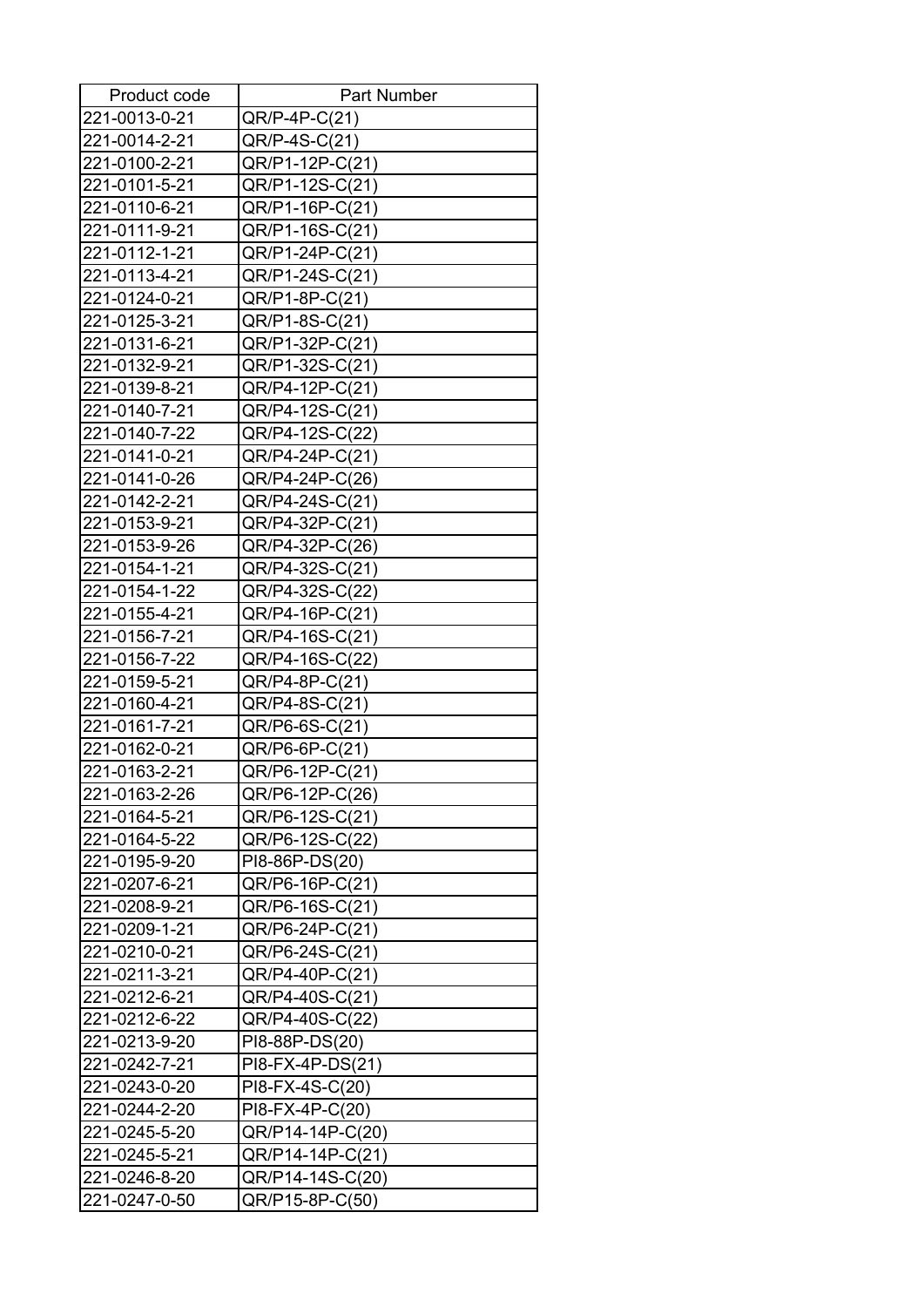| Product code  | Part Number         |
|---------------|---------------------|
| 221-0247-0-52 | QR/P15-8P-C(52)     |
| 221-0248-3-50 | QR/P15-8S-C(50)     |
| 221-0249-6-50 | QR/P15-24(4)P-C(50) |
| 221-0249-6-70 | QR/P15-24(4)P-C(70) |
| 221-0250-5-50 | QR/P15-24(4)S-C(50) |
| 221-0250-5-70 | QR/P15-24(4)S-C(70) |
| 221-0252-0-50 | QR/P15-40P(50)      |
| 221-0253-3-50 | QR/P15-40S(50)      |
| 221-0253-3-51 | QR/P15-40S(51)      |
| 221-0258-7-21 | QR/P17-10P4SC-A(21) |
| 221-0259-0-21 | QR/P17-10S4PC-B(21) |
| 221-0260-9-21 | QR/P17-14P-A(21)    |
| 221-0261-1-21 | QR/P17-14S-B(21)    |
| 221-0267-8-20 | QR/P17-18S-B(20)    |
| 221-0279-7-20 | QR/P17-18S-B1(20)   |
| 221-0293-8-00 | QR/P18-PA4S         |
| 221-0297-9-00 | QR/P18-PC4S         |
| 221-0298-1-00 | QR/P18-SC4P-A       |
| 221-0314-6-00 | QR/P18-4S-C         |
| 221-0316-1-00 | QR/P18-4P-C         |
| 221-0323-7-00 | QR/P15-8SA-C        |
| 221-1032-0-20 | QR/P14-RC-25S-C(20) |
| 221-1033-2-20 | QR/P14-RC-25P-C(20) |
| 221-1034-5-20 | PI8-KM-86P-DS(20)   |
| 222-0010-0-00 | TM2RD-F44-DF4-80M   |
| 222-0072-5-50 | TM5RA-44(50)        |
| 222-0091-0-50 | TM5RA-66(50)        |
| 222-0104-0-50 | TM5RA-64(50)        |
| 222-0270-9-50 | TM5RC-44(50)        |
| 222-0337-8-50 | TM5RC-66(50)        |
| 222-0338-0-50 | TM5RC-64(50)        |
| 222-0339-3-50 | TM5RC-88(50)        |
| 222-0391-3-50 | TM5RF-44(50)        |
| 222-0521-7-50 | TM3RA-44(50)        |
| 222-0538-0-20 | TM5RE1-44(20)       |
| 222-0539-2-20 | TM5RE1-62(20)       |
| 222-0540-1-20 | TM5RE1-64(20)       |
| 222-0541-4-20 | TM5RE1-66(20)       |
| 222-0567-8-50 | TM3RA-62(50)        |
| 222-0584-7-50 | TM3RA-64(50)        |
| 222-0591-2-50 | TM2RE-1806(50)      |
| 222-0737-6-50 | TM2REA-1818(50)     |
| 222-0770-1-50 | TM3RA-66(50)        |
| 222-0796-5-50 | TM2RE-1818(50)      |
| 222-0798-0-50 | TM2REA-1812(50)     |
| 222-0801-3-50 | TM2REA-1806(50)     |
| 222-0805-4-00 | TM-8-DC2            |
| 222-1012-9-50 | TM3RA-88(50)        |
| 222-1012-9-58 | TM3RA-88(58)        |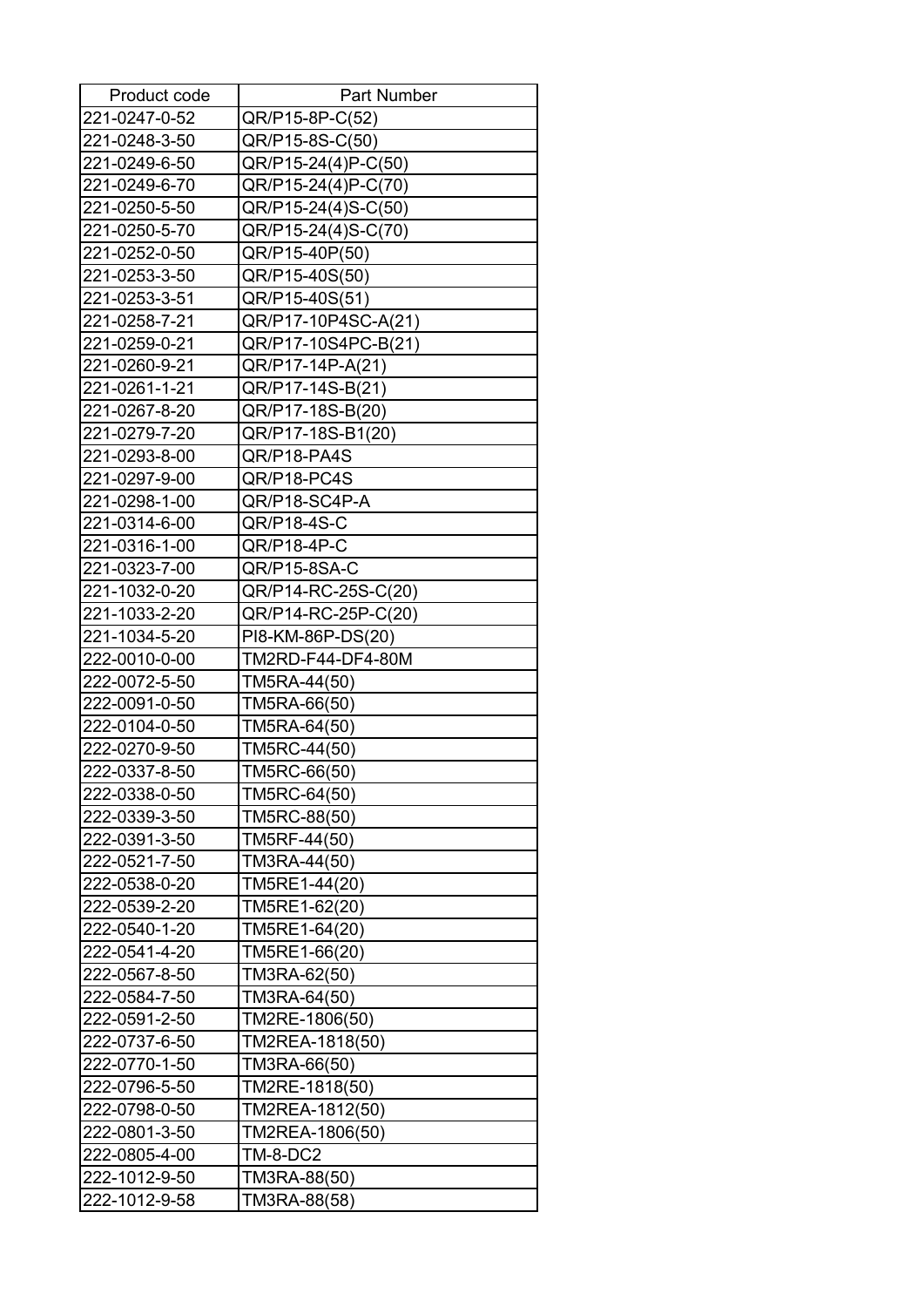| Product code  | Part Number        |
|---------------|--------------------|
| 222-1222-1-20 | TM5RE2-44(20)      |
| 222-1223-4-20 | TM5RE2-64(20)      |
| 222-1224-7-20 | TM5RE2-62(20)      |
| 222-1225-0-20 | TM5RE2-66(20)      |
| 222-1242-9-50 | TM5RF1-44(50)      |
| 222-1242-9-71 | TM5RF1-44(71)      |
| 222-1374-0-50 | TM3RA1-44(50)      |
| 222-1374-0-60 | TM3RA1-44(60)      |
| 222-1374-0-67 | TM3RA1-44(67)      |
| 222-1375-2-50 | TM3RA1-62(50)      |
| 222-1375-2-60 | TM3RA1-62(60)      |
| 222-1376-5-50 | TM3RA1-64(50)      |
| 222-1376-5-67 | TM3RA1-64(67)      |
| 222-1377-8-50 | TM3RA1-66(50)      |
| 222-1377-8-51 | TM3RA1-66(51)      |
| 222-1377-8-60 | TM3RA1-66(60)      |
| 222-1377-8-67 | TM3RA1-66(67)      |
| 222-1378-0-50 | TM11R-5C-88(50)    |
| 222-1406-4-20 | TM5RE3-44(20)      |
| 222-1407-7-20 | TM5RE3-62(20)      |
| 222-1411-4-50 | TM5RF-66(50)       |
| 222-1427-4-20 | TM5RE3-64(20)      |
| 222-1428-7-20 | TM5RE3-66(20)      |
| 222-1465-3-51 | TM5RJ3-88(51)      |
| 222-1465-3-52 | TM5RJ3-88(52)      |
| 222-1513-4-50 | TM5RC-1212(50)     |
| 222-1513-4-51 | TM5RC-1212(51)     |
| 222-1534-4-50 | TM5RF1-66(50)      |
| 222-1702-7-20 | TM5RE3-88(20)      |
| 222-1737-1-50 | TM13R-1006(50)     |
| 222-1804-7-50 | TM13RA-1006(50)    |
| 222-2033-4-50 | TM13R-64(50)       |
| 222-2034-7-50 | TM13R-44(50)       |
| 222-2066-3-50 | TM13R-62(50)       |
| 222-2079-5-20 | TM5RE2V-44(20)     |
| 222-2125-0-50 | TM13R-66(50)       |
| 222-2133-9-50 | TM11R-3C-88(50)    |
| 222-2148-6-50 | TM11R-5C-66(50)    |
| 222-2665-8-40 | TM5RL-88(40)       |
| 222-2666-0-40 | TM5RLF-88(40)      |
| 222-2667-3-40 | TM11R-5L-88(40)    |
| 222-2667-3-42 | TM11R-5L-88(42)    |
| 222-2667-3-43 | TM11R-5L-88(43)    |
| 222-2667-3-54 | TM11R-5L-88(54)    |
| 222-2668-6-40 | TM11R-5LF-88(40)   |
| 222-2671-0-40 | TM5RL-3232(40)     |
| 222-2711-3-40 | TM5RLF-3232(40)    |
| 222-2720-4-40 | TM11R-5L-3232(40)  |
| 222-2722-0-40 | TM11R-5LF-3232(40) |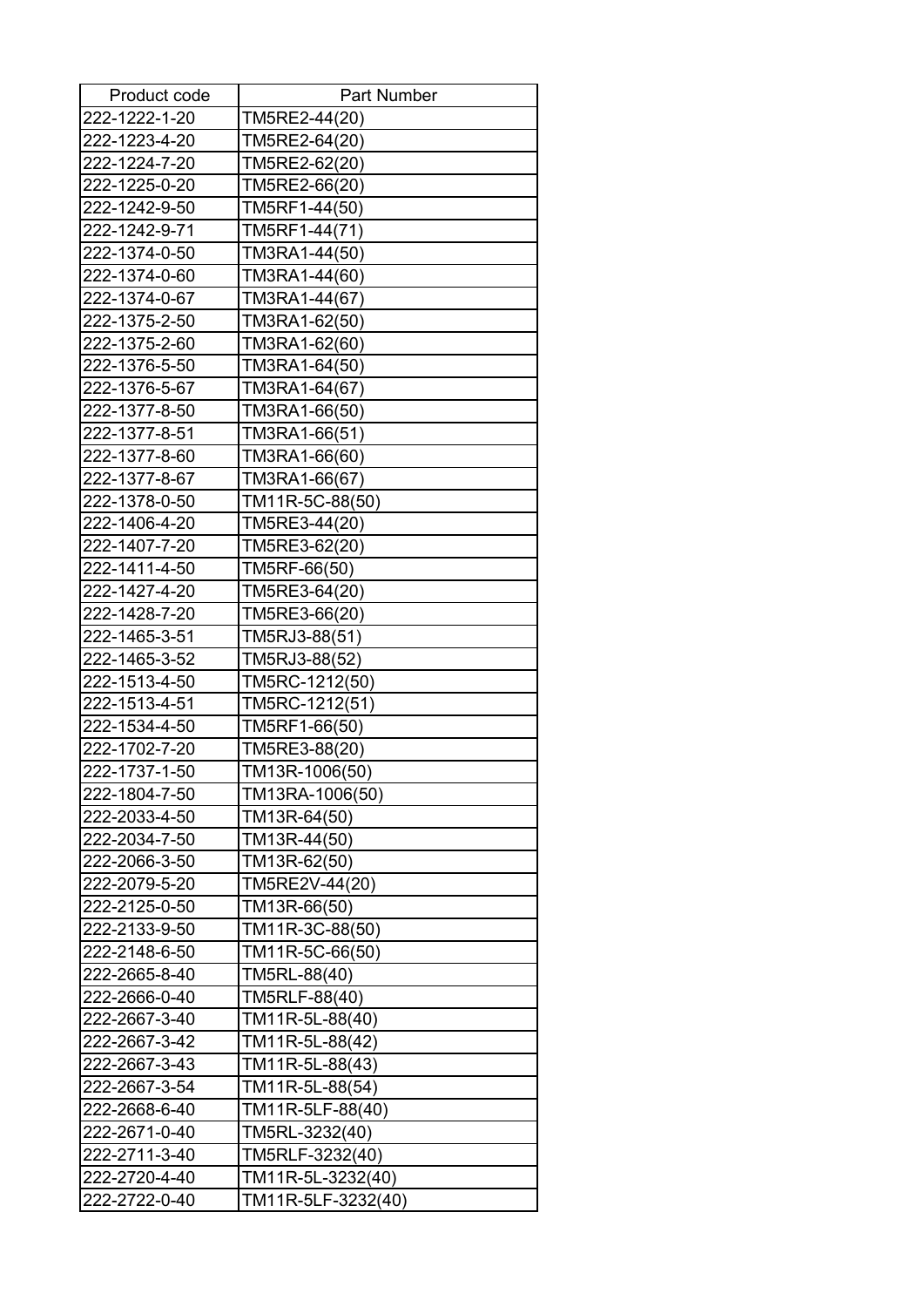| Product code  | <b>Part Number</b>       |
|---------------|--------------------------|
| 222-2726-0-20 | TM5RE4-88(20)            |
| 222-2850-0-50 | TM11R-5C-62(50)          |
| 222-2873-5-50 | TM21R-5A-3232-LP(50)     |
| 222-2873-5-51 | TM21R-5A-3232-LP(51)     |
| 222-2879-1-50 | TM21R-5B-3232D-LP(50)    |
| 222-2885-4-50 | TM21R-5B-4848D-LP(50)    |
| 222-2918-1-50 | TM23R-5A-88(50)          |
| 222-2932-2-00 | TM11RD-5TANA-A-88        |
| 222-2935-0-40 | TM5RL-88-JJ5E(40)        |
| 222-2936-3-00 | TM11RD-5TANA-A-88-LP     |
| 222-2936-3-01 | TM11RD-5TANA-A-88-LP(01) |
| 222-2955-8-00 | TM21R-5B-3232D           |
| 222-2965-1-00 | TM11RD-5TANA-FN-88-LP    |
| 222-2969-2-00 | TM22AR-5B-3232D          |
| 222-2979-6-00 | TM41W-P                  |
| 222-3798-7-40 | TM5RL-88-JJ(40)          |
| 222-3798-7-41 | TM5RL-88-JJ(41)          |
| 222-3805-0-40 | TM5RLF-88-JJ(40)         |
| 222-3871-5-50 | TM3P-64P15-KSB290(50)    |
| 222-4427-0-00 | TM2RD-F44-DF4-160M       |
| 222-4432-0-20 | TM2RD-F44-DF3-160K(20)   |
| 222-4444-0-30 | TM2RCV-M84-DF13-480K(30) |
| 222-4460-6-00 | TM2RM-E1212-DF11-220K    |
| 222-4526-2-30 | TM2RCV-M84-DF13-300K(30) |
| 222-4643-6-00 | TM2RAV-I64-DF4-80M       |
| 222-4685-6-00 | TM2RD-F44-DF3-360K       |
| 222-5002-7-50 | TM5RFX-44(50)            |
| 222-5021-1-50 | TM2REAX-1806(50)         |
| 222-5034-3-50 | TM3RAX-88(50)            |
| 222-5035-6-50 | TM3RA1X-44(50)           |
| 222-5036-9-50 | TM3RA1X-62(50)           |
| 222-5037-1-50 | TM3RA1X-64(50)           |
| 222-5038-4-50 | TM3RA1X-66(50)           |
| 222-5114-0-20 | TM5RE2X-64(20)           |
| 222-5133-5-50 | TM11RX-5C-88(50)         |
| 222-5136-3-20 | TM5RE3VX-1212(20)        |
| 222-5136-3-41 | TM5RE3VX-1212(41)        |
| 223-0094-4-30 | CTB-MJ-84SFG(30)         |
| 225-0001-6-50 | DN10-26S(50)             |
| 225-0001-6-70 | DN10-26S(70)             |
| 225-0002-9-50 | DN10-36S(50)             |
| 225-0002-9-51 | DN10-36S(51)             |
| 225-0002-9-70 | DN10-36S(70)             |
| 225-0002-9-71 | DN10-36S(71)             |
| 225-0003-1-50 | DN10-50S(50)             |
| 225-0003-1-57 | DN10-50S(57)             |
| 225-0003-1-70 | DN10-50S(70)             |
| 225-0005-7-00 | DN50-36P                 |
| 225-0006-0-00 | <b>DN50-50P</b>          |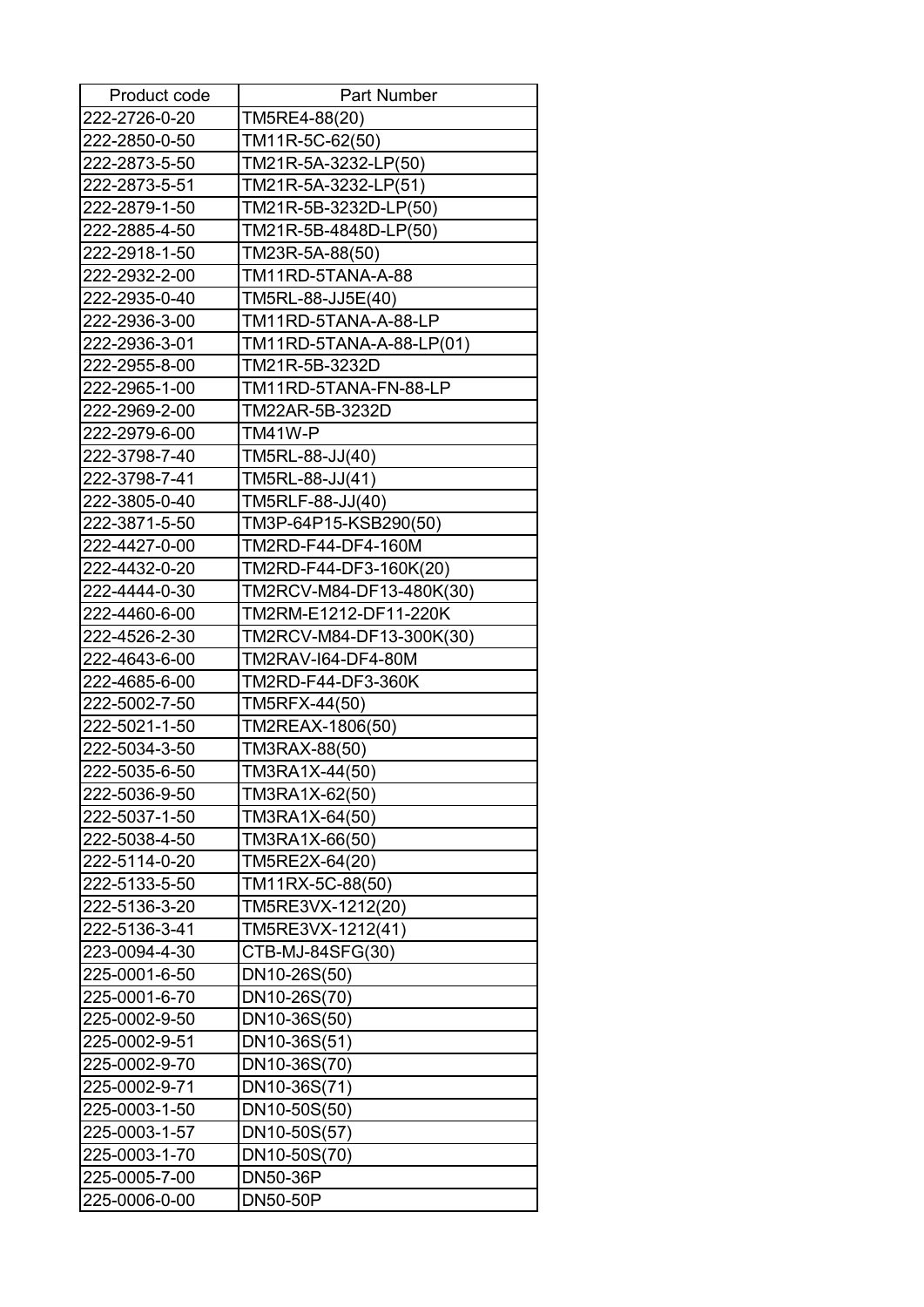| Product code  | <b>Part Number</b> |
|---------------|--------------------|
| 225-0015-0-50 | DN10-20S(50)       |
| 225-0015-0-70 | DN10-20S(70)       |
| 225-0027-0-50 | DN30-36P(50)       |
| 225-0027-0-51 | DN30-36P(51)       |
| 225-0028-2-50 | DN30-50P(50)       |
| 225-0028-2-51 | DN30-50P(51)       |
| 225-0045-1-50 | DN20B-20S(50)      |
| 225-0045-1-70 | DN20B-20S(70)      |
| 225-0047-7-50 | DN20B-36S(50)      |
| 225-0047-7-57 | DN20B-36S(57)      |
| 225-0047-7-70 | DN20B-36S(70)      |
| 225-0048-0-50 | DN20B-50S(50)      |
| 225-0048-0-51 | DN20B-50S(51)      |
| 225-0048-0-57 | DN20B-50S(57)      |
| 225-0048-0-70 | DN20B-50S(70)      |
| 225-0048-0-71 | DN20B-50S(71)      |
| 230-0001-1-50 | DX10-20S(50)       |
| 230-0002-4-50 | DX10-28S(50)       |
| 230-0003-7-50 | DX10-36S(50)       |
| 230-0004-0-50 | DX10-50S(50)       |
| 230-0004-0-55 | DX10-50S(55)       |
| 230-0005-2-50 | DX10-68S(50)       |
| 230-0006-5-50 | DX10-80S(50)       |
| 230-0008-0-50 | DX30-20P(50)       |
| 230-0011-5-50 | DX30-50P(50)       |
| 230-0013-0-50 | DX30-80P(50)       |
| 230-0014-3-50 | DX30-100P(50)      |
| 230-0020-6-50 | DX31-80P(50)       |
| 230-0021-9-50 | DX31-100P(50)      |
| 230-0022-1-50 | DX30A-20P(50)      |
| 230-0022-1-57 | DX30A-20P(57)      |
| 230-0023-4-50 | DX30A-28P(50)      |
| 230-0024-7-50 | DX30A-36P(50)      |
| 230-0024-7-51 | DX30A-36P(51)      |
| 230-0025-0-50 | DX30A-50P(50)      |
| 230-0026-2-50 | DX30A-68P(50)      |
| 230-0027-5-50 | DX30A-80P(50)      |
| 230-0028-8-50 | DX30A-100P(50)     |
| 230-0029-0-50 | DX31A-20P(50)      |
| 230-0030-0-50 | DX31A-28P(50)      |
| 230-0031-2-50 | DX31A-36P(50)      |
| 230-0032-5-50 | DX31A-50P(50)      |
| 230-0033-8-50 | DX31A-68P(50)      |
| 230-0034-0-50 | DX31A-80P(50)      |
| 230-0035-3-50 | DX31A-100P(50)     |
| 230-0043-1-50 | DX10A-100S(50)     |
| 230-0047-2-50 | DX10A-20S(50)      |
| 230-0048-5-50 | DX10A-28S(50)      |
| 230-0049-8-50 | DX10A-36S(50)      |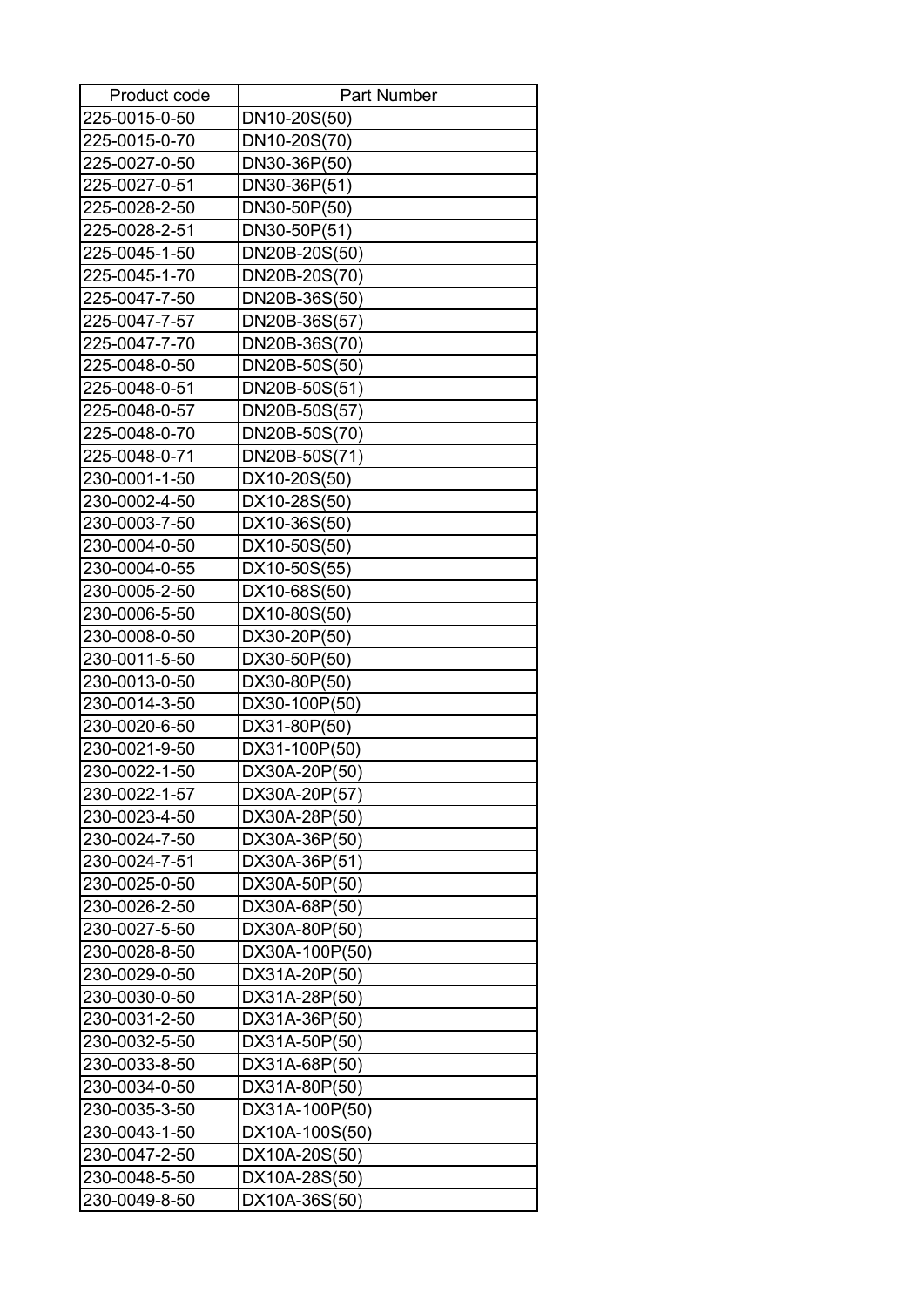| Product code  | <b>Part Number</b>  |
|---------------|---------------------|
| 230-0050-7-50 | DX10A-50S(50)       |
| 230-0051-0-50 | DX10A-68S(50)       |
| 230-0052-2-50 | DX10A-80S(50)       |
| 230-0063-9-50 | DX10J-26S-CR3(50)   |
| 230-0064-1-50 | DX20J-26S-CR3(50)   |
| 230-0068-2-50 | DX20-50S(50)        |
| 230-0069-5-50 | DX10-50SW(50)       |
| 230-0081-0-50 | DX20-36S(50)        |
| 230-0084-9-50 | DX20A-100S(50)      |
| 230-0086-4-50 | DX31A-100S-LNA(50)  |
| 230-0101-6-50 | DX31A-20S(50)       |
| 230-0107-2-55 | DX40-20P(55)        |
| 230-0108-5-55 | DX40-28P(55)        |
| 230-0109-8-55 | DX40-36P(55)        |
| 230-0110-7-55 | DX40-50P(55)        |
| 230-0111-0-55 | DX40-68P(55)        |
| 230-0112-2-55 | DX40-80P(55)        |
| 230-0113-5-55 | DX40-100P(55)       |
| 230-0144-9-50 | DX20A-68S(50)       |
| 230-0148-0-50 | DX30AJ-26P-CP3(50)  |
| 230-0156-8-50 | DX20A-36S(50)       |
| 230-0167-4-55 | DX30A-36S-LNA(55)   |
| 230-0168-7-50 | DX30A-100S-LNA(50)  |
| 230-0171-1-50 | DX33A-100S-LNA(50)  |
| 230-0185-6-50 | DX30A-36S(50)       |
| 230-0189-7-55 | DX30A-50S-LNA(55)   |
| 230-0190-6-50 | DX31A-50S(50)       |
| 230-0193-4-55 | DX31A-50S-LNA(55)   |
| 230-0202-3-50 | DX33A-36S(50)       |
| 230-0203-6-50 | DX33A-50S(50)       |
| 230-0206-4-50 | DX33A-50S-LNA(50)   |
| 230-0206-4-55 | DX33A-50S-LNA(55)   |
| 230-0262-5-50 | DX10A-100SE(50)     |
| 230-0272-9-50 | DX20A-50S(50)       |
| 230-0274-4-50 | DX10-20SE(50)       |
| 230-0280-7-50 | DX33A-50P(50)       |
| 230-0283-5-50 | DX33A-68P(50)       |
| 230-0294-1-50 | DX10A-68SE(50)      |
| 230-0505-5-20 | FI30-20S(20)        |
| 230-0505-5-50 | FI30-20S(50)        |
| 230-0505-5-51 | FI30-20S(51)        |
| 230-0509-6-20 | FI30-20S-CV2(20)    |
| 230-0509-6-50 | FI30-20S-CV2(50)    |
| 230-0528-0-20 | FI30-20S-CV7(20)    |
| 230-0534-3-20 | FI30-20S-CVS2(20)   |
| 230-1021-4-51 | DX30A-36P-JE280(51) |
| 230-1558-7-00 | DX33AM-50S-20015    |
| 230-1563-7-00 | DX33A-50S-LNA-20006 |
| 230-5000-6-50 | DX10M-14S(50)       |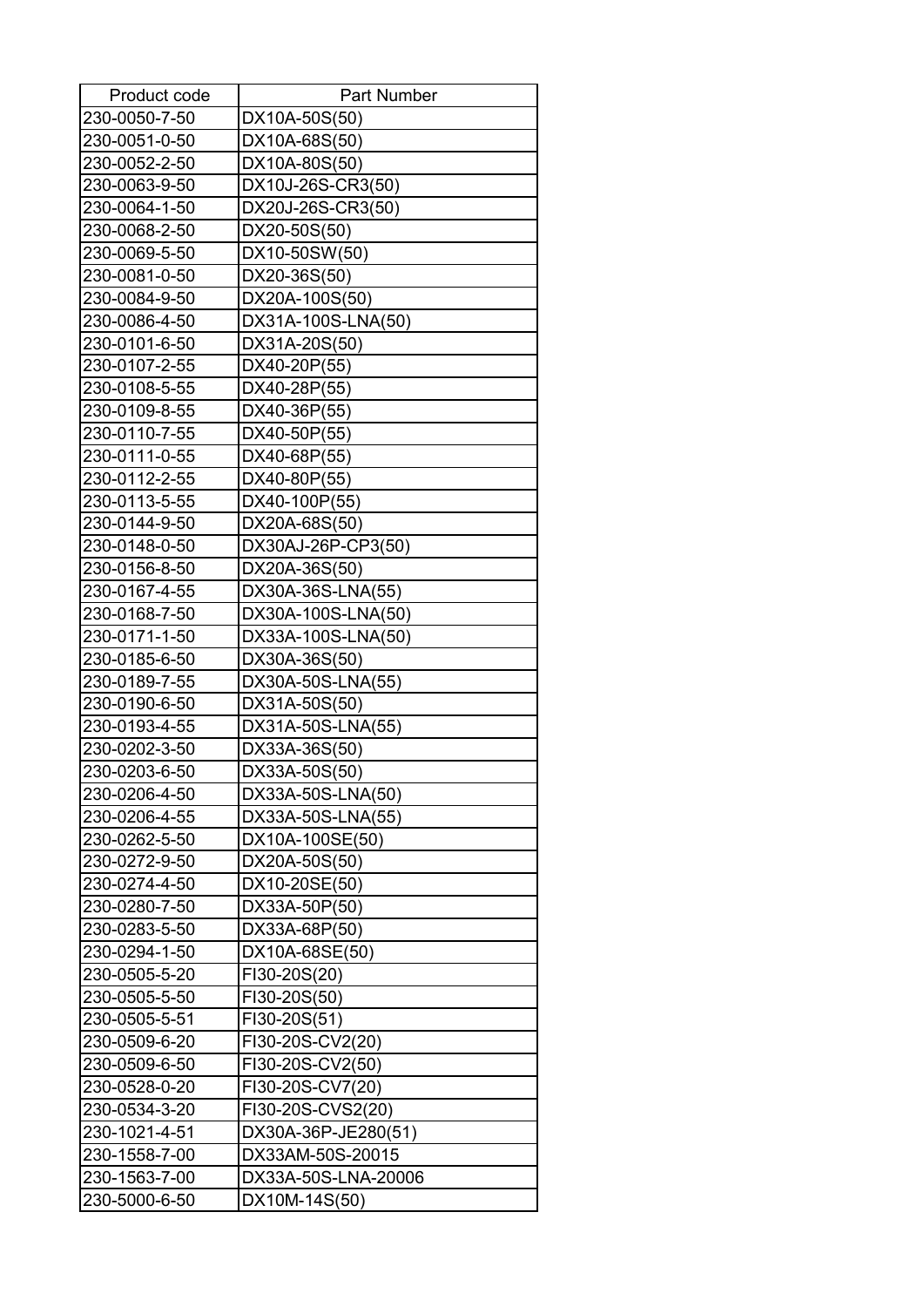| Product code  | <b>Part Number</b> |
|---------------|--------------------|
| 230-5001-9-50 | DX10M-20S(50)      |
| 230-5003-4-50 | DX10M-36S(50)      |
| 230-5004-7-50 | DX10M-50S(50)      |
| 230-5005-0-50 | DX10M-68S(50)      |
| 230-5008-8-50 | DX10BM-68S(50)     |
| 230-5009-0-50 | DX10BM-80S(50)     |
| 230-5010-0-50 | DX10BM-100S(50)    |
| 230-5012-5-50 | DX20M-14S(50)      |
| 230-5013-8-50 | DX20M-20S(50)      |
| 230-5014-0-50 | DX20M-26S(50)      |
| 230-5015-3-50 | DX20M-36S(50)      |
| 230-5016-6-50 | DX20M-50S(50)      |
| 230-5017-9-50 | DX20M-68S(50)      |
| 230-5020-3-50 | DX20BM-68S(50)     |
| 230-5021-6-50 | DX20BM-80S(50)     |
| 230-5022-9-50 | DX20BM-100S(50)    |
| 230-5022-9-57 | DX20BM-100S(57)    |
| 230-5024-4-00 | DX30AM-14P         |
| 230-5025-7-00 | DX30AM-20P         |
| 230-5026-0-00 | DX30AM-26P         |
| 230-5027-2-00 | DX30AM-36P         |
| 230-5028-5-00 | DX30AM-50P         |
| 230-5029-8-00 | DX30AM-68P         |
| 230-5030-7-00 | DX30AM-80P         |
| 230-5031-0-00 | DX30AM-100P        |
| 230-5033-5-00 | <b>DX40M-20P</b>   |
| 230-5034-8-00 | <b>DX40M-26P</b>   |
| 230-5035-0-00 | DX40M-36P          |
| 230-5036-3-00 | <b>DX40M-50P</b>   |
| 230-5039-1-00 | DX40M-100P         |
| 230-5062-3-50 | DX33AM-68S(50)     |
| 230-5064-9-00 | DX30AM-110P        |
| 230-5067-7-50 | DX10M-20SE(50)     |
| 230-5069-2-50 | DX10M-36SE(50)     |
| 230-5070-1-50 | DX10M-50SE(50)     |
| 230-5071-4-50 | DX10M-68SE(50)     |
| 230-5076-8-50 | DX10BM-100SE(50)   |
| 230-5078-3-50 | DX33AM-68S-LNA(50) |
| 230-5088-7-50 | DX10AM-110SE1(50)  |
| 230-5092-4-50 | DX33AM-50S(50)     |
| 230-5095-2-50 | DX33AM-36S(50)     |
| 230-5107-0-50 | DX10M-14SE(50)     |
| 230-5130-1-50 | DX10GM-20SE(50)    |
| 230-5134-2-50 | DX10GM-68SE(50)    |
| 230-5138-3-50 | DX10AM-110SE2(50)  |
| 230-5156-5-00 | DX30AM-20PA        |
| 230-5177-5-50 | DX10GM-20S(50)     |
| 230-5181-2-50 | DX10GM-68S(50)     |
| 230-5210-9-50 | DX10G1M-14SE(50)   |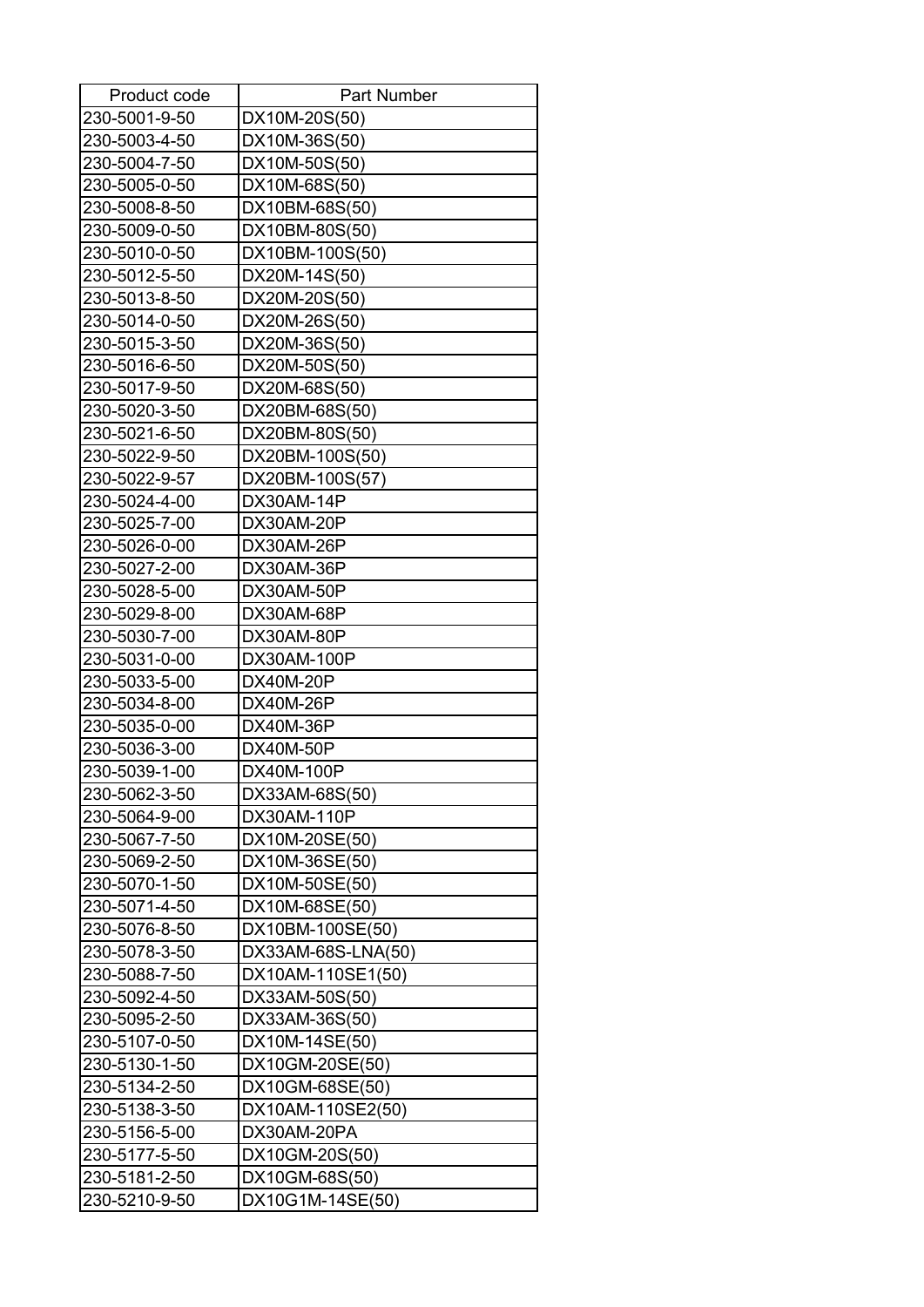| Product code  | <b>Part Number</b>        |
|---------------|---------------------------|
| 230-5212-4-50 | DX10G1M-26SE(50)          |
| 230-5213-7-50 | DX10G1M-36SE(50)          |
| 230-5213-7-51 | DX10G1M-36SE(51)          |
| 230-5214-0-50 | DX10G1M-50SE(50)          |
| 230-5214-0-52 | DX10G1M-50SE(52)          |
| 230-5223-0-50 | DX10G1M-14S(50)           |
| 230-5225-6-50 | DX10G1M-26S(50)           |
| 230-5226-9-50 | DX10G1M-36S(50)           |
| 230-5227-1-50 | DX10G1M-50S(50)           |
| 231-3001-4-50 | 3110-8S(50)               |
| 231-3017-4-50 | 3110-6SB(50)              |
| 231-3017-4-54 | 3110-6SB(54)              |
| 232-0617-1-00 | 3260-8S-DC                |
| 234-0003-2-00 | NX-9T-CV                  |
| 234-0005-8-40 | NX30TA-15PAA(40)          |
| 234-0006-0-00 | <b>NX-15T-CV</b>          |
| 234-0008-6-40 | NX30TA-25PAA(40)          |
| 234-0009-9-00 | NX-25T-CV                 |
| 234-0017-7-00 | <b>NX-15T-CV1</b>         |
| 234-0024-2-40 | NX30TA-32PAA(40)          |
| 234-0025-5-50 | NX-32TA-CV1(50)           |
| 234-3006-7-00 | NX15P-TM8P-1500           |
| 235-0003-9-40 | 3530A-16P-CV(40)          |
| 235-0009-5-40 | 3530A-10P-CV(40)          |
| 235-0024-9-50 | 3530A-24P-CV(50)          |
| 235-0024-9-57 | 3530A-24P-CV(57)          |
| 236-1019-0-00 | PS1-DC2                   |
| 236-2020-5-00 | PQ50W-50-FL               |
| 236-2129-0-00 | PQ50S-48P-PCMA            |
| 236-2129-0-01 | PQ50S-48P-PCMA(01)        |
| 236-2130-0-00 | PQ50S-48S-FLMA            |
| 236-2130-0-01 | PQ50S-48S-FLMA(01)        |
| 236-2131-0-00 | PQ50S-48P-PCLMA           |
| 236-2132-0-00 | <b>PQ50W-50-FLA</b>       |
| 236-2133-0-00 | <b>PQ50W-50-PCA</b>       |
| 237-0002-9-00 | NC-D26FA                  |
| 237-0006-0-00 | NC-F64MA                  |
| 237-0011-0-00 | NC-R-C64FA                |
| 237-0013-5-00 | NC-D18FDS                 |
| 240-0004-7-00 | <b>UX40-MB-5P</b>         |
| 240-0005-0-00 | UX40A-MB-5P               |
| 240-0021-6-00 | UX60SA-MB-5ST-DC          |
| 240-1002-7-00 | UX40-MB-5PP-500-1002      |
| 240-2003-5-00 | UX40-MB-5PA-1000-2003     |
| 240-2003-5-01 | UX40-MB-5PA-1000-2003(01) |
| 240-2007-6-00 | UX40-MB-5PA-600-2007      |
| 244-0060-3-00 | DH60-17P-LC               |
| 248-0002-2-00 | MT50W-8A/6BS-CVL(9.0)     |
| 248-0002-2-51 | MT50W-8A/6BS-CVL(9.0)(51) |
|               |                           |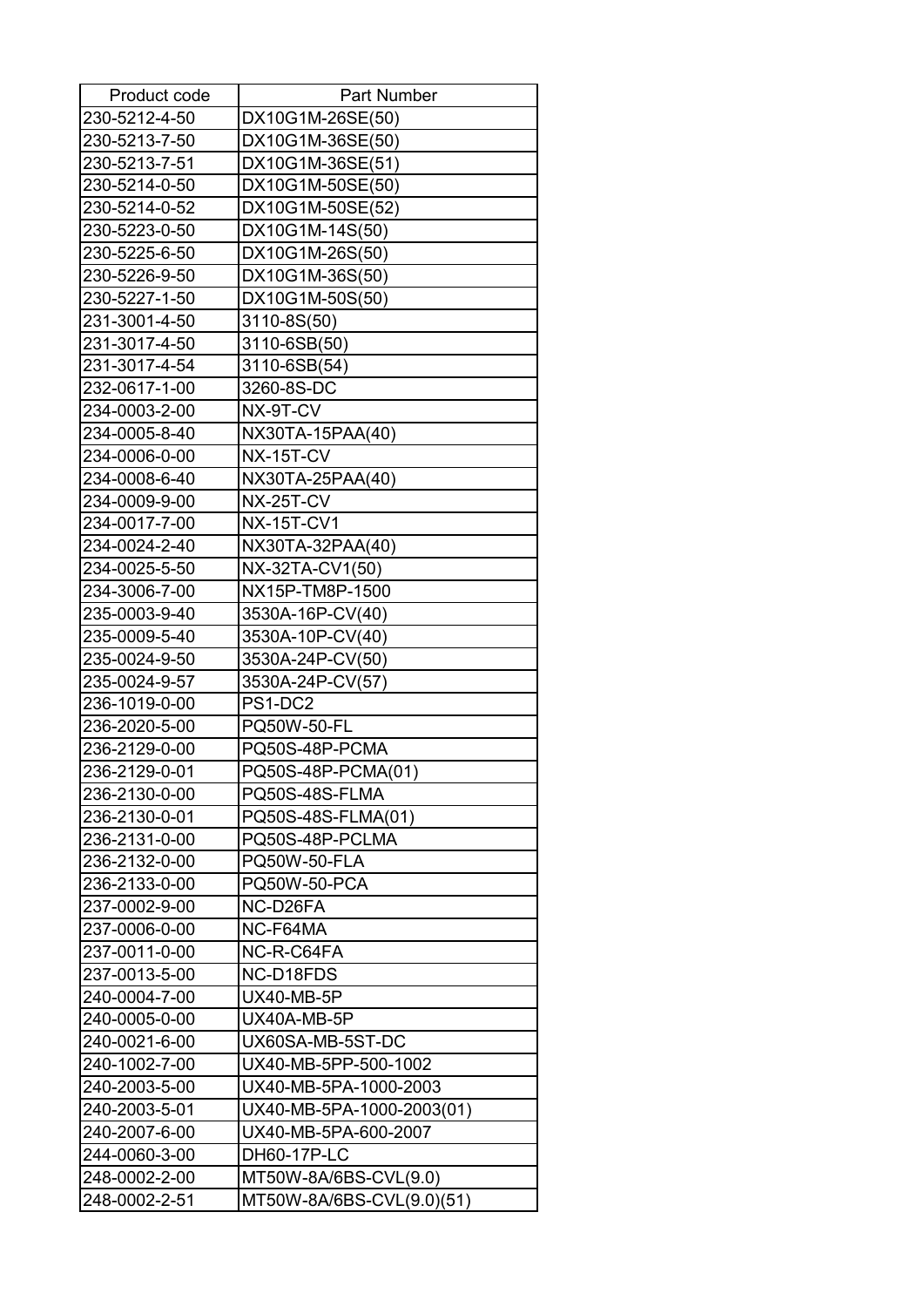| Product code  | Part Number               |
|---------------|---------------------------|
| 248-0018-0-00 | MT50W-8D/2D4ES-CVLD(7.5)  |
| 248-0027-0-00 | MT50WA-8A/6BS-CVL(9.0)    |
| 248-0028-0-00 | MT50WA-8A/6BS-CVS(9.0)    |
| 302-0278-4-40 | BNC-R-17A(40)             |
| 302-0346-2-40 | BNC-LR-PC-1B(40)          |
| 302-0401-9-40 | BNC-PJ-178/U-A(40)        |
| 302-0402-1-40 | BNC-PJ-178/U-B(40)        |
| 302-0415-3-00 | <b>BNC-PJ-178/U-C</b>     |
| 302-0417-9-00 | <b>BNC-J-178/U</b>        |
| 311-0269-4-40 | BNC(75)J-PL72J-BPA-1(40)  |
| 311-0416-7-00 | TNC(R)J-U.FLJ-PA-2        |
| 312-0114-4-40 | PO73-UPA-12.7(40)         |
| 312-0191-5-40 | PO5G-LR-PC(40)            |
| 312-0192-8-00 | PO5G-P-1.5DHQS            |
| 312-0192-8-10 | PO5G-P-1.5DHQS(10)        |
| 312-0198-4-00 | PO5G-P-2.5GXC             |
| 312-0200-4-40 | PO5G-J-1.5DHQS(40)        |
| 313-0003-0-00 | <b>TNC(R)-WBPJ-088</b>    |
| 313-0003-0-01 | TNC(R)-WBPJ-088(01)       |
| 313-0004-0-00 | <b>TNC-WBPJ-088-1</b>     |
| 313-0004-0-01 | TNC-WBPJ-088-1(01)        |
| 313-0351-6-40 | MJ-P-1.5CV(P)(40)         |
| 313-0410-3-40 | TNC-J-1.5W-A(40)          |
| 313-0425-0-40 | TNC-J-FHSB-A(40)          |
| 313-0503-2-40 | TNC-WBPJ-FHSB-A(40)       |
| 313-0510-8-40 | TNC-BPJ-FHSB-A(40)        |
| 313-0513-6-41 | TNC-WBPJ-1.5W-A(41)       |
| 313-0557-1-40 | TNC-PJ-1.5W(P)(40)        |
| 313-0558-4-40 | TNC-BPJ-1.32(40)          |
| 313-0558-4-41 | TNC-BPJ-1.32(41)          |
| 313-0558-4-42 | TNC-BPJ-1.32(42)          |
| 313-0571-2-40 | TNC-BPJ-0.8DW(40)         |
| 313-0599-1-00 | $TNC-PJ-1.5DW(N)$         |
| 313-0600-9-00 | TNC-BPJ-1.5W(P)           |
| 313-0607-8-00 | TNC-BPJ-1.32-A            |
| 313-0701-6-00 | <b>TNC-PJ-178/U-A</b>     |
| 313-0705-7-00 | <b>TNC-PJ-088-1</b>       |
| 313-0737-3-00 | MRF20-10P-12PC/1RF(A)     |
| 313-0738-6-00 | MRF20-10P-12PC/1RF(B)     |
| 313-0739-9-00 | MRF20-10P-12PC/1RF(C1)    |
| 313-0741-0-00 | MRF20-10R-12SC/1RF(A)     |
| 313-0742-3-00 | MRF20-10R-12SC/1RF(B)     |
| 313-0743-6-00 | MRF20-10R-12SC/1RF(C1)    |
| 313-1105-5-00 | MRF18-8P-178B/U           |
| 321-0009-0-09 | E.FL-2LP-066N1-A-(150)    |
| 321-0011-0-01 | TNCBPJD-U.FLHF-088K2T-145 |
| 321-0011-0-03 | TNCBPJD-U.FLHF-088K2T-190 |
| 321-0057-0-01 | H.FL6G-LP-084J-A1-129.4YK |
| 321-0072-0-01 | TNCBPJD-U.FLHF-088K3T-82  |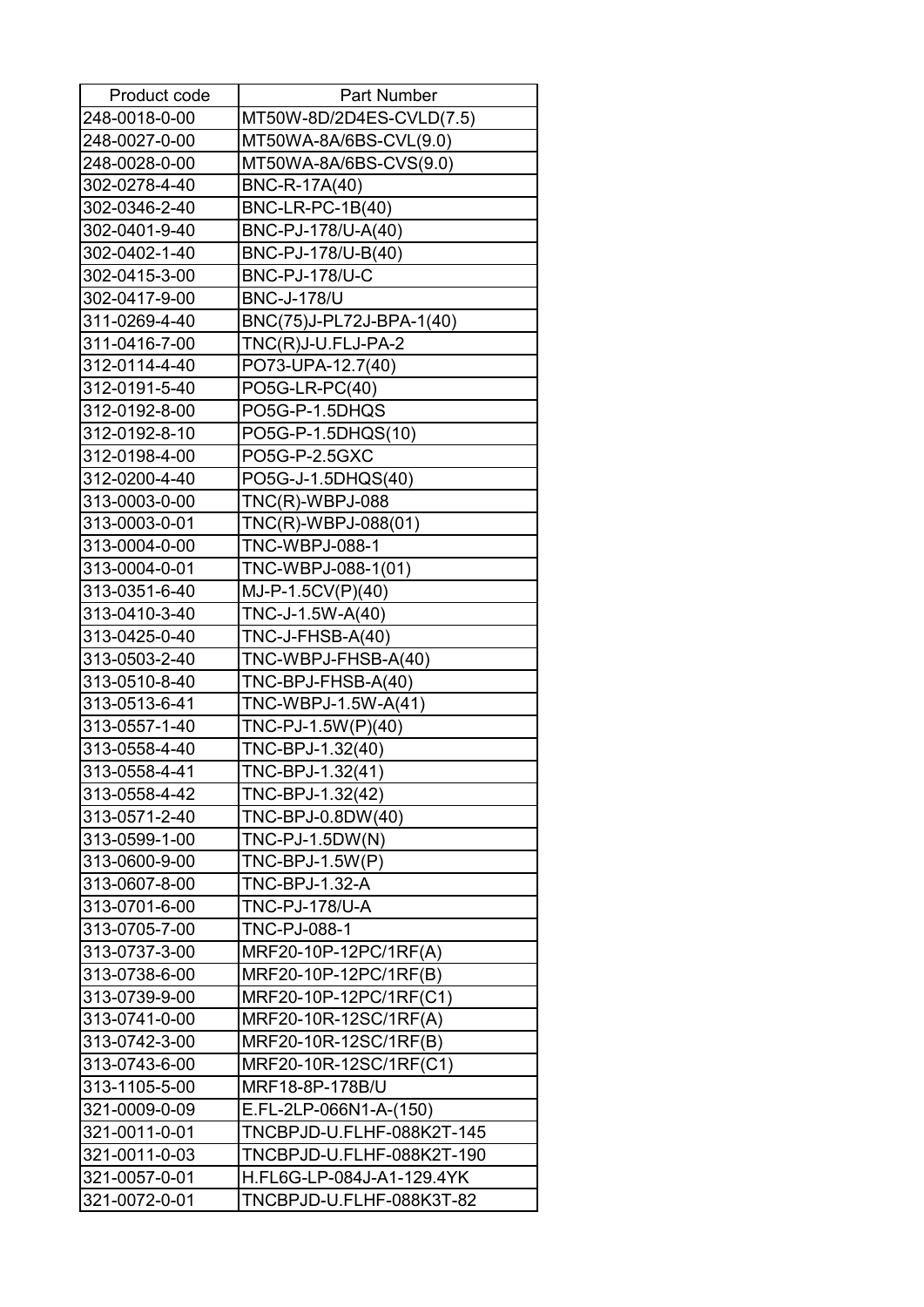| Product code  | <b>Part Number</b>        |
|---------------|---------------------------|
| 321-0101-0-07 | H.FL-2LP(A)-066N1-A-(190) |
| 321-0101-0-08 | H.FL-2LP(A)-066N1-A-(285) |
| 321-0101-0-09 | H.FL-2LP(A)-066N1-A-(280) |
| 321-0181-0-06 | E.FL-2LP-066N2-A-(80)     |
| 321-0181-0-16 | E.FL-2LP-066N2-A-(200)    |
| 321-0234-0-01 | UFL-2LPVHF6-04N2TV-A-35   |
| 321-0234-0-02 | UFL-2LPVHF6-04N2TV-A-40   |
| 321-0234-0-03 | UFL-2LPVHF6-04N2TV-A-50   |
| 321-0234-0-04 | UFL-2LPVHF6-04N2TV-A-60   |
| 321-0234-0-05 | UFL-2LPVHF6-04N2TV-A-70   |
| 321-0234-0-06 | UFL-2LPVHF6-04N2TV-A-80   |
| 321-0234-0-07 | UFL-2LPVHF6-04N2TV-A-90   |
| 321-0234-0-14 | UFL-2LPVHF6-04N2TV-A-160  |
| 321-0234-0-15 | UFL-2LPVHF6-04N2TV-A-170  |
| 321-0234-0-16 | UFL-2LPVHF6-04N2TV-A-180  |
| 321-0234-0-17 | UFL-2LPVHF6-04N2TV-A-190  |
| 321-0234-0-18 | UFL-2LPVHF6-04N2TV-A-200  |
| 321-0234-0-19 | UFL-2LPVHF6-04N2TV-A-250  |
| 321-0234-0-20 | UFL-2LPVHF6-04N2TV-A-300  |
| 321-0234-0-21 | UFL-2LPVHF6-04N2TV-A-400  |
| 321-0234-0-22 | UFL-2LPVHF6-04N2TV-A-500  |
| 321-0234-0-23 | UFL-2LPVHF6-04N2TV-A-600  |
| 321-0234-0-24 | UFL-2LPVHF6-04N2TV-A-700  |
| 321-0234-0-25 | UFL-2LPVHF6-04N2TV-A-800  |
| 321-0234-0-26 | UFL-2LPVHF6-04N2TV-A-900  |
| 321-0234-0-27 | UFL-2LPVHF6-04N2TV-A-1000 |
| 321-0234-0-30 | UFL-2LPVHF6-04N2TV-A-140E |
| 321-0234-0-32 | UFL-2LPVHF6-04N2TV-A-45   |
| 321-0234-0-33 | UFL-2LPVHF6-04N2TV-A-4500 |
| 321-0234-0-34 | UFL-2LPVHF6-04N2TV-A-95   |
| 321-0234-0-35 | UFL-2LPVHF6-04N2TV-A-43E  |
| 321-0272-0-01 | TNCBPJD-U.FLHF-088K1T-48  |
| 321-0301-0-01 | TNCPJ-UMLP6-1.5W-AA140ARS |
| 321-0301-0-02 | TNCPJ-UMLP6-1.5W-AA170ARS |
| 321-0301-0-03 | TNCPJ-UMLP6-1.5W-AA200ARS |
| 321-0307-0-28 | H.FL75-2LPG-084N1-AC-205  |
| 321-0308-0-13 | H.FL75-2LPG-084N2-AC-160  |
| 321-0356-0-02 | H.FL75-2LPG-084N2-AC160CN |
| 321-0376-0-28 | E.FL-2LP-066N1-AC-230     |
| 321-0538-0-01 | TNCPJN-UMLP6-1.5WAA160ARS |
| 321-0538-0-02 | TNCPJN-UMLP6-1.5WAA210ARS |
| 321-0538-0-03 | TNCPJN-UMLP6-1.5WAA260ARS |
| 321-0538-0-04 | TNCPJN-UMLP6-1.5WAA140ARS |
| 321-0538-0-05 | TNCPJN-UMLP6-1.5WAA500ARS |
| 321-0552-0-29 | U.FL-2LPVHF-04N1T-A-37D   |
| 321-0579-0-01 | UFL-2LPVHF6-04N1TV-A-35   |
| 321-0579-0-02 | UFL-2LPVHF6-04N1TV-A-40   |
| 321-0579-0-04 | UFL-2LPVHF6-04N1TV-A-60   |
| 321-0579-0-05 | UFL-2LPVHF6-04N1TV-A-70   |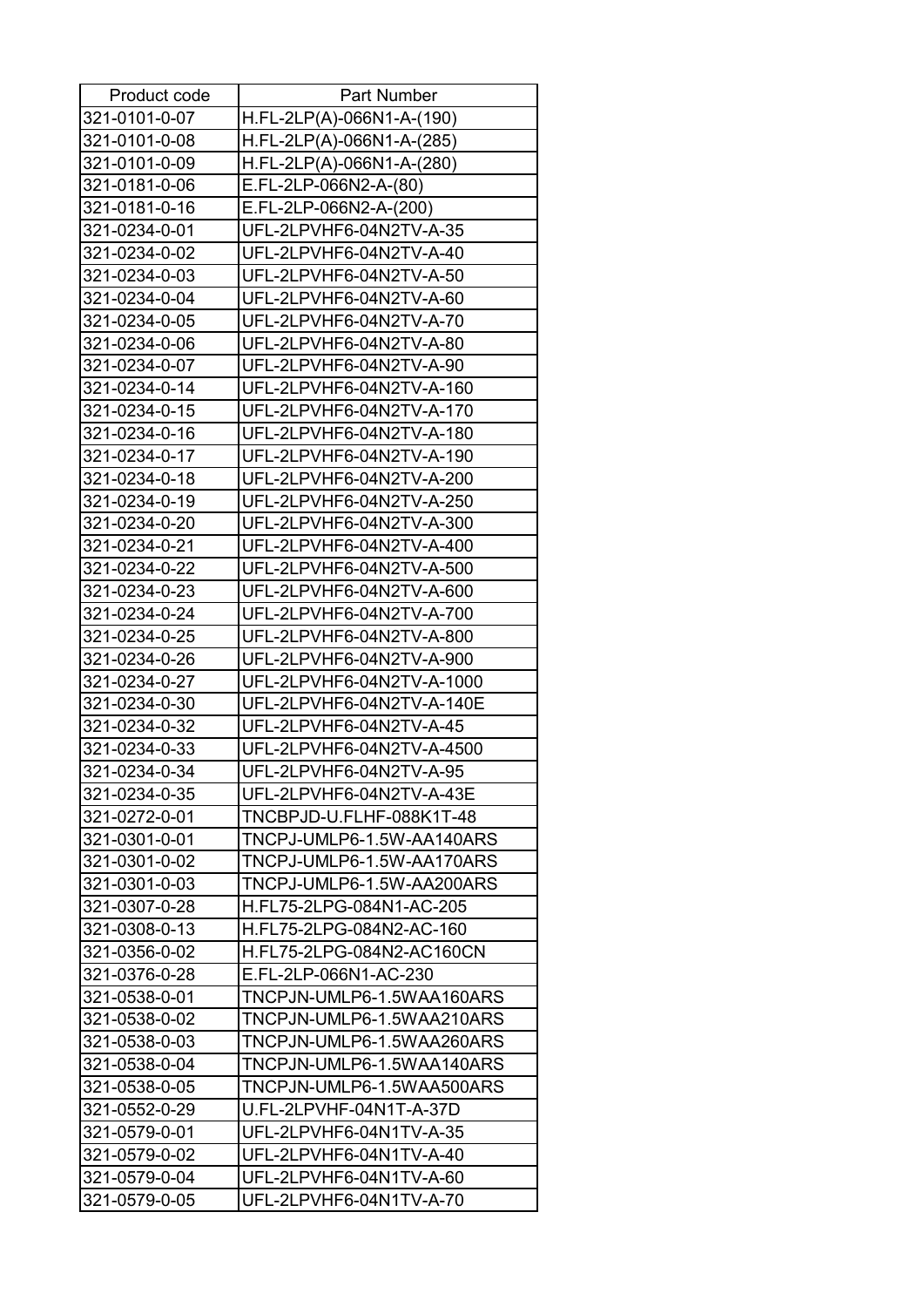| Product code  | <b>Part Number</b>        |
|---------------|---------------------------|
| 321-0579-0-06 | UFL-2LPVHF6-04N1TV-A-80   |
| 321-0579-0-07 | UFL-2LPVHF6-04N1TV-A-90   |
| 321-0579-0-08 | UFL-2LPVHF6-04N1TV-A-100  |
| 321-0579-0-09 | UFL-2LPVHF6-04N1TV-A-110  |
| 321-0579-0-10 | UFL-2LPVHF6-04N1TV-A-120  |
| 321-0579-0-11 | UFL-2LPVHF6-04N1TV-A-130  |
| 321-0579-0-12 | UFL-2LPVHF6-04N1TV-A-140  |
| 321-0579-0-13 | UFL-2LPVHF6-04N1TV-A-150  |
| 321-0579-0-14 | UFL-2LPVHF6-04N1TV-A-160  |
| 321-0579-0-15 | UFL-2LPVHF6-04N1TV-A-170  |
| 321-0579-0-16 | UFL-2LPVHF6-04N1TV-A-180  |
| 321-0579-0-17 | UFL-2LPVHF6-04N1TV-A-190  |
| 321-0579-0-18 | UFL-2LPVHF6-04N1TV-A-200  |
| 321-0579-0-19 | UFL-2LPVHF6-04N1TV-A-250  |
| 321-0579-0-20 | UFL-2LPVHF6-04N1TV-A-300  |
| 321-0579-0-21 | UFL-2LPVHF6-04N1TV-A-400  |
| 321-0579-0-22 | UFL-2LPVHF6-04N1TV-A-500  |
| 321-0579-0-23 | UFL-2LPVHF6-04N1TV-A-600  |
| 321-0579-0-24 | UFL-2LPVHF6-04N1TV-A-700  |
| 321-0579-0-25 | UFL-2LPVHF6-04N1TV-A-800  |
| 321-0579-0-26 | UFL-2LPVHF6-04N1TV-A-900  |
| 321-0579-0-27 | UFL-2LPVHF6-04N1TV-A-1000 |
| 321-0579-0-29 | UFL-2LPVHF6-04N1TV-A-42   |
| 321-0579-0-30 | UFL-2LPVHF6-04N1TV-A-55   |
| 321-0579-0-31 | UFL-2LPVHF6-04N1TV-A-75   |
| 321-0579-0-32 | UFL-2LPVHF6-04N1TV-A-56   |
| 321-0579-0-33 | UFL-2LPVHF6-04N1TV-A-135  |
| 321-0579-0-34 | UFL-2LPVHF6-04N1TV-A-45   |
| 321-0579-0-35 | UFL-2LPVHF6-04N1TV-A-52   |
| 321-0579-0-36 | UFL-2LPVHF6-04N1TV-A-350  |
| 321-0579-0-37 | UFL-2LPVHF6-04N1TV-A-65   |
| 321-0583-0-01 | NFL-2LPHF6-04N1TV-A-35    |
| 321-0583-0-02 | NFL-2LPHF6-04N1TV-A-40    |
| 321-0583-0-05 | NFL-2LPHF6-04N1TV-A-70    |
| 321-0583-0-06 | NFL-2LPHF6-04N1TV-A-80    |
| 321-0583-0-07 | NFL-2LPHF6-04N1TV-A-90    |
| 321-0583-0-09 | NFL-2LPHF6-04N1TV-A-110   |
| 321-0583-0-10 | NFL-2LPHF6-04N1TV-A-120   |
| 321-0583-0-11 | NFL-2LPHF6-04N1TV-A-130   |
|               |                           |
| 321-0583-0-12 | NFL-2LPHF6-04N1TV-A-140   |
| 321-0583-0-13 | NFL-2LPHF6-04N1TV-A-150   |
| 321-0583-0-14 | NFL-2LPHF6-04N1TV-A-160   |
| 321-0583-0-15 | NFL-2LPHF6-04N1TV-A-170   |
| 321-0583-0-16 | NFL-2LPHF6-04N1TV-A-180   |
| 321-0583-0-17 | NFL-2LPHF6-04N1TV-A-190   |
| 321-0583-0-18 | NFL-2LPHF6-04N1TV-A-200   |
| 321-0583-0-19 | NFL-2LPHF6-04N1TV-A-250   |
| 321-0583-0-20 | NFL-2LPHF6-04N1TV-A-300   |
| 321-0583-0-21 | NFL-2LPHF6-04N1TV-A-400   |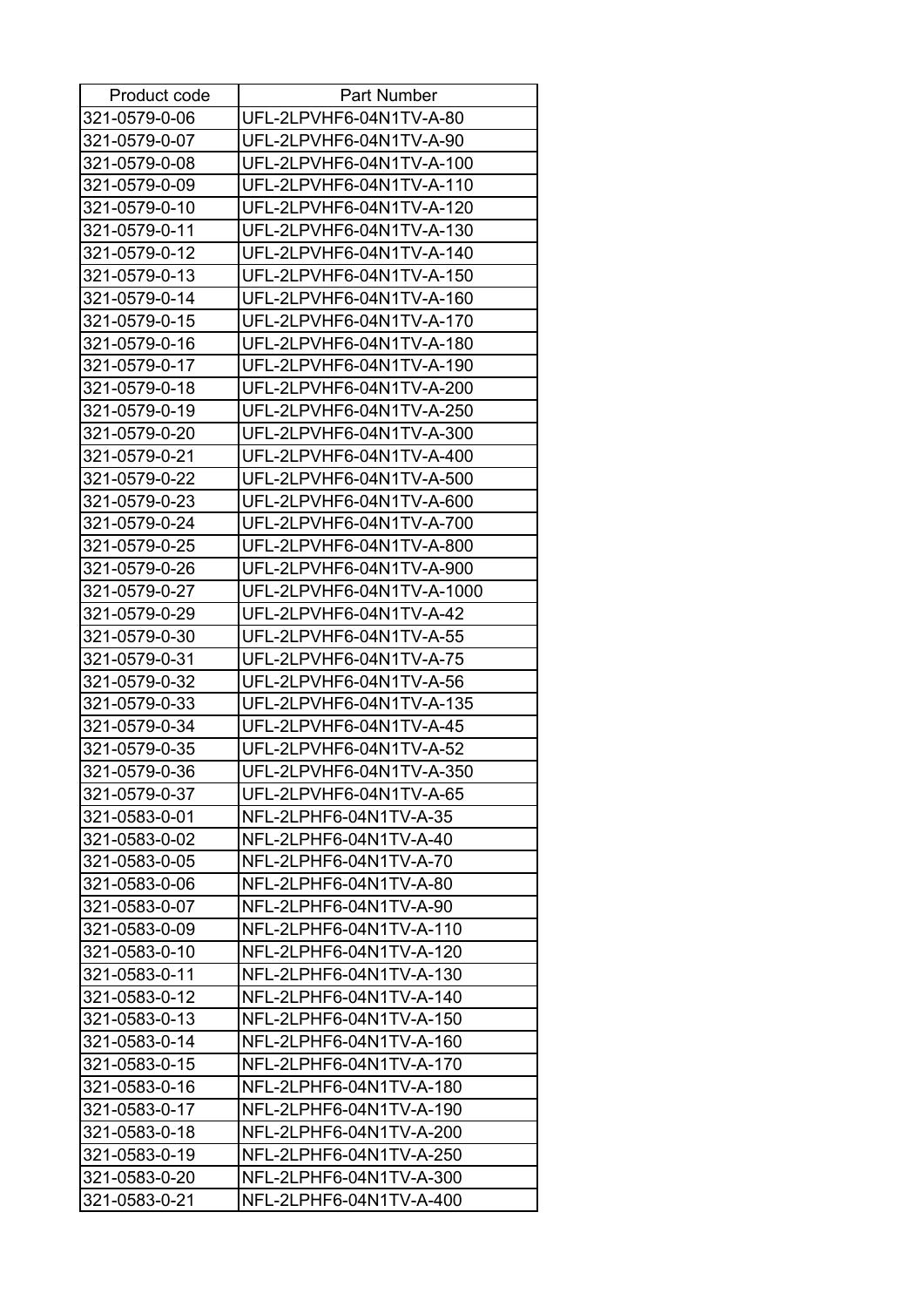| Product code  | <b>Part Number</b>        |
|---------------|---------------------------|
| 321-0583-0-23 | NFL-2LPHF6-04N1TV-A-600   |
| 321-0583-0-24 | NFL-2LPHF6-04N1TV-A-700   |
| 321-0583-0-25 | NFL-2LPHF6-04N1TV-A-800   |
| 321-0583-0-26 | NFL-2LPHF6-04N1TV-A-900   |
| 321-0583-0-27 | NFL-2LPHF6-04N1TV-A-1000  |
| 321-0583-0-28 | NFL-2LPHF6-04N1TV-A-85    |
| 321-0774-0-08 | HBPJ-NFLHF6-04N1TV-A80RS  |
| 321-0782-0-01 | BPJA-UMLP41-178B/U-B-80A  |
| 321-0845-0-01 | H.FLA-UFLHF6-066N1-A-250  |
| 321-0845-0-02 | H.FLA-UFLHF6-066N1-A-297B |
| 321-0846-0-01 | H.FLA-UFLHF6-066N2-A-50   |
| 321-0855-0-01 | TBPJA-UFLHF6-068N1T-AT370 |
| 321-0855-0-02 | TBPJA-UFLHF6-068N1T-AT400 |
| 321-0855-0-03 | TBPJA-UFLHF6-068N1T-AT240 |
| 321-0855-0-04 | TBPJA-UFLHF6-068N1T-AT250 |
| 321-0961-0-00 | TNCWBPJ-MMCXP-088N2PD-83  |
| 321-0984-0-07 | H.FL75-LPG-084N1-A-100    |
| 321-0984-0-18 | H.FL75-LPG-084N1-A-300    |
| 321-0988-0-01 | FL-2LP-1.5CW-AA-170RS     |
| 321-1001-0-01 | FL-LP-1.5CW-AA-600RS      |
| 321-1020-0-01 | TNCPJ-U.FLHF-088N2PD-88.9 |
| 321-1056-0-05 | WFL-LPHF6-04N1TV-A-70     |
| 321-1056-0-08 | WFL-LPHF6-04N1TV-A-100    |
| 321-1056-0-09 | WFL-LPHF6-04N1TV-A-110    |
| 321-1056-0-18 | WFL-LPHF6-04N1TV-A-200    |
| 321-1056-0-19 | WFL-LPHF6-04N1TV-A-250    |
| 321-1071-0-01 | UFL-LPVHF6-04N1TV-A-35    |
| 321-1071-0-02 | UFL-LPVHF6-04N1TV-A-40    |
| 321-1071-0-03 | UFL-LPVHF6-04N1TV-A-50    |
| 321-1071-0-04 | UFL-LPVHF6-04N1TV-A-60    |
| 321-1071-0-05 | UFL-LPVHF6-04N1TV-A-70    |
| 321-1071-0-06 | UFL-LPVHF6-04N1TV-A-80    |
| 321-1071-0-07 | UFL-LPVHF6-04N1TV-A-90    |
| 321-1071-0-08 | UFL-LPVHF6-04N1TV-A-100   |
| 321-1071-0-09 | UFL-LPVHF6-04N1TV-A-110   |
| 321-1071-0-10 | UFL-LPVHF6-04N1TV-A-120   |
| 321-1071-0-11 | UFL-LPVHF6-04N1TV-A-130   |
| 321-1071-0-12 | UFL-LPVHF6-04N1TV-A-140   |
| 321-1071-0-13 | UFL-LPVHF6-04N1TV-A-150   |
| 321-1071-0-14 | UFL-LPVHF6-04N1TV-A-160   |
| 321-1071-0-15 | UFL-LPVHF6-04N1TV-A-170   |
| 321-1071-0-16 | UFL-LPVHF6-04N1TV-A-180   |
| 321-1071-0-17 | UFL-LPVHF6-04N1TV-A-190   |
| 321-1071-0-18 | UFL-LPVHF6-04N1TV-A-200   |
| 321-1071-0-19 | UFL-LPVHF6-04N1TV-A-250   |
| 321-1071-0-20 | UFL-LPVHF6-04N1TV-A-300   |
| 321-1071-0-21 | UFL-LPVHF6-04N1TV-A-400   |
| 321-1071-0-22 | UFL-LPVHF6-04N1TV-A-500   |
| 321-1071-0-23 | UFL-LPVHF6-04N1TV-A-600   |
|               |                           |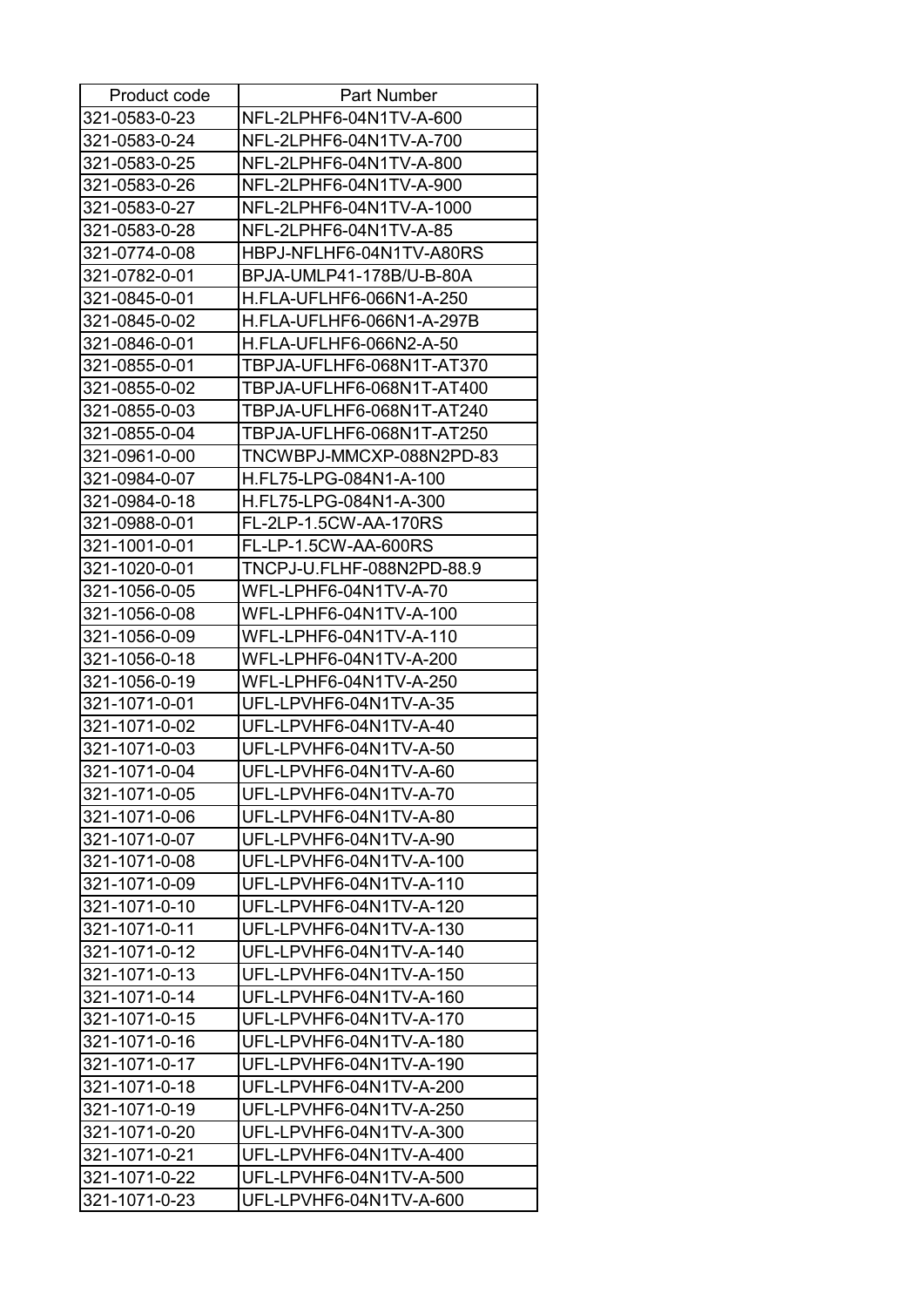| Product code                   | <b>Part Number</b>        |
|--------------------------------|---------------------------|
| 321-1071-0-24                  | UFL-LPVHF6-04N1TV-A-700   |
| 321-1071-0-25                  | UFL-LPVHF6-04N1TV-A-800   |
| 321-1071-0-26                  | UFL-LPVHF6-04N1TV-A-900   |
| 321-1071-0-27                  | UFL-LPVHF6-04N1TV-A-1000  |
| 321-1072-0-01                  | UFL-LPVHF6-04N2TV-A-35    |
| 321-1072-0-02                  | UFL-LPVHF6-04N2TV-A-40    |
| 321-1072-0-03                  | UFL-LPVHF6-04N2TV-A-50    |
| 321-1072-0-04                  | UFL-LPVHF6-04N2TV-A-60    |
| 321-1072-0-05                  | UFL-LPVHF6-04N2TV-A-70    |
| 321-1072-0-06                  | UFL-LPVHF6-04N2TV-A-80    |
| 321-1072-0-07                  | UFL-LPVHF6-04N2TV-A-90    |
| 321-1072-0-08                  | UFL-LPVHF6-04N2TV-A-100   |
| 321-1072-0-09                  | UFL-LPVHF6-04N2TV-A-110   |
| 321-1072-0-10                  | UFL-LPVHF6-04N2TV-A-120   |
| 321-1072-0-11                  | UFL-LPVHF6-04N2TV-A-130   |
| 321-1072-0-12                  | UFL-LPVHF6-04N2TV-A-140   |
| 321-1072-0-13                  | UFL-LPVHF6-04N2TV-A-150   |
| 321-1072-0-14                  | UFL-LPVHF6-04N2TV-A-160   |
| 321-1072-0-15                  | UFL-LPVHF6-04N2TV-A-170   |
| 321-1072-0-16                  | UFL-LPVHF6-04N2TV-A-180   |
| 321-1072-0-17                  | UFL-LPVHF6-04N2TV-A-190   |
| 321-1072-0-18                  | UFL-LPVHF6-04N2TV-A-200   |
| 321-1072-0-19                  | UFL-LPVHF6-04N2TV-A-250   |
| 321-1072-0-20                  | UFL-LPVHF6-04N2TV-A-300   |
| 321-1072-0-21                  | UFL-LPVHF6-04N2TV-A-400   |
|                                |                           |
| 321-1072-0-22<br>321-1072-0-23 | UFL-LPVHF6-04N2TV-A-500   |
|                                | UFL-LPVHF6-04N2TV-A-600   |
| 321-1072-0-24                  | UFL-LPVHF6-04N2TV-A-700   |
| 321-1072-0-25                  | UFL-LPVHF6-04N2TV-A-800   |
| 321-1072-0-26                  | UFL-LPVHF6-04N2TV-A-900   |
| 321-1072-0-27                  | UFL-LPVHF6-04N2TV-A-1000  |
| 321-1072-0-28                  | UFL-LPVHF6-04N2TV-A-1200  |
| 321-1073-0-01                  | UFL-2LPVHF6-04N1TV-AC-35  |
| 321-1073-0-02                  | UFL-2LPVHF6-04N1TV-AC-40  |
| 321-1073-0-03                  | UFL-2LPVHF6-04N1TV-AC-50  |
| 321-1073-0-04                  | UFL-2LPVHF6-04N1TV-AC-60  |
| 321-1073-0-05                  | UFL-2LPVHF6-04N1TV-AC-70  |
| 321-1073-0-06                  | UFL-2LPVHF6-04N1TV-AC-80  |
| 321-1073-0-07                  | UFL-2LPVHF6-04N1TV-AC-90  |
| 321-1073-0-08                  | UFL-2LPVHF6-04N1TV-AC-100 |
| 321-1073-0-09                  | UFL-2LPVHF6-04N1TV-AC-110 |
| 321-1073-0-10                  | UFL-2LPVHF6-04N1TV-AC-120 |
| 321-1073-0-11                  | UFL-2LPVHF6-04N1TV-AC-130 |
| 321-1073-0-12                  | UFL-2LPVHF6-04N1TV-AC-140 |
| 321-1073-0-13                  | UFL-2LPVHF6-04N1TV-AC-150 |
| 321-1073-0-14                  | UFL-2LPVHF6-04N1TV-AC-160 |
| 321-1073-0-15                  | UFL-2LPVHF6-04N1TV-AC-170 |
| 321-1073-0-16                  | UFL-2LPVHF6-04N1TV-AC-180 |
| 321-1073-0-17                  | UFL-2LPVHF6-04N1TV-AC-190 |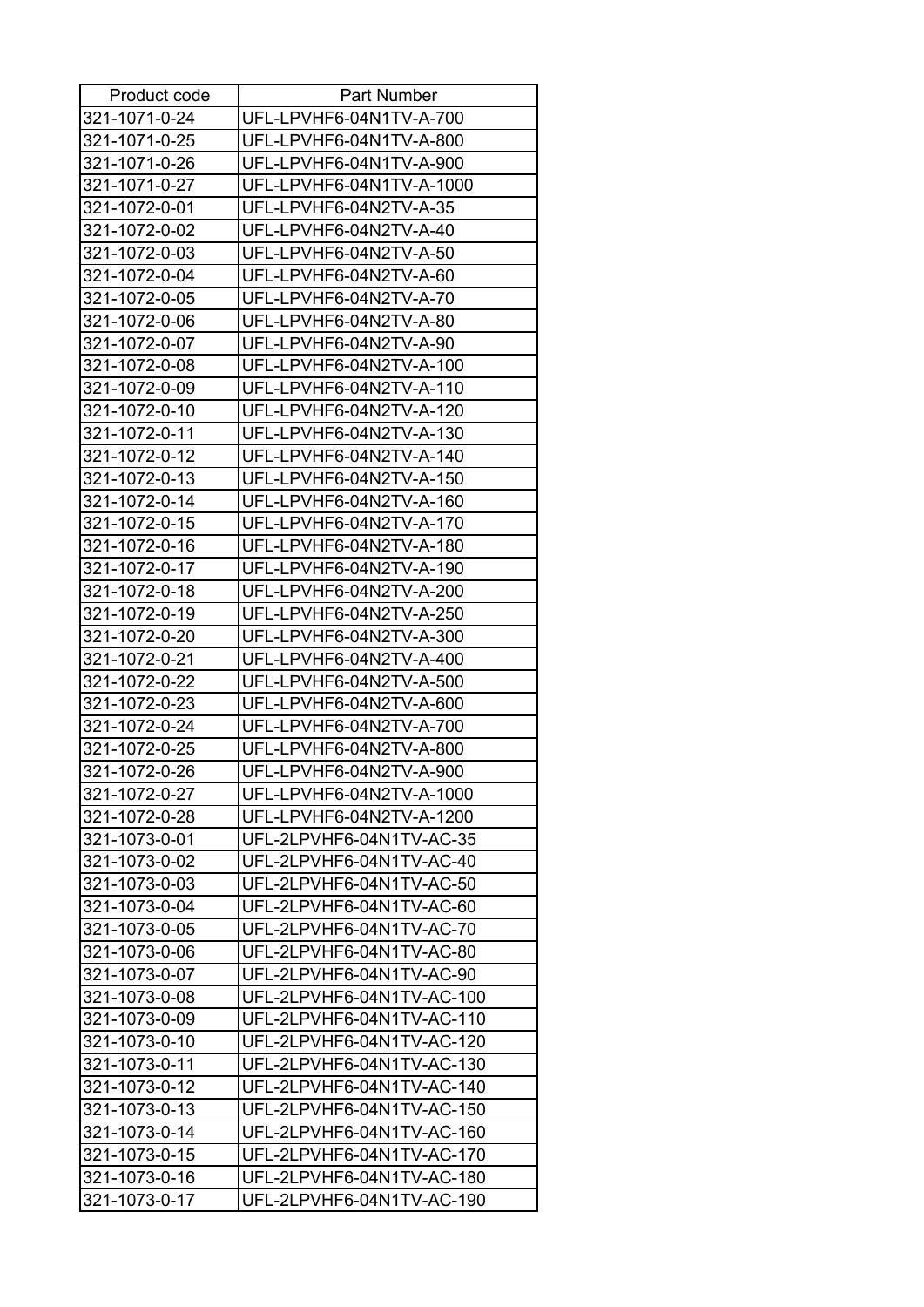| Product code  | <b>Part Number</b>            |
|---------------|-------------------------------|
| 321-1073-0-18 | UFL-2LPVHF6-04N1TV-AC-200     |
| 321-1073-0-19 | UFL-2LPVHF6-04N1TV-AC-250     |
| 321-1073-0-20 | UFL-2LPVHF6-04N1TV-AC-300     |
| 321-1073-0-21 | UFL-2LPVHF6-04N1TV-AC-400     |
| 321-1073-0-22 | UFL-2LPVHF6-04N1TV-AC-500     |
| 321-1073-0-23 | UFL-2LPVHF6-04N1TV-AC-600     |
| 321-1073-0-24 | UFL-2LPVHF6-04N1TV-AC-700     |
| 321-1073-0-25 | UFL-2LPVHF6-04N1TV-AC-800     |
| 321-1073-0-26 | UFL-2LPVHF6-04N1TV-AC-900     |
| 321-1073-0-27 | UFL-2LPVHF6-04N1TV-AC1000     |
| 321-1075-0-01 | UFL-2LPVHF6-04N2TV-AC-35      |
| 321-1075-0-02 | UFL-2LPVHF6-04N2TV-AC-40      |
| 321-1075-0-03 | UFL-2LPVHF6-04N2TV-AC-50      |
| 321-1075-0-04 | UFL-2LPVHF6-04N2TV-AC-60      |
| 321-1075-0-05 | UFL-2LPVHF6-04N2TV-AC-70      |
| 321-1075-0-06 | UFL-2LPVHF6-04N2TV-AC-80      |
| 321-1075-0-07 | UFL-2LPVHF6-04N2TV-AC-90      |
| 321-1075-0-08 | UFL-2LPVHF6-04N2TV-AC-100     |
| 321-1075-0-09 | UFL-2LPVHF6-04N2TV-AC-110     |
| 321-1075-0-10 | UFL-2LPVHF6-04N2TV-AC-120     |
| 321-1075-0-11 | UFL-2LPVHF6-04N2TV-AC-130     |
| 321-1075-0-12 | UFL-2LPVHF6-04N2TV-AC-140     |
| 321-1075-0-13 | UFL-2LPVHF6-04N2TV-AC-150     |
| 321-1075-0-14 | UFL-2LPVHF6-04N2TV-AC-160     |
| 321-1075-0-15 | UFL-2LPVHF6-04N2TV-AC-170     |
| 321-1075-0-16 | UFL-2LPVHF6-04N2TV-AC-180     |
| 321-1075-0-17 | UFL-2LPVHF6-04N2TV-AC-190     |
| 321-1075-0-18 | UFL-2LPVHF6-04N2TV-AC-200     |
| 321-1075-0-19 | UFL-2LPVHF6-04N2TV-AC-250     |
| 321-1075-0-20 | UFL-2LPVHF6-04N2TV-AC-300     |
| 321-1075-0-21 | UFL-2LPVHF6-04N2TV-AC-400     |
| 321-1075-0-22 | UFL-2LPVHF6-04N2TV-AC-500     |
| 321-1075-0-23 | UFL-2LPVHF6-04N2TV-AC-600     |
| 321-1075-0-24 | UFL-2LPVHF6-04N2TV-AC-700     |
| 321-1075-0-25 | UFL-2LPVHF6-04N2TV-AC-800     |
| 321-1075-0-26 | UFL-2LPVHF6-04N2TV-AC-900     |
| 321-1075-0-27 | UFL-2LPVHF6-04N2TV-AC1000     |
| 321-1266-0-01 | WFL-LPHF6-04N1TV-A52-40       |
| 321-1280-0-05 | H.FL-LP-FHSB-A-(50)           |
|               |                               |
| 321-1280-0-55 | H.FL-LP-FHSB-A-(281)A         |
| 321-1280-0-61 | $H.FL-LP-FHSB-A-(182)$        |
| 321-1322-0-28 | UFL-2LPVHF6-04N1TV-AE80D      |
| 321-1322-0-29 | UFL-2LPVHF6-04N1TV-AE95D      |
| 321-1444-0-11 | H.FL75-2LP-084N4-A-130        |
| 321-1455-0-01 | <b>HRMP-H.FLA-111-A-345RS</b> |
| 321-1508-0-01 | H.FL75-2LPG-084N4-AF-44D      |
| 321-1508-0-02 | H.FL75-2LPG-084N4-AF-46D      |
| 321-1554-3-29 | E.FL-2LP-04-A-(170)           |
| 321-1554-3-36 | E.FL-2LP-04-A-(310)           |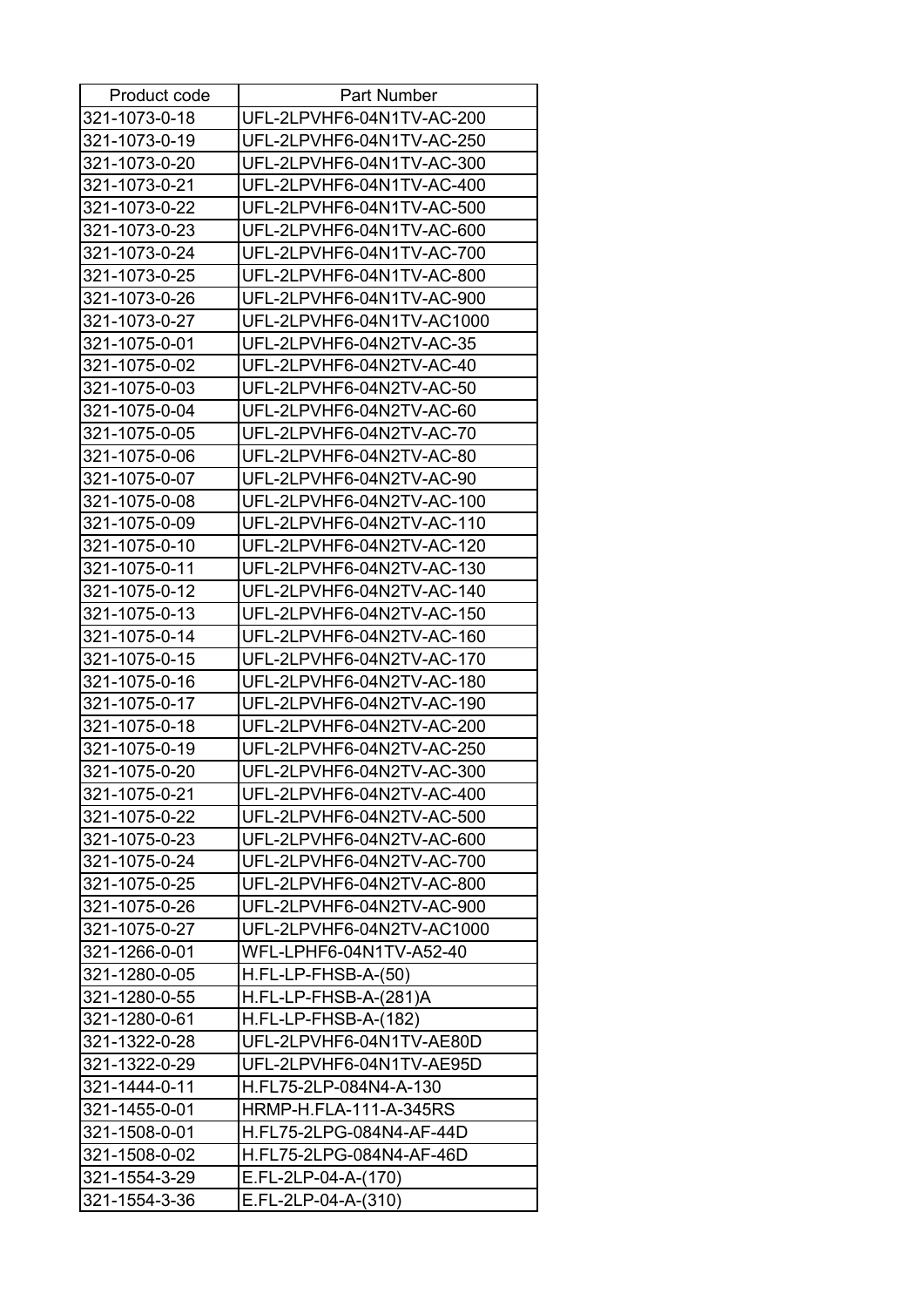| Product code  | Part Number                    |
|---------------|--------------------------------|
| 321-1554-3-37 | E.FL-2LP-04-A-500              |
| 321-1560-0-09 | UFL-2LPVHF6-04N1TV-AF-110      |
| 321-1567-5-23 | H.FL-2LP-111-A-(470)           |
| 321-1567-5-27 | H.FL-2LP-111-A-(170)           |
| 321-1572-0-18 | UFLVHF6-XFL-04N1TV-A-200       |
| 321-1647-0-01 | TWBPJ-UHF6-088N2T-ACT130       |
| 321-1667-0-28 | UFLV-WFL2-HF6-04N1TVAC43       |
| 321-1712-0-01 | <b>HRMPJ-H.FLA-111-A-200RS</b> |
| 321-1811-0-01 | NFL-2LPHF6-04N2TV-A-35         |
| 321-1811-0-02 | NFL-2LPHF6-04N2TV-A-40         |
| 321-1811-0-03 | NFL-2LPHF6-04N2TV-A-50         |
| 321-1811-0-04 | NFL-2LPHF6-04N2TV-A-60         |
| 321-1811-0-05 | NFL-2LPHF6-04N2TV-A-70         |
| 321-1811-0-06 | NFL-2LPHF6-04N2TV-A-80         |
| 321-1811-0-07 | NFL-2LPHF6-04N2TV-A-90         |
| 321-1811-0-08 | NFL-2LPHF6-04N2TV-A-100        |
| 321-1811-0-09 | NFL-2LPHF6-04N2TV-A-110        |
| 321-1811-0-10 | NFL-2LPHF6-04N2TV-A-120        |
| 321-1811-0-11 | NFL-2LPHF6-04N2TV-A-130        |
| 321-1811-0-12 | NFL-2LPHF6-04N2TV-A-140        |
| 321-1811-0-13 | NFL-2LPHF6-04N2TV-A-150        |
| 321-1811-0-14 | NFL-2LPHF6-04N2TV-A-160        |
| 321-1811-0-15 | NFL-2LPHF6-04N2TV-A-170        |
| 321-1811-0-16 | NFL-2LPHF6-04N2TV-A-180        |
| 321-1811-0-17 | NFL-2LPHF6-04N2TV-A-190        |
| 321-1811-0-18 | NFL-2LPHF6-04N2TV-A-200        |
| 321-1811-0-19 | NFL-2LPHF6-04N2TV-A-250        |
| 321-1811-0-20 | NFL-2LPHF6-04N2TV-A-300        |
| 321-1811-0-21 | NFL-2LPHF6-04N2TV-A-400        |
| 321-1811-0-22 | NFL-2LPHF6-04N2TV-A-500        |
| 321-1811-0-23 | NFL-2LPHF6-04N2TV-A-600        |
| 321-1811-0-24 | NFL-2LPHF6-04N2TV-A-700        |
| 321-1811-0-25 | NFL-2LPHF6-04N2TV-A-800        |
| 321-1811-0-26 | NFL-2LPHF6-04N2TV-A-900        |
| 321-1811-0-27 | NFL-2LPHF6-04N2TV-A-1000       |
| 321-1812-0-07 | NFL-LPHF6-04N1TV-A-90          |
| 321-1812-0-20 | NFL-LPHF6-04N1TV-A-300         |
| 321-1829-0-28 | WFL-2LPHF6-04N4TV-A114.3B      |
| 321-1837-0-28 | WFL-2LPHF6-04N5TV-A114.3B      |
| 321-1870-3-09 | E.FL-LP-066H-A-(80)            |
| 321-1890-0-60 | $H.FL-2LP(A)-FHSB-A-(420)$     |
| 321-1908-4-06 | $H.FL-LP(A)-FHSB-A-(60)$       |
| 321-1908-4-08 | $H.FL-LP(A)-FHSB-A-(80)$       |
| 321-1908-4-10 | $H.FL-LP(A)-FHSB-A-(100)$      |
| 321-1908-4-16 | $H.FL-LP(A)-FHSB-A-(160)$      |
| 321-1908-4-41 | $H.FL-LP(A)-FHSB-A-(81.5)A$    |
| 321-1908-4-42 | $H.FL-LP(A)-FHSB-A-(59)A$      |
| 321-1908-4-43 | $H.FL-LP(A)-FHSB-A-(147)A$     |
| 321-1954-0-08 | H.FL75-2LPG-084N2-ATB100       |
|               |                                |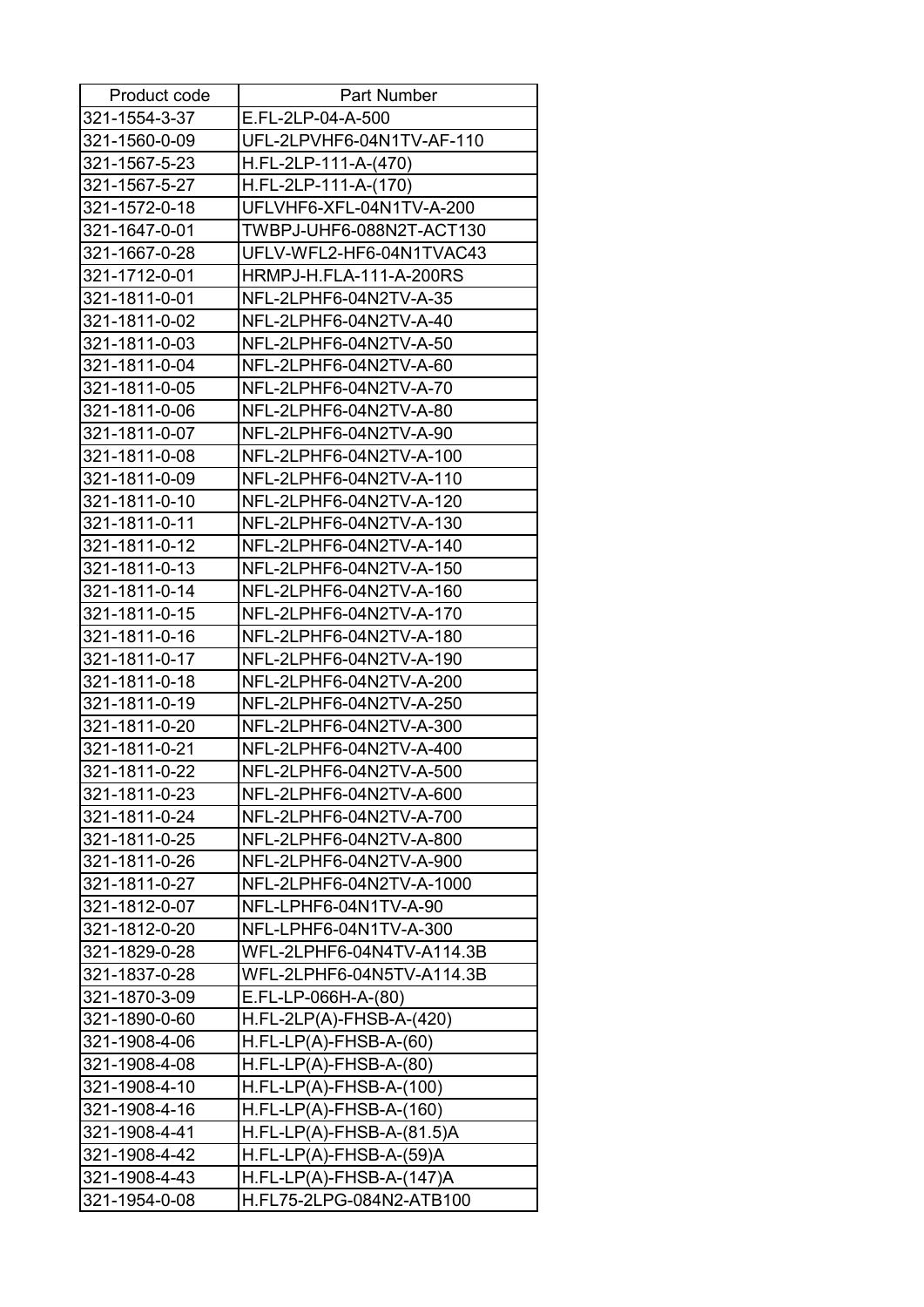| Product code  | <b>Part Number</b>         |
|---------------|----------------------------|
| 321-1954-0-13 | H.FL75-2LPG-084N2-ATB150   |
| 321-2062-0-28 | H.FL75-2LP-084N2-A-TR205D  |
| 321-2080-0-01 | UFL-LPVHF6-04N1TV-A15-80   |
| 321-2080-0-02 | UFL-LPVHF6-04N1TV-A15-150  |
| 321-2088-0-01 | UFL-2LPVHF6-04N1-A-35      |
| 321-2162-9-27 | U.FL-LP-066H-A-(85)        |
| 321-2180-0-20 | H.FL75-2LP-WMF-A-TO-320    |
| 321-2181-3-18 | H.FL75-2LP-WMF-A-TB-320    |
| 321-2182-6-17 | H.FL75-2LP-WMF-A-TG-320    |
| 321-2280-5-06 | E.FL-LP-04-A-(70)-1        |
| 321-2307-0-18 | H.FL6G-LP-084H-A-300       |
| 321-2610-0-22 | H.FL75-2LPG-084N4-ATG500A  |
| 321-2612-0-22 | H.FL75-2LPG-084N4-ATO500A  |
| 321-2613-6-07 | E.FL-LP-0733-A-310         |
| 321-2620-0-22 | H.FL75-2LPG-084N4-ATY500A  |
| 321-2621-0-11 | H.FL75-2LPG-084N4-ATR130A  |
| 321-2621-0-22 | H.FL75-2LPG-084N4-ATR500A  |
| 321-2638-7-30 | $H.FL-2LP(A)-111-A-(335)$  |
| 321-2638-7-31 | $H.FL-2LP(A)-111-A-(140)$  |
| 321-2638-7-32 | $H.FL-2LP(A)-111-A-(160)$  |
| 321-2638-7-33 | $H.FL-2LP(A)-111-A-(170)$  |
| 321-2638-7-34 | $H.FL-2LP(A)-111-A-(250)$  |
| 321-2638-7-35 | $H.FL-2LP(A)-111-A-(185)$  |
| 321-2638-7-36 | $H.FL-2LP(A)-111-A-(1000)$ |
| 321-2638-7-37 | H.FL-2LP(A)-111-A-(180)    |
| 321-2638-7-38 | $H.FL-2LP(A)-111-A-(600)$  |
| 321-2638-7-39 | H.FL-2LP(A)-111-A-(2500)   |
| 321-2638-7-40 | $H.FL-2LP(A)-111-A-(420)$  |
| 321-2880-0-28 | UFL-2LPVHF6-04N2TV-AE80D   |
| 321-3048-0-28 | UFL-VHF6-04N1TV-A16-1600   |
| 321-3048-0-29 | UFL-VHF6-04N1TV-A16-2000   |
| 321-3362-3-27 | U.FL-LP-066N1-A-(210)      |
| 321-3362-3-28 | U.FL-LP-066N1-A-(260)      |
| 321-3362-3-29 | U.FL-LP-066N1-A-(310)      |
| 321-3362-3-38 | U.FL-LP-066N1-A-(515)      |
| 321-3464-3-03 | $H.FL-LP(A)-111-A-(160)$   |
| 321-3464-3-13 | $H.FL-LP(A)-111-A-(625)$   |
| 321-3464-3-14 | $H.FL-LP(A)-111-A-(215)$   |
| 321-3464-3-15 | $H.FL-LP(A)-111-A-(220)$   |
| 321-3464-3-16 | $H.FL-LP(A)-111-A-(80)B$   |
| 321-3464-3-17 | $H.FL-LP(A)-111-A-(77)B$   |
| 321-3464-3-21 | $H.FL-LP(A)-111-A-(40)$    |
| 321-3464-3-22 | $H.FL-LP(A)-111-A-(50)$    |
| 321-3464-3-23 | $H.FL-LP(A)-111-A-(120)$   |
| 321-3464-3-24 | $H.FL-LP(A)-111-A-(250)$   |
| 321-3464-3-25 | $H.FL-LP(A)-111-A-(76.5)A$ |
| 321-3464-3-26 | $H.FL-LP(A)-111-A-(2000)$  |
| 321-3464-3-27 | $H.FL-LP(A)-111-A-(500)$   |
| 321-3628-0-01 | UFL-LPVHF6-04N1TV-A47-55D  |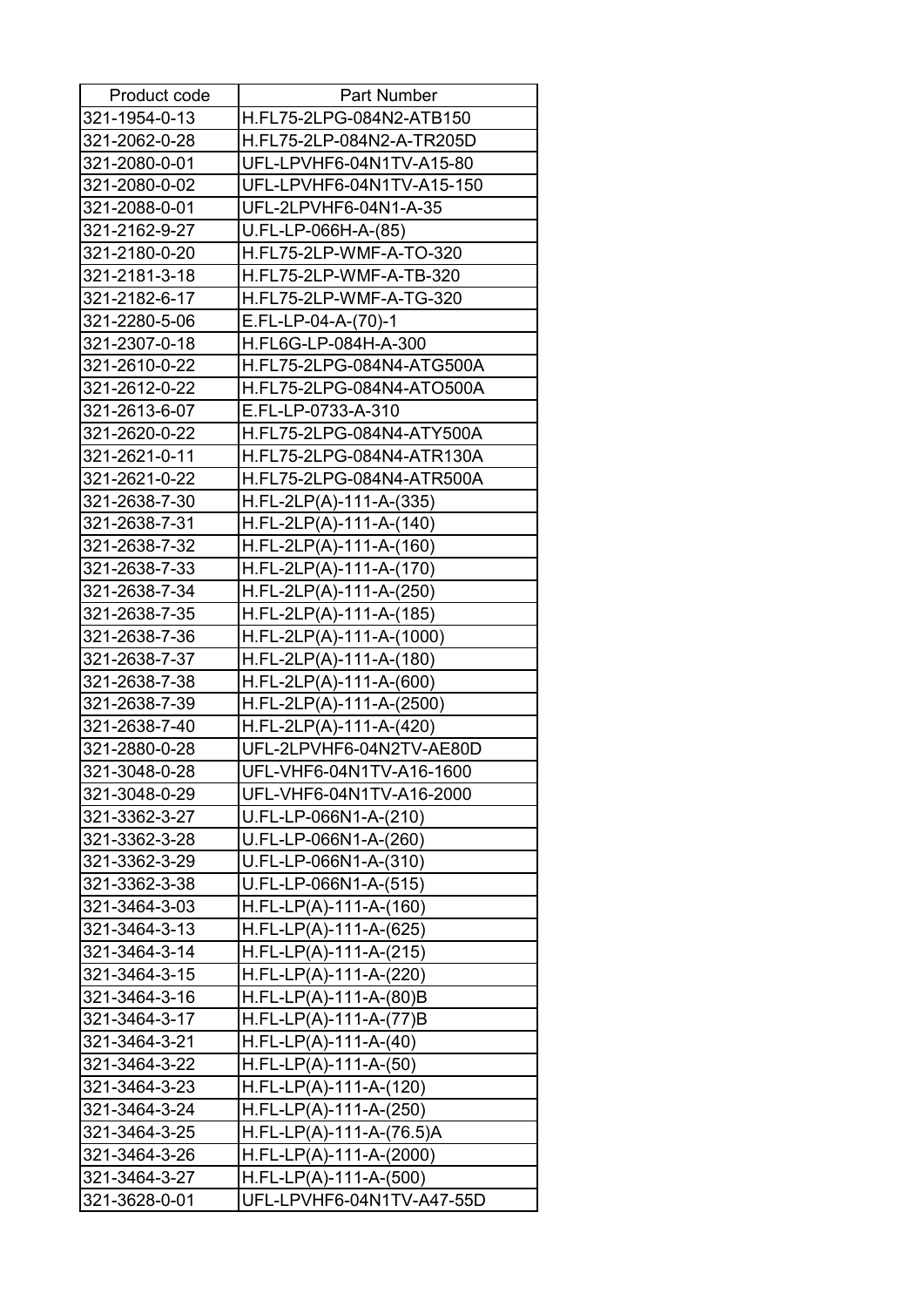| Product code  | <b>Part Number</b>        |
|---------------|---------------------------|
| 321-3657-7-19 | U.FL-LP-04N2-A-(300)      |
| 321-3854-8-01 | POSTLPJ-TNCBPJ-1.5-A1-500 |
| 321-3970-9-01 | BPJ-FLLP-1.5CW-400RS      |
| 321-3977-8-04 | BPJ(41)-FLLP-1.5CW-250RS  |
| 321-3996-2-01 | TNCBPJ-SFL2-FHSB-T-290RS  |
| 321-4012-7-01 | TNCBPJ-H.FL-111-(100)RS   |
| 321-4018-3-01 | B.PJA-MMCXLP-DTR178-150AR |
| 321-4018-3-02 | B.PJA-MMCXLP-DTR178-200AR |
| 321-4018-3-03 | B.PJA-MMCXLP-DTR178-250AR |
| 321-4018-3-04 | B.PJA-MMCXLP-DTR178-300AR |
| 321-4018-3-05 | B.PJA-MMCXLP-DTR178-31AR  |
| 321-4018-3-06 | B.PJA-MMCXLP-DTR178-400AR |
| 321-4018-3-07 | B.PJA-MMCXLP-DTR178-700AR |
| 321-4066-6-01 | FL-2LP-1.5DW-(130)RS      |
| 321-4066-6-02 | FL-2LP-1.5DW-(400)RS      |
| 321-4104-3-00 | PO5G-P.J-1.5HF-AT3P-747F  |
| 321-4136-0-01 | WFL-2LPHF6-04N2TV-300A    |
| 321-4184-0-30 | TBPJD-UHF6-088N1T-A-48    |
| 321-4185-5-01 | TNCBPJ-S.FL2-FHSB-250ARS  |
| 321-4202-2-01 | FL-2LP-1.5CW-300RS        |
| 321-4202-2-02 | FL-2LP-1.5CW-180RS        |
| 321-4202-2-06 | FL-2LP-1.5CW-680RS        |
| 321-4202-2-07 | FL-2LP-1.5CW-110RS        |
| 321-4202-2-08 | FL-2LP-1.5CW-200RS        |
| 321-4202-2-09 | FL-2LP-1.5CW-100RS        |
| 321-4202-2-10 | FL-2LP-1.5CW-150RS        |
| 321-4202-2-11 | FL-2LP-1.5CW-160RS        |
| 321-4202-2-12 | FL-2LP-1.5CW-170RS        |
| 321-4202-2-13 | FL-2LP-1.5CW-250RS        |
| 321-4202-2-14 | FL-2LP-1.5CW-320RS        |
| 321-4202-2-15 | FL-2LP-1.5CW-270RS        |
| 321-4202-2-16 | FL-2LP-1.5CW-140RS        |
| 321-4203-0-30 | TBPJD-UHF6-088N2T-A-145   |
| 321-4220-4-01 | BPJA-MMCXLP-DTR-50-AR     |
| 321-4220-4-03 | BPJA-MMCXLP-DTR-75-AR     |
| 321-4220-4-04 | BPJA-MMCXLP-DTR-110-AR    |
| 321-4220-4-05 | BPJA-MMCXLP-DTR-120-AR    |
| 321-4220-4-06 | BPJA-MMCXLP-DTR-140-AR    |
| 321-4220-4-07 | BPJA-MMCXLP-DTR-150-AR    |
| 321-4221-7-01 | BBPJB-FLLP-1.5DW-254-ARS  |
| 321-4223-2-05 | FL-2LP-1.5DW-A-550RS      |
| 321-4223-2-06 | FL-2LP-1.5DW-A-340RS      |
| 321-4224-0-30 | TBPJD-UHF6-088N3T-A-82    |
| 321-4413-0-00 | 8W.FL-2HF604N1-A-340MB1-8 |
| 321-4490-9-00 | PO5G-P-15Z-AS3C7T12-1241A |
| 321-4502-6-05 | E.FL-LP-066N1-A-150       |
| 321-4502-6-06 | E.FL-LP-066N1-A-350       |
| 321-4550-9-01 | BPJA-UMLP41-196/U-A-80ARS |
| 321-4569-0-14 | UFL-WFL-HF6-04N2TV-A-160  |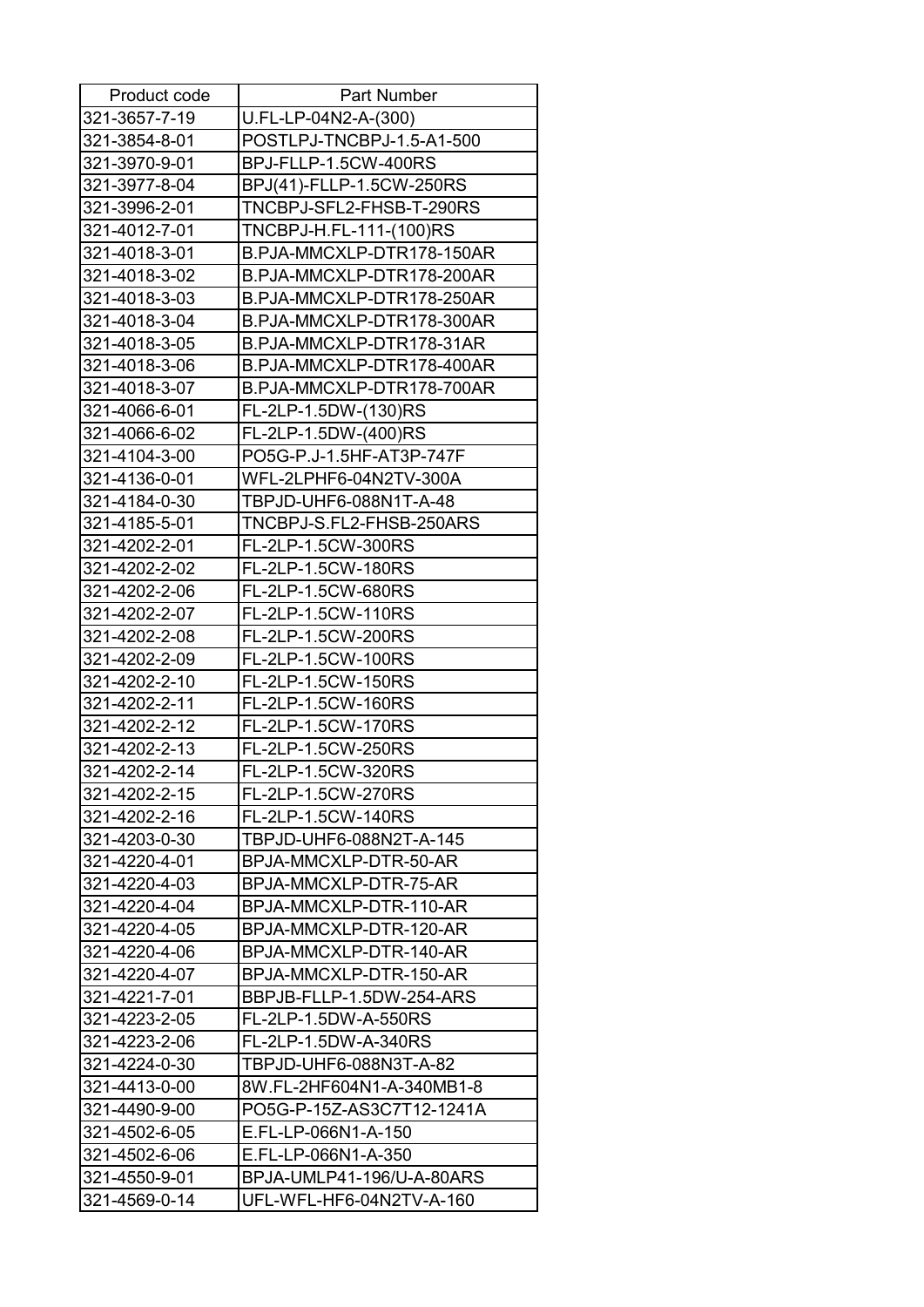| Product code  | Part Number               |
|---------------|---------------------------|
| 321-4579-0-01 | U.FL-LP-088K2T-A-27-(152) |
| 321-4678-2-00 | PO5G-P.J-1.5GXCS-A-700F   |
| 321-4751-0-01 | TNCBPJ-PO51MLJ-1.5W-200   |
| 321-4792-8-21 | W.FL-2LPGHF-062N2D-A-400  |
| 321-4796-0-01 | NFL-2LPHF6-04N1TV-AC-35   |
| 321-4803-0-01 | UFLVHF6-04N1TVA11-141D    |
| 321-4867-5-00 | PO5G-J-1.5ZF-A24S-318     |
| 321-4902-4-00 | PO5G-P-15Z-A24S2C3T4-813C |
| 321-4903-7-00 | PO5G-P-15ZF-A24SC3T4-813C |
| 321-4991-4-00 | PO5G-P-1.5ZQEFA-A24S-449  |
| 321-5001-0-01 | TNCPJ-UHF6-088N2T-A83.8A  |
| 321-5049-2-00 | PO5G-P-1.5-A22C2PT4-940   |
| 321-5081-5-00 | PO5G-P-1.5ZF-A24C5S5-1549 |
| 321-5104-9-00 | PO5G-J-1.5ZF-A24BC6-927   |
| 321-5111-4-02 | H.FL75-2LPG-084N1-A-50    |
| 321-5111-4-12 | H.FL75-2LPG-084N1-A-150   |
| 321-5111-4-23 | H.FL75-2LPG-084N1-A-800   |
| 321-5112-7-30 | H.FL75-2LPG-084N2-A-250   |
| 321-5112-7-31 | H.FL75-2LPG-084N2-A-270   |
| 321-5118-3-33 | H.FL75-2LPG-084N4-A-145A  |
| 321-5118-3-49 | H.FL75-2LPG-084N4-A-670   |
| 321-5118-3-50 | H.FL75-2LPG-084N4-A-380   |
| 321-5165-3-18 | H.FL75-2LP-084N2-A-150    |
| 321-5165-3-19 | H.FL75-2LP-084N2-A-70     |
| 321-5165-3-20 | H.FL75-2LP-084N2-A-40     |
| 321-5165-3-21 | H.FL75-2LP-084N2-A-90     |
| 321-5165-3-22 | H.FL75-2LP-084N2-A-190    |
| 321-5194-1-01 | PO5G-J-1.5HF-A-772F       |
| 321-5194-1-02 | PO5G-J-1.5HF-A-1015F      |
| 321-5194-1-03 | PO5G-J-1.5HF-A-724F       |
| 321-5222-5-00 | PO5G-P-15F-AT8P2SC3-917F  |
| 321-5240-7-31 | NWBPJ-H.FL6G-084JA150YKR2 |
| 321-5292-0-00 | PO5G-P-1.5HF-AT-1182F     |
| 321-5294-6-00 | PO5G-P-1.5GXCHF-AS-1104F  |
| 321-5303-5-31 | NEBPJ-H.FL6G-084JA155YKR2 |
| 321-5309-1-00 | PO5G-P-1.5HF-A-591F       |
| 321-5363-7-01 | WFL-2LPHF6-04N1TV-A-35    |
| 321-5363-7-02 | WFL-2LPHF6-04N1TV-A-40    |
| 321-5363-7-03 | WFL-2LPHF6-04N1TV-A-50    |
| 321-5363-7-04 | WFL-2LPHF6-04N1TV-A-60    |
| 321-5363-7-18 | WFL-2LPHF6-04N1TV-A-200   |
| 321-5363-7-20 | WFL-2LPHF6-04N1TV-A-300   |
| 321-5363-7-21 | WFL-2LPHF6-04N1TV-A-400   |
| 321-5363-7-22 | WFL-2LPHF6-04N1TV-A-500   |
| 321-5363-7-27 | WFL-2LPHF6-04N1TV-A-1000  |
| 321-5363-7-30 | W.FL-2LPHF6-04N1TV-A-130  |
| 321-5363-7-54 | WFL-2LPHF6-04N1TV-A114.3B |
| 321-5363-7-55 | WFL-2LPHF6-04N1TV-A-310   |
| 321-5371-5-03 | W.FL-2LPHF6-04N1TV-AC-50  |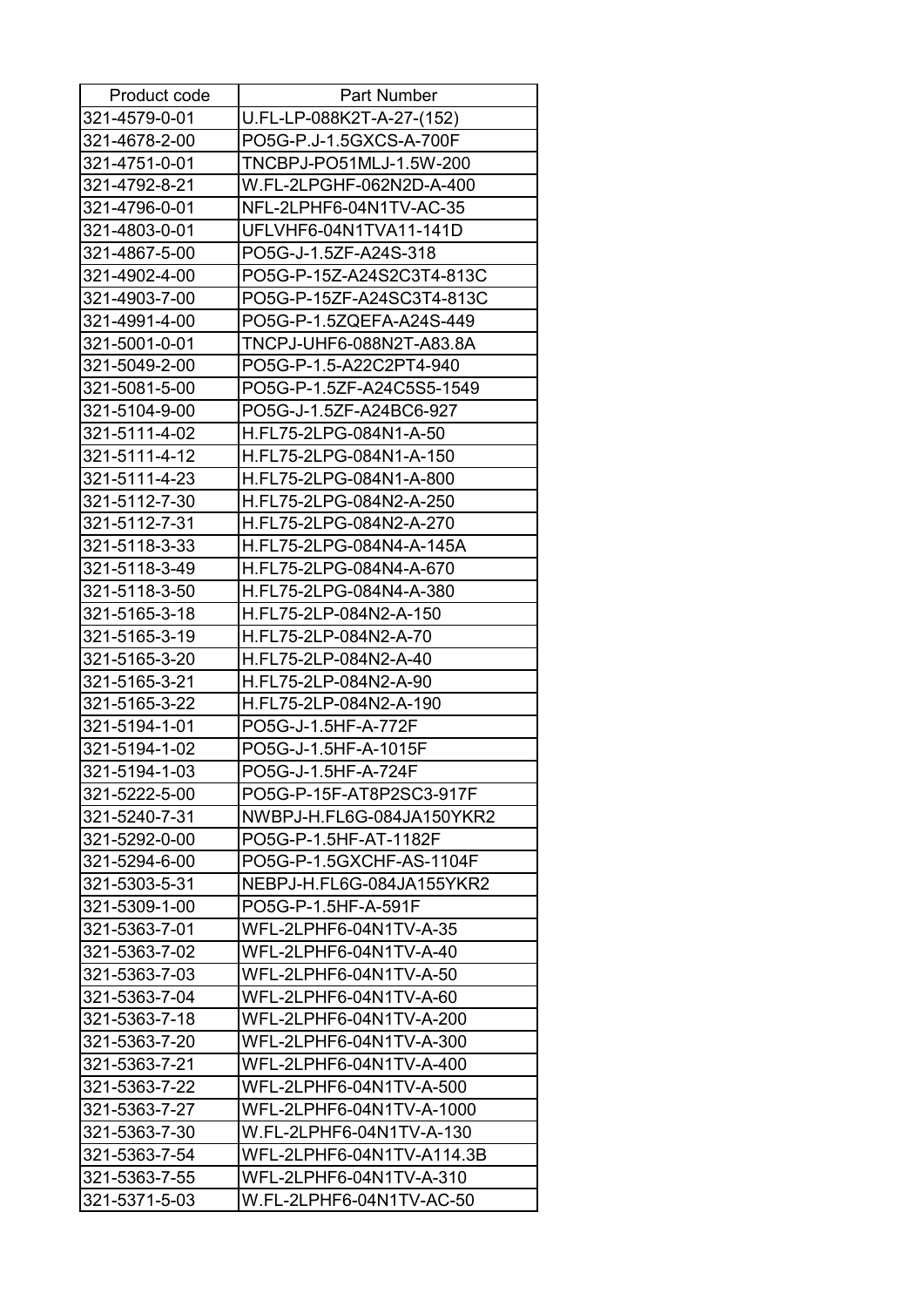| Product code  | <b>Part Number</b>        |
|---------------|---------------------------|
| 321-5371-5-08 | W.FL-2LPHF6-04N1TV-AC-100 |
| 321-5371-5-09 | W.FL-2LPHF6-04N1TV-AC-110 |
| 321-5371-5-18 | W.FL-2LPHF6-04N1TV-AC-200 |
| 321-5404-2-04 | WFL-2LPHF6-04N2TV-A-60    |
| 321-5404-2-05 | WFL-2LPHF6-04N2TV-A-70    |
| 321-5404-2-08 | WFL-2LPHF6-04N2TV-A-100   |
| 321-5404-2-09 | WFL-2LPHF6-04N2TV-A-110   |
| 321-5404-2-13 | WFL-2LPHF6-04N2TV-A-150   |
| 321-5404-2-20 | WFL-2LPHF6-04N2TV-A-300   |
| 321-5404-2-21 | WFL-2LPHF6-04N2TV-A-400   |
| 321-5404-2-22 | WFL-2LPHF6-04N2TV-A-500   |
| 321-5404-2-31 | WFL-2LPHF6-04N2TV-A-155   |
| 321-5404-2-32 | WFL-2LPHF6-04N2TV-A-75    |
| 321-5404-2-33 | WFL-2LPHF6-04N2TV-A114.3B |
| 321-5404-2-34 | WFL-2LPHF6-04N2TV-A-610   |
| 321-5404-2-35 | WFL-2LPHF6-04N2TV-A-135   |
| 321-5449-0-04 | H.FL75-2LP-084N2-AC-160   |
| 321-5449-0-05 | H.FL75-2LP-084N2-AC-70    |
| 321-5450-0-00 | PO5G-P-1.5HF-ASC(B)T-591F |
| 321-5462-0-01 | TWBPJ-UHF6-088N2PDAET150  |
| 321-5466-0-28 | UFL-LPHF6LJ-088N1T-A100E  |
| 321-5823-5-28 | WFL-2LPHF6-04K2T-A-500A   |
| 321-5839-5-00 | PO5G-P-1.5HF-AT-1197F     |
| 321-5848-6-01 | TNCWBPJ-UMP-1.5DHW-W1-218 |
| 321-5848-6-02 | TNCWBPJ-UMP-1.5DHW-W1-498 |
| 321-5848-6-03 | TNCWBPJ-UMP-1.5DHW-W2-648 |
| 321-5851-0-02 | U.FL-LP-068N2T-A14-88.5HD |
| 321-5855-1-01 | B.PJA-MMCXARLP-DTR178-600 |
| 321-5855-1-02 | B.PJA-MMCXARLP-DTR178-150 |
| 321-5855-1-03 | B.PJA-MMCXARLP-DTR178-300 |
| 321-5855-1-04 | B.PJA-MMCXARLP-DTR178-400 |
| 321-5855-1-05 | B.PJA-MMCXARLP-DTR178-700 |
| 321-5855-1-06 | B.PJA-MMCXARLP-DTR178-200 |
| 321-5917-7-02 | H.FL75-2LPG-084N1-ATR910A |
| 321-5918-0-02 | H.FL75-2LPG-084N1-ATG910A |
| 321-5919-2-02 | H.FL75-2LPG-084N1-ATB910A |
| 321-5953-0-28 | U.FL-LP-04K1TV-A-(55)     |
| 321-5987-2-07 | H.FL75-2LPG-084N4-ATBK380 |
| 321-6087-7-27 | W.FL2-LP-04N1TV-A-(310)   |
| 321-6096-8-04 | H.FL/S-2LPA-088H1T-A-112  |
| 321-6096-8-05 | H.FL/S-2LPA-088H1T-A-290  |
| 321-6096-8-06 | H.FL/S-2LPA-088H1T-A-310  |
| 321-6096-8-07 | H.FL/S-2LPA-088H1T-A-360  |
| 321-6096-8-08 | H.FL/S-2LPA-088H1T-A-120  |
| 321-6096-8-09 | H.FL/S-2LPA-088H1T-A-330  |
| 321-6096-8-10 | H.FL/S-2LPA-088H1T-A-370  |
| 321-6096-8-11 | H.FL/S-2LPA-088H1T-A-30   |
| 321-6133-2-01 | TNCPJN-PO51P-1.5W-AA-250A |
| 321-6167-4-29 | H.FL75-2LPG-084N4-AC-95A  |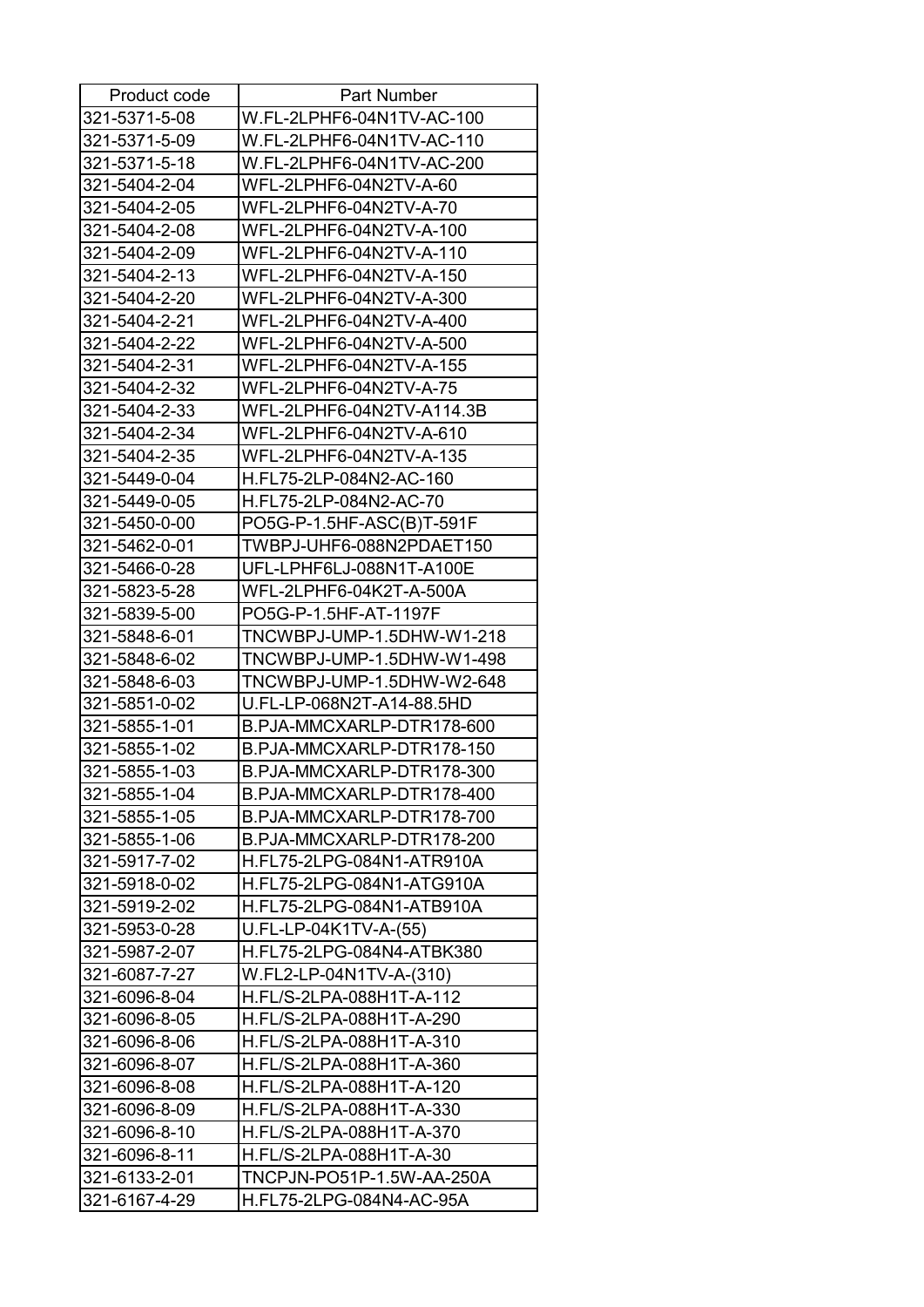| Product code  | <b>Part Number</b>        |
|---------------|---------------------------|
| 321-6168-7-10 | H.FL75-LPG-084N2-A-120    |
| 321-6168-7-11 | H.FL75-LPG-084N2-A-150    |
| 321-6168-7-12 | H.FL75-LPG-084N2-A-140    |
| 321-6168-7-25 | H.FL75-LPG-084N2-A-1000   |
| 321-6186-9-01 | FL-LP-1.5DW-A-230ARS      |
| 321-6196-2-02 | H.FL75-2LPG-084N4-ATY60   |
| 321-6204-9-09 | W.FL2-LP-04N2-A-(110)     |
| 321-6612-5-31 | NEBPJ2-HFL6G-084JA155YKR2 |
| 331-0001-6-40 | FL-LP-1.5DW(40)           |
| 331-0001-6-41 | FL-LP-1.5DW(41)           |
| 331-0001-6-42 | FL-LP-1.5DW(42)           |
| 331-0007-2-40 | FL-LP-1.5C.QEW.CW(40)     |
| 331-0051-4-00 | $FL-R-PC(1)$              |
| 331-0052-7-00 | $FL-R-PC(2)$              |
| 331-0053-0-00 | $FL-R-PC(3)$              |
| 331-0559-9-01 | $U.FL-LP(V)-040HF(01)$    |
| 331-0559-9-08 | U.FL-LP(V)-040HF(08)      |
| 331-0563-6-01 | W.FL-LP-040HF(01)         |
| 336-0017-8-00 | $N. U M - LP - 1.5 DW(P)$ |
| 522-0001-1-70 | CR22-44D-2.54DS(70)       |
| 522-0002-4-70 | CR22A-44D-2.54DS(70)      |
| 522-0004-0-70 | CR22A-50D-2.54DS(70)      |
| 522-0005-2-70 | CR22-100D-2.54DS(70)      |
| 522-0006-5-70 | CR22A-100D-2.54DS(70)     |
| 522-0008-0-70 | CR22A-36D-2.54DS(70)      |
| 522-0010-2-70 | CR22A-30D-2.54DS(70)      |
| 522-0011-5-70 | CR22-34D-2.54DS(70)       |
| 522-0012-8-70 | CR22A-34D-2.54DS(70)      |
| 522-0012-8-93 | CR22A-34D-2.54DS(93)      |
| 522-0014-3-70 | CR22A-60D-2.54DS(70)      |
| 522-0017-1-70 | CR22-68D-2.54DS(70)       |
| 522-0019-7-70 | CR22-72D-2.54DS(70)       |
| 522-0020-6-70 | CR22A-72D-2.54DS(70)      |
| 522-0023-4-70 | CR22-30D-2.54DSA(70)      |
| 522-0027-5-70 | CR22-50D-2.54DSA(70)      |
| 522-0028-8-70 | CR22-60D-2.54DSA(70)      |
| 522-0030-0-70 | CR22-68D-2.54DSA(70)      |
| 522-0034-0-70 | CR22A-30D-2.54DSA(70)     |
| 522-0037-9-70 | CR22A-44D-2.54DSA(70)     |
| 522-0049-8-70 | CR22-80D-2.54DS(70)       |
| 522-0050-7-70 | CR22A-80D-2.54DS(70)      |
| 522-0053-5-70 | CR22D-120D-2.54DS(70)     |
| 522-0053-5-90 | CR22D-120D-2.54DS(90)     |
| 522-0055-0-70 | CR22D-120D-2.54DSA(70)    |
| 522-0060-0-70 | CR22C-62D-2.54DS(70)      |
| 522-0063-9-70 | CR22-20D-2.54DS(70)       |
| 522-0064-1-70 | CR22A-20D-2.54DS(70)      |
| 522-0072-0-70 | CR22C-36D-2.54DS(70)      |
| 536-0001-4-00 | DF13-2S-1.25C             |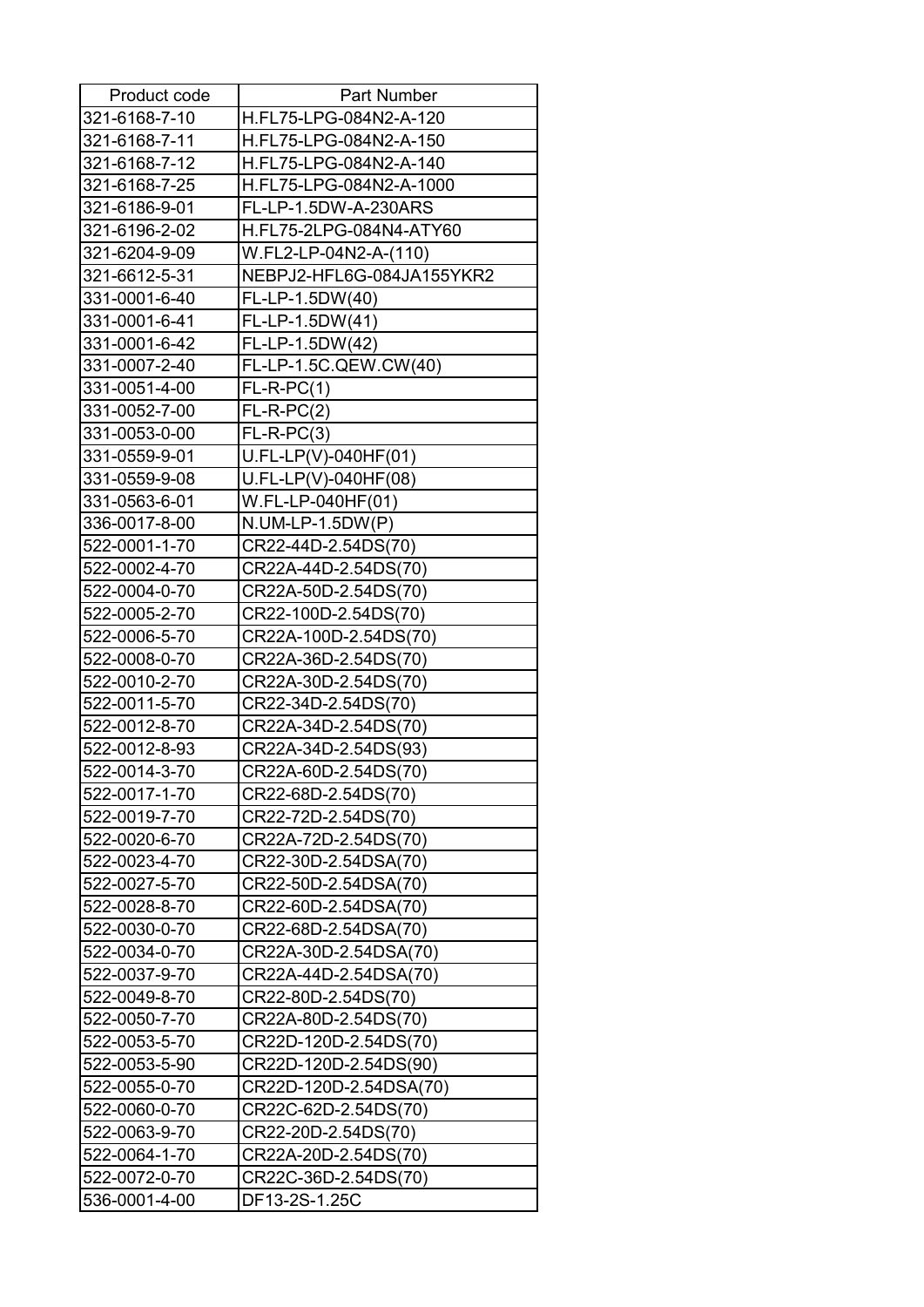| Product code  | <b>Part Number</b>  |
|---------------|---------------------|
| 536-0002-7-00 | DF13-3S-1.25C       |
| 536-0003-0-00 | DF13-4S-1.25C       |
| 536-0004-2-00 | DF13-5S-1.25C       |
| 536-0005-5-00 | DF13-6S-1.25C       |
| 536-0006-8-00 | DF13-7S-1.25C       |
| 536-0007-0-00 | DF13-8S-1.25C       |
| 536-0008-3-00 | DF13-9S-1.25C       |
| 536-0009-6-00 | DF13-10S-1.25C      |
| 536-0010-5-00 | DF13-11S-1.25C      |
| 536-0011-8-00 | DF13-12S-1.25C      |
| 536-0012-0-00 | DF13-13S-1.25C      |
| 536-0013-3-00 | DF13-14S-1.25C      |
| 536-0014-6-00 | DF13-15S-1.25C      |
| 536-0067-2-00 | DF13H-2S-1.25C      |
| 536-0068-5-00 | DF13H-4S-1.25C      |
| 536-0069-8-00 | DF13H-6S-1.25C      |
| 536-0070-7-00 | DF13H-3S-1.25C      |
| 536-0072-2-00 | DF13A-4S-1.25C      |
| 536-0101-9-00 | DF13-2P-1.25DSA     |
| 536-0101-9-05 | DF13-2P-1.25DSA(05) |
| 536-0101-9-25 | DF13-2P-1.25DSA(25) |
| 536-0101-9-55 | DF13-2P-1.25DSA(55) |
| 536-0101-9-75 | DF13-2P-1.25DSA(75) |
| 536-0101-9-76 | DF13-2P-1.25DSA(76) |
| 536-0102-1-00 | DF13-3P-1.25DSA     |
| 536-0102-1-05 | DF13-3P-1.25DSA(05) |
| 536-0102-1-25 | DF13-3P-1.25DSA(25) |
| 536-0102-1-55 | DF13-3P-1.25DSA(55) |
| 536-0102-1-75 | DF13-3P-1.25DSA(75) |
| 536-0102-1-76 | DF13-3P-1.25DSA(76) |
| 536-0103-4-00 | DF13-4P-1.25DSA     |
| 536-0103-4-05 | DF13-4P-1.25DSA(05) |
| 536-0103-4-25 | DF13-4P-1.25DSA(25) |
| 536-0103-4-55 | DF13-4P-1.25DSA(55) |
| 536-0103-4-75 | DF13-4P-1.25DSA(75) |
| 536-0103-4-76 | DF13-4P-1.25DSA(76) |
| 536-0104-7-00 | DF13-5P-1.25DSA     |
| 536-0104-7-05 | DF13-5P-1.25DSA(05) |
| 536-0104-7-25 | DF13-5P-1.25DSA(25) |
| 536-0104-7-55 | DF13-5P-1.25DSA(55) |
| 536-0104-7-75 | DF13-5P-1.25DSA(75) |
| 536-0104-7-76 | DF13-5P-1.25DSA(76) |
| 536-0105-0-00 | DF13-6P-1.25DSA     |
| 536-0105-0-05 | DF13-6P-1.25DSA(05) |
| 536-0105-0-25 | DF13-6P-1.25DSA(25) |
| 536-0105-0-55 | DF13-6P-1.25DSA(55) |
| 536-0105-0-75 | DF13-6P-1.25DSA(75) |
| 536-0105-0-76 | DF13-6P-1.25DSA(76) |
| 536-0106-2-00 | DF13-7P-1.25DSA     |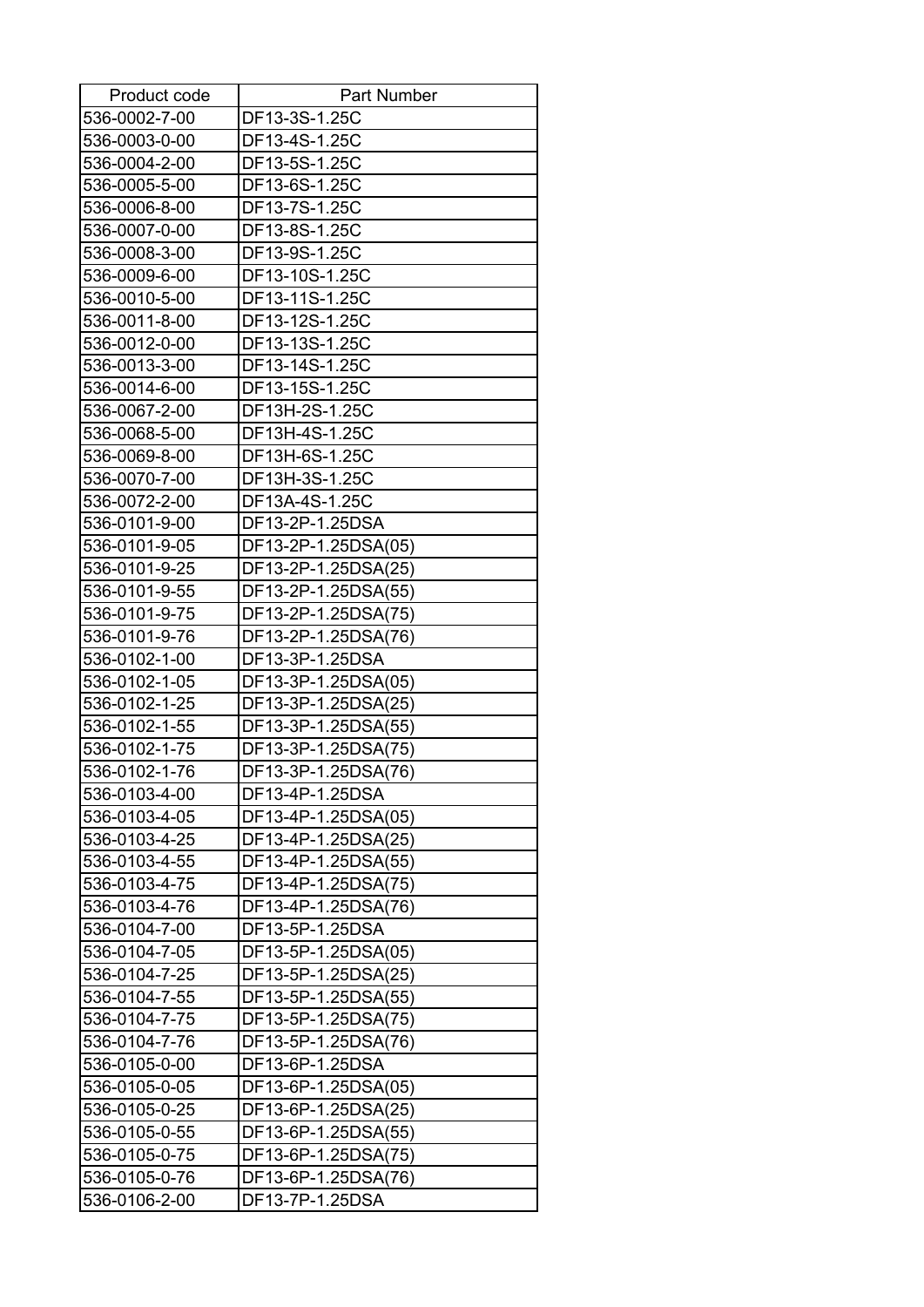| Product code  | <b>Part Number</b>   |
|---------------|----------------------|
| 536-0106-2-05 | DF13-7P-1.25DSA(05)  |
| 536-0106-2-25 | DF13-7P-1.25DSA(25)  |
| 536-0106-2-55 | DF13-7P-1.25DSA(55)  |
| 536-0106-2-75 | DF13-7P-1.25DSA(75)  |
| 536-0106-2-76 | DF13-7P-1.25DSA(76)  |
| 536-0107-5-00 | DF13-8P-1.25DSA      |
| 536-0107-5-05 | DF13-8P-1.25DSA(05)  |
| 536-0107-5-25 | DF13-8P-1.25DSA(25)  |
| 536-0107-5-55 | DF13-8P-1.25DSA(55)  |
| 536-0107-5-75 | DF13-8P-1.25DSA(75)  |
| 536-0107-5-76 | DF13-8P-1.25DSA(76)  |
| 536-0108-8-00 | DF13-9P-1.25DSA      |
| 536-0108-8-05 | DF13-9P-1.25DSA(05)  |
| 536-0108-8-25 | DF13-9P-1.25DSA(25)  |
| 536-0108-8-55 | DF13-9P-1.25DSA(55)  |
| 536-0108-8-75 | DF13-9P-1.25DSA(75)  |
| 536-0108-8-76 | DF13-9P-1.25DSA(76)  |
| 536-0109-0-00 | DF13-10P-1.25DSA     |
| 536-0109-0-05 | DF13-10P-1.25DSA(05) |
| 536-0109-0-25 | DF13-10P-1.25DSA(25) |
| 536-0109-0-55 | DF13-10P-1.25DSA(55) |
| 536-0109-0-75 | DF13-10P-1.25DSA(75) |
| 536-0109-0-76 | DF13-10P-1.25DSA(76) |
| 536-0110-0-00 | DF13-11P-1.25DSA     |
| 536-0110-0-05 | DF13-11P-1.25DSA(05) |
| 536-0110-0-25 | DF13-11P-1.25DSA(25) |
| 536-0110-0-55 | DF13-11P-1.25DSA(55) |
| 536-0110-0-75 | DF13-11P-1.25DSA(75) |
| 536-0110-0-76 | DF13-11P-1.25DSA(76) |
| 536-0111-2-00 | DF13-12P-1.25DSA     |
| 536-0111-2-05 | DF13-12P-1.25DSA(05) |
| 536-0111-2-25 | DF13-12P-1.25DSA(25) |
| 536-0111-2-55 | DF13-12P-1.25DSA(55) |
| 536-0111-2-75 | DF13-12P-1.25DSA(75) |
| 536-0111-2-76 | DF13-12P-1.25DSA(76) |
| 536-0112-5-00 | DF13-13P-1.25DSA     |
| 536-0112-5-05 | DF13-13P-1.25DSA(05) |
| 536-0112-5-25 | DF13-13P-1.25DSA(25) |
| 536-0112-5-55 | DF13-13P-1.25DSA(55) |
| 536-0112-5-75 | DF13-13P-1.25DSA(75) |
| 536-0112-5-76 | DF13-13P-1.25DSA(76) |
| 536-0113-8-00 | DF13-14P-1.25DSA     |
| 536-0113-8-05 | DF13-14P-1.25DSA(05) |
| 536-0113-8-25 | DF13-14P-1.25DSA(25) |
| 536-0113-8-55 | DF13-14P-1.25DSA(55) |
| 536-0113-8-75 | DF13-14P-1.25DSA(75) |
| 536-0113-8-76 | DF13-14P-1.25DSA(76) |
| 536-0114-0-00 | DF13-15P-1.25DSA     |
| 536-0114-0-05 | DF13-15P-1.25DSA(05) |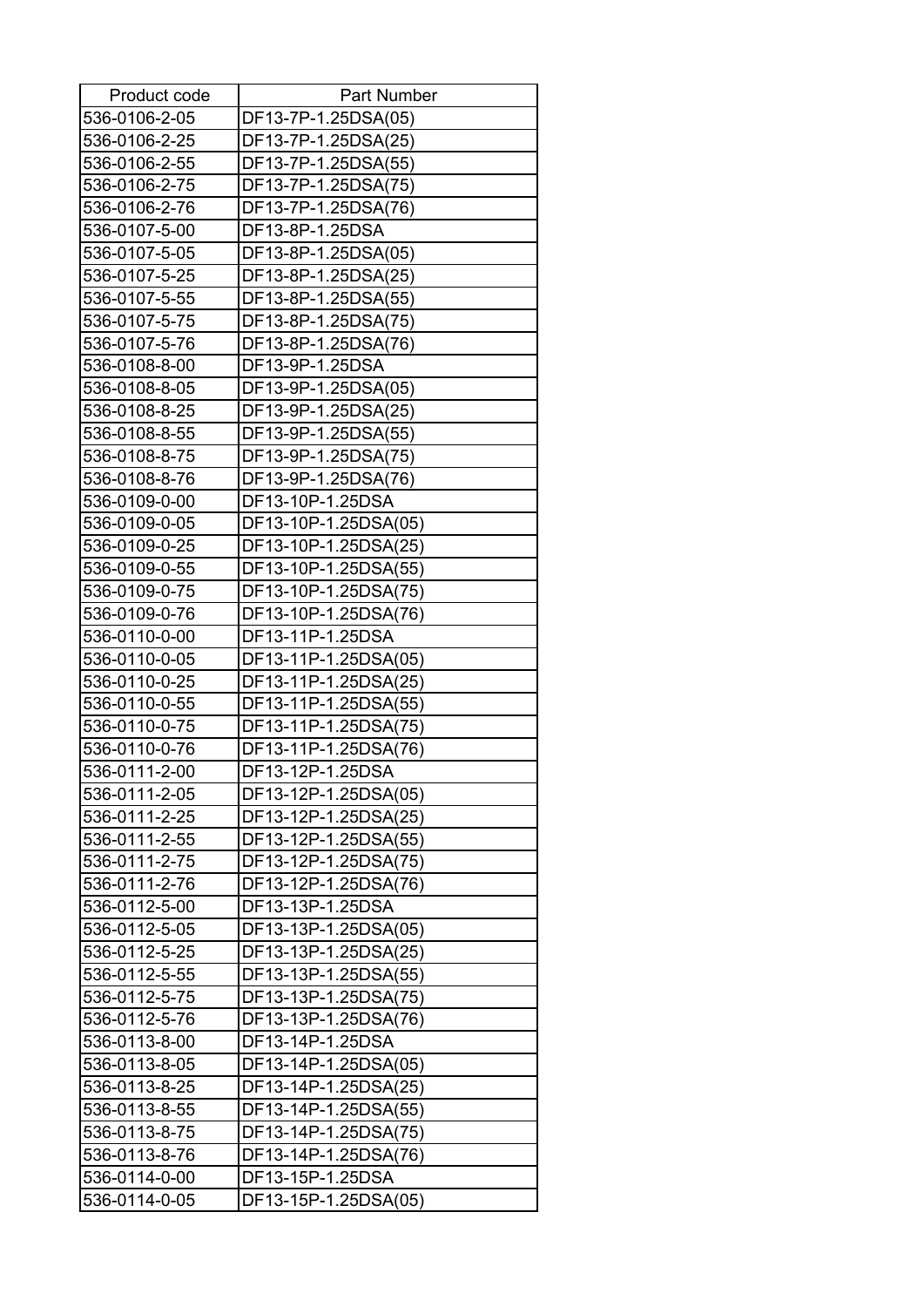| Product code  | <b>Part Number</b>   |
|---------------|----------------------|
| 536-0114-0-25 | DF13-15P-1.25DSA(25) |
| 536-0114-0-55 | DF13-15P-1.25DSA(55) |
| 536-0114-0-75 | DF13-15P-1.25DSA(75) |
| 536-0114-0-76 | DF13-15P-1.25DSA(76) |
| 536-0151-7-20 | DF13-2P-1.25DS(20)   |
| 536-0151-7-25 | DF13-2P-1.25DS(25)   |
| 536-0151-7-50 | DF13-2P-1.25DS(50)   |
| 536-0151-7-55 | DF13-2P-1.25DS(55)   |
| 536-0152-0-20 | DF13-3P-1.25DS(20)   |
| 536-0152-0-25 | DF13-3P-1.25DS(25)   |
| 536-0152-0-50 | DF13-3P-1.25DS(50)   |
| 536-0152-0-55 | DF13-3P-1.25DS(55)   |
| 536-0152-0-77 | DF13-3P-1.25DS(77)   |
| 536-0153-2-20 | DF13-4P-1.25DS(20)   |
| 536-0153-2-25 | DF13-4P-1.25DS(25)   |
| 536-0153-2-50 | DF13-4P-1.25DS(50)   |
| 536-0153-2-55 | DF13-4P-1.25DS(55)   |
| 536-0154-5-20 | DF13-5P-1.25DS(20)   |
| 536-0154-5-25 | DF13-5P-1.25DS(25)   |
| 536-0154-5-50 | DF13-5P-1.25DS(50)   |
| 536-0154-5-55 | DF13-5P-1.25DS(55)   |
| 536-0155-8-20 | DF13-6P-1.25DS(20)   |
| 536-0155-8-25 | DF13-6P-1.25DS(25)   |
| 536-0155-8-50 | DF13-6P-1.25DS(50)   |
| 536-0155-8-55 | DF13-6P-1.25DS(55)   |
| 536-0156-0-20 | DF13-7P-1.25DS(20)   |
| 536-0156-0-25 | DF13-7P-1.25DS(25)   |
| 536-0156-0-50 | DF13-7P-1.25DS(50)   |
| 536-0156-0-55 | DF13-7P-1.25DS(55)   |
| 536-0157-3-20 | DF13-8P-1.25DS(20)   |
| 536-0157-3-25 | DF13-8P-1.25DS(25)   |
| 536-0157-3-50 | DF13-8P-1.25DS(50)   |
| 536-0157-3-55 | DF13-8P-1.25DS(55)   |
| 536-0158-6-20 | DF13-9P-1.25DS(20)   |
| 536-0158-6-25 | DF13-9P-1.25DS(25)   |
| 536-0158-6-50 | DF13-9P-1.25DS(50)   |
| 536-0158-6-55 | DF13-9P-1.25DS(55)   |
| 536-0159-9-20 | DF13-10P-1.25DS(20)  |
| 536-0159-9-25 | DF13-10P-1.25DS(25)  |
| 536-0159-9-50 | DF13-10P-1.25DS(50)  |
| 536-0159-9-55 | DF13-10P-1.25DS(55)  |
| 536-0160-8-20 | DF13-11P-1.25DS(20)  |
| 536-0160-8-25 | DF13-11P-1.25DS(25)  |
| 536-0160-8-50 | DF13-11P-1.25DS(50)  |
| 536-0161-0-20 | DF13-12P-1.25DS(20)  |
| 536-0161-0-25 | DF13-12P-1.25DS(25)  |
| 536-0161-0-50 | DF13-12P-1.25DS(50)  |
| 536-0161-0-55 | DF13-12P-1.25DS(55)  |
| 536-0163-6-20 | DF13-14P-1.25DS(20)  |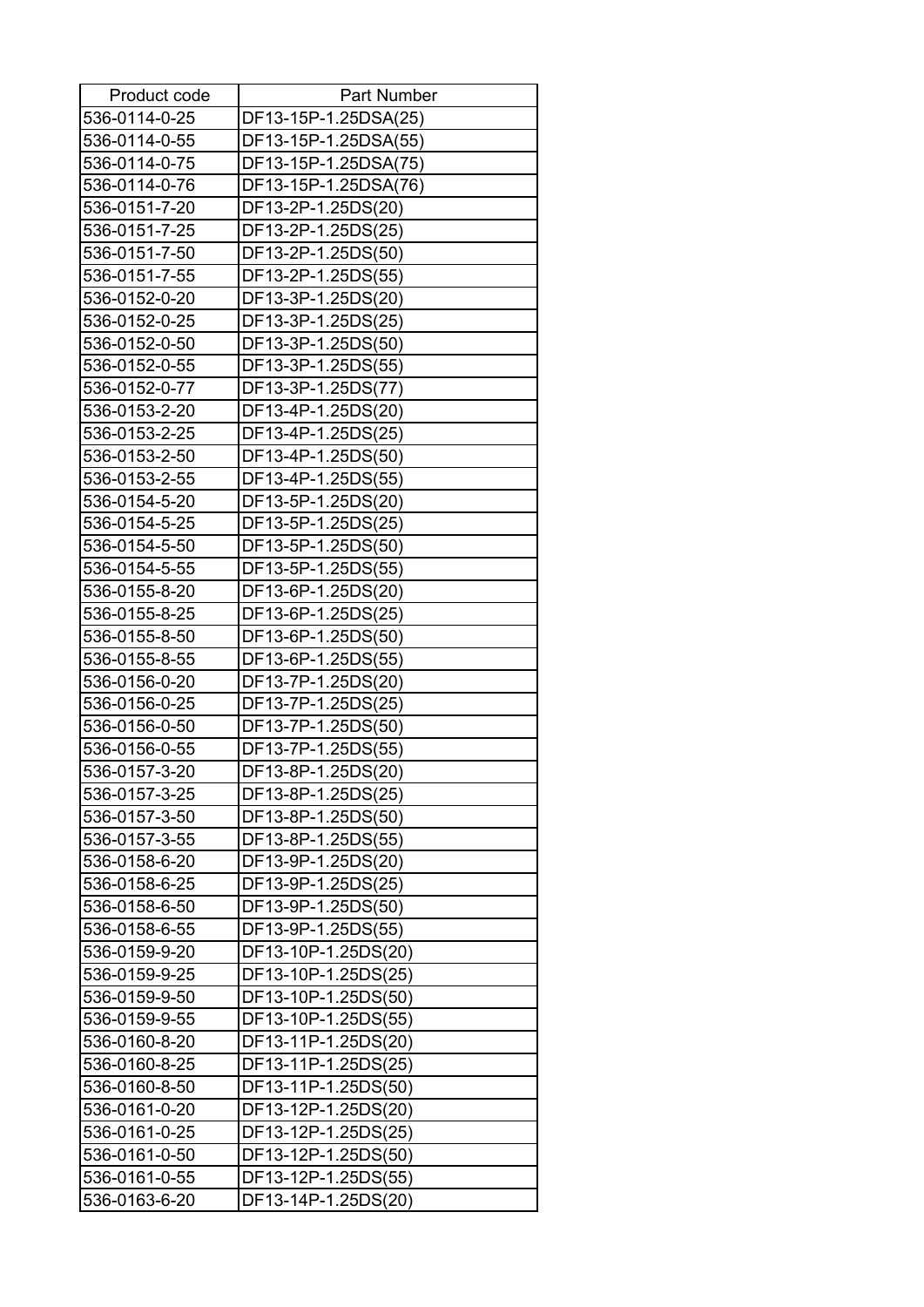| Product code  | <b>Part Number</b>  |
|---------------|---------------------|
| 536-0163-6-25 | DF13-14P-1.25DS(25) |
| 536-0163-6-50 | DF13-14P-1.25DS(50) |
| 536-0163-6-55 | DF13-14P-1.25DS(55) |
| 536-0164-9-20 | DF13-15P-1.25DS(20) |
| 536-0164-9-25 | DF13-15P-1.25DS(25) |
| 536-0164-9-50 | DF13-15P-1.25DS(50) |
| 536-0550-2-00 | DF13-10DS-1.25C     |
| 536-0555-6-00 | DF13-20DS-1.25C     |
| 536-0560-6-00 | DF13-30DS-1.25C     |
| 536-0560-6-10 | DF13-30DS-1.25C(10) |
| 536-0565-0-00 | DF13-40DS-1.25C     |
| 536-0565-0-10 | DF13-40DS-1.25C(10) |
| 538-0005-8-00 | DF14-2S-1.25C       |
| 538-0005-8-10 | DF14-2S-1.25C(10)   |
| 538-0006-0-00 | DF14-3S-1.25C       |
| 538-0006-0-10 | DF14-3S-1.25C(10)   |
| 538-0007-3-00 | DF14-4S-1.25C       |
| 538-0007-3-10 | DF14-4S-1.25C(10)   |
| 538-0008-6-00 | DF14-5S-1.25C       |
| 538-0008-6-10 | DF14-5S-1.25C(10)   |
| 538-0009-9-00 | DF14-6S-1.25C       |
| 538-0009-9-10 | DF14-6S-1.25C(10)   |
| 538-0010-8-00 | DF14-7S-1.25C       |
| 538-0010-8-10 | DF14-7S-1.25C(10)   |
| 538-0011-0-00 | DF14-8S-1.25C       |
| 538-0011-0-10 | DF14-8S-1.25C(10)   |
| 538-0012-3-00 | DF14-30S-1.25C      |
| 538-0012-3-10 | DF14-30S-1.25C(10)  |
| 538-0013-6-00 | DF14-9S-1.25C       |
| 538-0013-6-10 | DF14-9S-1.25C(10)   |
| 538-0014-9-00 | DF14-10S-1.25C      |
| 538-0014-9-10 | DF14-10S-1.25C(10)  |
| 538-0054-3-00 | DF14-15S-1.25C      |
| 538-0054-3-10 | DF14-15S-1.25C(10)  |
| 538-0059-7-00 | DF14-20S-1.25C      |
| 538-0059-7-10 | DF14-20S-1.25C(10)  |
| 538-0064-7-00 | DF14-25S-1.25C      |
| 538-0064-7-10 | DF14-25S-1.25C(10)  |
| 539-0001-0-00 | WAT-00281           |
| 539-0002-0-00 | WAT-00282           |
| 539-0003-0-00 | WA4-0002            |
| 539-0004-0-00 | WA3-0003            |
| 539-0381-6-00 | WAT-00240           |
| 539-0382-9-00 | WAT-00245           |
| 539-0383-1-00 | WAT-00246           |
| 540-0231-3-05 | DF9M-31S-1R(05)     |
| 540-0231-3-07 | DF9M-31S-1R(07)     |
| 540-0232-6-00 | DF9M-31S-1R-PA      |
| 540-0232-6-07 | DF9M-31S-1R-PA(07)  |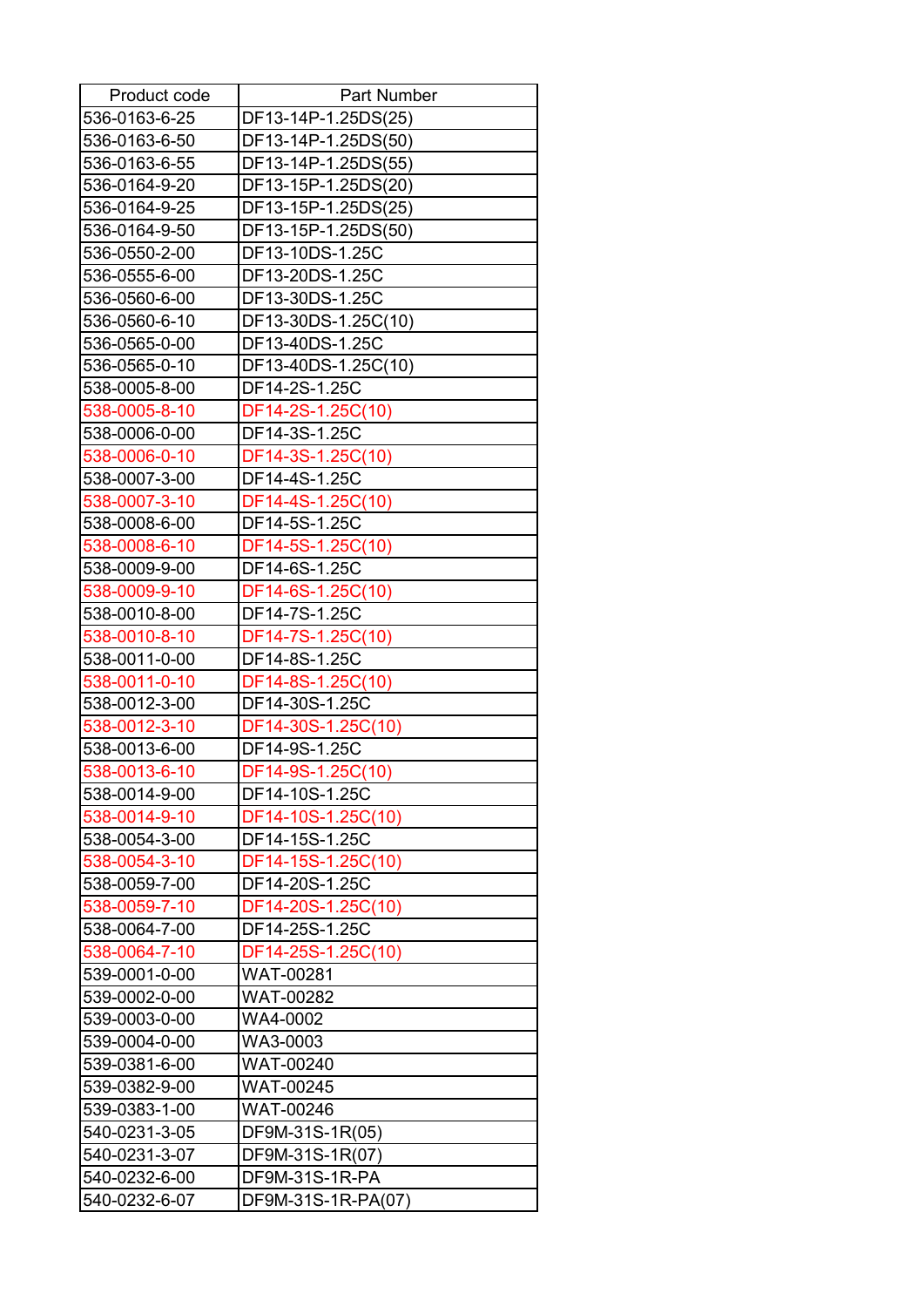| Product code  | <b>Part Number</b> |
|---------------|--------------------|
| 540-0233-9-00 | DF9M-31S-1R-PB     |
| 540-0233-9-07 | DF9M-31S-1R-PB(07) |
| 540-0234-1-05 | DF9M-41S-1R(05)    |
| 540-0234-1-07 | DF9M-41S-1R(07)    |
| 540-0235-4-07 | DF9M-41S-1R-PA(07) |
| 540-0235-4-30 | DF9M-41S-1R-PA(30) |
| 540-0236-7-00 | DF9M-41S-1R-PB     |
| 540-0236-7-07 | DF9M-41S-1R-PB(07) |
| 541-0039-2-05 | DF1-2S-2.5R24(05)  |
| 541-0040-1-05 | DF1-3S-2.5R24(05)  |
| 541-0041-4-05 | DF1-4S-2.5R24(05)  |
| 541-0042-7-05 | DF1-5S-2.5R24(05)  |
| 541-0043-0-05 | DF1-6S-2.5R24(05)  |
| 541-0044-2-05 | DF1-7S-2.5R24(05)  |
| 541-0045-5-05 | DF1-8S-2.5R24(05)  |
| 541-0046-8-05 | DF1-9S-2.5R24(05)  |
| 541-0047-0-05 | DF1-10S-2.5R24(05) |
| 541-0048-3-05 | DF1-11S-2.5R24(05) |
| 541-0049-6-05 | DF1-12S-2.5R24(05) |
| 541-0050-5-05 | DF1-13S-2.5R24(05) |
| 541-0051-8-05 | DF1-14S-2.5R24(05) |
| 541-0052-0-05 | DF1-15S-2.5R24(05) |
| 541-0053-3-05 | DF1-16S-2.5R24(05) |
| 541-0057-4-05 | DF1-20S-2.5R24(05) |
| 541-0058-7-05 | DF1-2S-2.5R26(05)  |
| 541-0059-0-05 | DF1-3S-2.5R26(05)  |
| 541-0060-9-05 | DF1-4S-2.5R26(05)  |
| 541-0061-1-05 | DF1-5S-2.5R26(05)  |
| 541-0062-4-05 | DF1-6S-2.5R26(05)  |
| 541-0063-7-05 | DF1-7S-2.5R26(05)  |
| 541-0064-0-05 | DF1-8S-2.5R26(05)  |
| 541-0065-2-05 | DF1-9S-2.5R26(05)  |
| 541-0066-5-05 | DF1-10S-2.5R26(05) |
| 541-0067-8-05 | DF1-11S-2.5R26(05) |
| 541-0068-0-05 | DF1-12S-2.5R26(05) |
| 541-0069-3-05 | DF1-13S-2.5R26(05) |
| 541-0070-2-05 | DF1-14S-2.5R26(05) |
| 541-0071-5-05 | DF1-15S-2.5R26(05) |
| 541-0072-8-05 | DF1-16S-2.5R26(05) |
| 541-0076-9-05 | DF1-20S-2.5R26(05) |
| 541-0077-1-00 | DF1-2A1.33         |
| 541-0078-4-00 | DF1-3A1.33         |
| 541-0079-7-00 | DF1-4A1.33         |
| 541-0080-6-00 | DF1-5A1.33         |
| 541-0081-9-00 | DF1-6A1.33         |
| 541-0082-1-00 | DF1-7A1.33         |
| 541-0083-4-00 | DF1-8A1.33         |
| 541-0084-7-00 | DF1-9A1.33         |
| 541-0085-0-00 | DF1-10A1.33        |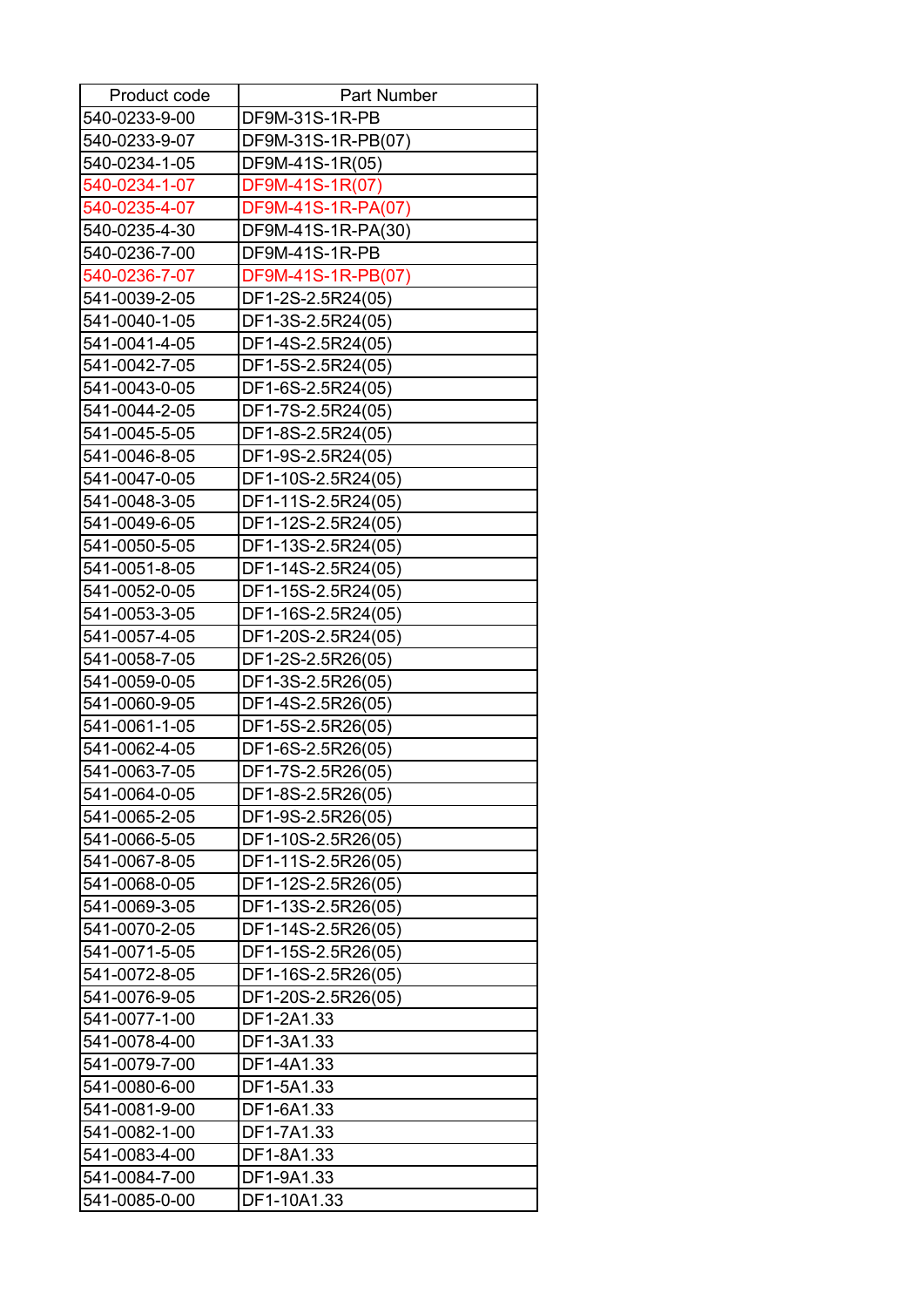| Product code  | <b>Part Number</b>  |
|---------------|---------------------|
| 541-0086-2-00 | DF1-11A1.33         |
| 541-0087-5-00 | DF1-12A1.33         |
| 541-0088-8-00 | DF1-13A1.33         |
| 541-0089-0-00 | DF1-14A1.33         |
| 541-0090-0-00 | DF1-15A1.33         |
| 541-0091-2-00 | DF1-16A1.33         |
| 541-0095-3-00 | DF1-20A1.33         |
| 541-0096-6-00 | DF1-2A1.05          |
| 541-0097-9-00 | DF1-3A1.05          |
| 541-0098-1-00 | DF1-4A1.05          |
| 541-0099-4-00 | DF1-5A1.05          |
| 541-0100-1-00 | DF1-6A1.05          |
| 541-0101-4-00 | DF1-7A1.05          |
| 541-0102-7-00 | DF1-8A1.05          |
| 541-0103-0-00 | DF1-9A1.05          |
| 541-0104-2-00 | DF1-10A1.05         |
| 541-0105-5-00 | DF1-11A1.05         |
| 541-0106-8-00 | DF1-12A1.05         |
| 541-0107-0-00 | DF1-13A1.05         |
| 541-0108-3-00 | DF1-14A1.05         |
| 541-0109-6-00 | DF1-15A1.05         |
| 541-0110-5-00 | DF1-16A1.05         |
| 541-0114-6-00 | DF1-20A1.05         |
| 541-0115-9-05 | DF1-2S-2.5R28(05)   |
| 541-0116-1-05 | DF1-3S-2.5R28(05)   |
| 541-0117-4-05 | DF1-4S-2.5R28(05)   |
| 541-0118-7-05 | DF1-5S-2.5R28(05)   |
| 541-0119-0-05 | DF1-6S-2.5R28(05)   |
| 541-0120-9-05 | DF1-7S-2.5R28(05)   |
| 541-0121-1-05 | DF1-8S-2.5R28(05)   |
| 541-0122-4-05 | DF1-9S-2.5R28(05)   |
| 541-0123-7-05 | DF1-10S-2.5R28(05)  |
| 541-0124-0-05 | DF1-11S-2.5R28(05)  |
| 541-0125-2-05 | DF1-12S-2.5R28(05)  |
| 541-0126-5-05 | DF1-13S-2.5R28(05)  |
| 541-0127-8-05 | DF1-14S-2.5R28(05)  |
| 541-0128-0-05 | DF1-15S-2.5R28(05)  |
| 541-0129-3-05 | DF1-16S-2.5R28(05)  |
| 541-0133-0-05 | DF1-20S-2.5R28(05)  |
| 541-0225-7-01 | DF1B-2P-2.5DSA(01)  |
| 541-0225-7-28 | DF1B-2P-2.5DSA(28)  |
| 541-0226-0-01 | DF1B-3P-2.5DSA(01)  |
| 541-0227-2-01 | DF1B-4P-2.5DSA(01)  |
| 541-0228-5-01 | DF1B-5P-2.5DSA(01)  |
| 541-0229-8-01 | DF1B-6P-2.5DSA(01)  |
| 541-0230-7-01 | DF1B-7P-2.5DSA(01)  |
| 541-0231-0-01 | DF1B-8P-2.5DSA(01)  |
| 541-0232-2-01 | DF1B-9P-2.5DSA(01)  |
| 541-0233-5-01 | DF1B-10P-2.5DSA(01) |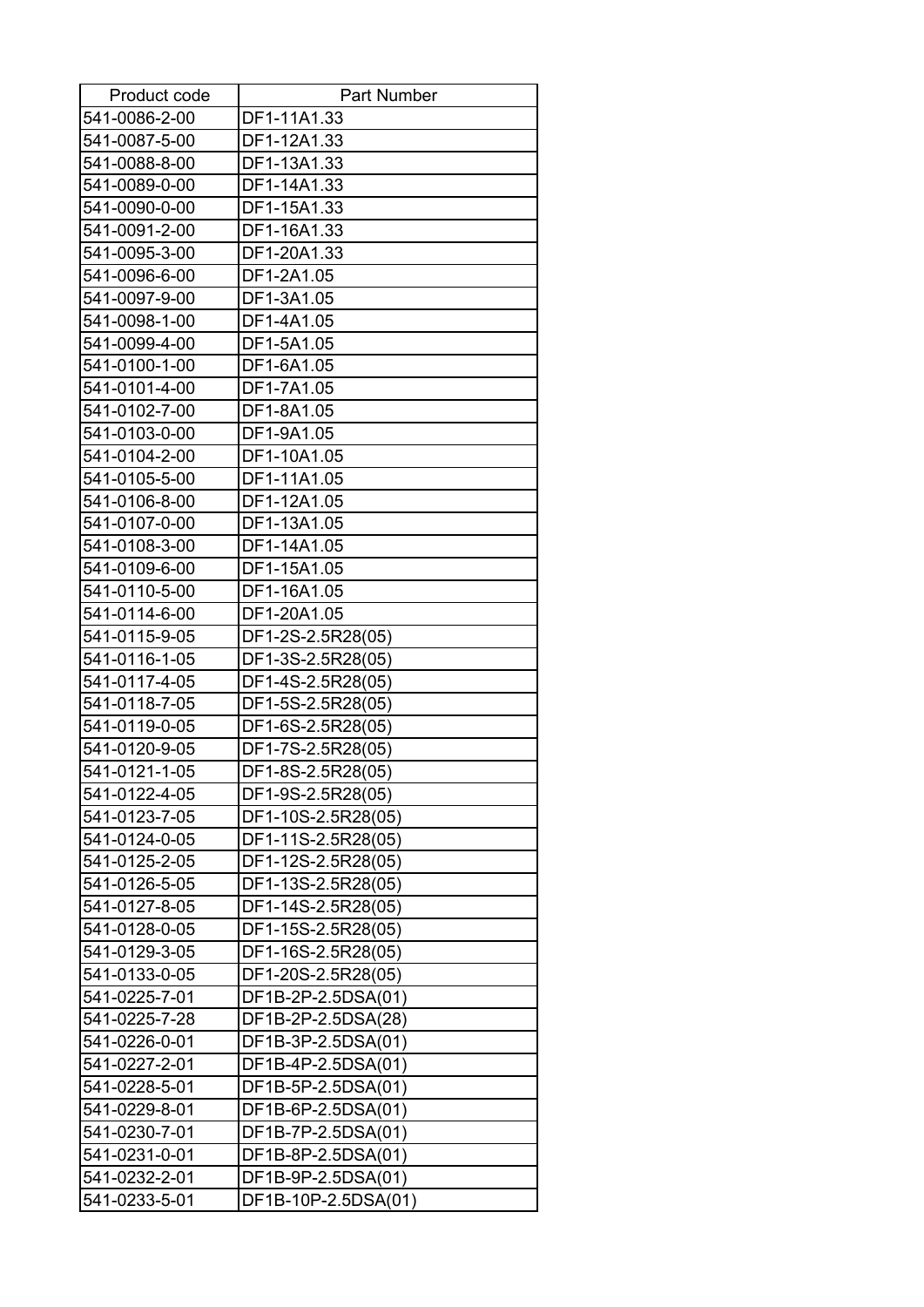| Product code  | <b>Part Number</b>  |
|---------------|---------------------|
| 541-0235-0-01 | DF1B-12P-2.5DSA(01) |
| 541-0237-6-01 | DF1B-14P-2.5DSA(01) |
| 541-0238-9-01 | DF1B-15P-2.5DSA(01) |
| 541-0239-1-01 | DF1B-16P-2.5DSA(01) |
| 541-0240-0-01 | DF1B-18P-2.5DSA(01) |
| 541-0241-3-01 | DF1B-20P-2.5DSA(01) |
| 541-0242-6-01 | DF1B-2P-2.5DS(01)   |
| 541-0242-6-25 | DF1B-2P-2.5DS(25)   |
| 541-0243-9-01 | DF1B-3P-2.5DS(01)   |
| 541-0244-1-01 | DF1B-4P-2.5DS(01)   |
| 541-0245-4-01 | DF1B-5P-2.5DS(01)   |
| 541-0246-7-01 | DF1B-6P-2.5DS(01)   |
| 541-0247-0-01 | DF1B-7P-2.5DS(01)   |
| 541-0248-2-01 | DF1B-8P-2.5DS(01)   |
| 541-0250-4-01 | DF1B-10P-2.5DS(01)  |
| 541-0251-7-01 | DF1B-11P-2.5DS(01)  |
| 541-0252-0-01 | DF1B-12P-2.5DS(01)  |
| 541-0253-2-01 | DF1B-13P-2.5DS(01)  |
| 541-0254-5-01 | DF1B-14P-2.5DS(01)  |
| 541-0255-8-01 | DF1B-15P-2.5DS(01)  |
| 541-0256-0-01 | DF1B-16P-2.5DS(01)  |
| 541-0257-3-01 | DF1B-18P-2.5DS(01)  |
| 541-0258-6-01 | DF1B-20P-2.5DS(01)  |
| 541-0320-8-00 | DF1B-2ES-2.5RC      |
| 541-0320-8-15 | DF1B-2ES-2.5RC(15)  |
| 541-0320-8-17 | DF1B-2ES-2.5RC(17)  |
| 541-0321-0-00 | DF1B-3ES-2.5RC      |
| 541-0322-3-00 | DF1B-4ES-2.5RC      |
| 541-0323-6-00 | DF1B-5ES-2.5RC      |
| 541-0324-9-00 | DF1B-6ES-2.5RC      |
| 541-0325-1-00 | DF1B-7ES-2.5RC      |
| 541-0326-4-00 | DF1B-8ES-2.5RC      |
| 541-0327-7-00 | DF1B-9ES-2.5RC      |
| 541-0328-0-00 | DF1B-10ES-2.5RC     |
| 541-0329-2-00 | DF1B-11ES-2.5RC     |
| 541-0330-1-00 | DF1B-12ES-2.5RC     |
| 541-0331-4-00 | DF1B-13ES-2.5RC     |
| 541-0332-7-00 | DF1B-2EP-2.5RC      |
| 541-0333-0-00 | DF1B-3EP-2.5RC      |
| 541-0334-2-00 | DF1B-4EP-2.5RC      |
| 541-0335-5-00 | DF1B-5EP-2.5RC      |
| 541-0336-8-00 | DF1B-6EP-2.5RC      |
| 541-0337-0-00 | DF1B-7EP-2.5RC      |
| 541-0338-3-00 | DF1B-8EP-2.5RC      |
| 541-0339-6-00 | DF1B-9EP-2.5RC      |
| 541-0340-5-00 | DF1B-10EP-2.5RC     |
| 541-0341-8-00 | DF1B-11EP-2.5RC     |
| 541-0342-0-00 | DF1B-12EP-2.5RC     |
| 541-0343-3-00 | DF1B-13EP-2.5RC     |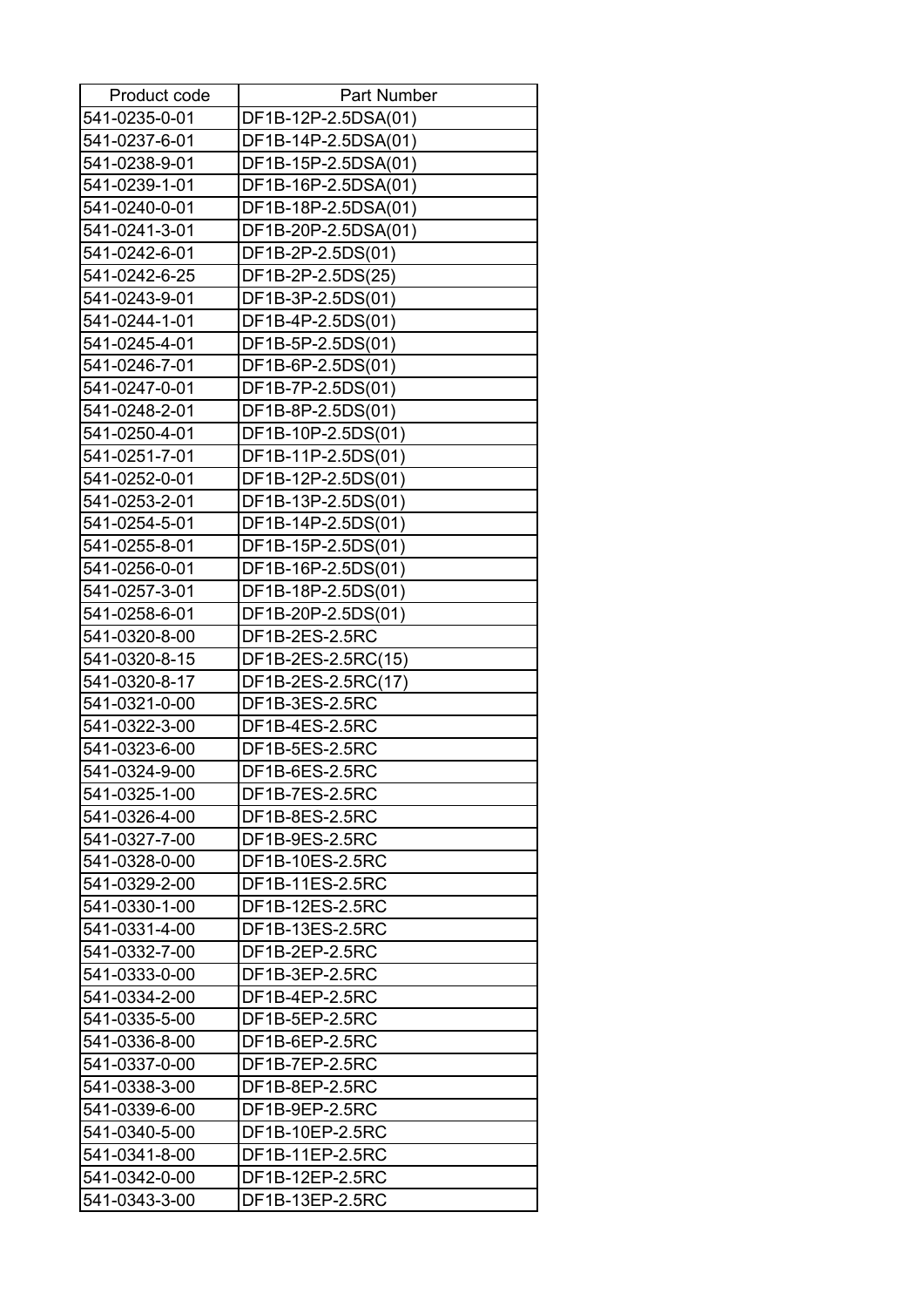| Product code  | <b>Part Number</b>   |
|---------------|----------------------|
| 541-0346-1-00 | DF1B-18DES-2.5RC     |
| 541-0350-9-00 | DF1B-18DEP-2.5RC     |
| 541-0351-1-00 | DF1B-10DES-2.5RC     |
| 541-0352-4-00 | DF1B-12DES-2.5RC     |
| 541-0353-7-00 | DF1B-14DES-2.5RC     |
| 541-0354-0-00 | DF1B-16DES-2.5RC     |
| 541-0355-2-00 | DF1B-20DES-2.5RC     |
| 541-0356-5-00 | DF1B-22DES-2.5RC     |
| 541-0357-8-00 | DF1B-24DES-2.5RC     |
| 541-0358-0-00 | DF1B-26DES-2.5RC     |
| 541-0359-3-00 | DF1B-28DES-2.5RC     |
| 541-0360-2-00 | DF1B-30DES-2.5RC     |
| 541-0361-5-00 | DF1B-32DES-2.5RC     |
| 541-0362-8-00 | DF1B-34DES-2.5RC     |
| 541-0366-9-00 | DF1B-10DEP-2.5RC     |
| 541-0367-1-00 | DF1B-12DEP-2.5RC     |
| 541-0368-4-00 | DF1B-14DEP-2.5RC     |
| 541-0369-7-00 | DF1B-16DEP-2.5RC     |
| 541-0370-6-00 | DF1B-20DEP-2.5RC     |
| 541-0371-9-00 | DF1B-22DEP-2.5RC     |
| 541-0372-1-00 | DF1B-24DEP-2.5RC     |
| 541-0373-4-00 | DF1B-26DEP-2.5RC     |
| 541-0374-7-00 | DF1B-28DEP-2.5RC     |
| 541-0375-0-00 | DF1B-30DEP-2.5RC     |
| 541-0376-2-00 | DF1B-32DEP-2.5RC     |
| 541-0377-5-00 | DF1B-34DEP-2.5RC     |
| 541-0616-4-01 | DF1B-10DP-2.5DSA(01) |
| 541-0617-7-01 | DF1B-12DP-2.5DSA(01) |
| 541-0618-0-01 | DF1B-14DP-2.5DSA(01) |
| 541-0619-2-01 | DF1B-16DP-2.5DSA(01) |
| 541-0620-1-01 | DF1B-18DP-2.5DSA(01) |
| 541-0621-4-01 | DF1B-20DP-2.5DSA(01) |
| 541-0622-7-01 | DF1B-22DP-2.5DSA(01) |
| 541-0623-0-01 | DF1B-24DP-2.5DSA(01) |
| 541-0624-2-01 | DF1B-26DP-2.5DSA(01) |
| 541-0625-5-01 | DF1B-28DP-2.5DSA(01) |
| 541-0626-8-01 | DF1B-30DP-2.5DSA(01) |
| 541-0628-3-01 | DF1B-34DP-2.5DSA(01) |
| 541-0629-6-01 | DF1B-36DP-2.5DSA(01) |
| 541-0631-8-01 | DF1B-40DP-2.5DSA(01) |
| 541-0632-0-01 | DF1B-10DP-2.5DS(01)  |
| 541-0633-3-01 | DF1B-12DP-2.5DS(01)  |
| 541-0634-6-01 | DF1B-14DP-2.5DS(01)  |
| 541-0635-9-01 | DF1B-16DP-2.5DS(01)  |
| 541-0636-1-01 | DF1B-18DP-2.5DS(01)  |
| 541-0637-4-01 | DF1B-20DP-2.5DS(01)  |
| 541-0638-7-01 | DF1B-22DP-2.5DS(01)  |
| 541-0639-0-01 | DF1B-24DP-2.5DS(01)  |
| 541-0640-9-01 | DF1B-26DP-2.5DS(01)  |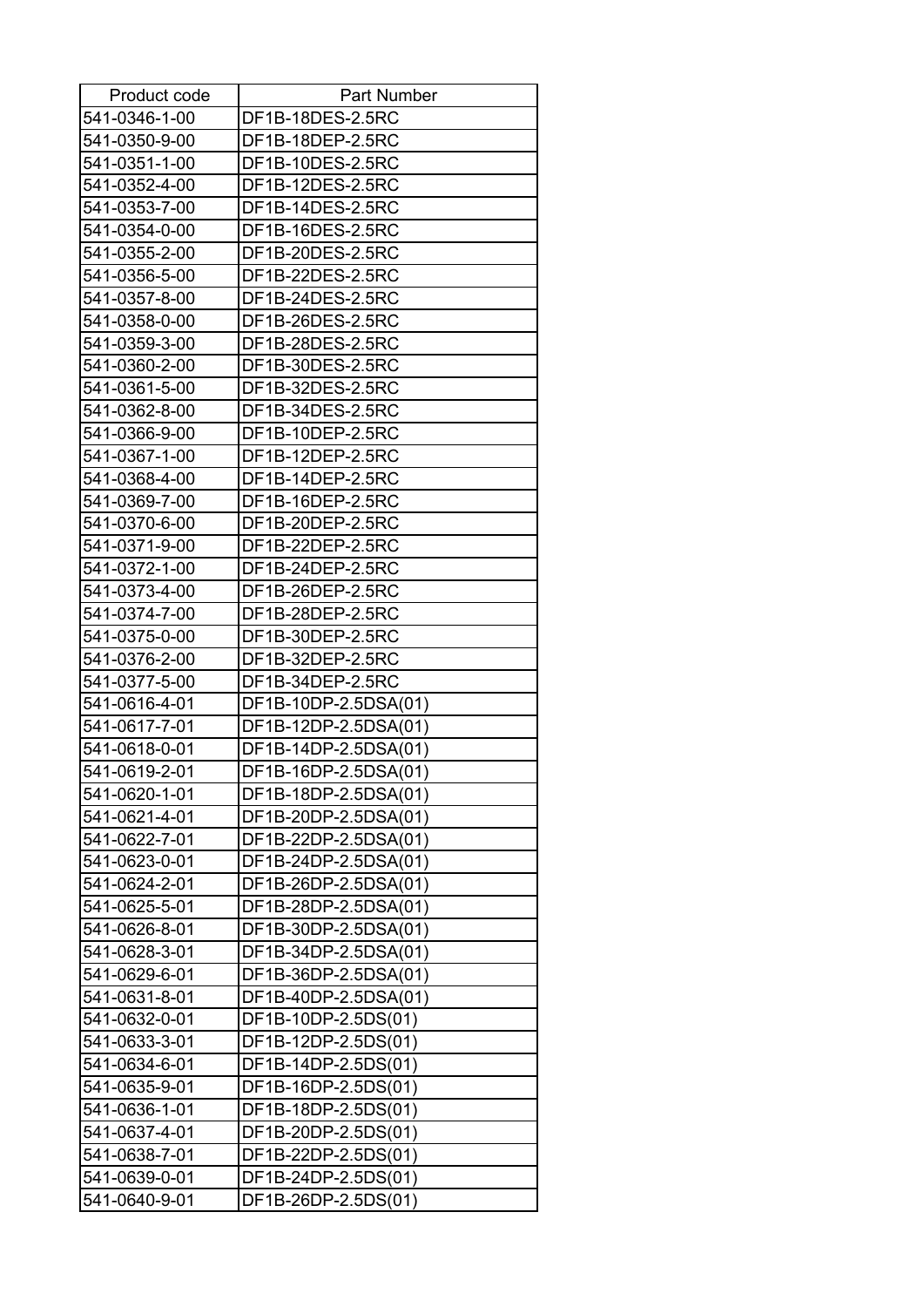| Product code                   | <b>Part Number</b>   |
|--------------------------------|----------------------|
| 541-0641-1-01                  | DF1B-28DP-2.5DS(01)  |
| 541-0642-4-01                  | DF1B-30DP-2.5DS(01)  |
| 541-0644-0-01                  | DF1B-34DP-2.5DS(01)  |
| 541-0645-2-01                  | DF1B-36DP-2.5DS(01)  |
| 541-0647-8-01                  | DF1B-40DP-2.5DS(01)  |
| 541-0651-5-01                  | DF1B-4DP-2.5DSA(01)  |
| 541-0652-8-01                  | DF1B-6DP-2.5DSA(01)  |
| 541-0653-0-01                  | DF1B-8DP-2.5DSA(01)  |
| 541-0654-3-01                  | DF1B-4DP-2.5DS(01)   |
| 541-0655-6-01                  | DF1B-6DP-2.5DS(01)   |
| 541-0656-9-01                  | DF1B-8DP-2.5DS(01)   |
| 541-0800-3-05                  | DF1BD-2P-2.5DSA(05)  |
| 541-0801-6-05                  | DF1BD-3P-2.5DSA(05)  |
| 541-0802-9-05                  | DF1BD-4P-2.5DSA(05)  |
| 541-0803-1-05                  | DF1BD-5P-2.5DSA(05)  |
| 541-0804-4-05                  | DF1BD-6P-2.5DSA(05)  |
| 541-0805-7-05                  | DF1BD-7P-2.5DSA(05)  |
| 541-0806-0-05                  | DF1BD-8P-2.5DSA(05)  |
| 541-0807-2-05                  | DF1BD-9P-2.5DSA(05)  |
| 541-0808-5-05                  | DF1BD-10P-2.5DSA(05) |
| 541-0867-4-35                  | DF1EC-2P-2.5DSA(35)  |
| 541-0867-4-36                  | DF1EC-2P-2.5DSA(36)  |
| 541-0868-7-35                  | DF1EC-3P-2.5DSA(35)  |
| 541-0868-7-36                  | DF1EC-3P-2.5DSA(36)  |
| 541-0869-0-35                  | DF1EC-4P-2.5DSA(35)  |
| 541-0869-0-36                  | DF1EC-4P-2.5DSA(36)  |
| 541-0870-9-35                  | DF1EC-5P-2.5DSA(35)  |
| 541-0870-9-36                  | DF1EC-5P-2.5DSA(36)  |
| 541-0871-1-35                  | DF1EC-6P-2.5DSA(35)  |
| 541-0871-1-36                  | DF1EC-6P-2.5DSA(36)  |
| 541-0872-4-35                  |                      |
| 541-0872-4-36                  | DF1EC-7P-2.5DSA(35)  |
|                                | DF1EC-7P-2.5DSA(36)  |
| 541-0873-7-35<br>541-0873-7-36 | DF1EC-8P-2.5DSA(35)  |
|                                | DF1EC-8P-2.5DSA(36)  |
| 541-0874-0-35                  | DF1EC-9P-2.5DSA(35)  |
| 541-0874-0-36                  | DF1EC-9P-2.5DSA(36)  |
| 541-0875-2-35                  | DF1EC-10P-2.5DSA(35) |
| 541-0875-2-36                  | DF1EC-10P-2.5DSA(36) |
| 541-0876-5-35                  | DF1EC-11P-2.5DSA(35) |
| 541-0876-5-36                  | DF1EC-11P-2.5DSA(36) |
| 541-0877-8-35                  | DF1EC-12P-2.5DSA(35) |
| 541-0877-8-36                  | DF1EC-12P-2.5DSA(36) |
| 541-0878-0-35                  | DF1EC-13P-2.5DSA(35) |
| 541-0878-0-36                  | DF1EC-13P-2.5DSA(36) |
| 541-0879-3-35                  | DF1EC-14P-2.5DSA(35) |
| 541-0879-3-36                  | DF1EC-14P-2.5DSA(36) |
| 541-0880-2-35                  | DF1EC-15P-2.5DSA(35) |
| 541-0880-2-36                  | DF1EC-15P-2.5DSA(36) |
| 541-0896-2-35                  | DF1EE-3P-2.5DSA(35)  |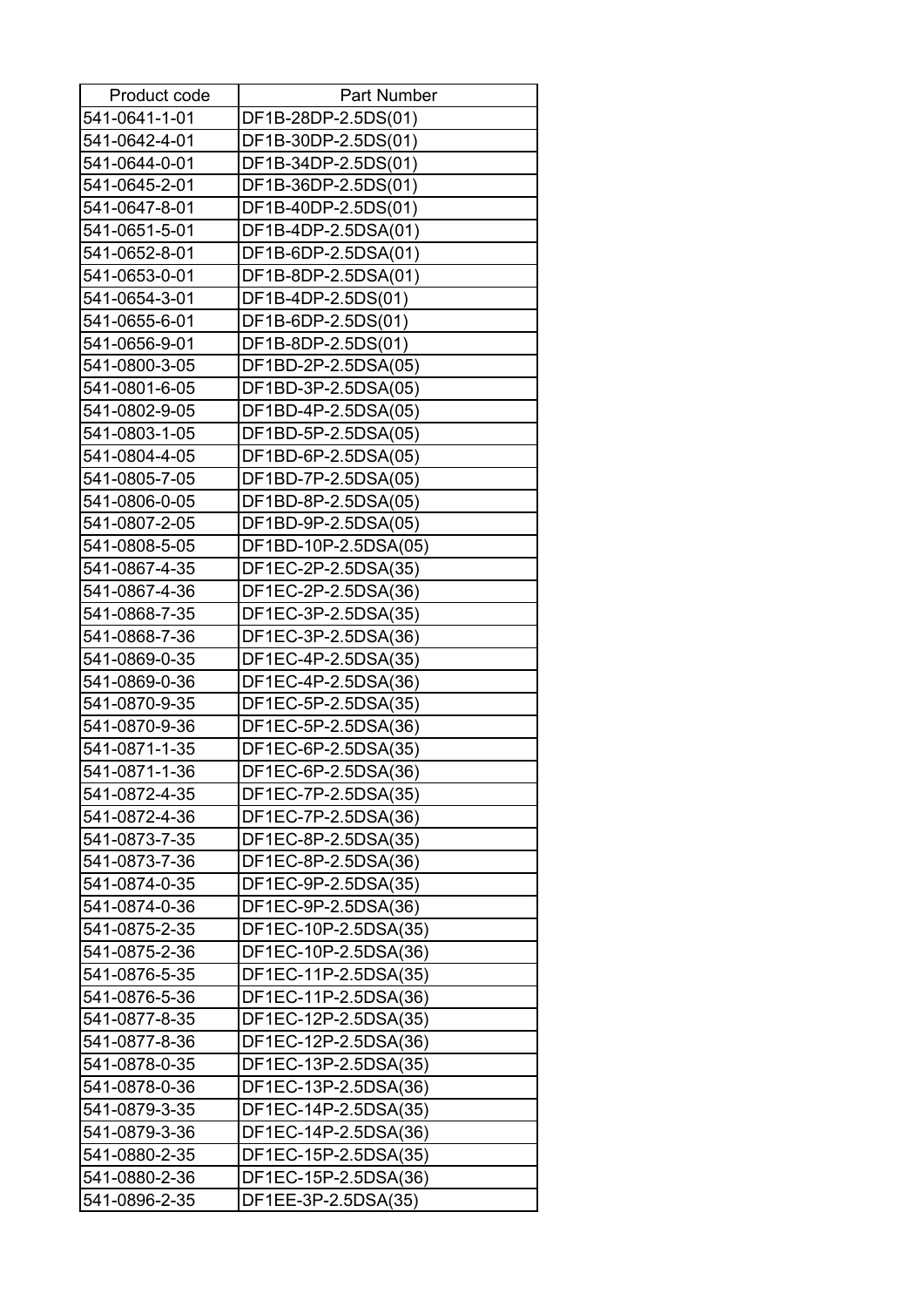| Product code  | <b>Part Number</b>   |
|---------------|----------------------|
| 541-0897-5-35 | DF1EE-4P-2.5DSA(35)  |
| 541-0899-0-35 | DF1EE-6P-2.5DSA(35)  |
| 541-0901-0-35 | DF1EE-8P-2.5DSA(35)  |
| 541-0923-3-35 | DF1EG-2P-2.5DSA(35)  |
| 541-0924-6-35 | DF1EG-3P-2.5DSA(35)  |
| 541-0925-9-35 | DF1EG-4P-2.5DSA(35)  |
| 541-0926-1-35 | DF1EG-5P-2.5DSA(35)  |
| 541-0926-1-36 | DF1EG-5P-2.5DSA(36)  |
| 541-0927-4-35 | DF1EG-6P-2.5DSA(35)  |
| 541-0928-7-35 | DF1EG-7P-2.5DSA(35)  |
| 541-0929-0-35 | DF1EG-8P-2.5DSA(35)  |
| 541-0930-9-35 | DF1EG-9P-2.5DSA(35)  |
| 541-0931-1-35 | DF1EG-10P-2.5DSA(35) |
| 541-0931-1-36 | DF1EG-10P-2.5DSA(36) |
| 541-0932-4-35 | DF1EG-11P-2.5DSA(35) |
| 541-0985-0-35 | DF1E-2P-2.5DS(35)    |
| 541-0985-0-36 | DF1E-2P-2.5DS(36)    |
| 541-0986-3-35 | DF1E-3P-2.5DS(35)    |
| 541-0986-3-36 | DF1E-3P-2.5DS(36)    |
| 541-0987-6-35 | DF1E-4P-2.5DS(35)    |
| 541-0987-6-36 | DF1E-4P-2.5DS(36)    |
| 541-0988-9-35 | DF1E-5P-2.5DS(35)    |
| 541-0988-9-36 | DF1E-5P-2.5DS(36)    |
| 541-0989-1-35 |                      |
|               | DF1E-6P-2.5DS(35)    |
| 541-0989-1-36 | DF1E-6P-2.5DS(36)    |
| 541-0990-0-35 | DF1E-7P-2.5DS(35)    |
| 541-0990-0-36 | DF1E-7P-2.5DS(36)    |
| 541-0991-3-35 | DF1E-8P-2.5DS(35)    |
| 541-0991-3-36 | DF1E-8P-2.5DS(36)    |
| 541-0992-6-35 | DF1E-9P-2.5DS(35)    |
| 541-0992-6-36 | DF1E-9P-2.5DS(36)    |
| 541-0993-9-35 | DF1E-10P-2.5DS(35)   |
| 541-0993-9-36 | DF1E-10P-2.5DS(36)   |
| 541-0993-9-97 | DF1E-10P-2.5DS(97)   |
| 541-0994-1-35 | DF1E-11P-2.5DS(35)   |
| 541-0994-1-36 | DF1E-11P-2.5DS(36)   |
| 541-0995-4-35 | DF1E-12P-2.5DS(35)   |
| 541-0995-4-36 | DF1E-12P-2.5DS(36)   |
| 541-0996-7-35 | DF1E-13P-2.5DS(35)   |
| 541-0996-7-36 | DF1E-13P-2.5DS(36)   |
| 541-0997-0-35 | DF1E-14P-2.5DS(35)   |
| 541-0997-0-36 | DF1E-14P-2.5DS(36)   |
| 541-0998-2-35 | DF1E-15P-2.5DS(35)   |
| 541-0998-2-36 | DF1E-15P-2.5DS(36)   |
| 541-2000-8-00 | DF1BZ-2P-2.5DSA      |
| 541-2001-0-00 | DF1BZ-3P-2.5DSA      |
| 541-2002-3-00 | DF1BZ-4P-2.5DSA      |
| 541-2003-6-00 | DF1BZ-5P-2.5DSA      |
| 541-2004-9-00 | DF1BZ-6P-2.5DSA      |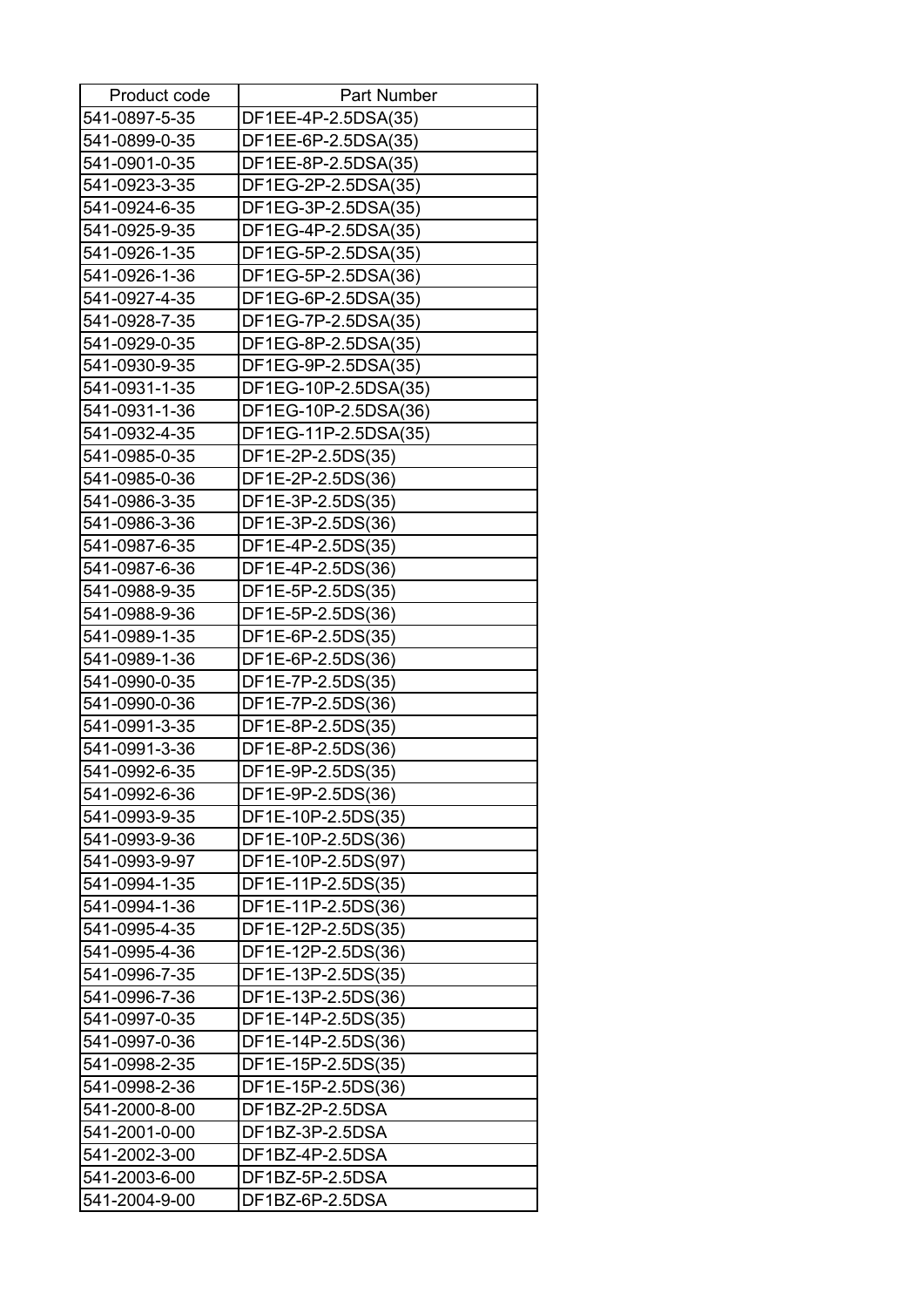| Product code  | Part Number                          |
|---------------|--------------------------------------|
| 541-2004-9-18 | DF1BZ-6P-2.5DSA(18)                  |
| 541-2005-1-00 | DF1BZ-7P-2.5DSA                      |
| 541-2006-4-00 | DF1BZ-8P-2.5DSA                      |
| 541-2007-7-00 | DF1BZ-9P-2.5DSA                      |
| 541-2008-0-00 | DF1BZ-10P-2.5DSA                     |
| 541-2009-2-00 | DF1BZ-11P-2.5DSA                     |
| 541-2010-1-00 | DF1BZ-12P-2.5DSA                     |
| 541-2011-4-00 | DF1BZ-13P-2.5DSA                     |
| 541-2012-7-00 | DF1BZ-14P-2.5DSA                     |
| 541-2013-0-00 | DF1BZ-15P-2.5DSA                     |
| 541-2014-2-00 | DF1BZ-16P-2.5DSA                     |
| 541-2015-5-00 | DF1BZ-18P-2.5DSA                     |
| 541-2016-8-00 | DF1BZ-20P-2.5DSA                     |
| 541-2017-0-00 | DF1BZ-4DP-2.5DSA                     |
| 541-2018-3-00 | DF1BZ-6DP-2.5DSA                     |
| 541-2019-6-00 | DF1BZ-8DP-2.5DSA                     |
| 541-2020-5-00 | DF1BZ-10DP-2.5DSA                    |
| 541-2021-8-00 | DF1BZ-12DP-2.5DSA                    |
| 541-2022-0-00 | DF1BZ-14DP-2.5DSA                    |
| 541-2023-3-00 | DF1BZ-16DP-2.5DSA                    |
| 541-2024-6-00 | DF1BZ-18DP-2.5DSA                    |
| 541-2025-9-00 | DF1BZ-20DP-2.5DSA                    |
| 541-2026-1-00 | DF1BZ-22DP-2.5DSA                    |
| 541-2027-4-00 | DF1BZ-24DP-2.5DSA                    |
| 541-2028-7-00 | DF1BZ-26DP-2.5DSA                    |
| 541-2029-0-00 | DF1BZ-28DP-2.5DSA                    |
| 541-2030-9-00 | DF1BZ-30DP-2.5DSA                    |
| 541-2031-1-00 | DF1BZ-34DP-2.5DSA                    |
| 541-2032-4-00 | DF1BZ-36DP-2.5DSA                    |
| 541-2033-7-00 | DF1BZ-40DP-2.5DSA                    |
| 541-2034-0-00 | DF1BZ-2P-2.5DS                       |
| 541-2034-0-24 | DF1BZ-2P-2.5DS(24)                   |
| 541-2035-2-00 | DF1BZ-3P-2.5DS                       |
| 541-2035-2-24 | DF1BZ-3P-2.5DS(24)                   |
| 541-2036-5-00 | DF1BZ-4P-2.5DS                       |
| 541-2036-5-24 |                                      |
| 541-2037-8-00 | DF1BZ-4P-2.5DS(24)<br>DF1BZ-5P-2.5DS |
|               |                                      |
| 541-2037-8-24 | DF1BZ-5P-2.5DS(24)                   |
| 541-2038-0-00 | DF1BZ-6P-2.5DS                       |
| 541-2038-0-24 | DF1BZ-6P-2.5DS(24)                   |
| 541-2039-3-00 | DF1BZ-7P-2.5DS                       |
| 541-2040-2-00 | DF1BZ-8P-2.5DS                       |
| 541-2041-5-00 | DF1BZ-9P-2.5DS                       |
| 541-2042-8-00 | DF1BZ-10P-2.5DS                      |
| 541-2043-0-00 | DF1BZ-11P-2.5DS                      |
| 541-2044-3-00 | DF1BZ-12P-2.5DS                      |
| 541-2045-6-00 | DF1BZ-13P-2.5DS                      |
| 541-2046-9-00 | DF1BZ-14P-2.5DS                      |
| 541-2047-1-00 | DF1BZ-15P-2.5DS                      |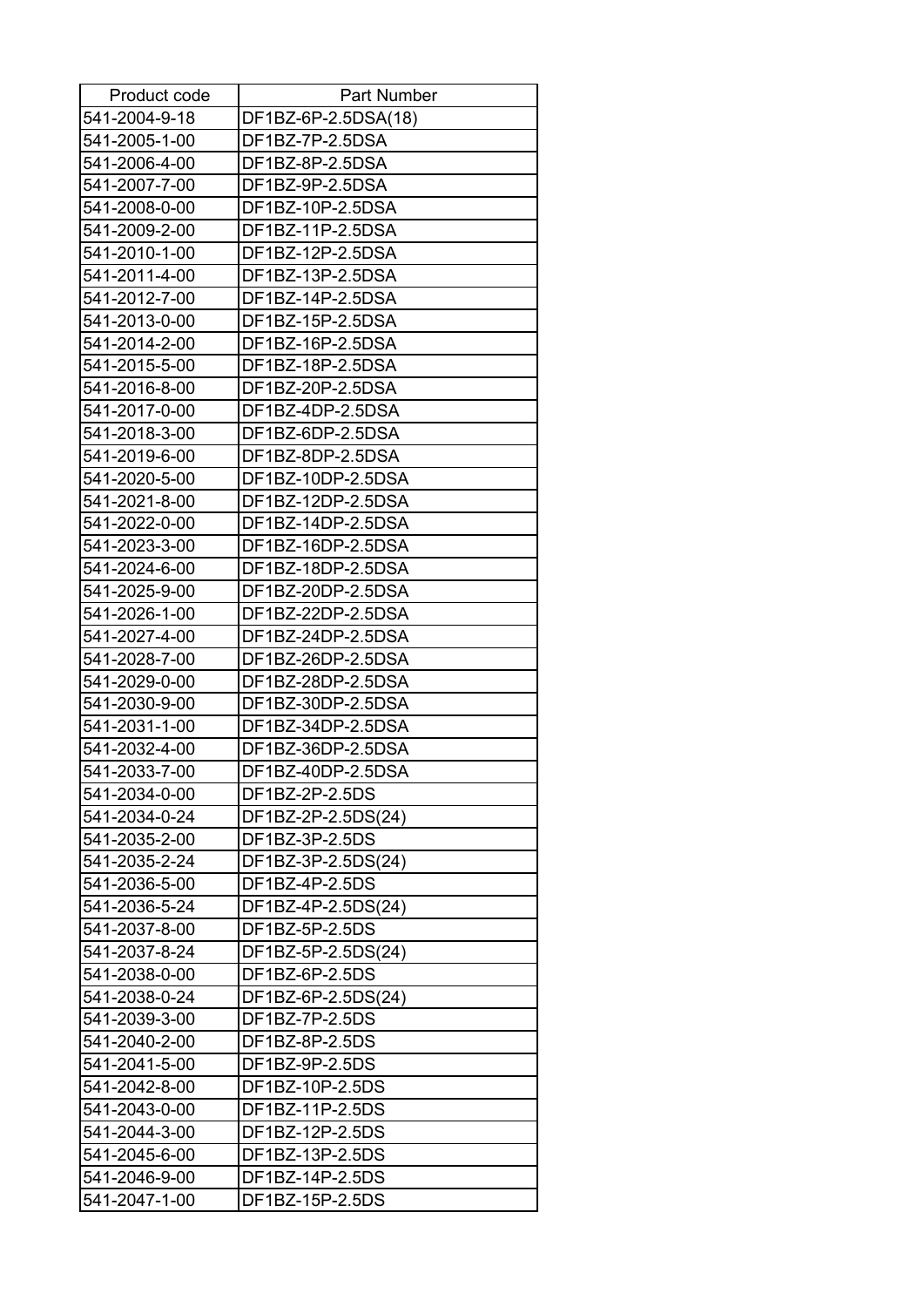| Product code  | <b>Part Number</b> |
|---------------|--------------------|
| 541-2048-4-00 | DF1BZ-16P-2.5DS    |
| 541-2049-7-00 | DF1BZ-18P-2.5DS    |
| 541-2050-6-00 | DF1BZ-20P-2.5DS    |
| 541-2051-9-00 | DF1BZ-4DP-2.5DS    |
| 541-2052-1-00 | DF1BZ-6DP-2.5DS    |
| 541-2053-4-00 | DF1BZ-8DP-2.5DS    |
| 541-2054-7-00 | DF1BZ-10DP-2.5DS   |
| 541-2055-0-00 | DF1BZ-12DP-2.5DS   |
| 541-2056-2-00 | DF1BZ-14DP-2.5DS   |
| 541-2057-5-00 | DF1BZ-16DP-2.5DS   |
| 541-2058-8-00 | DF1BZ-18DP-2.5DS   |
| 541-2059-0-00 | DF1BZ-20DP-2.5DS   |
| 541-2060-0-00 | DF1BZ-22DP-2.5DS   |
| 541-2061-2-00 | DF1BZ-24DP-2.5DS   |
| 541-2062-5-00 | DF1BZ-26DP-2.5DS   |
| 541-2063-8-00 | DF1BZ-28DP-2.5DS   |
| 541-2064-0-00 | DF1BZ-30DP-2.5DS   |
| 541-2065-3-00 | DF1BZ-34DP-2.5DS   |
| 541-2066-6-00 | DF1BZ-36DP-2.5DS   |
| 541-2067-9-00 | DF1BZ-40DP-2.5DS   |
| 543-0003-8-00 | DF3-2S-2C          |
| 543-0003-8-10 | DF3-2S-2C(10)      |
| 543-0003-8-16 | DF3-2S-2C(16)      |
| 543-0003-8-18 | DF3-2S-2C(18)      |
| 543-0004-0-00 | DF3-3S-2C          |
| 543-0004-0-10 | DF3-3S-2C(10)      |
| 543-0004-0-18 | DF3-3S-2C(18)      |
| 543-0005-3-00 | DF3-4S-2C          |
| 543-0005-3-10 | DF3-4S-2C(10)      |
| 543-0006-6-00 | <b>DF3-5S-2C</b>   |
| 543-0007-9-00 | DF3-6S-2C          |
| 543-0008-1-00 | <b>DF3-7S-2C</b>   |
| 543-0008-1-10 | DF3-7S-2C(10)      |
| 543-0008-1-16 | DF3-7S-2C(16)      |
| 543-0009-4-00 | <b>DF3-8S-2C</b>   |
| 543-0010-3-00 | DF3-9S-2C          |
| 543-0011-6-00 | DF3-10S-2C         |
| 543-0012-9-00 | DF3-11S-2C         |
| 543-0013-1-00 | DF3-12S-2C         |
| 543-0014-4-00 | DF3-13S-2C         |
| 543-0015-7-00 | DF3-14S-2C         |
| 543-0016-0-00 | DF3-15S-2C         |
| 543-0017-2-01 | DF3-2P-2DSA(01)    |
| 543-0018-5-01 | DF3-3P-2DSA(01)    |
| 543-0018-5-30 | DF3-3P-2DSA(30)    |
| 543-0019-8-01 | DF3-4P-2DSA(01)    |
| 543-0019-8-77 | DF3-4P-2DSA(77)    |
| 543-0020-7-01 | DF3-5P-2DSA(01)    |
| 543-0021-0-01 | DF3-6P-2DSA(01)    |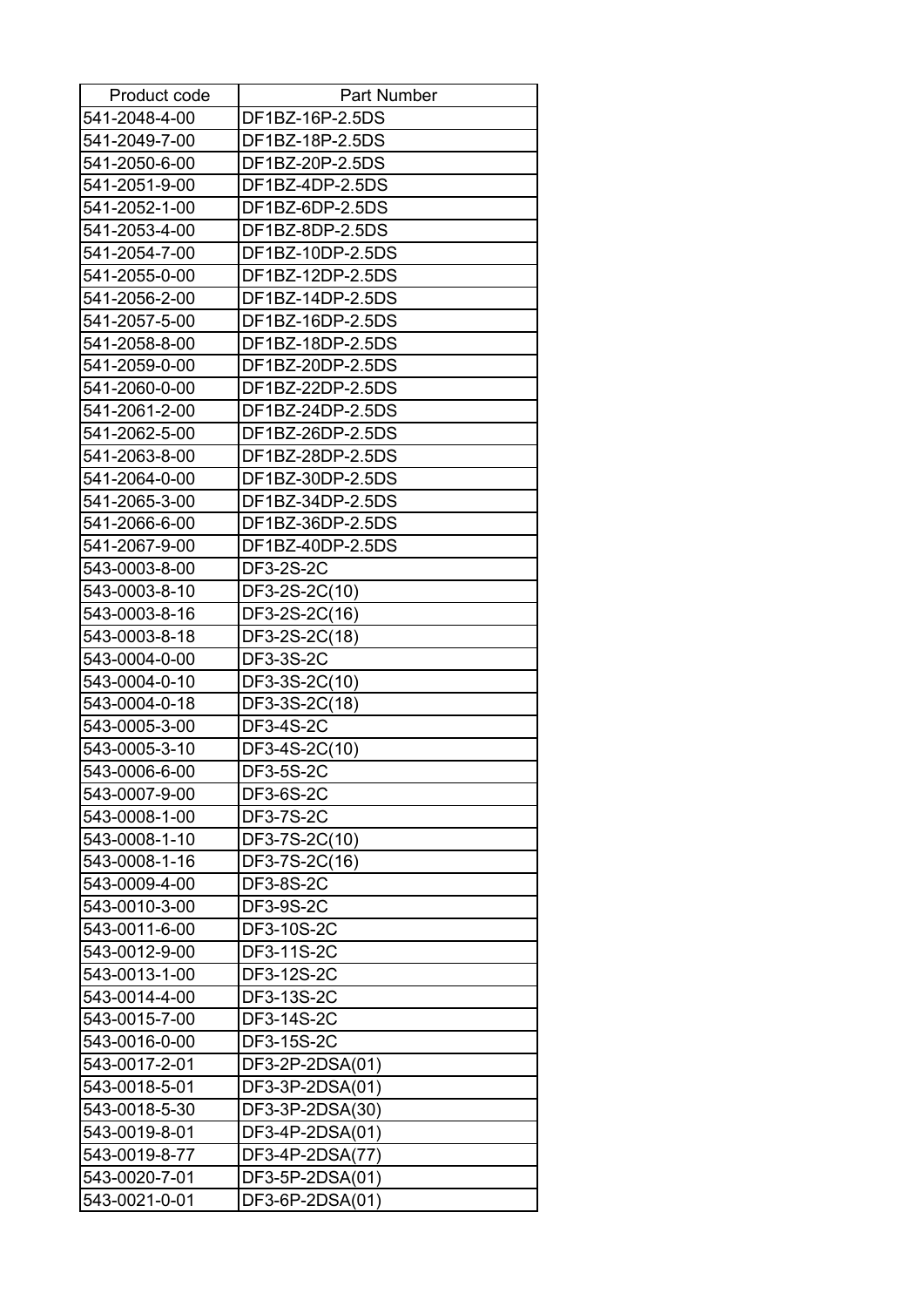| Product code  | <b>Part Number</b> |
|---------------|--------------------|
| 543-0022-2-01 | DF3-7P-2DSA(01)    |
| 543-0023-5-01 | DF3-8P-2DSA(01)    |
| 543-0024-8-01 | DF3-9P-2DSA(01)    |
| 543-0025-0-01 | DF3-10P-2DSA(01)   |
| 543-0026-3-01 | DF3-11P-2DSA(01)   |
| 543-0027-6-01 | DF3-12P-2DSA(01)   |
| 543-0028-9-01 | DF3-13P-2DSA(01)   |
| 543-0029-1-01 | DF3-14P-2DSA(01)   |
| 543-0030-0-01 | DF3-15P-2DSA(01)   |
| 543-0031-3-01 | DF3-2P-2DS(01)     |
| 543-0031-3-22 | DF3-2P-2DS(22)     |
| 543-0032-6-01 | DF3-3P-2DS(01)     |
| 543-0033-9-01 | DF3-4P-2DS(01)     |
| 543-0034-1-01 | DF3-5P-2DS(01)     |
| 543-0035-4-01 | DF3-6P-2DS(01)     |
| 543-0036-7-01 | DF3-7P-2DS(01)     |
| 543-0037-0-01 | DF3-8P-2DS(01)     |
| 543-0038-2-01 | DF3-9P-2DS(01)     |
| 543-0039-5-01 | DF3-10P-2DS(01)    |
| 543-0040-4-01 | DF3-11P-2DS(01)    |
| 543-0041-7-01 | DF3-12P-2DS(01)    |
| 543-0042-0-01 | DF3-13P-2DS(01)    |
| 543-0043-2-01 | DF3-14P-2DS(01)    |
| 543-0044-5-01 | DF3-15P-2DS(01)    |
| 543-0064-2-00 | DF3-2EP-2C         |
| 543-0065-5-00 | DF3-3EP-2C         |
| 543-0066-8-00 | DF3-4EP-2C         |
| 543-0067-0-00 | DF3-5EP-2C         |
| 543-0068-3-00 | DF3-6EP-2C         |
| 543-0069-6-00 | DF3-7EP-2C         |
| 543-0070-5-00 | DF3-8EP-2C         |
| 543-0071-8-00 | DF3-9EP-2C         |
| 543-0072-0-00 | DF3-10EP-2C        |
| 543-0073-3-00 | DF3-11EP-2C        |
| 543-0074-6-00 | DF3-12EP-2C        |
| 543-0075-9-00 | DF3-13EP-2C        |
| 543-0076-1-00 | DF3-14EP-2C        |
| 543-0077-4-00 | DF3-15EP-2C        |
| 543-0151-5-00 | DF3AA-2EP-2C       |
| 543-0152-8-00 | DF3AA-3EP-2C       |
| 543-0153-0-00 | DF3AA-4EP-2C       |
| 543-0154-3-00 | DF3AA-5EP-2C       |
| 543-0155-6-00 | DF3AA-6EP-2C       |
| 543-0156-9-00 | DF3AA-7EP-2C       |
| 543-0157-1-00 | DF3AA-8EP-2C       |
| 543-0158-4-00 | DF3AA-9EP-2C       |
| 543-0159-7-00 | DF3AA-10EP-2C      |
| 543-0160-6-00 | DF3AA-11EP-2C      |
| 543-0161-9-00 | DF3AA-12EP-2C      |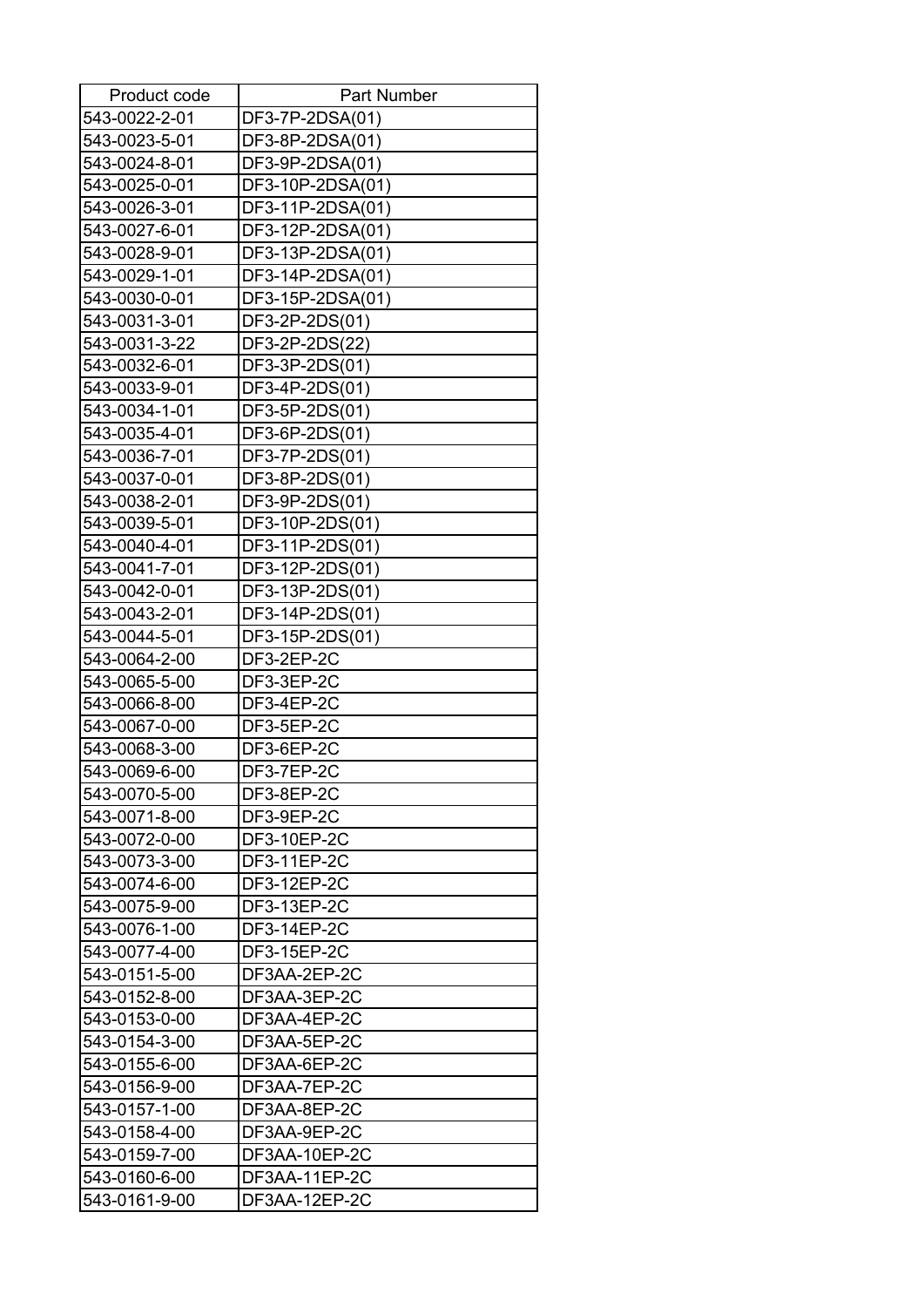| Product code  | <b>Part Number</b> |
|---------------|--------------------|
| 543-0162-1-00 | DF3AA-13EP-2C      |
| 543-0163-4-00 | DF3AA-14EP-2C      |
| 543-0164-7-00 | DF3AA-15EP-2C      |
| 543-0165-0-00 | DF3A-2P-2DSA       |
| 543-0165-0-10 | DF3A-2P-2DSA(10)   |
| 543-0165-0-16 | DF3A-2P-2DSA(16)   |
| 543-0165-0-17 | DF3A-2P-2DSA(17)   |
| 543-0165-0-18 | DF3A-2P-2DSA(18)   |
| 543-0165-0-19 | DF3A-2P-2DSA(19)   |
| 543-0166-2-00 | DF3A-3P-2DSA       |
| 543-0166-2-10 | DF3A-3P-2DSA(10)   |
| 543-0166-2-16 | DF3A-3P-2DSA(16)   |
| 543-0166-2-18 | DF3A-3P-2DSA(18)   |
| 543-0167-5-00 | DF3A-4P-2DSA       |
| 543-0167-5-10 | DF3A-4P-2DSA(10)   |
| 543-0168-8-00 | DF3A-5P-2DSA       |
| 543-0168-8-14 | DF3A-5P-2DSA(14)   |
| 543-0169-0-00 | DF3A-6P-2DSA       |
| 543-0169-0-10 | DF3A-6P-2DSA(10)   |
| 543-0170-0-00 | DF3A-7P-2DSA       |
| 543-0170-0-10 | DF3A-7P-2DSA(10)   |
| 543-0170-0-16 | DF3A-7P-2DSA(16)   |
| 543-0171-2-00 | DF3A-8P-2DSA       |
| 543-0172-5-00 | DF3A-9P-2DSA       |
| 543-0173-8-00 | DF3A-10P-2DSA      |
| 543-0174-0-00 | DF3A-11P-2DSA      |
| 543-0175-3-00 | DF3A-12P-2DSA      |
| 543-0175-3-26 | DF3A-12P-2DSA(26)  |
| 543-0176-6-00 | DF3A-13P-2DSA      |
| 543-0177-9-00 | DF3A-14P-2DSA      |
| 543-0178-1-00 | DF3A-15P-2DSA      |
| 543-0179-4-00 | DF3A-2P-2DS        |
| 543-0179-4-20 | DF3A-2P-2DS(20)    |
| 543-0180-3-00 | DF3A-3P-2DS        |
| 543-0180-3-10 | DF3A-3P-2DS(10)    |
| 543-0181-6-00 | DF3A-4P-2DS        |
| 543-0182-9-00 | DF3A-5P-2DS        |
| 543-0183-1-00 | DF3A-6P-2DS        |
| 543-0184-4-00 | DF3A-7P-2DS        |
| 543-0185-7-00 | DF3A-8P-2DS        |
| 543-0186-0-00 | DF3A-9P-2DS        |
| 543-0187-2-00 | DF3A-10P-2DS       |
| 543-0187-2-80 | DF3A-10P-2DS(80)   |
| 543-0188-5-00 | DF3A-11P-2DS       |
| 543-0189-8-00 | DF3A-12P-2DS       |
| 543-0190-7-00 | DF3A-13P-2DS       |
| 543-0191-0-00 | DF3A-14P-2DS       |
| 543-0192-2-00 | DF3A-15P-2DS       |
| 543-0193-5-00 | <b>DF3S-5S-2C</b>  |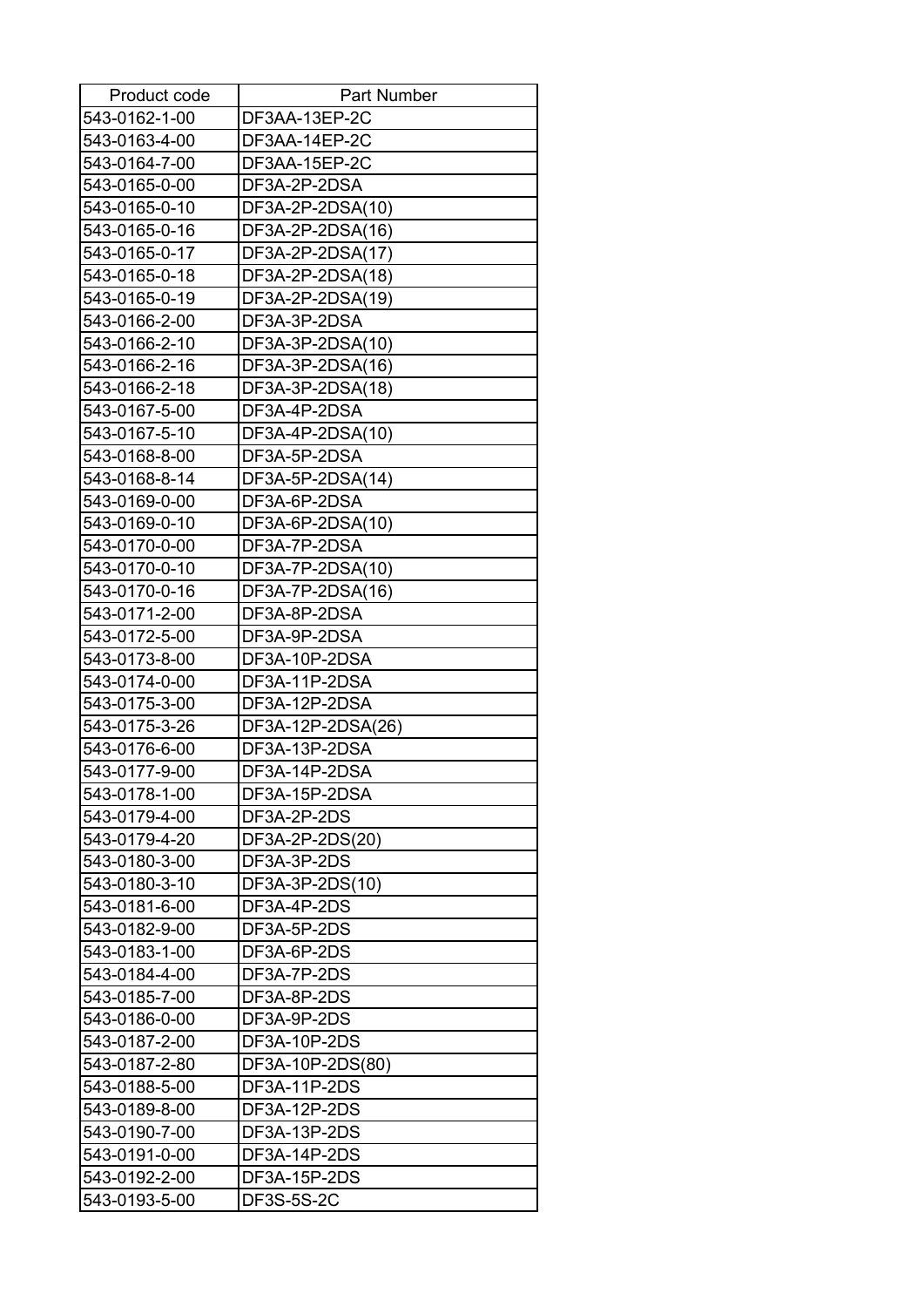| Product code  | Part Number        |
|---------------|--------------------|
| 543-0267-0-00 | DF3-2EP-2A         |
| 543-0268-2-00 | DF3-3EP-2A         |
| 543-0269-5-00 | DF3-4EP-2A         |
| 543-0270-4-00 | DF3-5EP-2A         |
| 543-0271-7-00 | DF3-6EP-2A         |
| 543-0272-0-00 | DF3-7EP-2A         |
| 543-0273-2-00 | DF3-8EP-2A         |
| 543-0274-5-00 | DF3-9EP-2A         |
| 543-0275-8-00 | DF3-10EP-2A        |
| 543-0276-0-00 | DF3-11EP-2A        |
| 543-0277-3-00 | DF3-12EP-2A        |
| 543-0278-6-00 | DF3-13EP-2A        |
| 543-0279-9-00 | DF3-14EP-2A        |
| 543-0280-8-00 | DF3-15EP-2A        |
| 543-0371-0-00 | <b>DF3L-2S-2C</b>  |
| 543-0375-0-00 | <b>DF3L-6S-2C</b>  |
| 543-0385-0-00 | DF11F-28DS-2C      |
| 543-0386-0-00 | DF11F-28DS-CV      |
| 543-0389-0-24 | DF11P-20DP-2DS(24) |
| 543-0390-0-00 | DF11P-20DS-2C      |
| 543-0502-8-00 | DF11-6DS-2C        |
| 543-0502-8-20 | DF11-6DS-2C(20)    |
| 543-0503-0-00 | DF11-8DS-2C        |
| 543-0503-0-17 | DF11-8DS-2C(17)    |
| 543-0503-0-20 | DF11-8DS-2C(20)    |
| 543-0503-0-30 | DF11-8DS-2C(30)    |
| 543-0504-3-00 | DF11-10DS-2C       |
| 543-0504-3-20 | DF11-10DS-2C(20)   |
| 543-0505-6-00 | DF11-12DS-2C       |
| 543-0506-9-00 | DF11-14DS-2C       |
| 543-0506-9-20 | DF11-14DS-2C(20)   |
| 543-0507-1-00 | DF11-16DS-2C       |
| 543-0507-1-20 | DF11-16DS-2C(20)   |
| 543-0508-4-00 | DF11-18DS-2C       |
| 543-0508-4-20 | DF11-18DS-2C(20)   |
| 543-0509-7-00 | DF11-20DS-2C       |
| 543-0509-7-20 | DF11-20DS-2C(20)   |
| 543-0510-6-00 | DF11-22DS-2C       |
| 543-0510-6-20 | DF11-22DS-2C(20)   |
| 543-0511-9-00 | DF11-24DS-2C       |
| 543-0511-9-20 | DF11-24DS-2C(20)   |
| 543-0512-1-00 | DF11-26DS-2C       |
| 543-0513-4-00 | DF11-28DS-2C       |
| 543-0514-7-00 | DF11-30DS-2C       |
| 543-0515-0-00 | DF11-32DS-2C       |
| 543-0516-2-00 | DF11-34DS-2C       |
| 543-0517-5-01 | DF11-4DP-2DSA(01)  |
| 543-0517-5-07 | DF11-4DP-2DSA(07)  |
| 543-0517-5-08 | DF11-4DP-2DSA(08)  |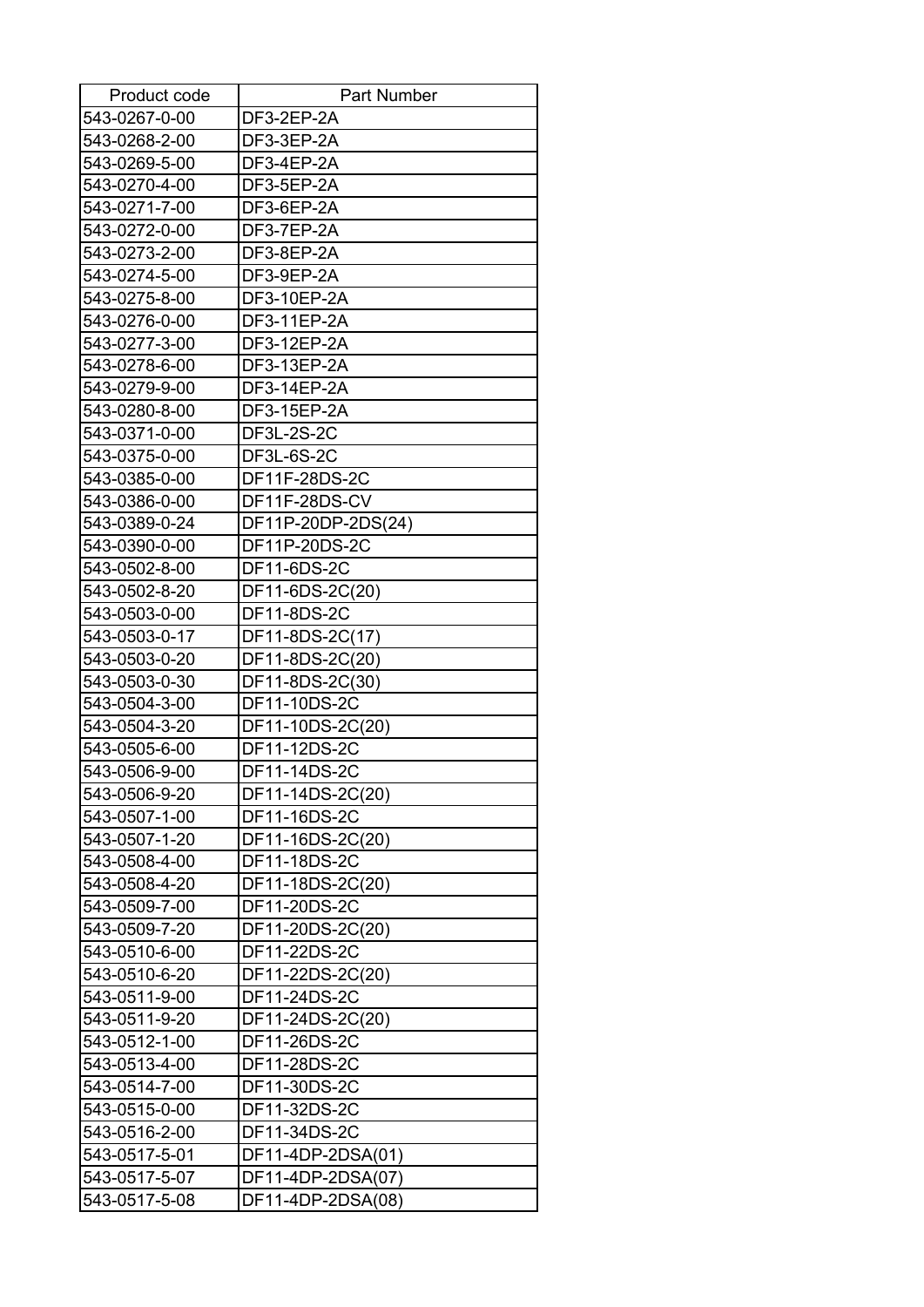| Product code  | <b>Part Number</b> |
|---------------|--------------------|
| 543-0517-5-24 | DF11-4DP-2DSA(24)  |
| 543-0517-5-76 | DF11-4DP-2DSA(76)  |
| 543-0518-8-01 | DF11-6DP-2DSA(01)  |
| 543-0518-8-03 | DF11-6DP-2DSA(03)  |
| 543-0518-8-07 | DF11-6DP-2DSA(07)  |
| 543-0518-8-08 | DF11-6DP-2DSA(08)  |
| 543-0518-8-24 | DF11-6DP-2DSA(24)  |
| 543-0518-8-70 | DF11-6DP-2DSA(70)  |
| 543-0518-8-74 | DF11-6DP-2DSA(74)  |
| 543-0518-8-76 | DF11-6DP-2DSA(76)  |
| 543-0519-0-01 | DF11-8DP-2DSA(01)  |
| 543-0519-0-07 | DF11-8DP-2DSA(07)  |
| 543-0519-0-08 | DF11-8DP-2DSA(08)  |
| 543-0519-0-24 | DF11-8DP-2DSA(24)  |
| 543-0519-0-70 | DF11-8DP-2DSA(70)  |
| 543-0520-0-01 | DF11-10DP-2DSA(01) |
| 543-0520-0-08 | DF11-10DP-2DSA(08) |
| 543-0520-0-24 | DF11-10DP-2DSA(24) |
| 543-0520-0-76 | DF11-10DP-2DSA(76) |
| 543-0520-0-80 | DF11-10DP-2DSA(80) |
| 543-0521-2-01 | DF11-12DP-2DSA(01) |
| 543-0521-2-05 | DF11-12DP-2DSA(05) |
| 543-0521-2-07 | DF11-12DP-2DSA(07) |
| 543-0521-2-08 | DF11-12DP-2DSA(08) |
| 543-0521-2-24 | DF11-12DP-2DSA(24) |
| 543-0521-2-39 | DF11-12DP-2DSA(39) |
| 543-0521-2-76 | DF11-12DP-2DSA(76) |
| 543-0521-2-87 | DF11-12DP-2DSA(87) |
| 543-0522-5-01 | DF11-14DP-2DSA(01) |
| 543-0522-5-08 | DF11-14DP-2DSA(08) |
| 543-0522-5-24 | DF11-14DP-2DSA(24) |
| 543-0522-5-30 | DF11-14DP-2DSA(30) |
| 543-0522-5-70 | DF11-14DP-2DSA(70) |
| 543-0522-5-76 | DF11-14DP-2DSA(76) |
| 543-0522-5-79 | DF11-14DP-2DSA(79) |
| 543-0523-8-01 | DF11-16DP-2DSA(01) |
| 543-0523-8-08 | DF11-16DP-2DSA(08) |
| 543-0523-8-24 | DF11-16DP-2DSA(24) |
| 543-0523-8-76 | DF11-16DP-2DSA(76) |
| 543-0524-0-01 | DF11-18DP-2DSA(01) |
| 543-0524-0-08 | DF11-18DP-2DSA(08) |
| 543-0524-0-24 | DF11-18DP-2DSA(24) |
| 543-0524-0-76 | DF11-18DP-2DSA(76) |
| 543-0525-3-01 | DF11-20DP-2DSA(01) |
| 543-0525-3-07 | DF11-20DP-2DSA(07) |
| 543-0525-3-08 | DF11-20DP-2DSA(08) |
| 543-0525-3-24 | DF11-20DP-2DSA(24) |
| 543-0525-3-76 | DF11-20DP-2DSA(76) |
| 543-0526-6-01 | DF11-22DP-2DSA(01) |
|               |                    |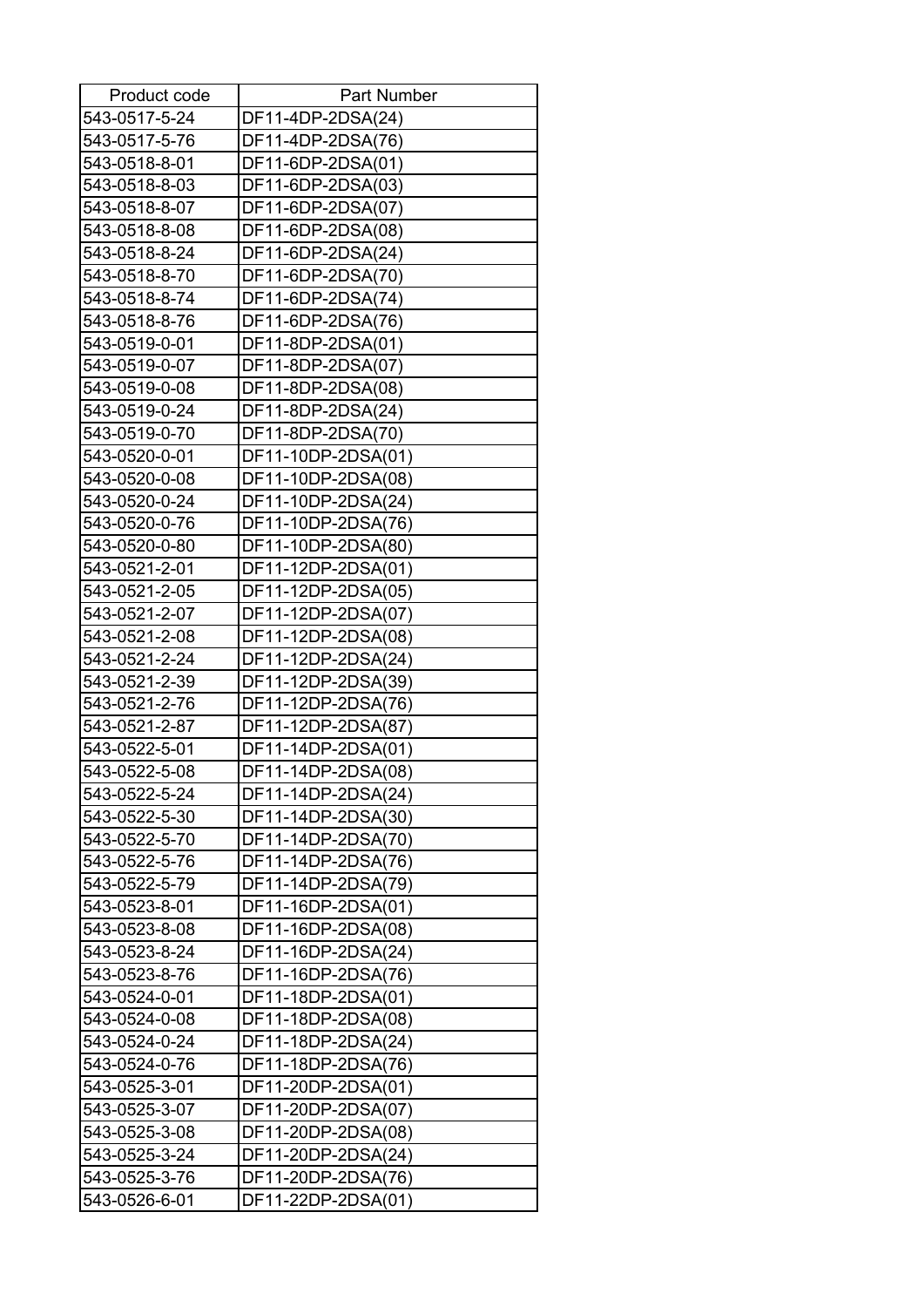| Product code  | <b>Part Number</b> |
|---------------|--------------------|
| 543-0526-6-08 | DF11-22DP-2DSA(08) |
| 543-0526-6-24 | DF11-22DP-2DSA(24) |
| 543-0527-9-01 | DF11-24DP-2DSA(01) |
| 543-0527-9-08 | DF11-24DP-2DSA(08) |
| 543-0527-9-24 | DF11-24DP-2DSA(24) |
| 543-0528-1-01 | DF11-26DP-2DSA(01) |
| 543-0528-1-08 | DF11-26DP-2DSA(08) |
| 543-0528-1-24 | DF11-26DP-2DSA(24) |
| 543-0528-1-71 | DF11-26DP-2DSA(71) |
| 543-0528-1-76 | DF11-26DP-2DSA(76) |
| 543-0529-4-01 | DF11-28DP-2DSA(01) |
| 543-0529-4-08 | DF11-28DP-2DSA(08) |
| 543-0529-4-24 | DF11-28DP-2DSA(24) |
| 543-0530-3-01 | DF11-30DP-2DSA(01) |
| 543-0530-3-08 | DF11-30DP-2DSA(08) |
| 543-0530-3-24 | DF11-30DP-2DSA(24) |
| 543-0531-6-01 | DF11-32DP-2DSA(01) |
| 543-0531-6-08 | DF11-32DP-2DSA(08) |
| 543-0531-6-24 | DF11-32DP-2DSA(24) |
| 543-0532-9-01 | DF11-34DP-2DSA(01) |
| 543-0533-1-24 | DF11-4DP-2DS(24)   |
| 543-0533-1-52 | DF11-4DP-2DS(52)   |
| 543-0533-1-77 | DF11-4DP-2DS(77)   |
| 543-0533-1-79 | DF11-4DP-2DS(79)   |
| 543-0534-4-24 | DF11-6DP-2DS(24)   |
| 543-0534-4-52 | DF11-6DP-2DS(52)   |
| 543-0534-4-74 | DF11-6DP-2DS(74)   |
| 543-0534-4-77 | DF11-6DP-2DS(77)   |
| 543-0534-4-90 | DF11-6DP-2DS(90)   |
| 543-0535-7-24 | DF11-8DP-2DS(24)   |
| 543-0535-7-52 | DF11-8DP-2DS(52)   |
| 543-0535-7-56 | DF11-8DP-2DS(56)   |
| 543-0535-7-71 | DF11-8DP-2DS(71)   |
| 543-0535-7-72 | DF11-8DP-2DS(72)   |
| 543-0535-7-79 | DF11-8DP-2DS(79)   |
| 543-0536-0-24 | DF11-10DP-2DS(24)  |
| 543-0536-0-52 | DF11-10DP-2DS(52)  |
| 543-0537-2-24 | DF11-12DP-2DS(24)  |
| 543-0537-2-52 | DF11-12DP-2DS(52)  |
|               |                    |
| 543-0537-2-56 | DF11-12DP-2DS(56)  |
| 543-0537-2-79 | DF11-12DP-2DS(79)  |
| 543-0538-5-24 | DF11-14DP-2DS(24)  |
| 543-0538-5-52 | DF11-14DP-2DS(52)  |
| 543-0539-8-24 | DF11-16DP-2DS(24)  |
| 543-0539-8-52 | DF11-16DP-2DS(52)  |
| 543-0540-7-24 | DF11-18DP-2DS(24)  |
| 543-0540-7-52 | DF11-18DP-2DS(52)  |
| 543-0541-0-24 | DF11-20DP-2DS(24)  |
| 543-0541-0-52 | DF11-20DP-2DS(52)  |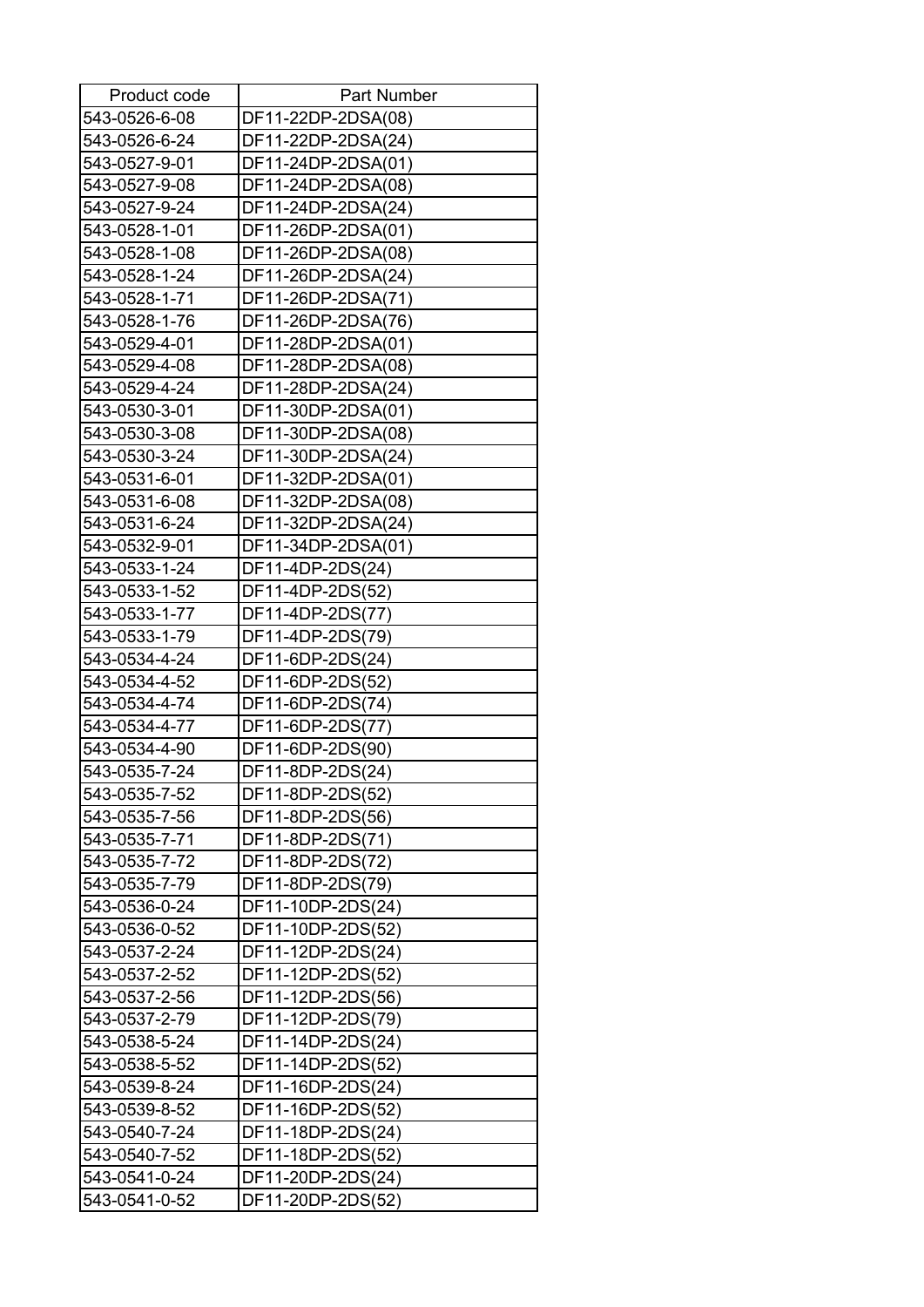| Product code  | <b>Part Number</b> |
|---------------|--------------------|
| 543-0541-0-56 | DF11-20DP-2DS(56)  |
| 543-0541-0-74 | DF11-20DP-2DS(74)  |
| 543-0542-2-24 | DF11-22DP-2DS(24)  |
| 543-0542-2-52 | DF11-22DP-2DS(52)  |
| 543-0543-5-24 | DF11-24DP-2DS(24)  |
| 543-0543-5-52 | DF11-24DP-2DS(52)  |
| 543-0544-8-24 | DF11-26DP-2DS(24)  |
| 543-0544-8-52 | DF11-26DP-2DS(52)  |
| 543-0544-8-71 | DF11-26DP-2DS(71)  |
| 543-0544-8-74 | DF11-26DP-2DS(74)  |
| 543-0545-0-24 | DF11-28DP-2DS(24)  |
| 543-0545-0-52 | DF11-28DP-2DS(52)  |
| 543-0546-3-24 | DF11-30DP-2DS(24)  |
| 543-0546-3-52 | DF11-30DP-2DS(52)  |
| 543-0546-3-76 | DF11-30DP-2DS(76)  |
| 543-0547-6-24 | DF11-32DP-2DS(24)  |
| 543-0547-6-52 | DF11-32DP-2DS(52)  |
| 543-0553-9-05 | DF11-6DS-2DSA(05)  |
| 543-0553-9-06 | DF11-6DS-2DSA(06)  |
| 543-0554-1-05 | DF11-8DS-2DSA(05)  |
| 543-0554-1-06 | DF11-8DS-2DSA(06)  |
| 543-0554-1-52 | DF11-8DS-2DSA(52)  |
| 543-0555-4-05 | DF11-10DS-2DSA(05) |
| 543-0555-4-06 | DF11-10DS-2DSA(06) |
| 543-0556-7-05 | DF11-12DS-2DSA(05) |
| 543-0556-7-06 | DF11-12DS-2DSA(06) |
| 543-0556-7-56 | DF11-12DS-2DSA(56) |
| 543-0557-0-05 | DF11-14DS-2DSA(05) |
| 543-0557-0-06 | DF11-14DS-2DSA(06) |
| 543-0558-2-05 | DF11-16DS-2DSA(05) |
| 543-0558-2-06 | DF11-16DS-2DSA(06) |
| 543-0559-5-05 | DF11-18DS-2DSA(05) |
| 543-0559-5-06 | DF11-18DS-2DSA(06) |
| 543-0560-4-05 | DF11-20DS-2DSA(05) |
| 543-0560-4-06 | DF11-20DS-2DSA(06) |
| 543-0560-4-56 | DF11-20DS-2DSA(56) |
| 543-0560-4-71 | DF11-20DS-2DSA(71) |
| 543-0560-4-72 | DF11-20DS-2DSA(72) |
| 543-0561-7-05 | DF11-22DS-2DSA(05) |
| 543-0561-7-06 | DF11-22DS-2DSA(06) |
| 543-0562-0-05 | DF11-24DS-2DSA(05) |
| 543-0562-0-06 | DF11-24DS-2DSA(06) |
| 543-0563-2-05 | DF11-26DS-2DSA(05) |
| 543-0563-2-06 | DF11-26DS-2DSA(06) |
| 543-0564-5-05 | DF11-28DS-2DSA(05) |
| 543-0564-5-06 | DF11-28DS-2DSA(06) |
| 543-0565-8-05 | DF11-30DS-2DSA(05) |
| 543-0565-8-06 | DF11-30DS-2DSA(06) |
| 543-0566-0-05 | DF11-32DS-2DSA(05) |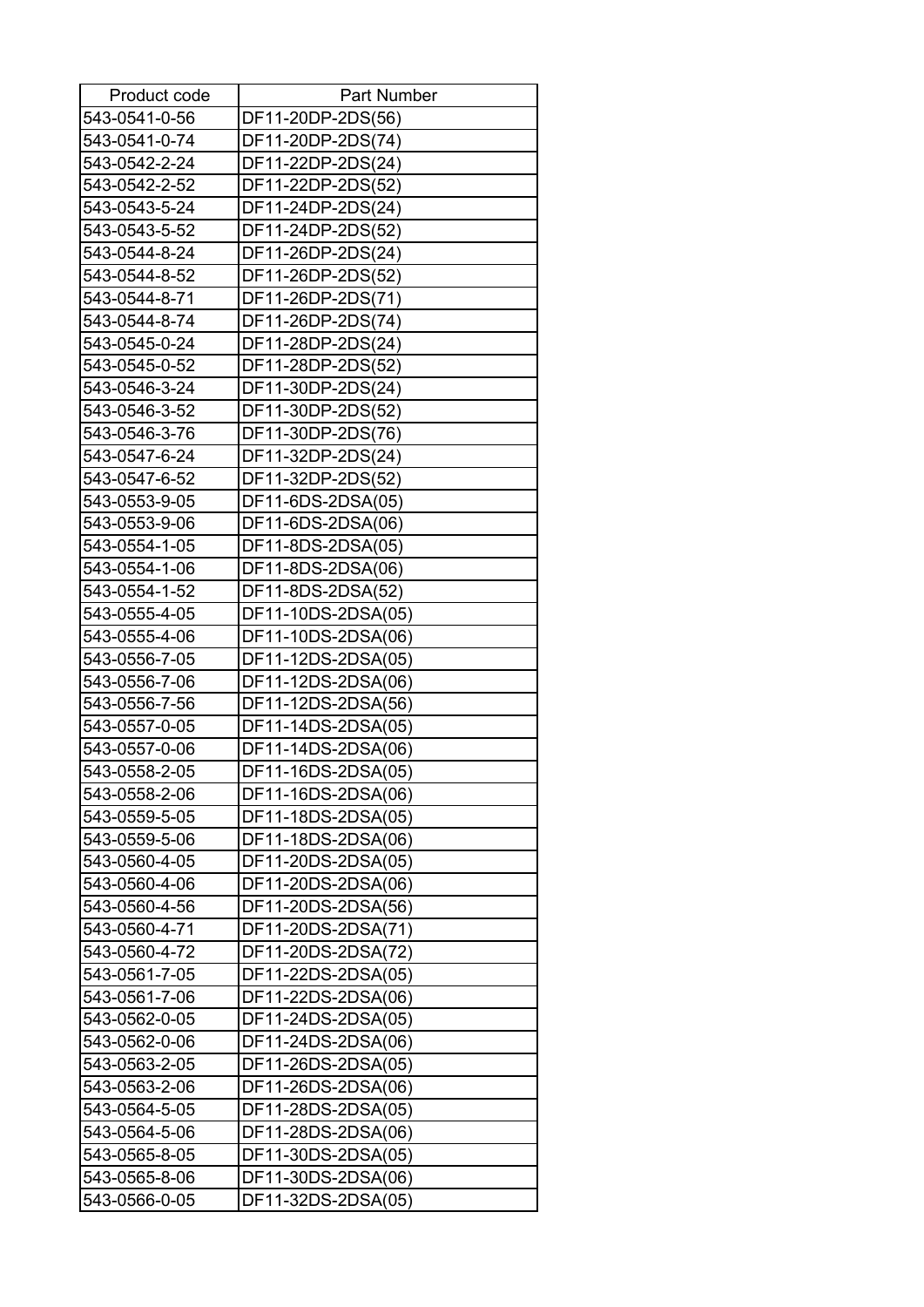| Product code  | <b>Part Number</b> |
|---------------|--------------------|
| 543-0566-0-06 | DF11-32DS-2DSA(06) |
| 543-0568-6-00 | DF11-4DS-2C        |
| 543-0568-6-20 | DF11-4DS-2C(20)    |
| 543-0609-1-05 | DF11-4DP-SP1(05)   |
| 543-0610-0-05 | DF11-6DP-SP1(05)   |
| 543-0611-3-05 | DF11-8DP-SP1(05)   |
| 543-0613-9-05 | DF11-6DP-SP2(05)   |
| 543-0614-1-05 | DF11-8DP-SP2(05)   |
| 543-0619-5-00 | DF11-4DEP-2C       |
| 543-0620-4-00 | DF11-6DEP-2C       |
| 543-0621-7-00 | DF11-8DEP-2C       |
| 543-0622-0-00 | DF11-10DEP-2C      |
| 543-0623-2-00 | DF11-12DEP-2C      |
| 543-0624-5-00 | DF11-14DEP-2C      |
| 543-0625-8-00 | DF11-16DEP-2C      |
| 543-0626-0-00 | DF11-18DEP-2C      |
| 543-0627-3-00 | DF11-20DEP-2C      |
| 543-0628-6-00 | DF11-22DEP-2C      |
| 543-0629-9-00 | DF11-24DEP-2C      |
| 543-0630-8-00 | DF11-26DEP-2C      |
| 543-0631-0-00 | DF11-28DEP-2C      |
| 543-0632-3-00 | DF11-30DEP-2C      |
| 543-0633-6-00 | DF11-32DEP-2C      |
| 543-0656-1-05 | DF11-12DS-2R26(05) |
| 543-0658-7-05 | DF11-16DS-2R26(05) |
| 543-0660-9-05 | DF11-20DS-2R26(05) |
| 543-0660-9-53 | DF11-20DS-2R26(53) |
| 543-0666-5-05 | DF11-32DS-2R26(05) |
| 543-0698-1-00 | DF11-4DEP-2A       |
| 543-0699-4-00 | DF11-6DEP-2A       |
| 543-0700-1-00 | DF11-8DEP-2A       |
| 543-0701-4-00 | DF11-10DEP-2A      |
| 543-0702-7-00 | DF11-12DEP-2A      |
| 543-0703-0-00 | DF11-14DEP-2A      |
| 543-0704-2-00 | DF11-16DEP-2A      |
| 543-0705-5-00 | DF11-18DEP-2A      |
| 543-0706-8-00 | DF11-20DEP-2A      |
| 543-0707-0-00 | DF11-22DEP-2A      |
| 543-0708-3-00 | DF11-24DEP-2A      |
| 543-0709-6-00 | DF11-26DEP-2A      |
| 543-0710-5-00 | DF11-28DEP-2A      |
| 543-0711-8-00 | DF11-30DEP-2A      |
| 543-0712-0-00 | DF11-32DEP-2A      |
| 543-0752-5-00 | DF11E-6DP-2DSA     |
| 543-0753-8-00 | DF11E-8DP-2DSA     |
| 543-0754-0-00 | DF11E-10DP-2DSA    |
| 543-0755-3-00 | DF11E-12DP-2DSA    |
| 543-0756-6-00 | DF11E-14DP-2DSA    |
|               |                    |
| 543-0758-1-00 | DF11E-18DP-2DSA    |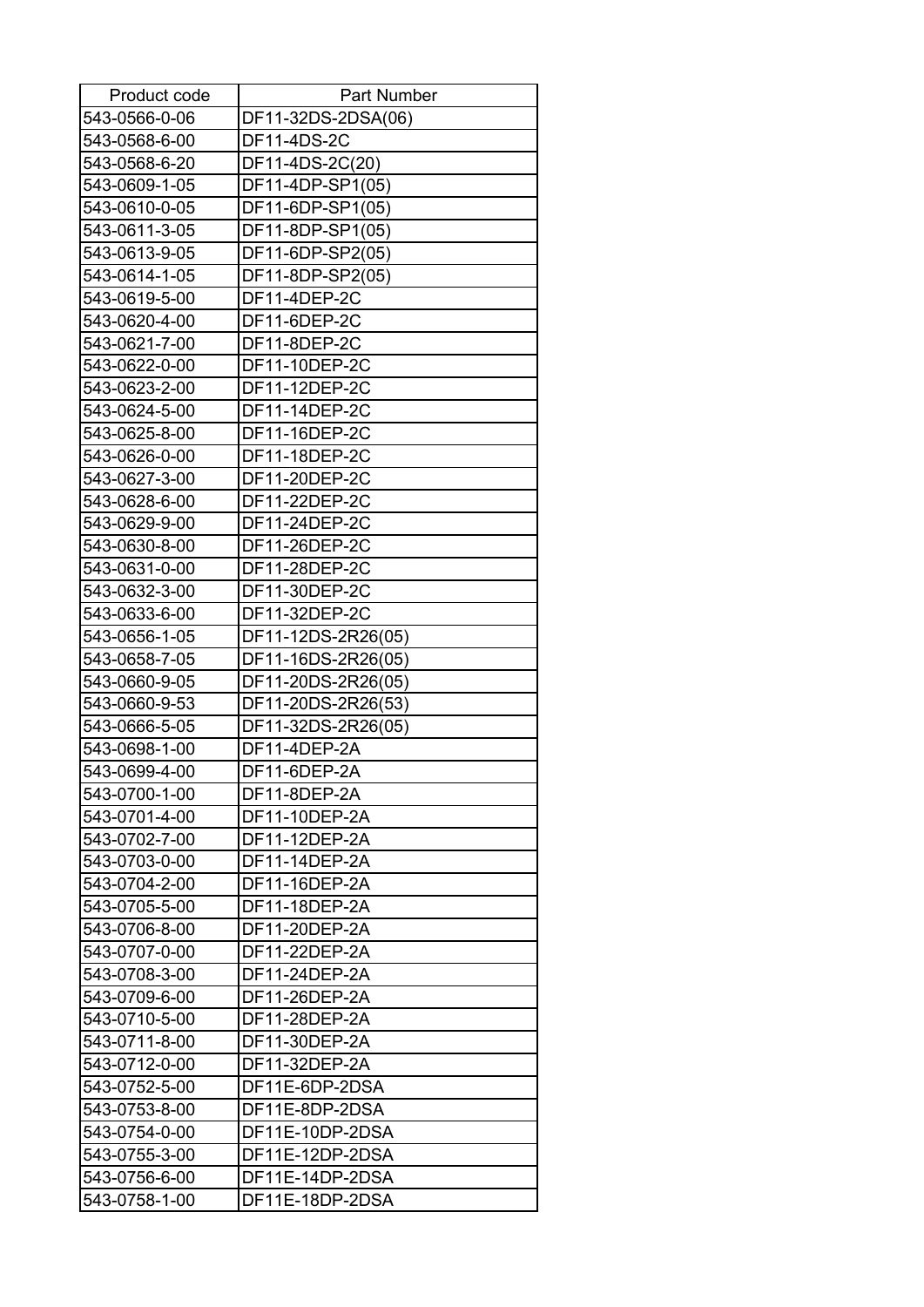| Product code  | <b>Part Number</b>    |
|---------------|-----------------------|
| 543-0759-4-00 | DF11E-20DP-2DSA       |
| 543-0760-3-00 | DF11E-22DP-2DSA       |
| 543-0760-3-14 | DF11E-22DP-2DSA(14)   |
| 543-0762-9-00 | DF11E-26DP-2DSA       |
| 543-0763-1-00 | DF11E-28DP-2DSA       |
| 543-0865-1-58 | DF11V-16DP-2DS(58)    |
| 543-0866-4-78 | DF11V-10DP-2DSA(78)   |
| 543-0868-0-78 | DF11W-24DP-2DSA(78)   |
| 543-0869-2-78 | DF11W-20DP-2DSA(78)   |
| 544-0003-4-00 | DF4-2P-2C             |
| 544-0004-7-00 | <b>DF4-3P-2C</b>      |
| 544-0005-0-00 | <b>DF4-4P-2C</b>      |
| 544-0006-2-00 | <b>DF4-5P-2C</b>      |
| 544-0007-5-00 | <b>DF4-6P-2C</b>      |
| 544-0008-8-00 | <b>DF4-7P-2C</b>      |
| 544-0009-0-00 | <b>DF4-8P-2C</b>      |
| 544-0010-0-00 | <b>DF4-9P-2C</b>      |
| 544-0011-2-00 | DF4-10P-2C            |
| 544-0012-5-00 | DF4-11P-2C            |
| 544-0013-8-00 | DF4-12P-2C            |
| 544-0014-0-00 | DF4-13P-2C            |
| 544-0015-3-00 | DF4-14P-2C            |
| 544-0016-6-00 | DF4-15P-2C            |
| 544-0078-3-00 | DF4-4DP-2C            |
| 544-0079-6-00 | DF4-6DP-2C            |
| 544-0080-5-00 | DF4-8DP-2C            |
| 544-0081-8-00 | DF4-10DP-2C           |
| 544-0082-0-00 | DF4-12DP-2C           |
| 544-0083-3-00 | <b>DF4-14DP-2C</b>    |
| 544-0084-6-00 | DF4-16DP-2C           |
| 544-0085-9-00 | DF4-18DP-2C           |
| 544-0086-1-00 | DF4-20DP-2C           |
| 544-0087-4-00 | DF4-22DP-2C           |
| 544-0088-7-00 | DF4-24DP-2C           |
| 544-0089-0-00 | DF4-26DP-2C           |
| 544-0090-9-00 | DF4-28DP-2C           |
| 544-0091-1-00 | DF4-30DP-2C           |
| 544-0092-4-00 | DF4-32DP-2C           |
| 544-0093-7-00 | DF4A-14DP-2C          |
| 544-1065-0-00 | DF62W-9P/4PORT-2EP/HN |
| 545-0017-5-72 | DF10-26S-2DSA(72)     |
| 545-0022-5-45 |                       |
| 545-0022-5-46 | DF10-31S-2DSA(45)     |
|               | DF10-31S-2DSA(46)     |
| 545-0022-5-72 | DF10-31S-2DSA(72)     |
| 545-0022-5-78 | DF10-31S-2DSA(78)     |
| 547-0003-0-96 | MDF7M-25S-2.54DSA(96) |
| 547-0018-0-95 | MDF7-15P-2.54DSA(95)  |
| 547-0018-0-96 | MDF7-15P-2.54DSA(96)  |
| 547-0019-3-95 | MDF7-18P-2.54DS(95)   |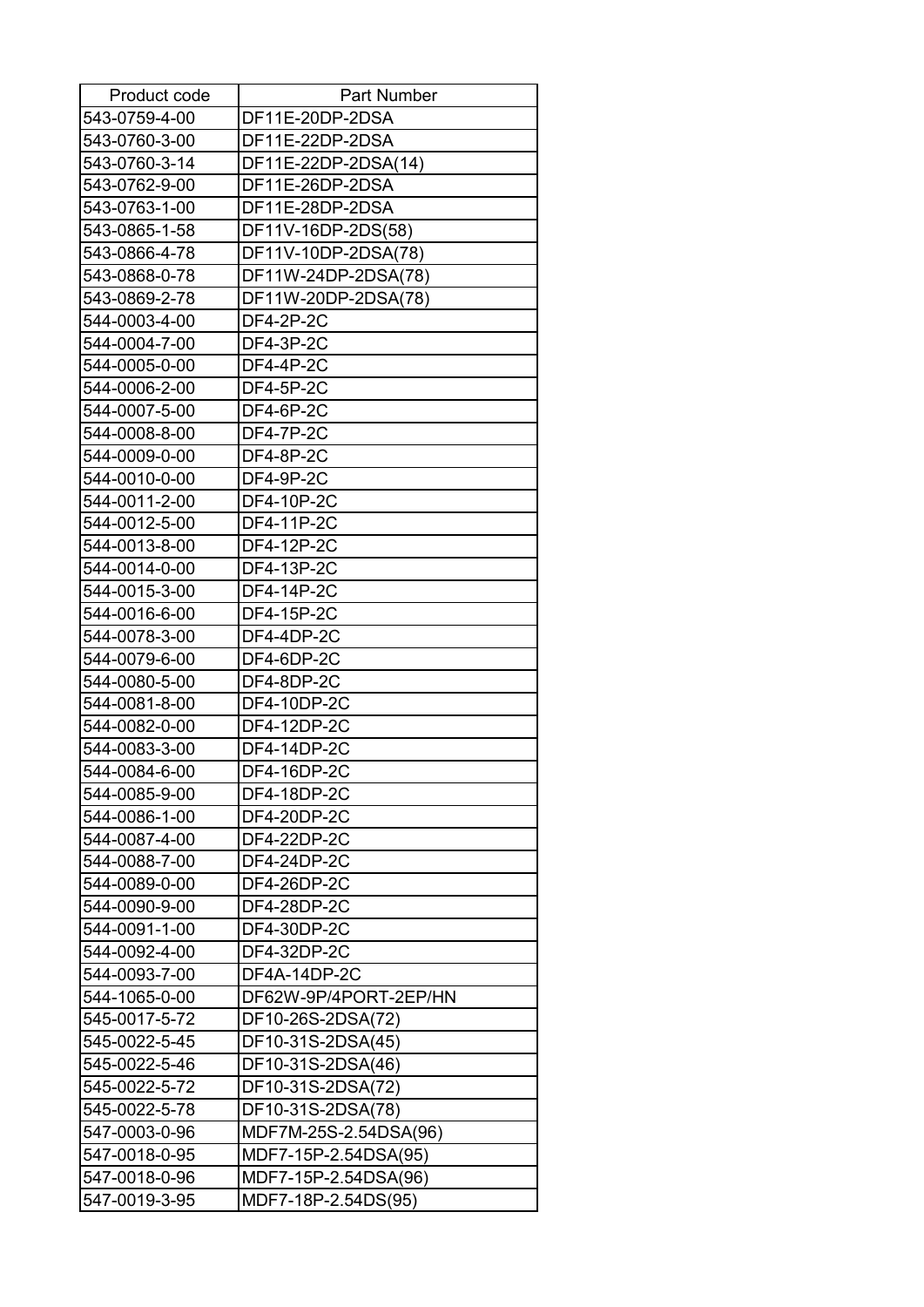| Product code  | <b>Part Number</b>     |
|---------------|------------------------|
| 547-0019-3-96 | MDF7-18P-2.54DS(96)    |
| 547-0022-8-95 | MDF7-18P-2.54DSA(95)   |
| 547-0022-8-96 | MDF7-18P-2.54DSA(96)   |
| 547-0023-0-82 | MDF7-25P-2.54DSA(82)   |
| 547-0023-0-95 | MDF7-25P-2.54DSA(95)   |
| 547-0023-0-96 | MDF7-25P-2.54DSA(96)   |
| 547-0024-3-95 | MDF7B-15P-2.54DSA(95)  |
| 547-0025-6-83 | MDF7B-18P-2.54DSA(83)  |
| 547-0025-6-95 | MDF7B-18P-2.54DSA(95)  |
| 547-0026-9-84 | MDF7B-25P-2.54DSA(84)  |
| 547-0026-9-87 | MDF7B-25P-2.54DSA(87)  |
| 547-0026-9-95 | MDF7B-25P-2.54DSA(95)  |
| 547-0027-1-95 | MDF7-15P-2.54DS(95)    |
| 547-0027-1-96 | MDF7-15P-2.54DS(96)    |
| 547-0028-4-95 | MDF7-25P-2.54DS(95)    |
| 547-0028-4-96 | MDF7-25P-2.54DS(96)    |
| 547-0029-7-95 | MDF7C-18P-2.54DSA(95)  |
| 547-0034-7-95 | MDF7-12DP-2.54DSA(95)  |
| 547-0034-7-96 | MDF7-12DP-2.54DSA(96)  |
| 547-0037-5-95 | MDF7-30DP-2.54DSA(95)  |
| 547-0037-5-96 | MDF7-30DP-2.54DSA(96)  |
| 547-0039-0-74 | MDF7-10P-2.54DSA(74)   |
| 547-0039-0-95 | MDF7-10P-2.54DSA(95)   |
| 547-0039-0-96 | MDF7-10P-2.54DSA(96)   |
| 547-0041-2-95 | MDF7B-12P-2.54DSA(95)  |
| 547-0043-8-95 | MDF7-12P-2.54DSA(95)   |
| 547-0043-8-96 | MDF7-12P-2.54DSA(96)   |
| 547-0047-9-95 | MDF7B-11P-2.54DSA(95)  |
| 547-0047-9-96 | MDF7B-11P-2.54DSA(96)  |
| 547-0048-1-95 | MDF7B-10P-2.54DSA(95)  |
| 547-0048-1-96 | MDF7B-10P-2.54DSA(96)  |
| 547-0049-4-95 | MDF7B-20DP-2.54DSA(95) |
| 547-0052-9-95 | MDF7B-20P-2.54DSA(95)  |
| 547-0052-9-96 | MDF7B-20P-2.54DSA(96)  |
| 547-0060-7-56 | MDF7-48D-2.54DSA(56)   |
| 547-0066-3-95 | MDF7B-23P-2.54DSA(95)  |
| 547-0067-6-95 | MDF7B-24P-2.54DSA(95)  |
| 547-0093-6-95 | MDF7-22DP-2.54DSA(95)  |
| 547-0093-6-96 | MDF7-22DP-2.54DSA(96)  |
| 547-0107-9-87 | MDF7G-25P-2.54DSA(87)  |
| 547-0111-6-95 | MDF7-16P-2.54DSA(95)   |
| 547-0111-6-96 | MDF7-16P-2.54DSA(96)   |
| 547-0113-1-95 | MDF7-5P-2.54DSA(95)    |
| 547-0113-1-96 | MDF7-5P-2.54DSA(96)    |
| 547-0114-4-95 | MDF7-20DP-2.54DSA(95)  |
| 547-0114-4-96 | MDF7-20DP-2.54DSA(96)  |
| 547-0116-0-95 | MDF7-12P-2.54DS(95)    |
| 547-0116-0-96 | MDF7-12P-2.54DS(96)    |
| 547-0123-5-95 | MDF7-20P-2.54DSA(95)   |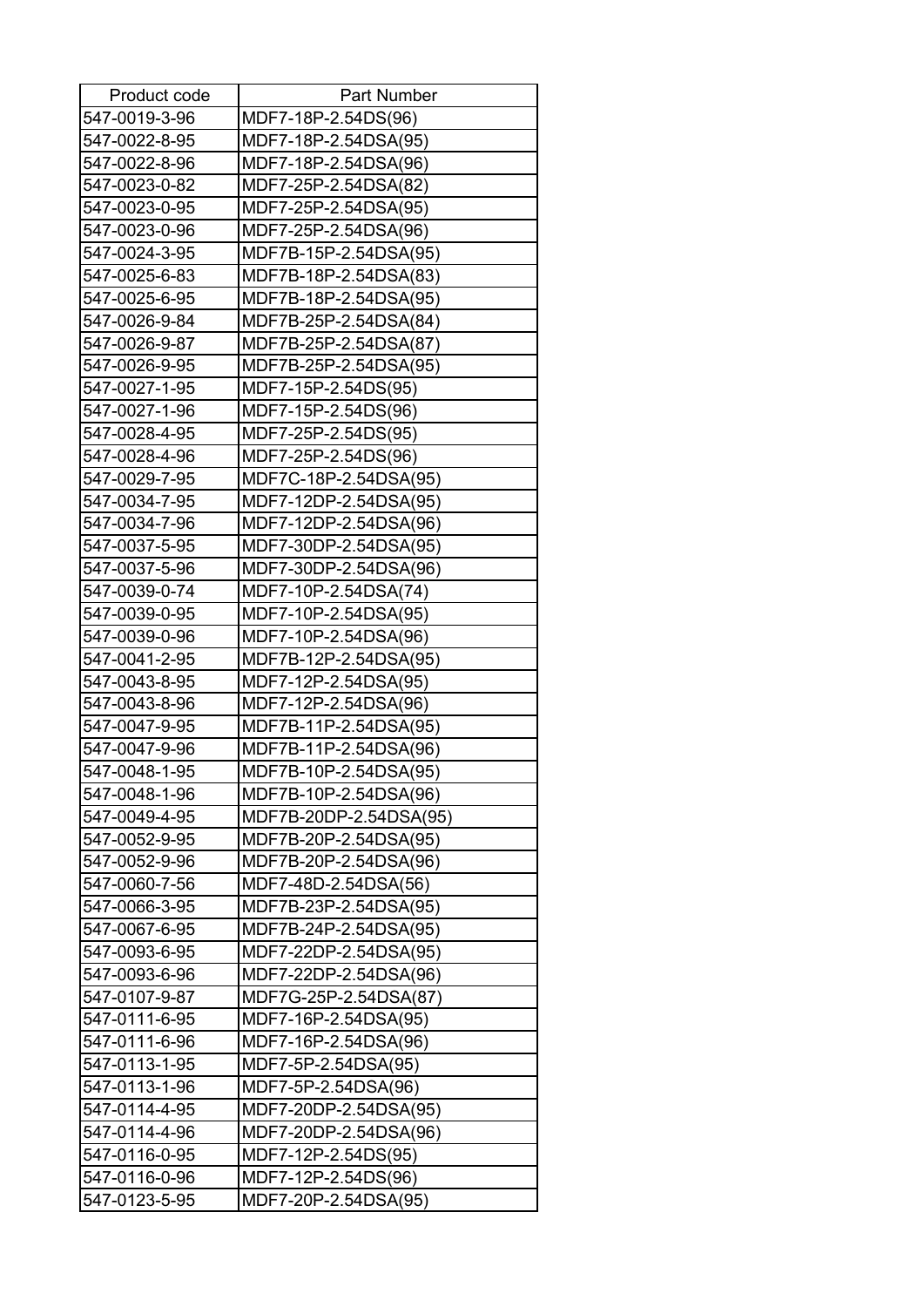| Product code  | <b>Part Number</b>   |
|---------------|----------------------|
| 547-0123-5-96 | MDF7-20P-2.54DSA(96) |
| 547-0130-0-95 | MDF7-6P-2.54DSA(95)  |
| 547-0130-0-96 | MDF7-6P-2.54DSA(96)  |
| 547-0131-3-95 | MDF7B-6P-2.54DSA(95) |
| 547-0131-3-96 | MDF7B-6P-2.54DSA(96) |
| 547-0133-9-95 | MDF7B-5P-2.54DSA(95) |
| 547-0133-9-96 | MDF7B-5P-2.54DSA(96) |
| 547-0148-6-95 | MDF7-7P-2.54DSA(95)  |
| 547-0148-6-96 | MDF7-7P-2.54DSA(96)  |
| 547-0149-9-95 | MDF7-8P-2.54DSA(95)  |
| 547-0149-9-96 | MDF7-8P-2.54DSA(96)  |
| 547-0150-8-95 | MDF7-9P-2.54DSA(95)  |
| 547-0150-8-96 | MDF7-9P-2.54DSA(96)  |
| 547-0151-0-95 | MDF7-11P-2.54DSA(95) |
| 547-0151-0-96 | MDF7-11P-2.54DSA(96) |
| 547-0152-3-95 | MDF7-13P-2.54DSA(95) |
| 547-0152-3-96 | MDF7-13P-2.54DSA(96) |
| 547-0153-6-95 | MDF7-14P-2.54DSA(95) |
| 547-0153-6-96 | MDF7-14P-2.54DSA(96) |
| 547-0154-9-95 | MDF7-17P-2.54DSA(95) |
| 547-0154-9-96 | MDF7-17P-2.54DSA(96) |
| 547-0155-1-95 | MDF7-19P-2.54DSA(95) |
| 547-0155-1-96 | MDF7-19P-2.54DSA(96) |
| 547-0156-4-95 | MDF7-21P-2.54DSA(95) |
| 547-0156-4-96 | MDF7-21P-2.54DSA(96) |
| 547-0157-7-95 | MDF7-22P-2.54DSA(95) |
| 547-0157-7-96 | MDF7-22P-2.54DSA(96) |
| 547-0158-0-95 | MDF7-23P-2.54DSA(95) |
| 547-0158-0-96 | MDF7-23P-2.54DSA(96) |
| 547-0159-2-89 | MDF7-24P-2.54DSA(89) |
| 547-0159-2-95 | MDF7-24P-2.54DSA(95) |
| 547-0159-2-96 | MDF7-24P-2.54DSA(96) |
| 547-0160-1-95 | MDF7-5P-2.54DS(95)   |
| 547-0160-1-96 | MDF7-5P-2.54DS(96)   |
| 547-0161-4-95 | MDF7-6P-2.54DS(95)   |
| 547-0161-4-96 | MDF7-6P-2.54DS(96)   |
| 547-0162-7-95 | MDF7-7P-2.54DS(95)   |
| 547-0162-7-96 | MDF7-7P-2.54DS(96)   |
| 547-0163-0-95 | MDF7-8P-2.54DS(95)   |
| 547-0163-0-96 | MDF7-8P-2.54DS(96)   |
| 547-0164-2-95 | MDF7-9P-2.54DS(95)   |
| 547-0164-2-96 | MDF7-9P-2.54DS(96)   |
| 547-0165-5-95 | MDF7-10P-2.54DS(95)  |
| 547-0165-5-96 | MDF7-10P-2.54DS(96)  |
| 547-0166-8-95 | MDF7-11P-2.54DS(95)  |
| 547-0166-8-96 | MDF7-11P-2.54DS(96)  |
| 547-0167-0-95 | MDF7-13P-2.54DS(95)  |
| 547-0167-0-96 | MDF7-13P-2.54DS(96)  |
| 547-0168-3-95 | MDF7-14P-2.54DS(95)  |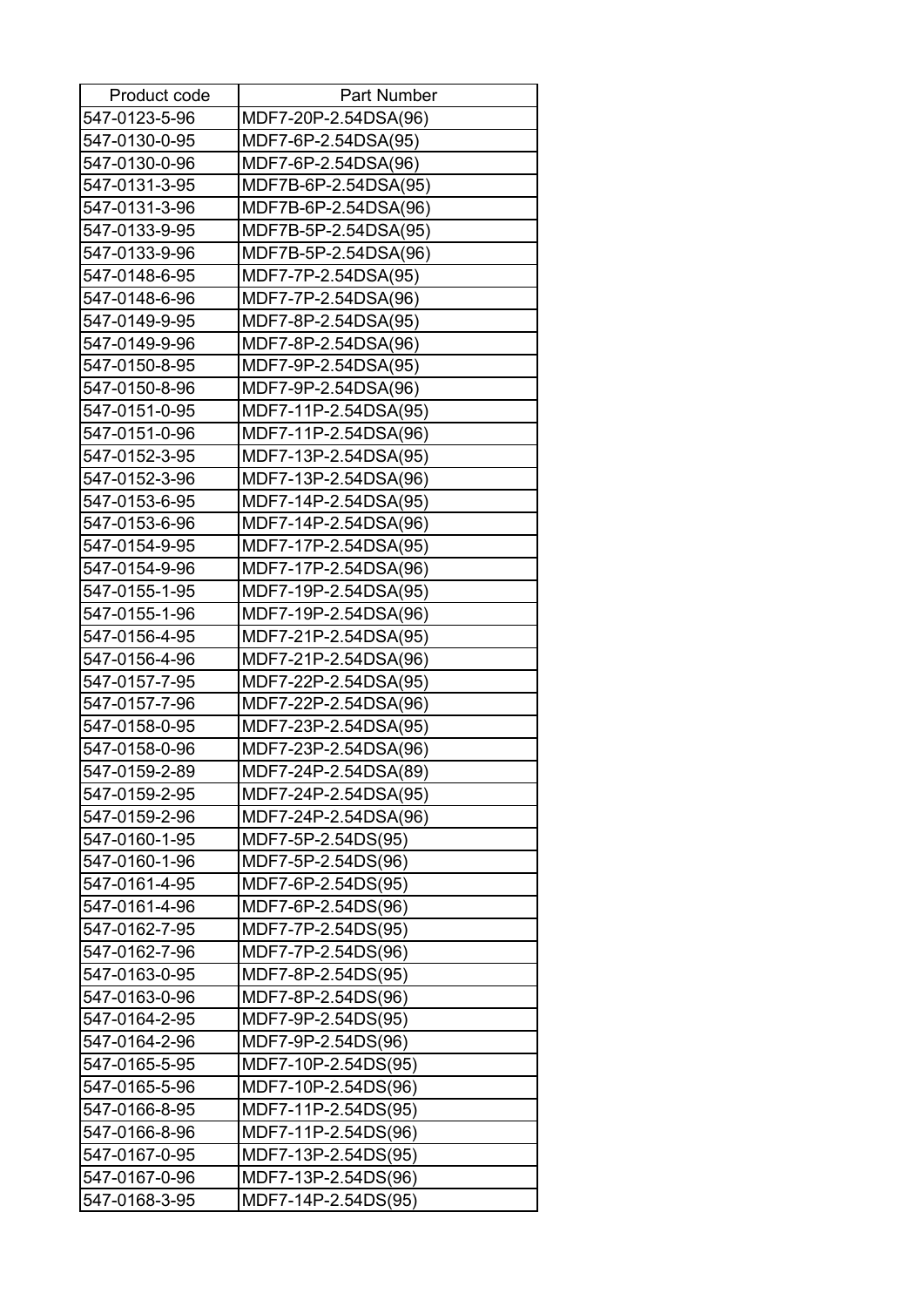| Product code  | <b>Part Number</b>     |
|---------------|------------------------|
| 547-0168-3-96 | MDF7-14P-2.54DS(96)    |
| 547-0169-6-95 | MDF7-16P-2.54DS(95)    |
| 547-0169-6-96 | MDF7-16P-2.54DS(96)    |
| 547-0170-5-95 | MDF7-17P-2.54DS(95)    |
| 547-0170-5-96 | MDF7-17P-2.54DS(96)    |
| 547-0171-8-95 | MDF7-19P-2.54DS(95)    |
| 547-0171-8-96 | MDF7-19P-2.54DS(96)    |
| 547-0172-0-95 | MDF7-20P-2.54DS(95)    |
| 547-0172-0-96 | MDF7-20P-2.54DS(96)    |
| 547-0173-3-95 | MDF7-21P-2.54DS(95)    |
| 547-0173-3-96 | MDF7-21P-2.54DS(96)    |
| 547-0174-6-95 | MDF7-22P-2.54DS(95)    |
| 547-0174-6-96 | MDF7-22P-2.54DS(96)    |
| 547-0175-9-95 | MDF7-23P-2.54DS(95)    |
| 547-0175-9-96 | MDF7-23P-2.54DS(96)    |
| 547-0176-1-95 | MDF7-24P-2.54DS(95)    |
| 547-0176-1-96 | MDF7-24P-2.54DS(96)    |
| 547-0177-4-95 | MDF7B-7P-2.54DSA(95)   |
| 547-0177-4-96 | MDF7B-7P-2.54DSA(96)   |
| 547-0178-7-95 | MDF7B-8P-2.54DSA(95)   |
| 547-0178-7-96 | MDF7B-8P-2.54DSA(96)   |
| 547-0179-0-95 | MDF7B-9P-2.54DSA(95)   |
| 547-0179-0-96 | MDF7B-9P-2.54DSA(96)   |
| 547-0180-9-95 | MDF7B-13P-2.54DSA(95)  |
| 547-0181-1-95 | MDF7B-14P-2.54DSA(95)  |
| 547-0182-4-95 | MDF7B-16P-2.54DSA(95)  |
| 547-0183-7-95 | MDF7B-17P-2.54DSA(95)  |
| 547-0184-0-95 | MDF7B-19P-2.54DSA(95)  |
| 547-0185-2-95 | MDF7B-21P-2.54DSA(95)  |
| 547-0186-5-95 | MDF7B-22P-2.54DSA(95)  |
| 547-0187-8-95 | MDF7C-15P-2.54DSA(95)  |
| 547-0190-2-95 | MDF7B-30DP-2.54DSA(95) |
| 547-0190-2-96 | MDF7B-30DP-2.54DSA(96) |
| 547-0191-5-95 | MDF7C-10P-2.54DSA(95)  |
| 547-0191-5-96 | MDF7C-10P-2.54DSA(96)  |
| 547-0193-0-96 | MDF7C-12DP-2.54DSA(96) |
| 547-0194-3-95 | MDF7C-30DP-2.54DSA(95) |
| 547-0194-3-96 | MDF7C-30DP-2.54DSA(96) |
| 547-0198-4-95 | MDF7C-20P-2.54DSA(95)  |
| 547-0198-4-96 | MDF7C-20P-2.54DSA(96)  |
| 547-0220-1-95 | MDF7-3P-2.54DSA(95)    |
| 547-0220-1-96 | MDF7-3P-2.54DSA(96)    |
| 547-0230-5-95 | MDF7P-15P-2.54DSA(95)  |
| 547-0250-2-95 | MDF7-24DP-2.54DSA(95)  |
| 547-0250-2-96 | MDF7-24DP-2.54DSA(96)  |
| 547-0251-5-95 | MDF7-26DP-2.54DSA(95)  |
| 547-0251-5-96 | MDF7-26DP-2.54DSA(96)  |
| 547-0252-8-95 | MDF7-34DP-2.54DSA(95)  |
| 547-0252-8-96 | MDF7-34DP-2.54DSA(96)  |
|               |                        |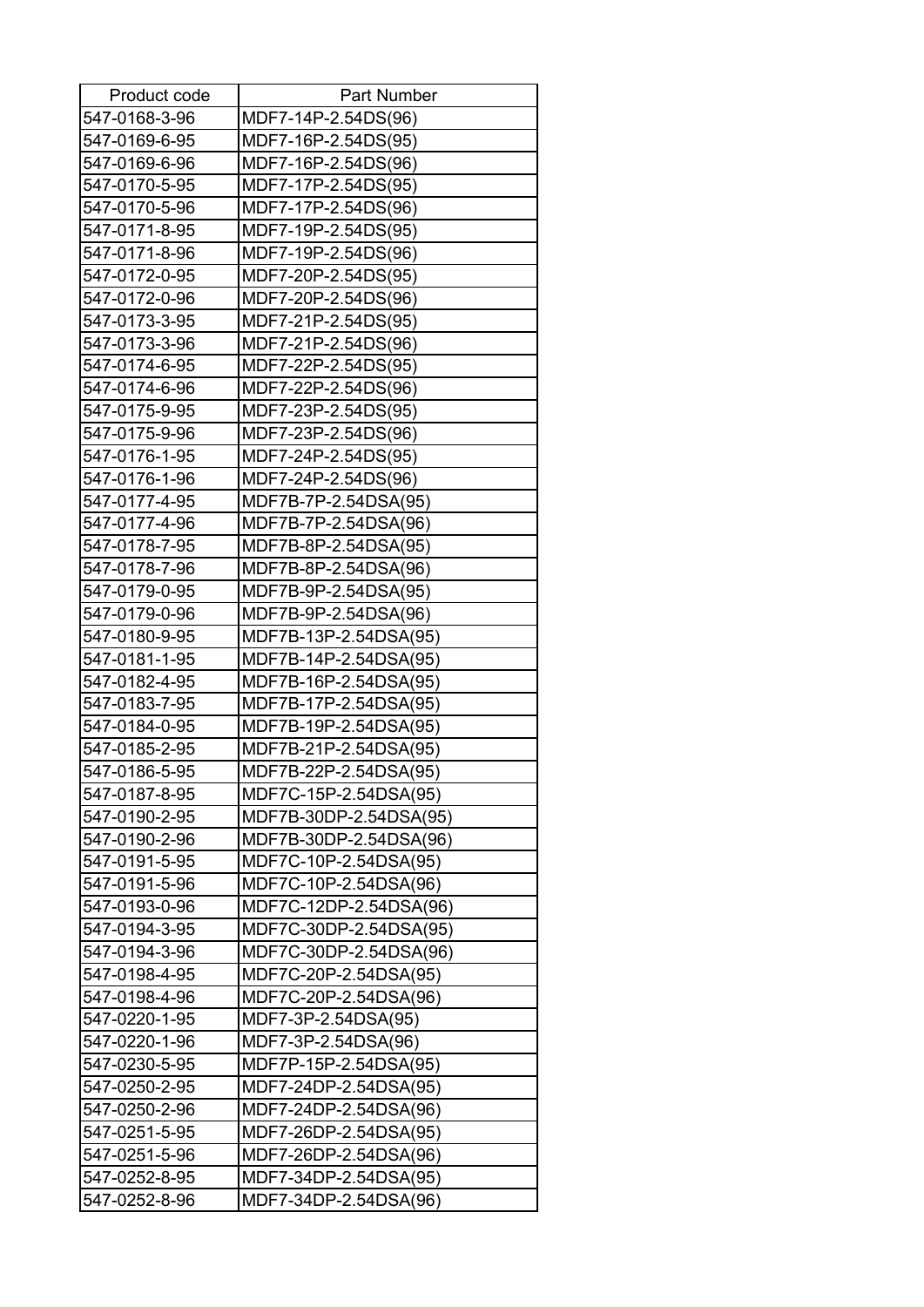| Product code  | <b>Part Number</b>     |
|---------------|------------------------|
| 547-0255-6-95 | MDF7C-20DP-2.54DSA(95) |
| 547-0255-6-96 | MDF7C-20DP-2.54DSA(96) |
| 547-0260-6-84 | MDF7P-20DP-2.54DSA(84) |
| 547-0260-6-95 | MDF7P-20DP-2.54DSA(95) |
| 547-0261-9-95 | MDF7P-22DP-2.54DSA(95) |
| 547-0262-1-95 | MDF7P-24DP-2.54DSA(95) |
| 547-0262-1-96 | MDF7P-24DP-2.54DSA(96) |
| 547-0263-4-73 | MDF7P-26DP-2.54DSA(73) |
| 547-0263-4-95 | MDF7P-26DP-2.54DSA(95) |
| 547-0263-4-96 | MDF7P-26DP-2.54DSA(96) |
| 547-0264-7-84 | MDF7P-30DP-2.54DSA(84) |
| 547-0264-7-95 | MDF7P-30DP-2.54DSA(95) |
| 547-0267-5-96 | MDF7I-5P-2.54DSA(96)   |
| 547-0268-8-95 | MDF7C-6P-2.54DSA(95)   |
| 547-0284-4-31 | MDF46-22DP-2.54DSA(31) |
| 547-0304-0-95 | MDF7B-3P-2.54DSA(95)   |
| 547-0304-0-96 | MDF7B-3P-2.54DSA(96)   |
| 547-0305-2-73 | MDF7C-25P-2.54DSA(73)  |
| 547-0305-2-87 | MDF7C-25P-2.54DSA(87)  |
| 547-0305-2-95 | MDF7C-25P-2.54DSA(95)  |
| 547-0316-9-95 | MDF7C-26DP-2.54DSA(95) |
| 547-0324-7-95 | MDF7S-30DP-2.54DSA(95) |
| 547-0344-4-95 | MDF7C-5P-2.54DSA(95)   |
| 547-0344-4-96 | MDF7C-5P-2.54DSA(96)   |
| 547-0345-7-95 | MDF7P-12P-2.54DSA(95)  |
| 547-0346-0-95 | MDF7P-16P-2.54DSA(95)  |
| 547-0347-2-95 | MDF7P-19P-2.54DSA(95)  |
| 547-0348-5-87 | MDF7P-25P-2.54DSA(87)  |
| 547-0348-5-95 | MDF7P-25P-2.54DSA(95)  |
| 547-0356-3-05 | MDF62-22DP-2.54DSA(05) |
| 547-0360-0-95 | MDF7P-10P-2.54DSA(95)  |
| 547-0361-3-95 | MDF7C-19P-2.54DSA(95)  |
| 547-0364-1-95 | MDF7-16DP-2.54DSA(95)  |
| 547-0364-1-96 | MDF7-16DP-2.54DSA(96)  |
| 547-0365-4-95 | MDF7-14DP-2.54DSA(95)  |
| 547-0365-4-96 | MDF7-14DP-2.54DSA(96)  |
| 547-0367-0-95 | MDF7P-16DP-2.54DSA(95) |
| 547-0370-4-87 | MDF7U-5P-2.54DSA(87)   |
| 547-0375-8-87 | MDF7C-8P-2.54DSA(87)   |
| 547-0375-8-95 | MDF7C-8P-2.54DSA(95)   |
| 547-0376-0-95 | MDF7C-11P-2.54DSA(95)  |
| 547-0378-6-95 | MDF7C-7P-2.54DSA(95)   |
| 547-0380-8-87 | MDF7C-14P-2.54DSA(87)  |
| 547-0380-8-95 | MDF7C-14P-2.54DSA(95)  |
| 547-0385-1-95 | MDF7P-14P-2.54DSA(95)  |
| 547-0389-2-67 | MDF52-20P-2.54DSA(67)  |
| 547-0401-6-95 | MDF7C-13P-2.54DSA(95)  |
| 547-0407-2-95 | MDF7P-12DP-2.54DSA(95) |
| 547-0407-2-96 | MDF7P-12DP-2.54DSA(96) |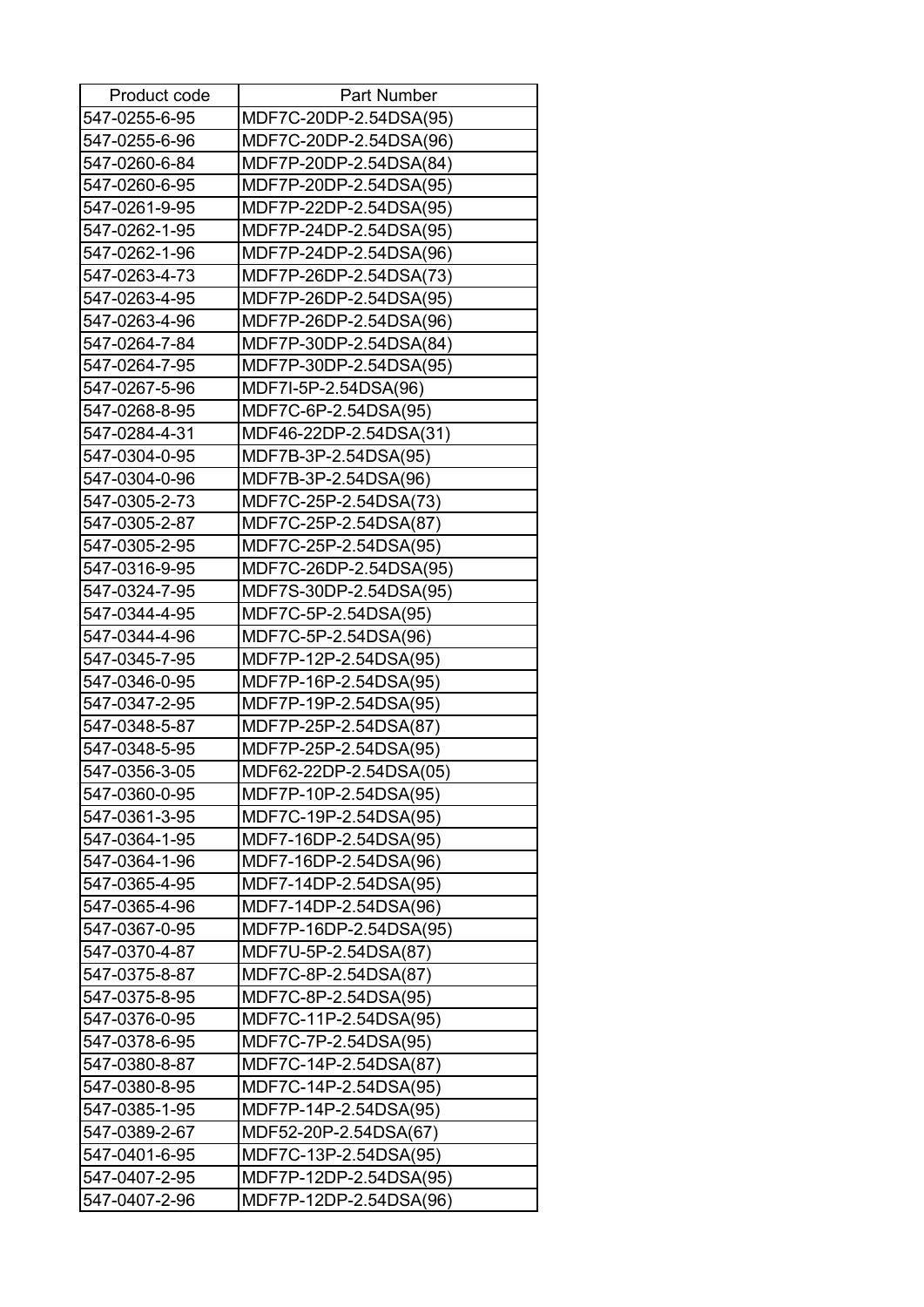| Product code  | <b>Part Number</b>      |
|---------------|-------------------------|
| 547-0443-6-05 | MDF92-19S-2.54DSA(05)   |
| 547-0447-7-05 | MDF100-30DP-2.54DSA(05) |
| 547-0447-7-44 | MDF100-30DP-2.54DSA(44) |
| 547-0462-0-95 | MDF7P-3P-2.54DSA(95)    |
| 547-0462-0-96 | MDF7P-3P-2.54DSA(96)    |
| 547-0466-1-96 | MDF7B-16DP-2.54DSA(96)  |
| 547-0468-7-59 | MDF33-25P-2.54DSA(59)   |
| 547-0470-9-26 | MDF36-34DP-2.54DSA(26)  |
| 547-0470-9-68 | MDF36-34DP-2.54DSA(68)  |
| 547-0470-9-69 | MDF36-34DP-2.54DSA(69)  |
| 547-0470-9-70 | MDF36-34DP-2.54DSA(70)  |
| 547-0470-9-71 | MDF36-34DP-2.54DSA(71)  |
| 547-0475-2-72 | MDF7C-12P-2.54DSA(72)   |
| 547-0475-2-87 | MDF7C-12P-2.54DSA(87)   |
| 547-0475-2-95 | MDF7C-12P-2.54DSA(95)   |
| 547-0475-2-96 | MDF7C-12P-2.54DSA(96)   |
| 547-0489-7-95 | MDF7C-3P-2.54DSA(95)    |
| 547-0489-7-96 | MDF7C-3P-2.54DSA(96)    |
| 547-0490-6-00 | MDF10-38DS-2DS          |
| 547-0491-9-00 | MDF10-20DS-2DS          |
| 547-0492-1-00 | MDF10-28DS-2DS          |
| 547-0493-4-00 | MDF10-34DS-2DS          |
| 547-0494-7-05 | MDF10-38DP-2DS(05)      |
| 547-0495-0-05 | MDF10-20DP-2DS(05)      |
| 547-0496-2-05 | MDF10-28DP-2DS(05)      |
| 547-0497-5-05 | MDF10-34DP-2DS(05)      |
| 547-0501-0-96 | MDF7P-20P-2.54DSA(96)   |
| 547-0506-4-95 | MDF7C-9P-2.54DSA(95)    |
| 547-0507-7-05 | MDF10-24DP-2DS(05)      |
| 547-0508-0-00 | MDF10-24DS-2DS          |
| 547-0509-2-00 | MDF10-10DS-2DS          |
| 547-0510-1-05 | MDF10-10DP-2DS(05)      |
| 547-0511-4-95 | MDF7P-5P-2.54DSA(95)    |
| 547-0511-4-96 | MDF7P-5P-2.54DSA(96)    |
| 547-0512-7-29 | MDF72F-25S-2.54DSA(29)  |
| 547-0513-0-95 | MDF7P-6P-2.54DSA(95)    |
| 547-0513-0-96 | MDF7P-6P-2.54DSA(96)    |
| 547-0514-2-95 | MDF7P-8P-2.54DSA(95)    |
| 547-0518-3-96 | MDF7I-3P-2.54DSA(96)    |
| 547-0519-6-96 | MDF7I-12P-2.54DSA(96)   |
| 547-0522-0-83 | MDF7P-17P-2.54DSA(83)   |
| 547-0532-4-95 | MDF7C-22DP-2.54DSA(95)  |
| 547-0532-4-96 | MDF7C-22DP-2.54DSA(96)  |
| 547-0533-7-32 | MDF7K-12P-2.54DSA(32)   |
| 547-0533-7-55 | MDF7K-12P-2.54DSA(55)   |
| 547-0534-0-95 | MDF7S-3P-2.54DSA(95)    |
| 547-0536-0-58 | MDF33A-25P-2.54DSA(58)  |
| 547-0909-0-95 | MDF7C-23P-2.54DSA(95)   |
| 547-1011-7-82 | MDF7C-24P-2.54DSA(82)   |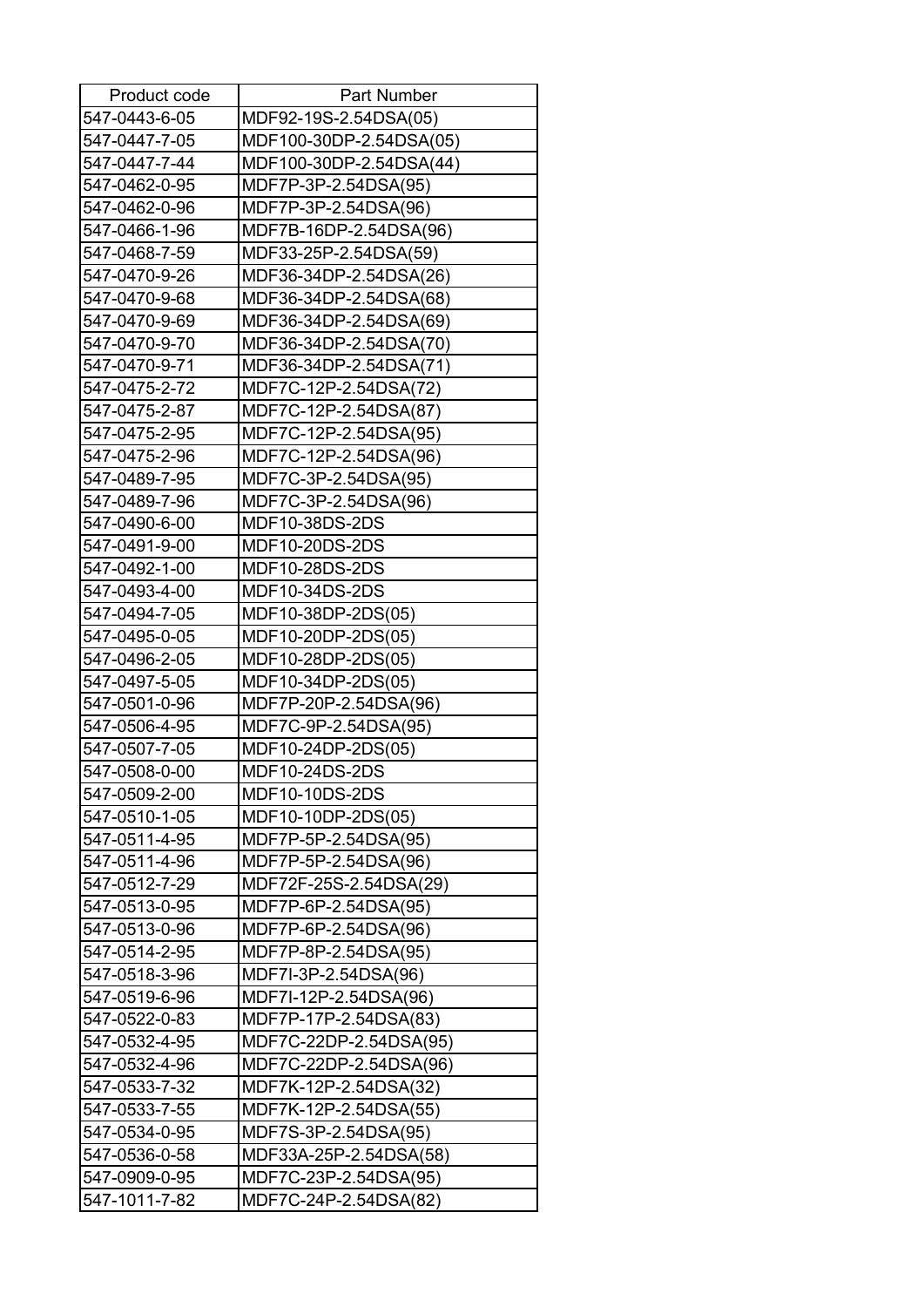| Product code  | <b>Part Number</b>     |
|---------------|------------------------|
| 548-0112-5-70 | MCR60A-98D-2.54DS(70)  |
| 548-0112-5-73 | MCR60A-98D-2.54DS(73)  |
| 548-0112-5-77 | MCR60A-98D-2.54DS(77)  |
| 548-0112-5-93 | MCR60A-98D-2.54DS(93)  |
| 548-0132-2-66 | MCR69-30D-2.54DSA(66)  |
| 548-0132-2-73 | MCR69-30D-2.54DSA(73)  |
| 548-0132-2-74 | MCR69-30D-2.54DSA(74)  |
| 548-0148-2-70 | MCR60A-98D-2.54DSA(70) |
| 555-0334-5-00 | HX2-GP-PA              |
| 561-0075-0-00 | HIF2C-10DT-1.27R       |
| 561-0075-0-01 | HIF2C-10DT-1.27R(01)   |
| 561-0077-6-00 | HIF2C-16DT-1.27R       |
| 561-0077-6-01 | HIF2C-16DT-1.27R(01)   |
| 561-0079-1-00 | HIF2C-20DT-1.27R       |
| 561-0079-1-01 | HIF2C-20DT-1.27R(01)   |
| 561-0081-3-00 | HIF2C-26DT-1.27R       |
| 561-0083-9-01 | HIF2C-30DT-1.27R(01)   |
| 561-0085-4-00 | HIF2C-34DT-1.27R       |
| 561-0087-0-00 | HIF2C-40DT-1.27R       |
| 561-0089-5-01 | HIF2C-50DT-1.27R(01)   |
| 561-0091-7-00 | HIF2C-60DT-1.27R       |
| 561-0501-7-20 | HIF2E-10D-2.54RA(20)   |
| 561-0502-0-20 | HIF2E-14D-2.54RA(20)   |
| 561-0503-2-20 | HIF2E-16D-2.54RA(20)   |
| 561-0504-5-20 | HIF2E-20D-2.54RA(20)   |
| 561-0505-8-20 | HIF2E-26D-2.54RA(20)   |
| 561-0506-0-20 | HIF2E-30D-2.54RA(20)   |
| 561-0507-3-20 | HIF2E-34D-2.54RA(20)   |
| 561-0508-6-20 | HIF2E-40D-2.54RA(20)   |
| 561-0509-9-20 | HIF2E-50D-2.54RA(20)   |
| 561-0510-8-20 | HIF2E-60D-2.54RA(20)   |
| 561-0601-1-20 | HIF2E-10D-2.54RB(20)   |
| 561-0602-4-20 | HIF2E-14D-2.54RB(20)   |
| 561-0603-7-20 | HIF2E-16D-2.54RB(20)   |
| 561-0604-0-20 | HIF2E-20D-2.54RB(20)   |
| 561-0605-2-20 | HIF2E-26D-2.54RB(20)   |
| 561-0606-5-20 | HIF2E-30D-2.54RB(20)   |
| 561-0607-8-20 | HIF2E-34D-2.54RB(20)   |
| 561-0608-0-20 | HIF2E-40D-2.54RB(20)   |
| 561-0609-3-20 | HIF2E-50D-2.54RB(20)   |
| 561-0610-2-20 | HIF2E-60D-2.54RB(20)   |
| 562-0052-1-04 | HIF3-60P-2.54DSA(04)   |
| 562-0055-0-00 | HIF3A-30D-2.54R        |
| 562-0056-2-00 | HIF3A-60D-2.54R        |
| 562-0057-5-00 | HIF3A-10D-2.54R        |
| 562-0058-8-00 | HIF3A-16D-2.54R        |
| 562-0059-0-00 | HIF3A-20D-2.54R        |
| 562-0060-0-00 | HIF3A-26D-2.54R        |
| 562-0061-2-00 | HIF3A-34D-2.54R        |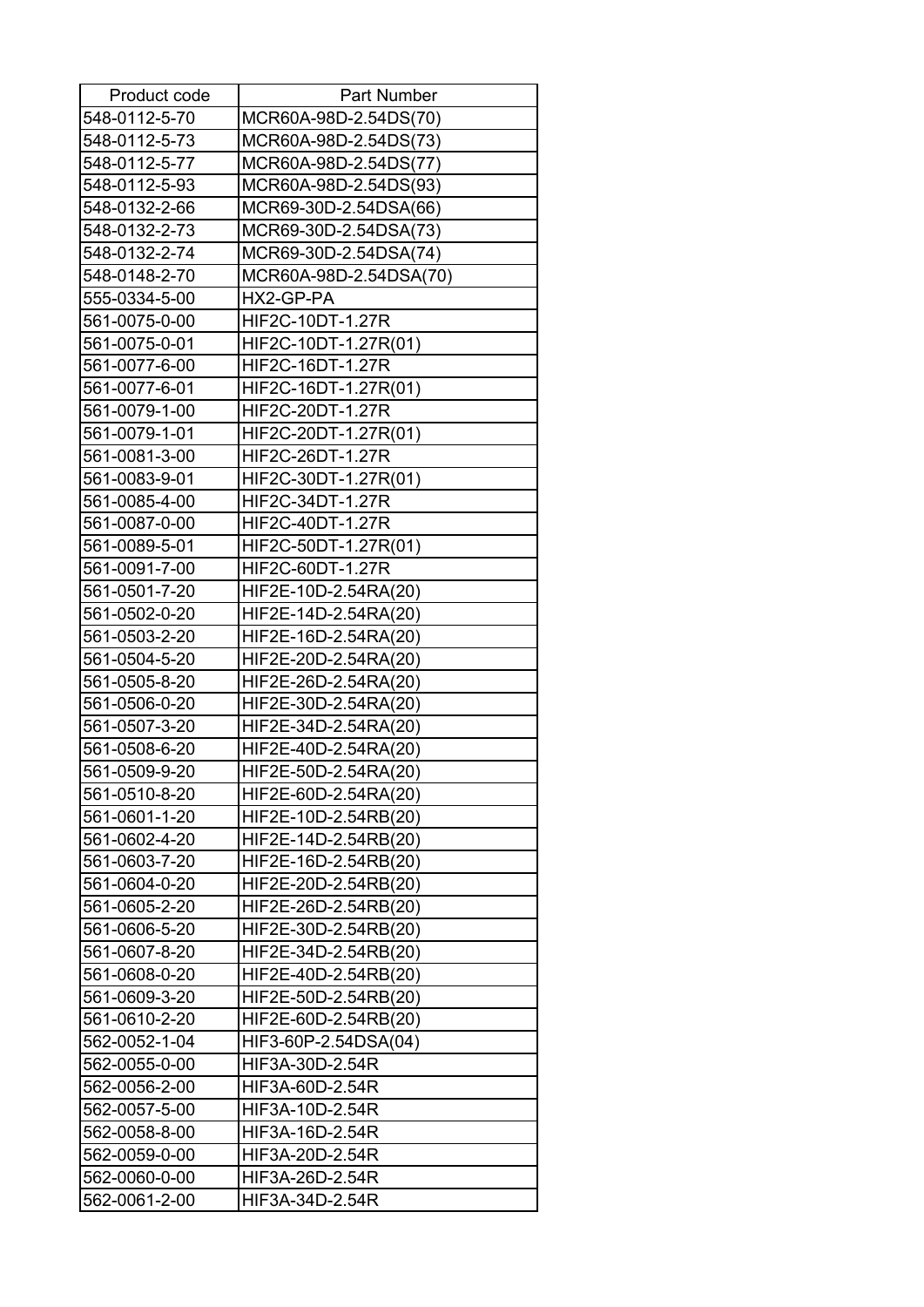| Product code  | <b>Part Number</b>                |
|---------------|-----------------------------------|
| 562-0062-5-00 | HIF3A-40D-2.54R                   |
| 562-0063-8-00 | HIF3A-50D-2.54R                   |
| 562-0109-7-00 | HIF3C-30D-2.54C                   |
| 562-0109-7-03 | HIF3C-30D-2.54C(03)               |
| 562-0128-1-00 | HIF3C-20D-2.54C                   |
| 562-0128-1-03 | HIF3C-20D-2.54C(03)               |
| 562-0130-3-00 | HIF3C-26D-2.54C                   |
| 562-0132-9-00 | HIF3C-34D-2.54C                   |
| 562-0134-4-03 | HIF3C-60D-2.54C(03)               |
| 562-0198-7-00 | HIF3C-40D-2.54C                   |
| 562-0198-7-03 | HIF3C-40D-2.54C(03)               |
| 562-0212-6-00 | HIF3G-2.54SP                      |
| 562-0403-4-00 | HIF3GA-2.54SP                     |
| 562-0494-0-00 | HIF3C-10D-2.54C                   |
| 562-0495-2-00 | HIF3C-16D-2.54C                   |
| 562-0503-9-71 | HIF3-6PA-2.54DSA(71)              |
| 562-0601-8-00 | HIF3B-GK                          |
| 562-0655-7-61 | HIF3H-14SA-2.54DSA(61)            |
| 562-0704-0-61 | HIF3H-20SA-2.54DSA(61)            |
| 562-0704-0-97 | HIF3H-20SA-2.54DSA(97)            |
| 562-0705-3-61 | HIF3H-25SA-2.54DSA(61)            |
| 562-0713-1-61 | HIF3H-6SA-2.54DSA(61)             |
| 562-0714-4-00 | HIF3- $\cdot$ Z q $\cdot$ 此 p { p |
| 562-0719-8-61 | HIF3H-10SA-2.54DSA(61)            |
| 562-0720-7-86 | HIF3-6PA-2.54DS(86)               |
| 562-0723-5-61 | HIF3H-12SA-2.54DSA(61)            |
| 562-0723-5-81 | HIF3H-12SA-2.54DSA(81)            |
| 563-0001-7-00 | HIF4-20P-3.18DS                   |
| 563-0002-0-00 | HIF4-26P-3.18DS                   |
| 563-0002-0-01 | HIF4-26P-3.18DS(01)               |
| 563-0003-2-00 | HIF4-34P-3.18DS                   |
| 563-0003-2-01 | HIF4-34P-3.18DS(01)               |
| 563-0004-5-00 | HIF4-20P-3.18DSA                  |
| 563-0004-5-01 | HIF4-20P-3.18DSA(01)              |
| 563-0005-8-00 | HIF4-26P-3.18DSA                  |
| 563-0005-8-01 | HIF4-26P-3.18DSA(01)              |
| 563-0006-0-00 | HIF4-34P-3.18DSA                  |
| 563-0006-0-01 | HIF4-34P-3.18DSA(01)              |
| 563-0010-8-00 | HIF4-20D-3.18R                    |
| 563-0010-8-01 | HIF4-20D-3.18R(01)                |
| 563-0011-0-00 | HIF4-26D-3.18R                    |
| 563-0011-0-01 | HIF4-26D-3.18R(01)                |
| 563-0012-3-00 | HIF4-34D-3.18R                    |
| 563-0012-3-01 | HIF4-34D-3.18R(01)                |
| 563-0013-6-00 | HIF4A-24D-3.18R                   |
| 563-0014-9-00 | HIF4A-24P-3.18DS                  |
| 563-0014-9-01 | HIF4A-24P-3.18DS(01)              |
| 563-0015-1-00 | HIF4A-24P-3.18DSA                 |
| 563-0015-1-01 | HIF4A-24P-3.18DSA(01)             |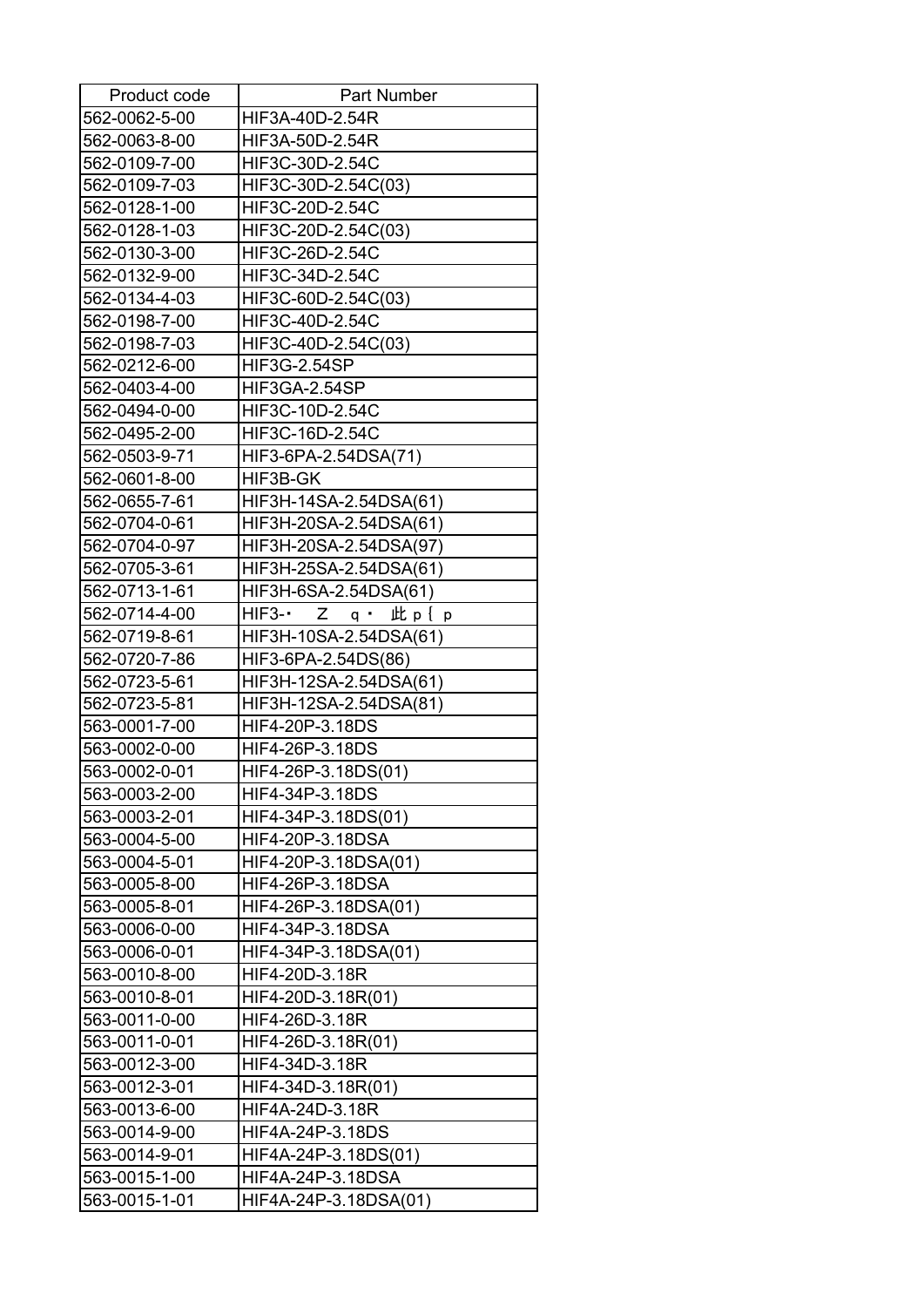| Product code  | <b>Part Number</b>       |
|---------------|--------------------------|
| 563-0017-7-00 | HIF4B-34D-3.18R          |
| 563-0018-0-00 | HIF4B-34P-3.18DS         |
| 563-0019-2-00 | HIF4B-34P-3.18DSA        |
| 563-0020-1-71 | HIF4B-34P-3.18W(71)      |
| 563-0025-5-00 | HIF4-16D-3.18R           |
| 563-0025-5-01 | HIF4-16D-3.18R(01)       |
| 563-0026-8-00 | HIF4-16P-3.18DS          |
| 563-0026-8-01 | HIF4-16P-3.18DS(01)      |
| 563-0027-0-00 | HIF4-16P-3.18DSA         |
| 563-0027-0-01 | HIF4-16P-3.18DSA(01)     |
| 563-0029-6-00 | HIF4-40D-3.18R           |
| 563-0029-6-01 | HIF4-40D-3.18R(01)       |
| 563-0030-5-00 | HIF4-40P-3.18DS          |
| 563-0030-5-01 | HIF4-40P-3.18DS(01)      |
| 563-0031-8-00 | HIF4-40P-3.18DSA         |
| 563-0031-8-01 | HIF4-40P-3.18DSA(01)     |
| 563-0036-1-00 | HIF4C-24P-3.18W          |
| 563-0037-4-00 | HIF4B-34D-3.18C          |
| 563-0038-7-00 | HIF4BT-34D-3.18R         |
| 563-0060-6-00 | HIF4G-40P-3.18DSA        |
| 563-0064-7-00 | HIF4RA-16D-3.18R         |
| 564-0005-4-00 | HIF5-34D-2.54R           |
| 564-0020-8-91 | HIF5C-20DA-2.54R(91)     |
| 564-0021-0-91 | HIF5C-26DA-2.54R(91)     |
| 564-0021-0-92 | HIF5C-26DA-2.54R(92)     |
| 564-0029-2-91 | HIF5D-40DA-2.54R(91)     |
| 571-0003-7-71 | FX1-144S-1.27DS(71)      |
| 571-0004-0-71 | FX1-192S-1.27DS(71)      |
| 571-0005-2-71 | FX1-216S-1.27DS(71)      |
| 571-0053-5-71 | FX1-144S-1.27DSL(71)     |
| 571-0054-8-71 | FX1-192S-1.27DSL(71)     |
| 571-0055-0-71 | FX1-216S-1.27DSL(71)     |
| 571-0203-6-71 | FX1-144P-1.27DS(71)      |
| 571-0253-4-71 | FX1-144P-1.27DSL(71)     |
| 572-0056-0-91 | FX2M10-100S-1.27DSAL(91) |
| 572-0057-0-91 | FX2M8A-100P-1.27DSL(91)  |
| 572-0621-2-00 | FX2B-20SA-1.27R          |
| 572-0621-2-02 | FX2B-20SA-1.27R(02)      |
| 572-0622-5-00 | FX2B-32SA-1.27R          |
| 572-0622-5-02 | FX2B-32SA-1.27R(02)      |
| 572-0623-8-00 | FX2B-40SA-1.27R          |
| 572-0623-8-02 | FX2B-40SA-1.27R(02)      |
| 572-0624-0-00 | FX2B-52SA-1.27R          |
| 572-0624-0-02 | FX2B-52SA-1.27R(02)      |
| 572-0625-3-00 | FX2B-60SA-1.27R          |
| 572-0625-3-02 | FX2B-60SA-1.27R(02)      |
| 572-0628-1-00 | FX2B-100SA-1.27R         |
| 572-0628-1-02 | FX2B-100SA-1.27R(02)     |
| 572-0628-1-75 | FX2B-100SA-1.27R(75)     |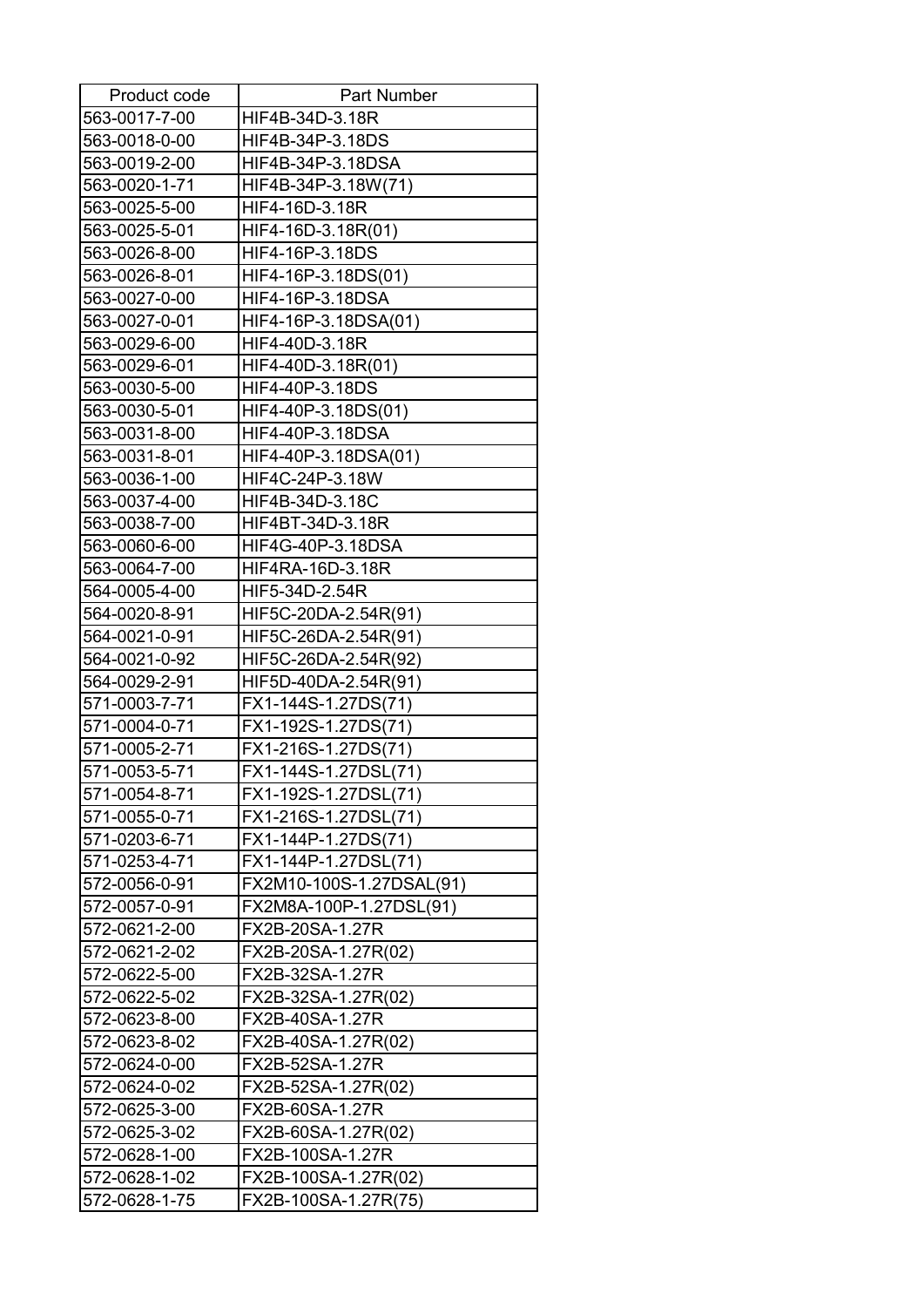| Product code  | <b>Part Number</b>    |
|---------------|-----------------------|
| 572-0629-4-00 | FX2B-68SA-1.27R       |
| 572-0629-4-02 | FX2B-68SA-1.27R(02)   |
| 572-0630-3-00 | FX2B-80SA-1.27R       |
| 572-0630-3-02 | FX2B-80SA-1.27R(02)   |
| 572-0630-3-69 | FX2B-80SA-1.27R(69)   |
| 572-0631-6-00 | FX2BM-20SA-1.27R      |
| 572-0632-9-00 | FX2BM-32SA-1.27R      |
| 572-0633-1-00 | FX2BM-40SA-1.27R      |
| 572-0634-4-00 | FX2BM-52SA-1.27R      |
| 572-0635-7-00 | FX2BM-60SA-1.27R      |
| 572-0636-0-00 | FX2BM-68SA-1.27R      |
| 572-0637-2-00 | FX2BM-80SA-1.27R      |
| 572-0638-5-00 | FX2BM-100SA-1.27R     |
| 572-0671-0-00 | FX2BA-20SA-1.27R      |
| 572-0672-3-00 | FX2BA-32SA-1.27R      |
| 572-0673-6-00 | FX2BA-40SA-1.27R      |
| 572-0674-9-00 | FX2BA-52SA-1.27R      |
| 572-0675-1-00 | FX2BA-60SA-1.27R      |
| 572-0676-4-00 | FX2BA-68SA-1.27R      |
| 572-0677-7-00 | FX2BA-80SA-1.27R      |
| 572-0678-0-00 | FX2BA-100SA-1.27R     |
| 572-0686-0-00 | FX2BR-100SA-1.27R     |
| 572-0686-0-02 | FX2BR-100SA-1.27R(02) |
| 572-0687-0-00 | FX2BR-20SA-1.27R      |
| 572-0687-0-02 | FX2BR-20SA-1.27R(02)  |
| 572-0688-0-00 | FX2BR-32SA-1.27R      |
| 572-0688-0-02 | FX2BR-32SA-1.27R(02)  |
| 572-0689-0-00 | FX2BR-40SA-1.27R      |
| 572-0689-0-02 | FX2BR-40SA-1.27R(02)  |
| 572-0690-0-00 | FX2BR-52SA-1.27R      |
| 572-0690-0-02 | FX2BR-52SA-1.27R(02)  |
| 572-0691-0-00 | FX2BR-60SA-1.27R      |
| 572-0691-0-02 | FX2BR-60SA-1.27R(02)  |
| 572-0692-0-00 | FX2BR-68SA-1.27R      |
| 572-0692-0-02 | FX2BR-68SA-1.27R(02)  |
| 572-0693-0-00 | FX2BR-80SA-1.27R      |
| 572-0693-0-02 | FX2BR-80SA-1.27R(02)  |
| 572-0702-2-71 | FX2B-32P-1.27DS(71)   |
| 572-0704-8-71 | FX2B-52P-1.27DS(71)   |
| 572-0706-3-71 | FX2B-68P-1.27DS(71)   |
| 572-0707-6-43 | FX2B-80P-1.27DS(43)   |
| 572-0707-6-71 | FX2B-80P-1.27DS(71)   |
| 572-0708-9-71 | FX2B-100P-1.27DS(71)  |
| 572-0721-7-71 | FX2B-20PA-1.27DS(71)  |
| 572-0722-0-71 | FX2B-32PA-1.27DS(71)  |
| 572-0723-2-71 | FX2B-40PA-1.27DS(71)  |
| 572-0724-5-71 | FX2B-52PA-1.27DS(71)  |
| 572-0725-8-71 | FX2B-60PA-1.27DS(71)  |
| 572-0726-0-71 | FX2B-68PA-1.27DS(71)  |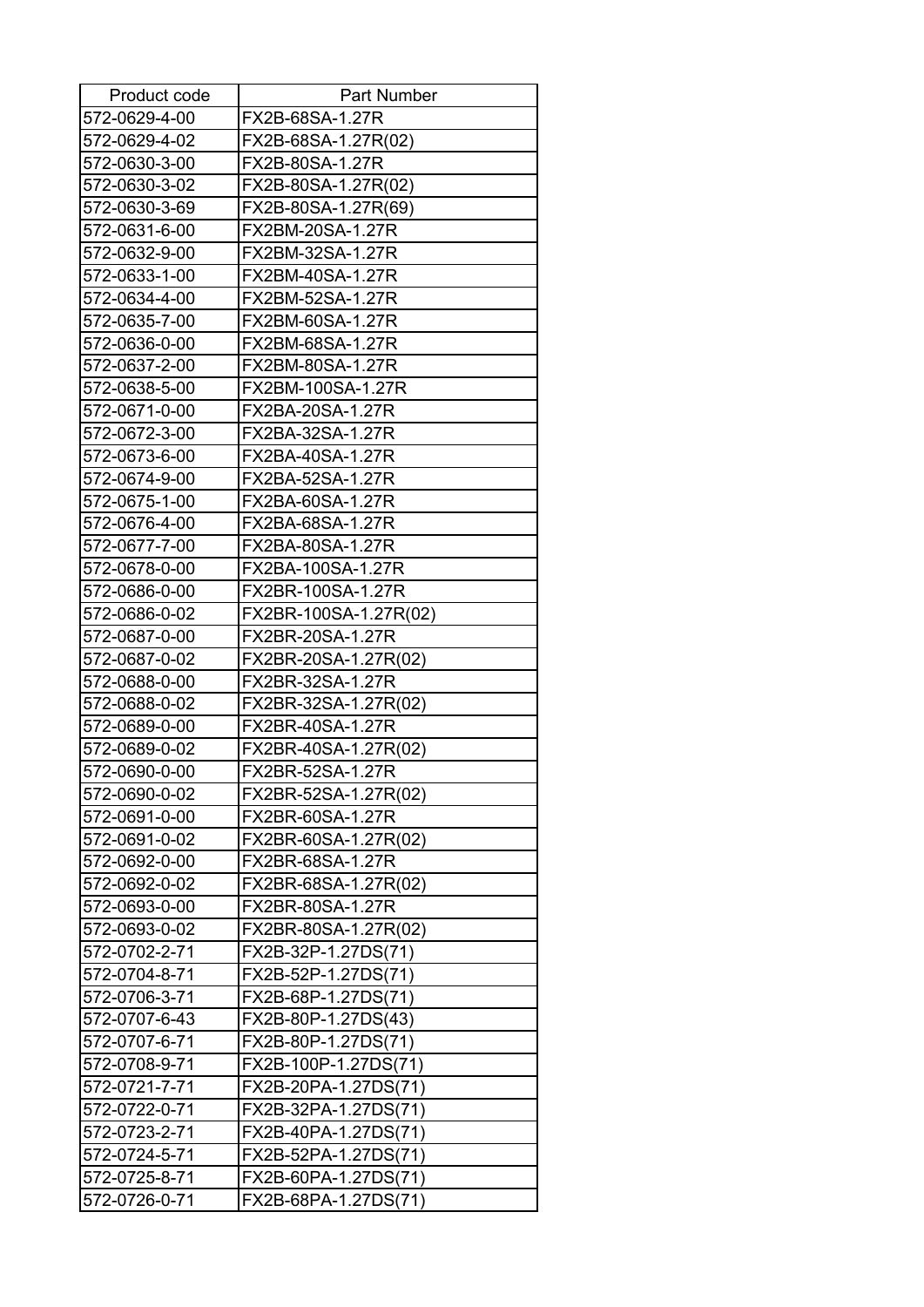| Product code  | <b>Part Number</b>      |
|---------------|-------------------------|
| 572-0727-3-71 | FX2B-80PA-1.27DS(71)    |
| 572-0728-6-71 | FX2B-100PA-1.27DS(71)   |
| 572-0728-6-75 | FX2B-100PA-1.27DS(75)   |
| 572-0751-8-71 | FX2B-20P-1.27DSL(71)    |
| 572-0752-0-71 | FX2B-32P-1.27DSL(71)    |
| 572-0753-3-71 | FX2B-40P-1.27DSL(71)    |
| 572-0754-6-71 | FX2B-52P-1.27DSL(71)    |
| 572-0755-9-71 | FX2B-60P-1.27DSL(71)    |
| 572-0756-1-71 | FX2B-68P-1.27DSL(71)    |
| 572-0757-4-71 | FX2B-80P-1.27DSL(71)    |
| 572-0757-4-75 | FX2B-80P-1.27DSL(75)    |
| 572-0758-7-71 | FX2B-100P-1.27DSL(71)   |
| 572-0771-5-71 | FX2B-20PA-1.27DSL(71)   |
| 572-0772-8-71 | FX2B-32PA-1.27DSL(71)   |
| 572-0773-0-71 | FX2B-40PA-1.27DSL(71)   |
| 572-0774-3-71 | FX2B-52PA-1.27DSL(71)   |
| 572-0775-6-71 | FX2B-60PA-1.27DSL(71)   |
| 572-0776-9-71 | FX2B-68PA-1.27DSL(71)   |
| 572-0777-1-71 | FX2B-80PA-1.27DSL(71)   |
| 572-0778-4-71 | FX2B-100PA-1.27DSL(71)  |
| 572-0801-4-71 | FX2B-20P-1.27DSA(71)    |
| 572-0802-7-71 | FX2B-32P-1.27DSA(71)    |
| 572-0806-8-43 | FX2B-68P-1.27DSA(43)    |
| 572-0806-8-71 | FX2B-68P-1.27DSA(71)    |
| 572-0807-0-71 | FX2B-80P-1.27DSA(71)    |
| 572-0823-7-71 | FX2B-40PA-1.27DSA(71)   |
| 572-0824-0-71 | FX2B-52PA-1.27DSA(71)   |
| 572-0825-2-71 | FX2B-60PA-1.27DSA(71)   |
| 572-0826-5-71 | FX2B-68PA-1.27DSA(71)   |
| 572-0827-8-71 | FX2B-80PA-1.27DSA(71)   |
| 572-0828-0-71 | FX2B-100PA-1.27DSA(71)  |
| 572-0851-2-71 | FX2B-20P-1.27DSAL(71)   |
| 572-0852-5-71 | FX2B-32P-1.27DSAL(71)   |
| 572-0853-8-71 | FX2B-40P-1.27DSAL(71)   |
| 572-0854-0-71 | FX2B-52P-1.27DSAL(71)   |
| 572-0855-3-71 | FX2B-60P-1.27DSAL(71)   |
| 572-0856-6-71 | FX2B-68P-1.27DSAL(71)   |
| 572-0857-9-71 | FX2B-80P-1.27DSAL(71)   |
| 572-0858-1-71 | FX2B-100P-1.27DSAL(71)  |
| 572-0873-5-71 | FX2B-40PA-1.27DSAL(71)  |
| 572-0874-8-71 | FX2B-52PA-1.27DSAL(71)  |
| 572-0875-0-71 | FX2B-60PA-1.27DSAL(71)  |
| 572-0876-3-71 | FX2B-68PA-1.27DSAL(71)  |
| 572-0877-6-71 | FX2B-80PA-1.27DSAL(71)  |
| 572-0878-9-71 | FX2B-100PA-1.27DSAL(71) |
| 572-0901-9-71 | FX2BA-20P-1.27DSA(71)   |
| 572-0902-1-71 | FX2BA-32P-1.27DSA(71)   |
| 572-0903-4-71 | FX2BA-40P-1.27DSA(71)   |
| 572-0904-7-71 | FX2BA-52P-1.27DSA(71)   |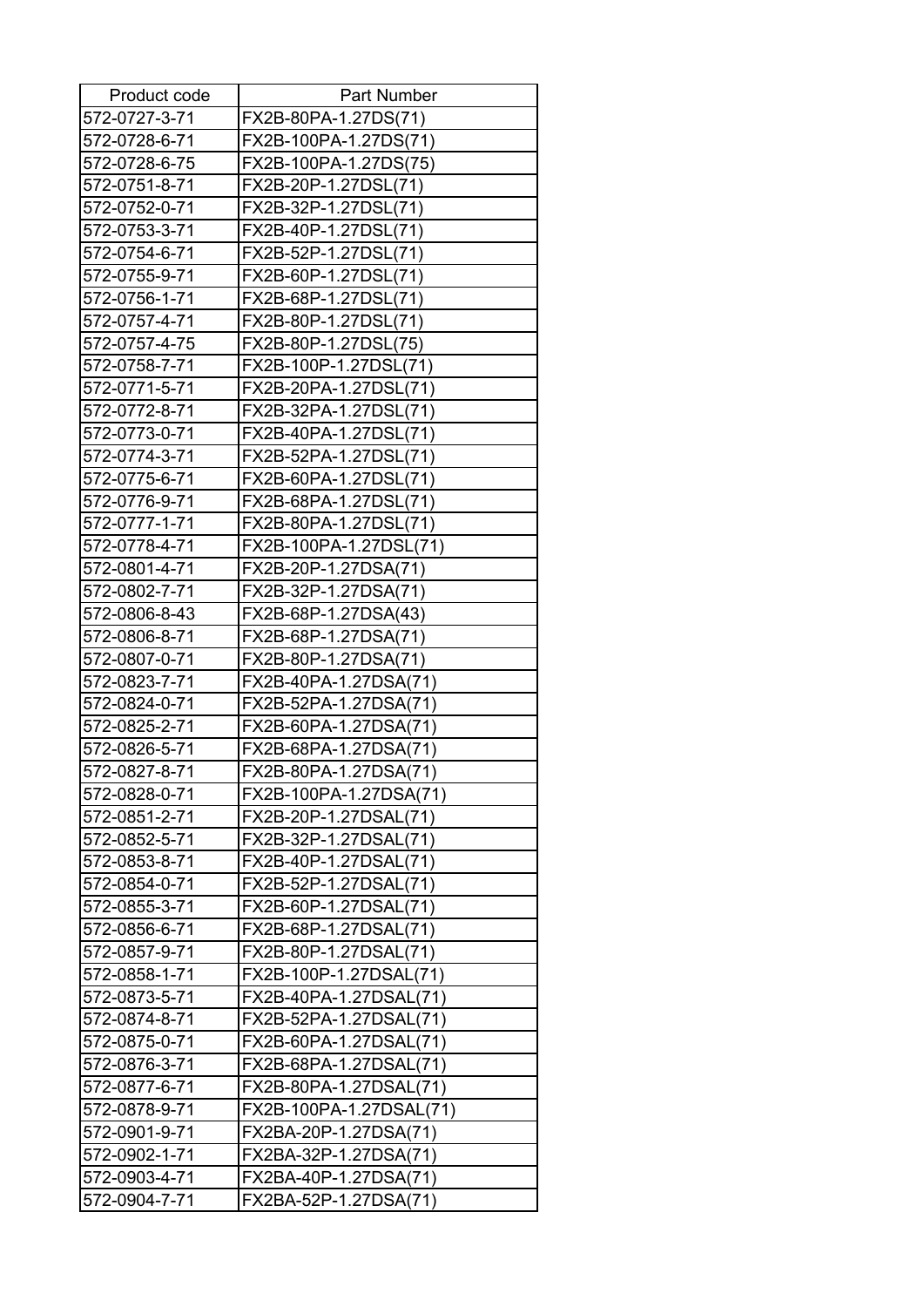| Product code  | <b>Part Number</b>       |
|---------------|--------------------------|
| 572-0907-5-71 | FX2BA-80P-1.27DSA(71)    |
| 572-0908-8-71 | FX2BA-100P-1.27DSA(71)   |
| 572-0923-1-71 | FX2BA-40PA-1.27DSA(71)   |
| 572-0924-4-71 | FX2BA-52PA-1.27DSA(71)   |
| 572-0925-7-71 | FX2BA-60PA-1.27DSA(71)   |
| 572-0926-0-71 | FX2BA-68PA-1.27DSA(71)   |
| 572-0927-2-69 | FX2BA-80PA-1.27DSA(69)   |
| 572-0927-2-71 | FX2BA-80PA-1.27DSA(71)   |
| 572-0928-5-71 | FX2BA-100PA-1.27DSA(71)  |
| 572-0951-7-71 | FX2BA-20P-1.27DSAL(71)   |
| 572-0952-0-61 | FX2BA-32P-1.27DSAL(61)   |
| 572-0952-0-71 | FX2BA-32P-1.27DSAL(71)   |
| 572-0953-2-61 | FX2BA-40P-1.27DSAL(61)   |
| 572-0953-2-71 | FX2BA-40P-1.27DSAL(71)   |
| 572-0954-5-61 | FX2BA-52P-1.27DSAL(61)   |
| 572-0954-5-71 | FX2BA-52P-1.27DSAL(71)   |
| 572-0955-8-61 | FX2BA-60P-1.27DSAL(61)   |
| 572-0955-8-71 | FX2BA-60P-1.27DSAL(71)   |
| 572-0956-0-61 | FX2BA-68P-1.27DSAL(61)   |
| 572-0956-0-64 | FX2BA-68P-1.27DSAL(64)   |
| 572-0956-0-71 | FX2BA-68P-1.27DSAL(71)   |
| 572-0957-3-61 | FX2BA-80P-1.27DSAL(61)   |
| 572-0957-3-71 | FX2BA-80P-1.27DSAL(71)   |
| 572-0957-3-74 | FX2BA-80P-1.27DSAL(74)   |
| 572-0958-6-71 | FX2BA-100P-1.27DSAL(71)  |
| 572-0973-0-71 | FX2BA-40PA-1.27DSAL(71)  |
| 572-0974-2-71 | FX2BA-52PA-1.27DSAL(71)  |
| 572-0975-5-71 | FX2BA-60PA-1.27DSAL(71)  |
| 572-0976-8-71 | FX2BA-68PA-1.27DSAL(71)  |
| 572-0977-0-71 | FX2BA-80PA-1.27DSAL(71)  |
| 572-0978-3-71 | FX2BA-100PA-1.27DSAL(71) |
| 572-0990-9-00 | FX2BN1-32SA-1.27R        |
| 572-0991-1-00 | FX2BN1-40SA-1.27R        |
| 572-0992-4-00 | FX2BN1-52SA-1.27R        |
| 572-0993-7-00 | FX2BN1-60SA-1.27R        |
| 572-0994-0-00 | FX2BN1-68SA-1.27R        |
| 572-0995-2-00 | FX2BN1-80SA-1.27R        |
| 572-0996-5-00 | FX2BN1-100SA-1.27R       |
| 572-0997-8-00 | FX2BN1-20SA-1.27R        |
| 572-1036-8-71 | FX2M6A-60P-1.27DSAL(71)  |
| 572-1036-8-82 | FX2M6A-60P-1.27DSAL(82)  |
| 572-1036-8-83 | FX2M6A-60P-1.27DSAL(83)  |
| 572-1037-0-71 | FX2M6A-60S-1.27DSAL(71)  |
| 572-1037-0-82 | FX2M6A-60S-1.27DSAL(82)  |
| 572-1037-0-83 | FX2M6A-60S-1.27DSAL(83)  |
| 572-1041-8-71 | FX2M6B-60P-1.27DSAL(71)  |
| 572-1041-8-82 | FX2M6B-60P-1.27DSAL(82)  |
| 572-1041-8-83 | FX2M6B-60P-1.27DSAL(83)  |
| 572-1042-0-71 | FX2M6B-60S-1.27DSAL(71)  |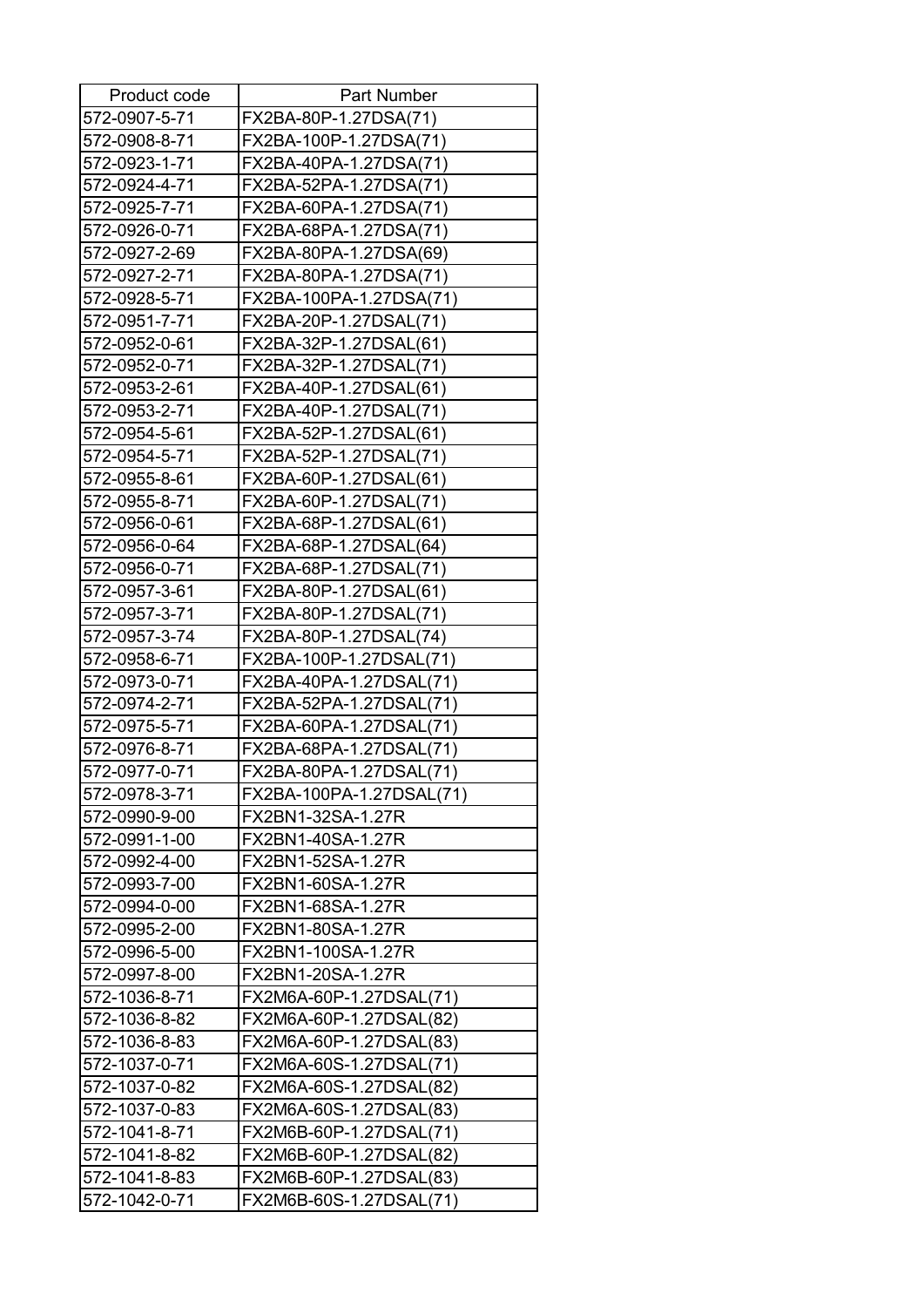| Product code  | <b>Part Number</b>       |
|---------------|--------------------------|
| 572-1042-0-83 | FX2M6B-60S-1.27DSAL(83)  |
| 572-1042-0-91 | FX2M6B-60S-1.27DSAL(91)  |
| 572-1045-9-71 | FX2M1B-44P-1.27DSL(71)   |
| 572-1050-9-83 | FX2M6C-60S-1.27DSAL(83)  |
| 572-1050-9-84 | FX2M6C-60S-1.27DSAL(84)  |
| 572-1050-9-91 | FX2M6C-60S-1.27DSAL(91)  |
| 572-1050-9-92 | FX2M6C-60S-1.27DSAL(92)  |
| 572-1061-5-83 | FX2M8-60P-1.27DSL(83)    |
| 572-1061-5-84 | FX2M8-60P-1.27DSL(84)    |
| 572-1061-5-85 | FX2M8-60P-1.27DSL(85)    |
| 572-1061-5-86 | FX2M8-60P-1.27DSL(86)    |
| 572-1061-5-91 | FX2M8-60P-1.27DSL(91)    |
| 572-1062-8-83 | FX2M8CA-60S-1.27DSAL(83) |
| 572-1062-8-91 | FX2M8CA-60S-1.27DSAL(91) |
| 572-1063-0-81 | FX2M8-68P-1.27DSL(81)    |
| 572-1063-0-83 | FX2M8-68P-1.27DSL(83)    |
| 572-1064-3-81 | FX2M8CA-68S-1.27DSAL(81) |
| 572-1067-1-00 | FX2CA-52SA-1.27DSAL      |
| 572-1067-1-11 | FX2CA-52SA-1.27DSAL(11)  |
| 572-1070-6-00 | FX2M8-80P-1.27DSL        |
| 572-1070-6-91 | FX2M8-80P-1.27DSL(91)    |
| 572-1071-9-00 | FX2M8CA-80S-1.27DSAL     |
| 572-1074-7-83 | FX2M8A-60P-1.27DSL(83)   |
| 572-1074-7-84 | FX2M8A-60P-1.27DSL(84)   |
| 572-1074-7-85 | FX2M8A-60P-1.27DSL(85)   |
| 572-1074-7-86 | FX2M8A-60P-1.27DSL(86)   |
| 572-1074-7-91 | FX2M8A-60P-1.27DSL(91)   |
| 572-1101-8-83 | FX2M10-60S-1.27DSAL(83)  |
| 572-1101-8-84 | FX2M10-60S-1.27DSAL(84)  |
| 572-1101-8-85 | FX2M10-60S-1.27DSAL(85)  |
| 572-1101-8-86 | FX2M10-60S-1.27DSAL(86)  |
| 572-1101-8-91 | FX2M10-60S-1.27DSAL(91)  |
| 572-1103-3-91 | FX2M10-80S-1.27DSAL(91)  |
| 572-1105-0-81 | FX2M10-68S-1.27DSAL(81)  |
| 572-2201-8-71 | FX2C-20P-1.27DSA(71)     |
| 572-2202-0-71 | FX2C-32P-1.27DSA(71)     |
| 572-2203-3-71 | FX2C-40P-1.27DSA(71)     |
| 572-2204-6-71 | FX2C-52P-1.27DSA(71)     |
| 572-2205-9-71 | FX2C-60P-1.27DSA(71)     |
| 572-2206-1-71 | FX2C-68P-1.27DSA(71)     |
| 572-2207-4-71 | FX2C-80P-1.27DSA(71)     |
| 572-2208-7-71 | FX2C-100P-1.27DSA(71)    |
| 572-2209-0-71 | FX2C-120P-1.27DSA(71)    |
| 572-2211-1-71 | FX2C1-20P-1.27DSA(71)    |
| 572-2212-4-71 | FX2C1-32P-1.27DSA(71)    |
| 572-2213-7-71 | FX2C1-40P-1.27DSA(71)    |
| 572-2214-0-71 | FX2C1-52P-1.27DSA(71)    |
| 572-2215-2-71 | FX2C1-60P-1.27DSA(71)    |
| 572-2216-5-71 | FX2C1-68P-1.27DSA(71)    |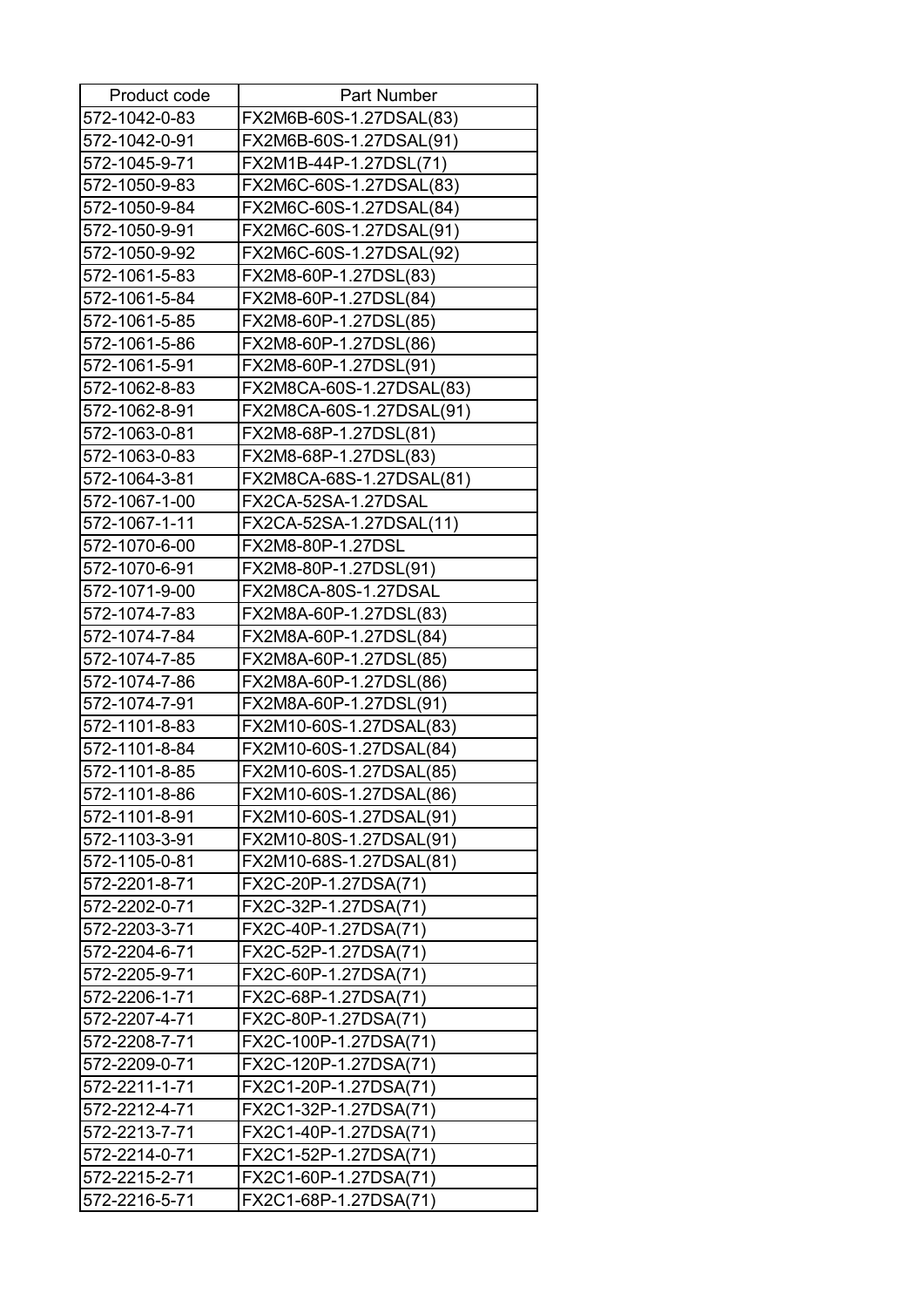| Product code  | <b>Part Number</b>      |
|---------------|-------------------------|
| 572-2217-8-71 | FX2C1-80P-1.27DSA(71)   |
| 572-2218-0-71 | FX2C1-100P-1.27DSA(71)  |
| 572-2219-3-71 | FX2C1-120P-1.27DSA(71)  |
| 572-2221-5-71 | FX2C2-20P-1.27DSA(71)   |
| 572-2222-8-71 | FX2C2-32P-1.27DSA(71)   |
| 572-2223-0-71 | FX2C2-40P-1.27DSA(71)   |
| 572-2224-3-71 | FX2C2-52P-1.27DSA(71)   |
| 572-2225-6-71 | FX2C2-60P-1.27DSA(71)   |
| 572-2226-9-71 | FX2C2-68P-1.27DSA(71)   |
| 572-2227-1-71 | FX2C2-80P-1.27DSA(71)   |
| 572-2228-4-71 | FX2C2-100P-1.27DSA(71)  |
| 572-2229-7-71 | FX2C2-120P-1.27DSA(71)  |
| 572-2251-6-71 | FX2C-20P-1.27DSAL(71)   |
| 572-2252-9-71 | FX2C-32P-1.27DSAL(71)   |
| 572-2253-1-59 | FX2C-40P-1.27DSAL(59)   |
| 572-2253-1-71 | FX2C-40P-1.27DSAL(71)   |
| 572-2254-4-71 | FX2C-52P-1.27DSAL(71)   |
| 572-2255-7-71 | FX2C-60P-1.27DSAL(71)   |
| 572-2256-0-71 | FX2C-68P-1.27DSAL(71)   |
| 572-2257-2-71 | FX2C-80P-1.27DSAL(71)   |
| 572-2258-5-71 | FX2C-100P-1.27DSAL(71)  |
| 572-2259-8-71 | FX2C-120P-1.27DSAL(71)  |
| 572-2261-0-71 | FX2C1-20P-1.27DSAL(71)  |
| 572-2262-2-71 | FX2C1-32P-1.27DSAL(71)  |
| 572-2263-5-71 | FX2C1-40P-1.27DSAL(71)  |
| 572-2264-8-71 | FX2C1-52P-1.27DSAL(71)  |
| 572-2265-0-71 | FX2C1-60P-1.27DSAL(71)  |
| 572-2266-3-71 | FX2C1-68P-1.27DSAL(71)  |
| 572-2267-6-71 | FX2C1-80P-1.27DSAL(71)  |
| 572-2268-9-71 | FX2C1-100P-1.27DSAL(71) |
| 572-2269-1-71 | FX2C1-120P-1.27DSAL(71) |
| 572-2271-3-71 | FX2C2-20P-1.27DSAL(71)  |
| 572-2272-6-71 | FX2C2-32P-1.27DSAL(71)  |
| 572-2273-9-71 | FX2C2-40P-1.27DSAL(71)  |
| 572-2274-1-71 | FX2C2-52P-1.27DSAL(71)  |
| 572-2275-4-71 | FX2C2-60P-1.27DSAL(71)  |
| 572-2276-7-71 | FX2C2-68P-1.27DSAL(71)  |
| 572-2277-0-71 | FX2C2-80P-1.27DSAL(71)  |
| 572-2278-2-71 | FX2C2-100P-1.27DSAL(71) |
| 572-2279-5-71 | FX2C2-120P-1.27DSAL(71) |
| 572-2301-2-71 | FX2CA-20P-1.27DSA(71)   |
| 572-2302-5-71 | FX2CA-32P-1.27DSA(71)   |
| 572-2303-8-71 | FX2CA-40P-1.27DSA(71)   |
| 572-2304-0-71 | FX2CA-52P-1.27DSA(71)   |
| 572-2305-3-71 | FX2CA-60P-1.27DSA(71)   |
| 572-2306-6-71 | FX2CA-68P-1.27DSA(71)   |
| 572-2306-6-75 | FX2CA-68P-1.27DSA(75)   |
| 572-2307-9-71 | FX2CA-80P-1.27DSA(71)   |
| 572-2308-1-71 | FX2CA-100P-1.27DSA(71)  |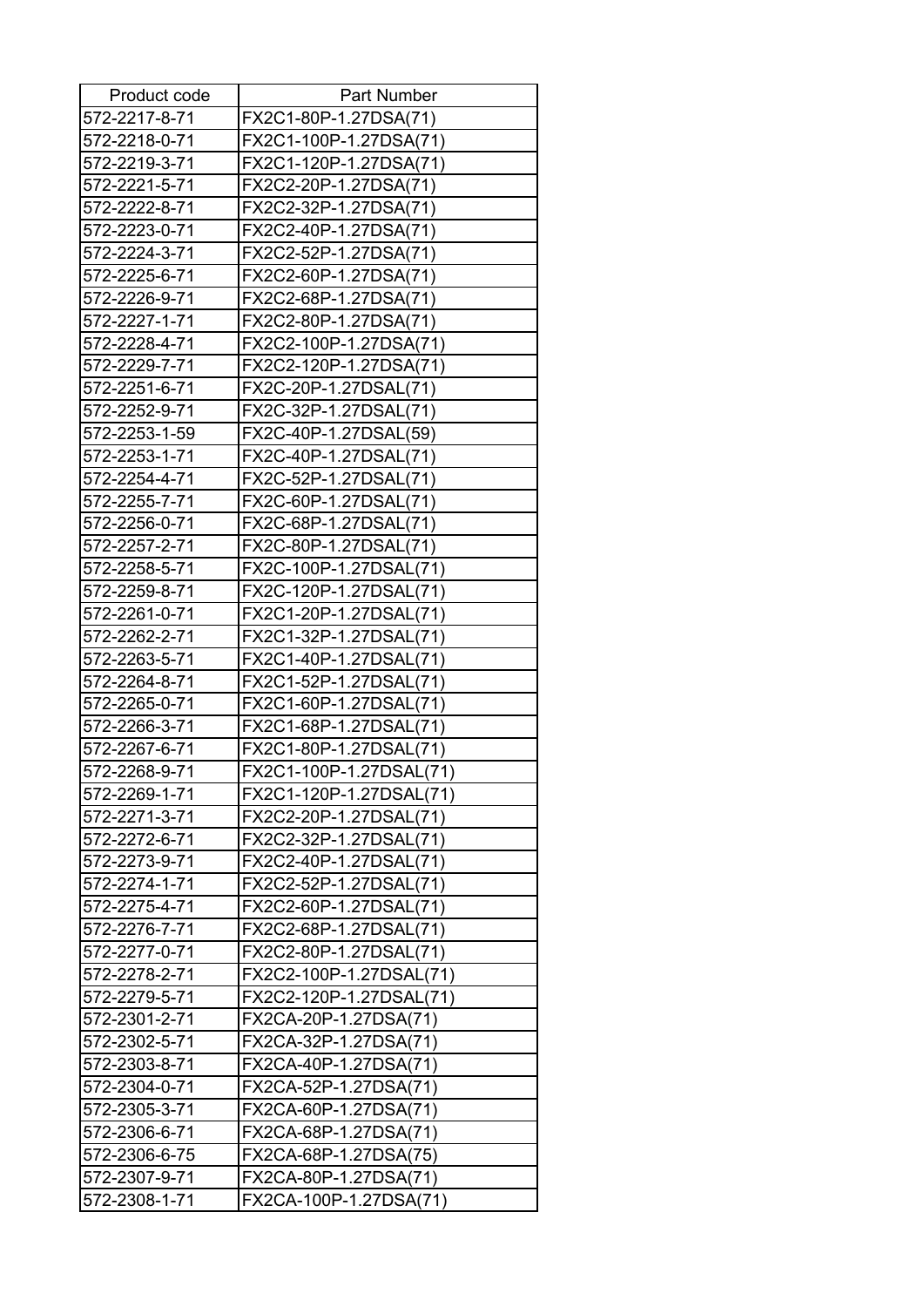| Product code  | <b>Part Number</b>       |
|---------------|--------------------------|
| 572-2308-1-75 | FX2CA-100P-1.27DSA(75)   |
| 572-2309-4-71 | FX2CA-120P-1.27DSA(71)   |
| 572-2311-6-71 | FX2CA1-20P-1.27DSA(71)   |
| 572-2312-9-71 | FX2CA1-32P-1.27DSA(71)   |
| 572-2313-1-71 | FX2CA1-40P-1.27DSA(71)   |
| 572-2314-4-71 | FX2CA1-52P-1.27DSA(71)   |
| 572-2315-7-71 | FX2CA1-60P-1.27DSA(71)   |
| 572-2316-0-71 | FX2CA1-68P-1.27DSA(71)   |
| 572-2317-2-71 | FX2CA1-80P-1.27DSA(71)   |
| 572-2318-5-71 | FX2CA1-100P-1.27DSA(71)  |
| 572-2319-8-71 | FX2CA1-120P-1.27DSA(71)  |
| 572-2321-0-71 | FX2CA2-20P-1.27DSA(71)   |
| 572-2322-2-71 | FX2CA2-32P-1.27DSA(71)   |
| 572-2323-5-71 | FX2CA2-40P-1.27DSA(71)   |
| 572-2324-8-71 | FX2CA2-52P-1.27DSA(71)   |
| 572-2325-0-71 | FX2CA2-60P-1.27DSA(71)   |
| 572-2326-3-71 | FX2CA2-68P-1.27DSA(71)   |
| 572-2327-6-71 | FX2CA2-80P-1.27DSA(71)   |
| 572-2328-9-71 | FX2CA2-100P-1.27DSA(71)  |
| 572-2329-1-71 | FX2CA2-120P-1.27DSA(71)  |
| 572-2351-0-71 | FX2CA-20P-1.27DSAL(71)   |
| 572-2352-3-71 | FX2CA-32P-1.27DSAL(71)   |
| 572-2353-6-71 | FX2CA-40P-1.27DSAL(71)   |
| 572-2354-9-71 | FX2CA-52P-1.27DSAL(71)   |
| 572-2355-1-71 | FX2CA-60P-1.27DSAL(71)   |
| 572-2356-4-35 | FX2CA-68P-1.27DSAL(35)   |
| 572-2356-4-71 | FX2CA-68P-1.27DSAL(71)   |
| 572-2357-7-71 | FX2CA-80P-1.27DSAL(71)   |
| 572-2357-7-75 | FX2CA-80P-1.27DSAL(75)   |
| 572-2358-0-71 | FX2CA-100P-1.27DSAL(71)  |
| 572-2359-2-71 | FX2CA-120P-1.27DSAL(71)  |
| 572-2361-4-71 | FX2CA1-20P-1.27DSAL(71)  |
| 572-2362-7-71 | FX2CA1-32P-1.27DSAL(71)  |
| 572-2363-0-71 | FX2CA1-40P-1.27DSAL(71)  |
| 572-2364-2-71 | FX2CA1-52P-1.27DSAL(71)  |
| 572-2365-5-71 | FX2CA1-60P-1.27DSAL(71)  |
| 572-2366-8-71 | FX2CA1-68P-1.27DSAL(71)  |
| 572-2367-0-71 | FX2CA1-80P-1.27DSAL(71)  |
| 572-2368-3-71 | FX2CA1-100P-1.27DSAL(71) |
| 572-2369-6-71 | FX2CA1-120P-1.27DSAL(71) |
| 572-2371-8-71 | FX2CA2-20P-1.27DSAL(71)  |
| 572-2372-0-71 | FX2CA2-32P-1.27DSAL(71)  |
| 572-2373-3-71 | FX2CA2-40P-1.27DSAL(71)  |
| 572-2374-6-71 | FX2CA2-52P-1.27DSAL(71)  |
| 572-2375-9-71 | FX2CA2-60P-1.27DSAL(71)  |
| 572-2375-9-80 | FX2CA2-60P-1.27DSAL(80)  |
| 572-2376-1-43 | FX2CA2-68P-1.27DSAL(43)  |
| 572-2376-1-71 | FX2CA2-68P-1.27DSAL(71)  |
| 572-2377-4-71 | FX2CA2-80P-1.27DSAL(71)  |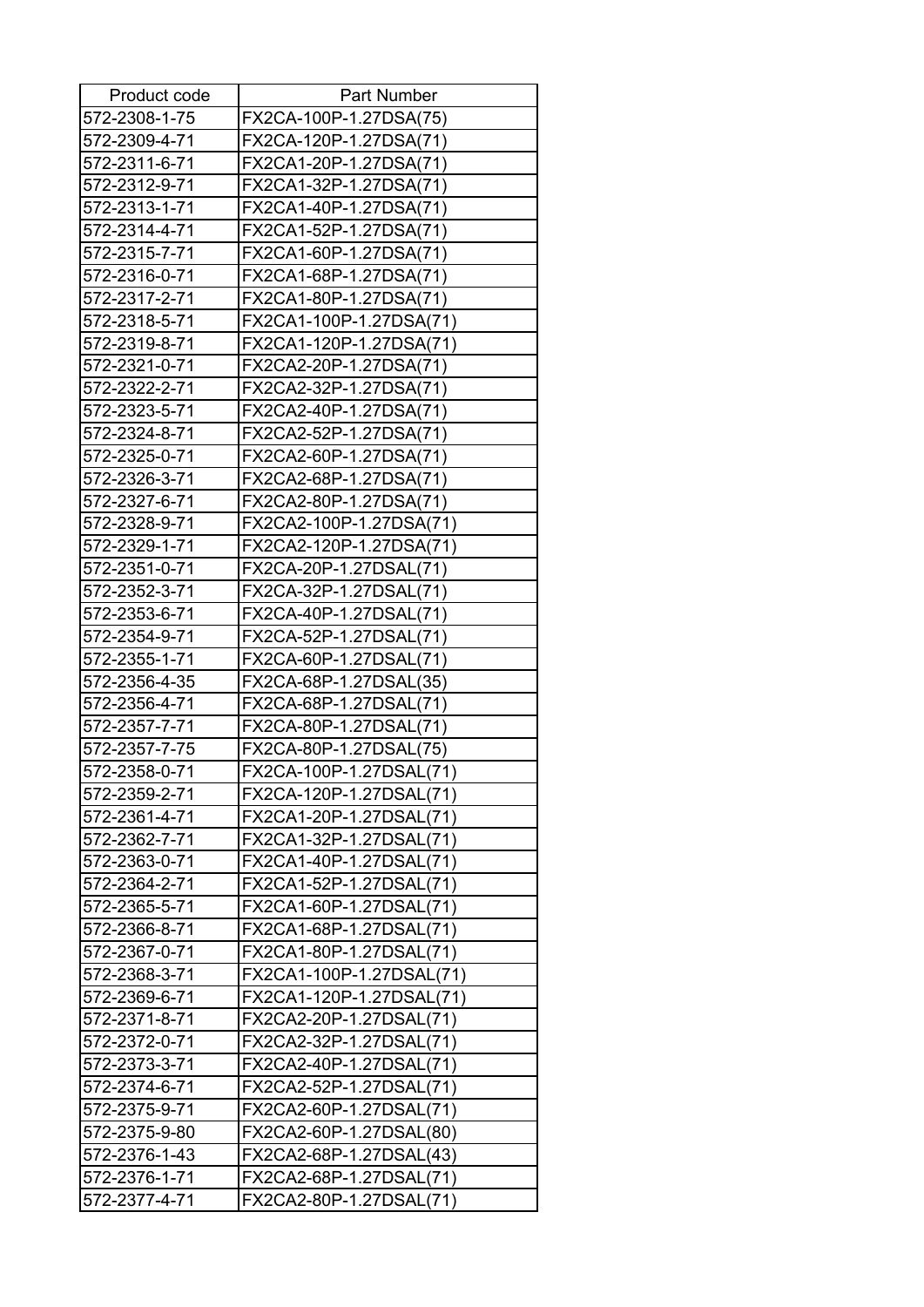| Product code  | <b>Part Number</b>       |
|---------------|--------------------------|
| 572-2378-7-71 | FX2CA2-100P-1.27DSAL(71) |
| 572-2379-0-71 | FX2CA2-120P-1.27DSAL(71) |
| 572-2401-7-71 | FX2C-20S-1.27DSA(71)     |
| 572-2402-0-71 | FX2C-32S-1.27DSA(71)     |
| 572-2403-2-71 | FX2C-40S-1.27DSA(71)     |
| 572-2404-5-43 | FX2C-52S-1.27DSA(43)     |
| 572-2404-5-71 | FX2C-52S-1.27DSA(71)     |
| 572-2405-8-71 | FX2C-60S-1.27DSA(71)     |
| 572-2406-0-43 | FX2C-68S-1.27DSA(43)     |
| 572-2406-0-71 | FX2C-68S-1.27DSA(71)     |
| 572-2407-3-71 | FX2C-80S-1.27DSA(71)     |
| 572-2408-6-71 | FX2C-100S-1.27DSA(71)    |
| 572-2408-6-75 | FX2C-100S-1.27DSA(75)    |
| 572-2409-9-71 | FX2C-120S-1.27DSA(71)    |
| 572-2421-4-71 | FX2C2-20S-1.27DSA(71)    |
| 572-2422-7-71 | FX2C2-32S-1.27DSA(71)    |
| 572-2423-0-71 | FX2C2-40S-1.27DSA(71)    |
| 572-2424-2-71 | FX2C2-52S-1.27DSA(71)    |
| 572-2425-5-71 | FX2C2-60S-1.27DSA(71)    |
| 572-2426-8-71 | FX2C2-68S-1.27DSA(71)    |
| 572-2427-0-71 | FX2C2-80S-1.27DSA(71)    |
| 572-2428-3-71 | FX2C2-100S-1.27DSA(71)   |
| 572-2429-6-71 | FX2C2-120S-1.27DSA(71)   |
| 572-2451-5-71 | FX2C-20S-1.27DSAL(71)    |
| 572-2452-8-71 | FX2C-32S-1.27DSAL(71)    |
| 572-2453-0-71 | FX2C-40S-1.27DSAL(71)    |
| 572-2454-3-71 | FX2C-52S-1.27DSAL(71)    |
| 572-2455-6-71 | FX2C-60S-1.27DSAL(71)    |
| 572-2456-9-71 | FX2C-68S-1.27DSAL(71)    |
| 572-2457-1-71 | FX2C-80S-1.27DSAL(71)    |
| 572-2458-4-61 | FX2C-100S-1.27DSAL(61)   |
| 572-2458-4-71 | FX2C-100S-1.27DSAL(71)   |
| 572-2459-7-71 | FX2C-120S-1.27DSAL(71)   |
| 572-2471-2-71 | FX2C2-20S-1.27DSAL(71)   |
| 572-2472-5-71 | FX2C2-32S-1.27DSAL(71)   |
| 572-2473-8-71 | FX2C2-40S-1.27DSAL(71)   |
| 572-2474-0-71 | FX2C2-52S-1.27DSAL(71)   |
| 572-2475-3-71 | FX2C2-60S-1.27DSAL(71)   |
| 572-2476-6-71 | FX2C2-68S-1.27DSAL(71)   |
| 572-2477-9-71 | FX2C2-80S-1.27DSAL(71)   |
| 572-2478-1-71 | FX2C2-100S-1.27DSAL(71)  |
| 572-2479-4-71 | FX2C2-120S-1.27DSAL(71)  |
| 572-2501-1-71 | FX2CA-20S-1.27DSA(71)    |
| 572-2502-4-71 | FX2CA-32S-1.27DSA(71)    |
| 572-2503-7-71 | FX2CA-40S-1.27DSA(71)    |
| 572-2504-0-71 | FX2CA-52S-1.27DSA(71)    |
| 572-2505-2-71 | FX2CA-60S-1.27DSA(71)    |
| 572-2505-2-80 | FX2CA-60S-1.27DSA(80)    |
| 572-2506-5-71 | FX2CA-68S-1.27DSA(71)    |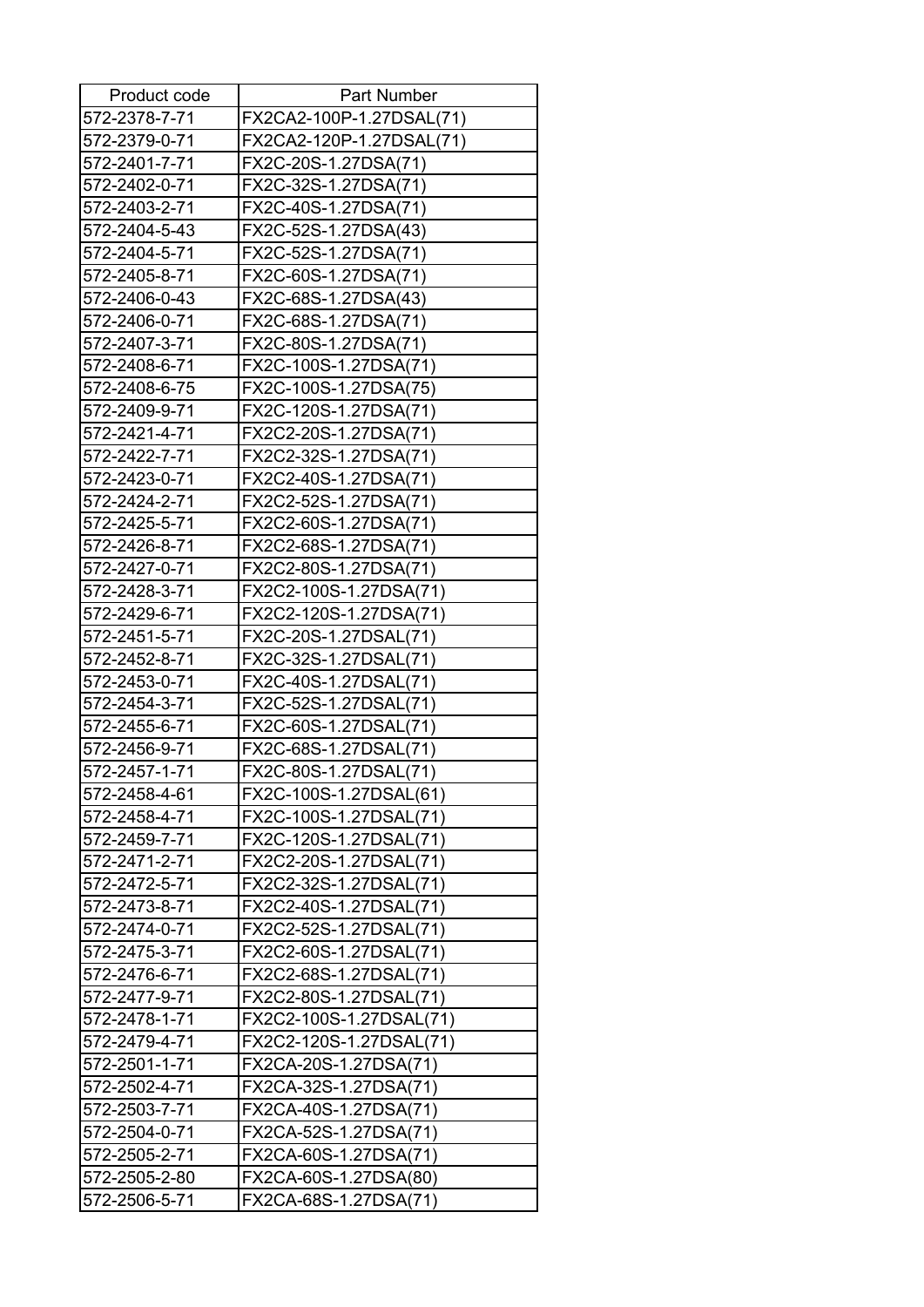| Product code  | <b>Part Number</b>       |
|---------------|--------------------------|
| 572-2507-8-71 | FX2CA-80S-1.27DSA(71)    |
| 572-2508-0-71 | FX2CA-100S-1.27DSA(71)   |
| 572-2509-3-71 | FX2CA-120S-1.27DSA(71)   |
| 572-2521-9-71 | FX2CA2-20S-1.27DSA(71)   |
| 572-2522-1-71 | FX2CA2-32S-1.27DSA(71)   |
| 572-2523-4-71 | FX2CA2-40S-1.27DSA(71)   |
| 572-2524-7-71 | FX2CA2-52S-1.27DSA(71)   |
| 572-2525-0-71 | FX2CA2-60S-1.27DSA(71)   |
| 572-2526-2-71 | FX2CA2-68S-1.27DSA(71)   |
| 572-2527-5-71 | FX2CA2-80S-1.27DSA(71)   |
| 572-2528-8-71 | FX2CA2-100S-1.27DSA(71)  |
| 572-2529-0-71 | FX2CA2-120S-1.27DSA(71)  |
| 572-2551-0-71 | FX2CA-20S-1.27DSAL(71)   |
| 572-2552-2-71 | FX2CA-32S-1.27DSAL(71)   |
| 572-2553-5-71 | FX2CA-40S-1.27DSAL(71)   |
| 572-2554-8-71 | FX2CA-52S-1.27DSAL(71)   |
| 572-2555-0-71 | FX2CA-60S-1.27DSAL(71)   |
| 572-2556-3-35 | FX2CA-68S-1.27DSAL(35)   |
| 572-2556-3-43 | FX2CA-68S-1.27DSAL(43)   |
| 572-2556-3-71 | FX2CA-68S-1.27DSAL(71)   |
| 572-2557-6-71 | FX2CA-80S-1.27DSAL(71)   |
| 572-2557-6-75 | FX2CA-80S-1.27DSAL(75)   |
| 572-2558-9-71 | FX2CA-100S-1.27DSAL(71)  |
| 572-2559-1-71 | FX2CA-120S-1.27DSAL(71)  |
| 572-2571-7-71 | FX2CA2-20S-1.27DSAL(71)  |
| 572-2572-0-71 | FX2CA2-32S-1.27DSAL(71)  |
| 572-2573-2-71 | FX2CA2-40S-1.27DSAL(71)  |
| 572-2574-5-71 | FX2CA2-52S-1.27DSAL(71)  |
| 572-2575-8-61 | FX2CA2-60S-1.27DSAL(61)  |
| 572-2575-8-71 | FX2CA2-60S-1.27DSAL(71)  |
| 572-2576-0-61 | FX2CA2-68S-1.27DSAL(61)  |
| 572-2576-0-71 | FX2CA2-68S-1.27DSAL(71)  |
| 572-2577-3-61 | FX2CA2-80S-1.27DSAL(61)  |
| 572-2577-3-71 | FX2CA2-80S-1.27DSAL(71)  |
| 572-2578-6-71 | FX2CA2-100S-1.27DSAL(71) |
| 572-2579-9-71 | FX2CA2-120S-1.27DSAL(71) |
| 572-2601-6-71 | FX2-20P-1.27DS(71)       |
| 572-2602-9-43 | FX2-32P-1.27DS(43)       |
| 572-2602-9-71 | FX2-32P-1.27DS(71)       |
| 572-2603-1-71 | FX2-40P-1.27DS(71)       |
| 572-2604-4-43 | FX2-52P-1.27DS(43)       |
| 572-2604-4-71 | FX2-52P-1.27DS(71)       |
| 572-2605-7-71 | FX2-60P-1.27DS(71)       |
| 572-2606-0-43 | FX2-68P-1.27DS(43)       |
| 572-2606-0-71 | FX2-68P-1.27DS(71)       |
| 572-2607-2-71 | FX2-80P-1.27DS(71)       |
| 572-2608-5-71 | FX2-100P-1.27DS(71)      |
| 572-2609-8-71 | FX2-120P-1.27DS(71)      |
| 572-2651-4-71 | FX2-20P-1.27DSL(71)      |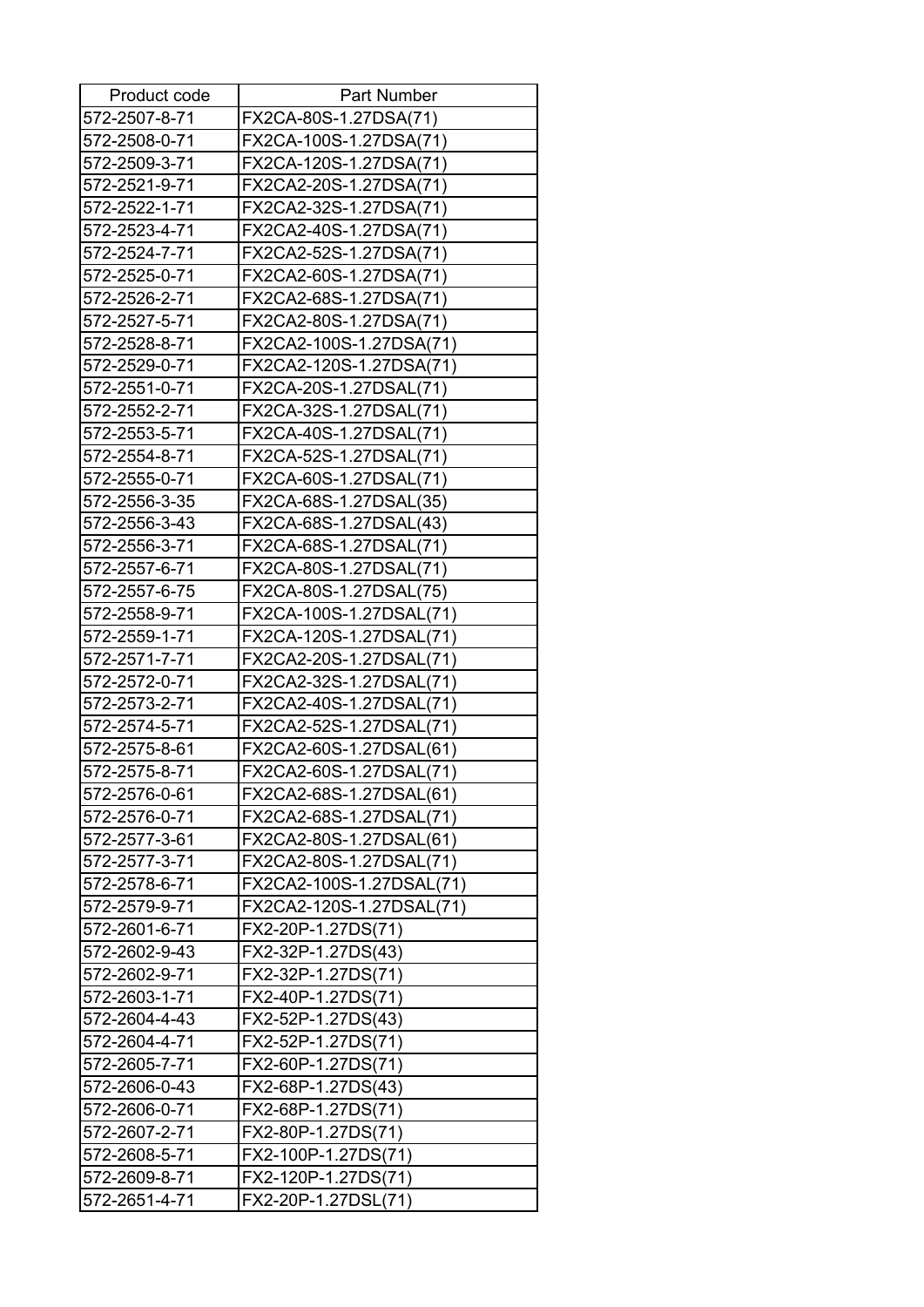| Product code  | Part Number          |
|---------------|----------------------|
| 572-2652-7-71 | FX2-32P-1.27DSL(71)  |
| 572-2653-0-59 | FX2-40P-1.27DSL(59)  |
| 572-2653-0-71 | FX2-40P-1.27DSL(71)  |
| 572-2654-2-58 | FX2-52P-1.27DSL(58)  |
| 572-2654-2-71 | FX2-52P-1.27DSL(71)  |
| 572-2655-5-59 | FX2-60P-1.27DSL(59)  |
| 572-2655-5-71 | FX2-60P-1.27DSL(71)  |
| 572-2656-8-71 | FX2-68P-1.27DSL(71)  |
| 572-2657-0-71 | FX2-80P-1.27DSL(71)  |
| 572-2658-3-71 | FX2-100P-1.27DSL(71) |
| 572-2659-6-71 | FX2-120P-1.27DSL(71) |
| 572-2701-0-71 | FX2-20S-1.27DS(71)   |
| 572-2702-3-71 | FX2-32S-1.27DS(71)   |
| 572-2703-6-71 | FX2-40S-1.27DS(71)   |
| 572-2704-9-71 | FX2-52S-1.27DS(71)   |
| 572-2705-1-71 | FX2-60S-1.27DS(71)   |
| 572-2706-4-71 | FX2-68S-1.27DS(71)   |
| 572-2707-7-71 | FX2-80S-1.27DS(71)   |
| 572-2708-0-71 | FX2-100S-1.27DS(71)  |
| 572-2709-2-71 | FX2-120S-1.27DS(71)  |
| 572-2751-9-71 | FX2-20S-1.27DSL(71)  |
| 572-2752-1-71 | FX2-32S-1.27DSL(71)  |
| 572-2753-4-59 | FX2-40S-1.27DSL(59)  |
| 572-2753-4-71 | FX2-40S-1.27DSL(71)  |
| 572-2753-4-74 | FX2-40S-1.27DSL(74)  |
| 572-2754-7-71 | FX2-52S-1.27DSL(71)  |
| 572-2755-0-59 | FX2-60S-1.27DSL(59)  |
| 572-2755-0-71 | FX2-60S-1.27DSL(71)  |
| 572-2755-0-84 | FX2-60S-1.27DSL(84)  |
| 572-2756-2-71 | FX2-68S-1.27DSL(71)  |
| 572-2756-2-74 | FX2-68S-1.27DSL(74)  |
| 572-2757-5-71 | FX2-80S-1.27DSL(71)  |
| 572-2757-5-74 | FX2-80S-1.27DSL(74)  |
| 572-2758-8-71 | FX2-100S-1.27DSL(71) |
| 572-2759-0-71 | FX2-120S-1.27DSL(71) |
| 575-1010-3-70 | FX5M1-100P-DSL(70)   |
| 575-1010-3-81 | FX5M1-100P-DSL(81)   |
| 575-1014-4-70 | FX5M1-120P-DSL(70)   |
| 575-1014-4-81 | FX5M1-120P-DSL(81)   |
| 575-2101-2-00 | FX15-31P-C           |
| 575-2103-8-00 | <b>FX15S-51P-C</b>   |
| 575-2103-8-01 | FX15S-51P-C(01)      |
| 575-2106-6-00 | <b>FX15S-31P-C</b>   |
| 575-2106-6-01 | FX15S-31P-C(01)      |
| 575-2107-9-00 | <b>FX15S-41P-C</b>   |
| 575-2107-9-01 | FX15S-41P-C(01)      |
| 575-2108-1-00 | <b>FX15M-31P-C</b>   |
| 575-2109-4-00 | FX15M-21P-C          |
| 575-2113-1-00 | <b>FX15SW-31P-C</b>  |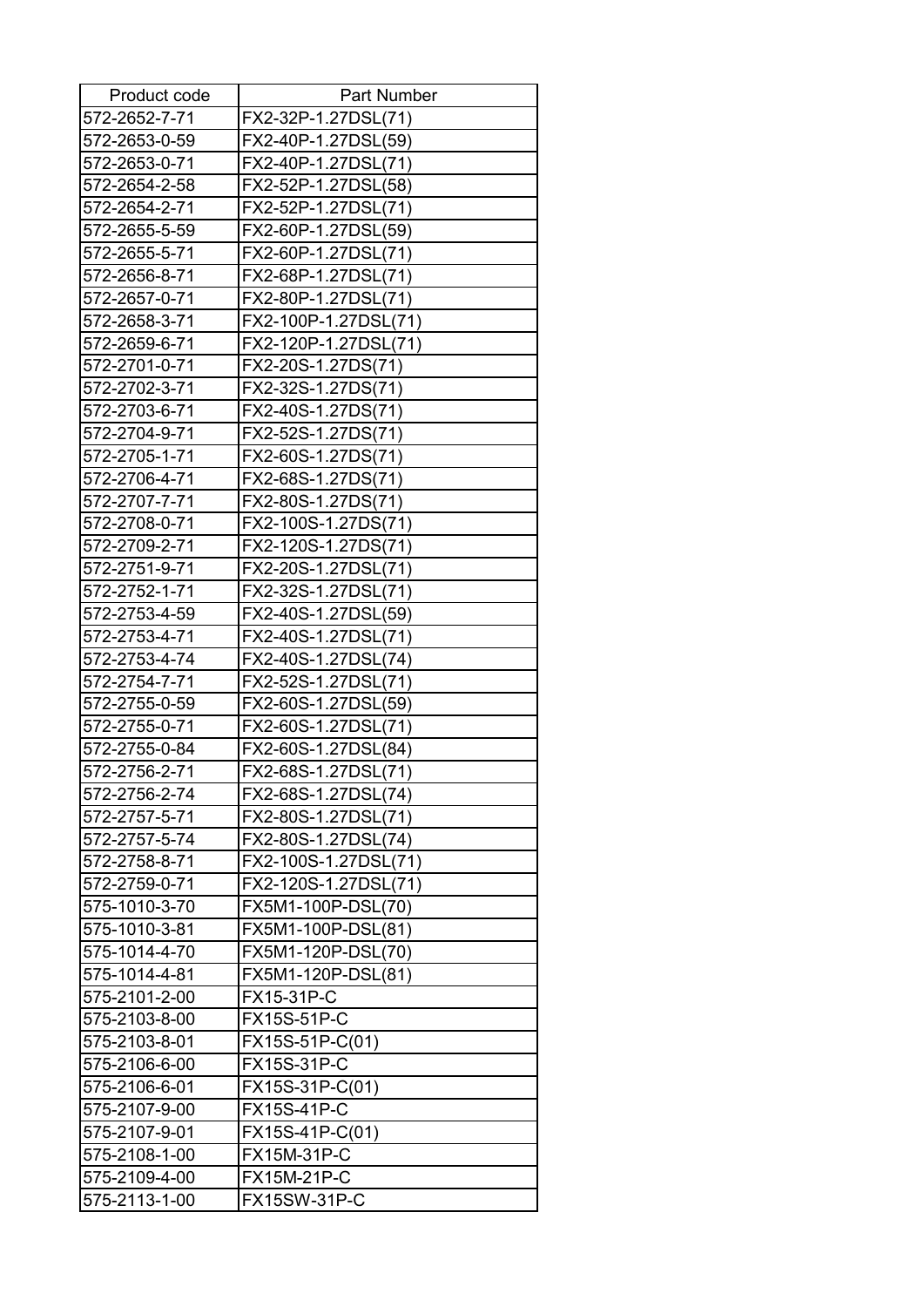| Product code  | Part Number           |
|---------------|-----------------------|
| 575-2120-7-00 | FX15SW-31(30)P-C      |
| 575-3262-7-00 | FX16M2-41P-HC         |
| 575-3262-7-61 | FX16M2-41P-HC(61)     |
| 575-3263-0-00 | FX16M2-51P-HC         |
| 575-3263-0-61 | FX16M2-51P-HC(61)     |
| 587-0112-8-00 | $HP5-BP-GK(A)$        |
| 587-0113-0-00 | HP5-PKG-GK(A)         |
| 588-0059-3-01 | MIF30-20P-2.54DSA(01) |
| 588-0061-5-01 | MIF30-34P-2.54DSA(01) |
| 588-0255-1-71 | MA18A-44DA-2DSB(71)   |
| 588-0290-2-00 | MIF81-40PD            |
| 588-0299-7-51 | MA35-6P-2DS(51)       |
| 588-0312-3-51 | MA35-20P-2DS(51)      |
| 588-0317-7-42 | MA35-18P-2DS(42)      |
| 588-0317-7-51 | MA35-18P-2DS(51)      |
| 588-0318-0-43 | MA35-14P-2DS(43)      |
| 588-0318-0-51 | MA35-14P-2DS(51)      |
| 588-0319-2-51 | MA35-32P-2DS(51)      |
| 588-0320-1-51 | MA35-50P-2DS(51)      |
| 588-0321-4-43 | MA35-10P-2DS(43)      |
| 588-0321-4-51 | MA35-10P-2DS(51)      |
| 588-0331-8-43 | MA35-8P-2DS(43)       |
| 588-0331-8-51 | MA35-8P-2DS(51)       |
| 588-0359-7-51 | MA35-16P-2DS(51)      |
| 588-0360-6-51 | MA35-22P-2DS(51)      |
| 588-0363-4-51 | MA35-12P-2DS(51)      |
| 588-0364-7-51 | MA35-30P-2DS(51)      |
| 588-0365-0-51 | MA35-40P-2DS(51)      |
| 588-0366-2-51 | MA35-28P-2DS(51)      |
| 588-0368-8-51 | MA35-52P-2DS(51)      |
| 588-0369-0-51 | MA35-24P-2DS(51)      |
| 588-0371-2-43 | MA35-44P-2DS(43)      |
| 588-0371-2-51 | MA35-44P-2DS(51)      |
| 588-0379-4-43 | MA35-26P-2DS(43)      |
| 588-0379-4-51 | MA35-26P-2DS(51)      |
| 588-0403-7-43 | MA35-62P-2DS(43)      |
| 588-0403-7-51 | MA35-62P-2DS(51)      |
| 610-0001-0-63 | HIF3B-10D-2.54R(63)   |
| 610-0002-2-63 | HIF3B-14D-2.54R(63)   |
| 610-0003-5-63 | HIF3B-16D-2.54R(63)   |
| 610-0004-8-63 | HIF3B-20D-2.54R(63)   |
| 610-0005-0-63 | HIF3B-26D-2.54R(63)   |
| 610-0006-3-63 | HIF3B-30D-2.54R(63)   |
| 610-0007-6-63 | HIF3B-34D-2.54R(63)   |
| 610-0008-9-63 | HIF3B-40D-2.54R(63)   |
| 610-0009-1-63 | HIF3B-50D-2.54R(63)   |
| 610-0010-0-63 | HIF3B-60D-2.54R(63)   |
| 610-0011-3-63 | HIF3B-64D-2.54R(63)   |
| 610-0012-6-63 | HIF3B-6D-2.54R(63)    |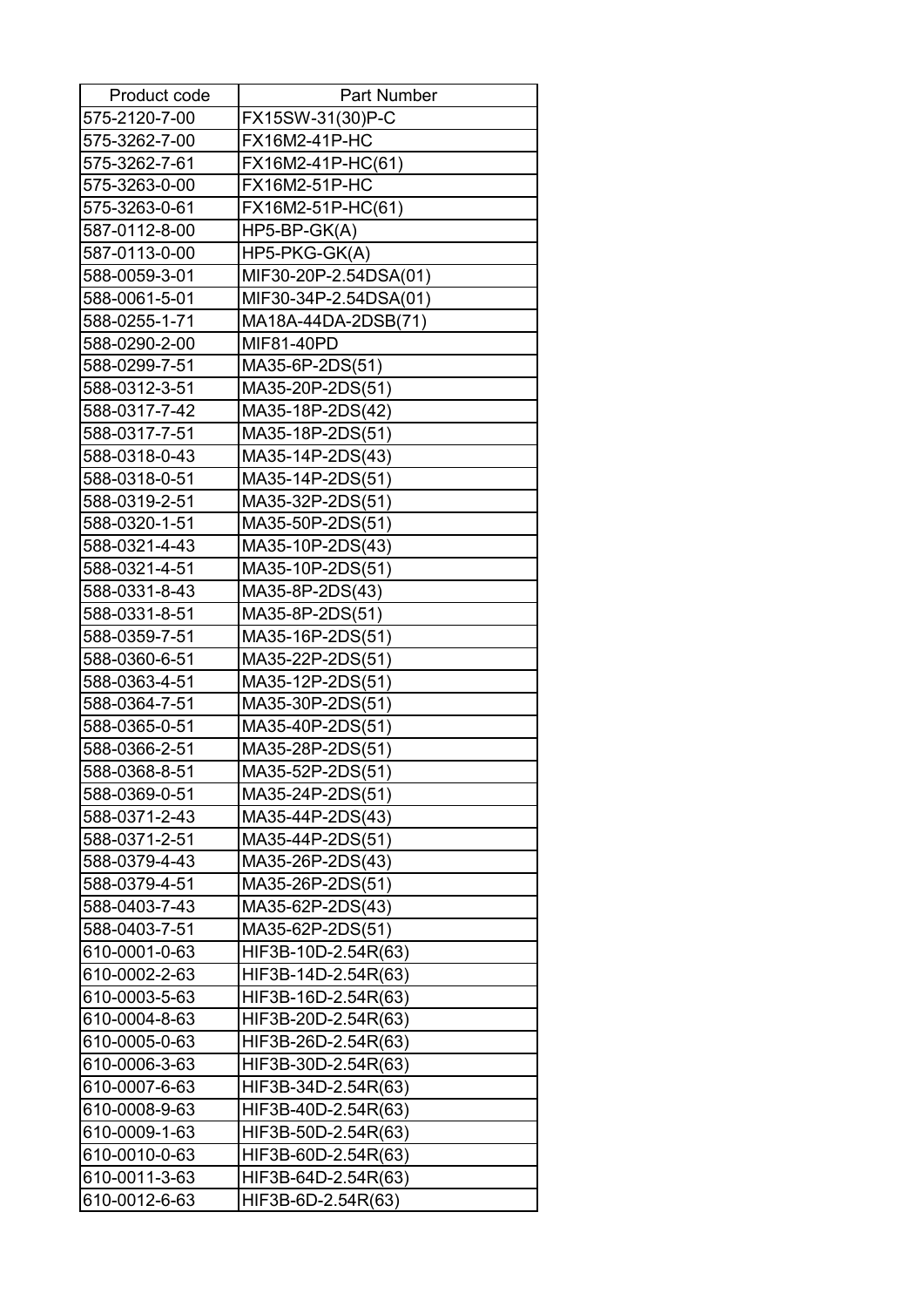| Product code  | <b>Part Number</b>     |
|---------------|------------------------|
| 610-0013-0-63 | HIF3MBW-64D-2.54R(63)  |
| 610-0014-0-00 | HIF3MW-10D-2.54R       |
| 610-0015-0-00 | HIF3BMQ-10D-2.54C      |
| 610-0021-7-05 | HIF3BA-10D-2.54R(05)   |
| 610-0021-7-63 | HIF3BA-10D-2.54R(63)   |
| 610-0022-0-63 | HIF3BA-14D-2.54R(63)   |
| 610-0023-2-05 | HIF3BA-16D-2.54R(05)   |
| 610-0023-2-11 | HIF3BA-16D-2.54R(11)   |
| 610-0023-2-63 | HIF3BA-16D-2.54R(63)   |
| 610-0024-5-05 | HIF3BA-20D-2.54R(05)   |
| 610-0024-5-11 | HIF3BA-20D-2.54R(11)   |
| 610-0024-5-63 | HIF3BA-20D-2.54R(63)   |
| 610-0025-8-05 | HIF3BA-26D-2.54R(05)   |
| 610-0025-8-11 | HIF3BA-26D-2.54R(11)   |
| 610-0025-8-63 | HIF3BA-26D-2.54R(63)   |
| 610-0026-0-05 | HIF3BA-30D-2.54R(05)   |
| 610-0026-0-11 | HIF3BA-30D-2.54R(11)   |
| 610-0026-0-63 | HIF3BA-30D-2.54R(63)   |
| 610-0027-3-05 | HIF3BA-34D-2.54R(05)   |
| 610-0027-3-11 | HIF3BA-34D-2.54R(11)   |
| 610-0027-3-63 | HIF3BA-34D-2.54R(63)   |
| 610-0028-6-05 | HIF3BA-40D-2.54R(05)   |
| 610-0028-6-11 | HIF3BA-40D-2.54R(11)   |
| 610-0028-6-63 | HIF3BA-40D-2.54R(63)   |
| 610-0029-9-05 | HIF3BA-50D-2.54R(05)   |
| 610-0029-9-11 | HIF3BA-50D-2.54R(11)   |
| 610-0029-9-63 | HIF3BA-50D-2.54R(63)   |
| 610-0030-8-18 | HIF3BA-60D-2.54R(18)   |
| 610-0030-8-63 | HIF3BA-60D-2.54R(63)   |
| 610-0031-0-05 | HIF3BA-64D-2.54R(05)   |
| 610-0031-0-63 | HIF3BA-64D-2.54R(63)   |
| 610-0032-3-63 | HIF3BA-6D-2.54R(63)    |
| 610-0041-4-05 | HIF3BB-50D-2.54R(05)   |
| 610-0041-4-63 | HIF3BB-50D-2.54R(63)   |
| 610-0042-7-63 | HIF3BB-60D-2.54R(63)   |
| 610-0043-0-63 | HIF3BB-64D-2.54R(63)   |
| 610-0044-2-00 | HIF3BA-24D-2.54R       |
| 610-0051-8-63 | HIF3B-10PA-2.54DS(63)  |
| 610-0052-0-63 | HIF3B-16PA-2.54DS(63)  |
| 610-0053-3-63 | HIF3B-20PA-2.54DS(63)  |
| 610-0054-6-63 | HIF3B-26PA-2.54DS(63)  |
| 610-0055-9-63 | HIF3B-30PA-2.54DS(63)  |
| 610-0056-1-63 | HIF3B-34PA-2.54DS(63)  |
| 610-0057-4-63 | HIF3B-40PA-2.54DS(63)  |
| 610-0058-7-63 | HIF3B-50PA-2.54DS(63)  |
| 610-0059-0-63 | HIF3B-60PA-2.54DS(63)  |
| 610-0060-9-63 | HIF3B-64PA-2.54DS(63)  |
| 610-0091-2-63 | HIF3BA-10PA-2.54DS(63) |
| 610-0091-2-75 | HIF3BA-10PA-2.54DS(75) |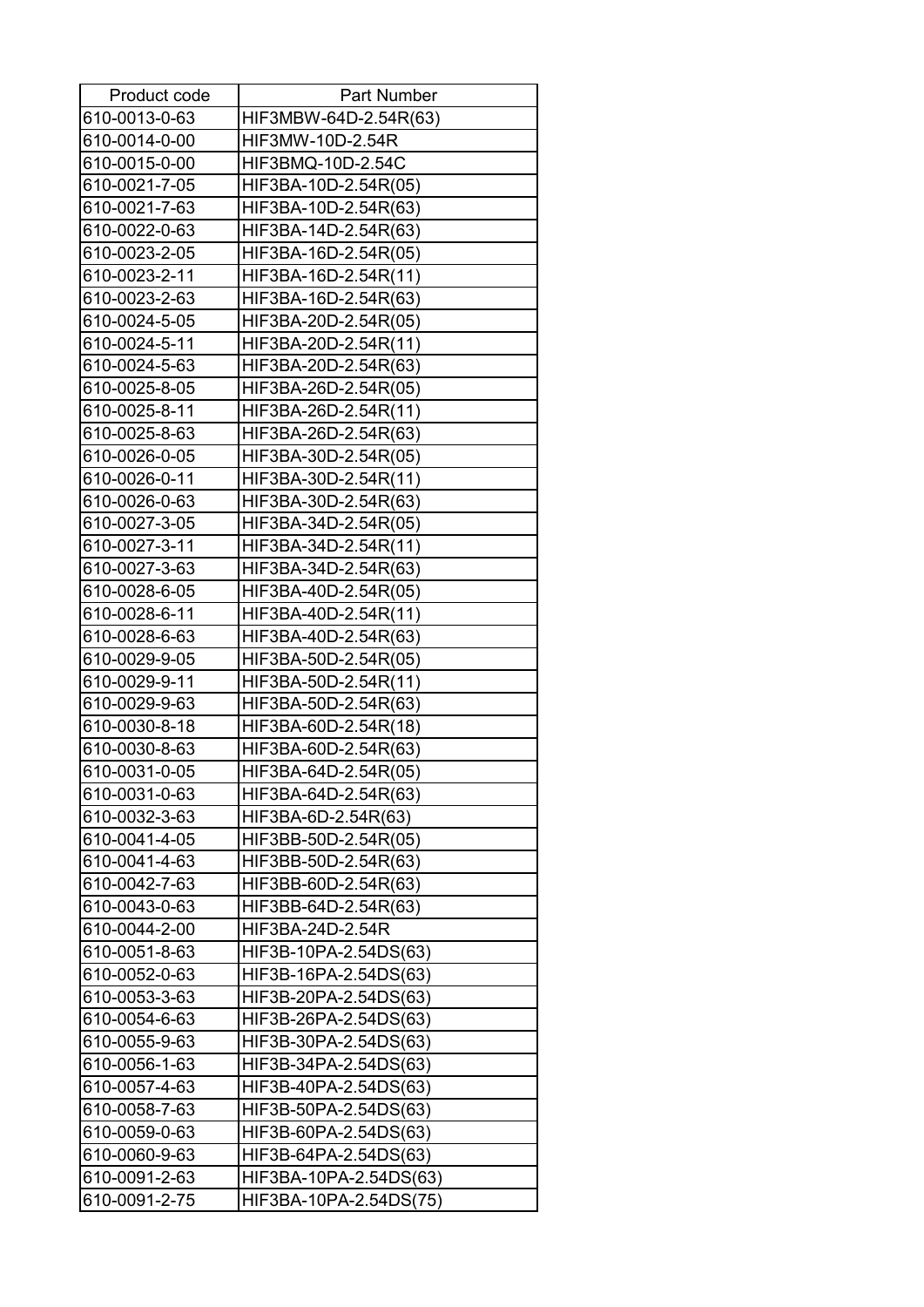| Product code                   | <b>Part Number</b>                                 |
|--------------------------------|----------------------------------------------------|
| 610-0091-2-81                  | HIF3BA-10PA-2.54DS(81)                             |
| 610-0092-5-63                  | HIF3BA-14PA-2.54DS(63)                             |
| 610-0092-5-75                  | HIF3BA-14PA-2.54DS(75)                             |
| 610-0093-8-63                  | HIF3BA-16PA-2.54DS(63)                             |
| 610-0093-8-75                  | HIF3BA-16PA-2.54DS(75)                             |
| 610-0093-8-81                  | HIF3BA-16PA-2.54DS(81)                             |
| 610-0094-0-63                  | HIF3BA-20PA-2.54DS(63)                             |
| 610-0094-0-69                  | HIF3BA-20PA-2.54DS(69)                             |
| 610-0094-0-75                  | HIF3BA-20PA-2.54DS(75)                             |
| 610-0095-3-63                  | HIF3BA-26PA-2.54DS(63)                             |
| 610-0095-3-75                  | HIF3BA-26PA-2.54DS(75)                             |
| 610-0095-3-85                  | HIF3BA-26PA-2.54DS(85)                             |
| 610-0096-6-63                  | HIF3BA-30PA-2.54DS(63)                             |
| 610-0096-6-75                  | HIF3BA-30PA-2.54DS(75)                             |
| 610-0097-9-63                  | HIF3BA-34PA-2.54DS(63)                             |
| 610-0097-9-75                  | HIF3BA-34PA-2.54DS(75)                             |
| 610-0097-9-91                  | HIF3BA-34PA-2.54DS(91)                             |
| 610-0098-1-63                  | HIF3BA-40PA-2.54DS(63)                             |
| 610-0098-1-75                  | HIF3BA-40PA-2.54DS(75)                             |
| 610-0098-1-81                  | HIF3BA-40PA-2.54DS(81)                             |
| 610-0098-1-82                  | HIF3BA-40PA-2.54DS(82)                             |
| 610-0099-4-63                  | HIF3BA-50PA-2.54DS(63)                             |
| 610-0099-4-75                  | HIF3BA-50PA-2.54DS(75)                             |
| 610-0100-1-63                  | HIF3BA-60PA-2.54DS(63)                             |
| 610-0101-4-63                  | HIF3BA-64PA-2.54DS(63)                             |
| 610-0101-4-75                  | HIF3BA-64PA-2.54DS(75)                             |
| 610-0111-8-63                  | HIF3BA-10PA-2.54DSA(63)                            |
| 610-0112-0-63                  | HIF3BA-14PA-2.54DSA(63)                            |
| 610-0113-3-63                  | HIF3BA-16PA-2.54DSA(63)                            |
| 610-0113-3-74                  | HIF3BA-16PA-2.54DSA(74)                            |
| 610-0113-3-75                  | HIF3BA-16PA-2.54DSA(75)                            |
| 610-0114-6-63                  | HIF3BA-20PA-2.54DSA(63)                            |
| 610-0114-6-64                  | HIF3BA-20PA-2.54DSA(64)                            |
| 610-0114-6-69                  | HIF3BA-20PA-2.54DSA(69)                            |
| 610-0114-6-72                  | HIF3BA-20PA-2.54DSA(72)                            |
| 610-0114-6-74                  | HIF3BA-20PA-2.54DSA(74)                            |
| 610-0114-6-75                  | HIF3BA-20PA-2.54DSA(75)                            |
| 610-0115-9-63                  | HIF3BA-26PA-2.54DSA(63)                            |
| 610-0115-9-64                  | HIF3BA-26PA-2.54DSA(64)                            |
| 610-0115-9-65                  | HIF3BA-26PA-2.54DSA(65)                            |
| 610-0115-9-72                  | HIF3BA-26PA-2.54DSA(72)                            |
| 610-0115-9-75<br>610-0116-1-63 | HIF3BA-26PA-2.54DSA(75)<br>HIF3BA-30PA-2.54DSA(63) |
| 610-0116-1-64                  | HIF3BA-30PA-2.54DSA(64)                            |
| 610-0116-1-72                  | HIF3BA-30PA-2.54DSA(72)                            |
| 610-0116-1-75                  | HIF3BA-30PA-2.54DSA(75)                            |
| 610-0116-1-88                  | HIF3BA-30PA-2.54DSA(88)                            |
| 610-0117-4-63                  | HIF3BA-34PA-2.54DSA(63)                            |
| 610-0117-4-64                  | HIF3BA-34PA-2.54DSA(64)                            |
|                                |                                                    |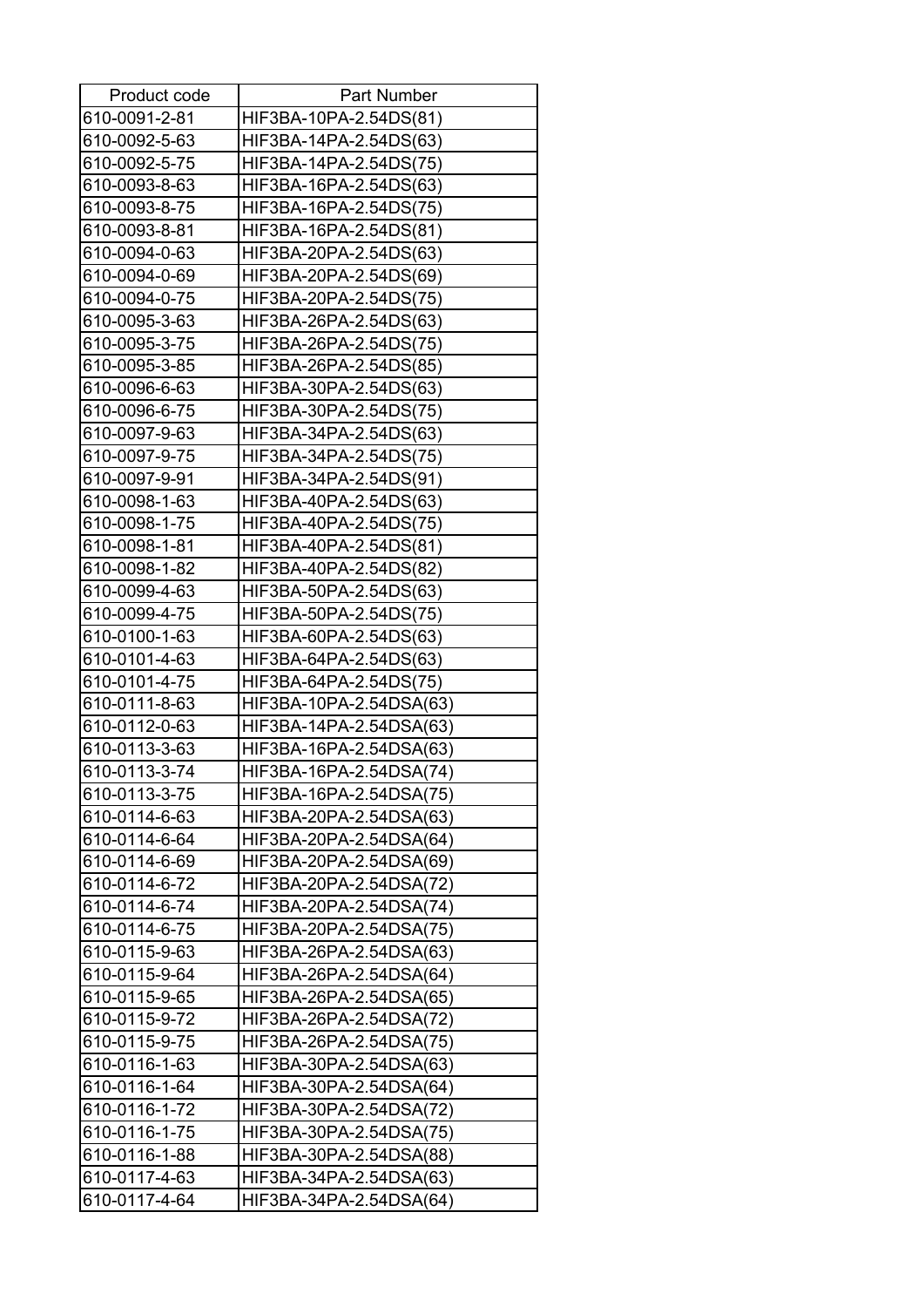| Product code  | <b>Part Number</b>      |
|---------------|-------------------------|
| 610-0117-4-72 | HIF3BA-34PA-2.54DSA(72) |
| 610-0117-4-75 | HIF3BA-34PA-2.54DSA(75) |
| 610-0118-7-63 | HIF3BA-40PA-2.54DSA(63) |
| 610-0118-7-64 | HIF3BA-40PA-2.54DSA(64) |
| 610-0118-7-72 | HIF3BA-40PA-2.54DSA(72) |
| 610-0118-7-75 | HIF3BA-40PA-2.54DSA(75) |
| 610-0118-7-82 | HIF3BA-40PA-2.54DSA(82) |
| 610-0118-7-83 | HIF3BA-40PA-2.54DSA(83) |
| 610-0118-7-84 | HIF3BA-40PA-2.54DSA(84) |
| 610-0119-0-63 | HIF3BA-50PA-2.54DSA(63) |
| 610-0119-0-75 | HIF3BA-50PA-2.54DSA(75) |
| 610-0120-9-63 | HIF3BA-60PA-2.54DSA(63) |
| 610-0120-9-75 | HIF3BA-60PA-2.54DSA(75) |
| 610-0121-1-63 | HIF3BA-64PA-2.54DSA(63) |
| 610-0121-1-75 | HIF3BA-64PA-2.54DSA(75) |
| 610-0131-5-63 | HIF3BB-50PA-2.54DS(63)  |
| 610-0132-8-63 | HIF3BB-60PA-2.54DS(63)  |
| 610-0133-0-63 | HIF3BB-64PA-2.54DS(63)  |
| 610-0141-9-63 | HIF3BB-50PA-2.54DSA(63) |
| 610-0142-1-63 | HIF3BB-60PA-2.54DSA(63) |
| 610-0143-4-63 | HIF3BB-64PA-2.54DSA(63) |
| 610-0151-2-63 | HIF3BC-10PA-2.54DS(63)  |
| 610-0171-0-63 | HIF3BD-10PA-2.54DS(63)  |
| 610-0171-0-64 | HIF3BD-10PA-2.54DS(64)  |
| 610-0171-0-72 | HIF3BD-10PA-2.54DS(72)  |
| 610-0171-0-75 | HIF3BD-10PA-2.54DS(75)  |
| 610-0181-3-63 | HIF3BD-10PA-2.54DSA(63) |
| 610-0181-3-65 | HIF3BD-10PA-2.54DSA(65) |
| 610-0181-3-75 | HIF3BD-10PA-2.54DSA(75) |
| 610-0190-4-63 | HIF3BA-10D-2.54R-CL(63) |
| 610-0192-0-63 | HIF3BA-16D-2.54R-CL(63) |
| 610-0193-2-63 | HIF3BA-20D-2.54R-CL(63) |
| 610-0194-5-63 | HIF3BA-26D-2.54R-CL(63) |
| 610-0195-8-63 | HIF3BA-30D-2.54R-CL(63) |
| 610-0196-0-63 | HIF3BA-34D-2.54R-CL(63) |
| 610-0197-3-63 | HIF3BA-40D-2.54R-CL(63) |
| 610-0198-6-63 | HIF3BA-50D-2.54R-CL(63) |
| 610-0199-9-63 | HIF3BA-60D-2.54R-CL(63) |
| 610-0200-6-63 | HIF3BA-64D-2.54R-CL(63) |
| 610-0201-9-63 | HIF3BB-50D-2.54R-CL(63) |
| 610-0202-1-63 | HIF3BB-60D-2.54R-CL(63) |
| 610-0203-4-63 | HIF3BB-64D-2.54R-CL(63) |
| 610-0231-0-63 | HIF3BAF-10PA-2.54DS(63) |
| 610-0232-2-63 | HIF3BAF-14PA-2.54DS(63) |
| 610-0233-5-63 | HIF3BAF-16PA-2.54DS(63) |
| 610-0234-8-63 | HIF3BAF-20PA-2.54DS(63) |
| 610-0235-0-63 | HIF3BAF-26PA-2.54DS(63) |
| 610-0236-3-63 | HIF3BAF-30PA-2.54DS(63) |
| 610-0237-6-63 | HIF3BAF-34PA-2.54DS(63) |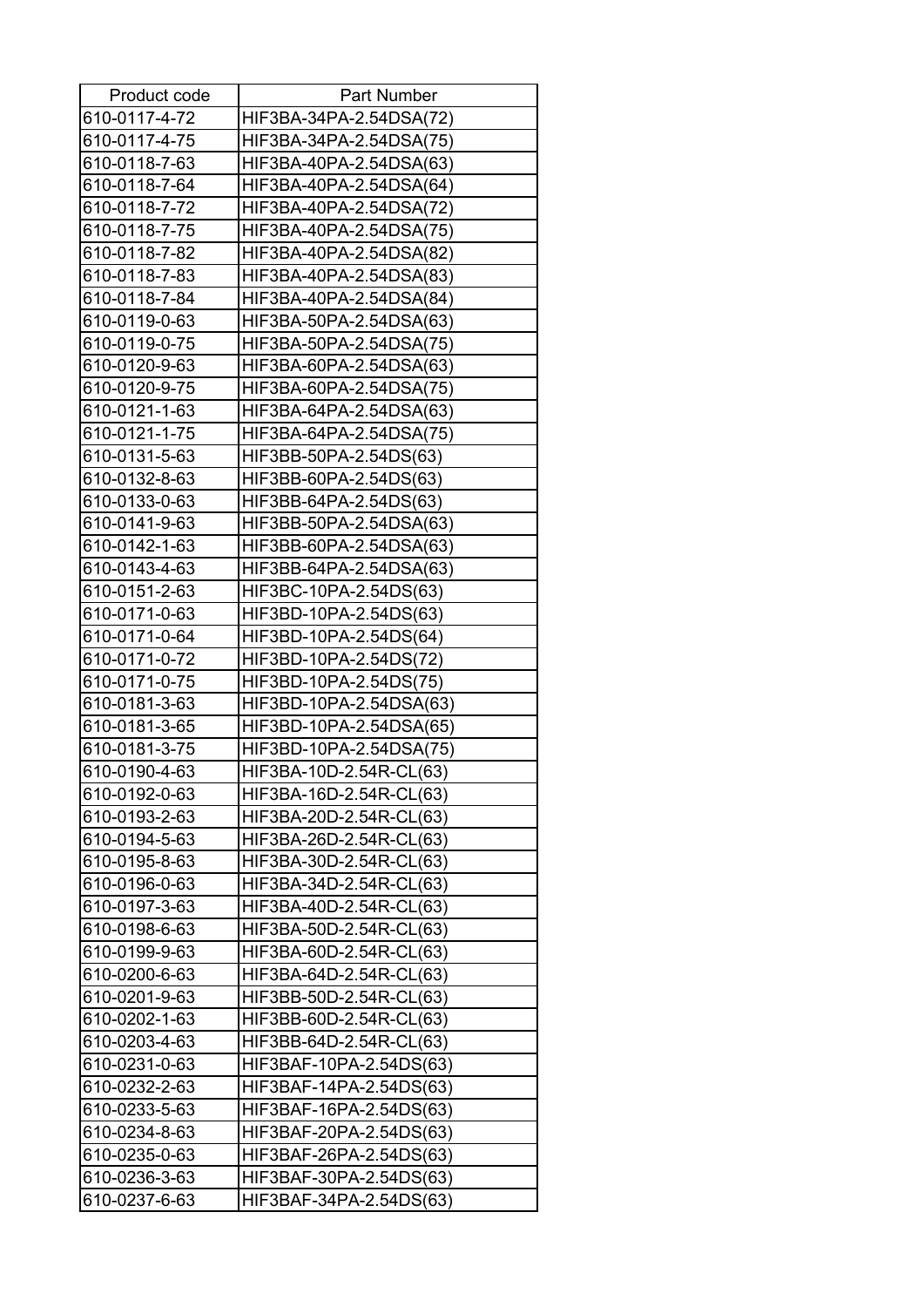| Product code  | <b>Part Number</b>       |
|---------------|--------------------------|
| 610-0238-9-63 | HIF3BAF-40PA-2.54DS(63)  |
| 610-0239-1-63 | HIF3BAF-50PA-2.54DS(63)  |
| 610-0240-0-63 | HIF3BAF-60PA-2.54DS(63)  |
| 610-0241-3-63 | HIF3BAF-64PA-2.54DS(63)  |
| 610-0251-7-63 | HIF3BAF-10PA-2.54DSA(63) |
| 610-0252-0-63 | HIF3BAF-14PA-2.54DSA(63) |
| 610-0253-2-63 | HIF3BAF-16PA-2.54DSA(63) |
| 610-0254-5-63 | HIF3BAF-20PA-2.54DSA(63) |
| 610-0255-8-63 | HIF3BAF-26PA-2.54DSA(63) |
| 610-0256-0-63 | HIF3BAF-30PA-2.54DSA(63) |
| 610-0257-3-63 | HIF3BAF-34PA-2.54DSA(63) |
| 610-0258-6-63 | HIF3BAF-40PA-2.54DSA(63) |
| 610-0259-9-63 | HIF3BAF-50PA-2.54DSA(63) |
| 610-0260-8-63 | HIF3BAF-60PA-2.54DSA(63) |
| 610-0261-0-63 | HIF3BAF-64PA-2.54DSA(63) |
| 610-0271-4-63 | HIF3BAG-10PA-2.54DS(63)  |
| 610-0272-7-63 | HIF3BAG-14PA-2.54DS(63)  |
| 610-0273-0-63 | HIF3BAG-16PA-2.54DS(63)  |
| 610-0274-2-63 | HIF3BAG-20PA-2.54DS(63)  |
| 610-0275-5-63 | HIF3BAG-26PA-2.54DS(63)  |
| 610-0276-8-63 | HIF3BAG-30PA-2.54DS(63)  |
| 610-0277-0-63 | HIF3BAG-34PA-2.54DS(63)  |
| 610-0278-3-63 | HIF3BAG-40PA-2.54DS(63)  |
| 610-0279-6-63 | HIF3BAG-50PA-2.54DS(63)  |
| 610-0280-5-63 | HIF3BAG-60PA-2.54DS(63)  |
| 610-0281-8-63 | HIF3BAG-64PA-2.54DS(63)  |
| 610-0291-1-63 | HIF3BAG-10PA-2.54DSA(63) |
| 610-0292-4-63 | HIF3BAG-14PA-2.54DSA(63) |
| 610-0293-7-63 | HIF3BAG-16PA-2.54DSA(63) |
| 610-0294-0-63 | HIF3BAG-20PA-2.54DSA(63) |
| 610-0295-2-63 | HIF3BAG-26PA-2.54DSA(63) |
| 610-0296-5-63 | HIF3BAG-30PA-2.54DSA(63) |
| 610-0297-8-63 | HIF3BAG-34PA-2.54DSA(63) |
| 610-0298-0-63 | HIF3BAG-40PA-2.54DSA(63) |
| 610-0299-3-63 | HIF3BAG-50PA-2.54DSA(63) |
| 610-0300-0-63 | HIF3BAG-60PA-2.54DSA(63) |
| 610-0301-3-63 | HIF3BAG-64PA-2.54DSA(63) |
| 610-0358-0-63 | HIF3BAE-40PA-2.54DS(63)  |
| 610-0359-3-63 | HIF3BAE-50PA-2.54DS(63)  |
| 610-0360-2-63 | HIF3BAE-60PA-2.54DS(63)  |
| 610-0374-7-63 | HIF3BAE-20PA-2.54DSA(63) |
| 610-0376-2-63 | HIF3BAE-30PA-2.54DSA(63) |
| 610-0377-5-63 | HIF3BAE-34PA-2.54DSA(63) |
| 610-0377-5-88 | HIF3BAE-34PA-2.54DSA(88) |
| 610-0378-8-63 | HIF3BAE-40PA-2.54DSA(63) |
| 610-0379-0-63 | HIF3BAE-50PA-2.54DSA(63) |
| 610-0380-0-63 | HIF3BAE-60PA-2.54DSA(63) |
| 610-0492-3-63 | HIF3BD-10P-2.54W(63)     |
| 610-0492-3-88 | HIF3BD-10P-2.54W(88)     |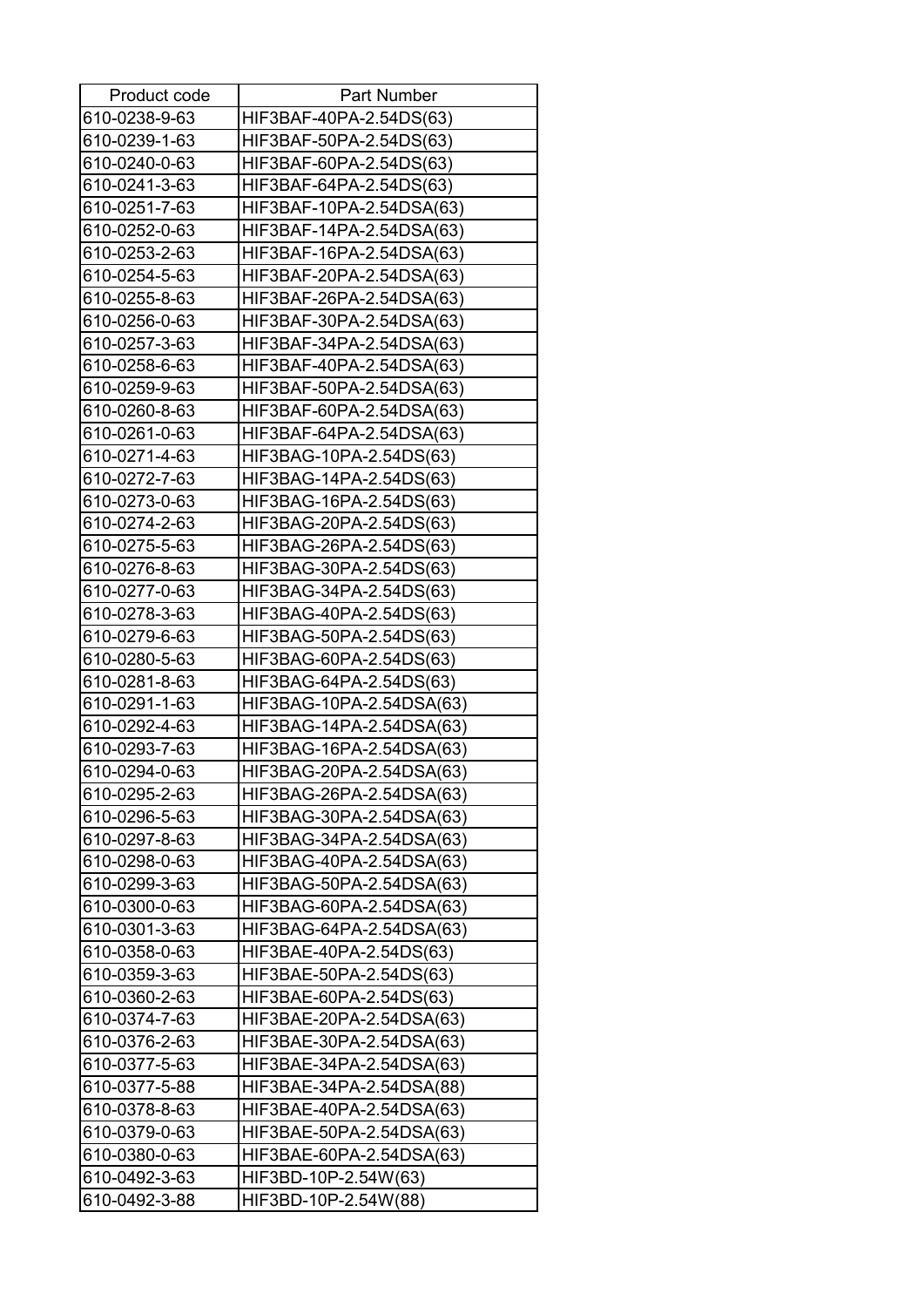| Product code  | <b>Part Number</b>       |
|---------------|--------------------------|
| 610-0493-6-63 | HIF3BA-14P-2.54W(63)     |
| 610-0494-9-63 | HIF3BA-16P-2.54W(63)     |
| 610-0495-1-63 | HIF3BA-20P-2.54W(63)     |
| 610-0495-1-88 | HIF3BA-20P-2.54W(88)     |
| 610-0496-4-63 | HIF3BA-26P-2.54W(63)     |
| 610-0497-7-63 | HIF3BA-30P-2.54W(63)     |
| 610-0498-0-63 | HIF3BA-34P-2.54W(63)     |
| 610-0498-0-88 | HIF3BA-34P-2.54W(88)     |
| 610-0499-2-63 | HIF3BA-40P-2.54W(63)     |
| 610-0499-2-67 | HIF3BA-40P-2.54W(67)     |
| 610-0499-2-88 | HIF3BA-40P-2.54W(88)     |
| 610-0500-0-63 | HIF3BB-50P-2.54W(63)     |
| 610-0500-0-88 | HIF3BB-50P-2.54W(88)     |
| 610-0501-2-63 | HIF3BB-60P-2.54W(63)     |
| 610-0502-5-63 | HIF3BB-64P-2.54W(63)     |
| 610-0503-8-63 | HIF3BA-10P-2.54W(63)     |
| 610-0503-8-88 | HIF3BA-10P-2.54W(88)     |
| 610-0504-0-63 | HIF3BA-50P-2.54W(63)     |
| 610-0504-0-88 | HIF3BA-50P-2.54W(88)     |
| 610-0505-3-63 | HIF3BA-60P-2.54W(63)     |
| 610-0505-3-88 | HIF3BA-60P-2.54W(88)     |
| 610-0506-6-63 | HIF3BA-64P-2.54W(63)     |
| 610-0506-6-88 | HIF3BA-64P-2.54W(88)     |
| 610-0527-6-00 | HIF3BAE-34P-2.54W        |
| 610-0527-6-88 | HIF3BAE-34P-2.54W(88)    |
| 610-0561-4-63 | HIF3BBF-50PA-2.54DS(63)  |
| 610-0561-4-75 | HIF3BBF-50PA-2.54DS(75)  |
| 610-0562-7-63 | HIF3BBF-60PA-2.54DS(63)  |
| 610-0571-8-63 | HIF3BBF-50PA-2.54DSA(63) |
| 610-0572-0-63 | HIF3BBF-60PA-2.54DSA(63) |
| 610-0581-1-63 | HIF3BBG-50PA-2.54DS(63)  |
| 610-0582-4-63 | HIF3BBG-60PA-2.54DS(63)  |
| 610-0583-7-63 | HIF3BBG-64PA-2.54DS(63)  |
| 610-0591-5-63 | HIF3BBG-50PA-2.54DSA(63) |
| 610-0592-8-63 | HIF3BBG-60PA-2.54DSA(63) |
| 610-0593-0-63 | HIF3BBG-64PA-2.54DSA(63) |
| 610-0601-7-63 | HIF3BDG-10PA-2.54DS(63)  |
| 610-0611-0-63 | HIF3BDG-10PA-2.54DSA(63) |
| 610-0621-4-63 | HIF3BDF-10PA-2.54DS(63)  |
| 610-0621-4-75 | HIF3BDF-10PA-2.54DS(75)  |
| 610-0631-8-63 | HIF3BDF-10PA-2.54DSA(63) |
| 610-0701-1-63 | HIF3CA-10PA-2.54DSA(63)  |
| 610-0703-7-63 | HIF3CA-16PA-2.54DSA(63)  |
| 610-0703-7-91 | HIF3CA-16PA-2.54DSA(91)  |
| 610-0704-0-63 | HIF3CA-20PA-2.54DSA(63)  |
| 610-0704-0-91 | HIF3CA-20PA-2.54DSA(91)  |
| 610-0705-2-63 | HIF3CA-26PA-2.54DSA(63)  |
| 610-0705-2-91 | HIF3CA-26PA-2.54DSA(91)  |
| 610-0706-5-63 | HIF3CA-30PA-2.54DSA(63)  |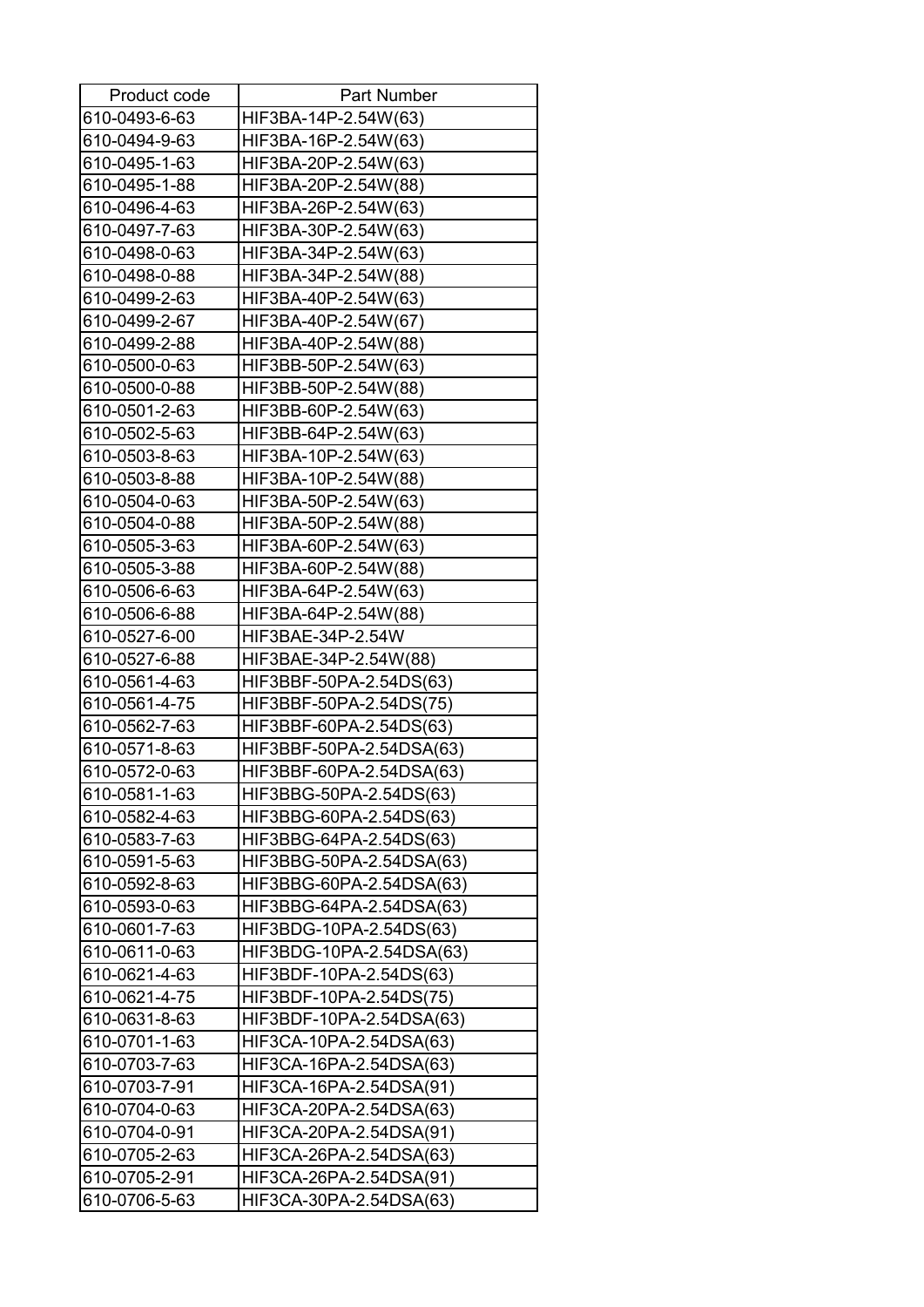| Product code  | <b>Part Number</b>       |
|---------------|--------------------------|
| 610-0706-5-91 | HIF3CA-30PA-2.54DSA(91)  |
| 610-0707-8-63 | HIF3CA-34PA-2.54DSA(63)  |
| 610-0707-8-91 | HIF3CA-34PA-2.54DSA(91)  |
| 610-0708-0-63 | HIF3CA-40PA-2.54DSA(63)  |
| 610-0708-0-82 | HIF3CA-40PA-2.54DSA(82)  |
| 610-0708-0-91 | HIF3CA-40PA-2.54DSA(91)  |
| 610-0709-3-63 | HIF3CA-50PA-2.54DSA(63)  |
| 610-0709-3-91 | HIF3CA-50PA-2.54DSA(91)  |
| 610-0721-9-63 | HIF3CB-50PA-2.54DSA(63)  |
| 610-0721-9-91 | HIF3CB-50PA-2.54DSA(91)  |
| 610-0722-1-63 | HIF3CD-10PA-2.54DSA(63)  |
| 610-0722-1-91 | HIF3CD-10PA-2.54DSA(91)  |
| 610-0723-4-63 | HIF3CB-60PA-2.54DSA(63)  |
| 610-0723-4-91 | HIF3CB-60PA-2.54DSA(91)  |
| 610-0724-7-63 | HIF3CB-64PA-2.54DSA(63)  |
| 610-0724-7-91 | HIF3CB-64PA-2.54DSA(91)  |
| 610-0725-0-91 | HIF3CBG-60PA-2.54DSA(91) |
| 610-0767-0-00 | HIF3BA-34P-2.54WA        |
| 610-0768-2-00 | HIF3BA-40P-2.54WA        |
| 610-0769-5-00 | HIF3BA-50P-2.54WA        |
| 610-0770-4-00 | HIF3BA-60P-2.54WA        |
| 610-0771-7-00 | HIF3BA-64P-2.54WA        |
| 610-0856-8-71 | HIF3BA-50PA-2.54DSB(71)  |
| 610-1041-0-63 | HIF3BA-10D-2.54C(63)     |
| 610-1042-2-63 | HIF3BA-16D-2.54C(63)     |
| 610-1043-5-03 | HIF3BA-20D-2.54C(03)     |
| 610-1043-5-63 | HIF3BA-20D-2.54C(63)     |
| 610-1044-8-03 | HIF3BA-26D-2.54C(03)     |
| 610-1044-8-63 | HIF3BA-26D-2.54C(63)     |
| 610-1045-0-63 | HIF3BA-30D-2.54C(63)     |
| 610-1046-3-03 | HIF3BA-34D-2.54C(03)     |
| 610-1046-3-63 | HIF3BA-34D-2.54C(63)     |
| 610-1047-6-63 | HIF3BA-40D-2.54C(63)     |
| 610-1048-9-63 | HIF3BA-50D-2.54C(63)     |
| 610-1049-1-63 | HIF3BA-60D-2.54C(63)     |
| 610-1051-3-63 | HIF3BA-14D-2.54C(63)     |
| 610-1061-7-63 | HIF3BB-50D-2.54C(63)     |
| 610-1062-0-03 | HIF3BB-60D-2.54C(03)     |
| 610-1062-0-63 | HIF3BB-60D-2.54C(63)     |
| 610-1063-2-63 | HIF3BB-64D-2.54C(63)     |
| 610-1064-5-63 | HIF3BA-64D-2.54C(63)     |
| 610-1083-0-63 | HIF3BA-44D-2.54C(63)     |
| 610-1084-2-00 | HIF3BM-50D-2.54C         |
| 610-1085-5-00 | HIF3BM-34D-2.54C         |
| 610-1086-8-00 | HIF3BM-20D-2.54C         |
| 610-1305-0-71 | HIF3CAF-26PA-2.54DSA(71) |
| 610-1349-5-91 | HIF3CAG-30PA-2.54DSA(91) |
| 610-1352-0-91 | HIF3CAG-50PA-2.54DSA(91) |
| 610-1502-0-63 | HIF3BA-10PA-2.54WB(63)   |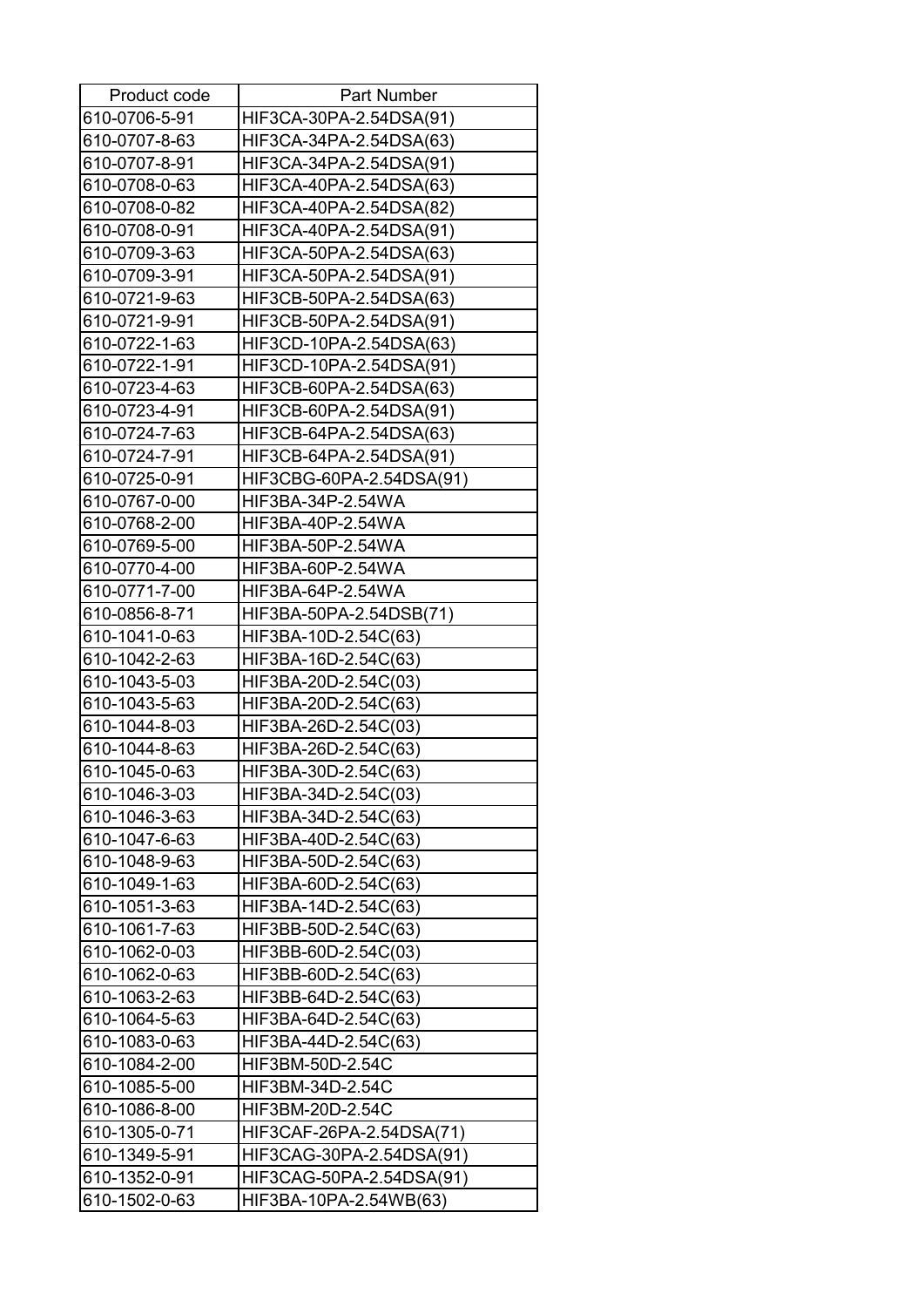| Product code  | <b>Part Number</b>        |
|---------------|---------------------------|
| 610-1503-3-63 | HIF3BD-10PA-2.54WB(63)    |
| 610-1505-9-63 | HIF3BA-16PA-2.54WB(63)    |
| 610-1506-1-63 | HIF3BA-20PA-2.54WB(63)    |
| 610-1507-4-63 | HIF3BA-26PA-2.54WB(63)    |
| 610-1508-7-63 | HIF3BA-30PA-2.54WB(63)    |
| 610-1509-0-63 | HIF3BA-34PA-2.54WB(63)    |
| 610-1510-9-63 | HIF3BA-40PA-2.54WB(63)    |
| 610-1511-1-63 | HIF3BA-50PA-2.54WB(63)    |
| 610-1511-1-82 | HIF3BA-50PA-2.54WB(82)    |
| 610-1512-4-63 | HIF3BB-50PA-2.54WB(63)    |
| 610-1513-7-63 | HIF3BA-60PA-2.54WB(63)    |
| 610-1514-0-63 | HIF3BB-60PA-2.54WB(63)    |
| 610-1515-2-63 | HIF3BA-64PA-2.54WB(63)    |
| 610-1516-5-63 | HIF3BB-64PA-2.54WB(63)    |
| 610-1523-0-63 | HIF3BDF-10PA-2.54WB(63)   |
| 610-1530-6-63 | HIF3BAF-40PA-2.54WB(63)   |
| 610-1532-1-63 | HIF3BBF-50PA-2.54WB(63)   |
| 610-1532-1-75 | HIF3BBF-50PA-2.54WB(75)   |
| 610-1677-4-71 | HIF3BA-20/20PA-2.54DS(71) |
| 610-1681-1-69 | HIF3BA-34/34PA-2.54DS(69) |
| 610-1681-1-88 | HIF3BA-34/34PA-2.54DS(88) |
| 610-1681-1-89 | HIF3BA-34/34PA-2.54DS(89) |
| 610-1681-1-91 | HIF3BA-34/34PA-2.54DS(91) |
| 610-1683-7-71 | HIF3BB-50/50PA-2.54DS(71) |
| 610-1683-7-88 | HIF3BB-50/50PA-2.54DS(88) |
| 610-2000-8-71 | HIF3BA-16P-2.54PFA-2(71)  |
| 610-2001-0-71 | HIF3BA-20P-2.54PFA-2(71)  |
| 610-2002-3-71 | HIF3BA-26P-2.54PFA-2(71)  |
| 610-2003-6-71 | HIF3BA-30P-2.54PFA-2(71)  |
| 610-2004-9-71 | HIF3BA-34P-2.54PFA-2(71)  |
| 610-2005-1-71 | HIF3BA-40P-2.54PFA-2(71)  |
| 610-2006-4-71 | HIF3BA-50P-2.54PFA-2(71)  |
| 610-2008-0-71 | HIF3BA-60P-2.54PFA-2(71)  |
| 610-2015-5-71 | HIF3BD-10P-2.54PFA-2(71)  |
| 610-2097-0-63 | HIF3MAW-20D-2.54R(63)     |
| 610-2098-2-63 | HIF3MAW-30D-2.54R(63)     |
| 610-2099-5-63 | HIF3MAW-34D-2.54R(63)     |
| 610-2100-2-63 | HIF3MAW-40D-2.54R(63)     |
| 610-2101-5-63 | HIF3MAW-50D-2.54R(63)     |
| 610-2102-8-63 | HIF3MAW-60D-2.54R(63)     |
| 610-2108-4-71 | HIF3CAW-20PA-2.54DSA(71)  |
| 610-2109-7-71 | HIF3CAW-34PA-2.54DSA(71)  |
| 610-2110-6-71 | HIF3CAW-40PA-2.54DSA(71)  |
| 610-2111-9-71 | HIF3CAW-50PA-2.54DSA(71)  |
| 610-2112-1-71 | HIF3CBW-50PA-2.54DSA(71)  |
| 610-2113-4-71 | HIF3CBW-60PA-2.54DSA(71)  |
| 610-2114-7-63 | HIF3MBW-50D-2.54R(63)     |
| 610-2115-0-63 | HIF3MBW-60D-2.54R(63)     |
| 610-2116-2-71 | HIF3CAW-16PA-2.54DSA(71)  |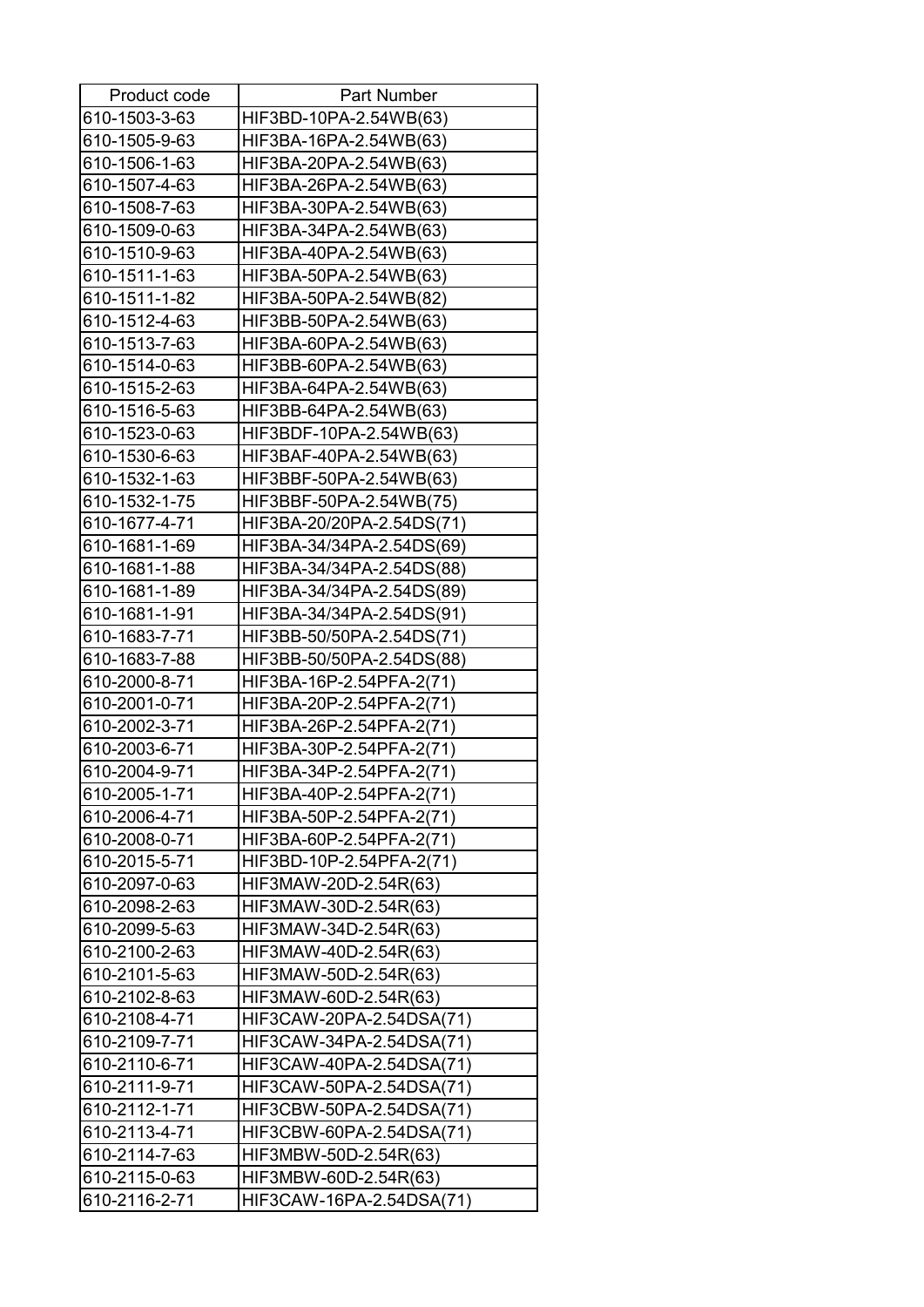| Product code  | <b>Part Number</b>       |
|---------------|--------------------------|
| 610-3002-9-63 | HIF3MAW-10D-2.54R(63)    |
| 610-3003-1-63 | HIF3MAW-14D-2.54R(63)    |
| 610-3004-4-63 | HIF3MAW-16D-2.54R(63)    |
| 610-3005-7-63 | HIF3MAW-26D-2.54R(63)    |
| 610-3006-0-63 | HIF3MAW-64D-2.54R(63)    |
| 610-3500-6-63 | HIF3MAW-10PA-2.54DS(63)  |
| 610-3501-9-63 | HIF3MDW-10PA-2.54DS(63)  |
| 610-3502-1-63 | HIF3MAW-14PA-2.54DS(63)  |
| 610-3503-4-63 | HIF3MAW-16PA-2.54DS(63)  |
| 610-3504-7-63 | HIF3MAW-20PA-2.54DS(63)  |
| 610-3505-0-63 | HIF3MAW-26PA-2.54DS(63)  |
| 610-3506-2-63 | HIF3MAW-30PA-2.54DS(63)  |
| 610-3507-5-63 | HIF3MAW-34PA-2.54DS(63)  |
| 610-3508-8-63 | HIF3MAW-40PA-2.54DS(63)  |
| 610-3508-8-75 | HIF3MAW-40PA-2.54DS(75)  |
| 610-3509-0-63 | HIF3MAW-50PA-2.54DS(63)  |
| 610-3510-0-63 | HIF3MBW-50PA-2.54DS(63)  |
| 610-3511-2-63 | HIF3MAW-60PA-2.54DS(63)  |
| 610-3512-5-63 | HIF3MBW-60PA-2.54DS(63)  |
| 610-3513-8-63 | HIF3MAW-64PA-2.54DS(63)  |
| 610-3514-0-63 | HIF3MBW-64PA-2.54DS(63)  |
| 610-3600-0-63 | HIF3MAW-10PA-2.54DSA(63) |
| 610-3601-3-63 | HIF3MDW-10PA-2.54DSA(63) |
| 610-3602-6-63 | HIF3MAW-14PA-2.54DSA(63) |
| 610-3603-9-63 | HIF3MAW-16PA-2.54DSA(63) |
| 610-3604-1-63 | HIF3MAW-20PA-2.54DSA(63) |
| 610-3605-4-63 | HIF3MAW-26PA-2.54DSA(63) |
| 610-3606-7-63 | HIF3MAW-30PA-2.54DSA(63) |
| 610-3607-0-63 | HIF3MAW-34PA-2.54DSA(63) |
| 610-3608-2-63 | HIF3MAW-40PA-2.54DSA(63) |
| 610-3609-5-63 | HIF3MAW-50PA-2.54DSA(63) |
| 610-3610-4-63 | HIF3MBW-50PA-2.54DSA(63) |
| 610-3611-7-63 | HIF3MAW-60PA-2.54DSA(63) |
| 610-3612-0-63 | HIF3MBW-60PA-2.54DSA(63) |
| 610-3613-2-63 | HIF3MAW-64PA-2.54DSA(63) |
| 610-3614-5-63 | HIF3MBW-64PA-2.54DSA(63) |
| 611-0031-7-63 | HIF3BD-10PD-2.54R-MC(63) |
| 611-0032-0-63 | HIF3BA-16PD-2.54R-MC(63) |
| 611-0033-2-63 | HIF3BA-20PD-2.54R-MC(63) |
| 611-0034-5-63 | HIF3BA-26PD-2.54R-MC(63) |
| 611-0035-8-63 | HIF3BA-30PD-2.54R-MC(63) |
| 611-0036-0-63 | HIF3BA-34PD-2.54R-MC(63) |
| 611-0037-3-63 | HIF3BA-40PD-2.54R-MC(63) |
| 611-0038-6-63 | HIF3BA-50PD-2.54R-MC(63) |
| 611-0039-9-63 | HIF3BA-60PD-2.54R-MC(63) |
| 611-0040-8-63 | HIF3BA-64PD-2.54R-MC(63) |
| 611-0041-0-63 | HIF3BB-50PD-2.54R-MC(63) |
| 611-0042-3-63 | HIF3BB-60PD-2.54R-MC(63) |
| 611-0045-1-63 | HIF3BB-64PD-2.54R-MC(63) |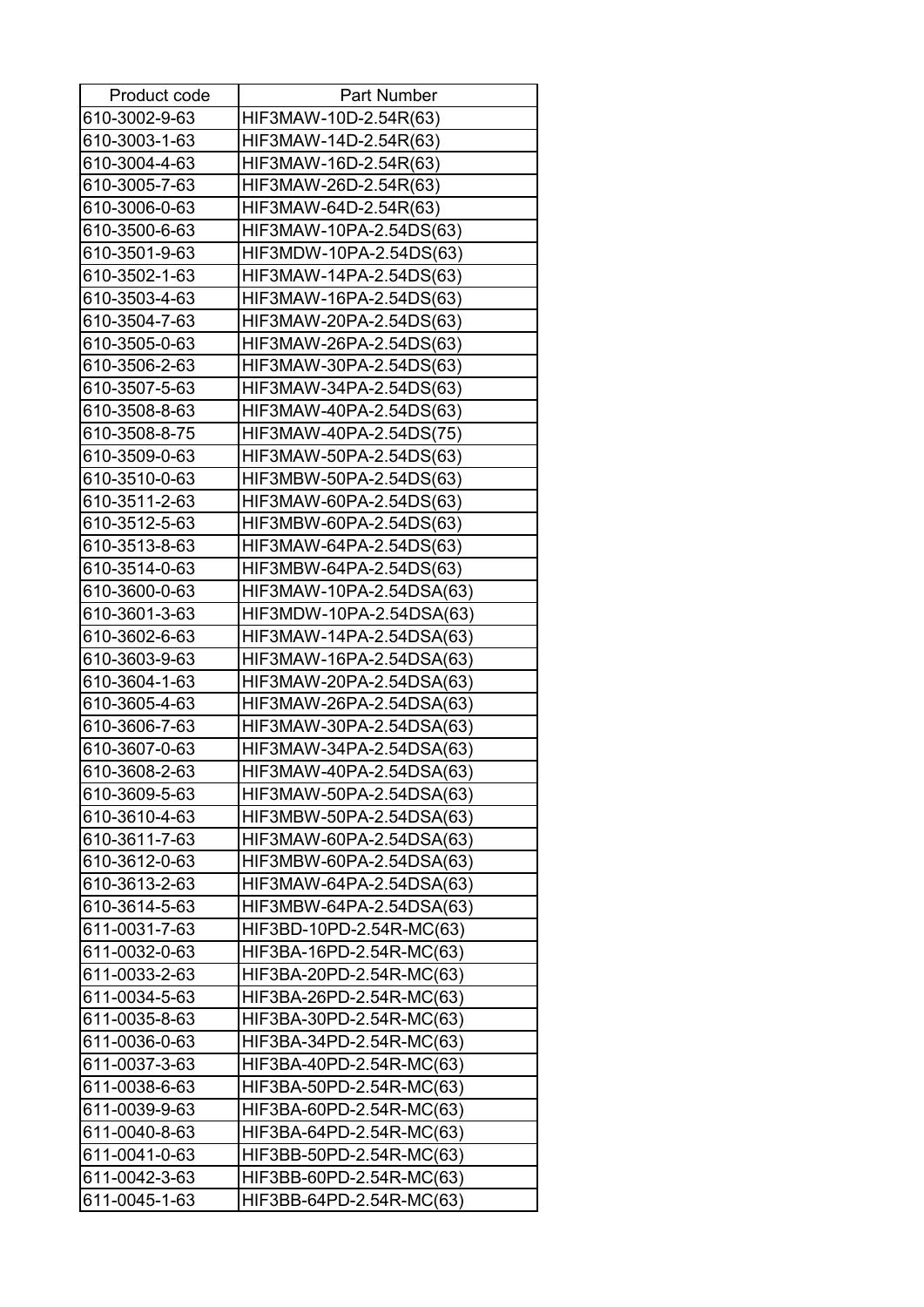| 611-0059-6-00<br>HIF3BAE-60PD-2.54R-MC<br>614-0008-4-00<br>HIF3E-50P-2.54DS<br>614-0041-0-71<br>HIF3E-10PA-2.54DS(71)<br>614-0042-2-71<br>HIF3E-16PA-2.54DS(71)<br>614-0043-5-71<br>HIF3E-20PA-2.54DS(71)<br>HIF3E-26PA-2.54DS(71)<br>614-0044-8-71<br>614-0045-0-71<br>HIF3E-30PA-2.54DS(71)<br>614-0046-3-71<br>HIF3E-34PA-2.54DS(71)<br>614-0047-6-71<br>HIF3E-40PA-2.54DS(71)<br>614-0048-9-71<br>HIF3E-50PA-2.54DS(71)<br>614-0049-1-71<br>HIF3E-60PA-2.54DS(71)<br>614-0050-0-71<br>HIF3E-12PA-2.54DS(71)<br>614-0051-3-71<br>HIF3E-18PA-2.54DS(71)<br>614-0061-7-71<br>HIF3E-10PA-2.54DSA(71)<br>614-0062-0-71<br>HIF3E-16PA-2.54DSA(71)<br>614-0063-2-71<br>HIF3E-20PA-2.54DSA(71)<br>614-0064-5-71<br>HIF3E-26PA-2.54DSA(71)<br>614-0065-8-71<br>HIF3E-30PA-2.54DSA(71)<br>614-0066-0-71<br>HIF3E-34PA-2.54DSA(71)<br>614-0067-3-71<br>HIF3E-40PA-2.54DSA(71)<br>614-0067-3-74<br>HIF3E-40PA-2.54DSA(74)<br>614-0068-6-71<br>HIF3E-50PA-2.54DSA(71)<br>614-0069-9-71<br>HIF3E-60PA-2.54DSA(71)<br>614-0070-8-71<br>HIF3E-12PA-2.54DSA(71)<br>614-0071-0-71<br>HIF3E-18PA-2.54DSA(71)<br>614-0072-3-71<br>HIF3E-8PA-2.54DSA(71)<br>615-0023-4-21<br>HIF3F-20P-2.54DSA(21)<br>615-0041-6-71<br>HIF3F-10PA-2.54DS(71)<br>615-0042-9-71<br>HIF3F-16PA-2.54DS(71)<br>HIF3F-20PA-2.54DS(71)<br>615-0043-1-71<br>615-0044-4-71<br>HIF3F-26PA-2.54DS(71)<br>615-0045-7-71<br>HIF3F-30PA-2.54DS(71)<br>615-0046-0-71<br>HIF3F-34PA-2.54DS(71)<br>615-0047-2-71<br>HIF3F-40PA-2.54DS(71)<br>615-0048-5-71<br>HIF3F-50PA-2.54DS(71)<br>615-0049-8-71<br>HIF3F-60PA-2.54DS(71)<br>HIF3F-10PA-2.54DSA(71)<br>615-0061-3-71<br>615-0062-6-71<br>HIF3F-16PA-2.54DSA(71)<br>615-0063-9-71<br>HIF3F-20PA-2.54DSA(71)<br>615-0064-1-71<br>HIF3F-26PA-2.54DSA(71)<br>615-0065-4-71<br>HIF3F-30PA-2.54DSA(71) | Product code | <b>Part Number</b> |
|----------------------------------------------------------------------------------------------------------------------------------------------------------------------------------------------------------------------------------------------------------------------------------------------------------------------------------------------------------------------------------------------------------------------------------------------------------------------------------------------------------------------------------------------------------------------------------------------------------------------------------------------------------------------------------------------------------------------------------------------------------------------------------------------------------------------------------------------------------------------------------------------------------------------------------------------------------------------------------------------------------------------------------------------------------------------------------------------------------------------------------------------------------------------------------------------------------------------------------------------------------------------------------------------------------------------------------------------------------------------------------------------------------------------------------------------------------------------------------------------------------------------------------------------------------------------------------------------------------------------------------------------------------------------------------------------------------------------------------------------------------------------------------------------------|--------------|--------------------|
|                                                                                                                                                                                                                                                                                                                                                                                                                                                                                                                                                                                                                                                                                                                                                                                                                                                                                                                                                                                                                                                                                                                                                                                                                                                                                                                                                                                                                                                                                                                                                                                                                                                                                                                                                                                                    |              |                    |
|                                                                                                                                                                                                                                                                                                                                                                                                                                                                                                                                                                                                                                                                                                                                                                                                                                                                                                                                                                                                                                                                                                                                                                                                                                                                                                                                                                                                                                                                                                                                                                                                                                                                                                                                                                                                    |              |                    |
|                                                                                                                                                                                                                                                                                                                                                                                                                                                                                                                                                                                                                                                                                                                                                                                                                                                                                                                                                                                                                                                                                                                                                                                                                                                                                                                                                                                                                                                                                                                                                                                                                                                                                                                                                                                                    |              |                    |
|                                                                                                                                                                                                                                                                                                                                                                                                                                                                                                                                                                                                                                                                                                                                                                                                                                                                                                                                                                                                                                                                                                                                                                                                                                                                                                                                                                                                                                                                                                                                                                                                                                                                                                                                                                                                    |              |                    |
|                                                                                                                                                                                                                                                                                                                                                                                                                                                                                                                                                                                                                                                                                                                                                                                                                                                                                                                                                                                                                                                                                                                                                                                                                                                                                                                                                                                                                                                                                                                                                                                                                                                                                                                                                                                                    |              |                    |
|                                                                                                                                                                                                                                                                                                                                                                                                                                                                                                                                                                                                                                                                                                                                                                                                                                                                                                                                                                                                                                                                                                                                                                                                                                                                                                                                                                                                                                                                                                                                                                                                                                                                                                                                                                                                    |              |                    |
|                                                                                                                                                                                                                                                                                                                                                                                                                                                                                                                                                                                                                                                                                                                                                                                                                                                                                                                                                                                                                                                                                                                                                                                                                                                                                                                                                                                                                                                                                                                                                                                                                                                                                                                                                                                                    |              |                    |
|                                                                                                                                                                                                                                                                                                                                                                                                                                                                                                                                                                                                                                                                                                                                                                                                                                                                                                                                                                                                                                                                                                                                                                                                                                                                                                                                                                                                                                                                                                                                                                                                                                                                                                                                                                                                    |              |                    |
|                                                                                                                                                                                                                                                                                                                                                                                                                                                                                                                                                                                                                                                                                                                                                                                                                                                                                                                                                                                                                                                                                                                                                                                                                                                                                                                                                                                                                                                                                                                                                                                                                                                                                                                                                                                                    |              |                    |
|                                                                                                                                                                                                                                                                                                                                                                                                                                                                                                                                                                                                                                                                                                                                                                                                                                                                                                                                                                                                                                                                                                                                                                                                                                                                                                                                                                                                                                                                                                                                                                                                                                                                                                                                                                                                    |              |                    |
|                                                                                                                                                                                                                                                                                                                                                                                                                                                                                                                                                                                                                                                                                                                                                                                                                                                                                                                                                                                                                                                                                                                                                                                                                                                                                                                                                                                                                                                                                                                                                                                                                                                                                                                                                                                                    |              |                    |
|                                                                                                                                                                                                                                                                                                                                                                                                                                                                                                                                                                                                                                                                                                                                                                                                                                                                                                                                                                                                                                                                                                                                                                                                                                                                                                                                                                                                                                                                                                                                                                                                                                                                                                                                                                                                    |              |                    |
|                                                                                                                                                                                                                                                                                                                                                                                                                                                                                                                                                                                                                                                                                                                                                                                                                                                                                                                                                                                                                                                                                                                                                                                                                                                                                                                                                                                                                                                                                                                                                                                                                                                                                                                                                                                                    |              |                    |
|                                                                                                                                                                                                                                                                                                                                                                                                                                                                                                                                                                                                                                                                                                                                                                                                                                                                                                                                                                                                                                                                                                                                                                                                                                                                                                                                                                                                                                                                                                                                                                                                                                                                                                                                                                                                    |              |                    |
|                                                                                                                                                                                                                                                                                                                                                                                                                                                                                                                                                                                                                                                                                                                                                                                                                                                                                                                                                                                                                                                                                                                                                                                                                                                                                                                                                                                                                                                                                                                                                                                                                                                                                                                                                                                                    |              |                    |
|                                                                                                                                                                                                                                                                                                                                                                                                                                                                                                                                                                                                                                                                                                                                                                                                                                                                                                                                                                                                                                                                                                                                                                                                                                                                                                                                                                                                                                                                                                                                                                                                                                                                                                                                                                                                    |              |                    |
|                                                                                                                                                                                                                                                                                                                                                                                                                                                                                                                                                                                                                                                                                                                                                                                                                                                                                                                                                                                                                                                                                                                                                                                                                                                                                                                                                                                                                                                                                                                                                                                                                                                                                                                                                                                                    |              |                    |
|                                                                                                                                                                                                                                                                                                                                                                                                                                                                                                                                                                                                                                                                                                                                                                                                                                                                                                                                                                                                                                                                                                                                                                                                                                                                                                                                                                                                                                                                                                                                                                                                                                                                                                                                                                                                    |              |                    |
|                                                                                                                                                                                                                                                                                                                                                                                                                                                                                                                                                                                                                                                                                                                                                                                                                                                                                                                                                                                                                                                                                                                                                                                                                                                                                                                                                                                                                                                                                                                                                                                                                                                                                                                                                                                                    |              |                    |
|                                                                                                                                                                                                                                                                                                                                                                                                                                                                                                                                                                                                                                                                                                                                                                                                                                                                                                                                                                                                                                                                                                                                                                                                                                                                                                                                                                                                                                                                                                                                                                                                                                                                                                                                                                                                    |              |                    |
|                                                                                                                                                                                                                                                                                                                                                                                                                                                                                                                                                                                                                                                                                                                                                                                                                                                                                                                                                                                                                                                                                                                                                                                                                                                                                                                                                                                                                                                                                                                                                                                                                                                                                                                                                                                                    |              |                    |
|                                                                                                                                                                                                                                                                                                                                                                                                                                                                                                                                                                                                                                                                                                                                                                                                                                                                                                                                                                                                                                                                                                                                                                                                                                                                                                                                                                                                                                                                                                                                                                                                                                                                                                                                                                                                    |              |                    |
|                                                                                                                                                                                                                                                                                                                                                                                                                                                                                                                                                                                                                                                                                                                                                                                                                                                                                                                                                                                                                                                                                                                                                                                                                                                                                                                                                                                                                                                                                                                                                                                                                                                                                                                                                                                                    |              |                    |
|                                                                                                                                                                                                                                                                                                                                                                                                                                                                                                                                                                                                                                                                                                                                                                                                                                                                                                                                                                                                                                                                                                                                                                                                                                                                                                                                                                                                                                                                                                                                                                                                                                                                                                                                                                                                    |              |                    |
|                                                                                                                                                                                                                                                                                                                                                                                                                                                                                                                                                                                                                                                                                                                                                                                                                                                                                                                                                                                                                                                                                                                                                                                                                                                                                                                                                                                                                                                                                                                                                                                                                                                                                                                                                                                                    |              |                    |
|                                                                                                                                                                                                                                                                                                                                                                                                                                                                                                                                                                                                                                                                                                                                                                                                                                                                                                                                                                                                                                                                                                                                                                                                                                                                                                                                                                                                                                                                                                                                                                                                                                                                                                                                                                                                    |              |                    |
|                                                                                                                                                                                                                                                                                                                                                                                                                                                                                                                                                                                                                                                                                                                                                                                                                                                                                                                                                                                                                                                                                                                                                                                                                                                                                                                                                                                                                                                                                                                                                                                                                                                                                                                                                                                                    |              |                    |
|                                                                                                                                                                                                                                                                                                                                                                                                                                                                                                                                                                                                                                                                                                                                                                                                                                                                                                                                                                                                                                                                                                                                                                                                                                                                                                                                                                                                                                                                                                                                                                                                                                                                                                                                                                                                    |              |                    |
|                                                                                                                                                                                                                                                                                                                                                                                                                                                                                                                                                                                                                                                                                                                                                                                                                                                                                                                                                                                                                                                                                                                                                                                                                                                                                                                                                                                                                                                                                                                                                                                                                                                                                                                                                                                                    |              |                    |
|                                                                                                                                                                                                                                                                                                                                                                                                                                                                                                                                                                                                                                                                                                                                                                                                                                                                                                                                                                                                                                                                                                                                                                                                                                                                                                                                                                                                                                                                                                                                                                                                                                                                                                                                                                                                    |              |                    |
|                                                                                                                                                                                                                                                                                                                                                                                                                                                                                                                                                                                                                                                                                                                                                                                                                                                                                                                                                                                                                                                                                                                                                                                                                                                                                                                                                                                                                                                                                                                                                                                                                                                                                                                                                                                                    |              |                    |
|                                                                                                                                                                                                                                                                                                                                                                                                                                                                                                                                                                                                                                                                                                                                                                                                                                                                                                                                                                                                                                                                                                                                                                                                                                                                                                                                                                                                                                                                                                                                                                                                                                                                                                                                                                                                    |              |                    |
|                                                                                                                                                                                                                                                                                                                                                                                                                                                                                                                                                                                                                                                                                                                                                                                                                                                                                                                                                                                                                                                                                                                                                                                                                                                                                                                                                                                                                                                                                                                                                                                                                                                                                                                                                                                                    |              |                    |
|                                                                                                                                                                                                                                                                                                                                                                                                                                                                                                                                                                                                                                                                                                                                                                                                                                                                                                                                                                                                                                                                                                                                                                                                                                                                                                                                                                                                                                                                                                                                                                                                                                                                                                                                                                                                    |              |                    |
|                                                                                                                                                                                                                                                                                                                                                                                                                                                                                                                                                                                                                                                                                                                                                                                                                                                                                                                                                                                                                                                                                                                                                                                                                                                                                                                                                                                                                                                                                                                                                                                                                                                                                                                                                                                                    |              |                    |
|                                                                                                                                                                                                                                                                                                                                                                                                                                                                                                                                                                                                                                                                                                                                                                                                                                                                                                                                                                                                                                                                                                                                                                                                                                                                                                                                                                                                                                                                                                                                                                                                                                                                                                                                                                                                    |              |                    |
|                                                                                                                                                                                                                                                                                                                                                                                                                                                                                                                                                                                                                                                                                                                                                                                                                                                                                                                                                                                                                                                                                                                                                                                                                                                                                                                                                                                                                                                                                                                                                                                                                                                                                                                                                                                                    |              |                    |
|                                                                                                                                                                                                                                                                                                                                                                                                                                                                                                                                                                                                                                                                                                                                                                                                                                                                                                                                                                                                                                                                                                                                                                                                                                                                                                                                                                                                                                                                                                                                                                                                                                                                                                                                                                                                    |              |                    |
|                                                                                                                                                                                                                                                                                                                                                                                                                                                                                                                                                                                                                                                                                                                                                                                                                                                                                                                                                                                                                                                                                                                                                                                                                                                                                                                                                                                                                                                                                                                                                                                                                                                                                                                                                                                                    |              |                    |
|                                                                                                                                                                                                                                                                                                                                                                                                                                                                                                                                                                                                                                                                                                                                                                                                                                                                                                                                                                                                                                                                                                                                                                                                                                                                                                                                                                                                                                                                                                                                                                                                                                                                                                                                                                                                    |              |                    |
|                                                                                                                                                                                                                                                                                                                                                                                                                                                                                                                                                                                                                                                                                                                                                                                                                                                                                                                                                                                                                                                                                                                                                                                                                                                                                                                                                                                                                                                                                                                                                                                                                                                                                                                                                                                                    |              |                    |
| 615-0066-7-71<br>HIF3F-34PA-2.54DSA(71)                                                                                                                                                                                                                                                                                                                                                                                                                                                                                                                                                                                                                                                                                                                                                                                                                                                                                                                                                                                                                                                                                                                                                                                                                                                                                                                                                                                                                                                                                                                                                                                                                                                                                                                                                            |              |                    |
| 615-0067-0-71<br>HIF3F-40PA-2.54DSA(71)                                                                                                                                                                                                                                                                                                                                                                                                                                                                                                                                                                                                                                                                                                                                                                                                                                                                                                                                                                                                                                                                                                                                                                                                                                                                                                                                                                                                                                                                                                                                                                                                                                                                                                                                                            |              |                    |
| 615-0068-2-71<br>HIF3F-50PA-2.54DSA(71)                                                                                                                                                                                                                                                                                                                                                                                                                                                                                                                                                                                                                                                                                                                                                                                                                                                                                                                                                                                                                                                                                                                                                                                                                                                                                                                                                                                                                                                                                                                                                                                                                                                                                                                                                            |              |                    |
| 615-0069-5-71<br>HIF3F-60PA-2.54DSA(71)                                                                                                                                                                                                                                                                                                                                                                                                                                                                                                                                                                                                                                                                                                                                                                                                                                                                                                                                                                                                                                                                                                                                                                                                                                                                                                                                                                                                                                                                                                                                                                                                                                                                                                                                                            |              |                    |
| 616-0030-6-71<br>HIF3FB-60PA-2.54DS(71)                                                                                                                                                                                                                                                                                                                                                                                                                                                                                                                                                                                                                                                                                                                                                                                                                                                                                                                                                                                                                                                                                                                                                                                                                                                                                                                                                                                                                                                                                                                                                                                                                                                                                                                                                            |              |                    |
| 616-0031-9-71<br>HIF3FB-64PA-2.54DS(71)                                                                                                                                                                                                                                                                                                                                                                                                                                                                                                                                                                                                                                                                                                                                                                                                                                                                                                                                                                                                                                                                                                                                                                                                                                                                                                                                                                                                                                                                                                                                                                                                                                                                                                                                                            |              |                    |
| 616-0042-5-71<br>HIF3FBA-60PA-2.54DS(71)                                                                                                                                                                                                                                                                                                                                                                                                                                                                                                                                                                                                                                                                                                                                                                                                                                                                                                                                                                                                                                                                                                                                                                                                                                                                                                                                                                                                                                                                                                                                                                                                                                                                                                                                                           |              |                    |
| 616-0043-8-71<br>HIF3FBA-64PA-2.54DS(71)                                                                                                                                                                                                                                                                                                                                                                                                                                                                                                                                                                                                                                                                                                                                                                                                                                                                                                                                                                                                                                                                                                                                                                                                                                                                                                                                                                                                                                                                                                                                                                                                                                                                                                                                                           |              |                    |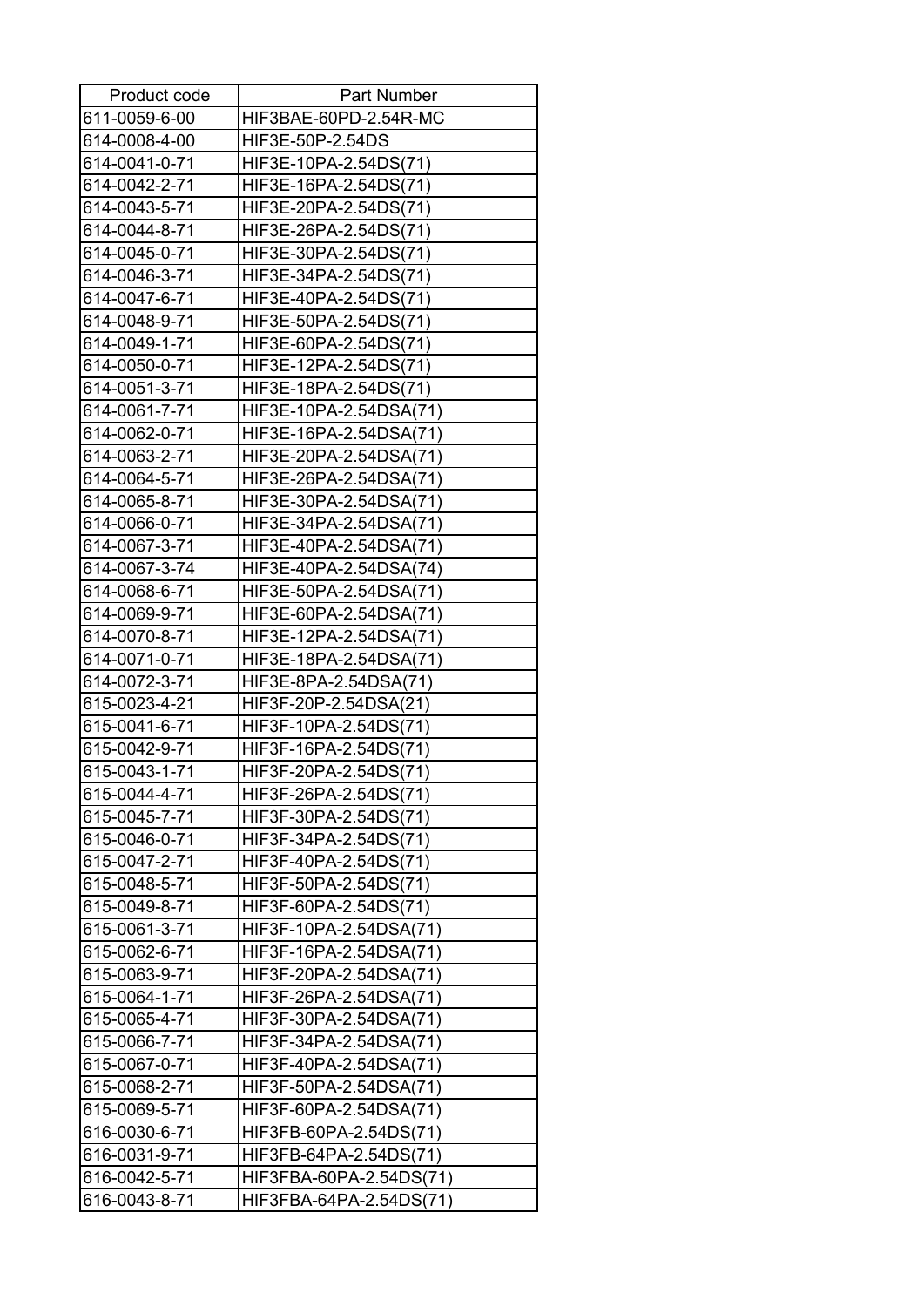| Product code  | <b>Part Number</b>       |
|---------------|--------------------------|
| 616-0130-0-71 | HIF3FB-60PA-2.54DSA(71)  |
| 616-0131-3-71 | HIF3FB-64PA-2.54DSA(71)  |
| 616-0142-0-71 | HIF3FBA-60PA-2.54DSA(71) |
| 616-0143-2-71 | HIF3FBA-64PA-2.54DSA(71) |
| 616-0143-2-90 | HIF3FBA-64PA-2.54DSA(90) |
| 616-0201-7-69 | HIF3FB-10DA-2.54DSA(69)  |
| 616-0201-7-71 | HIF3FB-10DA-2.54DSA(71)  |
| 616-0203-2-71 | HIF3FB-16DA-2.54DSA(71)  |
| 616-0204-5-71 | HIF3FB-20DA-2.54DSA(71)  |
| 616-0205-8-71 | HIF3FB-26DA-2.54DSA(71)  |
| 616-0206-0-71 | HIF3FB-30DA-2.54DSA(71)  |
| 616-0207-3-71 | HIF3FB-34DA-2.54DSA(71)  |
| 616-0208-6-71 | HIF3FB-40DA-2.54DSA(71)  |
| 616-0209-9-71 | HIF3FB-50DA-2.54DSA(71)  |
| 616-0210-8-71 | HIF3FB-60DA-2.54DSA(71)  |
| 617-0201-3-04 | HIF3GB-2.54SP(04)        |
| 618-0001-0-00 | HIF3H-10D-2.54DSA        |
| 618-0008-0-00 | HIF3H-50D-2.54DSA        |
| 618-0065-3-61 | HIF3H-16PA-2.54DS(61)    |
| 618-0067-9-61 | HIF3H-24PA-2.54DS(61)    |
| 618-0073-1-61 | HIF3H-4PA-2.54DS(61)     |
| 618-0101-5-61 | HIF3H-10DA-2.54DSA(61)   |
| 618-0101-5-74 | HIF3H-10DA-2.54DSA(74)   |
| 618-0102-8-61 | HIF3H-12DA-2.54DSA(61)   |
| 618-0103-0-61 | HIF3H-16DA-2.54DSA(61)   |
| 618-0103-0-75 | HIF3H-16DA-2.54DSA(75)   |
| 618-0104-3-61 | HIF3H-20DA-2.54DSA(61)   |
| 618-0104-3-81 | HIF3H-20DA-2.54DSA(81)   |
| 618-0105-6-61 | HIF3H-26DA-2.54DSA(61)   |
| 618-0105-6-75 | HIF3H-26DA-2.54DSA(75)   |
| 618-0105-6-91 | HIF3H-26DA-2.54DSA(91)   |
| 618-0105-6-92 | HIF3H-26DA-2.54DSA(92)   |
| 618-0106-9-61 | HIF3H-30DA-2.54DSA(61)   |
| 618-0106-9-75 | HIF3H-30DA-2.54DSA(75)   |
| 618-0107-1-61 | HIF3H-34DA-2.54DSA(61)   |
| 618-0107-1-91 | HIF3H-34DA-2.54DSA(91)   |
| 618-0108-4-61 | HIF3H-40DA-2.54DSA(61)   |
| 618-0108-4-75 | HIF3H-40DA-2.54DSA(75)   |
| 618-0109-7-61 | HIF3H-50DA-2.54DSA(61)   |
| 618-0109-7-75 | HIF3H-50DA-2.54DSA(75)   |
| 618-0110-6-61 | HIF3H-60DA-2.54DSA(61)   |
| 618-0110-6-81 | HIF3H-60DA-2.54DSA(81)   |
| 618-0111-9-61 | HIF3H-18DA-2.54DSA(61)   |
| 618-0112-1-61 | HIF3H-64DA-2.54DSA(61)   |
| 618-0113-4-61 | HIF3H-24DA-2.54DSA(61)   |
| 618-0113-4-91 | HIF3H-24DA-2.54DSA(91)   |
| 618-0121-2-61 | HIF3HA-10DA-2.54DSA(61)  |
| 618-0123-8-61 | HIF3HA-16DA-2.54DSA(61)  |
| 618-0124-0-61 | HIF3HA-20DA-2.54DSA(61)  |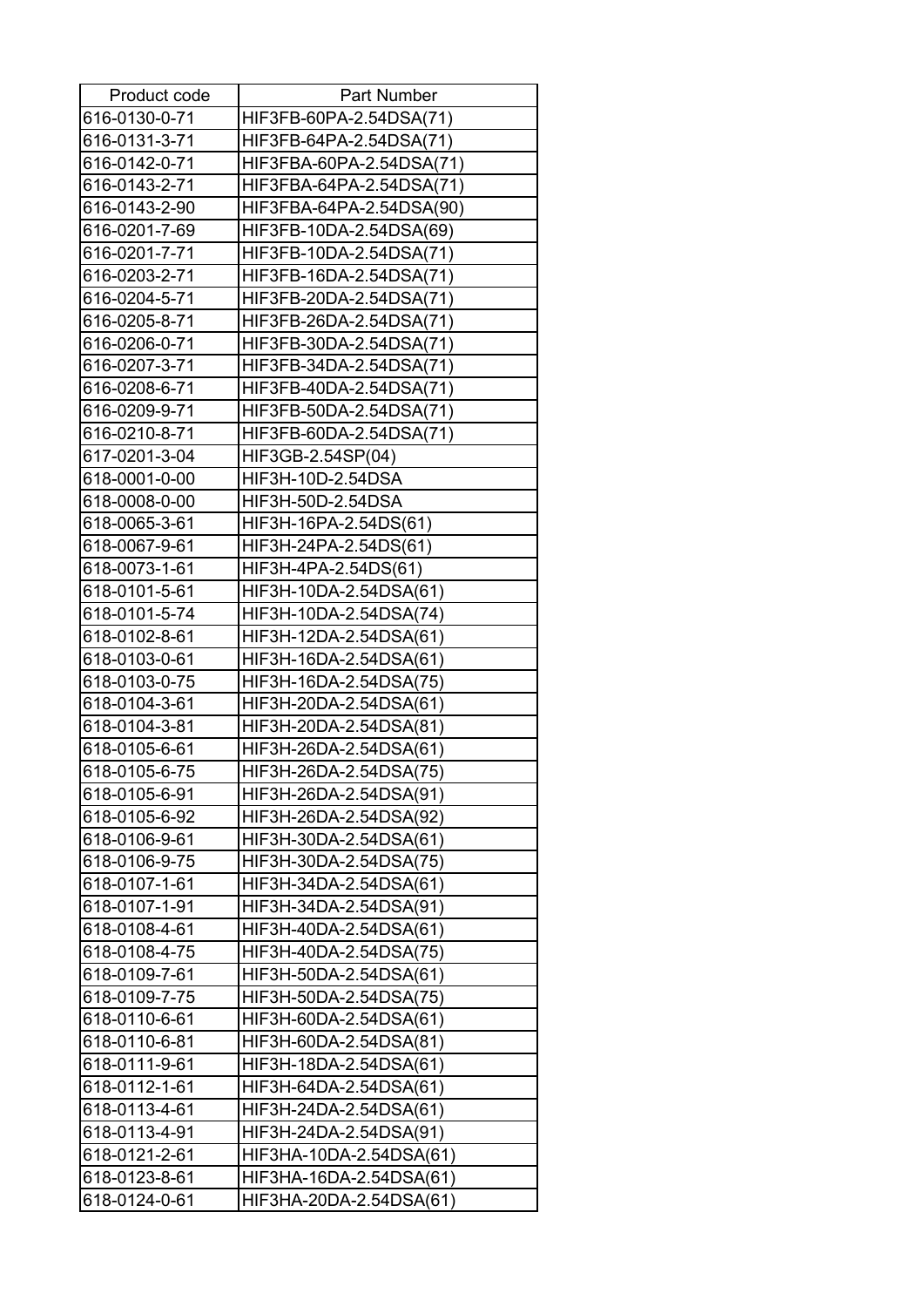| Product code  | <b>Part Number</b>      |
|---------------|-------------------------|
| 618-0125-3-61 | HIF3HA-26DA-2.54DSA(61) |
| 618-0126-6-61 | HIF3HA-30DA-2.54DSA(61) |
| 618-0127-9-61 | HIF3HA-34DA-2.54DSA(61) |
| 618-0128-1-61 | HIF3HA-40DA-2.54DSA(61) |
| 618-0129-4-61 | HIF3HA-50DA-2.54DSA(61) |
| 618-0130-3-61 | HIF3HA-60DA-2.54DSA(61) |
| 618-0131-6-61 | HIF3HB-50DA-2.54DSA(61) |
| 618-0132-9-61 | HIF3HB-60DA-2.54DSA(61) |
| 618-0133-1-61 | HIF3HB-64DA-2.54DSA(61) |
| 618-0134-4-61 | HIF3HA-64DA-2.54DSA(61) |
| 618-0139-8-61 | HIF3H-6DA-2.54DSA(61)   |
| 618-0139-8-75 | HIF3H-6DA-2.54DSA(75)   |
| 618-0141-0-61 | HIF3H-10DB-2.54DS(61)   |
| 618-0142-2-61 | HIF3H-16DB-2.54DS(61)   |
| 618-0143-5-61 | HIF3H-20DB-2.54DS(61)   |
| 618-0144-8-61 | HIF3H-26DB-2.54DS(61)   |
| 618-0144-8-91 | HIF3H-26DB-2.54DS(91)   |
| 618-0145-0-61 | HIF3H-30DB-2.54DS(61)   |
| 618-0146-3-61 | HIF3H-34DB-2.54DS(61)   |
| 618-0146-3-75 | HIF3H-34DB-2.54DS(75)   |
| 618-0147-6-61 | HIF3H-40DB-2.54DS(61)   |
| 618-0147-6-91 | HIF3H-40DB-2.54DS(91)   |
| 618-0148-9-46 | HIF3H-50DB-2.54DS(46)   |
| 618-0148-9-61 | HIF3H-50DB-2.54DS(61)   |
| 618-0148-9-91 | HIF3H-50DB-2.54DS(91)   |
| 618-0148-9-93 | HIF3H-50DB-2.54DS(93)   |
| 618-0148-9-94 | HIF3H-50DB-2.54DS(94)   |
| 618-0148-9-95 | HIF3H-50DB-2.54DS(95)   |
| 618-0149-1-44 | HIF3H-60DB-2.54DS(44)   |
| 618-0149-1-46 | HIF3H-60DB-2.54DS(46)   |
| 618-0149-1-61 | HIF3H-60DB-2.54DS(61)   |
| 618-0149-1-81 | HIF3H-60DB-2.54DS(81)   |
| 618-0149-1-82 | HIF3H-60DB-2.54DS(82)   |
| 618-0149-1-83 | HIF3H-60DB-2.54DS(83)   |
| 618-0150-0-61 | HIF3H-4DB-2.54DS(61)    |
| 618-0152-6-61 | HIF3H-12DB-2.54DS(61)   |
| 618-0153-9-43 | HIF3H-8DB-2.54DS(43)    |
| 618-0153-9-61 | HIF3H-8DB-2.54DS(61)    |
| 618-0154-1-61 | HIF3H-14DB-2.54DS(61)   |
| 618-0155-4-61 | HIF3H-70DB-2.54DS(61)   |
| 618-0165-8-61 | HIF3H-18DB-2.54DS(61)   |
| 618-0181-4-17 | HIF3H-34P-2.54W(17)     |
| 618-0182-7-00 | HIF3H-40P-2.54W         |
| 618-0183-0-00 | HIF3H-20P-2.54W         |
| 618-0184-2-00 | HIF3H-26P-2.54W         |
| 618-0184-2-17 | HIF3H-26P-2.54W(17)     |
| 618-0185-5-00 | HIF3H-10P-2.54W         |
| 618-0186-8-00 | HIF3H-30P-2.54W         |
| 618-0187-0-00 | HIF3H-60P-2.54W         |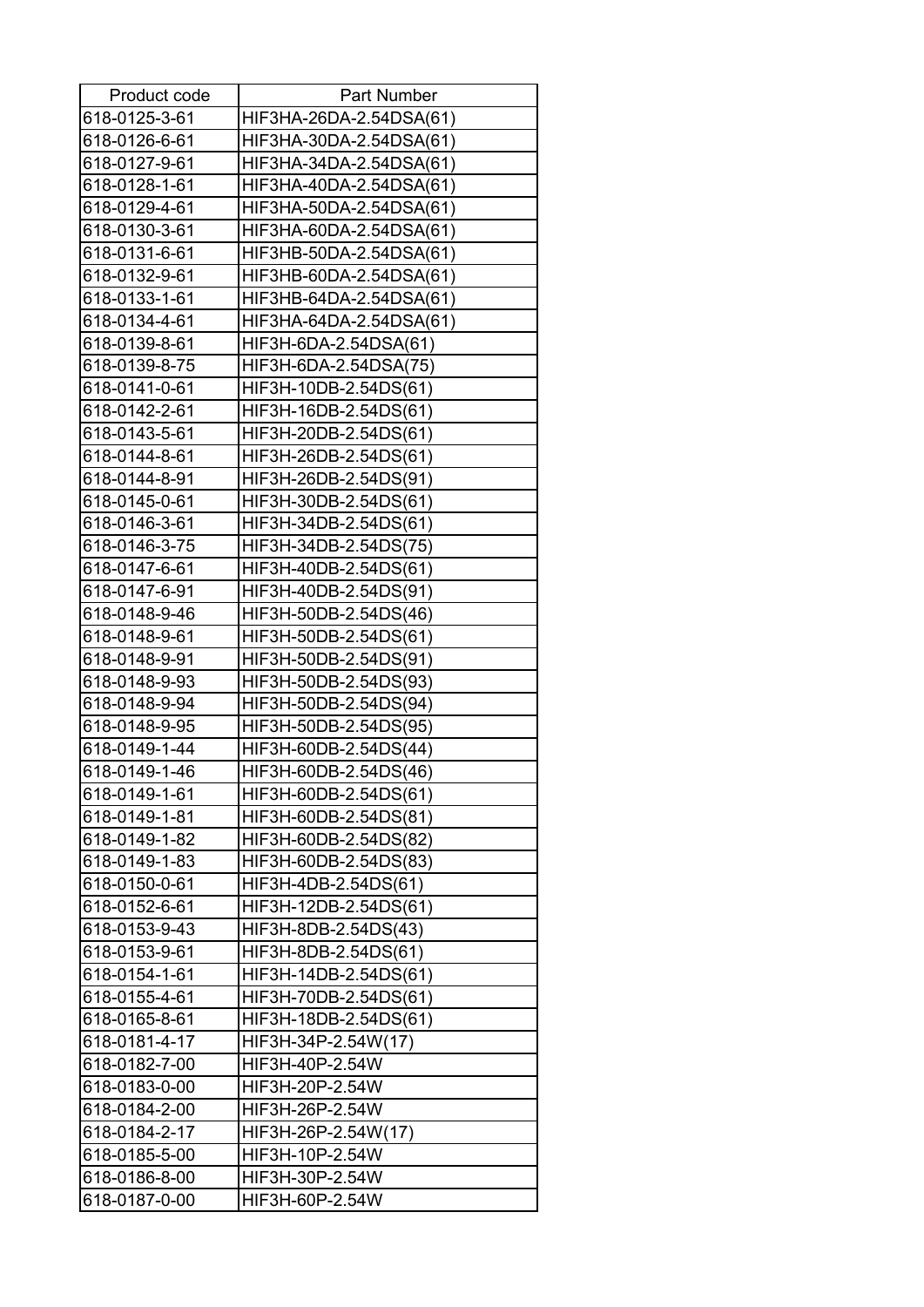| Product code  | <b>Part Number</b>     |
|---------------|------------------------|
| 618-0188-3-00 | HIF3H-50P-2.54W        |
| 618-0193-3-18 | HIF3H-14P-2.54W(18)    |
| 618-0201-0-61 | HIF3H-10PB-2.54DSA(61) |
| 618-0201-0-74 | HIF3H-10PB-2.54DSA(74) |
| 618-0201-0-75 | HIF3H-10PB-2.54DSA(75) |
| 618-0202-2-61 | HIF3H-12PB-2.54DSA(61) |
| 618-0203-5-61 | HIF3H-16PB-2.54DSA(61) |
| 618-0204-8-61 | HIF3H-20PB-2.54DSA(61) |
| 618-0204-8-81 | HIF3H-20PB-2.54DSA(81) |
| 618-0205-0-61 | HIF3H-24PB-2.54DSA(61) |
| 618-0206-3-61 | HIF3H-26PB-2.54DSA(61) |
| 618-0206-3-75 | HIF3H-26PB-2.54DSA(75) |
| 618-0207-6-61 | HIF3H-30PB-2.54DSA(61) |
| 618-0207-6-75 | HIF3H-30PB-2.54DSA(75) |
| 618-0207-6-90 | HIF3H-30PB-2.54DSA(90) |
| 618-0208-9-61 | HIF3H-34PB-2.54DSA(61) |
| 618-0209-1-61 | HIF3H-40PB-2.54DSA(61) |
| 618-0209-1-75 | HIF3H-40PB-2.54DSA(75) |
| 618-0209-1-90 | HIF3H-40PB-2.54DSA(90) |
| 618-0210-0-61 | HIF3H-50PB-2.54DSA(61) |
| 618-0210-0-75 | HIF3H-50PB-2.54DSA(75) |
| 618-0210-0-90 | HIF3H-50PB-2.54DSA(90) |
| 618-0211-3-46 | HIF3H-60PB-2.54DSA(46) |
| 618-0211-3-61 | HIF3H-60PB-2.54DSA(61) |
| 618-0211-3-81 | HIF3H-60PB-2.54DSA(81) |
| 618-0211-3-82 | HIF3H-60PB-2.54DSA(82) |
| 618-0211-3-83 | HIF3H-60PB-2.54DSA(83) |
| 618-0213-9-61 | HIF3H-14PB-2.54DSA(61) |
| 618-0213-9-75 | HIF3H-14PB-2.54DSA(75) |
| 618-0214-1-61 | HIF3H-70PB-2.54DSA(61) |
| 618-0215-4-61 | HIF3H-6PB-2.54DSA(61)  |
| 618-0216-7-61 | HIF3H-24DB-2.54DS(61)  |
| 618-0217-0-18 | HIF3H-6P-2.54W(18)     |
| 619-0001-7-71 | A1-6PA-2.54DS(71)      |
| 619-0002-0-71 | A1-10PA-2.54DS(71)     |
| 619-0003-2-71 | A1-12PA-2.54DS(71)     |
| 619-0004-5-71 | A1-14PA-2.54DS(71)     |
| 619-0005-8-71 | A1-16PA-2.54DS(71)     |
| 619-0005-8-74 | A1-16PA-2.54DS(74)     |
| 619-0006-0-71 | A1-18PA-2.54DS(71)     |
| 619-0007-3-71 | A1-20PA-2.54DS(71)     |
| 619-0008-6-71 | A1-24PA-2.54DS(71)     |
| 619-0009-9-71 | A1-26PA-2.54DS(71)     |
| 619-0010-8-71 | A1-30PA-2.54DS(71)     |
| 619-0011-0-71 | A1-34PA-2.54DS(71)     |
| 619-0011-0-92 | A1-34PA-2.54DS(92)     |
| 619-0012-3-71 | A1-40PA-2.54DS(71)     |
| 619-0013-6-71 | A1-50PA-2.54DS(71)     |
| 619-0014-9-71 | A1-60PA-2.54DS(71)     |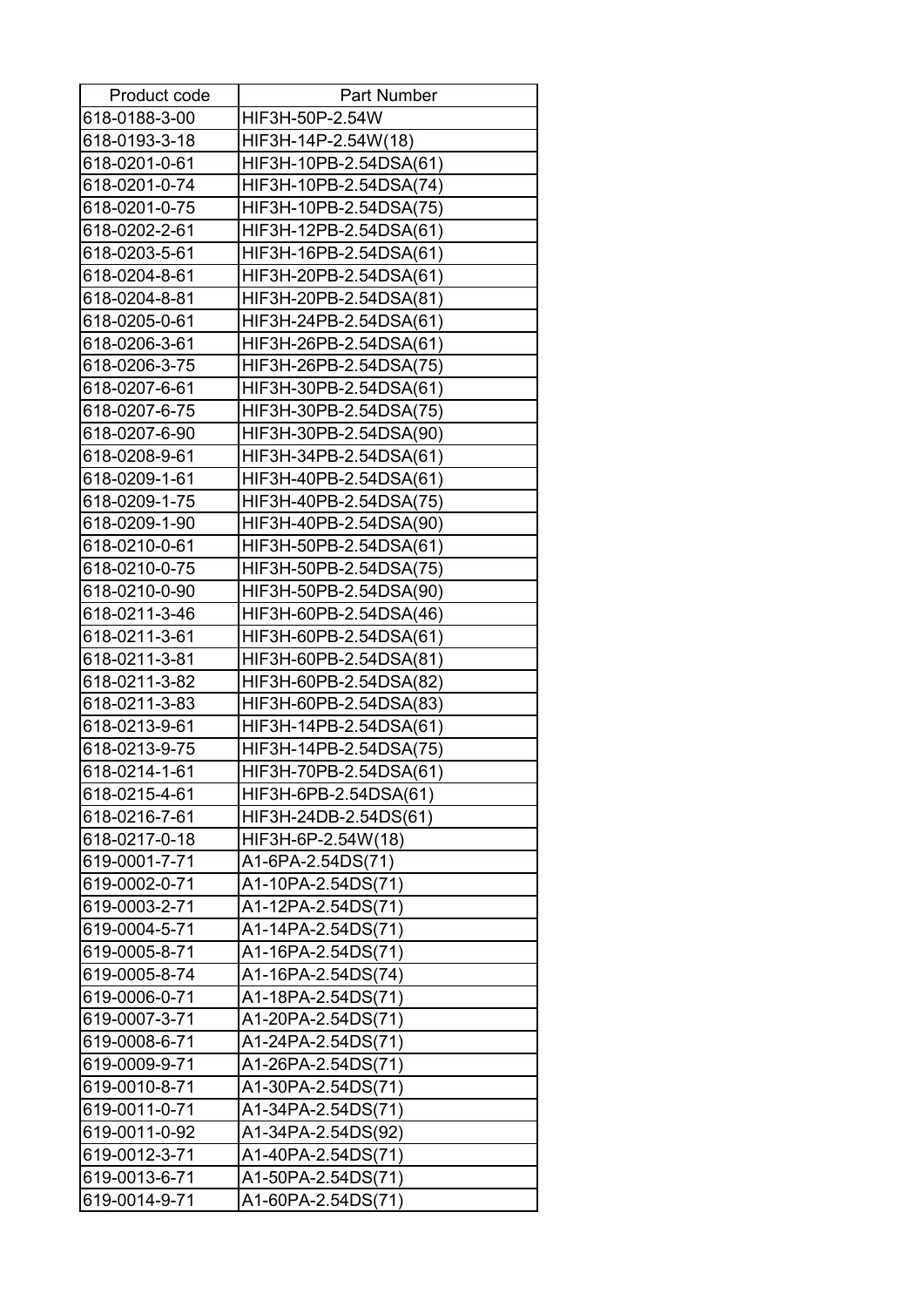| Product code  | <b>Part Number</b>  |
|---------------|---------------------|
| 619-0015-1-71 | A1-64PA-2.54DS(71)  |
| 619-0016-4-71 | A1-8PA-2.54DS(71)   |
| 619-0016-4-74 | A1-8PA-2.54DS(74)   |
| 619-0021-4-71 | A1-6PA-2.54DSA(71)  |
| 619-0022-7-71 | A1-10PA-2.54DSA(71) |
| 619-0022-7-81 | A1-10PA-2.54DSA(81) |
| 619-0023-0-71 | A1-12PA-2.54DSA(71) |
| 619-0023-0-74 | A1-12PA-2.54DSA(74) |
| 619-0024-2-71 | A1-14PA-2.54DSA(71) |
| 619-0025-5-71 | A1-16PA-2.54DSA(71) |
| 619-0026-8-71 | A1-18PA-2.54DSA(71) |
| 619-0027-0-71 | A1-20PA-2.54DSA(71) |
| 619-0028-3-71 | A1-24PA-2.54DSA(71) |
| 619-0029-6-71 | A1-26PA-2.54DSA(71) |
| 619-0030-5-71 | A1-30PA-2.54DSA(71) |
| 619-0031-8-71 | A1-34PA-2.54DSA(71) |
| 619-0031-8-72 | A1-34PA-2.54DSA(72) |
| 619-0032-0-71 | A1-40PA-2.54DSA(71) |
| 619-0033-3-71 | A1-50PA-2.54DSA(71) |
| 619-0034-6-71 | A1-60PA-2.54DSA(71) |
| 619-0035-9-71 | A1-64PA-2.54DSA(71) |
| 619-0036-1-71 | A1-4PA-2.54DSA(71)  |
| 619-0037-4-71 | A1-8PA-2.54DSA(71)  |
| 619-0091-0-00 | A1-10D-2.54C        |
| 619-0092-2-00 | A1-12D-2.54C        |
| 619-0093-5-00 | A1-8D-2.54C         |
| 619-0141-6-71 | A1A-10PA-2.54DS(71) |
| 619-0142-9-71 | A1A-12PA-2.54DS(71) |
| 619-0149-8-71 | A1A-16PA-2.54DS(71) |
| 619-0153-5-71 | A1A-36PA-2.54DS(71) |
| 620-0001-7-71 | A2-1PA-2.54DS(71)   |
| 620-0002-0-71 | A2-2PA-2.54DS(71)   |
| 620-0003-2-71 | A2-3PA-2.54DS(71)   |
| 620-0004-5-71 | A2-4PA-2.54DS(71)   |
| 620-0005-8-71 | A2-5PA-2.54DS(71)   |
| 620-0006-0-71 | A2-6PA-2.54DS(71)   |
| 620-0006-0-81 | A2-6PA-2.54DS(81)   |
| 620-0007-3-71 | A2-7PA-2.54DS(71)   |
| 620-0008-6-71 | A2-8PA-2.54DS(71)   |
| 620-0009-9-71 | A2-9PA-2.54DS(71)   |
| 620-0010-8-71 | A2-10PA-2.54DS(71)  |
| 620-0011-0-71 | A2-11PA-2.54DS(71)  |
| 620-0012-3-71 | A2-12PA-2.54DS(71)  |
| 620-0013-6-71 | A2-13PA-2.54DS(71)  |
| 620-0014-9-71 | A2-14PA-2.54DS(71)  |
| 620-0015-1-71 | A2-15PA-2.54DS(71)  |
| 620-0016-4-71 | A2-16PA-2.54DS(71)  |
| 620-0017-7-71 | A2-17PA-2.54DS(71)  |
| 620-0018-0-71 | A2-18PA-2.54DS(71)  |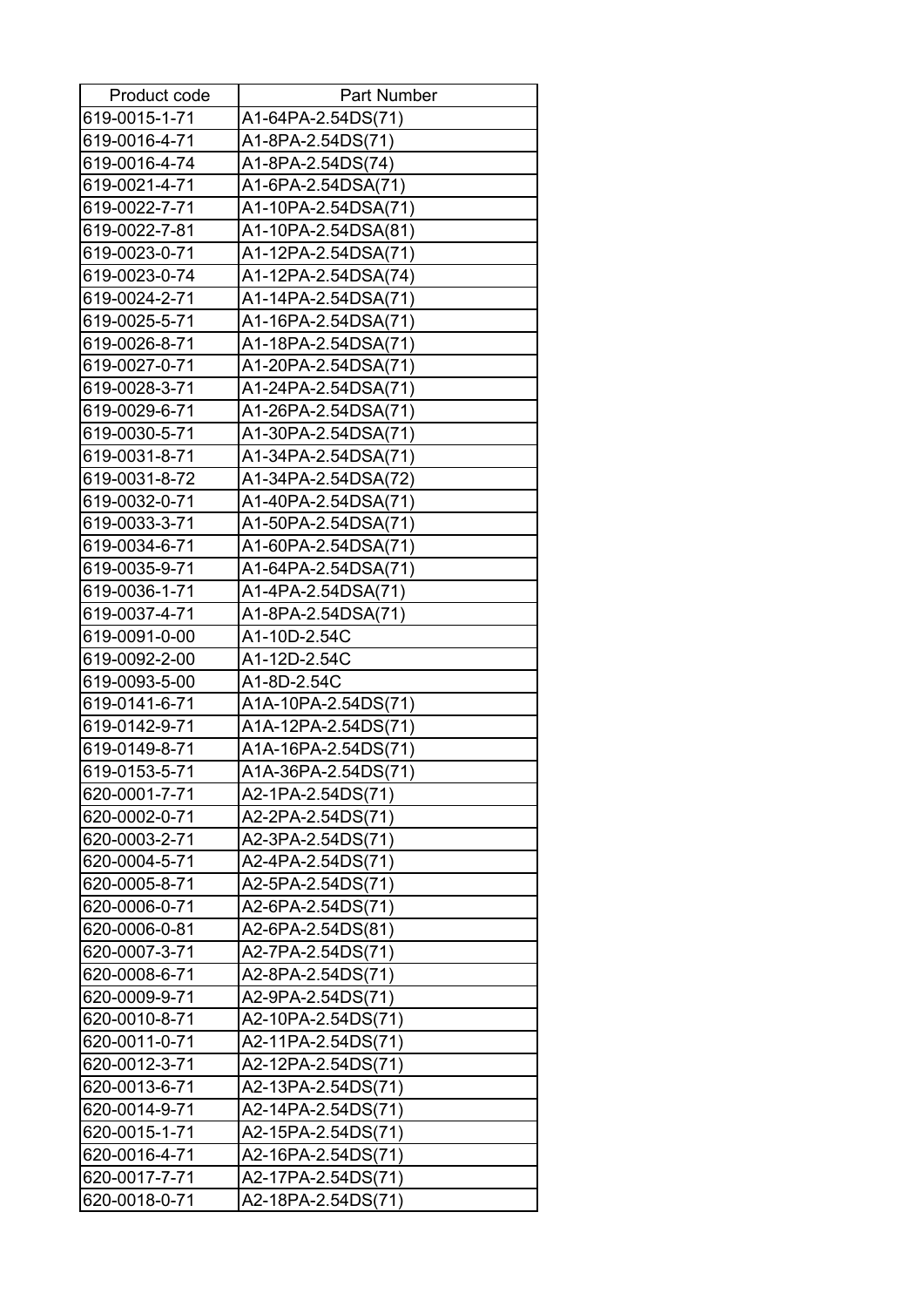| Product code  | Part Number         |
|---------------|---------------------|
| 620-0019-2-71 | A2-19PA-2.54DS(71)  |
| 620-0020-1-71 | A2-20PA-2.54DS(71)  |
| 620-0051-5-71 | A2-1PA-2.54DSA(71)  |
| 620-0052-8-71 | A2-2PA-2.54DSA(71)  |
| 620-0052-8-74 | A2-2PA-2.54DSA(74)  |
| 620-0053-0-71 | A2-3PA-2.54DSA(71)  |
| 620-0053-0-74 | A2-3PA-2.54DSA(74)  |
| 620-0054-3-71 | A2-4PA-2.54DSA(71)  |
| 620-0055-6-71 | A2-5PA-2.54DSA(71)  |
| 620-0056-9-71 | A2-6PA-2.54DSA(71)  |
| 620-0056-9-81 | A2-6PA-2.54DSA(81)  |
| 620-0057-1-71 | A2-7PA-2.54DSA(71)  |
| 620-0058-4-71 | A2-8PA-2.54DSA(71)  |
| 620-0058-4-81 | A2-8PA-2.54DSA(81)  |
| 620-0059-7-71 | A2-9PA-2.54DSA(71)  |
| 620-0060-6-71 | A2-10PA-2.54DSA(71) |
| 620-0061-9-71 | A2-11PA-2.54DSA(71) |
| 620-0062-1-71 | A2-12PA-2.54DSA(71) |
| 620-0063-4-71 | A2-13PA-2.54DSA(71) |
| 620-0064-7-71 | A2-14PA-2.54DSA(71) |
| 620-0065-0-71 | A2-15PA-2.54DSA(71) |
| 620-0066-2-71 | A2-16PA-2.54DSA(71) |
| 620-0067-5-71 | A2-17PA-2.54DSA(71) |
| 620-0068-8-71 | A2-18PA-2.54DSA(71) |
| 620-0069-0-71 | A2-19PA-2.54DSA(71) |
| 620-0070-0-71 | A2-20PA-2.54DSA(71) |
| 620-0074-0-82 | A2-25PA-2.54DSA(82) |
| 620-0101-1-00 | A2-5S-2.54C         |
| 620-0102-4-00 | A2-6S-2.54C         |
| 620-0517-0-00 | A2A-2S-2.54F        |
| 621-0180-4-00 | $A3-SP(A)$          |
| 621-0305-8-00 | A3B-4D-2C           |
| 621-0306-0-00 | A3B-6D-2C           |
| 621-0307-3-00 | A3B-8D-2C           |
| 621-0308-6-00 | A3B-10D-2C          |
| 621-0309-9-00 | A3B-12D-2C          |
| 621-0310-8-00 | A3B-14D-2C          |
| 621-0311-0-00 | A3B-18D-2C          |
| 621-0312-3-00 | A3B-20D-2C          |
| 621-0313-6-00 | A3B-24D-2C          |
| 621-0314-9-00 | A3B-28D-2C          |
| 621-0330-5-00 | A3B-44D-2C          |
| 621-0351-5-51 | A3B-4PA-2DS(51)     |
| 621-0352-8-51 | A3B-6PA-2DS(51)     |
| 621-0352-8-52 | A3B-6PA-2DS(52)     |
| 621-0353-0-51 | A3B-8PA-2DS(51)     |
| 621-0353-0-61 | A3B-8PA-2DS(61)     |
| 621-0354-3-51 | A3B-10PA-2DS(51)    |
| 621-0354-3-53 | A3B-10PA-2DS(53)    |
|               |                     |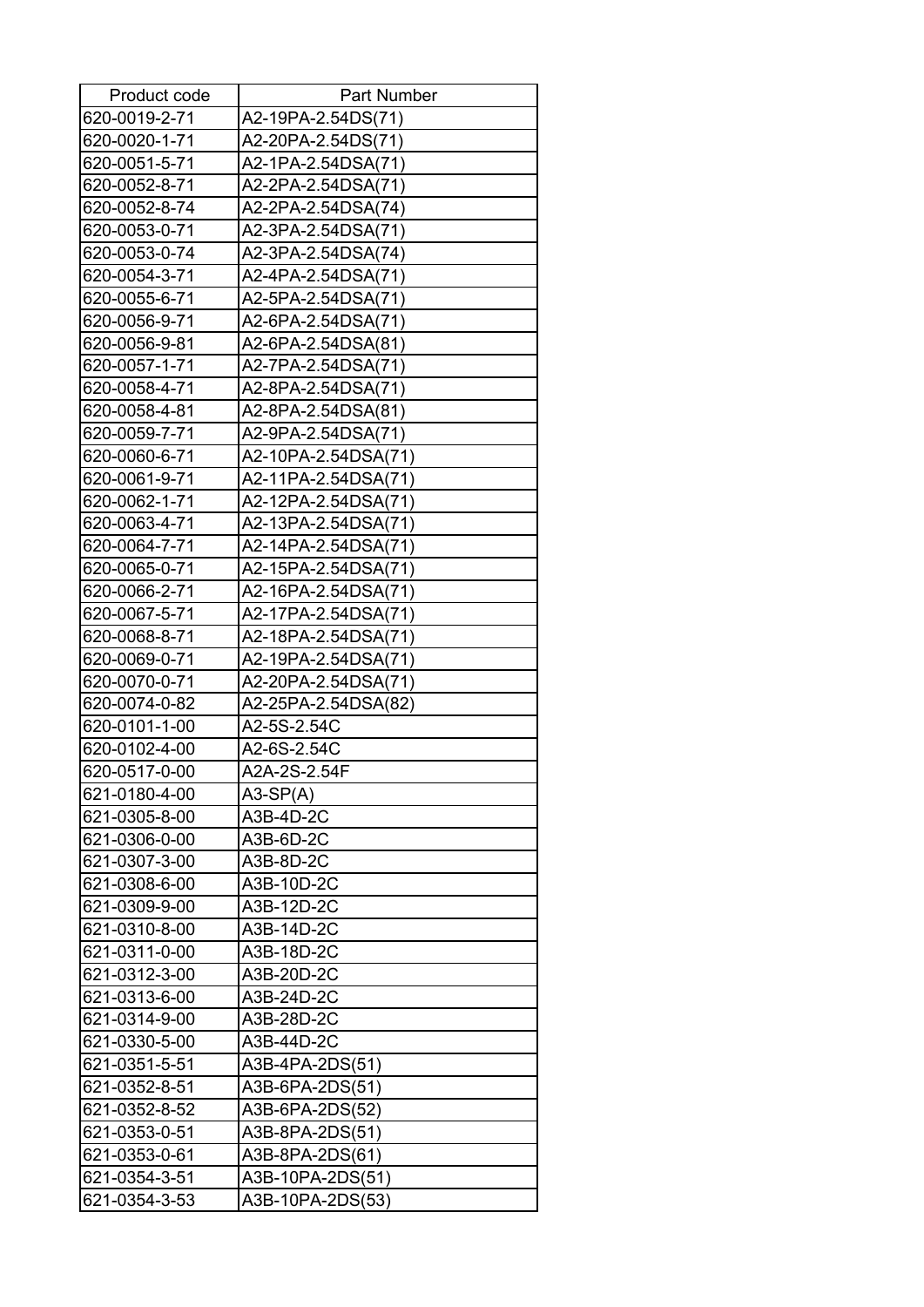| Product code  | <b>Part Number</b> |
|---------------|--------------------|
| 621-0354-3-54 | A3B-10PA-2DS(54)   |
| 621-0355-6-51 | A3B-12PA-2DS(51)   |
| 621-0355-6-53 | A3B-12PA-2DS(53)   |
| 621-0356-9-51 | A3B-14PA-2DS(51)   |
| 621-0357-1-51 | A3B-16PA-2DS(51)   |
| 621-0358-4-51 | A3B-18PA-2DS(51)   |
| 621-0359-7-51 | A3B-20PA-2DS(51)   |
| 621-0359-7-62 | A3B-20PA-2DS(62)   |
| 621-0360-6-51 | A3B-22PA-2DS(51)   |
| 621-0361-9-51 | A3B-24PA-2DS(51)   |
| 621-0362-1-51 | A3B-26PA-2DS(51)   |
| 621-0363-4-51 | A3B-28PA-2DS(51)   |
| 621-0364-7-51 | A3B-30PA-2DS(51)   |
| 621-0365-0-51 | A3B-32PA-2DS(51)   |
| 621-0369-0-51 | A3B-36PA-2DS(51)   |
| 621-0373-8-51 | A3B-40PA-2DS(51)   |
| 621-0377-9-51 | A3B-44PA-2DS(51)   |
| 621-0377-9-62 | A3B-44PA-2DS(62)   |
| 621-0383-1-51 | A3B-50PA-2DS(51)   |
| 621-0383-1-63 | A3B-50PA-2DS(63)   |
| 621-0383-1-64 | A3B-50PA-2DS(64)   |
| 621-0401-1-51 | A3B-4PA-2DSA(51)   |
| 621-0402-4-51 | A3B-6PA-2DSA(51)   |
| 621-0402-4-76 | A3B-6PA-2DSA(76)   |
| 621-0403-7-51 | A3B-8PA-2DSA(51)   |
| 621-0403-7-54 | A3B-8PA-2DSA(54)   |
| 621-0404-0-51 | A3B-10PA-2DSA(51)  |
| 621-0404-0-63 | A3B-10PA-2DSA(63)  |
| 621-0405-2-51 | A3B-12PA-2DSA(51)  |
| 621-0406-5-51 | A3B-14PA-2DSA(51)  |
| 621-0407-8-51 | A3B-16PA-2DSA(51)  |
| 621-0408-0-51 | A3B-18PA-2DSA(51)  |
| 621-0409-3-51 | A3B-20PA-2DSA(51)  |
| 621-0409-3-54 | A3B-20PA-2DSA(54)  |
| 621-0410-2-51 | A3B-22PA-2DSA(51)  |
| 621-0411-5-51 | A3B-24PA-2DSA(51)  |
| 621-0412-8-51 | A3B-26PA-2DSA(51)  |
| 621-0413-0-51 | A3B-28PA-2DSA(51)  |
| 621-0414-3-51 | A3B-30PA-2DSA(51)  |
| 621-0415-6-51 | A3B-32PA-2DSA(51)  |
| 621-0421-9-51 | A3B-44PA-2DSA(51)  |
| 621-0424-7-51 | A3B-50PA-2DSA(51)  |
| 621-0501-6-71 | A3C-4DA-2DSA(71)   |
| 621-0502-9-71 | A3C-6DA-2DSA(71)   |
| 621-0502-9-81 | A3C-6DA-2DSA(81)   |
| 621-0503-1-71 | A3C-8DA-2DSA(71)   |
| 621-0504-4-71 | A3C-10DA-2DSA(71)  |
| 621-0505-7-71 | A3C-12DA-2DSA(71)  |
| 621-0506-0-71 | A3C-14DA-2DSA(71)  |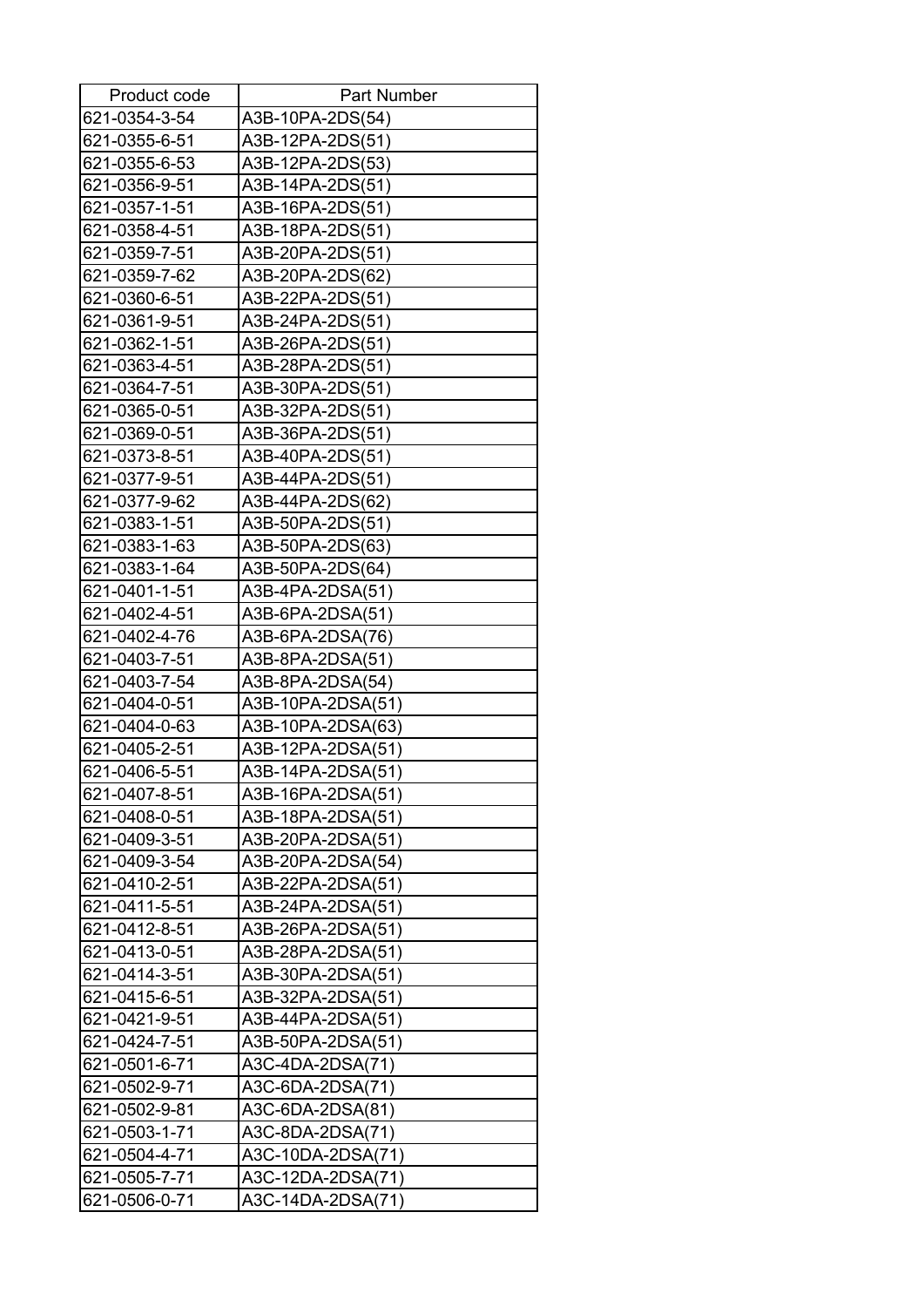| Product code  | <b>Part Number</b> |
|---------------|--------------------|
| 621-0507-2-71 | A3C-16DA-2DSA(71)  |
| 621-0508-5-71 | A3C-18DA-2DSA(71)  |
| 621-0509-8-71 | A3C-20DA-2DSA(71)  |
| 621-0509-8-81 | A3C-20DA-2DSA(81)  |
| 621-0511-0-71 | A3C-24DA-2DSA(71)  |
| 621-0513-5-71 | A3C-28DA-2DSA(71)  |
| 621-0515-0-71 | A3C-32DA-2DSA(71)  |
| 621-0524-1-71 | A3C-50DA-2DSA(71)  |
| 621-0531-7-71 | A3C-4DA-2DSC(71)   |
| 621-0532-0-71 | A3C-6DA-2DSC(71)   |
| 621-0532-0-76 | A3C-6DA-2DSC(76)   |
| 621-0533-2-71 | A3C-8DA-2DSC(71)   |
| 621-0534-5-71 | A3C-10DA-2DSC(71)  |
| 621-0535-8-71 | A3C-12DA-2DSC(71)  |
| 621-0536-0-71 | A3C-14DA-2DSC(71)  |
| 621-0537-3-71 | A3C-16DA-2DSC(71)  |
| 621-0538-6-71 | A3C-18DA-2DSC(71)  |
| 621-0539-9-71 | A3C-20DA-2DSC(71)  |
| 621-0541-0-71 | A3C-24DA-2DSC(71)  |
| 621-0543-6-71 | A3C-28DA-2DSC(71)  |
| 621-0545-1-71 | A3C-32DA-2DSC(71)  |
| 621-0554-2-71 | A3C-50DA-2DSC(71)  |
| 621-0571-1-71 | A3C-24DA-2DSE(71)  |
| 621-0575-2-71 | A3C-32DA-2DSE(71)  |
| 621-0584-3-71 | A3C-50DA-2DSE(71)  |
| 621-0601-0-30 | A3C-2P-2DSA(30)    |
| 621-0602-3-30 | A3C-4P-2DSA(30)    |
| 621-0603-6-30 | A3C-6P-2DSA(30)    |
| 621-0604-9-30 | A3C-8P-2DSA(30)    |
| 621-0605-1-30 | A3C-10P-2DSA(30)   |
| 621-0606-4-30 | A3C-12P-2DSA(30)   |
| 621-0607-7-30 | A3C-14P-2DSA(30)   |
| 621-0608-0-30 | A3C-16P-2DSA(30)   |
| 621-0609-2-30 | A3C-18P-2DSA(30)   |
| 621-0610-1-30 | A3C-20P-2DSA(30)   |
| 621-0612-7-30 | A3C-24P-2DSA(30)   |
| 621-0613-0-30 | A3C-26P-2DSA(30)   |
| 621-0614-2-30 | A3C-28P-2DSA(30)   |
| 621-0615-5-30 | A3C-32P-2DSA(30)   |
| 621-0622-0-30 | A3C-44P-2DSA(30)   |
| 621-0622-0-41 | A3C-44P-2DSA(41)   |
| 621-0625-9-30 | A3C-48P-2DSA(30)   |
| 621-0628-7-30 | A3C-50P-2DSA(30)   |
| 621-0709-7-71 | A3-36DA-2DS(71)    |
| 621-0711-9-71 | A3-44DA-2DS(71)    |
| 621-0714-7-71 | A3-50DA-2DS(71)    |
| 621-0753-9-71 | A3D-8DA-2DSE(71)   |
| 621-0756-7-71 | A3D-14DA-2DSE(71)  |
| 621-0811-3-30 | A3E-44D-2R(30)     |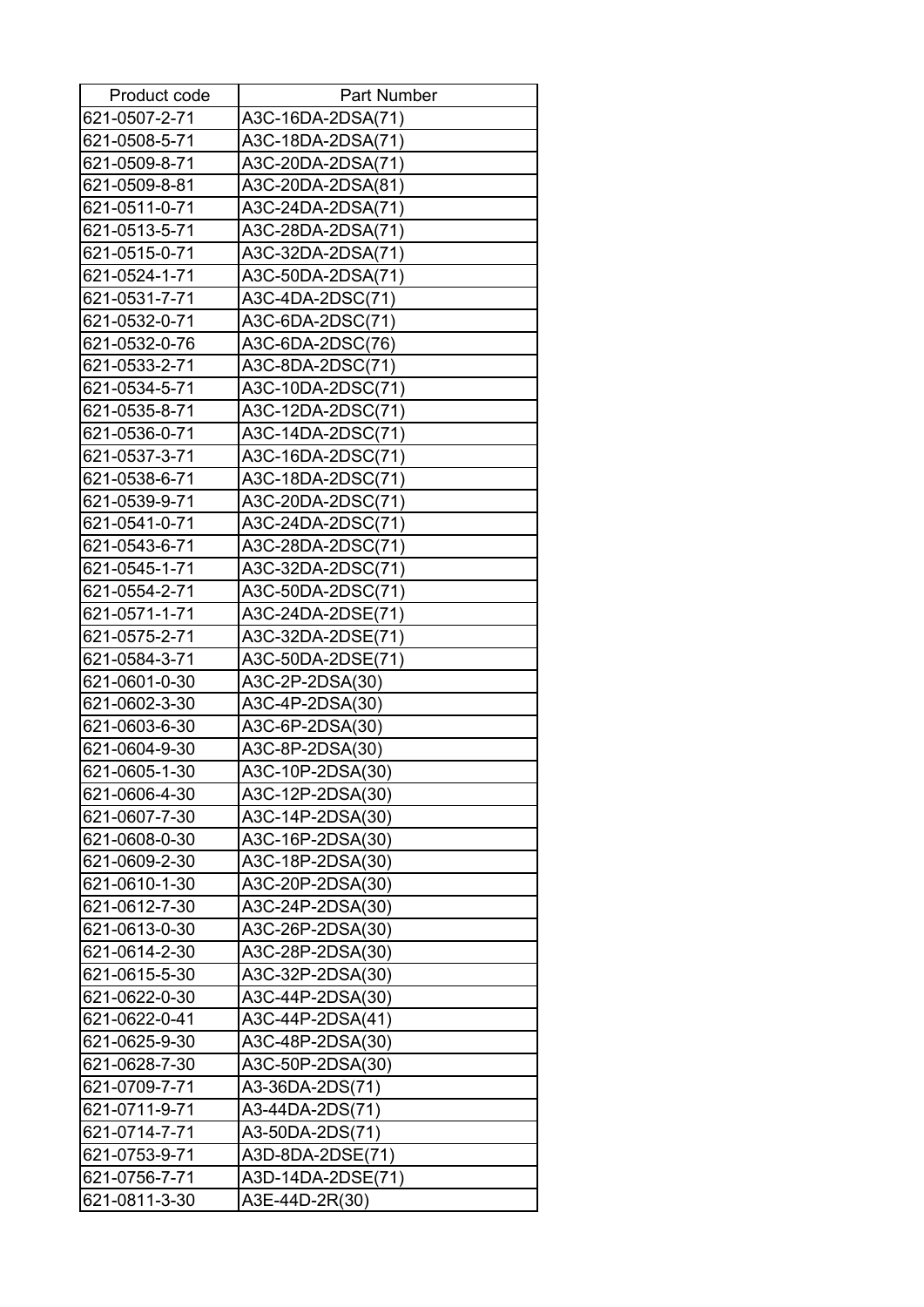| Product code  | <b>Part Number</b> |
|---------------|--------------------|
| 621-0811-3-41 | A3E-44D-2R(41)     |
| 621-0814-1-30 | A3E-50D-2R(30)     |
| 621-0861-1-30 | A3EA-44D-2R(30)    |
| 621-0861-1-41 | A3EA-44D-2R(41)    |
| 621-0864-0-30 | A3EA-50D-2R(30)    |
| 621-0864-0-41 | A3EA-50D-2R(41)    |
| 621-0911-8-51 | A3E-44PA-2DSA(51)  |
| 621-0911-8-58 | A3E-44PA-2DSA(58)  |
| 621-0911-8-61 | A3E-44PA-2DSA(61)  |
| 621-0914-6-51 | A3E-50PA-2DSA(51)  |
| 622-0301-3-00 | A4B-2S-2C          |
| 622-0302-6-00 | A4B-3S-2C          |
| 622-0303-9-00 | A4B-4S-2C          |
| 622-0304-1-00 | A4B-5S-2C          |
| 622-0305-4-00 | A4B-6S-2C          |
| 622-0306-7-00 | A4B-8S-2C          |
| 622-0307-0-00 | A4B-10S-2C         |
| 622-0308-2-00 | A4B-12S-2C         |
| 622-0309-5-00 | A4B-18S-2C         |
| 622-0311-7-00 | A4B-15S-2C         |
| 622-0351-1-51 | A4B-2PA-2DS(51)    |
| 622-0352-4-51 | A4B-3PA-2DS(51)    |
| 622-0353-7-51 | A4B-4PA-2DS(51)    |
| 622-0354-0-51 | A4B-5PA-2DS(51)    |
| 622-0355-2-51 | A4B-6PA-2DS(51)    |
| 622-0356-5-51 | A4B-7PA-2DS(51)    |
| 622-0357-8-51 | A4B-8PA-2DS(51)    |
| 622-0358-0-51 | A4B-9PA-2DS(51)    |
| 622-0359-3-51 | A4B-10PA-2DS(51)   |
| 622-0360-2-51 | A4B-11PA-2DS(51)   |
| 622-0361-5-51 | A4B-12PA-2DS(51)   |
| 622-0362-8-51 | A4B-13PA-2DS(51)   |
| 622-0363-0-51 | A4B-14PA-2DS(51)   |
| 622-0364-3-51 | A4B-15PA-2DS(51)   |
| 622-0365-6-51 | A4B-16PA-2DS(51)   |
| 622-0401-8-51 | A4B-2PA-2DSA(51)   |
| 622-0402-0-51 | A4B-3PA-2DSA(51)   |
| 622-0403-3-51 | A4B-4PA-2DSA(51)   |
| 622-0404-6-51 | A4B-5PA-2DSA(51)   |
| 622-0405-9-51 | A4B-6PA-2DSA(51)   |
| 622-0406-1-51 | A4B-7PA-2DSA(51)   |
| 622-0407-4-51 | A4B-8PA-2DSA(51)   |
| 622-0408-7-51 | A4B-9PA-2DSA(51)   |
| 622-0409-0-51 | A4B-10PA-2DSA(51)  |
| 622-0411-1-51 | A4B-12PA-2DSA(51)  |
| 622-0412-4-51 | A4B-13PA-2DSA(51)  |
| 622-0413-7-51 | A4B-14PA-2DSA(51)  |
| 622-0414-0-51 | A4B-15PA-2DSA(51)  |
| 622-0415-2-51 | A4B-16PA-2DSA(51)  |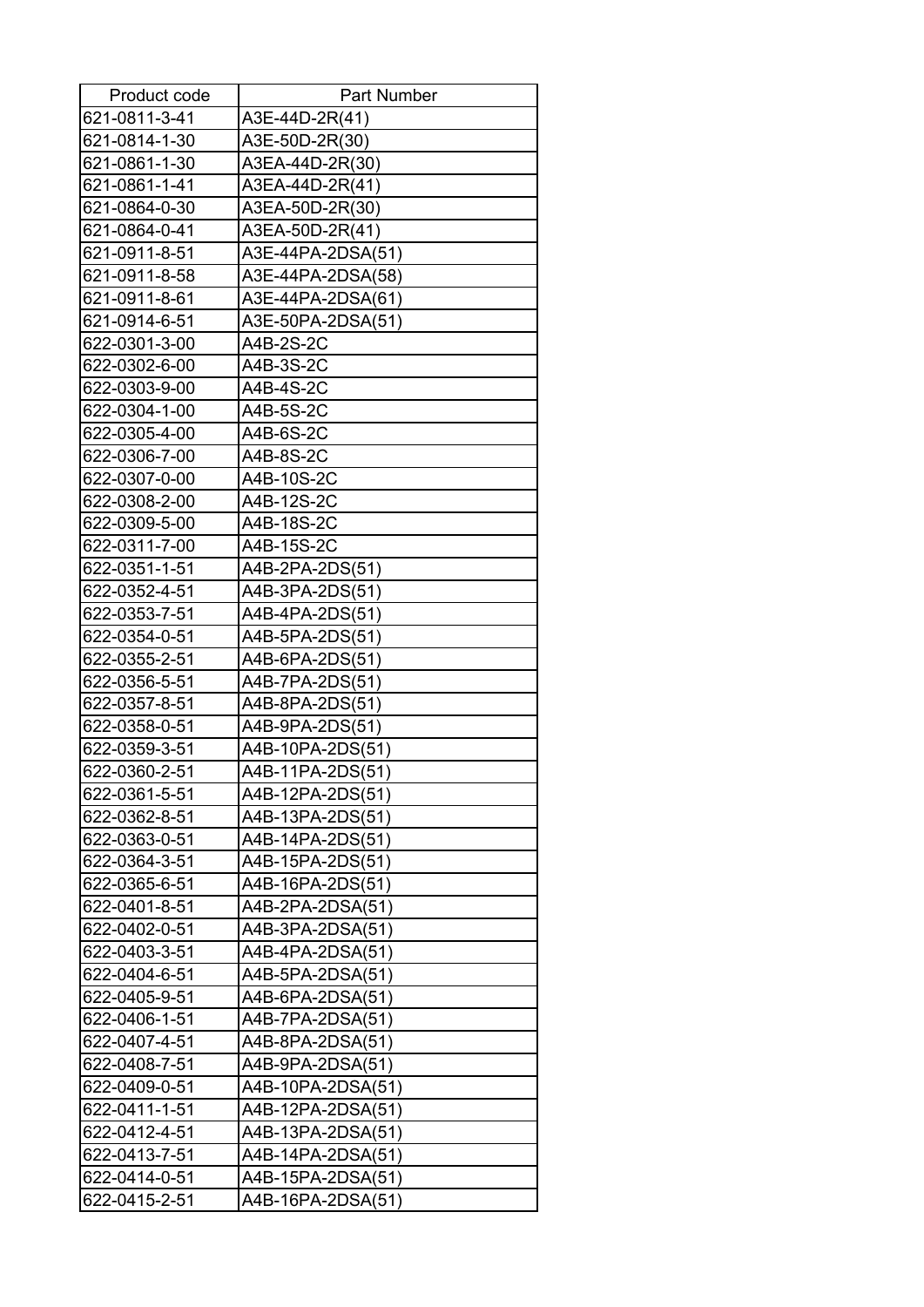| Product code  | <b>Part Number</b>    |
|---------------|-----------------------|
| 630-0001-4-20 | HIF6-20D-1.27R(20)    |
| 630-0002-7-20 | HIF6-26D-1.27R(20)    |
| 630-0003-0-20 | HIF6-32D-1.27R(20)    |
| 630-0004-2-20 | HIF6-34D-1.27R(20)    |
| 630-0004-2-22 | HIF6-34D-1.27R(22)    |
| 630-0005-5-20 | HIF6-40D-1.27R(20)    |
| 630-0006-8-20 | HIF6-50D-1.27R(20)    |
| 630-0006-8-22 | HIF6-50D-1.27R(22)    |
| 630-0006-8-25 | HIF6-50D-1.27R(25)    |
| 630-0007-0-20 | HIF6-52D-1.27R(20)    |
| 630-0008-3-20 | HIF6-60D-1.27R(20)    |
| 630-0008-3-25 | HIF6-60D-1.27R(25)    |
| 630-0009-6-20 | HIF6-68D-1.27R(20)    |
| 630-0009-6-22 | HIF6-68D-1.27R(22)    |
| 630-0010-5-20 | HIF6-80D-1.27R(20)    |
| 630-0010-5-22 | HIF6-80D-1.27R(22)    |
| 630-0010-5-25 | HIF6-80D-1.27R(25)    |
| 630-0011-8-20 | HIF6-100D-1.27R(20)   |
| 630-0011-8-22 | HIF6-100D-1.27R(22)   |
| 630-0011-8-25 | HIF6-100D-1.27R(25)   |
| 630-0051-2-71 | HIF6-20PA-1.27DS(71)  |
| 630-0051-2-75 | HIF6-20PA-1.27DS(75)  |
| 630-0052-5-71 | HIF6-26PA-1.27DS(71)  |
| 630-0052-5-75 | HIF6-26PA-1.27DS(75)  |
| 630-0053-8-71 | HIF6-32PA-1.27DS(71)  |
| 630-0054-0-71 | HIF6-34PA-1.27DS(71)  |
| 630-0054-0-75 | HIF6-34PA-1.27DS(75)  |
| 630-0055-3-71 | HIF6-40PA-1.27DS(71)  |
| 630-0055-3-75 | HIF6-40PA-1.27DS(75)  |
| 630-0056-6-71 | HIF6-50PA-1.27DS(71)  |
| 630-0056-6-75 | HIF6-50PA-1.27DS(75)  |
| 630-0057-9-71 | HIF6-52PA-1.27DS(71)  |
| 630-0058-1-71 | HIF6-60PA-1.27DS(71)  |
| 630-0059-4-71 | HIF6-68PA-1.27DS(71)  |
| 630-0060-3-71 | HIF6-80PA-1.27DS(71)  |
| 630-0061-6-71 | HIF6-100PA-1.27DS(71) |
| 630-0061-6-75 | HIF6-100PA-1.27DS(75) |
| 630-0101-9-71 | HIF6-20PA-1.27DSA(71) |
| 630-0101-9-75 | HIF6-20PA-1.27DSA(75) |
| 630-0102-1-71 | HIF6-26PA-1.27DSA(71) |
| 630-0103-4-71 | HIF6-32PA-1.27DSA(71) |
| 630-0104-7-71 | HIF6-34PA-1.27DSA(71) |
| 630-0104-7-75 | HIF6-34PA-1.27DSA(75) |
| 630-0105-0-71 | HIF6-40PA-1.27DSA(71) |
| 630-0105-0-75 | HIF6-40PA-1.27DSA(75) |
| 630-0106-2-71 | HIF6-50PA-1.27DSA(71) |
| 630-0106-2-75 | HIF6-50PA-1.27DSA(75) |
| 630-0107-5-71 | HIF6-52PA-1.27DSA(71) |
| 630-0108-8-71 | HIF6-60PA-1.27DSA(71) |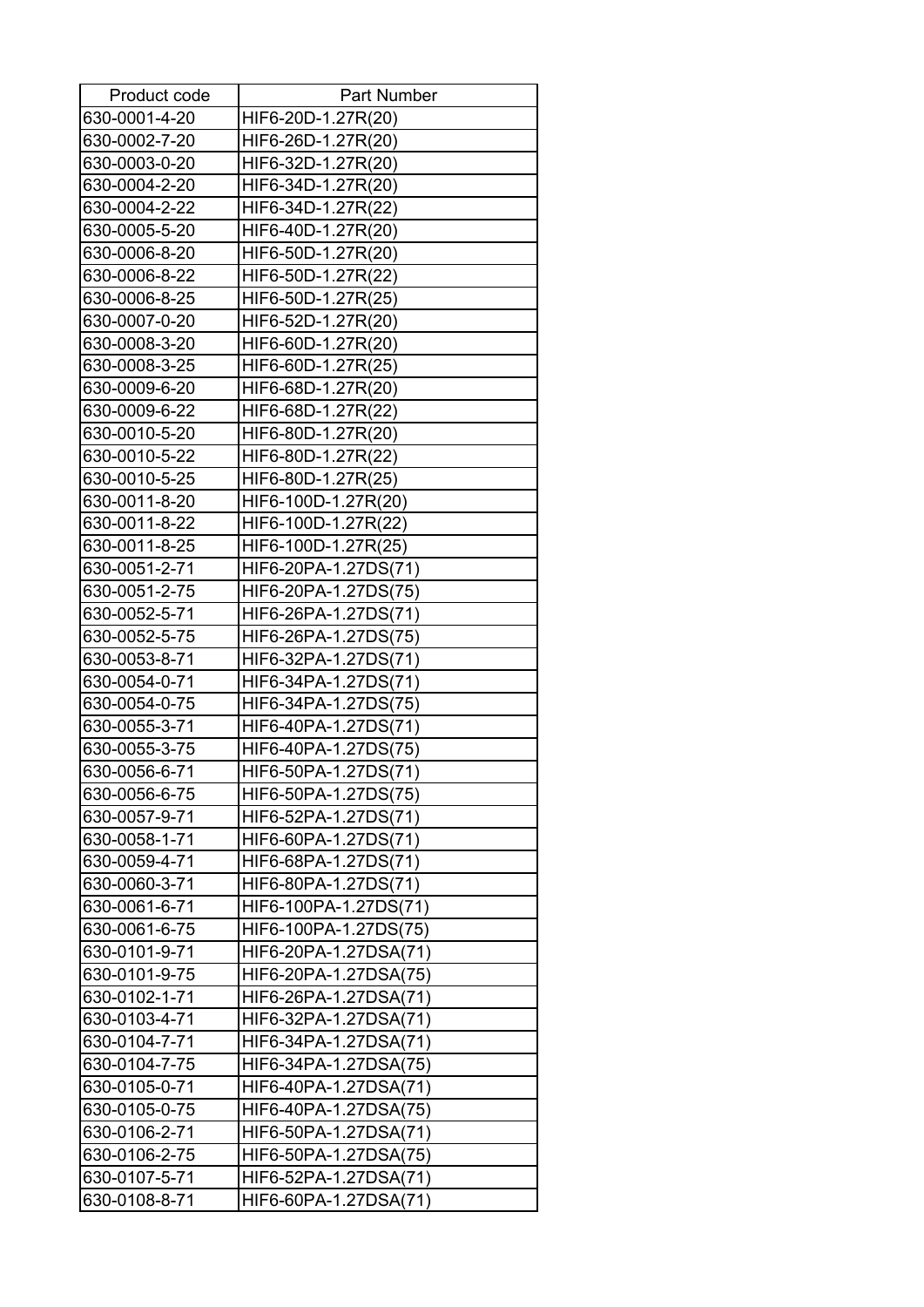| Product code  | <b>Part Number</b>      |
|---------------|-------------------------|
| 630-0108-8-75 | HIF6-60PA-1.27DSA(75)   |
| 630-0109-0-71 | HIF6-68PA-1.27DSA(71)   |
| 630-0109-0-75 | HIF6-68PA-1.27DSA(75)   |
| 630-0110-0-71 | HIF6-80PA-1.27DSA(71)   |
| 630-0110-0-75 | HIF6-80PA-1.27DSA(75)   |
| 630-0111-2-71 | HIF6-100PA-1.27DSA(71)  |
| 630-0111-2-75 | HIF6-100PA-1.27DSA(75)  |
| 630-0161-0-71 | HIF6H-40PA-1.27DS(71)   |
| 630-0162-3-71 | HIF6H-50PA-1.27DS(71)   |
| 630-0163-6-71 | HIF6H-60PA-1.27DS(71)   |
| 630-0164-9-71 | HIF6H-80PA-1.27DS(71)   |
| 630-0165-1-71 | HIF6H-100PA-1.27DS(71)  |
| 630-0166-4-71 | HIF6H-34PA-1.27DS(71)   |
| 630-0171-4-71 | HIF6H-40PA-1.27DSA(71)  |
| 630-0172-7-71 | HIF6H-50PA-1.27DSA(71)  |
| 630-0173-0-71 | HIF6H-60PA-1.27DSA(71)  |
| 630-0174-2-71 | HIF6H-80PA-1.27DSA(71)  |
| 630-0175-5-71 | HIF6H-100PA-1.27DSA(71) |
| 630-0176-8-71 | HIF6H-34PA-1.27DSA(71)  |
| 631-0001-0-71 | HIF6A-20DA-1.27DS(71)   |
| 631-0002-3-71 | HIF6A-26DA-1.27DS(71)   |
| 631-0003-6-71 | HIF6A-32DA-1.27DS(71)   |
| 631-0004-9-71 | HIF6A-34DA-1.27DS(71)   |
| 631-0005-1-71 | HIF6A-40DA-1.27DS(71)   |
| 631-0006-4-71 | HIF6A-50DA-1.27DS(71)   |
| 631-0007-7-71 | HIF6A-52DA-1.27DS(71)   |
| 631-0008-0-71 | HIF6A-60DA-1.27DS(71)   |
| 631-0009-2-71 | HIF6A-68DA-1.27DS(71)   |
| 631-0010-1-71 | HIF6A-80DA-1.27DS(71)   |
| 631-0051-9-71 | HIF6B-20DA-1.27DS(71)   |
| 631-0052-1-71 | HIF6B-26DA-1.27DS(71)   |
| 631-0053-4-71 | HIF6B-32DA-1.27DS(71)   |
| 631-0054-7-71 | HIF6B-34DA-1.27DS(71)   |
| 631-0055-0-71 | HIF6B-40DA-1.27DS(71)   |
| 631-0056-2-71 | HIF6B-50DA-1.27DS(71)   |
| 631-0057-5-71 | HIF6B-52DA-1.27DS(71)   |
| 631-0058-8-71 | HIF6B-60DA-1.27DS(71)   |
| 631-0059-0-71 | HIF6B-68DA-1.27DS(71)   |
| 631-0060-0-71 | HIF6B-80DA-1.27DS(71)   |
| 631-0101-5-71 | HIF6A-20DA-1.27DSA(71)  |
| 631-0102-8-71 | HIF6A-26DA-1.27DSA(71)  |
| 631-0103-0-71 | HIF6A-32DA-1.27DSA(71)  |
| 631-0104-3-71 | HIF6A-34DA-1.27DSA(71)  |
| 631-0105-6-71 | HIF6A-40DA-1.27DSA(71)  |
| 631-0106-9-71 | HIF6A-50DA-1.27DSA(71)  |
| 631-0107-1-71 | HIF6A-52DA-1.27DSA(71)  |
| 631-0108-4-71 | HIF6A-60DA-1.27DSA(71)  |
| 631-0109-7-71 | HIF6A-68DA-1.27DSA(71)  |
| 631-0110-6-71 | HIF6A-80DA-1.27DSA(71)  |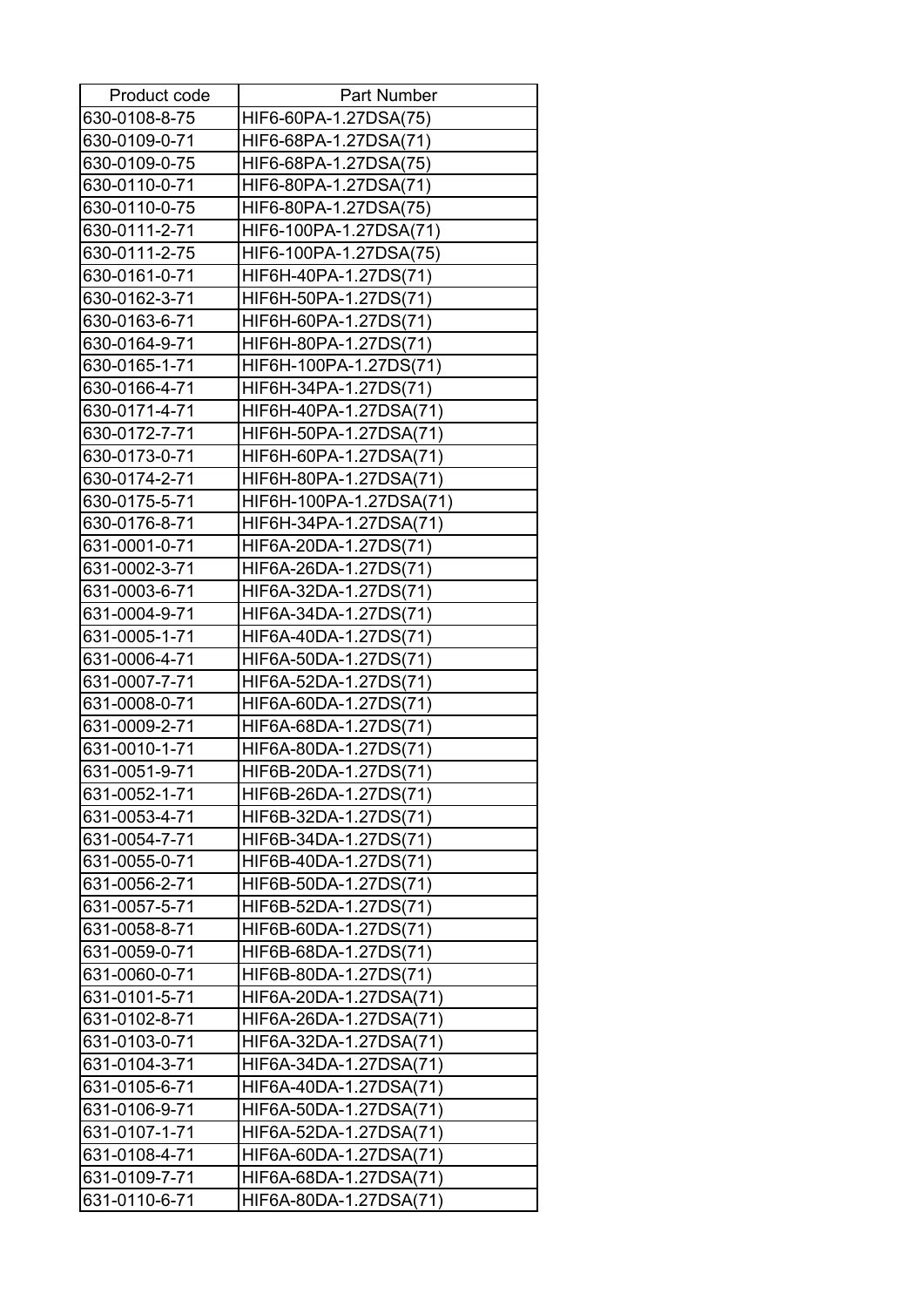| Product code  | <b>Part Number</b>      |
|---------------|-------------------------|
| 631-0111-9-71 | HIF6A-100DA-1.27DSA(71) |
| 631-0128-1-71 | HIF6AN-60DA-1.27DSA(71) |
| 631-0151-3-71 | HIF6B-20DA-1.27DSA(71)  |
| 631-0152-6-71 | HIF6B-26DA-1.27DSA(71)  |
| 631-0153-9-71 | HIF6B-32DA-1.27DSA(71)  |
| 631-0154-1-71 | HIF6B-34DA-1.27DSA(71)  |
| 631-0155-4-71 | HIF6B-40DA-1.27DSA(71)  |
| 631-0156-7-71 | HIF6B-50DA-1.27DSA(71)  |
| 631-0157-0-71 | HIF6B-52DA-1.27DSA(71)  |
| 631-0158-2-71 | HIF6B-60DA-1.27DSA(71)  |
| 631-0159-5-71 | HIF6B-68DA-1.27DSA(71)  |
| 631-0160-4-71 | HIF6B-80DA-1.27DSA(71)  |
| 631-0161-7-71 | HIF6B-100DA-1.27DSA(71) |
| 631-0201-0-71 | HIF6A-20PA-1.27DS(71)   |
| 631-0202-2-71 | HIF6A-26PA-1.27DS(71)   |
| 631-0203-5-71 | HIF6A-32PA-1.27DS(71)   |
| 631-0204-8-71 | HIF6A-34PA-1.27DS(71)   |
| 631-0205-0-71 | HIF6A-40PA-1.27DS(71)   |
| 631-0206-3-71 | HIF6A-50PA-1.27DS(71)   |
| 631-0207-6-71 | HIF6A-52PA-1.27DS(71)   |
| 631-0208-9-71 | HIF6A-60PA-1.27DS(71)   |
| 631-0209-1-71 | HIF6A-68PA-1.27DS(71)   |
| 631-0210-0-71 | HIF6A-80PA-1.27DS(71)   |
| 631-0211-3-71 | HIF6A-100PA-1.27DS(71)  |
| 631-0251-8-71 | HIF6B-20PA-1.27DS(71)   |
| 631-0252-0-71 | HIF6B-26PA-1.27DS(71)   |
| 631-0253-3-71 | HIF6B-32PA-1.27DS(71)   |
| 631-0254-6-71 | HIF6B-34PA-1.27DS(71)   |
| 631-0255-9-71 | HIF6B-40PA-1.27DS(71)   |
| 631-0256-1-71 | HIF6B-50PA-1.27DS(71)   |
| 631-0257-4-71 | HIF6B-52PA-1.27DS(71)   |
| 631-0258-7-71 | HIF6B-60PA-1.27DS(71)   |
| 631-0259-0-71 | HIF6B-68PA-1.27DS(71)   |
| 631-0260-9-71 | HIF6B-80PA-1.27DS(71)   |
| 631-0261-1-71 | HIF6B-100PA-1.27DS(71)  |
| 631-0301-4-71 | HIF6A-20PA-1.27DSA(71)  |
| 631-0302-7-71 | HIF6A-26PA-1.27DSA(71)  |
| 631-0303-0-71 | HIF6A-32PA-1.27DSA(71)  |
| 631-0304-2-71 | HIF6A-34PA-1.27DSA(71)  |
| 631-0305-5-71 | HIF6A-40PA-1.27DSA(71)  |
| 631-0306-8-71 | HIF6A-50PA-1.27DSA(71)  |
| 631-0307-0-71 | HIF6A-52PA-1.27DSA(71)  |
| 631-0308-3-71 | HIF6A-60PA-1.27DSA(71)  |
| 631-0309-6-71 | HIF6A-68PA-1.27DSA(71)  |
| 631-0310-5-71 | HIF6A-80PA-1.27DSA(71)  |
| 631-0311-8-71 | HIF6A-100PA-1.27DSA(71) |
| 631-0351-2-71 | HIF6B-20PA-1.27DSA(71)  |
| 631-0352-5-71 | HIF6B-26PA-1.27DSA(71)  |
| 631-0353-8-71 | HIF6B-32PA-1.27DSA(71)  |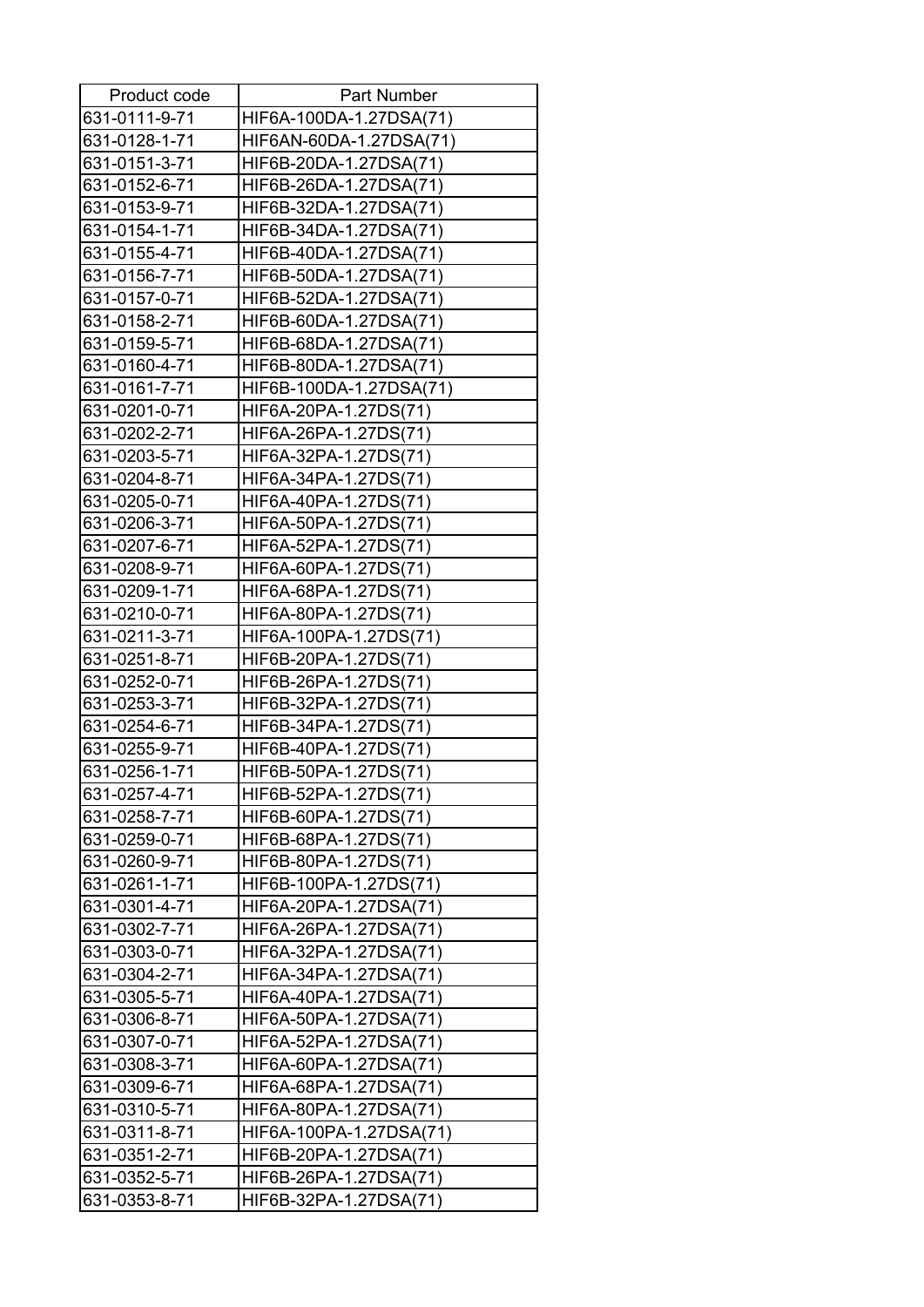| Product code  | Part Number              |
|---------------|--------------------------|
| 631-0354-0-71 | HIF6B-34PA-1.27DSA(71)   |
| 631-0355-3-71 | HIF6B-40PA-1.27DSA(71)   |
| 631-0356-6-71 | HIF6B-50PA-1.27DSA(71)   |
| 631-0357-9-71 | HIF6B-52PA-1.27DSA(71)   |
| 631-0358-1-71 | HIF6B-60PA-1.27DSA(71)   |
| 631-0359-4-71 | HIF6B-68PA-1.27DSA(71)   |
| 631-0360-3-71 | HIF6B-80PA-1.27DSA(71)   |
| 631-0361-6-71 | HIF6B-100PA-1.27DSA(71)  |
| 631-0402-1-71 | HIF6B-26DA-1.27DSL(71)   |
| 631-0404-7-71 | HIF6B-34DA-1.27DSL(71)   |
| 631-0406-2-71 | HIF6B-50DA-1.27DSL(71)   |
| 631-0408-8-71 | HIF6B-60DA-1.27DSL(71)   |
| 631-0451-7-71 | HIF6B-20DA-1.27DSAL(71)  |
| 631-0452-0-71 | HIF6B-26DA-1.27DSAL(71)  |
| 631-0453-2-71 | HIF6B-32DA-1.27DSAL(71)  |
| 631-0454-5-71 | HIF6B-34DA-1.27DSAL(71)  |
| 631-0455-8-71 | HIF6B-40DA-1.27DSAL(71)  |
| 631-0456-0-71 | HIF6B-50DA-1.27DSAL(71)  |
| 631-0458-6-71 | HIF6B-60DA-1.27DSAL(71)  |
| 631-0461-0-71 | HIF6B-100DA-1.27DSAL(71) |
| 631-0501-3-71 | HIF6B-20PA-1.27DSL(71)   |
| 631-0502-6-71 | HIF6B-26PA-1.27DSL(71)   |
| 631-0504-1-71 | HIF6B-34PA-1.27DSL(71)   |
| 631-0505-4-71 | HIF6B-40PA-1.27DSL(71)   |
| 631-0506-7-71 | HIF6B-50PA-1.27DSL(71)   |
| 631-0508-2-71 | HIF6B-60PA-1.27DSL(71)   |
| 631-0551-1-71 | HIF6B-20PA-1.27DSAL(71)  |
| 631-0552-4-71 | HIF6B-26PA-1.27DSAL(71)  |
| 631-0553-7-71 | HIF6B-32PA-1.27DSAL(71)  |
| 631-0556-5-71 | HIF6B-50PA-1.27DSAL(71)  |
| 631-0558-0-71 | HIF6B-60PA-1.27DSAL(71)  |
| 631-0559-3-71 | HIF6B-68PA-1.27DSAL(71)  |
| 631-0560-2-71 | HIF6B-80PA-1.27DSAL(71)  |
| 631-0561-5-71 | HIF6B-100PA-1.27DSAL(71) |
| 631-0582-5-71 | HIF6BM-50PB-1.27DSL(71)  |
| 631-0583-8-71 | HIF6BM-80PB-1.27DSL(71)  |
| 631-0584-0-71 | HIF6BN-80D-1.27DSA(71)   |
| 631-0585-3-71 | HIF6BN-50D-1.27DSA(71)   |
| 640-0007-8-72 | IC1A-40PD-1.27DS(72)     |
| 640-0403-5-72 | IC7-68PD-1.27DS-EJL(72)  |
| 641-0151-0-03 | IT1-168P/48-15H(03)      |
| 641-0192-8-00 | IT1-168P/28-19H          |
| 641-0231-8-00 | IT1-252P/44-23H          |
| 641-0231-8-03 | IT1-252P/44-23H(03)      |
| 641-0241-1-03 | IT1B-168P/28-24H(03)     |
| 641-0263-4-00 | IT1-168P/28-23H          |
| 641-0263-4-03 | IT1-168P/28-23H(03)      |
| 641-0264-7-03 | IT1M5-168P-19H(03)       |
| 641-0271-2-02 | IT1-168P/28-18.6H(02)    |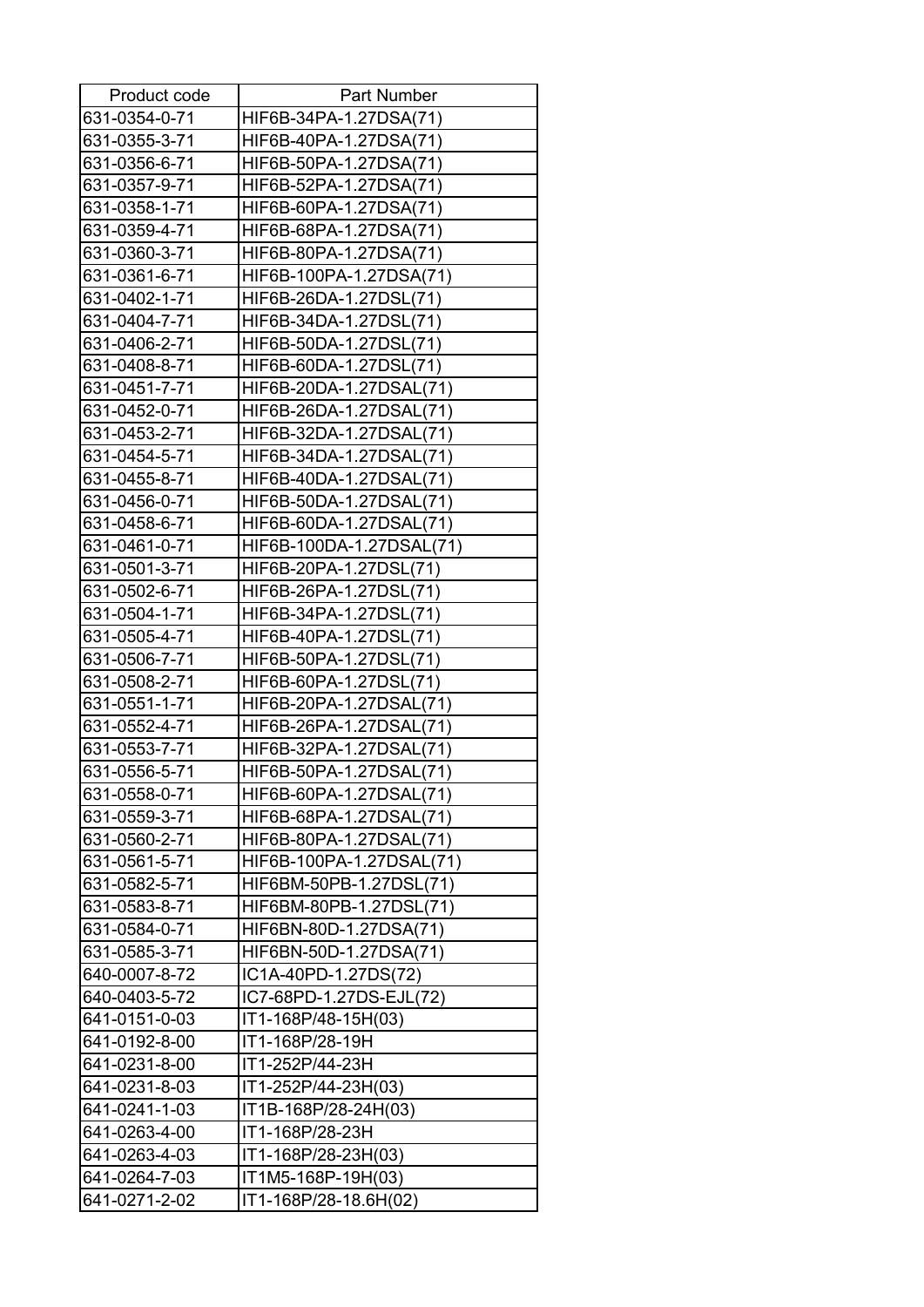| Product code  | Part Number            |
|---------------|------------------------|
| 641-0303-7-00 | IT1-168P/28-30H        |
| 641-0303-7-03 | IT1-168P/28-30H(03)    |
| 641-0304-0-03 | IT1-252P/44-30H(03)    |
| 641-0363-9-03 | IT1-252P/44-19H(03)    |
| 641-0364-1-03 | IT1M6-252P-22H(03)     |
| 641-0365-4-04 | IT1-168P/52-31.7H(04)  |
| 641-0366-7-04 | IT1C-84P/14-30H(04)    |
| 641-2151-1-00 | IT2-380PS-15H          |
| 641-2155-2-03 | IT2-380PS-17H(03)      |
| 641-2155-2-23 | IT2-380PS-17H(23)      |
| 641-2156-5-23 | IT2-380PM1-17H(23)     |
| 641-2251-6-00 | IT2-380PS-25H          |
| 641-2252-9-00 | IT2-380PS-22.2H        |
| 641-2255-7-03 | IT2-380PS-26H(03)      |
| 641-2256-0-00 | IT2-380PS-20H          |
| 641-2256-0-03 | IT2-380PS-20H(03)      |
| 641-2300-0-00 | IT2-380PS-35H          |
| 641-2301-2-00 | IT2-380PS-30H          |
| 641-2511-5-23 | IT2-380PM3-25H(23)     |
| 641-2512-8-23 | IT2-380PD1-25H(23)     |
| 641-2513-0-23 | IT2-380PD2-25H(23)     |
| 641-2515-6-03 | IT2-380PM4-32.2H(03)   |
| 660-0004-4-71 | HIF12-34DT-1.27R(71)   |
| 660-0005-7-71 | HIF12-40DT-1.27R(71)   |
| 660-0006-0-71 | HIF12-50DT-1.27R(71)   |
| 660-0007-2-71 | HIF12-52DT-1.27R(71)   |
| 660-0008-5-71 | HIF12-60DT-1.27R(71)   |
| 660-0009-8-71 | HIF12-68DT-1.27R(71)   |
| 660-0010-7-71 | HIF12-80DT-1.27R(71)   |
| 660-0011-0-71 | HIF12-100DT-1.27R(71)  |
| 665-0003-3-00 | DF50-30DS-1C           |
| 665-0006-1-00 | DF50-40DS-1C           |
| 670-0001-3-34 | HIF7-40DA-1.27DS(34)   |
| 670-0001-3-71 | HIF7-40DA-1.27DS(71)   |
| 670-0006-7-71 | HIF7-120DA-1.27DS(71)  |
| 670-0007-0-71 | HIF7-34DA-1.27DS(71)   |
| 670-0051-1-71 | HIF7-40DA-1.27DSL(71)  |
| 670-0051-1-84 | HIF7-40DA-1.27DSL(84)  |
| 670-0052-4-71 | HIF7-50DA-1.27DSL(71)  |
| 670-0054-0-71 | HIF7-80DA-1.27DSL(71)  |
| 670-0055-2-71 | HIF7-100DA-1.27DSL(71) |
| 670-0055-2-80 | HIF7-100DA-1.27DSL(80) |
| 670-0056-5-71 | HIF7-120DA-1.27DSL(71) |
| 670-0105-9-71 | HIF7-100DA-1.27DSA(71) |
| 670-0151-6-71 | HIF7-40DA-1.27DSAL(71) |
| 670-0151-6-84 | HIF7-40DA-1.27DSAL(84) |
| 670-0152-9-71 | HIF7-50DA-1.27DSAL(71) |
| 670-0153-1-71 | HIF7-60DA-1.27DSAL(71) |
| 670-0154-4-71 | HIF7-80DA-1.27DSAL(71) |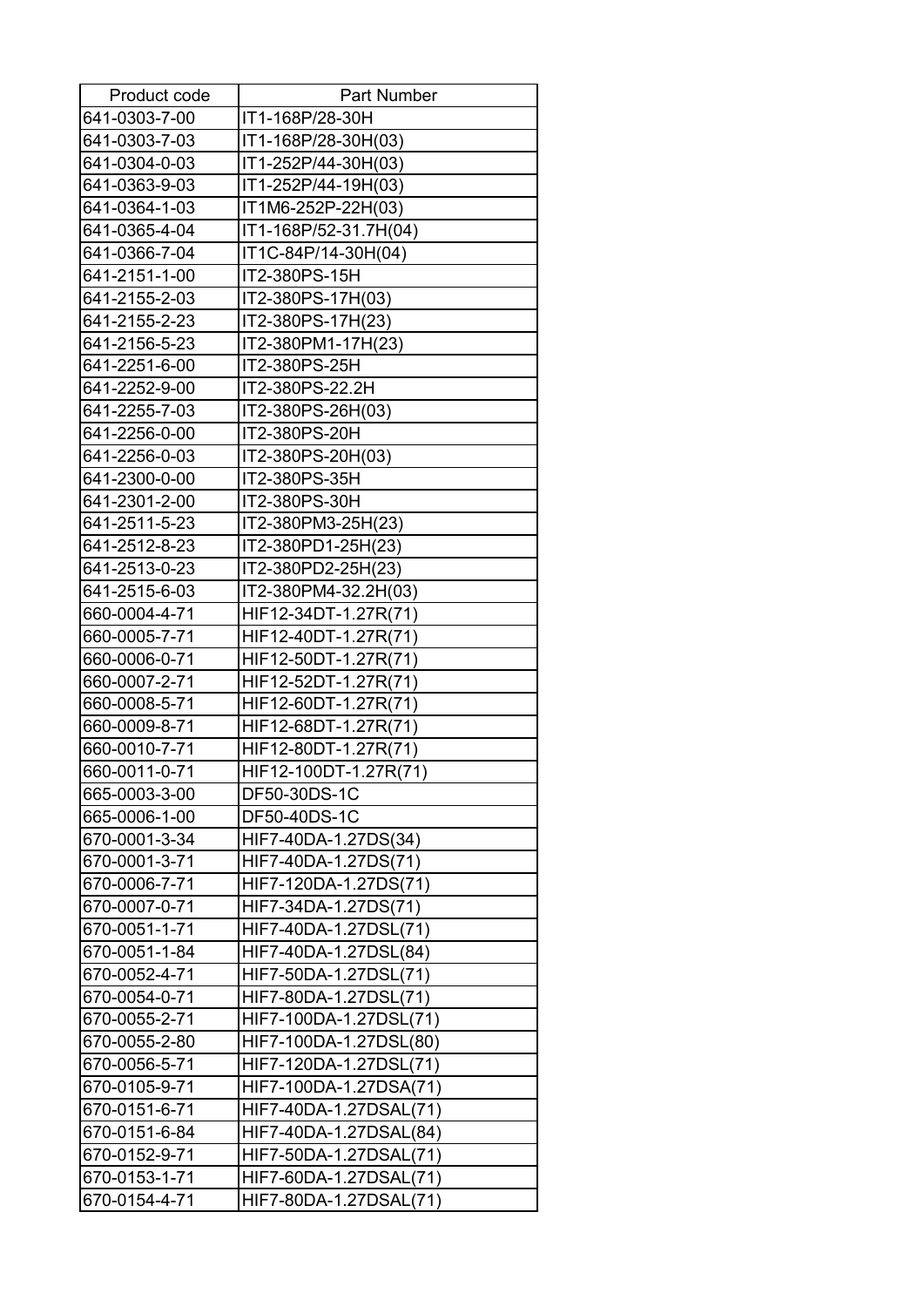| Product code  | <b>Part Number</b>        |
|---------------|---------------------------|
| 670-0155-7-71 | HIF7-100DA-1.27DSAL(71)   |
| 670-0156-0-71 | HIF7-120DA-1.27DSAL(71)   |
| 670-0201-2-34 | HIF7-40PA-1.27DS(34)      |
| 670-0201-2-71 | HIF7-40PA-1.27DS(71)      |
| 670-0206-6-71 | HIF7-120PA-1.27DS(71)     |
| 670-0207-9-71 | HIF7-34PA-1.27DS(71)      |
| 670-0251-0-71 | HIF7-40PA-1.27DSL(71)     |
| 670-0251-0-84 | HIF7-40PA-1.27DSL(84)     |
| 670-1001-9-71 | HIF7C-40DA-1.27DSA(71)    |
| 670-1054-5-71 | HIF7C-68DA-1.27DSAL(71)   |
| 670-1103-9-71 | HIF7CA-60DA-1.27DSA(71)   |
| 670-1105-4-71 | HIF7CA-80DA-1.27DSA(71)   |
| 670-1107-0-71 | HIF7CA-120DA-1.27DSA(71)  |
| 670-1151-1-71 | HIF7CA-40DA-1.27DSAL(71)  |
| 670-1155-2-71 | HIF7CA-80DA-1.27DSAL(71)  |
| 670-1156-5-71 | HIF7CA-100DA-1.27DSAL(71) |
| 670-1156-5-80 | HIF7CA-100DA-1.27DSAL(80) |
| 670-1157-8-71 | HIF7CA-120DA-1.27DSAL(71) |
| 670-1157-8-80 | HIF7CA-120DA-1.27DSAL(80) |
| 670-1655-5-71 | HIF7E-80PA-1.27DSL(71)    |
| 670-1656-8-80 | HIF7E-100PA-1.27DSL(80)   |
| 670-1657-0-71 | HIF7E-120PA-1.27DSL(71)   |
| 670-1657-0-80 | HIF7E-120PA-1.27DSL(80)   |
| 676-0007-8-14 | DF5A-2S-5C(14)            |
| 676-0007-8-18 | DF5A-2S-5C(18)            |
| 676-0016-9-35 | DF5A-2P-5DSA(35)          |
| 676-0017-1-35 | DF5A-3P-5DSA(35)          |
| 676-0018-4-35 | DF5A-4P-5DSA(35)          |
| 676-0019-7-35 | DF5A-5P-5DSA(35)          |
| 676-0020-6-35 | DF5A-6P-5DSA(35)          |
| 676-0021-9-35 | DF5A-7P-5DSA(35)          |
| 676-0022-1-35 | DF5A-8P-5DSA(35)          |
| 676-0023-4-35 | DF5A-9P-5DSA(35)          |
| 676-0024-7-35 | DF5A-10P-5DSA(35)         |
| 676-0029-0-35 | DF5A-4DP-5DSA(35)         |
| 676-0030-0-35 | DF5A-6DP-5DSA(35)         |
| 676-0031-2-35 | DF5A-8DP-5DSA(35)         |
| 676-0032-5-35 | DF5A-10DP-5DSA(35)        |
| 676-0033-8-35 | DF5A-12DP-5DSA(35)        |
| 676-0034-0-35 | DF5A-14DP-5DSA(35)        |
| 676-0035-3-35 | DF5A-16DP-5DSA(35)        |
| 676-1001-7-00 | DF33-4DP-3.3DSA           |
| 676-1001-7-24 | DF33-4DP-3.3DSA(24)       |
| 676-1002-0-24 | DF33-6DP-3.3DSA(24)       |
| 676-1003-2-24 | DF33-8DP-3.3DSA(24)       |
| 676-1004-5-24 | DF33-10DP-3.3DSA(24)      |
| 676-1005-8-24 | DF33-12DP-3.3DSA(24)      |
| 676-1006-0-00 | DF33-4DS-3.3C             |
| 676-1007-3-00 | DF33-6DS-3.3C             |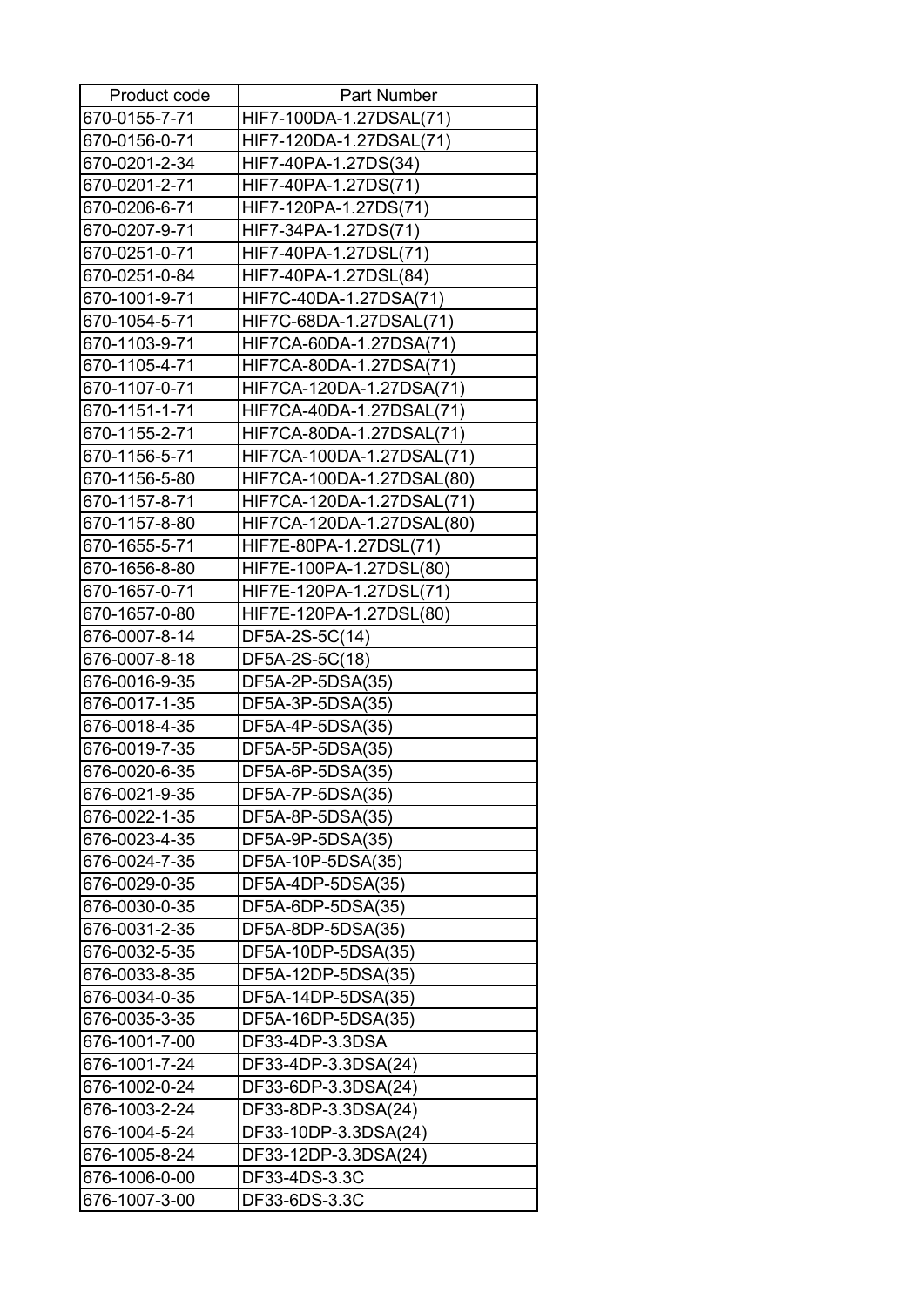| Product code  | <b>Part Number</b>  |
|---------------|---------------------|
| 676-1008-6-00 | DF33-8DS-3.3C       |
| 676-1009-9-00 | DF33-10DS-3.3C      |
| 676-1010-8-00 | DF33-12DS-3.3C      |
| 676-1011-0-00 | DF33-4RDS-3.3       |
| 676-1016-4-24 | DF33-2P-3.3DSA(24)  |
| 676-1017-7-24 | DF33-3P-3.3DSA(24)  |
| 676-1018-0-24 | DF33-4P-3.3DSA(24)  |
| 676-1019-2-24 | DF33-5P-3.3DSA(24)  |
| 676-1019-2-74 | DF33-5P-3.3DSA(74)  |
| 676-1020-1-24 | DF33-6P-3.3DSA(24)  |
| 676-1021-4-00 | DF33-2S-3.3C        |
| 676-1022-7-00 | DF33-3S-3.3C        |
| 676-1023-0-00 | DF33-4S-3.3C        |
| 676-1024-2-00 | DF33-5S-3.3C        |
| 676-1025-5-00 | DF33-6S-3.3C        |
| 676-1043-7-24 | DF33R-2P-3.3DSA(24) |
| 676-1044-0-24 | DF33R-3P-3.3DSA(24) |
| 676-1048-0-00 | DF33R-2S-3.3C       |
| 676-1119-7-00 | DF33C-4DS-3.3C      |
| 676-1120-6-00 | DF33C-6DS-3.3C      |
| 676-1121-9-00 | DF33C-8DS-3.3C      |
| 676-1122-1-00 | DF33C-10DS-3.3C     |
| 676-1123-4-00 | DF33C-12DS-3.3C     |
| 676-1125-0-00 | DF33C-4RDS-3.3      |
| 676-1126-2-00 | DF33C-6RDS-3.3      |
| 676-1127-5-00 | DF33C-8RDS-3.3      |
| 676-1128-8-00 | DF33C-10RDS-3.3     |
| 676-1129-0-00 | DF33C-12RDS-3.3     |
| 676-1136-6-00 | DF33C-2S-3.3C       |
| 676-1137-9-00 | DF33C-3S-3.3C       |
| 676-1138-1-00 | DF33C-4S-3.3C       |
| 676-1139-4-00 | DF33C-5S-3.3C       |
| 676-1140-3-00 | DF33C-6S-3.3C       |
| 676-1141-6-00 | DF33C-2RS-3.3       |
| 676-1142-9-00 | DF33C-3RS-3.3       |
| 676-1143-1-00 | DF33C-4RS-3.3       |
| 676-1144-4-00 | DF33C-5RS-3.3       |
| 676-1145-7-00 | DF33C-6RS-3.3       |
| 680-0036-5-55 | DF7-2P-3.96DSA(55)  |
| 680-0037-8-35 | DF7-3P-3.96DSA(35)  |
| 680-0037-8-55 | DF7-3P-3.96DSA(55)  |
| 680-0038-0-35 | DF7-4P-3.96DSA(35)  |
| 680-0041-5-55 | DF7-7P-3.96DSA(55)  |
| 680-0044-3-55 | DF7-10P-3.96DSA(55) |
| 680-0081-0-55 | DF7-2P-3.96DS(55)   |
| 680-0082-2-55 | DF7-3P-3.96DS(55)   |
| 680-0084-8-55 | DF7-5P-3.96DS(55)   |
| 680-0086-3-55 | DF7-7P-3.96DS(55)   |
| 680-0108-4-35 | DF7-2P-7.92DSA(35)  |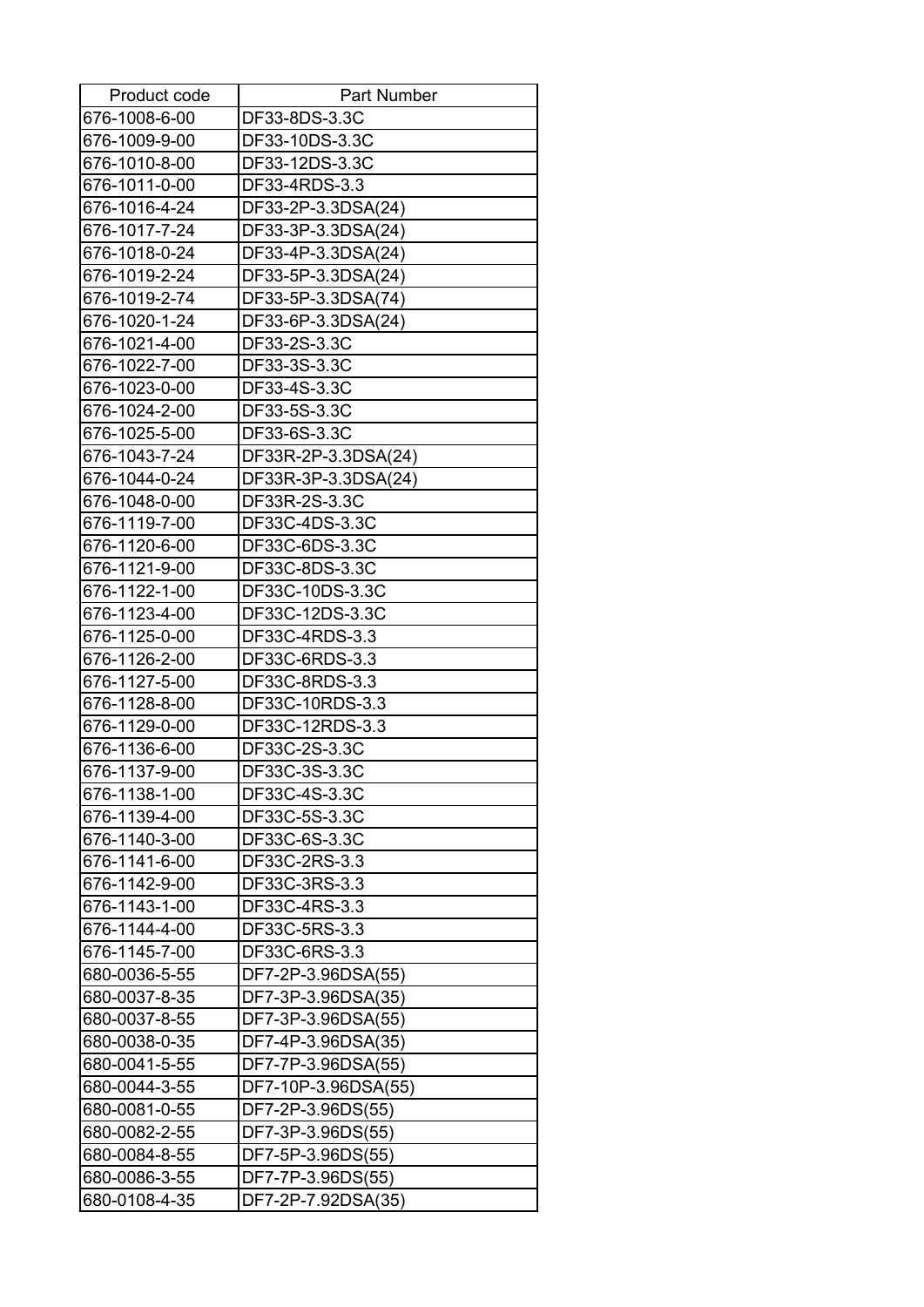| Product code  | <b>Part Number</b>  |
|---------------|---------------------|
| 680-1008-5-35 | DF22-2P-7.92DS(35)  |
| 680-1008-5-36 | DF22-2P-7.92DS(36)  |
| 680-1008-5-53 | DF22-2P-7.92DS(53)  |
| 680-1009-8-05 | DF22-3P-7.92DS(05)  |
| 680-1009-8-06 | DF22-3P-7.92DS(06)  |
| 680-1009-8-53 | DF22-3P-7.92DS(53)  |
| 680-1009-8-75 | DF22-3P-7.92DS(75)  |
| 680-1009-8-87 | DF22-3P-7.92DS(87)  |
| 680-1010-7-05 | DF22-4P-7.92DS(05)  |
| 680-1010-7-06 | DF22-4P-7.92DS(06)  |
| 680-1010-7-53 | DF22-4P-7.92DS(53)  |
| 680-1011-0-05 | DF22-5P-7.92DS(05)  |
| 680-1011-0-06 | DF22-5P-7.92DS(06)  |
| 680-1011-0-53 | DF22-5P-7.92DS(53)  |
| 680-1013-5-05 | DF22-1P-7.92DSA(05) |
| 680-1013-5-06 | DF22-1P-7.92DSA(06) |
| 680-1013-5-25 | DF22-1P-7.92DSA(25) |
| 680-1013-5-26 | DF22-1P-7.92DSA(26) |
| 680-1013-5-57 | DF22-1P-7.92DSA(57) |
| 680-1013-5-58 | DF22-1P-7.92DSA(58) |
| 680-1014-8-05 | DF22-2P-7.92DSA(05) |
| 680-1014-8-06 | DF22-2P-7.92DSA(06) |
| 680-1014-8-35 | DF22-2P-7.92DSA(35) |
| 680-1014-8-53 | DF22-2P-7.92DSA(53) |
| 680-1015-0-05 | DF22-3P-7.92DSA(05) |
| 680-1015-0-06 | DF22-3P-7.92DSA(06) |
| 680-1015-0-35 | DF22-3P-7.92DSA(35) |
| 680-1015-0-53 | DF22-3P-7.92DSA(53) |
| 680-1016-3-05 | DF22-4P-7.92DSA(05) |
| 680-1016-3-06 | DF22-4P-7.92DSA(06) |
| 680-1016-3-53 | DF22-4P-7.92DSA(53) |
| 680-1017-6-05 | DF22-5P-7.92DSA(05) |
| 680-1017-6-06 | DF22-5P-7.92DSA(06) |
| 680-1017-6-53 | DF22-5P-7.92DSA(53) |
| 680-1018-9-05 | DF22R-2P-7.92DS(05) |
| 680-1018-9-06 | DF22R-2P-7.92DS(06) |
| 680-1018-9-53 | DF22R-2P-7.92DS(53) |
| 680-1019-1-05 | DF22R-3P-7.92DS(05) |
| 680-1019-1-06 | DF22R-3P-7.92DS(06) |
| 680-1019-1-53 | DF22R-3P-7.92DS(53) |
| 680-1020-0-05 | DF22R-4P-7.92DS(05) |
| 680-1020-0-06 | DF22R-4P-7.92DS(06) |
| 680-1020-0-53 | DF22R-4P-7.92DS(53) |
| 680-1021-3-05 | DF22R-5P-7.92DS(05) |
| 680-1021-3-06 | DF22R-5P-7.92DS(06) |
| 680-1021-3-53 | DF22R-5P-7.92DS(53) |
| 680-1022-6-05 | DF22L-2P-7.92DS(05) |
| 680-1022-6-06 | DF22L-2P-7.92DS(06) |
| 680-1022-6-53 | DF22L-2P-7.92DS(53) |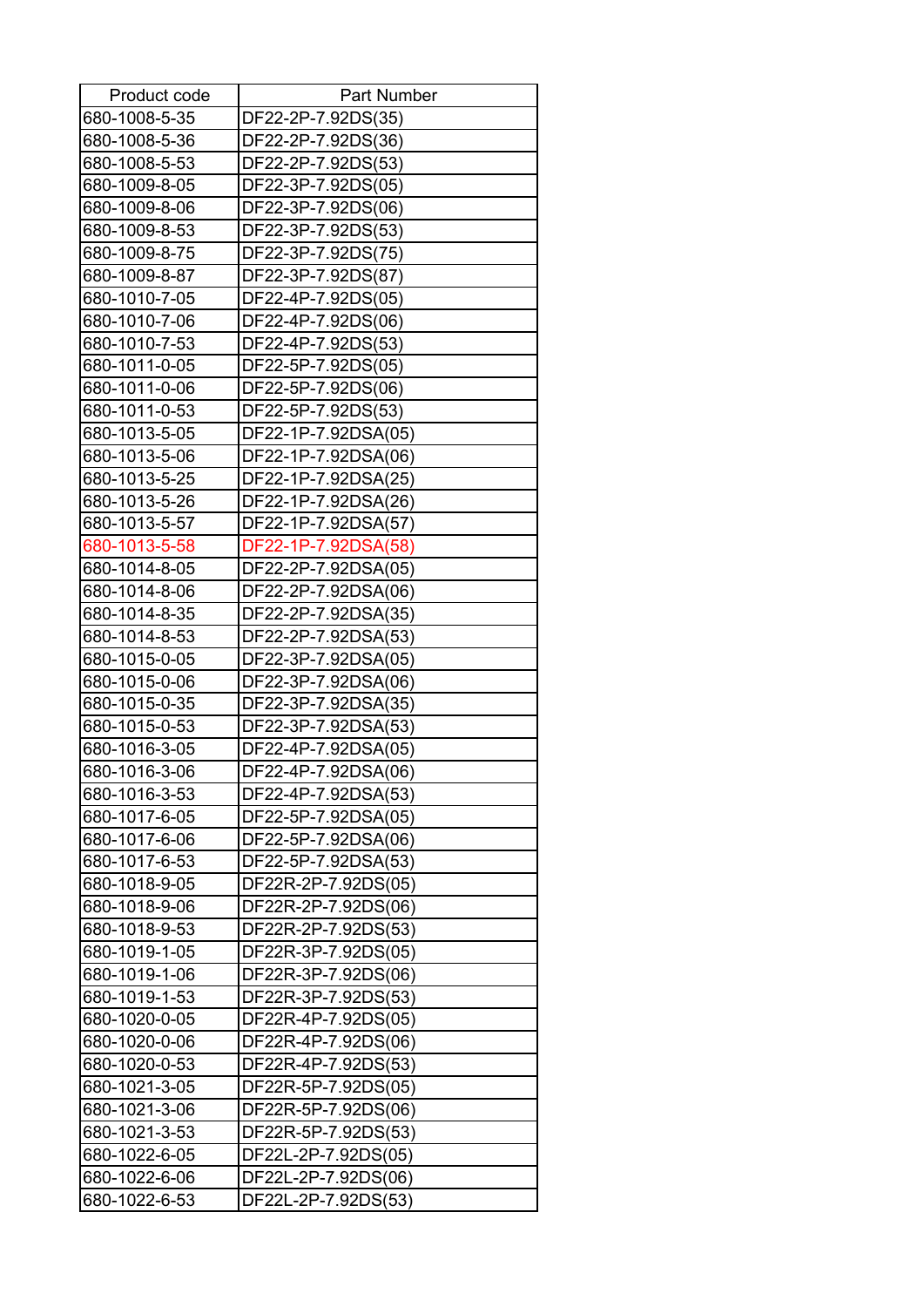| Product code  | <b>Part Number</b>   |
|---------------|----------------------|
| 680-1022-6-96 | DF22L-2P-7.92DS(96)  |
| 680-1023-9-05 | DF22L-3P-7.92DS(05)  |
| 680-1023-9-06 | DF22L-3P-7.92DS(06)  |
| 680-1023-9-53 | DF22L-3P-7.92DS(53)  |
| 680-1024-1-05 | DF22L-4P-7.92DS(05)  |
| 680-1024-1-06 | DF22L-4P-7.92DS(06)  |
| 680-1024-1-53 | DF22L-4P-7.92DS(53)  |
| 680-1025-4-05 | DF22L-5P-7.92DS(05)  |
| 680-1025-4-06 | DF22L-5P-7.92DS(06)  |
| 680-1025-4-53 | DF22L-5P-7.92DS(53)  |
| 680-1036-0-05 | DF22R-1P-7.92DSA(05) |
| 680-1036-0-06 | DF22R-1P-7.92DSA(06) |
| 680-1036-0-57 | DF22R-1P-7.92DSA(57) |
| 680-1037-3-05 | DF22R-2P-7.92DSA(05) |
| 680-1037-3-06 | DF22R-2P-7.92DSA(06) |
| 680-1037-3-53 | DF22R-2P-7.92DSA(53) |
| 680-1038-6-05 | DF22R-3P-7.92DSA(05) |
| 680-1038-6-06 | DF22R-3P-7.92DSA(06) |
| 680-1038-6-53 | DF22R-3P-7.92DSA(53) |
| 680-1039-9-05 | DF22R-4P-7.92DSA(05) |
| 680-1039-9-06 | DF22R-4P-7.92DSA(06) |
| 680-1039-9-53 | DF22R-4P-7.92DSA(53) |
| 680-1040-8-05 | DF22R-5P-7.92DSA(05) |
| 680-1040-8-06 | DF22R-5P-7.92DSA(06) |
| 680-1040-8-53 | DF22R-5P-7.92DSA(53) |
| 680-1041-0-05 | DF22L-1P-7.92DSA(05) |
| 680-1041-0-06 | DF22L-1P-7.92DSA(06) |
| 680-1041-0-25 | DF22L-1P-7.92DSA(25) |
| 680-1041-0-57 | DF22L-1P-7.92DSA(57) |
| 680-1042-3-05 | DF22L-2P-7.92DSA(05) |
| 680-1042-3-06 | DF22L-2P-7.92DSA(06) |
| 680-1042-3-53 | DF22L-2P-7.92DSA(53) |
| 680-1043-6-05 | DF22L-3P-7.92DSA(05) |
| 680-1043-6-06 | DF22L-3P-7.92DSA(06) |
| 680-1043-6-53 | DF22L-3P-7.92DSA(53) |
| 680-1044-9-05 | DF22L-4P-7.92DSA(05) |
| 680-1044-9-06 | DF22L-4P-7.92DSA(06) |
| 680-1044-9-53 | DF22L-4P-7.92DSA(53) |
| 680-1045-1-05 | DF22L-5P-7.92DSA(05) |
| 680-1045-1-06 | DF22L-5P-7.92DSA(06) |
| 680-1045-1-53 | DF22L-5P-7.92DSA(53) |
| 680-1200-2-00 | DF22B/C-2RS/P-7.92   |
| 680-1201-5-00 | DF22B/C-3RS/P-7.92   |
| 680-1202-8-00 | DF22B/C-4RS/P-7.92   |
| 680-1203-0-00 | DF22B/C-5RS/P-7.92   |
| 680-1209-7-00 | DF22-2RS/P-7.92      |
| 680-1210-6-00 | DF22-3RS/P-7.92      |
| 680-1211-9-00 | DF22-4RS/P-7.92      |
| 680-1212-1-00 | DF22-5RS/P-7.92      |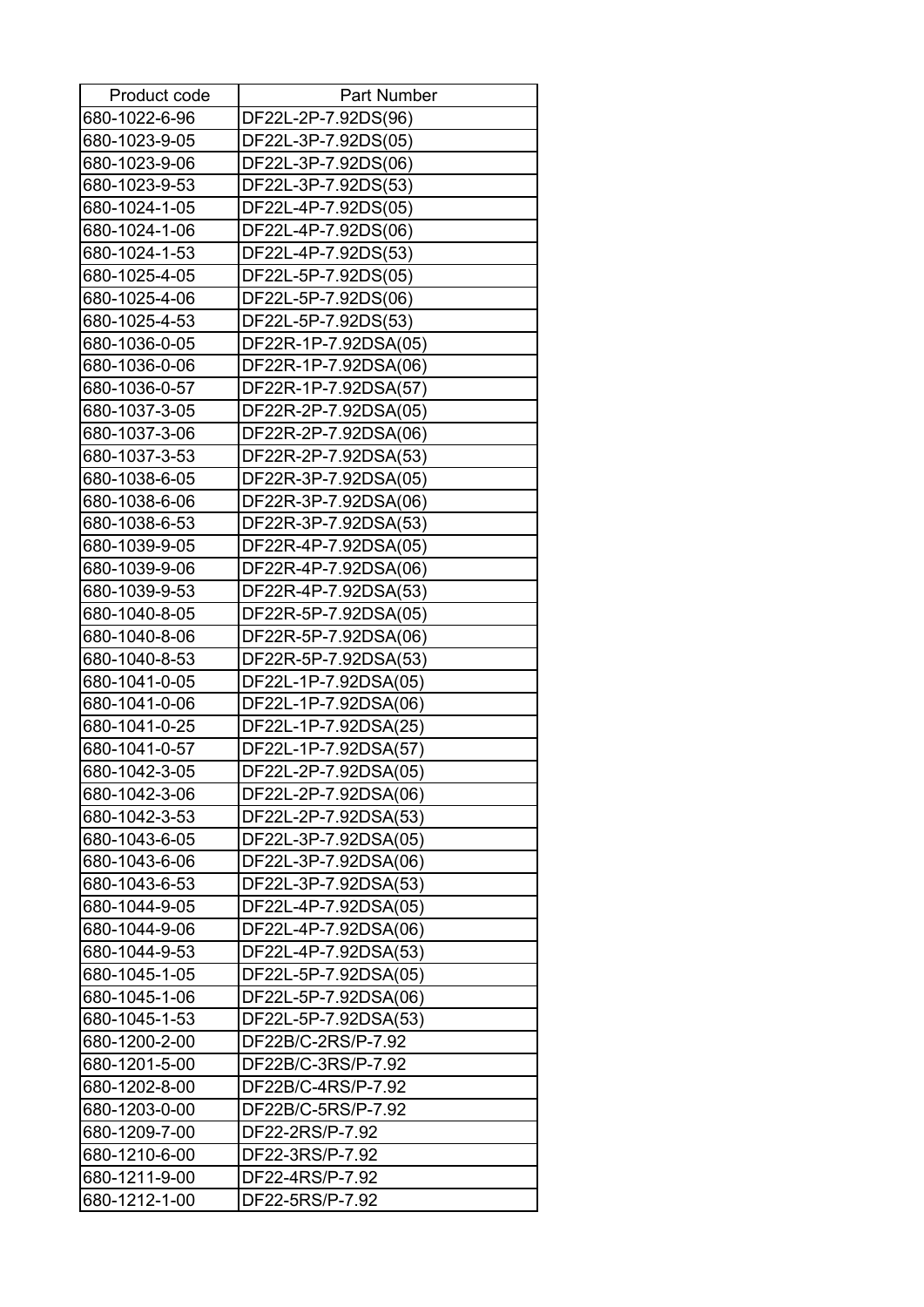| Product code  | <b>Part Number</b>       |
|---------------|--------------------------|
| 680-1213-4-00 | DF22-1RS/P-7.92          |
| 680-1214-0-00 | DF22B/C-1RS/P-7.92       |
| 681-0012-0-00 | WO-00318                 |
| 681-0013-0-00 | HIF3BA-34D-AA-35.0TA     |
| 681-0014-0-00 | HIF3A-16D-AA-65.0TA      |
| 681-0021-0-00 | WO-00317                 |
| 681-0022-0-00 | WT-00275                 |
| 681-0023-0-00 | HIF2EB3BA-40D-AA-5.0TA   |
| 681-0024-0-00 | W1-00084                 |
| 681-0025-0-00 | W1-00085                 |
| 681-0026-0-00 | HIF6H-80D-AB-9.0JJ(A)    |
| 681-0027-0-00 | HIF6-40D-AB-20.0TA       |
| 681-0087-0-00 | W1-00086                 |
| 681-0088-0-00 | HIF6H-50D-AA-34.0JJ(A)   |
| 681-0089-0-00 | HIF6H-50D-AA-38.0JJ(A)   |
| 681-0090-0-00 | HIF6-80D-AA-50.0KAA      |
| 681-4966-5-40 | W5-00030(40)             |
| 681-6363-0-00 | WO-64420-0               |
| 681-6443-8-40 | WT-00025(40)             |
| 681-6444-0-40 | WT-00026(40)             |
| 681-6520-7-40 | WY-64030-5(40)           |
| 681-6541-7-40 | WT-00066(40)             |
| 681-6600-4-00 | WY-00165                 |
| 681-6639-0-40 | WY-00202(40)             |
| 681-6687-2-10 | W6-00090(10)             |
| 681-6688-5-40 | W6-00091(40)             |
| 681-6749-8-10 | W3-00075(10)             |
| 681-6792-7-40 | HIF6H-40D-AA-40.0JJ(40)  |
| 681-6796-8-40 | HIF6H-60D-AA-20.0JJ(40)  |
| 681-6799-6-40 | HIF6H-80D-AA-10.0JJ(40)  |
| 681-6799-6-41 | HIF6H-80D-AA-10.0JJ(41)  |
| 681-6803-1-40 | HIF6H-80D-AA-60.0JJ(40)  |
| 681-6838-6-40 | HIF6H-100D-AA-5.0JJ(40)  |
| 681-6838-6-41 | HIF6H-100D-AA-5.0JJ(41)  |
| 681-6839-9-40 | HIF6H-60D-AB-10.0JJ(40)  |
| 681-6843-6-40 | HIF6H-100D-AB-10.0JJ(40) |
| 681-6844-9-40 | HIF6H-100D-AB-25.0JJ(40) |
| 681-6849-2-40 | HIF6-68D-AA-28.0KB(40)   |
| 681-6855-5-40 | HIF6H-34D-AA-10.0JJ(40)  |
| 681-6856-8-40 | HIF6H-60D-AA-9.0JJ(40)   |
| 681-6857-0-40 | HIF6-40D-AB-18.0HA(40)   |
| 681-6858-3-40 | HIF6H-100D-AA-15.0JJ(40) |
| 681-6862-0-10 | HIF3BA-26D-AC-5.0HA(10)  |
| 681-6863-3-40 | HIF6-50D-AB-9.0HA(40)    |
| 681-6872-4-10 | W6-00107(10)             |
| 681-6873-7-10 | W6-00108(10)             |
| 681-6875-2-10 | W6-00110(10)             |
| 681-6876-5-10 | W6-00111(10)             |
| 681-6877-8-10 | W6-00112(10)             |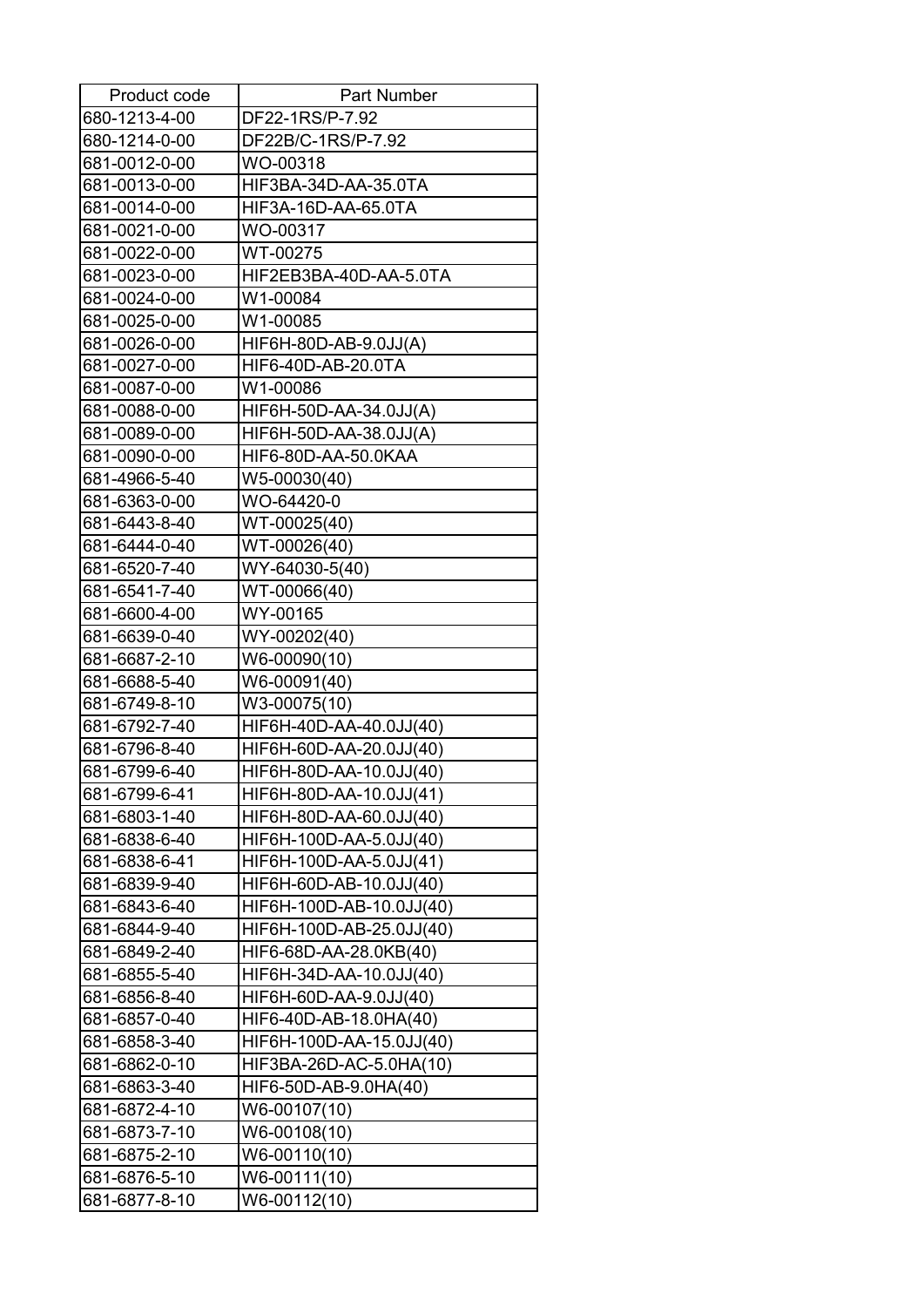| Product code  | Part Number               |
|---------------|---------------------------|
| 681-6885-6-40 | HIF6H-60D-AA-50.0JJ(40)   |
| 681-6891-9-40 | HIF6H-80D-AA-9.0JJ(40)    |
| 681-6892-1-40 | HIF6H-100D-AA-10.0JJ(40)  |
| 681-6911-4-40 | HIF6H-50D-AA-12.0JJ(40)   |
| 681-6921-8-40 | HIF612-80DT-AA-30.0HA(40) |
| 681-6932-4-40 | HIF6H-40D-AA-150.0JJ(40)  |
| 681-7010-6-40 | HIF6H-50D-AA-19.0JJ(40)   |
| 681-7075-1-40 | HIF6H-60D-AA-23.0JJ(40)   |
| 681-7076-4-40 | HIF6H-60D-AA-25.0JJ(40)   |
| 681-7140-1-40 | HIF6H-100D-AB-20.0JJ(40)  |
| 681-7141-4-40 | HIF6H-60D-AB-20.0JJ(40)   |
| 681-7149-6-40 | HIF6-26D-AB-20.0SD(40)    |
| 681-7150-5-10 | WY-00253(10)              |
| 681-7151-8-40 | HIF2EB3BA16D-AA-50.0KB(40 |
| 681-7175-6-40 | HIF2EB3BA-14D-AC-5.0HA(40 |
| 681-7177-1-40 | HIF6H-80D-AA-20.0JJ(40)   |
| 681-7207-0-40 | WT-00165(40)              |
| 681-7225-2-10 | W6-00141(10)              |
| 681-7228-0-11 | WO-00275(11)              |
| 681-7230-2-40 | W3-00109(40)              |
| 681-7259-4-40 | WT-00173(40)              |
| 681-7282-6-40 | HIF6-68D-AA-18.0KA(40)    |
| 681-7287-0-40 | WO-00281(40)              |
| 681-7288-2-40 | WO-00282(40)              |
| 681-7290-4-40 | WT-00181(40)              |
| 681-7291-7-40 | WT-00182(40)              |
| 681-7292-0-40 | W3-00106(40)              |
| 681-7324-4-40 | W1-00066(40)              |
| 681-7325-7-40 | W1-00067(40)              |
| 681-7326-0-40 | W1-00068(40)              |
| 681-7327-2-40 | W1-00069(40)              |
| 681-7328-5-40 | W1-00070(40)              |
| 681-7329-8-40 | W1-00071(40)              |
| 681-7333-5-00 | W6-00147                  |
| 681-7333-5-02 | W6-00147(02)              |
| 681-7336-3-40 | HIF6H-50D-AA-6.0JJ(40)    |
| 681-7341-3-40 | W6-00151(40)              |
| 681-7348-2-10 | WT-00203(10)              |
| 681-7355-8-10 | WT-00201(10)              |
| 681-7360-8-40 | HIF6H-100D-AA-12.0JJ(40)  |
| 681-7362-3-40 | HIF6H-40D-AB-200.0JJ(40)  |
| 681-7365-1-40 | W2-00088(40)              |
| 681-7371-4-40 | WO-00301(40)              |
| 681-7375-5-10 | W6-00152(10)              |
| 681-7376-8-40 | HIF6H-60D-AA-100.0JJ(40)  |
| 681-7377-0-40 | HIF6H-40D-AB-100.0JJ(40)  |
| 681-7378-3-40 | HIF6H-60D-AB-100.0JJ(40)  |
| 681-7379-6-40 | HIF6H-40D-AB-17.0JJ(40)   |
| 681-7380-5-40 | HIF612-60DT-AA-27.0HA(40) |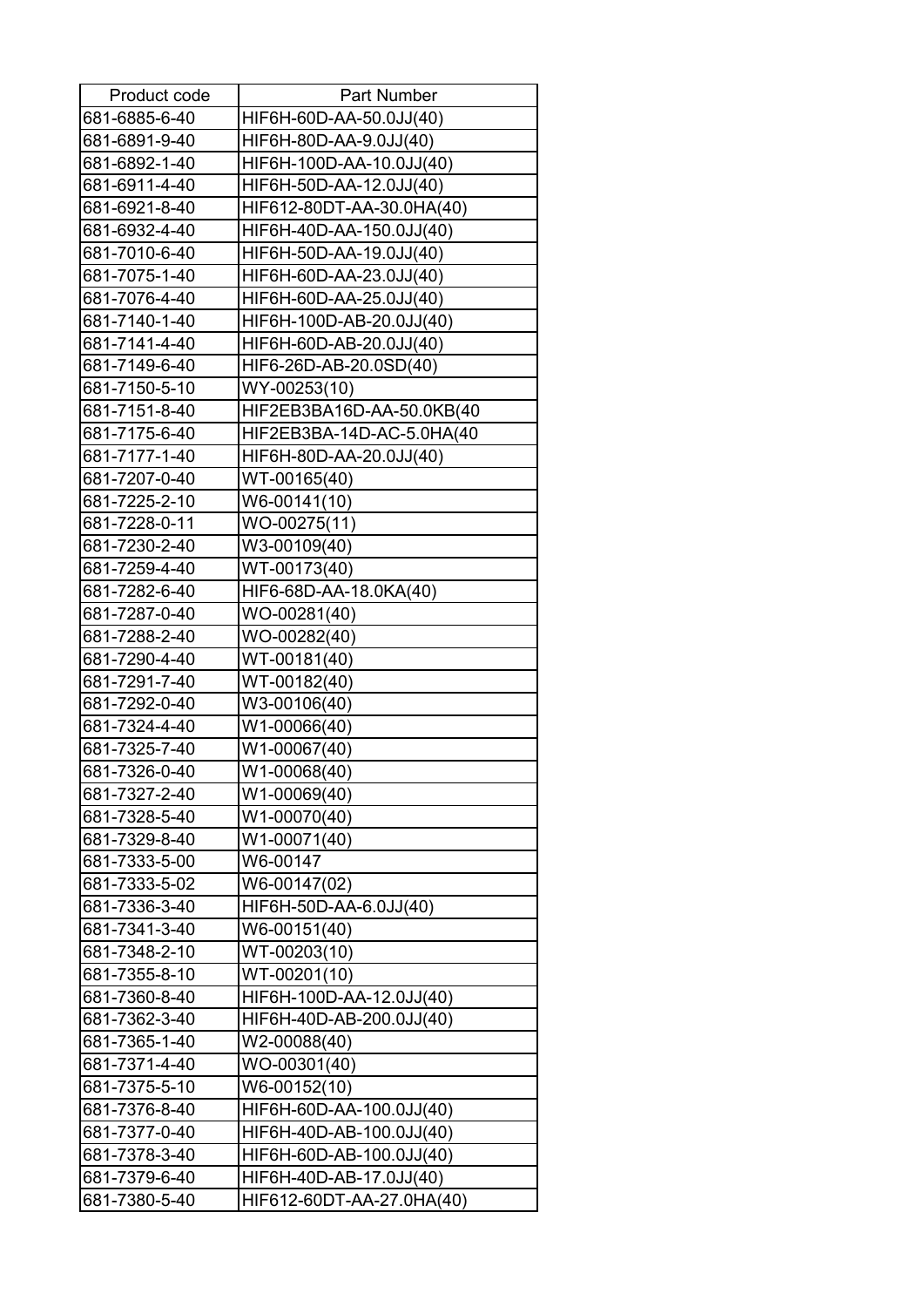| Product code  | <b>Part Number</b>        |
|---------------|---------------------------|
| 681-7381-8-10 | HIF3BA-10D-AC-100.0HA(10) |
| 681-7382-0-40 | W5-00026(40)              |
| 681-7383-3-40 | WO-00259(40)              |
| 681-7386-1-40 | HIF6H-100D-AB-28.0JJ(40)  |
| 681-7387-4-10 | WT-00200(10)              |
| 681-7388-7-40 | HIF6H-40D-AB-105.0JJ(40)  |
| 681-7391-1-40 | HIF6-60D-AB-6.0HA(40)     |
| 681-7393-7-40 | W6-00153(40)              |
| 681-7394-0-40 | W6-00154(40)              |
| 681-7395-2-40 | WT-00208(40)              |
| 681-7396-5-40 | WT-00196(40)              |
| 681-7397-8-40 | WT-00197(40)              |
| 681-7398-0-40 | WT-00218(40)              |
| 681-7399-3-40 | WT-00219(40)              |
| 681-7400-0-40 | WT-00220(40)              |
| 681-7402-6-10 | WY-00286(10)              |
| 681-7405-4-40 | W6-00156(40)              |
| 681-7407-0-40 | WO-00248(40)              |
| 681-7420-8-40 | WO-00297(40)              |
| 681-7421-0-40 | WT-00232(40)              |
| 681-7421-0-41 | WT-00232(41)              |
| 681-7426-4-10 | HIF3BA-10D-A0-25.0HA(10)  |
| 681-7428-0-40 | W6-00157(40)              |
| 681-7431-4-40 | W6-00158(40)              |
| 681-7433-0-40 | HIF6H-100D-AA-38.0JJ(40)  |
| 681-7434-2-10 | HIF3BA-50D-AC-210.0HA(10) |
| 681-7442-0-40 | W3-00123HW(40)            |
| 681-7442-0-41 | W3-00123HW(41)            |
| 681-7442-0-42 | W3-00123HW(42)            |
| 681-7442-0-43 | W3-00123HW(43)            |
| 681-7443-3-40 | HIF6H-34D-AA-50.0JJ(40)   |
| 681-7444-6-10 | WT-00243(10)              |
| 681-7445-9-10 | WT-00244(10)              |
| 681-7449-0-40 | HIF6H-34D-AA-19.0JJ(40)   |
| 681-7450-9-40 | HIF6H-50D-AA-77.0HW(40)   |
| 681-7451-1-40 | WO-00304(40)              |
| 681-7454-0-40 | HIF6H-40D-AA-140.0JJ(40)  |
| 681-7456-5-40 | HIF6H-100D-AB-55.0JJ(40)  |
| 681-7457-8-40 | HIF6H-60D-AA-55.0JJ(40)   |
| 681-7458-0-40 | HIF6H-60D-AB-55.0JJ(40)   |
| 681-7460-2-40 | WO-00305(40)              |
| 681-7461-5-40 | WT-00239(40)              |
| 681-7462-8-40 | HIF6-40D-AB-27.0KA(40)    |
| 681-7463-0-40 | HIF6-50D-AB-18.0KA(40)    |
| 681-7464-3-40 | WO-00306(40)              |
| 681-7465-6-00 | W6-00160                  |
| 681-7468-4-40 | HIF6H-34D-AA-21.0JJ(40)   |
| 681-7469-7-40 | HIF6H-34D-AA-40.0JJ(40)   |
| 681-7470-6-40 | HIF6H-34D-AA-64.0JJ(40)   |
|               |                           |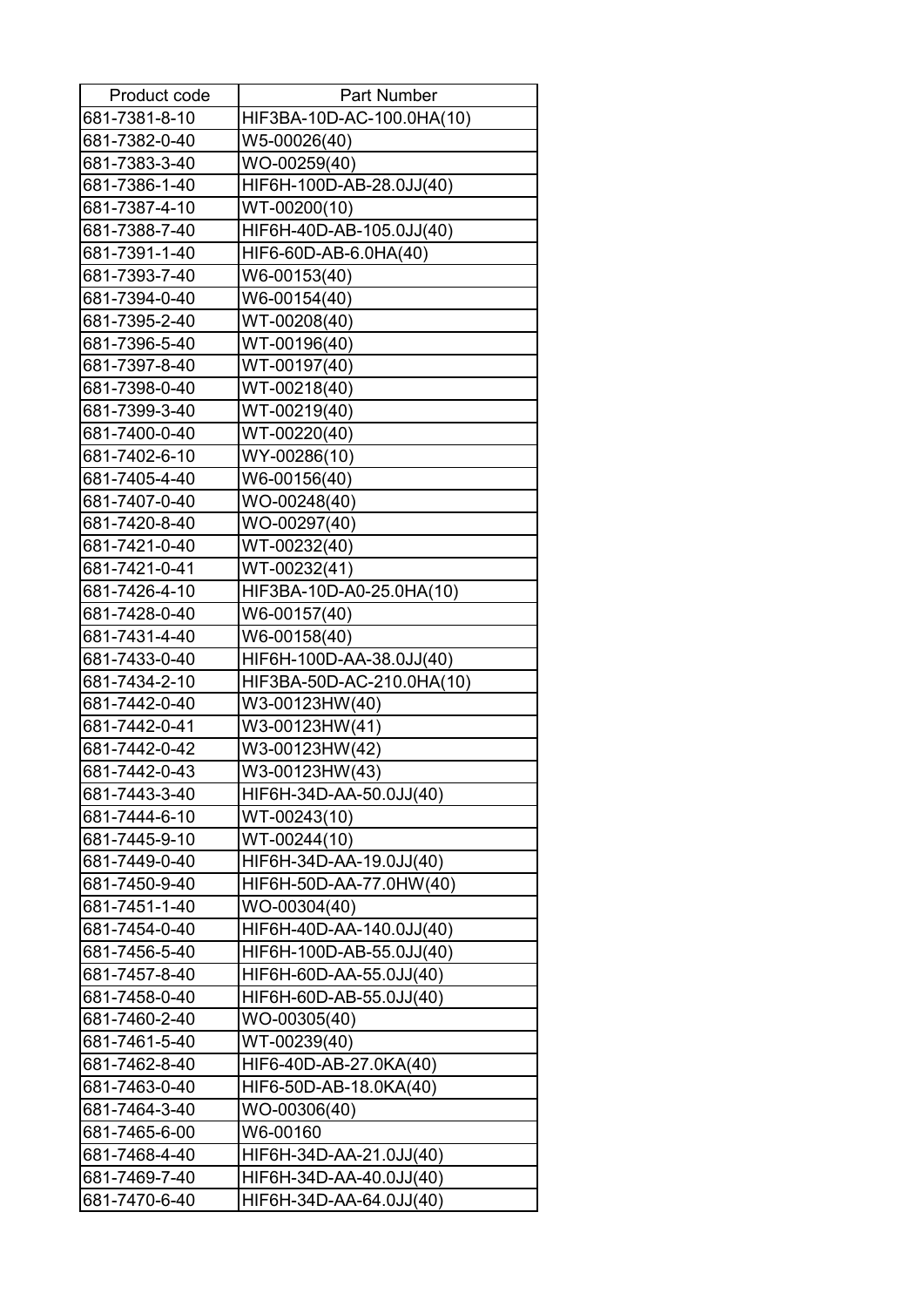| Product code  | Part Number              |
|---------------|--------------------------|
| 681-7471-9-40 | HIF6H-34D-AA-300.0JJ(40) |
| 681-7475-0-40 | WO-00307(40)             |
| 681-7476-2-40 | HIF6-100D-AA-300.0KA(40) |
| 681-7479-0-40 | WT-00254(40)             |
| 681-7480-0-40 | WT-00255(40)             |
| 681-7480-0-41 | WT-00255(41)             |
| 681-7481-2-40 | WT-00256(40)             |
| 681-7482-5-40 | WT-00257(40)             |
| 681-7483-8-40 | WT-00258(40)             |
| 681-7483-8-41 | WT-00258(41)             |
| 681-7484-0-40 | WT-00259(40)             |
| 681-7485-3-40 | WT-00260(40)             |
| 681-7485-3-41 | WT-00260(41)             |
| 681-7485-3-42 | WT-00260(42)             |
| 681-7486-6-40 | W2-00094(40)             |
| 681-7488-1-40 | WO-00309(40)             |
| 681-7489-4-40 | W2-00095(40)             |
| 681-7490-3-40 | W2-00096(40)             |
| 681-7491-6-40 | HIF6-50D-AA-16.0KA(40)   |
| 681-7492-9-40 | HIF6-60D-AA-33.0KA(40)   |
| 681-7493-1-40 | HIF6-100D-AA-50.0KA(40)  |
| 681-7494-4-40 | HIF6-80D-AA-100.0KA(40)  |
| 681-7495-7-40 | HIF6H-40D-AA-30.0JJ(40)  |
| 681-7497-2-40 | HIF6H-80D-AA-70.0JJ(40)  |
| 681-7499-8-40 | HIF6H-80D-AA-16.0JJ(40)  |
| 681-7502-0-00 | WO-00312                 |
| 681-7503-3-40 | HIF6-20D-AB-20.0KA(40)   |
| 681-7504-6-40 | HIF6-20D-AB-8.0KA(40)    |
| 681-7505-9-40 | WT-00264(40)             |
| 681-7505-9-41 | WT-00264(41)             |
| 681-7505-9-42 | WT-00264(42)             |
| 681-7506-1-40 | WT-00265(40)             |
| 681-7506-1-41 | WT-00265(41)             |
| 681-7507-4-40 | WT-00266(40)             |
| 681-7507-4-41 | WT-00266(41)             |
| 681-7508-7-40 | WT-00267(40)             |
| 681-7508-7-41 | WT-00267(41)             |
| 681-7509-0-40 | WT-00268(40)             |
| 681-7509-0-41 | WT-00268(41)             |
| 681-7510-9-40 | WT-00269(40)             |
| 681-7511-1-40 | WO-00204(40)             |
| 681-7514-0-40 | W6-00163(40)             |
| 681-7515-2-40 | WY-00296(40)             |
| 681-7517-8-00 | WT-00261                 |
| 681-7518-0-40 | HIF6H-34D-AB-150.0JJ(40) |
| 681-7519-3-40 | HIF6-20D-AA-9.0KA(40)    |
| 681-7520-2-40 | HIF6-60D-AA-5.0KA(40)    |
| 681-7521-5-40 | HIF6-68D-AA-8.0KA(40)    |
| 681-7522-8-00 | WO-00316                 |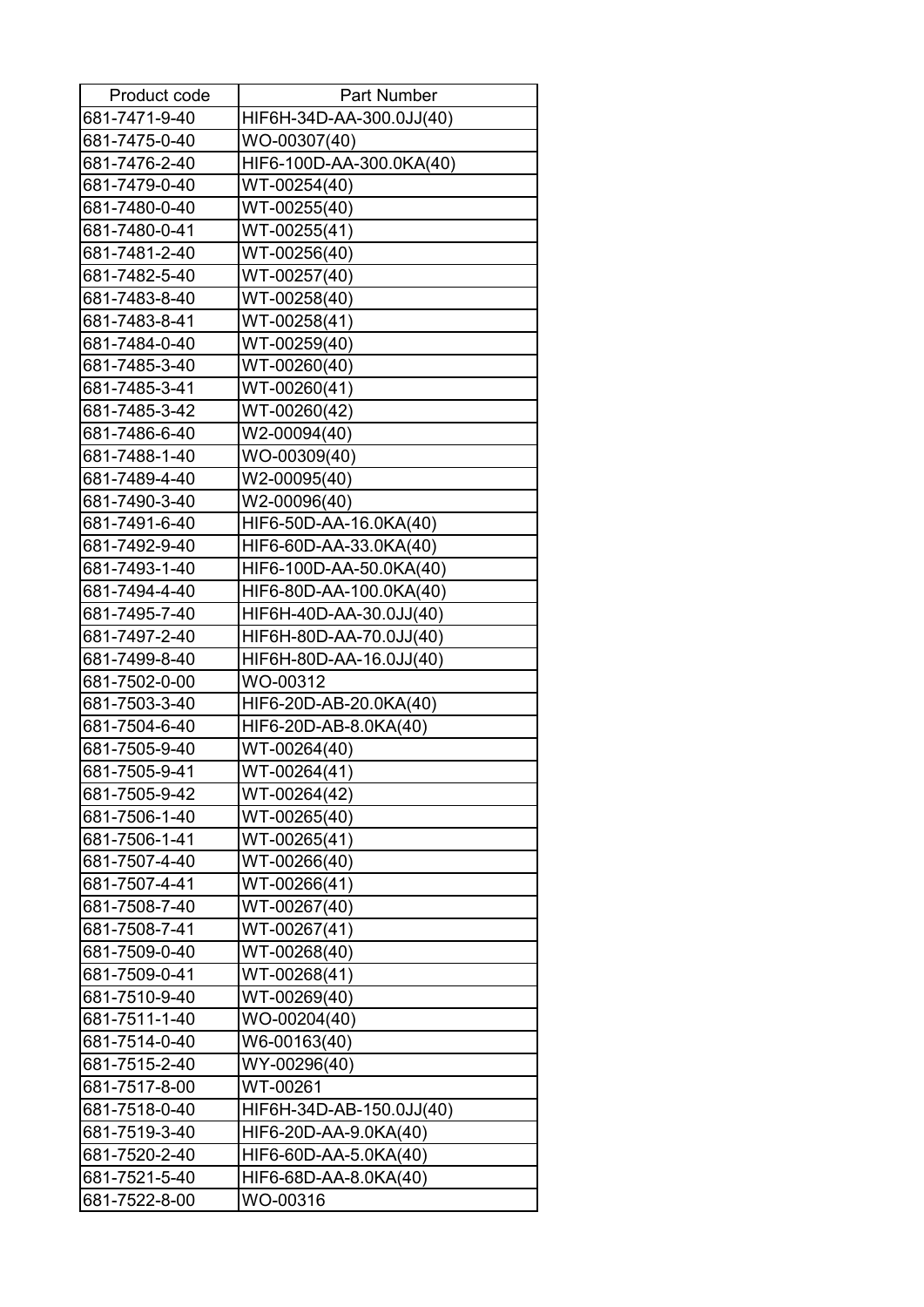| Product code  | <b>Part Number</b>      |
|---------------|-------------------------|
| 681-7523-0-40 | HIF6H-34D-AB-19.0JJ(40) |
| 681-7524-3-00 | HIF3BA-14D-A0-29.0KA    |
| 681-7525-6-00 | HIF3BA-34D-A0-86.0KA    |
| 681-7526-9-40 | HIF6-68D-AA-10.0KA(40)  |
| 681-7527-1-40 | HIF6-20D-AA-200.0KA(40) |
| 681-7528-4-40 | HIF6-60D-AA-200.0KA(40) |
| 681-7529-7-40 | HIF6-68D-AA-200.0KA(40) |
| 681-7530-6-40 | HIF6H-60D-AB-15.0JJ(40) |
| 681-7531-9-40 | HIF6-68D-AA-100.0KA(40) |
| 681-7532-1-40 | HIF6-60D-AA-100.0KA(40) |
| 681-7533-4-40 | HIF6-20D-AA-100.0KA(40) |
| 681-7534-7-40 | HIF6-68D-AA-7.0KA(40)   |
| 681-7535-0-00 | WO-00322                |
| 681-7536-2-40 | HIF6-20D-AB-8.5KA(40)   |
| 681-7537-5-00 | WO-00324                |
| 681-7538-8-00 | WO-00325                |
| 681-7539-0-40 | WO-00329(40)            |
| 681-7540-0-00 | HIF3BA-16D-AC-5.0TA     |
| 681-7541-2-40 | WO-00330(40)            |
| 681-7541-2-41 | WO-00330(41)            |
| 681-7541-2-42 | WO-00330(42)            |
| 681-7542-5-40 | WO-00331(40)            |
| 681-7543-8-40 | HIF6H-50D-AA-7.0JJ(40)  |
| 681-7544-0-40 | HIF6H-60D-AA-10.0JJ(40) |
| 681-7545-3-00 | WO-00332                |
| 681-7546-6-40 | W2-00101(40)            |
| 681-7547-9-40 | HIF6-100D-AB-50.0TA(40) |
| 681-7548-1-00 | WO-00333                |
| 681-7549-4-00 | HIF3BA-10D-AA-60.0TA    |
| 682-0002-0-00 | WNT-00347               |
| 682-0004-0-00 | WNT-00348               |
| 682-0005-0-00 | WNY-00330               |
| 682-3832-0-71 | WN3-98126-7(71)         |
| 682-4687-8-71 | WN2-00022(71)           |
| 682-5114-7-00 | WNY-00398               |
| 682-5148-9-00 | WN3-00242               |
| 682-5148-9-10 | WN3-00242(10)           |
| 682-5149-1-00 | WN3-00243               |
| 682-5149-1-10 | WN3-00243(10)           |
| 682-5222-0-00 | WN1-00103               |
| 682-5222-0-06 | WN1-00103(06)           |
| 682-5222-0-16 | WN1-00103(16)           |
| 682-5228-6-01 | WNT-00297(01)           |
| 682-5228-6-02 | WNT-00297(02)           |
| 682-5228-6-11 | WNT-00297(11)           |
| 682-5228-6-12 | WNT-00297(12)           |
| 682-5230-8-00 | WNT-00299               |
| 682-5230-8-10 | WNT-00299(10)           |
| 682-5247-0-31 | WNO-00154(31)           |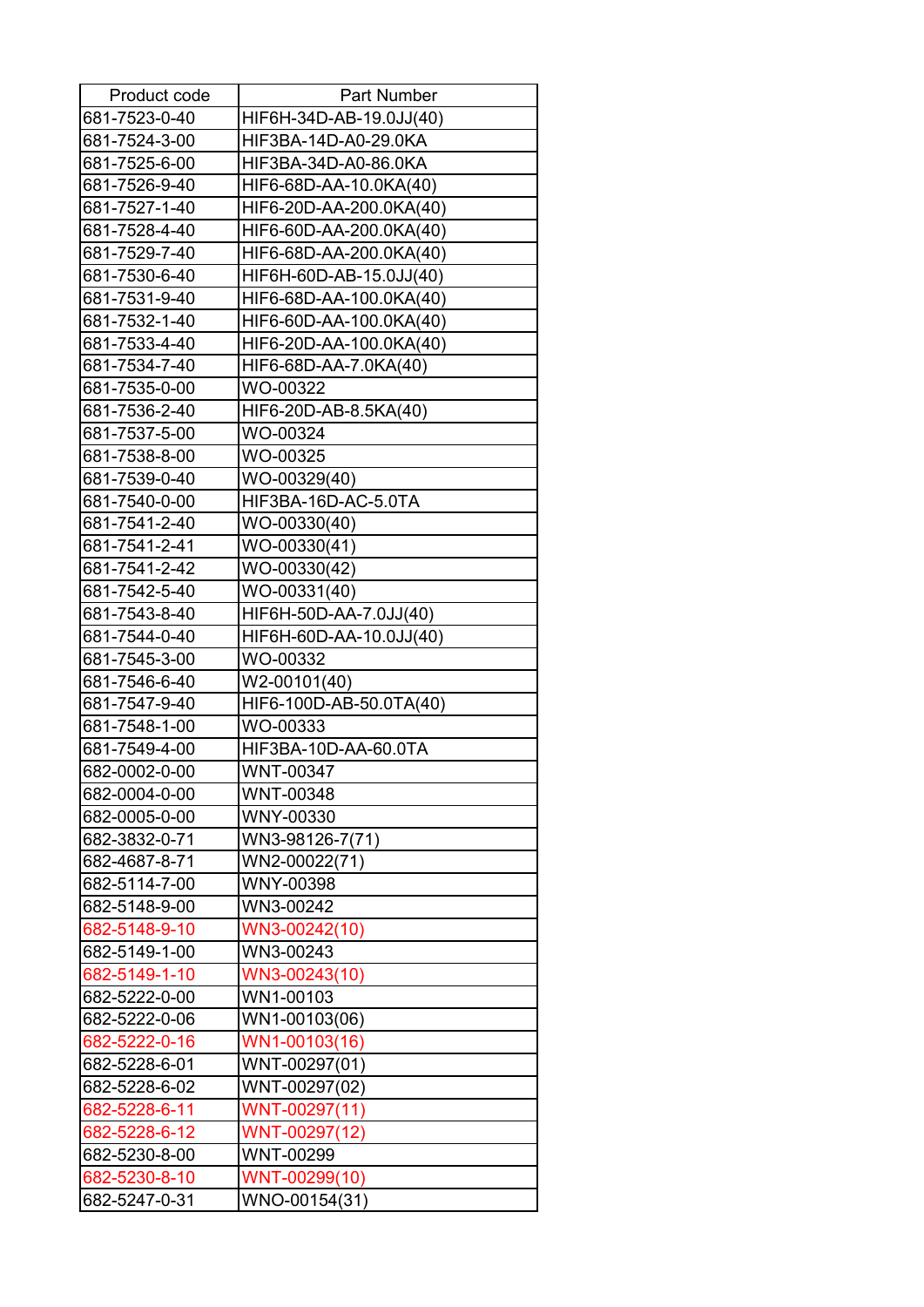| Product code  | <b>Part Number</b>    |
|---------------|-----------------------|
| 682-5248-3-31 | WNO-00155(31)         |
| 682-5248-3-41 | WNO-00155(41)         |
| 682-5258-7-31 | WNT-00279(31)         |
| 682-5258-7-41 | WNT-00279(41)         |
| 682-5261-1-00 | WNO-00159             |
| 682-5272-8-00 | WN3-00268             |
| 682-5272-8-10 | WN3-00268(10)         |
| 682-5327-8-31 | WNT-00331(31)         |
| 682-5328-0-00 | WN6-00194             |
| 682-5331-5-00 | WN3-00267             |
| 682-5331-5-10 | WN3-00267(10)         |
| 682-5334-3-31 | WNT-00333(31)         |
| 682-5334-3-41 | WNT-00333(41)         |
| 682-5341-9-00 | WN6-00176             |
| 682-5343-4-00 | WNT-00341             |
| 682-5343-4-06 | WNT-00341(06)         |
| 682-5343-4-16 | WNT-00341(16)         |
| 682-5345-0-00 | WN4-00020             |
| 682-5346-2-31 | WNY-00525(31)         |
| 682-5348-8-00 | WN6-00200             |
| 682-5349-0-31 | WNY-00531(31)         |
| 682-5350-0-00 | WN2-00062             |
| 682-5350-0-06 | WN2-00062(06)         |
| 682-5350-0-16 | WN2-00062(16)         |
| 701-0065-0-61 | HRFCP-HSCJ-1(61)      |
| 701-0085-7-61 | HRFCP-HSCJ-2(61)      |
| 701-0108-0-61 | HRFCP-HSCJ-1AS(61)    |
| 701-0109-3-61 | HRFCP-HSCJ-2AS(61)    |
| 703-0095-3-51 | CA0110902C-FB-2M(51)  |
| 703-1022-5-00 | MF28S-P032-H-6.5M     |
| 704-0016-3-72 | <b>HSC-PH2-A2(72)</b> |
| 704-0020-0-50 | <b>HSC-A2(50)</b>     |
| 704-0021-3-51 | HSCJ-HRFCJ-B(51)      |
| 704-0022-6-41 | HSC-R1-B(41)          |
| 704-0023-9-41 | $HSC-R2-B(41)$        |
| 704-0092-1-51 | <b>HSC-A3(51)</b>     |
| 704-0092-1-53 | HSC-A3(53)            |
| 704-0102-3-40 | HSCJ-HSTJ-B(40)       |
| 704-0102-3-45 | HSCJ-HSTJ-B(45)       |
| 704-0203-0-61 | HSCP-HRFCJ-1(61)      |
| 704-0204-3-61 | HSCP-HRFCJ-2(61)      |
| 704-0206-9-43 | HSCJ-HRFCJ-C(43)      |
| 704-0217-5-02 | HSC-A3-D1(02)         |
| 704-0217-5-03 | HSC-A3-D1(03)         |
| 704-0217-5-21 | HSC-A3-D1(21)         |
| 704-0220-0-60 | HSC-PH2-B1(60)        |
| 704-0221-2-60 | HSC-PH2-B2(60)        |
| 704-0222-5-68 | HSC-PH3-B1(68)        |
| 704-0223-8-68 | HSC-PH3-B2(68)        |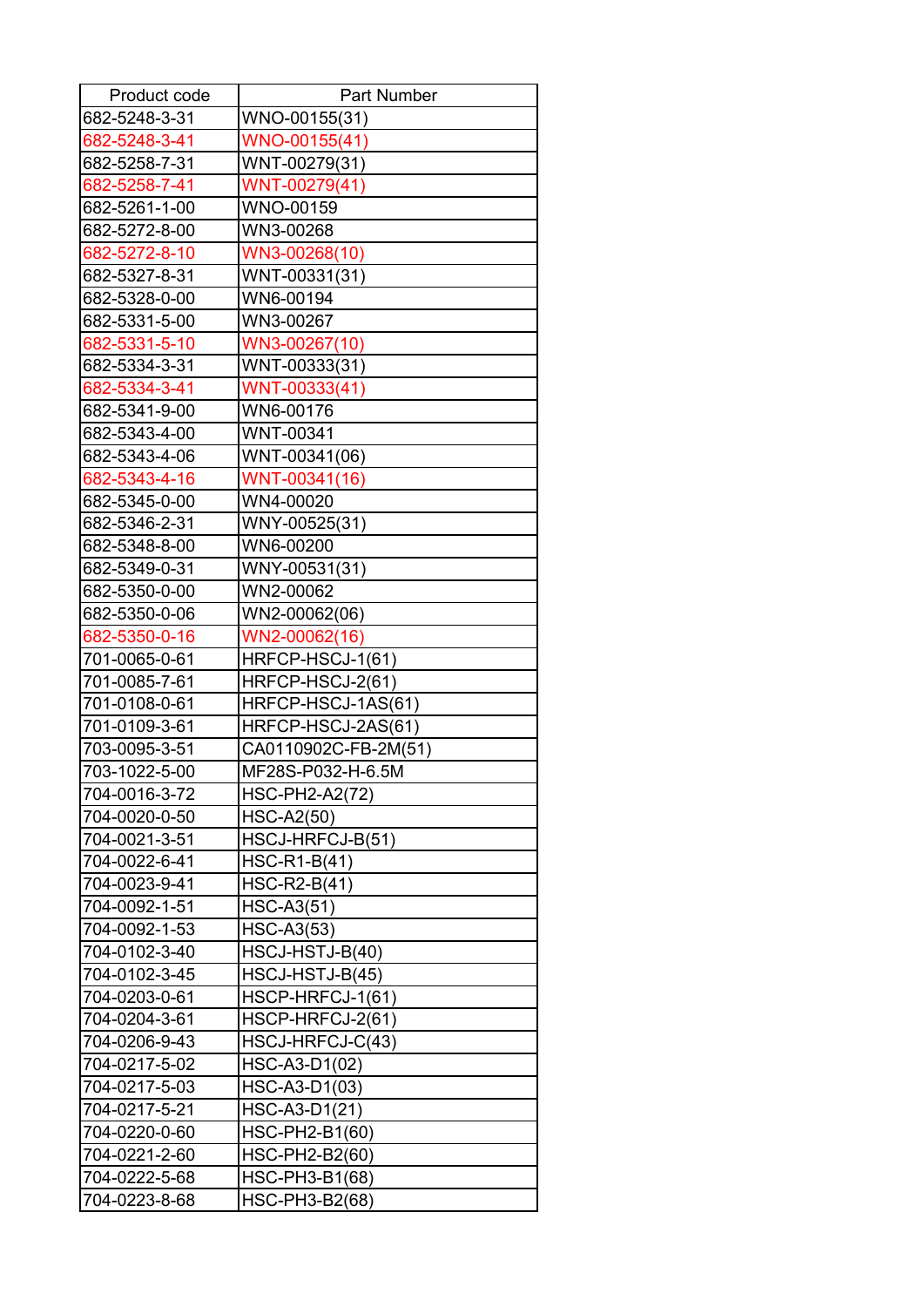| Product code  | <b>Part Number</b>    |
|---------------|-----------------------|
| 704-0226-6-63 | HSC2-PH3-B1(63)       |
| 704-0227-9-63 | HSC2-PH3-B2(63)       |
| 704-0244-8-60 | HSC-PH2-A4(60)        |
| 704-0258-2-01 | HSC-A2-D1(01)         |
| 704-0285-5-40 | HSCJ-HRFCJ-BD1(40)    |
| 704-0288-3-61 | HSCP-HRFCJ-1AS(61)    |
| 704-0289-6-61 | HSCP-HRFCJ-2AS(61)    |
| 704-0327-3-60 | HSC-PH2-E1(60)        |
| 704-0327-3-62 | HSC-PH2-E1(62)        |
| 704-0327-3-64 | HSC-PH2-E1(64)        |
| 704-0327-3-68 | HSC-PH2-E1(68)        |
| 704-0327-3-69 | HSC-PH2-E1(69)        |
| 704-0327-3-76 | HSC-PH2-E1(76)        |
| 704-0328-6-40 | HSC-PH2-E2(40)        |
| 704-0328-6-74 | <b>HSC-PH2-E2(74)</b> |
| 704-0328-6-75 | HSC-PH2-E2(75)        |
| 704-0329-9-69 | HSC2-PH2-E1(69)       |
| 704-0330-8-68 | HSC2-PH2-E2(68)       |
| 704-0335-1-60 | HSC-PH1.7-E1(60)      |
| 704-0336-4-40 | HSC-PH1.7-E2(40)      |
| 704-0336-4-64 | HSC-PH1.7-E2(64)      |
| 704-0339-2-26 | HSC-PH0.9-E1(26)      |
| 704-0339-2-60 | HSC-PH0.9-E1(60)      |
| 704-0339-2-64 | HSC-PH0.9-E1(64)      |
| 704-0343-0-40 | HSC-PH1.7-E6(40)      |
| 704-0354-6-01 | HSC-PH0.9-E2(01)      |
| 704-0354-6-02 | HSC-PH0.9-E2(02)      |
| 704-0354-6-51 | HSC-PH0.9-E2(51)      |
| 704-0354-6-60 | HSC-PH0.9-E2(60)      |
| 704-0363-7-00 | HSC-C5                |
| 704-0391-2-40 | HSCJ-HRFCJ-CD1(40)    |
| 704-0464-4-63 | HSC-PH2-E1-A(63)      |
| 704-0480-0-62 | HSC-PH2-E2-A(62)      |
| 704-0480-0-63 | HSC-PH2-E2-A(63)      |
| 704-0487-0-00 | HSC2-C2               |
| 704-0512-5-40 | HSC-A2M-D1(40)        |
| 704-0546-7-41 | HSC-PH5-A6(41)        |
| 704-0556-0-01 | HSC-A6-D1-3(01)       |
| 704-0572-7-01 | <b>HSC-AFR-D1(01)</b> |
| 704-0573-0-01 | <b>HSC-AFR-D2(01)</b> |
| 704-0593-7-00 | HSC-AFL1-S1-D1        |
| 704-0609-5-00 | HSC-PH2-E10-A         |
| 704-0610-4-00 | HSC-AFL3-S1-D1        |
| 704-1135-8-01 | HSC-SPP2-F3P-5M       |
| 704-1135-8-02 | HSC-SPP2-F3P-10M      |
| 704-1169-0-22 | HSC-ASPP2-F3Q-1M(22)  |
| 704-1170-9-21 | HSC-ASPAD2-F3Q-1M(21) |
| 704-1170-9-24 | HSC-ASPAD2-F3Q-5M     |
| 704-1173-7-01 | HSC-SPAD2-F3P-1M(01)  |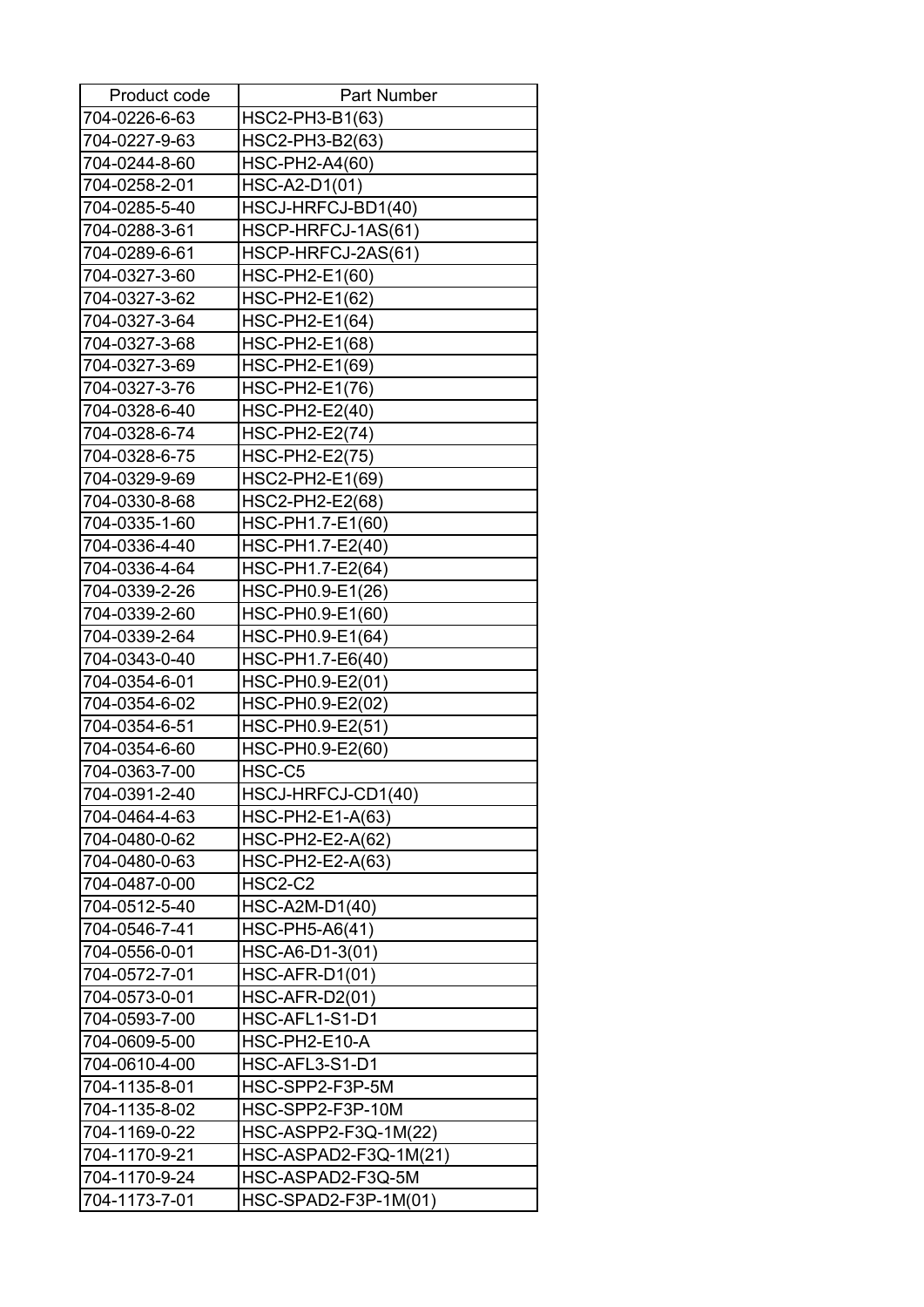| Product code  | Part Number             |
|---------------|-------------------------|
| 704-1173-7-02 | HSC-SPAD2-F3P-2M(02)    |
| 704-1173-7-03 | HSC-SPAD2-F3P-3M(03)    |
| 704-1173-7-30 | HSC-SPAD2-F3P-30M       |
| 704-1185-6-00 | HSC-ASPP4-F3Q35-D8-0.6M |
| 704-1188-0-00 | HSC-ASPE1-F3Q-2M        |
| 704-1189-0-00 | HSC-ASPE1-F3P-2M        |
| 704-1190-0-00 | HSC-SPV2-F3M-A-0.3M     |
| 704-1191-0-00 | HSC-ASPV2-F3L-A-0.5M    |
| 704-1200-0-00 | HSC-SPK2-F3M8-30M       |
| 704-2008-6-51 | $HSCF-2A(P)(51)$        |
| 704-2008-6-52 | <b>HSCF-2A(P)(52)</b>   |
| 704-2020-1-51 | $HSCH-2A(P)(51)$        |
| 704-2020-1-53 | <b>HSCH-2A(P)(53)</b>   |
| 704-2032-0-63 | HSCF-2PH3-B1(P)(63)     |
| 704-2036-1-65 | HSCF-2PH3-B2(P)(65)     |
| 704-2040-9-00 | $HSCF-2A-D(P)$          |
| 704-2040-9-06 | $HSCF-2A-D(P)(06)$      |
| 704-2062-1-02 | $HSCH-2A-D(P)(02)$      |
| 704-2062-1-05 | $HSCH-2A-D(P)(05)$      |
| 704-2066-2-51 | HSCH-2A1(P)(51)         |
| 704-2066-2-52 | HSCH-2A1(P)(52)         |
| 704-2100-9-60 | HSCM-2SPH2-B1(60)       |
| 704-2102-4-60 | HSCM-2SPH3-B1(60)       |
| 704-2104-0-60 | HSCM-2GPH2-B1(60)       |
| 704-2106-5-60 | HSCM-2GPH3-B1(60)       |
| 704-2108-0-03 | HSCH-2A-D2(P)(03)       |
| 704-2109-3-62 | HSCF-2PH2-E1(P)(62)     |
| 704-2109-3-63 | HSCF-2PH2-E1(P)(63)     |
| 704-2112-8-06 | HSCF-2A-D2(P)(06)       |
| 704-2117-1-05 | HSCH-2A1-D(P)(05)       |
| 704-2120-6-62 | HSCF-2PH2-E2(P)(62)     |
| 704-2133-8-60 | HSCM-2SPH2-B2(60)       |
| 704-3007-9-06 | HSC-A3-D2(06)           |
| 704-3007-9-07 | HSC-A3-D2(07)           |
| 704-3007-9-08 | HSC-A3-D2(08)           |
| 704-3019-8-60 | HSC-PH2-B5(60)          |
| 704-3020-7-62 | HSC-PH3-B5(62)          |
| 704-3104-5-51 | HSC-PH0.9-E5(51)        |
| 704-3104-5-60 | HSC-PH0.9-E5(60)        |
| 704-3108-6-66 | HSC-PH2-E5(66)          |
| 704-3113-6-41 | HSC2-PH0.9-E5(41)       |
| 704-3124-2-60 | HSC-PH2-E5-A(60)        |
| 704-3141-1-00 | HSC-AFL1-S1-D2          |
| 704-3154-3-00 | HSC-AFL3-S1-D3          |
| 704-5013-2-00 | HSC-HA3-D1              |
| 704-5013-2-01 | HSC-HA3-D1(01)          |
| 704-5014-5-00 | HSC-HB3-D1              |
| 704-5014-5-01 | HSC-HB3-D1(01)          |
| 704-5015-8-00 | HSC-HC3-D1              |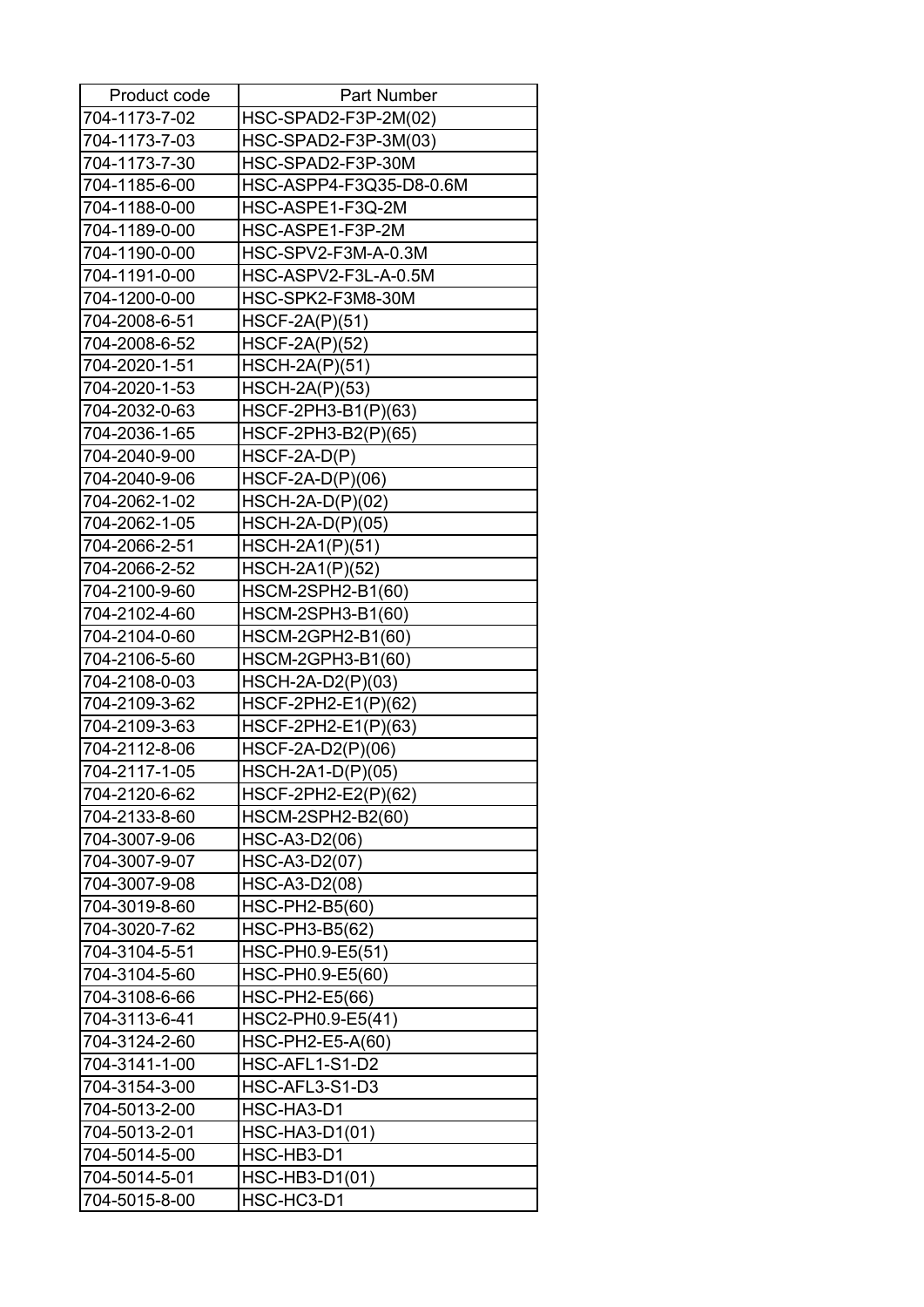| Product code  | <b>Part Number</b>       |
|---------------|--------------------------|
| 706-0055-0-00 | CA04AQ154-ASQ-5M         |
| 706-0055-0-01 | CA04AQ154-ASQ-10M        |
| 706-0056-0-00 | CA04AF10V-ASM-0.2M       |
| 706-0057-0-00 | CA10U10V-ASM-B-0.3M      |
| 706-0058-0-00 | CA04AQ154-ASQ-A-5M       |
| 706-0078-0-00 | CA01704AQ-ASQ-A-5M       |
| 706-0079-0-00 | CA04AF10K-ASL-A-2M       |
| 706-0080-0-00 | CA10V156-ASL-A-0.3M      |
| 706-0081-0-00 | CA10U156-ASL-A-0.3M      |
| 706-0082-0-00 | CA10V156-ASL34-A-0.3M    |
| 706-0083-0-00 | CA10U156-ASL34-A-0.3M    |
| 706-0084-0-00 | CA04AJ153-SPW-A-1M       |
| 706-0195-7-00 | CA04AF1505-AST79-B6-10M  |
| 706-0195-7-01 | CA04AF1505-AST79-B6-30M  |
| 706-0195-7-02 | CA04AF1505-AST79-B6-50M  |
| 706-0196-0-00 | CA01704AQ-ASQ-A-1M       |
| 706-0197-0-00 | CA04AF15D-AST79-E2-5M    |
| 706-0198-0-00 | CA04AF15D-AST79-E2-10M   |
| 706-0374-6-42 | CA04A04Y-ASY15-0.64M(42) |
| 706-0374-6-44 | CA04A04Y-ASY15-0.45M     |
| 706-0374-6-45 | CA04A04Y-ASY15-0.73M     |
| 706-0594-2-00 | CA04AR15A-ASQ35-B7-0.94M |
| 706-0594-2-01 | CA04AR15A-ASQ35-B7-0.98M |
| 706-0594-2-02 | CA04AR15A-ASQ35-B7-1.02M |
| 706-0594-2-03 | CA04AR15A-ASQ35-B7-1.06M |
| 706-0594-2-04 | CA04AR15A-ASQ35-B7-1.1M  |
| 706-0594-2-05 | CA04AR15A-ASQ35-B7-1.14M |
| 706-0594-2-06 | CA04AR15A-ASQ35-B7-1.18M |
| 706-0594-2-07 | CA04AR15A-ASQ35-B7-1.22M |
| 706-0594-2-08 | CA04AR15A-ASQ35-B7-1.26M |
| 706-0594-2-09 | CA04AR15A-ASQ35-B7-1.3M  |
| 706-0594-2-10 | CA04AR15A-ASQ35-B7-1.4M  |
| 706-0594-2-11 | CA04AR15A-ASQ35-B7-1.44M |
| 706-0594-2-12 | CA04AR15A-ASQ35-B7-1.48M |
| 706-0594-2-13 | CA04AR15A-ASQ35-B7-1.52M |
| 706-0594-2-14 | CA04AR15A-ASQ35-B7-1.56M |
| 706-0594-2-15 | CA04AR15A-ASQ35-B7-1.6M  |
| 706-0594-2-16 | CA04AR15A-ASQ35-B7-1.64M |
| 706-0594-2-17 | CA04AR15A-ASQ35-B7-1.68M |
| 706-0598-3-00 | CA10U158-SPM-A-0.442M    |
| 706-0598-3-01 | CA10U158-SPM-A-0.427M    |
| 709-0203-2-31 | MF10S-WP7C01-0200(31)    |
| 709-0203-2-32 | MF10S-WP7C01-0200(32)    |
| 709-0203-2-33 | MF10S-WP7C01-0200(33)    |
| 709-0203-2-34 | MF10S-WP7C01-0200(34)    |
| 709-0203-2-35 | MF10S-WP7C01-0200(35)    |
| 709-0204-5-31 | MF10S-WDRF01-0200(31)    |
| 709-0204-5-32 | MF10S-WDRF01-0200(32)    |
| 709-0204-5-33 | MF10S-WDRF01-0200(33)    |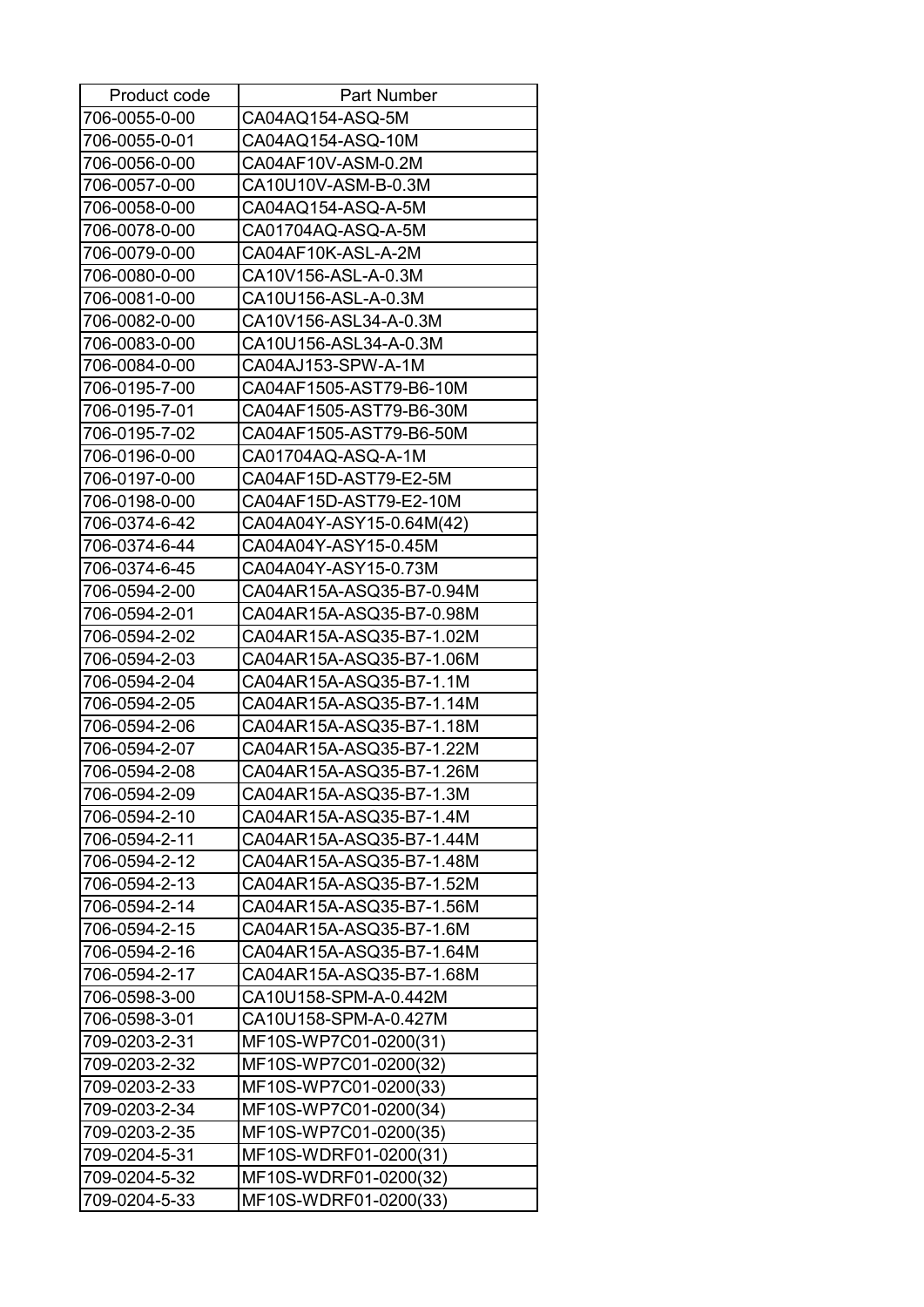| 709-0207-3-40<br>MF17S-WP5.5S07-0400(40)<br>709-0217-0-31<br>MF10S-WJ7C02-0200(31)<br>709-0309-3-00<br>MF13SDRFS-L3248-0.1M<br>709-0309-3-16<br>MF13SDRFS-L3248-0.1M(16)<br>709-0311-0-00<br>MF13SDRFS-L3248-1M<br>MF13SDRFS-L3248-0.5M<br>709-0312-0-00<br>709-0312-0-16<br>MF13SDRFS-L3248-0.5M(16)<br>MF13SWPSC-T8334-75M<br>709-0317-0-00<br>MF13SWPSC-T8334-100M<br>709-0317-0-01<br>709-0317-0-15<br>MF13SWPSC-T8334-75M(15)<br>MF13SWPSC-T8334-100M(16)<br>709-0317-0-16<br>MF10S-WLP6C02-0200(31)<br>709-0516-8-31<br>MF10S-WLP6C02-0200(32)<br>709-0516-8-32<br>709-0517-0-31<br>MF10S-WDRF20-0200(31)<br>MF10S-WDRF20-0200(32)<br>709-0517-0-32<br>709-0520-5-31<br>MF10S-WP2X3DC11-0200(31)<br>709-0525-9-31<br>MF10S-WP6C02-0200(31)<br>MF10S-WP6C02-0200(32)<br>709-0525-9-32<br>MF10S-WP6C01-0200(31)<br>709-0527-4-31<br>709-0527-4-32<br>MF10S-WP6C01-0200(32)<br>MF10SWDRFC01-SC-1M(31)<br>709-0528-7-31<br>MF10S-WJ7C01-0200(31)<br>709-0532-4-31<br>MF10S-WPN7C01-0200(31)<br>709-0544-3-31<br>MF10S-WPN7C01-0200(32)<br>709-0544-3-32<br>MF10S-WPN8C01-0200(31)<br>709-0545-6-31<br>MF10S-WJN7C01-0200(31)<br>709-0547-1-31<br>MF10S-WDRFN01-0200(31)<br>709-0548-4-31<br>MF10S-WDRFN01-0200(32)<br>709-0548-4-32<br>MF10S-WDRFNG01-0200(31)<br>709-0549-7-31<br>MF10S-WDRFNG01-0200(32)<br>709-0549-7-32<br>709-0549-7-33<br>MF10S-WDRFNG01-0200(33)<br>709-0549-7-34<br>MF10S-WDRFNG01-0200(34)<br>709-0550-6-31<br>MF10SWP03-3M(31)<br>709-0553-4-31<br>MF10SWP03-2M(31)<br>709-0554-7-31<br>MF10SWP03-20M(31)<br>709-0558-8-31<br>MF10SWP03-9M(31)<br>709-0563-8-00<br>MF10S-WLP22C02-0200<br>709-0566-6-31<br>MF10S-WP9C01-0200(31)<br>709-0567-9-31<br>MF10SWP03-10M(31)<br>709-0568-1-00<br>MF10S-WPN10C01-0200<br>709-0568-1-60<br>MF10S-WPN10C01-0200(60)<br>MF10S-WJFN7C01-0200(31)<br>709-0569-4-31<br>709-0572-9-31<br>MF10SWP03-40M(31)<br>MF10SWP01-NC-10M(31)<br>709-0573-1-31<br>709-0574-4-31<br>MF10SWP10-SC-5M(31)<br>709-0578-5-31<br>MF10S-WDRFG01-0200(31)<br>709-0578-5-32<br>MF10S-WDRFG01-0200(32)<br>709-0582-2-31<br>MF10SWP03-25M(31)<br>MF10SWP03-5M(31)<br>709-0583-5-31 | Product code | <b>Part Number</b> |
|----------------------------------------------------------------------------------------------------------------------------------------------------------------------------------------------------------------------------------------------------------------------------------------------------------------------------------------------------------------------------------------------------------------------------------------------------------------------------------------------------------------------------------------------------------------------------------------------------------------------------------------------------------------------------------------------------------------------------------------------------------------------------------------------------------------------------------------------------------------------------------------------------------------------------------------------------------------------------------------------------------------------------------------------------------------------------------------------------------------------------------------------------------------------------------------------------------------------------------------------------------------------------------------------------------------------------------------------------------------------------------------------------------------------------------------------------------------------------------------------------------------------------------------------------------------------------------------------------------------------------------------------------------------------------------------------------------------------------------------------------------------------------------------------------------------------------------------------------------------------------------------------------------------------------------------------------------------------------------------------------------------------------------------------------------------------------------------------------------------------------|--------------|--------------------|
|                                                                                                                                                                                                                                                                                                                                                                                                                                                                                                                                                                                                                                                                                                                                                                                                                                                                                                                                                                                                                                                                                                                                                                                                                                                                                                                                                                                                                                                                                                                                                                                                                                                                                                                                                                                                                                                                                                                                                                                                                                                                                                                            |              |                    |
|                                                                                                                                                                                                                                                                                                                                                                                                                                                                                                                                                                                                                                                                                                                                                                                                                                                                                                                                                                                                                                                                                                                                                                                                                                                                                                                                                                                                                                                                                                                                                                                                                                                                                                                                                                                                                                                                                                                                                                                                                                                                                                                            |              |                    |
|                                                                                                                                                                                                                                                                                                                                                                                                                                                                                                                                                                                                                                                                                                                                                                                                                                                                                                                                                                                                                                                                                                                                                                                                                                                                                                                                                                                                                                                                                                                                                                                                                                                                                                                                                                                                                                                                                                                                                                                                                                                                                                                            |              |                    |
|                                                                                                                                                                                                                                                                                                                                                                                                                                                                                                                                                                                                                                                                                                                                                                                                                                                                                                                                                                                                                                                                                                                                                                                                                                                                                                                                                                                                                                                                                                                                                                                                                                                                                                                                                                                                                                                                                                                                                                                                                                                                                                                            |              |                    |
|                                                                                                                                                                                                                                                                                                                                                                                                                                                                                                                                                                                                                                                                                                                                                                                                                                                                                                                                                                                                                                                                                                                                                                                                                                                                                                                                                                                                                                                                                                                                                                                                                                                                                                                                                                                                                                                                                                                                                                                                                                                                                                                            |              |                    |
|                                                                                                                                                                                                                                                                                                                                                                                                                                                                                                                                                                                                                                                                                                                                                                                                                                                                                                                                                                                                                                                                                                                                                                                                                                                                                                                                                                                                                                                                                                                                                                                                                                                                                                                                                                                                                                                                                                                                                                                                                                                                                                                            |              |                    |
|                                                                                                                                                                                                                                                                                                                                                                                                                                                                                                                                                                                                                                                                                                                                                                                                                                                                                                                                                                                                                                                                                                                                                                                                                                                                                                                                                                                                                                                                                                                                                                                                                                                                                                                                                                                                                                                                                                                                                                                                                                                                                                                            |              |                    |
|                                                                                                                                                                                                                                                                                                                                                                                                                                                                                                                                                                                                                                                                                                                                                                                                                                                                                                                                                                                                                                                                                                                                                                                                                                                                                                                                                                                                                                                                                                                                                                                                                                                                                                                                                                                                                                                                                                                                                                                                                                                                                                                            |              |                    |
|                                                                                                                                                                                                                                                                                                                                                                                                                                                                                                                                                                                                                                                                                                                                                                                                                                                                                                                                                                                                                                                                                                                                                                                                                                                                                                                                                                                                                                                                                                                                                                                                                                                                                                                                                                                                                                                                                                                                                                                                                                                                                                                            |              |                    |
|                                                                                                                                                                                                                                                                                                                                                                                                                                                                                                                                                                                                                                                                                                                                                                                                                                                                                                                                                                                                                                                                                                                                                                                                                                                                                                                                                                                                                                                                                                                                                                                                                                                                                                                                                                                                                                                                                                                                                                                                                                                                                                                            |              |                    |
|                                                                                                                                                                                                                                                                                                                                                                                                                                                                                                                                                                                                                                                                                                                                                                                                                                                                                                                                                                                                                                                                                                                                                                                                                                                                                                                                                                                                                                                                                                                                                                                                                                                                                                                                                                                                                                                                                                                                                                                                                                                                                                                            |              |                    |
|                                                                                                                                                                                                                                                                                                                                                                                                                                                                                                                                                                                                                                                                                                                                                                                                                                                                                                                                                                                                                                                                                                                                                                                                                                                                                                                                                                                                                                                                                                                                                                                                                                                                                                                                                                                                                                                                                                                                                                                                                                                                                                                            |              |                    |
|                                                                                                                                                                                                                                                                                                                                                                                                                                                                                                                                                                                                                                                                                                                                                                                                                                                                                                                                                                                                                                                                                                                                                                                                                                                                                                                                                                                                                                                                                                                                                                                                                                                                                                                                                                                                                                                                                                                                                                                                                                                                                                                            |              |                    |
|                                                                                                                                                                                                                                                                                                                                                                                                                                                                                                                                                                                                                                                                                                                                                                                                                                                                                                                                                                                                                                                                                                                                                                                                                                                                                                                                                                                                                                                                                                                                                                                                                                                                                                                                                                                                                                                                                                                                                                                                                                                                                                                            |              |                    |
|                                                                                                                                                                                                                                                                                                                                                                                                                                                                                                                                                                                                                                                                                                                                                                                                                                                                                                                                                                                                                                                                                                                                                                                                                                                                                                                                                                                                                                                                                                                                                                                                                                                                                                                                                                                                                                                                                                                                                                                                                                                                                                                            |              |                    |
|                                                                                                                                                                                                                                                                                                                                                                                                                                                                                                                                                                                                                                                                                                                                                                                                                                                                                                                                                                                                                                                                                                                                                                                                                                                                                                                                                                                                                                                                                                                                                                                                                                                                                                                                                                                                                                                                                                                                                                                                                                                                                                                            |              |                    |
|                                                                                                                                                                                                                                                                                                                                                                                                                                                                                                                                                                                                                                                                                                                                                                                                                                                                                                                                                                                                                                                                                                                                                                                                                                                                                                                                                                                                                                                                                                                                                                                                                                                                                                                                                                                                                                                                                                                                                                                                                                                                                                                            |              |                    |
|                                                                                                                                                                                                                                                                                                                                                                                                                                                                                                                                                                                                                                                                                                                                                                                                                                                                                                                                                                                                                                                                                                                                                                                                                                                                                                                                                                                                                                                                                                                                                                                                                                                                                                                                                                                                                                                                                                                                                                                                                                                                                                                            |              |                    |
|                                                                                                                                                                                                                                                                                                                                                                                                                                                                                                                                                                                                                                                                                                                                                                                                                                                                                                                                                                                                                                                                                                                                                                                                                                                                                                                                                                                                                                                                                                                                                                                                                                                                                                                                                                                                                                                                                                                                                                                                                                                                                                                            |              |                    |
|                                                                                                                                                                                                                                                                                                                                                                                                                                                                                                                                                                                                                                                                                                                                                                                                                                                                                                                                                                                                                                                                                                                                                                                                                                                                                                                                                                                                                                                                                                                                                                                                                                                                                                                                                                                                                                                                                                                                                                                                                                                                                                                            |              |                    |
|                                                                                                                                                                                                                                                                                                                                                                                                                                                                                                                                                                                                                                                                                                                                                                                                                                                                                                                                                                                                                                                                                                                                                                                                                                                                                                                                                                                                                                                                                                                                                                                                                                                                                                                                                                                                                                                                                                                                                                                                                                                                                                                            |              |                    |
|                                                                                                                                                                                                                                                                                                                                                                                                                                                                                                                                                                                                                                                                                                                                                                                                                                                                                                                                                                                                                                                                                                                                                                                                                                                                                                                                                                                                                                                                                                                                                                                                                                                                                                                                                                                                                                                                                                                                                                                                                                                                                                                            |              |                    |
|                                                                                                                                                                                                                                                                                                                                                                                                                                                                                                                                                                                                                                                                                                                                                                                                                                                                                                                                                                                                                                                                                                                                                                                                                                                                                                                                                                                                                                                                                                                                                                                                                                                                                                                                                                                                                                                                                                                                                                                                                                                                                                                            |              |                    |
|                                                                                                                                                                                                                                                                                                                                                                                                                                                                                                                                                                                                                                                                                                                                                                                                                                                                                                                                                                                                                                                                                                                                                                                                                                                                                                                                                                                                                                                                                                                                                                                                                                                                                                                                                                                                                                                                                                                                                                                                                                                                                                                            |              |                    |
|                                                                                                                                                                                                                                                                                                                                                                                                                                                                                                                                                                                                                                                                                                                                                                                                                                                                                                                                                                                                                                                                                                                                                                                                                                                                                                                                                                                                                                                                                                                                                                                                                                                                                                                                                                                                                                                                                                                                                                                                                                                                                                                            |              |                    |
|                                                                                                                                                                                                                                                                                                                                                                                                                                                                                                                                                                                                                                                                                                                                                                                                                                                                                                                                                                                                                                                                                                                                                                                                                                                                                                                                                                                                                                                                                                                                                                                                                                                                                                                                                                                                                                                                                                                                                                                                                                                                                                                            |              |                    |
|                                                                                                                                                                                                                                                                                                                                                                                                                                                                                                                                                                                                                                                                                                                                                                                                                                                                                                                                                                                                                                                                                                                                                                                                                                                                                                                                                                                                                                                                                                                                                                                                                                                                                                                                                                                                                                                                                                                                                                                                                                                                                                                            |              |                    |
|                                                                                                                                                                                                                                                                                                                                                                                                                                                                                                                                                                                                                                                                                                                                                                                                                                                                                                                                                                                                                                                                                                                                                                                                                                                                                                                                                                                                                                                                                                                                                                                                                                                                                                                                                                                                                                                                                                                                                                                                                                                                                                                            |              |                    |
|                                                                                                                                                                                                                                                                                                                                                                                                                                                                                                                                                                                                                                                                                                                                                                                                                                                                                                                                                                                                                                                                                                                                                                                                                                                                                                                                                                                                                                                                                                                                                                                                                                                                                                                                                                                                                                                                                                                                                                                                                                                                                                                            |              |                    |
|                                                                                                                                                                                                                                                                                                                                                                                                                                                                                                                                                                                                                                                                                                                                                                                                                                                                                                                                                                                                                                                                                                                                                                                                                                                                                                                                                                                                                                                                                                                                                                                                                                                                                                                                                                                                                                                                                                                                                                                                                                                                                                                            |              |                    |
|                                                                                                                                                                                                                                                                                                                                                                                                                                                                                                                                                                                                                                                                                                                                                                                                                                                                                                                                                                                                                                                                                                                                                                                                                                                                                                                                                                                                                                                                                                                                                                                                                                                                                                                                                                                                                                                                                                                                                                                                                                                                                                                            |              |                    |
|                                                                                                                                                                                                                                                                                                                                                                                                                                                                                                                                                                                                                                                                                                                                                                                                                                                                                                                                                                                                                                                                                                                                                                                                                                                                                                                                                                                                                                                                                                                                                                                                                                                                                                                                                                                                                                                                                                                                                                                                                                                                                                                            |              |                    |
|                                                                                                                                                                                                                                                                                                                                                                                                                                                                                                                                                                                                                                                                                                                                                                                                                                                                                                                                                                                                                                                                                                                                                                                                                                                                                                                                                                                                                                                                                                                                                                                                                                                                                                                                                                                                                                                                                                                                                                                                                                                                                                                            |              |                    |
|                                                                                                                                                                                                                                                                                                                                                                                                                                                                                                                                                                                                                                                                                                                                                                                                                                                                                                                                                                                                                                                                                                                                                                                                                                                                                                                                                                                                                                                                                                                                                                                                                                                                                                                                                                                                                                                                                                                                                                                                                                                                                                                            |              |                    |
|                                                                                                                                                                                                                                                                                                                                                                                                                                                                                                                                                                                                                                                                                                                                                                                                                                                                                                                                                                                                                                                                                                                                                                                                                                                                                                                                                                                                                                                                                                                                                                                                                                                                                                                                                                                                                                                                                                                                                                                                                                                                                                                            |              |                    |
|                                                                                                                                                                                                                                                                                                                                                                                                                                                                                                                                                                                                                                                                                                                                                                                                                                                                                                                                                                                                                                                                                                                                                                                                                                                                                                                                                                                                                                                                                                                                                                                                                                                                                                                                                                                                                                                                                                                                                                                                                                                                                                                            |              |                    |
|                                                                                                                                                                                                                                                                                                                                                                                                                                                                                                                                                                                                                                                                                                                                                                                                                                                                                                                                                                                                                                                                                                                                                                                                                                                                                                                                                                                                                                                                                                                                                                                                                                                                                                                                                                                                                                                                                                                                                                                                                                                                                                                            |              |                    |
|                                                                                                                                                                                                                                                                                                                                                                                                                                                                                                                                                                                                                                                                                                                                                                                                                                                                                                                                                                                                                                                                                                                                                                                                                                                                                                                                                                                                                                                                                                                                                                                                                                                                                                                                                                                                                                                                                                                                                                                                                                                                                                                            |              |                    |
|                                                                                                                                                                                                                                                                                                                                                                                                                                                                                                                                                                                                                                                                                                                                                                                                                                                                                                                                                                                                                                                                                                                                                                                                                                                                                                                                                                                                                                                                                                                                                                                                                                                                                                                                                                                                                                                                                                                                                                                                                                                                                                                            |              |                    |
|                                                                                                                                                                                                                                                                                                                                                                                                                                                                                                                                                                                                                                                                                                                                                                                                                                                                                                                                                                                                                                                                                                                                                                                                                                                                                                                                                                                                                                                                                                                                                                                                                                                                                                                                                                                                                                                                                                                                                                                                                                                                                                                            |              |                    |
|                                                                                                                                                                                                                                                                                                                                                                                                                                                                                                                                                                                                                                                                                                                                                                                                                                                                                                                                                                                                                                                                                                                                                                                                                                                                                                                                                                                                                                                                                                                                                                                                                                                                                                                                                                                                                                                                                                                                                                                                                                                                                                                            |              |                    |
|                                                                                                                                                                                                                                                                                                                                                                                                                                                                                                                                                                                                                                                                                                                                                                                                                                                                                                                                                                                                                                                                                                                                                                                                                                                                                                                                                                                                                                                                                                                                                                                                                                                                                                                                                                                                                                                                                                                                                                                                                                                                                                                            |              |                    |
|                                                                                                                                                                                                                                                                                                                                                                                                                                                                                                                                                                                                                                                                                                                                                                                                                                                                                                                                                                                                                                                                                                                                                                                                                                                                                                                                                                                                                                                                                                                                                                                                                                                                                                                                                                                                                                                                                                                                                                                                                                                                                                                            |              |                    |
|                                                                                                                                                                                                                                                                                                                                                                                                                                                                                                                                                                                                                                                                                                                                                                                                                                                                                                                                                                                                                                                                                                                                                                                                                                                                                                                                                                                                                                                                                                                                                                                                                                                                                                                                                                                                                                                                                                                                                                                                                                                                                                                            |              |                    |
|                                                                                                                                                                                                                                                                                                                                                                                                                                                                                                                                                                                                                                                                                                                                                                                                                                                                                                                                                                                                                                                                                                                                                                                                                                                                                                                                                                                                                                                                                                                                                                                                                                                                                                                                                                                                                                                                                                                                                                                                                                                                                                                            |              |                    |
|                                                                                                                                                                                                                                                                                                                                                                                                                                                                                                                                                                                                                                                                                                                                                                                                                                                                                                                                                                                                                                                                                                                                                                                                                                                                                                                                                                                                                                                                                                                                                                                                                                                                                                                                                                                                                                                                                                                                                                                                                                                                                                                            |              |                    |
|                                                                                                                                                                                                                                                                                                                                                                                                                                                                                                                                                                                                                                                                                                                                                                                                                                                                                                                                                                                                                                                                                                                                                                                                                                                                                                                                                                                                                                                                                                                                                                                                                                                                                                                                                                                                                                                                                                                                                                                                                                                                                                                            |              |                    |
|                                                                                                                                                                                                                                                                                                                                                                                                                                                                                                                                                                                                                                                                                                                                                                                                                                                                                                                                                                                                                                                                                                                                                                                                                                                                                                                                                                                                                                                                                                                                                                                                                                                                                                                                                                                                                                                                                                                                                                                                                                                                                                                            |              |                    |
|                                                                                                                                                                                                                                                                                                                                                                                                                                                                                                                                                                                                                                                                                                                                                                                                                                                                                                                                                                                                                                                                                                                                                                                                                                                                                                                                                                                                                                                                                                                                                                                                                                                                                                                                                                                                                                                                                                                                                                                                                                                                                                                            |              |                    |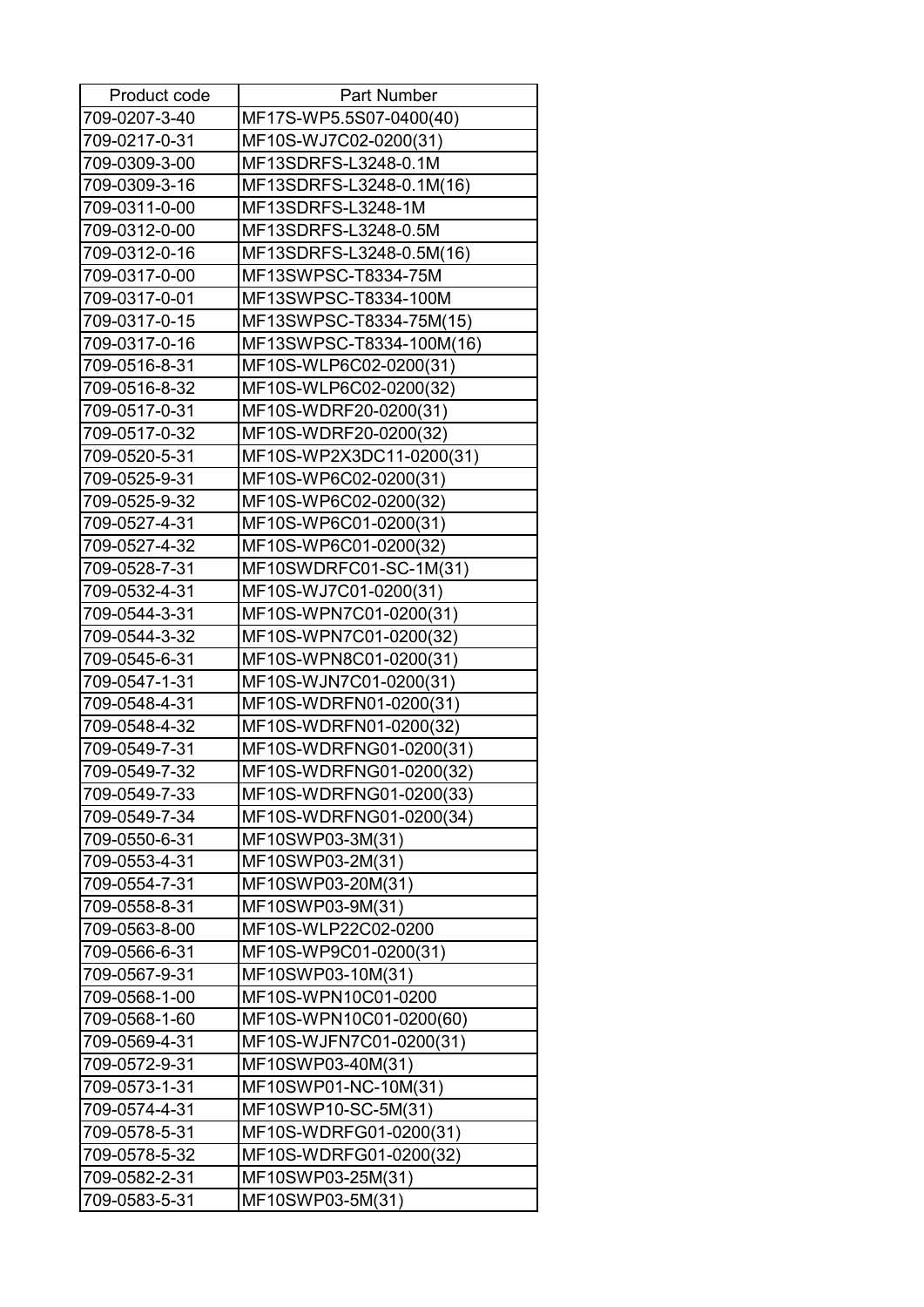| Product code  | <b>Part Number</b>       |
|---------------|--------------------------|
| 709-0590-0-00 | MF17S-WP8S08-0400        |
| 709-0602-8-31 | MF10SWP02S-SC-10M(31)    |
| 709-0602-8-32 | MF10SWP02S-SC-15M(32)    |
| 709-0602-8-33 | MF10SWP02S-SC-20M(33)    |
| 709-0602-8-34 | MF10SWP02S-SC-30M(34)    |
| 709-0602-8-36 | MF10SWP02S-SC-35M(36)    |
| 709-0607-1-31 | MF10SWP01S-SC-10M(31)    |
| 709-0607-1-32 | MF10SWP01S-SC-15M(32)    |
| 709-0607-1-33 | MF10SWP01S-SC-20M(33)    |
| 709-0607-1-34 | MF10SWP01S-SC-30M(34)    |
| 709-0607-1-35 | MF10SWP01S-SC-50M(35)    |
| 709-0624-0-31 | MF10SWP10-SC-1M(31)      |
| 709-0625-3-31 | MF10SWP51-SC-3M(31)      |
| 709-0626-6-31 | MF10SWP51-SC-8M(31)      |
| 709-0627-9-31 | MF10SWP51-SC-10M(31)     |
| 709-0628-1-31 | MF10S-WP22C02-0200(31)   |
| 709-0632-9-31 | MF10SWP01S-SC-7M(31)     |
| 709-0633-1-31 | MF10SWP01S-SC-12M(31)    |
| 709-0634-0-00 | MF10SWDRF01-SC-1M        |
| 709-0637-0-00 | MF10SWDRFN02-SC01-0.3M   |
| 709-0901-9-00 | MF25SWP11-SC-12M         |
| 709-0903-4-00 | MF25SWP11-SC-15M         |
| 709-0904-7-00 | MF25SWP11-SC-10M         |
| 709-0905-0-00 | MF25SWP11-SC-20M         |
| 709-0906-2-00 | MF25SWP11-SC-25M         |
| 709-0907-5-00 | MF25SWP11-SC-30M         |
| 709-0908-8-00 | MF25SWP11-SC-35M         |
| 709-0909-0-00 | MF25SWP11-SC-40M         |
| 709-0911-2-00 | MF25SWP11-SC-50M         |
| 709-0912-5-00 | MF25SWP11-SC-55M         |
| 709-0913-8-00 | MF25SWP11-SC-60M         |
| 709-0914-0-00 | MF25SWP11-SC-65M         |
| 709-0915-3-00 | MF25SWP11-SC-90M         |
| 709-0917-9-00 | MF25SWP11-SC-75M         |
| 709-0918-1-00 | MF25SWP11-SC-110M        |
| 709-0919-4-00 | MF25SWP11-SC-120M        |
| 709-0921-6-00 | MF25SWP11-SC-70M         |
| 709-0924-4-00 | MF25SWRF01-SC-1M         |
| 709-0928-0-00 | MF25SWRF01-SC-0.6M       |
| 709-1004-1-31 | MF10B-WP6.5C01-0200(31)  |
| 709-1004-1-32 | MF10B-WP6.5C01-0200(32)  |
| 709-1004-1-33 | MF10B-WP6.5C01-0200(33)  |
| 709-1004-1-34 | MF10B-WP6.5C01-0200(34)  |
| 709-1005-4-31 | MF10B-WRF01-0200(31)     |
| 709-1005-4-32 | MF10B-WRF01-0200(32)     |
| 709-1007-0-31 | MF10B-WP6.5CH01-0200(31) |
| 709-1007-0-32 | MF10B-WP6.5CH01-0200(32) |
| 709-1008-2-31 | MF10B-WRFH01-0200(31)    |
| 709-1008-2-32 | MF10B-WRFH01-0200(32)    |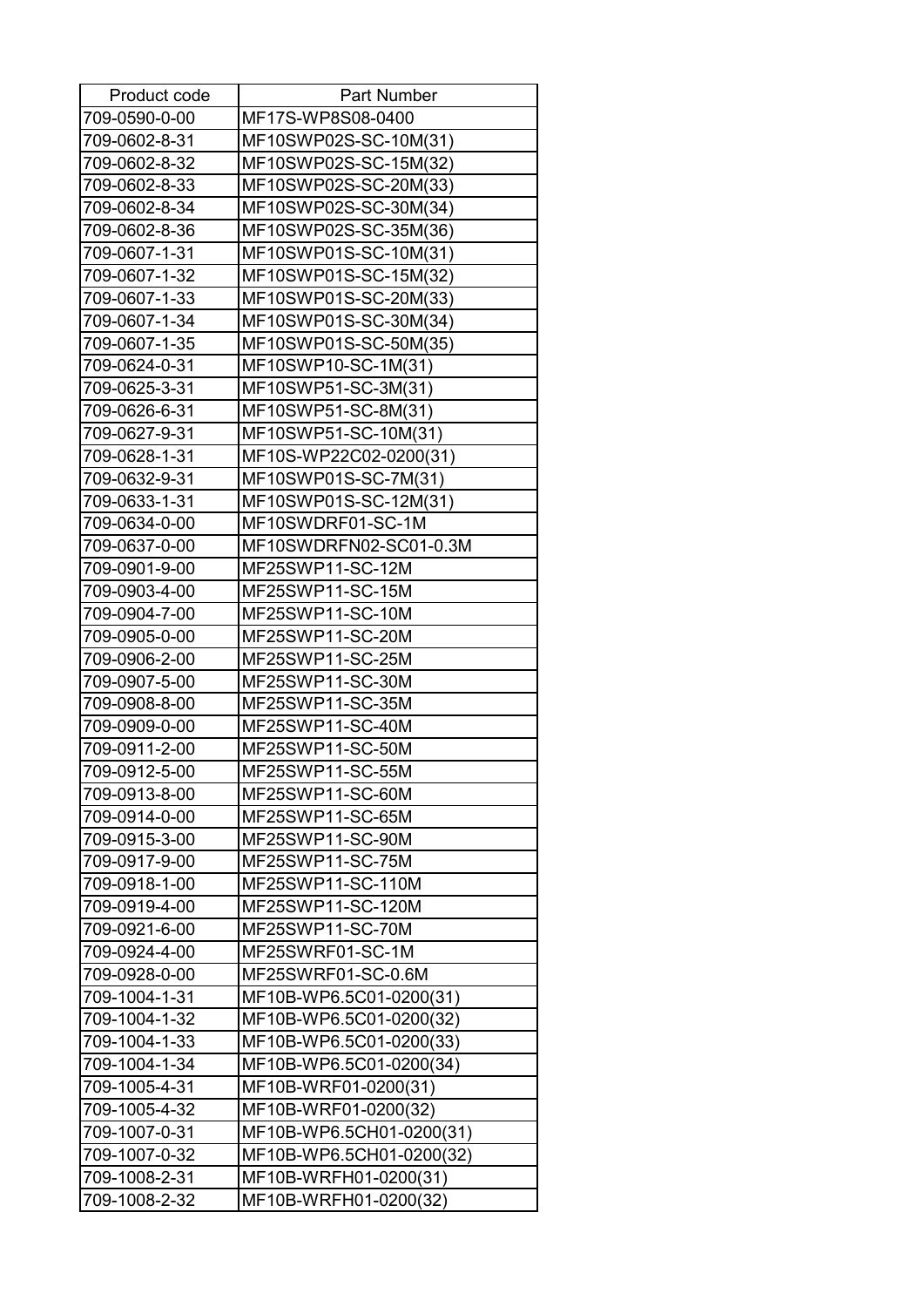| Product code  | <b>Part Number</b>        |
|---------------|---------------------------|
| 709-1009-5-31 | MF10B-WRFT01-0200(31)     |
| 709-1009-5-32 | MF10B-WRFT01-0200(32)     |
| 709-1010-4-31 | MF10B-WRB01-0200(31)      |
| 709-1010-4-32 | MF10B-WRB01-0200(32)      |
| 709-1011-7-31 | MF10B-WJ6.5C01-0200(31)   |
| 709-1011-7-32 | MF10B-WJ6.5C01-0200(32)   |
| 709-1015-8-31 | MF10B-WP5CH01-0200(31)    |
| 709-1015-8-32 | MF10B-WP5CH01-0200(32)    |
| 709-1016-0-31 | MF10B-WP5CT01-0200(31)    |
| 709-1016-0-32 | MF10B-WP5CT01-0200(32)    |
| 709-1017-3-31 | MF10B-WP6.5CT01-0200(31)  |
| 709-1017-3-32 | MF10B-WP6.5CT01-0200(32)  |
| 709-1019-9-31 | MF10BWRFT01S-LC-0.21M(31) |
| 709-1020-8-31 | MF10B-WP5C01-0200(31)     |
| 709-1020-8-32 | MF10B-WP5C01-0200(32)     |
| 709-1021-0-31 | MF10B-WP7CH01-0200(31)    |
| 709-1021-0-32 | MF10B-WP7CH01-0200(32)    |
| 709-1022-3-31 | MF10B-WPS5CH01-0200(31)   |
| 709-1022-3-32 | MF10B-WPS5CH01-0200(32)   |
| 709-1023-6-31 | MF10B-WPS6.5CH01-0200(31) |
| 709-1023-6-32 | MF10B-WPS6.5CH01-0200(32) |
| 709-1024-9-31 | MF10B-WPS7CH01-0200(31)   |
| 709-1024-9-32 | MF10B-WPS7CH01-0200(32)   |
| 709-1025-1-31 | MF10B-WRBH01-0200(31)     |
| 709-1025-1-32 | MF10B-WRBH01-0200(32)     |
| 709-1026-4-31 | MF10B-WP7CT01-0200(31)    |
| 709-1026-4-32 | MF10B-WP7CT01-0200(32)    |
| 709-1027-7-31 | MF10B-WPS5CT01-0200(31)   |
| 709-1027-7-32 | MF10B-WPS5CT01-0200(32)   |
| 709-1028-0-31 | MF10B-WPS6.5CT01-0200(31) |
| 709-1028-0-32 | MF10B-WPS6.5CT01-0200(32) |
| 709-1029-2-31 | MF10B-WPS7CT01-0200(31)   |
| 709-1029-2-32 | MF10B-WPS7CT01-0200(32)   |
| 709-1030-1-31 | MF10B-WRBT01-0200(31)     |
| 709-1030-1-32 | MF10B-WRBT01-0200(32)     |
| 709-1031-4-31 | MF10B-U(31)               |
| 709-1035-5-31 | MF10B-WJ6.5CH01-0200(31)  |
| 709-1035-5-32 | MF10B-WJ6.5CH01-0200(32)  |
| 709-1037-0-31 | MF10B-WJFH01-0200(31)     |
| 709-1038-3-31 | MF10BS-WPS6.5CH01-0200-31 |
| 709-1040-5-31 | MF10B-WP6.5CH02-0200(31)  |
| 709-1040-5-32 | MF10B-WP6.5CH02-0200(32)  |
| 709-1047-4-31 | MF10B-WP5CH02-0200(31)    |
| 709-1047-4-32 | MF10B-WP5CH02-0200(32)    |
| 709-1048-7-31 | MF10B-WPS6.5CH02-0200(31) |
| 709-1503-1-31 | MF10BWPSH11-LC-25M(31)    |
| 709-1508-5-31 | MF10BWRFH01-LC-0.065M(31) |
| 709-1509-8-31 | MF10BWRFH01-SC-1M(31)     |
| 709-1510-7-00 | MF10BWPJFH01-4.45M        |
|               |                           |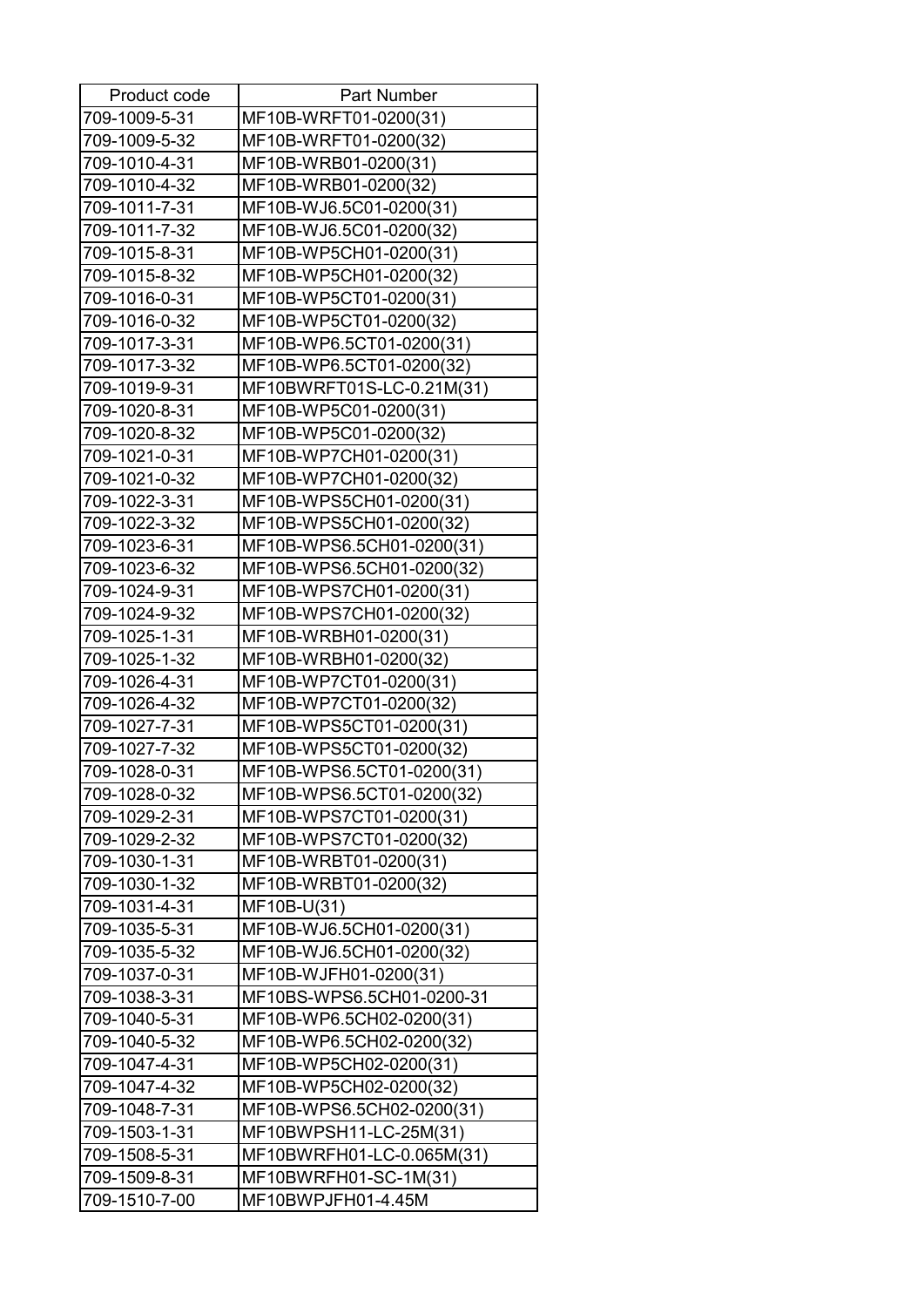| Product code  | <b>Part Number</b>        |
|---------------|---------------------------|
| 709-1512-2-31 | MF10BWPH01-50M(31)        |
| 709-1513-5-31 | MF10SWP01S-SC-183M(31)    |
| 709-1514-8-31 | MF10SWP01S-SC-303M(31)    |
| 709-1518-9-31 | MF10BWPH03S-0.405M(31)    |
| 709-1518-9-32 | MF10BWPH03S-0.34M(32)     |
| 709-1518-9-33 | MF10BWPH03S-0.35M(33)     |
| 709-1519-1-31 | MF10BWRFCH04S-SC02-1M(31) |
| 709-1520-0-31 | MF10BWPH03S-1.1M(31)      |
| 709-1521-3-31 | MF10BWPH03-LC06-25M(31)   |
| 709-1522-6-31 | MF10BWPH01-30M(31)        |
| 709-1523-9-31 | MF10BWRFH01S-ASC02-0.5-31 |
| 709-1524-1-31 | MF10BWPH01S-ASC02-1M(31)  |
| 709-1525-4-31 | MF10BWPH01S-1M(31)        |
| 709-1526-7-31 | MF10BWRFT04-LC06-0.21M-31 |
| 709-1527-0-31 | MF10BWP03-LC06-2M(31)     |
| 709-1528-2-31 | MF10BWPH01S-SC02-0.54M-31 |
| 709-1529-5-31 | MF10BWRFCH04S-SC-1.1M(31) |
| 709-1529-5-32 | MF10BWRFCH04S-SC-1.1M(32) |
| 709-1530-4-31 | MF10BWRFCH04-SC-1.2M(31)  |
| 709-1532-0-31 | MF10BWPH03-SC02-3M(31)    |
| 709-1533-2-31 | MF10BWPH03SL-0.405M(31)   |
| 709-1533-2-32 | MF10BWPH03SL-0.405M(32)   |
| 709-1533-2-33 | MF10BWPH03SL-0.405M(33)   |
| 709-1533-2-34 | MF10BWPH03SL-0.405M(34)   |
| 709-1534-5-31 | MF10BWPH03SL-0.35M(31)    |
| 709-1534-5-32 | MF10BWPH03SL-0.35M(32)    |
| 709-1535-8-31 | MF10BWRFCH04S-SC02-1.5-31 |
| 709-1536-0-31 | MF10BWPH03-SC02-5M(31)    |
| 709-1537-3-31 | MF10BWPH03-SC02-30M(31)   |
| 709-1539-9-31 | MF10BWPSH11-DLC06-30M(31) |
| 709-1540-8-00 | MF10BWPSH16-NC-LM         |
| 709-1540-8-31 | MF10BWPSH16-NC-10M(31)    |
| 709-1540-8-32 | MF10BWPSH16-NC-20M(32)    |
| 709-1540-8-33 | MF10BWPSH16-NC-25M(33)    |
| 709-1540-8-34 | MF10BWPSH16-NC-30M(34)    |
| 709-1540-8-35 | MF10BWPSH16-NC-40M(35)    |
| 709-1540-8-36 | MF10BWPSH16-NC-50M(36)    |
|               |                           |
| 709-1540-8-37 | MF10BWPSH16-NC-60M(37)    |
| 709-1540-8-38 | MF10BWPSH16-NC-70M(38)    |
| 709-1540-8-39 | MF10BWPSH16-NC-75M(39)    |
| 709-1540-8-40 | MF10BWPSH16-NC-80M(40)    |
| 709-1540-8-41 | MF10BWPSH16-NC-100M(41)   |
| 709-1540-8-42 | MF10BWPSH16-NC-1000M(42)  |
| 709-1540-8-43 | MF10BWPSH16-NC-2000M(43)  |
| 709-1541-0-31 | MF10B-WPH03-SC02-3M(31)   |
| 709-1542-3-31 | MF10B-WPH03-SC02-12M(31)  |
| 709-1543-0-31 | MF10B-WPH03-SC02-5M(31)   |
| 709-1558-0-00 | MF10BWPH01-NCR-LM         |
| 709-1558-0-10 | MF10BWPH01-NCR-LM(10)     |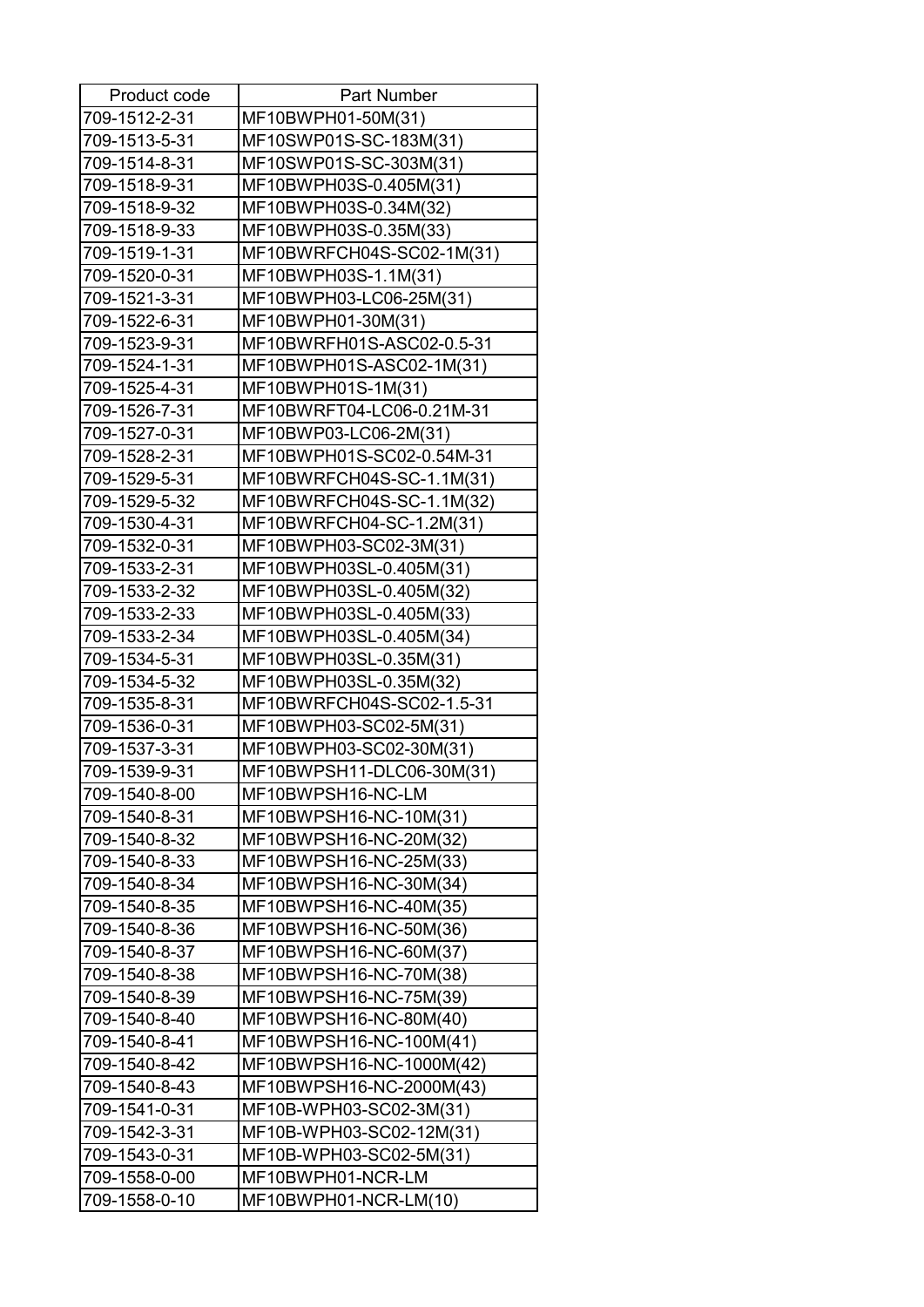| Product code                   | <b>Part Number</b>                               |
|--------------------------------|--------------------------------------------------|
| 709-1558-0-20                  | MF10BWPH01-NCR-LM(20)                            |
| 709-1558-0-25                  | MF10BWPH01-NCR-LM(25)                            |
| 709-1558-0-30                  | MF10BWPH01-NCR-LM(30)                            |
| 709-1558-0-40                  | MF10BWPH01-NCR-LM(40)                            |
| 709-1558-0-50                  | MF10BWPH01-NCR-LM(50)                            |
| 709-1558-0-60                  | MF10BWPH01-NCR-LM(60)                            |
| 709-1558-0-70                  | MF10BWPH01-NCR-LM(70)                            |
| 709-1558-0-75                  | MF10BWPH01-NCR-LM(75)                            |
| 709-1558-0-80                  | MF10BWPH01-NCR-LM(80)                            |
| 709-1558-0-97                  | MF10BWPH01-NCR-LM(97)                            |
| 709-1558-0-98                  | MF10BWPH01-NCR-LM(98)                            |
| 709-1558-0-99                  | MF10BWPH01-NCR-LM(99)                            |
| 709-1559-0-00                  | MF10BWPSH11-NCR-LM                               |
| 709-1559-0-01                  | MF10BWPSH11-NCR-LM(01)                           |
| 709-1559-0-02                  | MF10BWPSH11-NCR-LM(02)                           |
| 709-1559-0-03                  | MF10BWPSH11-NCR-LM(03)                           |
| 709-1559-0-04                  | MF10BWPSH11-NCR-LM(04)                           |
| 709-1559-0-05                  | MF10BWPSH11-NCR-LM(05)                           |
| 709-1559-0-06                  | MF10BWPSH11-NCR-LM(06)                           |
| 709-1559-0-07                  | MF10BWPSH11-NCR-LM(07)                           |
| 709-1559-0-08                  | MF10BWPSH11-NCR-LM(08)                           |
| 709-1559-0-09                  | MF10BWPSH11-NCR-LM(09)                           |
| 709-1559-0-10                  | MF10BWPSH11-NCR-LM(10)                           |
| 709-1559-0-11                  | MF10BWPSH11-NCR-LM(11)                           |
| 709-1559-0-12                  | MF10BWPSH11-NCR-LM(12)                           |
| 709-1559-0-13                  | MF10BWPSH11-NCR-LM(13)                           |
| 709-1559-0-14                  | MF10BWPSH11-NCR-LM(14)                           |
| 709-1559-0-15                  | MF10BWPSH11-NCR-LM(15)                           |
| 709-1559-0-20                  | MF10BWPSH11-NCR-LM(20)                           |
| 709-1559-0-25                  | MF10BWPSH11-NCR-LM(25)                           |
| 709-1559-0-30                  | MF10BWPSH11-NCR-LM(30)                           |
| 709-1559-0-35                  |                                                  |
|                                | MF10BWPSH11-NCR-LM(35)                           |
| 709-1559-0-40<br>709-1559-0-45 | MF10BWPSH11-NCR-LM(40)                           |
|                                | MF10BWPSH11-NCR-LM(45)<br>MF10BWPSH11-NCR-LM(50) |
| 709-1559-0-50                  |                                                  |
| 709-1559-0-55                  | MF10BWPSH11-NCR-LM(55)                           |
| 709-1559-0-60                  | MF10BWPSH11-NCR-LM(60)                           |
| 709-1559-0-65                  | MF10BWPSH11-NCR-LM(65)                           |
| 709-1559-0-70                  | MF10BWPSH11-NCR-LM(70)                           |
| 709-1559-0-75                  | MF10BWPSH11-NCR-LM(75)                           |
| 709-1559-0-80                  | MF10BWPSH11-NCR-LM(80)                           |
| 709-1559-0-85                  | MF10BWPSH11-NCR-LM(85)                           |
| 709-1559-0-90                  | MF10BWPSH11-NCR-LM(90)                           |
| 709-1559-0-95                  | MF10BWPSH11-NCR-LM(95)                           |
| 709-1560-0-01                  | MF10BSWPSH11-NCR-LM(01)                          |
| 709-1560-0-02                  | MF10BSWPSH11-NCR-LM(02)                          |
| 709-1560-0-03                  | MF10BSWPSH11-NCR-LM(03)                          |
| 709-1560-0-04                  | MF10BSWPSH11-NCR-LM(04)                          |
| 709-1560-0-05                  | MF10BSWPSH11-NCR-LM(05)                          |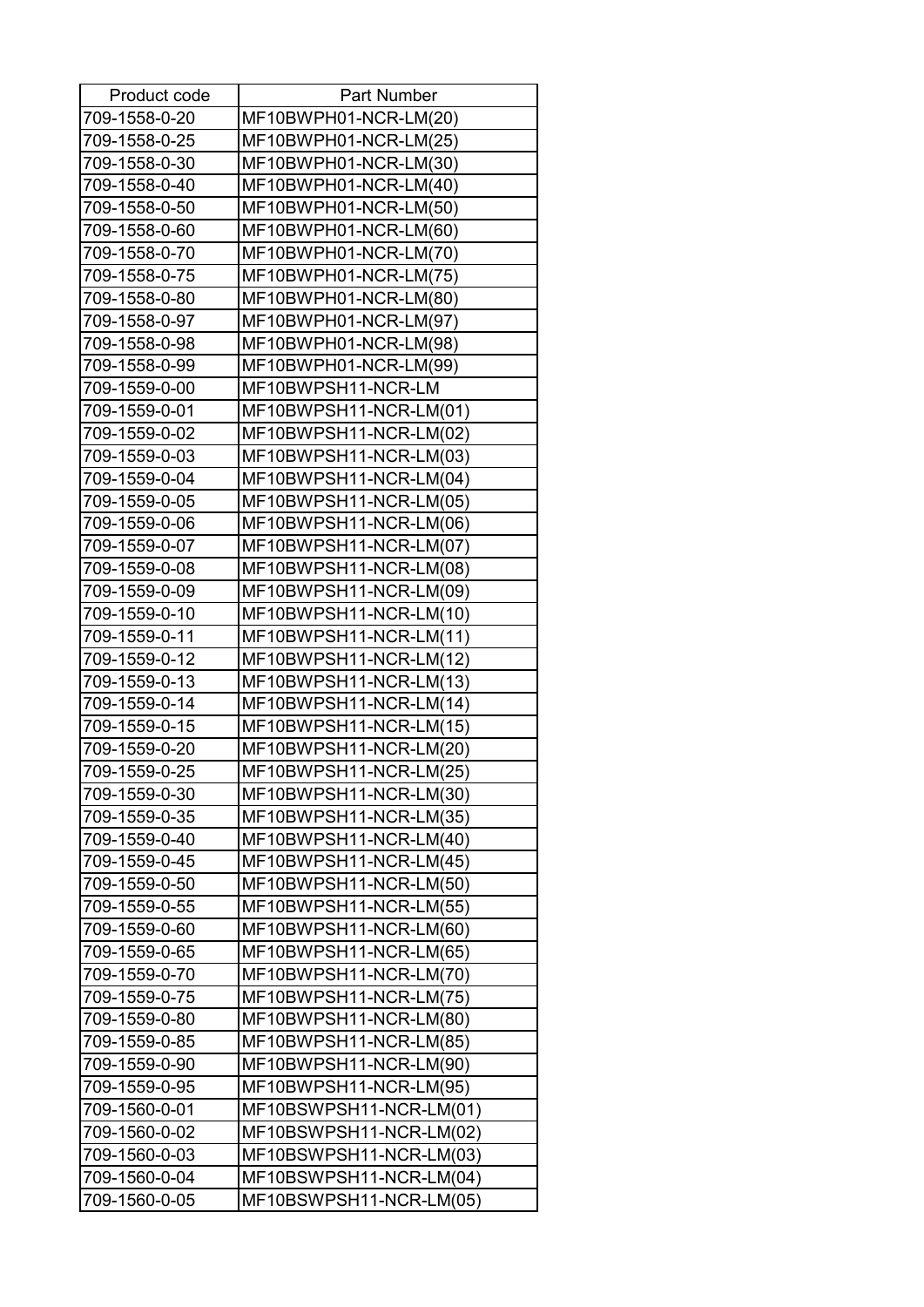| Product code  | <b>Part Number</b>      |
|---------------|-------------------------|
| 709-1560-0-06 | MF10BSWPSH11-NCR-LM(06) |
| 709-1560-0-07 | MF10BSWPSH11-NCR-LM(07) |
| 709-1560-0-08 | MF10BSWPSH11-NCR-LM(08) |
| 709-1560-0-09 | MF10BSWPSH11-NCR-LM(09) |
| 709-1560-0-10 | MF10BSWPSH11-NCR-LM(10) |
| 709-1560-0-11 | MF10BSWPSH11-NCR-LM(11) |
| 709-1560-0-12 | MF10BSWPSH11-NCR-LM(12) |
| 709-1560-0-13 | MF10BSWPSH11-NCR-LM(13) |
| 709-1560-0-14 | MF10BSWPSH11-NCR-LM(14) |
| 709-1560-0-15 | MF10BSWPSH11-NCR-LM(15) |
| 709-1560-0-16 | MF10BSWPSH11-NCR-LM(16) |
| 709-1560-0-17 | MF10BSWPSH11-NCR-LM(17) |
| 709-1560-0-18 | MF10BSWPSH11-NCR-LM(18) |
| 709-1560-0-19 | MF10BSWPSH11-NCR-LM(19) |
| 709-1560-0-20 | MF10BSWPSH11-NCR-LM(20) |
| 709-1560-0-21 | MF10BSWPSH11-NCR-LM(21) |
| 709-1560-0-22 | MF10BSWPSH11-NCR-LM(22) |
| 709-1560-0-23 | MF10BSWPSH11-NCR-LM(23) |
| 709-1560-0-24 | MF10BSWPSH11-NCR-LM(24) |
| 709-1560-0-25 | MF10BSWPSH11-NCR-LM(25) |
| 709-1560-0-26 | MF10BSWPSH11-NCR-LM(26) |
| 709-1560-0-27 | MF10BSWPSH11-NCR-LM(27) |
| 709-1560-0-28 | MF10BSWPSH11-NCR-LM(28) |
| 709-1560-0-29 | MF10BSWPSH11-NCR-LM(29) |
| 709-1560-0-30 | MF10BSWPSH11-NCR-LM(30) |
| 709-1560-0-31 | MF10BSWPSH11-NCR-LM(31) |
| 709-1560-0-32 | MF10BSWPSH11-NCR-LM(32) |
| 709-1560-0-33 | MF10BSWPSH11-NCR-LM(33) |
| 709-1560-0-34 | MF10BSWPSH11-NCR-LM(34) |
| 709-1560-0-35 | MF10BSWPSH11-NCR-LM(35) |
| 709-1560-0-36 | MF10BSWPSH11-NCR-LM(36) |
| 709-1560-0-37 | MF10BSWPSH11-NCR-LM(37) |
| 709-1560-0-38 | MF10BSWPSH11-NCR-LM(38) |
| 709-1560-0-39 | MF10BSWPSH11-NCR-LM(39) |
| 709-1560-0-40 | MF10BSWPSH11-NCR-LM(40) |
| 709-1560-0-41 | MF10BSWPSH11-NCR-LM(41) |
| 709-1560-0-42 | MF10BSWPSH11-NCR-LM(42) |
| 709-1560-0-43 | MF10BSWPSH11-NCR-LM(43) |
| 709-1560-0-44 | MF10BSWPSH11-NCR-LM(44) |
| 709-1560-0-45 | MF10BSWPSH11-NCR-LM(45) |
| 709-1560-0-46 | MF10BSWPSH11-NCR-LM(46) |
| 709-1560-0-47 | MF10BSWPSH11-NCR-LM(47) |
| 709-1560-0-48 | MF10BSWPSH11-NCR-LM(48) |
| 709-1560-0-49 | MF10BSWPSH11-NCR-LM(49) |
| 709-1560-0-50 | MF10BSWPSH11-NCR-LM(50) |
| 709-1560-0-55 | MF10BSWPSH11-NCR-LM(55) |
| 709-1560-0-60 | MF10BSWPSH11-NCR-LM(60) |
| 709-1560-0-65 | MF10BSWPSH11-NCR-LM(65) |
| 709-1560-0-70 | MF10BSWPSH11-NCR-LM(70) |
|               |                         |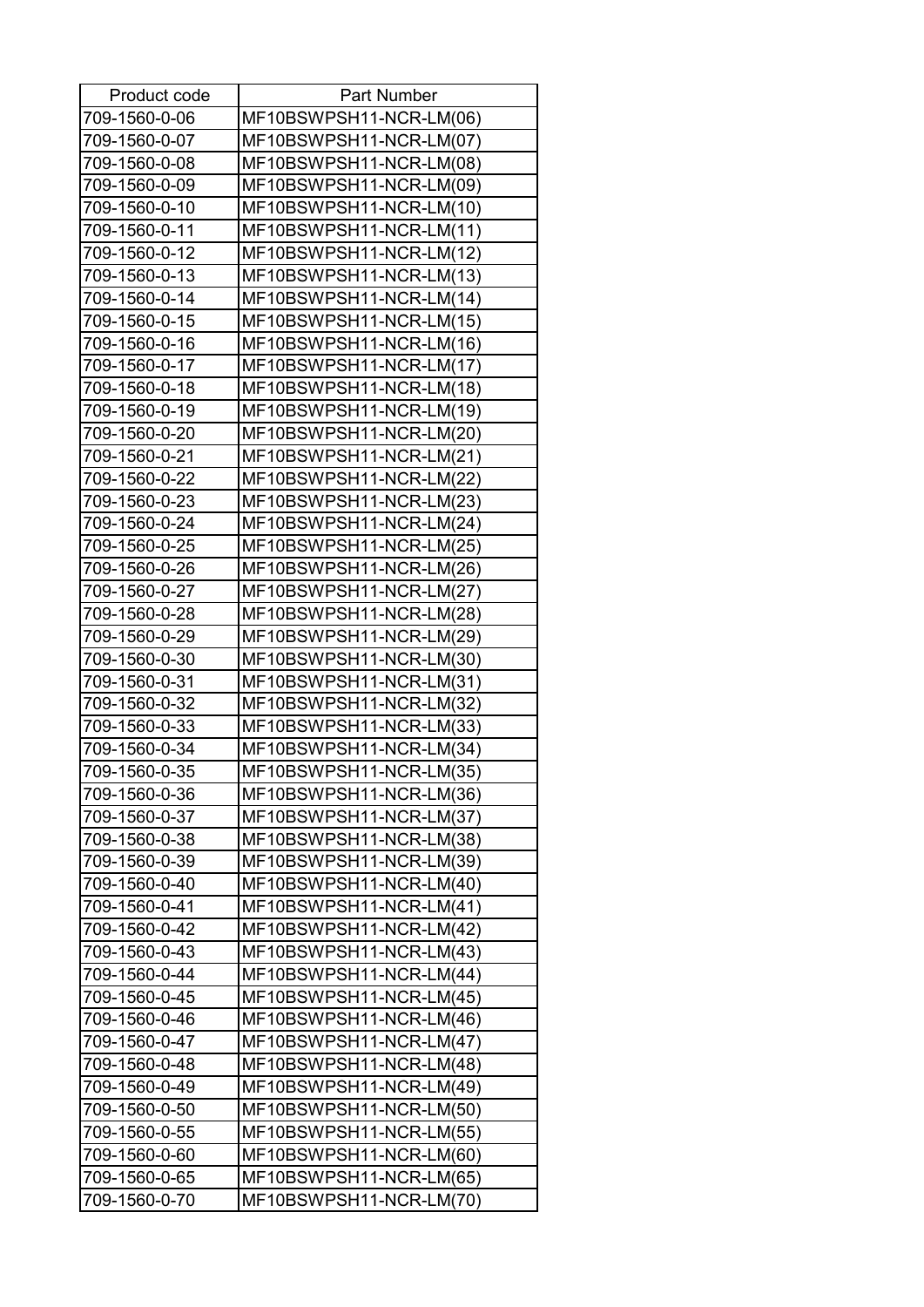| Product code  | Part Number             |
|---------------|-------------------------|
| 709-1560-0-75 | MF10BSWPSH11-NCR-LM(75) |
| 709-1560-0-80 | MF10BSWPSH11-NCR-LM(80) |
| 709-1560-0-85 | MF10BSWPSH11-NCR-LM(85) |
| 709-1560-0-90 | MF10BSWPSH11-NCR-LM(90) |
| 709-1560-0-95 | MF10BSWPSH11-NCR-LM(95) |
| 709-1565-0-00 | MF10BWPH01L-50M         |
| 709-1567-0-00 | MF10BWPH01-3.4M         |
| 709-1573-0-00 | MF10BSWPSH11-SC-J-10M   |
| 709-1574-0-00 | MF10BSWPSH11-SC-J-15M   |
| 709-1575-0-00 | MF10BSWPSH11-SC-J-20M   |
| 709-1576-0-00 | MF10BSWPSH11-SC-J-6M    |
| 709-1577-0-00 | MF10BSWPSH11-SC-J-18M   |
| 709-1578-0-00 | MF10BSWPSH11-SC-J-28M   |
| 709-1579-0-00 | MF10BSWPSH11-SC-J-30M   |
| 709-1580-0-00 | MF10BSWPSH11-SC-J-33M   |
| 709-1581-0-00 | MF10BSWPSH11-SC-J-35M   |
| 709-1582-0-00 | MF10BSWPSH11-SC-J-40M   |
| 709-1583-0-00 | MF10BSWPSH11-SC-J-50M   |
| 709-1584-0-00 | MF10BSWPSH11-SC-J-60M   |
| 709-1585-0-00 | MF10BSWPSH11-SC-J-90M   |
| 709-1586-0-00 | MF10BWPH01L-100M        |
| 709-3003-0-00 | MF28SWP032-FC-40M       |
| 709-3004-2-00 | MF28SWP032-FC-18.5M     |
| 709-3005-5-00 | MF28SWP032-FC-H-9M      |
| 709-3009-0-00 | MF28SWP032-FC-26M       |
| 709-5007-1-00 | MF10S-G5-550-S427       |
| 709-7003-0-00 | MF11BMT-WP4CB01         |
| 709-7007-0-00 | MF11BMT-WP4CHB01        |
| 709-7017-0-00 | MF11BMT-WP4CA01         |
| 709-7027-0-00 | MF11BMT-WP4CHA01        |
| 709-7030-0-00 | MF11BMT-WP5CA02         |
| 709-7031-0-00 | MF11BMT-WP5CB02         |
| 709-7032-0-00 | MF11BMT-WP5CHA02        |
| 709-7033-0-00 | MF11BMT-WP5CHB02        |
| 709-7044-0-00 | MF11BMT-WP4CHB02        |
| 709-7045-0-00 | MF11BMT-WP4CA02         |
| 709-7046-0-00 | MF11BMT-WP6CHB02        |
| 709-7049-0-00 | MF11BMT-WP6CA02         |
| 709-7050-0-00 | MF11BMT-WP6CB02         |
| 709-7051-0-00 | MF11BMT-WP6CHA02        |
| 709-7052-0-00 | MF11BMT-WP4CB02         |
| 709-7053-0-00 | MF11BMT-WP4CHA02        |
| 709-7058-0-00 | MF11BMT-WP7CB02         |
| 709-7059-0-00 | MF11BMT-WP7CA02         |
| 709-7104-0-00 | MF11-2P24M-01-2M        |
| 709-9008-6-51 | MF28SWRB-FC-G2(51)      |
| 710-0001-8-48 | HMUA-P2-H2(48)          |
| 710-0001-8-60 | HMUA-P2-H2(60)          |
| 710-0030-0-00 | HMUT-CSPTPT-FAL30-150C  |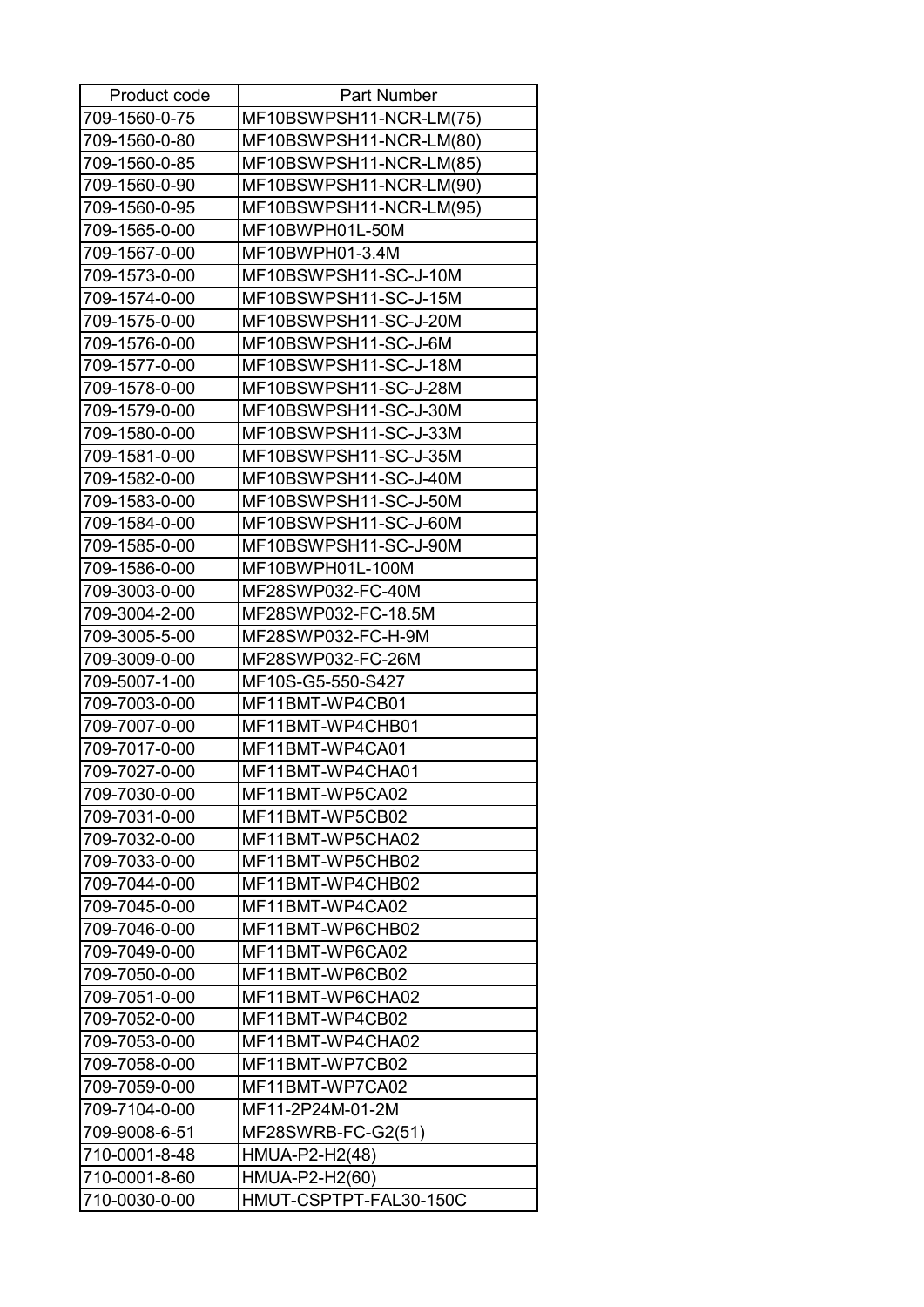| Product code  | <b>Part Number</b>     |
|---------------|------------------------|
| 710-0031-9-63 | HMUA-SP2-F3P-3M(63)    |
| 710-0031-9-64 | HMUA-SP2-F3P-4.5M(64)  |
| 710-0047-9-61 | HMUA-P2-H1(61)         |
| 710-0052-9-62 | HMUA-ASP2-F3P-10M(62)  |
| 710-0094-9-40 | <b>HMUA-SR-1(40)</b>   |
| 710-0103-8-00 | HMUA-A-3               |
| 710-0104-0-00 | HMUA-AS-3              |
| 710-0107-9-01 | HMUA-FK-A1255(01)      |
| 710-0143-2-00 | <b>HMUA-16A-2</b>      |
| 710-0155-1-40 | HMUA-8A-2(40)          |
| 710-0158-0-60 | HMUA-P0.9-H1(60)       |
| 710-0159-2-60 | HMUA-P0.9-H2(60)       |
| 710-0160-1-60 | HMUAJ-P0.9-H1(60)      |
| 710-0161-4-60 | HMUAJ-P0.9-H2(60)      |
| 710-0168-3-40 | HMUA-8SR-3(40)         |
| 710-0173-3-00 | <b>HMUA-16SR-5</b>     |
| 710-0175-9-00 | HMUA-8AS-3             |
| 710-0178-7-00 | <b>HMUA-4A-40-4</b>    |
| 710-0187-8-00 | HMUA-2A-4              |
| 710-0188-0-00 | HMUA-2AS-4             |
| 710-0189-3-40 | HMUA-2AH-4(40)         |
| 710-0193-0-00 | <b>HMUA-10SR-4</b>     |
| 710-0196-9-00 | HMUA-2AK-1             |
| 710-0243-7-00 | <b>HMUA-2A-40A-4</b>   |
| 710-0250-2-00 | <b>HMUT-ATCS-1</b>     |
| 710-0254-3-00 | HMU-CSPJ2-FAL40-80C    |
| 710-0256-9-00 | HMU-CSPJ2-FAL30-80C    |
| 710-0258-4-00 | <b>HMUA-P1.1-K6</b>    |
| 710-0263-4-00 | HMU-CSPJ2H-FAL30-4M    |
| 710-0267-0-00 | <b>HMUT-PLUG-FRAME</b> |
| 710-0269-0-00 | HMUT-ATCS-1-DU3        |
| 710-0272-0-00 | HMUT-ATCS-1-DU4        |
| 710-0274-0-00 | HMU-CSPJ2H-FAL30-80C   |
| 710-0275-0-00 | HMUT-TSUMAMI-T-CASE2   |
| 710-0276-0-00 | HMUT-ATCS-1-DU5        |
| 710-1003-0-00 | HMUA-ASP2-F3M-0.2M     |
| 710-1079-0-00 | HMU-CSPJ2-FAL30-DU-80C |
| 717-5002-2-00 | <b>SW20-SCR-1</b>      |
| 717-5002-2-01 | SW20-SCR-1(01)         |
| 717-5002-2-02 | SW20-SCR-1(02)         |
| 717-5002-2-05 | SW20-SCR-1(05)         |
| 717-5002-2-11 | SW20-SCR-1(11)         |
| 717-5019-5-01 | SW20-SCPT75-2(01)      |
| 717-5019-5-05 | SW20-SCPT75-2(05)      |
| 717-5019-5-06 | SW20-SCPT75-2(06)      |
| 717-5019-5-11 | SW20-SCPT75-2(11)      |
| 717-5019-5-21 | SW20-SCPT75-2(21)      |
| 717-5019-5-22 | SW20-SCPT75-2(22)      |
| 717-5019-5-23 | SW20-SCPT75-2(23)      |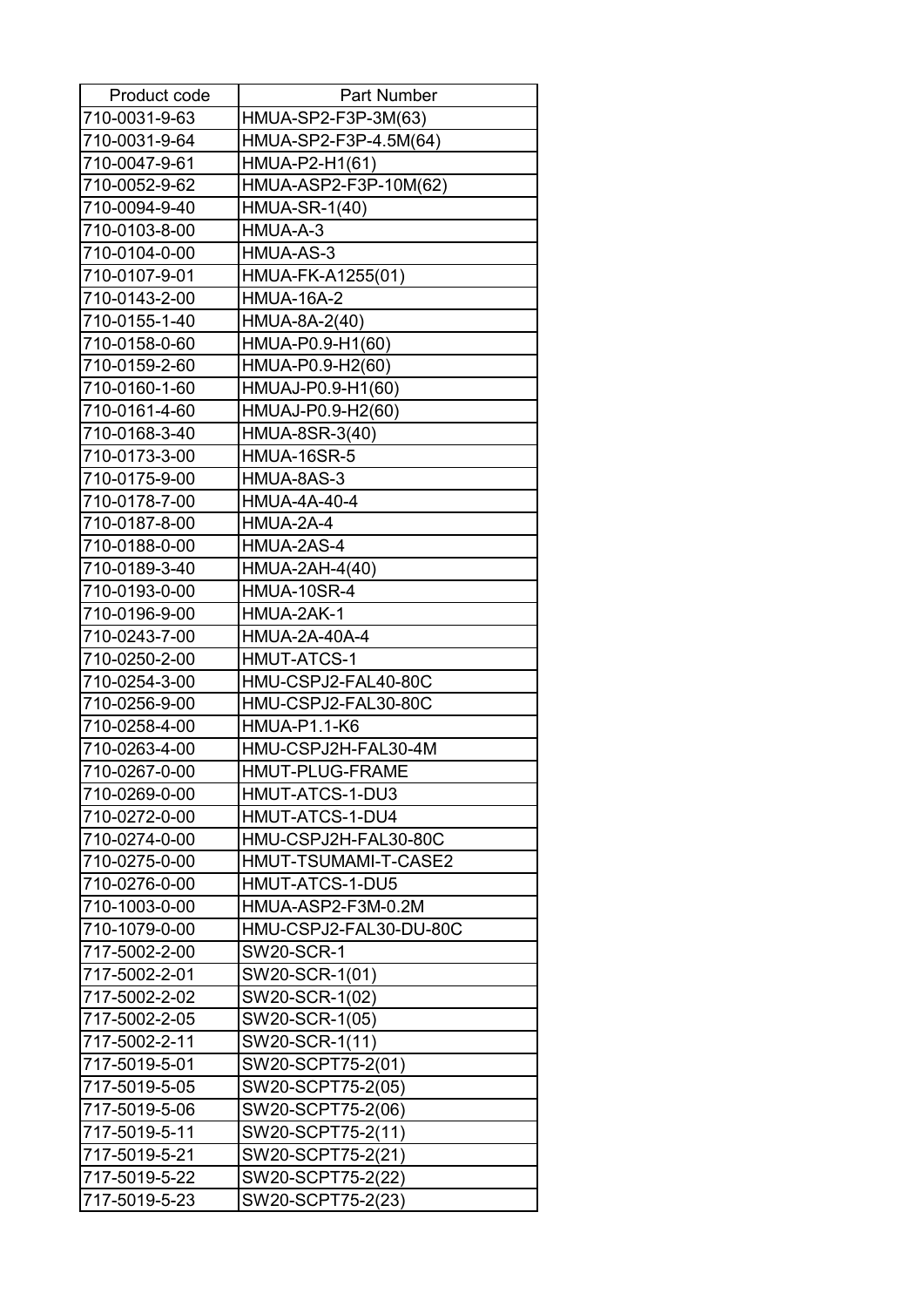| Product code  | <b>Part Number</b>       |
|---------------|--------------------------|
| 717-5019-5-24 | SW20-SCPT75-2(24)        |
| 717-5020-4-00 | SW20-NCPT75-2            |
| 717-5022-0-31 | SW20-SCPT75-3(31)        |
| 717-5022-0-32 | SW20-SCPT75-3(32)        |
| 717-5022-0-33 | SW20-SCPT75-3(33)        |
| 717-5030-8-00 | <b>SW20-SCA-1</b>        |
| 717-5031-0-00 | SW20-LCP-K6-1            |
| 717-5032-0-00 | SW20-SCP-K6-1            |
| 717-5033-0-00 | SW20-LCPT75-4            |
| 717-5035-0-00 | SW20-LCPT75-5            |
| 717-5100-1-11 | SW14-P85-1(11)           |
| 717-5100-1-12 | SW14-P85-1(12)           |
| 717-5100-1-31 | SW14-P85-1(31)           |
| 717-5102-7-11 | SW14-P95-1(11)           |
| 717-5508-1-00 | SW20-LCPT75-3            |
| 717-5508-1-05 | SW20-LCPT75-3(05)        |
| 717-5508-1-06 | SW20-LCPT75-3(06)        |
| 717-5508-1-11 | SW20-LCPT75-3(11)        |
| 717-5508-1-20 | SW20-LCPT75-3(20)        |
| 717-5508-1-21 | SW20-LCPT75-3(21)        |
| 717-6003-0-00 | SW20-SCPT75-2-LC-2M-57   |
| 717-6004-0-00 | SW20-SCPT75-2-LC-10M-57  |
| 717-6005-0-00 | SW20-SCPT75-2-NC-11M-59  |
| 717-6014-7-00 | SW20-SCP2T75-2-6M-3      |
| 717-6015-0-00 | SW20-SCP2T75-2-5M-3      |
| 717-6016-2-00 | SW20-SCP2T75-2-10M-3     |
| 717-6017-5-00 | SW20-SCP2T75-2-25M-3     |
| 717-6018-8-00 | SW20-SCPT75-2-10M-8      |
| 717-6019-0-31 | SW20-SCPT75-2-5M-9(31)   |
| 717-6020-0-31 | SW20-SCPT75-2-15M-9(31)  |
| 717-6021-2-31 | SW20-SCPT75-2-25M-9(31)  |
| 717-6022-5-00 | SW20-SCP2T75-2-40M-3     |
| 717-6023-8-00 | SW20-SCPT75-2-20M-8      |
| 717-6024-0-00 | SW20-SCPT75-2-30M-8      |
| 717-6025-3-00 | SW20-SCP2T75-2-50M-3     |
| 717-6026-6-00 | SW20-SCP2T75-2-70M-3     |
| 717-6027-9-00 | SW20-SCP2T75-2-80M-3     |
| 717-6028-1-00 | SW20-SCP2T75-2-90M-3     |
| 717-6029-4-00 | SW20-SCP2T75-2-120M-3    |
| 717-6030-3-00 | SW20-SCP2T75-2-60M-3     |
| 717-6031-6-00 | SW20-SCP2T75-2-100M-3    |
| 717-6033-0-00 | SW20-SCPT75-2-SC-3M-66   |
| 717-6034-0-00 | SW20-SCPT75-2-NC-100M-73 |
| 717-6037-0-00 | SW20-SCPT75-2-LC-5M-57   |
| 717-6038-0-00 | SW20-SCPT75-2-LC-15M-57  |
| 717-6039-0-00 | SW20-SCPT75-2-LC-20M-57  |
| 717-6040-0-00 | SW20-SCPT75-2-NC-20M-73  |
| 717-6041-0-00 | SW20-SCPT75-2-NC-10M-73  |
| 717-6042-0-00 | SW20-SCPT75-2-NC-15M-73  |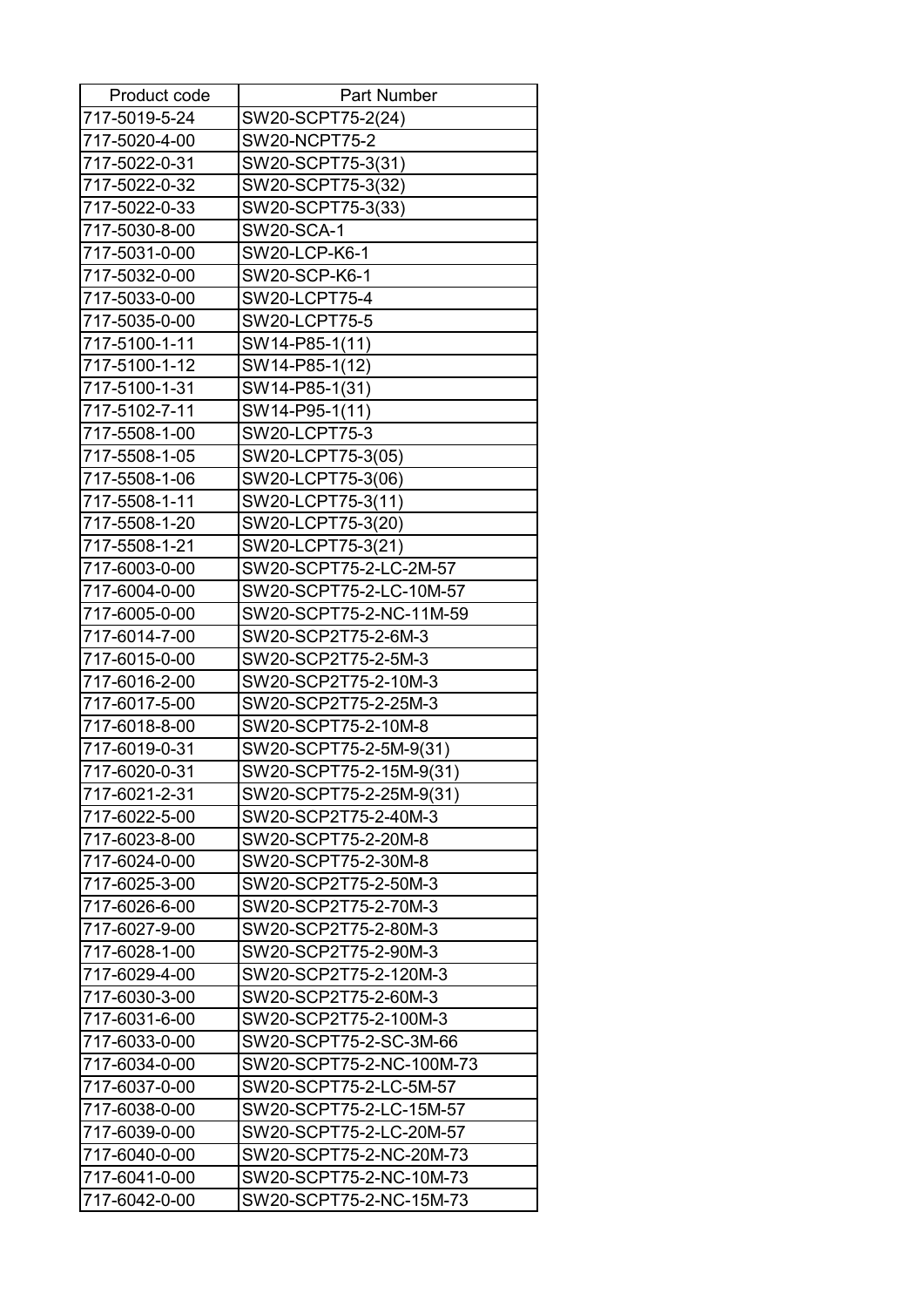| Product code  | Part Number              |
|---------------|--------------------------|
| 717-6046-0-00 | SW20-SCPT75-2-LC-30M-57  |
| 717-6047-0-00 | SW20-SC2-2-S-1M-89       |
| 717-6057-0-00 | SW20-SCPT75-2-SC-5M-64   |
| 717-6058-0-00 | SW20-SCPT75-2-SC-10M-64  |
| 717-6059-0-00 | SW20-SCPT75-2-SC-15M-64  |
| 717-6062-0-00 | SW20-SCPT75-2-SC-6M-64   |
| 717-6063-0-00 | SW20-SCPT75-2-SC-11M-64  |
| 717-6064-0-00 | SW20-SCPT75-2-SC-16M-64  |
| 717-6065-0-00 | SW20-SCPT75-2-SC-21M-64  |
| 717-6066-0-00 | SW20-SCPT75-2-SC-26M-64  |
| 717-6067-0-00 | SW20-SCPT75-2-SC-31M-64  |
| 717-6100-0-00 | SW20-SCPT75-2-25M-14     |
| 717-6104-0-00 | SW20-SCPT75-2-30M-53     |
| 717-6105-0-00 | SW20-SCPT75-2-3M-14      |
| 717-6106-3-00 | SW20-SCPT75-2-10M-14     |
| 717-6107-6-00 | SW20-SCPT75-2-15M-14     |
| 717-6108-9-00 | SW20-SCPT75-2-5M-14      |
| 717-6109-1-00 | SW20-SCPT75-2-7M-14      |
| 717-6110-0-00 | SW20-SCPT75-2-LC-LM-19   |
| 717-6110-0-01 | SW20-SCPT75-2-LC-0.5M-19 |
| 717-6110-0-02 | SW20-SCPT75-2-LC-5M-19   |
| 717-6110-0-03 | SW20-SCPT75-2-LC-10M-19  |
| 717-6110-0-04 | SW20-SCPT75-2-LC-20M-19  |
| 717-6110-0-05 | SW20-SCPT75-2-LC-50M-19  |
| 717-6110-0-06 | SW20-SCPT75-2-LC-100M-19 |
| 717-6110-0-07 | SW20-SCPT75-2-LC-1M-19   |
| 717-6110-0-08 | SW20-SCPT75-2-LC-30M-19  |
| 717-6110-0-09 | SW20-SCPT75-2-LC-40M-19  |
| 717-6110-0-10 | SW20-SCPT75-2-LC-60M-19  |
| 717-6110-0-11 | SW20-SCPT75-2-LC-70M-19  |
| 717-6110-0-12 | SW20-SCPT75-2-LC-80M-19  |
| 717-6110-0-13 | SW20-SCPT75-2-LC-90M-19  |
| 717-6111-3-00 | SW20-SCPT75-2-11M-14     |
| 717-6112-6-00 | SW20-SCPT75-2-20M-14     |
| 717-6113-9-00 | SW20-SCPT75-2-21M-14     |
| 717-6114-1-00 | SW20-SCPT75-2-31M-14     |
| 717-6115-4-00 | SW20-SCP2T75-2-2M-48     |
| 717-6116-7-00 | SW20-SCP2T75-2-10M-48    |
| 717-6117-0-00 | SW20-SCP2T75-2-20M-48    |
| 717-6118-2-00 | SW20-SCP2T75-2-30M-48    |
| 717-6119-5-00 | SW20-SCP2T75-2-40M-48    |
| 717-6120-4-00 | SW20-SCP2T75-2-50M-48    |
| 717-6123-0-00 | SW20-SCPT75-2-4M-14      |
| 717-6124-0-00 | SW20-SCPT75-2-6M-14      |
| 717-6125-0-00 | SW20-SCP2T75-2-440M-61   |
| 717-6128-0-00 | SW20-SCPT75-2-SC-20M-64  |
| 717-6129-0-00 | SW20-SCPT75-2-SC-100M-61 |
| 717-6133-0-00 | SW20-SCP2T75-2-20M-74    |
| 717-6147-0-00 | SW20-SCPT75-2-NC-60M-75  |
|               |                          |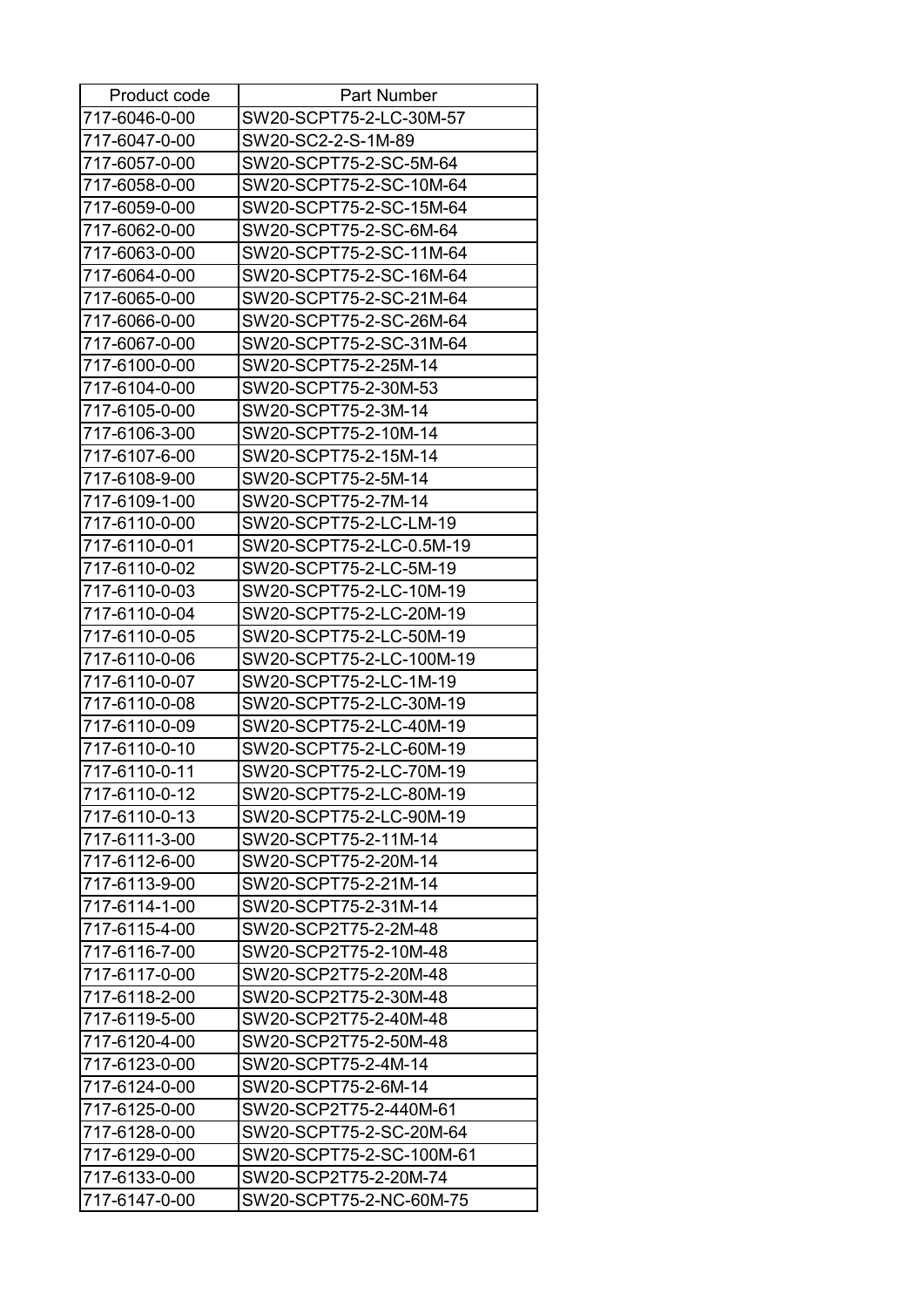| Product code  | <b>Part Number</b>        |
|---------------|---------------------------|
| 717-6152-0-00 | SW20-SCP2T75-2-5M-77      |
| 717-6171-0-00 | SW20-SCPT75-2-NC-25M-75   |
| 717-6174-0-00 | SW20-SC2-2-S-3M-89        |
| 717-6176-0-00 | SW20-SC-2-SSC-10M-91      |
| 717-6177-0-00 | SW20-SC-2-SSC-15M-91      |
| 717-6180-0-00 | SW20-SC2-2-G-10M-87       |
| 717-6181-0-00 | SW20-SCPT75-2-NC-11M-92   |
| 717-6206-8-31 | SW20-SCP2T75-3-4M-3(31)   |
| 717-6207-0-31 | SW20-SCP2T75-3-10M-3(31)  |
| 717-6208-3-31 | SW20-SCP2T75-3-17M-3(31)  |
| 717-6209-6-31 | SW20-SCP2T75-3-31M-3(31)  |
| 717-6210-5-31 | SW20-SCP2T75-3-62M-3(31)  |
| 717-6211-8-31 | SW20-SCP2T75-3-82M-3(31)  |
| 717-6219-0-00 | SW20-SCPT75-2-2M-12       |
| 717-6220-9-00 | SW20-SCPT75-2-5M-12       |
| 717-6221-1-00 | SW20-SCPT75-2-10M-12      |
| 717-6222-4-00 | SW20-SCPT75-2-20M-12      |
| 717-6223-7-00 | SW20-SCPT75-2-30M-12      |
| 717-6224-0-00 | SW20-SCPT75-2-40M-12      |
| 717-6500-5-00 | SW20-LCPT75-1-SC-3M-1     |
| 717-6505-9-00 | SW20-LCPT75-1-SC-4M-1     |
| 717-6505-9-01 | SW20-LCPT75-1-SC-6M-1     |
| 717-6505-9-02 | SW20-LCPT75-1-SC-11M-1    |
| 717-6505-9-03 | SW20-LCPT75-1-SC-21M-1    |
| 717-6505-9-06 | SW20-LCPT75-1-SC-51M-1    |
| 717-6505-9-08 | SW20-LCPT75-1-SC-1M-1     |
| 717-6505-9-09 | SW20-LCPT75-1-SC-10M-1    |
| 717-6505-9-10 | SW20-LCPT75-1-SC-10M-1-10 |
| 717-6505-9-21 | SW20-LCPT75-1-SC-6M-1-21  |
| 717-6505-9-22 | SW20-LCPT75-1-SC-11M-1-22 |
| 717-6505-9-23 | SW20-LCPT75-1-SC-21M-1-23 |
| 717-6505-9-26 | SW20-LCPT75-1-SC-51M-1-26 |
| 717-6507-4-00 | SW20-LCP2T75-3-2M-23      |
| 717-6509-0-00 | SW20-LCPT75-1-SC-1M-29    |
| 717-6510-9-00 | SW20-LCPT75-1-LC-0.5M-31  |
| 717-6510-9-01 | SW20-LCPT75-1-LC-5M-31    |
| 717-6510-9-02 | SW20-LCPT75-1-LC-10M-31   |
| 717-6510-9-03 | SW20-LCPT75-1-LC-20M-31   |
| 717-6510-9-04 | SW20-LCPT75-1-LC-50M-31   |
| 717-6510-9-05 | SW20-LCPT75-1-LC-100M-31  |
| 717-6510-9-06 | SW20-LCPT75-1-LC-1M-31    |
| 717-6510-9-07 | SW20-LCPT75-1-LC-30M-31   |
| 717-6510-9-08 | SW20-LCPT75-1-LC-40M-31   |
| 717-6510-9-09 | SW20-LCPT75-1-LC-60M-31   |
| 717-6510-9-10 | SW20-LCPT75-1-LC-70M-31   |
| 717-6510-9-11 | SW20-LCPT75-1-LC-80M-31   |
| 717-6510-9-12 | SW20-LCPT75-1-LC-90M-31   |
| 717-6511-1-02 | SW20-LCPT75-1-LC-10M-28   |
| 717-6511-1-03 | SW20-LCPT75-1-LC-20M-28   |
|               |                           |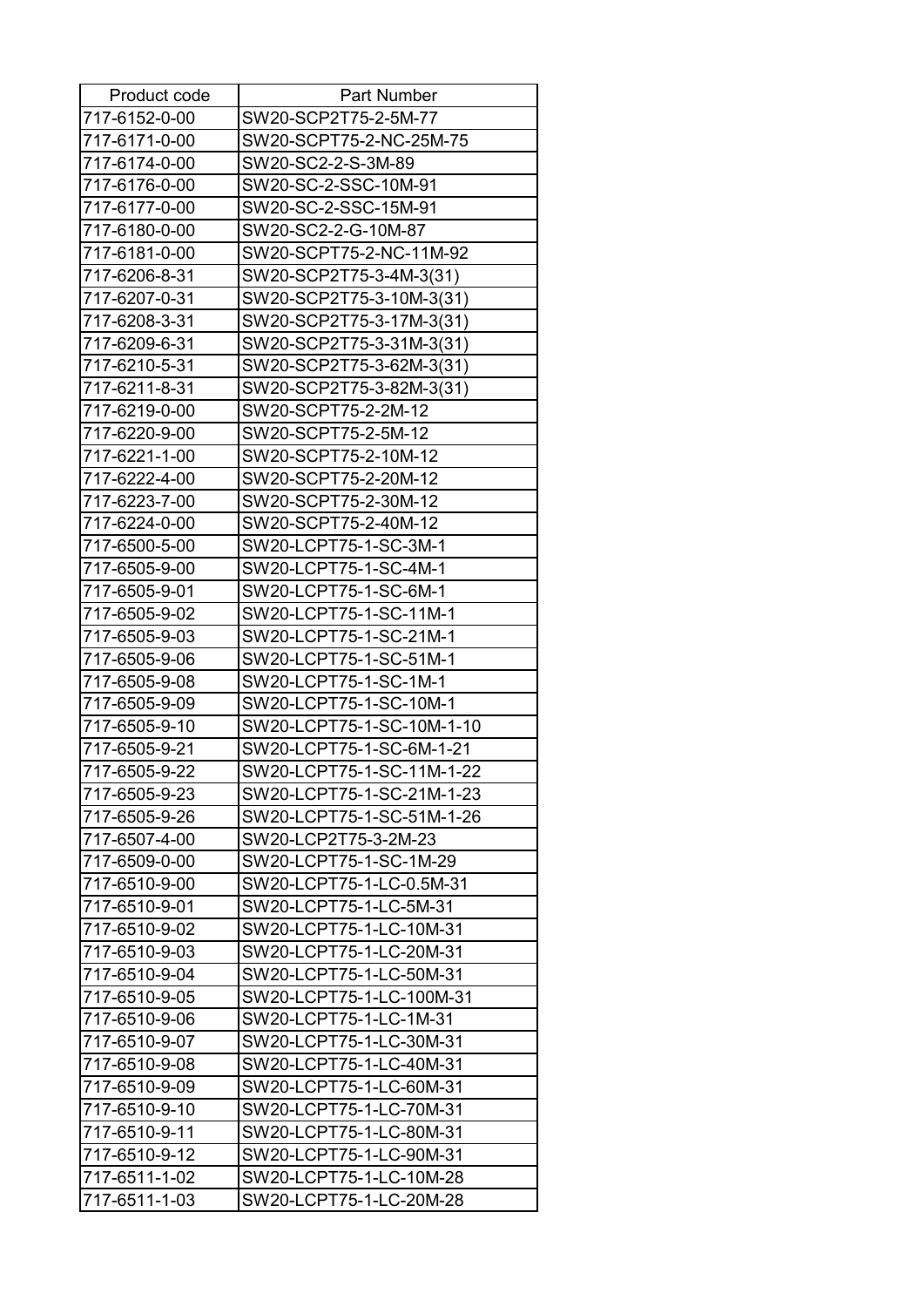| 717-6511-1-06<br>SW20-LCPT75-1-LC-1M-28<br>SW20-LCPT75-1-LC-30M-28<br>717-6511-1-07<br>717-6511-1-08<br>SW20-LCPT75-1-LC-40M-28<br>717-6511-1-09<br>SW20-LCPT75-1-LC-60M-28<br>SW20-LCPT75-1-LC-70M-28<br>717-6511-1-10<br>SW20-LCPT75-1-LC-80M-28<br>717-6511-1-11<br>717-6511-1-12<br>SW20-LCPT75-1-LC-90M-28<br>717-6512-4-00<br>SW20-LCPT75-1-LC-LM-40<br>SW20-LCPT75-1-LC-0.5M-40<br>717-6512-4-01<br>SW20-LCPT75-1-LC-5M-40<br>717-6512-4-02<br>717-6512-4-03<br>SW20-LCPT75-1-LC-10M-40<br>SW20-LCPT75-1-LC-20M-40<br>717-6512-4-04<br>SW20-LCPT75-1-LC-50M-40<br>717-6512-4-05<br>717-6512-4-06<br>SW20-LCPT75-1-LC-100M-40<br>SW20-LCPT75-1-LC-1M-40<br>717-6512-4-07<br>SW20-LCPT75-1-LC-30M-40<br>717-6512-4-08<br>717-6512-4-09<br>SW20-LCPT75-1-LC-40M-40<br>717-6512-4-10<br>SW20-LCPT75-1-LC-60M-40<br>717-6512-4-11<br>SW20-LCPT75-1-LC-70M-40<br>SW20-LCPT75-1-LC-80M-40<br>717-6512-4-12<br>717-6512-4-13<br>SW20-LCPT75-1-LC-90M-40<br>717-6512-4-14<br>SW20-LCPT75-1-LC-3M-40<br>717-6513-7-00<br>SW20-LCPT75-1-LC-LM-32<br>717-6513-7-01<br>SW20-LCPT75-1-LC-3M-32<br>717-6513-7-02<br>SW20-LCPT75-1-LC-5M-32<br>SW20-LCPT75-1-LC-7M-32<br>717-6513-7-03<br>SW20-LCPT75-1-LC-10M-32<br>717-6513-7-04<br>717-6513-7-05<br>SW20-LCPT75-1-LC-20M-32<br>717-6513-7-06<br>SW20-LCPT75-1-LC-50M-32<br>717-6513-7-07<br>SW20-LCPT75-1-LC-100M-32<br>717-6513-7-08<br>SW20-LCPT75-1-LC-200M-32<br>717-6514-0-00<br>SW20-LCPT75-1-LC-LM-33<br>717-6514-0-01<br>SW20-LCPT75-1-LC-3M-33<br>717-6514-0-02<br>SW20-LCPT75-1-LC-5M-33<br>717-6514-0-03<br>SW20-LCPT75-1-LC-7M-33<br>717-6514-0-04<br>SW20-LCPT75-1-LC-10M-33<br>SW20-LCPT75-1-LC-20M-33<br>717-6514-0-05<br>717-6514-0-06<br>SW20-LCPT75-1-LC-50M-33<br>717-6514-0-07<br>SW20-LCPT75-1-LC-100M-33<br>717-6514-0-08<br>SW20-LCPT75-1-LC-200M-33<br>717-6516-5-00<br>SW20-LCPT75-1-LC-8M-44<br>717-6517-8-00<br>SW20-LCPT75-1-LC-25M-44<br>717-6518-0-00<br>SW20-LCPT75-1-LC-30M-44<br>SW20-LCPT75-1-LC-35M-44<br>717-6519-3-00<br>SW20-LCPT75-1-LC-40M-44<br>717-6520-2-00<br>717-6521-5-00<br>SW20-LCPT75-1-LC-55M-44<br>SW20-LCPT75-1-LC-60M-44<br>717-6522-8-00<br>717-6523-0-00<br>SW20-LCPT75-1-LC-100M-44 | Product code  | Part Number          |
|---------------------------------------------------------------------------------------------------------------------------------------------------------------------------------------------------------------------------------------------------------------------------------------------------------------------------------------------------------------------------------------------------------------------------------------------------------------------------------------------------------------------------------------------------------------------------------------------------------------------------------------------------------------------------------------------------------------------------------------------------------------------------------------------------------------------------------------------------------------------------------------------------------------------------------------------------------------------------------------------------------------------------------------------------------------------------------------------------------------------------------------------------------------------------------------------------------------------------------------------------------------------------------------------------------------------------------------------------------------------------------------------------------------------------------------------------------------------------------------------------------------------------------------------------------------------------------------------------------------------------------------------------------------------------------------------------------------------------------------------------------------------------------------------------------------------------------------------------------------------------------------------------------------------------------------------------------------------------------------------------------------------------------------------------------------------------------------------------------------------------------------------------------------------------------------|---------------|----------------------|
|                                                                                                                                                                                                                                                                                                                                                                                                                                                                                                                                                                                                                                                                                                                                                                                                                                                                                                                                                                                                                                                                                                                                                                                                                                                                                                                                                                                                                                                                                                                                                                                                                                                                                                                                                                                                                                                                                                                                                                                                                                                                                                                                                                                       |               |                      |
|                                                                                                                                                                                                                                                                                                                                                                                                                                                                                                                                                                                                                                                                                                                                                                                                                                                                                                                                                                                                                                                                                                                                                                                                                                                                                                                                                                                                                                                                                                                                                                                                                                                                                                                                                                                                                                                                                                                                                                                                                                                                                                                                                                                       |               |                      |
|                                                                                                                                                                                                                                                                                                                                                                                                                                                                                                                                                                                                                                                                                                                                                                                                                                                                                                                                                                                                                                                                                                                                                                                                                                                                                                                                                                                                                                                                                                                                                                                                                                                                                                                                                                                                                                                                                                                                                                                                                                                                                                                                                                                       |               |                      |
|                                                                                                                                                                                                                                                                                                                                                                                                                                                                                                                                                                                                                                                                                                                                                                                                                                                                                                                                                                                                                                                                                                                                                                                                                                                                                                                                                                                                                                                                                                                                                                                                                                                                                                                                                                                                                                                                                                                                                                                                                                                                                                                                                                                       |               |                      |
|                                                                                                                                                                                                                                                                                                                                                                                                                                                                                                                                                                                                                                                                                                                                                                                                                                                                                                                                                                                                                                                                                                                                                                                                                                                                                                                                                                                                                                                                                                                                                                                                                                                                                                                                                                                                                                                                                                                                                                                                                                                                                                                                                                                       |               |                      |
|                                                                                                                                                                                                                                                                                                                                                                                                                                                                                                                                                                                                                                                                                                                                                                                                                                                                                                                                                                                                                                                                                                                                                                                                                                                                                                                                                                                                                                                                                                                                                                                                                                                                                                                                                                                                                                                                                                                                                                                                                                                                                                                                                                                       |               |                      |
|                                                                                                                                                                                                                                                                                                                                                                                                                                                                                                                                                                                                                                                                                                                                                                                                                                                                                                                                                                                                                                                                                                                                                                                                                                                                                                                                                                                                                                                                                                                                                                                                                                                                                                                                                                                                                                                                                                                                                                                                                                                                                                                                                                                       |               |                      |
|                                                                                                                                                                                                                                                                                                                                                                                                                                                                                                                                                                                                                                                                                                                                                                                                                                                                                                                                                                                                                                                                                                                                                                                                                                                                                                                                                                                                                                                                                                                                                                                                                                                                                                                                                                                                                                                                                                                                                                                                                                                                                                                                                                                       |               |                      |
|                                                                                                                                                                                                                                                                                                                                                                                                                                                                                                                                                                                                                                                                                                                                                                                                                                                                                                                                                                                                                                                                                                                                                                                                                                                                                                                                                                                                                                                                                                                                                                                                                                                                                                                                                                                                                                                                                                                                                                                                                                                                                                                                                                                       |               |                      |
|                                                                                                                                                                                                                                                                                                                                                                                                                                                                                                                                                                                                                                                                                                                                                                                                                                                                                                                                                                                                                                                                                                                                                                                                                                                                                                                                                                                                                                                                                                                                                                                                                                                                                                                                                                                                                                                                                                                                                                                                                                                                                                                                                                                       |               |                      |
|                                                                                                                                                                                                                                                                                                                                                                                                                                                                                                                                                                                                                                                                                                                                                                                                                                                                                                                                                                                                                                                                                                                                                                                                                                                                                                                                                                                                                                                                                                                                                                                                                                                                                                                                                                                                                                                                                                                                                                                                                                                                                                                                                                                       |               |                      |
|                                                                                                                                                                                                                                                                                                                                                                                                                                                                                                                                                                                                                                                                                                                                                                                                                                                                                                                                                                                                                                                                                                                                                                                                                                                                                                                                                                                                                                                                                                                                                                                                                                                                                                                                                                                                                                                                                                                                                                                                                                                                                                                                                                                       |               |                      |
|                                                                                                                                                                                                                                                                                                                                                                                                                                                                                                                                                                                                                                                                                                                                                                                                                                                                                                                                                                                                                                                                                                                                                                                                                                                                                                                                                                                                                                                                                                                                                                                                                                                                                                                                                                                                                                                                                                                                                                                                                                                                                                                                                                                       |               |                      |
|                                                                                                                                                                                                                                                                                                                                                                                                                                                                                                                                                                                                                                                                                                                                                                                                                                                                                                                                                                                                                                                                                                                                                                                                                                                                                                                                                                                                                                                                                                                                                                                                                                                                                                                                                                                                                                                                                                                                                                                                                                                                                                                                                                                       |               |                      |
|                                                                                                                                                                                                                                                                                                                                                                                                                                                                                                                                                                                                                                                                                                                                                                                                                                                                                                                                                                                                                                                                                                                                                                                                                                                                                                                                                                                                                                                                                                                                                                                                                                                                                                                                                                                                                                                                                                                                                                                                                                                                                                                                                                                       |               |                      |
|                                                                                                                                                                                                                                                                                                                                                                                                                                                                                                                                                                                                                                                                                                                                                                                                                                                                                                                                                                                                                                                                                                                                                                                                                                                                                                                                                                                                                                                                                                                                                                                                                                                                                                                                                                                                                                                                                                                                                                                                                                                                                                                                                                                       |               |                      |
|                                                                                                                                                                                                                                                                                                                                                                                                                                                                                                                                                                                                                                                                                                                                                                                                                                                                                                                                                                                                                                                                                                                                                                                                                                                                                                                                                                                                                                                                                                                                                                                                                                                                                                                                                                                                                                                                                                                                                                                                                                                                                                                                                                                       |               |                      |
|                                                                                                                                                                                                                                                                                                                                                                                                                                                                                                                                                                                                                                                                                                                                                                                                                                                                                                                                                                                                                                                                                                                                                                                                                                                                                                                                                                                                                                                                                                                                                                                                                                                                                                                                                                                                                                                                                                                                                                                                                                                                                                                                                                                       |               |                      |
|                                                                                                                                                                                                                                                                                                                                                                                                                                                                                                                                                                                                                                                                                                                                                                                                                                                                                                                                                                                                                                                                                                                                                                                                                                                                                                                                                                                                                                                                                                                                                                                                                                                                                                                                                                                                                                                                                                                                                                                                                                                                                                                                                                                       |               |                      |
|                                                                                                                                                                                                                                                                                                                                                                                                                                                                                                                                                                                                                                                                                                                                                                                                                                                                                                                                                                                                                                                                                                                                                                                                                                                                                                                                                                                                                                                                                                                                                                                                                                                                                                                                                                                                                                                                                                                                                                                                                                                                                                                                                                                       |               |                      |
|                                                                                                                                                                                                                                                                                                                                                                                                                                                                                                                                                                                                                                                                                                                                                                                                                                                                                                                                                                                                                                                                                                                                                                                                                                                                                                                                                                                                                                                                                                                                                                                                                                                                                                                                                                                                                                                                                                                                                                                                                                                                                                                                                                                       |               |                      |
|                                                                                                                                                                                                                                                                                                                                                                                                                                                                                                                                                                                                                                                                                                                                                                                                                                                                                                                                                                                                                                                                                                                                                                                                                                                                                                                                                                                                                                                                                                                                                                                                                                                                                                                                                                                                                                                                                                                                                                                                                                                                                                                                                                                       |               |                      |
|                                                                                                                                                                                                                                                                                                                                                                                                                                                                                                                                                                                                                                                                                                                                                                                                                                                                                                                                                                                                                                                                                                                                                                                                                                                                                                                                                                                                                                                                                                                                                                                                                                                                                                                                                                                                                                                                                                                                                                                                                                                                                                                                                                                       |               |                      |
|                                                                                                                                                                                                                                                                                                                                                                                                                                                                                                                                                                                                                                                                                                                                                                                                                                                                                                                                                                                                                                                                                                                                                                                                                                                                                                                                                                                                                                                                                                                                                                                                                                                                                                                                                                                                                                                                                                                                                                                                                                                                                                                                                                                       |               |                      |
|                                                                                                                                                                                                                                                                                                                                                                                                                                                                                                                                                                                                                                                                                                                                                                                                                                                                                                                                                                                                                                                                                                                                                                                                                                                                                                                                                                                                                                                                                                                                                                                                                                                                                                                                                                                                                                                                                                                                                                                                                                                                                                                                                                                       |               |                      |
|                                                                                                                                                                                                                                                                                                                                                                                                                                                                                                                                                                                                                                                                                                                                                                                                                                                                                                                                                                                                                                                                                                                                                                                                                                                                                                                                                                                                                                                                                                                                                                                                                                                                                                                                                                                                                                                                                                                                                                                                                                                                                                                                                                                       |               |                      |
|                                                                                                                                                                                                                                                                                                                                                                                                                                                                                                                                                                                                                                                                                                                                                                                                                                                                                                                                                                                                                                                                                                                                                                                                                                                                                                                                                                                                                                                                                                                                                                                                                                                                                                                                                                                                                                                                                                                                                                                                                                                                                                                                                                                       |               |                      |
|                                                                                                                                                                                                                                                                                                                                                                                                                                                                                                                                                                                                                                                                                                                                                                                                                                                                                                                                                                                                                                                                                                                                                                                                                                                                                                                                                                                                                                                                                                                                                                                                                                                                                                                                                                                                                                                                                                                                                                                                                                                                                                                                                                                       |               |                      |
|                                                                                                                                                                                                                                                                                                                                                                                                                                                                                                                                                                                                                                                                                                                                                                                                                                                                                                                                                                                                                                                                                                                                                                                                                                                                                                                                                                                                                                                                                                                                                                                                                                                                                                                                                                                                                                                                                                                                                                                                                                                                                                                                                                                       |               |                      |
|                                                                                                                                                                                                                                                                                                                                                                                                                                                                                                                                                                                                                                                                                                                                                                                                                                                                                                                                                                                                                                                                                                                                                                                                                                                                                                                                                                                                                                                                                                                                                                                                                                                                                                                                                                                                                                                                                                                                                                                                                                                                                                                                                                                       |               |                      |
|                                                                                                                                                                                                                                                                                                                                                                                                                                                                                                                                                                                                                                                                                                                                                                                                                                                                                                                                                                                                                                                                                                                                                                                                                                                                                                                                                                                                                                                                                                                                                                                                                                                                                                                                                                                                                                                                                                                                                                                                                                                                                                                                                                                       |               |                      |
|                                                                                                                                                                                                                                                                                                                                                                                                                                                                                                                                                                                                                                                                                                                                                                                                                                                                                                                                                                                                                                                                                                                                                                                                                                                                                                                                                                                                                                                                                                                                                                                                                                                                                                                                                                                                                                                                                                                                                                                                                                                                                                                                                                                       |               |                      |
|                                                                                                                                                                                                                                                                                                                                                                                                                                                                                                                                                                                                                                                                                                                                                                                                                                                                                                                                                                                                                                                                                                                                                                                                                                                                                                                                                                                                                                                                                                                                                                                                                                                                                                                                                                                                                                                                                                                                                                                                                                                                                                                                                                                       |               |                      |
|                                                                                                                                                                                                                                                                                                                                                                                                                                                                                                                                                                                                                                                                                                                                                                                                                                                                                                                                                                                                                                                                                                                                                                                                                                                                                                                                                                                                                                                                                                                                                                                                                                                                                                                                                                                                                                                                                                                                                                                                                                                                                                                                                                                       |               |                      |
|                                                                                                                                                                                                                                                                                                                                                                                                                                                                                                                                                                                                                                                                                                                                                                                                                                                                                                                                                                                                                                                                                                                                                                                                                                                                                                                                                                                                                                                                                                                                                                                                                                                                                                                                                                                                                                                                                                                                                                                                                                                                                                                                                                                       |               |                      |
|                                                                                                                                                                                                                                                                                                                                                                                                                                                                                                                                                                                                                                                                                                                                                                                                                                                                                                                                                                                                                                                                                                                                                                                                                                                                                                                                                                                                                                                                                                                                                                                                                                                                                                                                                                                                                                                                                                                                                                                                                                                                                                                                                                                       |               |                      |
|                                                                                                                                                                                                                                                                                                                                                                                                                                                                                                                                                                                                                                                                                                                                                                                                                                                                                                                                                                                                                                                                                                                                                                                                                                                                                                                                                                                                                                                                                                                                                                                                                                                                                                                                                                                                                                                                                                                                                                                                                                                                                                                                                                                       |               |                      |
|                                                                                                                                                                                                                                                                                                                                                                                                                                                                                                                                                                                                                                                                                                                                                                                                                                                                                                                                                                                                                                                                                                                                                                                                                                                                                                                                                                                                                                                                                                                                                                                                                                                                                                                                                                                                                                                                                                                                                                                                                                                                                                                                                                                       |               |                      |
|                                                                                                                                                                                                                                                                                                                                                                                                                                                                                                                                                                                                                                                                                                                                                                                                                                                                                                                                                                                                                                                                                                                                                                                                                                                                                                                                                                                                                                                                                                                                                                                                                                                                                                                                                                                                                                                                                                                                                                                                                                                                                                                                                                                       |               |                      |
|                                                                                                                                                                                                                                                                                                                                                                                                                                                                                                                                                                                                                                                                                                                                                                                                                                                                                                                                                                                                                                                                                                                                                                                                                                                                                                                                                                                                                                                                                                                                                                                                                                                                                                                                                                                                                                                                                                                                                                                                                                                                                                                                                                                       |               |                      |
|                                                                                                                                                                                                                                                                                                                                                                                                                                                                                                                                                                                                                                                                                                                                                                                                                                                                                                                                                                                                                                                                                                                                                                                                                                                                                                                                                                                                                                                                                                                                                                                                                                                                                                                                                                                                                                                                                                                                                                                                                                                                                                                                                                                       |               |                      |
|                                                                                                                                                                                                                                                                                                                                                                                                                                                                                                                                                                                                                                                                                                                                                                                                                                                                                                                                                                                                                                                                                                                                                                                                                                                                                                                                                                                                                                                                                                                                                                                                                                                                                                                                                                                                                                                                                                                                                                                                                                                                                                                                                                                       |               |                      |
|                                                                                                                                                                                                                                                                                                                                                                                                                                                                                                                                                                                                                                                                                                                                                                                                                                                                                                                                                                                                                                                                                                                                                                                                                                                                                                                                                                                                                                                                                                                                                                                                                                                                                                                                                                                                                                                                                                                                                                                                                                                                                                                                                                                       |               |                      |
|                                                                                                                                                                                                                                                                                                                                                                                                                                                                                                                                                                                                                                                                                                                                                                                                                                                                                                                                                                                                                                                                                                                                                                                                                                                                                                                                                                                                                                                                                                                                                                                                                                                                                                                                                                                                                                                                                                                                                                                                                                                                                                                                                                                       |               |                      |
|                                                                                                                                                                                                                                                                                                                                                                                                                                                                                                                                                                                                                                                                                                                                                                                                                                                                                                                                                                                                                                                                                                                                                                                                                                                                                                                                                                                                                                                                                                                                                                                                                                                                                                                                                                                                                                                                                                                                                                                                                                                                                                                                                                                       |               |                      |
|                                                                                                                                                                                                                                                                                                                                                                                                                                                                                                                                                                                                                                                                                                                                                                                                                                                                                                                                                                                                                                                                                                                                                                                                                                                                                                                                                                                                                                                                                                                                                                                                                                                                                                                                                                                                                                                                                                                                                                                                                                                                                                                                                                                       |               |                      |
|                                                                                                                                                                                                                                                                                                                                                                                                                                                                                                                                                                                                                                                                                                                                                                                                                                                                                                                                                                                                                                                                                                                                                                                                                                                                                                                                                                                                                                                                                                                                                                                                                                                                                                                                                                                                                                                                                                                                                                                                                                                                                                                                                                                       |               |                      |
|                                                                                                                                                                                                                                                                                                                                                                                                                                                                                                                                                                                                                                                                                                                                                                                                                                                                                                                                                                                                                                                                                                                                                                                                                                                                                                                                                                                                                                                                                                                                                                                                                                                                                                                                                                                                                                                                                                                                                                                                                                                                                                                                                                                       |               |                      |
|                                                                                                                                                                                                                                                                                                                                                                                                                                                                                                                                                                                                                                                                                                                                                                                                                                                                                                                                                                                                                                                                                                                                                                                                                                                                                                                                                                                                                                                                                                                                                                                                                                                                                                                                                                                                                                                                                                                                                                                                                                                                                                                                                                                       | 717-6524-3-00 | SW20-LCP2T75-1-2M-45 |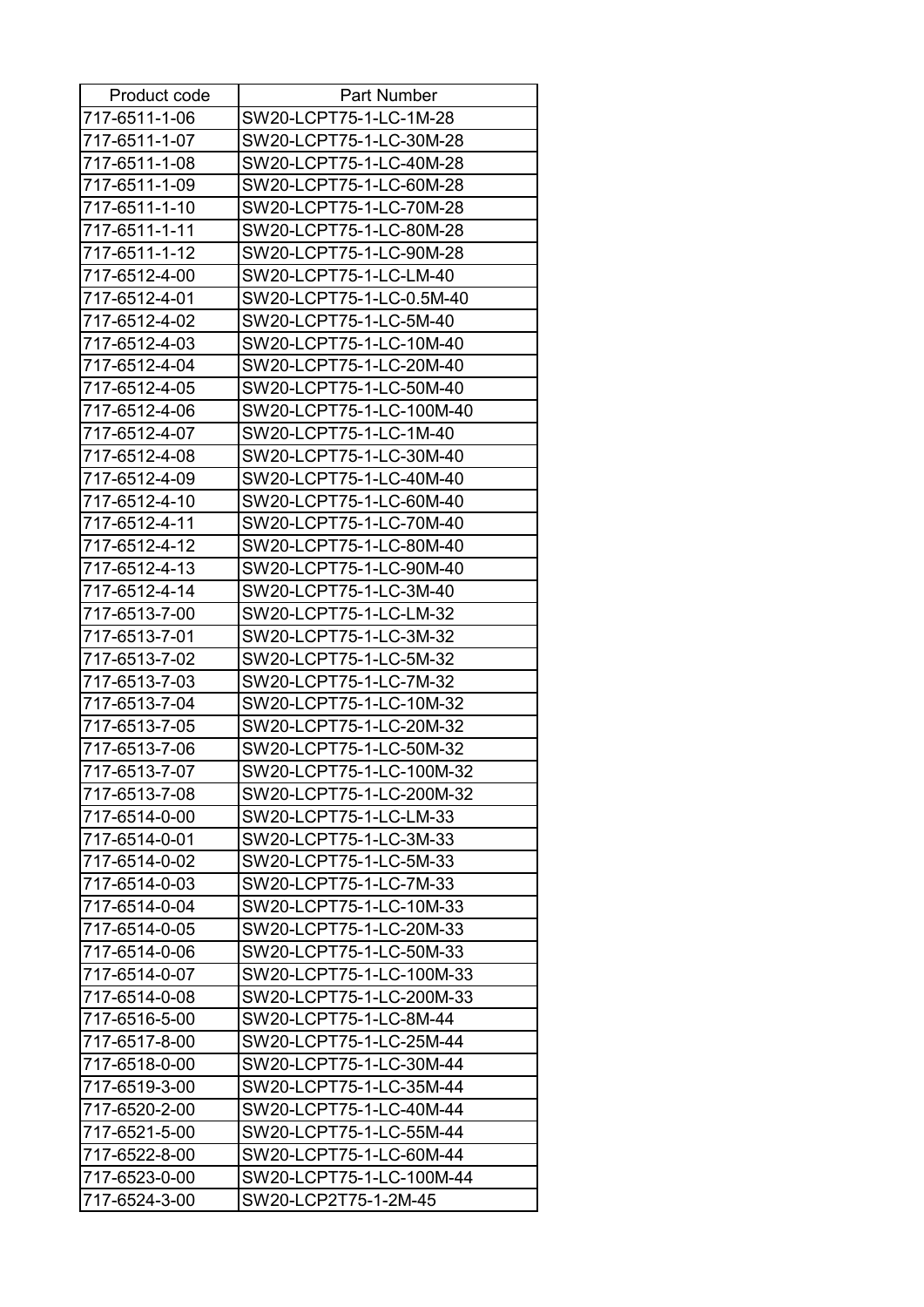| Product code  | Part Number               |
|---------------|---------------------------|
| 717-6525-6-00 | SW20-LCP2T75-1-10M-45     |
| 717-6526-9-00 | SW20-LCP2T75-1-20M-45     |
| 717-6527-1-00 | SW20-LCP2T75-1-30M-45     |
| 717-6528-4-00 | SW20-LCP2T75-1-40M-45     |
| 717-6529-7-00 | SW20-LCP2T75-1-50M-45     |
| 717-6530-6-00 | SW20-LCP2T75-1-2M-46      |
| 717-6531-9-00 | SW20-LCP2T75-1-10M-46     |
| 717-6532-1-00 | SW20-LCP2T75-1-20M-46     |
| 717-6533-4-00 | SW20-LCP2T75-1-30M-46     |
| 717-6534-7-00 | SW20-LCP2T75-1-40M-46     |
| 717-6535-0-00 | SW20-LCP2T75-1-50M-46     |
| 717-6537-0-00 | SW20-LCPT75-1-LC-50M-44   |
| 717-6538-0-00 | SW20-LCPT75-1-LC-70M-44   |
| 717-6539-0-00 | SW20-LCPT75-1-LC-75M-44   |
| 717-6540-0-00 | SW20-LCPT75-1-LC-85M-44   |
| 717-6541-0-00 | SW20-LCPT75-1-LC-120M-44  |
| 717-6545-0-00 | SW20-LCP2T75-2-200M-51    |
| 717-6546-0-00 | SW20-LCP2T75-2-140M-51    |
| 717-6548-0-00 | SW20-LCPT75-3-NC-30M-55   |
| 717-6549-0-00 | SW20-LCPT75-3-NC-60M-55   |
| 717-6550-0-00 | SW20-LCPT75-1-LC-5M-44    |
| 717-6551-0-00 | SW20-LCPT75-1-LC-10M-44   |
| 717-6553-0-00 | SW20-LCPT75-3-NC-2.5M-58  |
| 717-6555-0-00 | SW20-LCP2T75-2-440M-51    |
| 717-6556-0-00 | SW20-LCP2T75-2-440M-61    |
| 717-6557-0-00 | SW20-LCP2T75-2-350M-51    |
| 717-6558-0-00 | SW20-LCPT75-3-SC-10M-60   |
| 717-6559-0-00 | SW20-LCPT75-3-SC-6M-60    |
| 717-6563-0-00 | SW20-LCPT75-1-SC-15M-1    |
| 717-6563-0-01 | SW20-LCPT75-1-SC-15M-1-01 |
| 717-6564-0-00 | SW20-LCPT75-3-SC-5M-78    |
| 717-6565-0-00 | SW20-LCPT75-3-SC-6M-78    |
| 717-6566-0-00 | SW20-LCPT75-3-SC-7M-78    |
| 717-6567-0-00 | SW20-LCPT75-3-SC-15M-78   |
| 717-6568-0-00 | SW20-LCPT75-3-SC-16M-78   |
| 717-6569-0-00 | SW20-LCPT75-3-NC-70M-78   |
| 717-6570-0-00 | SW20-LCPT75-3-NC-125M-78  |
| 717-6571-0-00 | SW20-LCPT75-3-NC-170M-78  |
| 717-6572-0-00 | SW20-LCPT75-3-NC-215M-78  |
| 717-6573-0-00 | SW20-LCPT75-3-NC-260M-78  |
| 717-6575-0-00 | SW20-LCPT75-3-SC-8M-78    |
| 717-6576-0-00 | SW20-LCPT75-1-LC-65M-44   |
| 717-6577-0-00 | SW20-LC-3-GFC-3M-83       |
| 717-6578-0-00 | SW20-LC-3-SLC-30M-84      |
| 717-6579-0-00 | SW20-LC-3-SLC-65M-84      |
| 717-6580-0-00 | SW20-LCPT75-3-LC-100M-72  |
| 717-6586-0-00 | SW20-LCPT75-3-LC-20M-72   |
| 717-6589-0-00 | SW20-SC2-2-G-1M-87        |
| 717-6590-0-00 | SW20-LC2-3-G-70M-87       |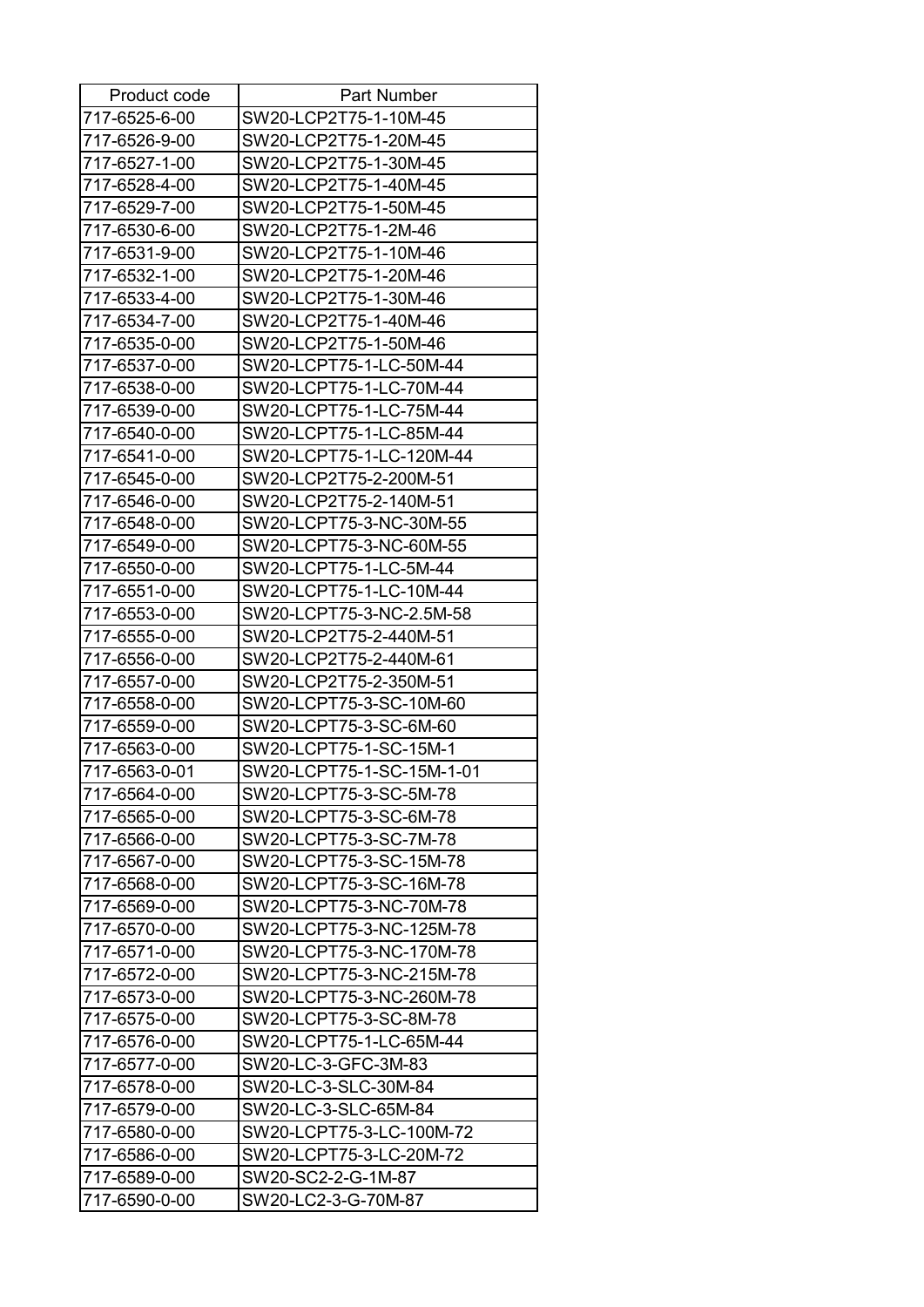| Product code  | Part Number              |
|---------------|--------------------------|
| 717-6592-0-00 | SW20-LCPT75-3-LC-30M-72  |
| 717-6593-0-00 | SW20-LC-3-SNC-5M-91      |
| 717-6610-0-00 | SW20-LC-3-SNC-7M-91      |
| 717-6611-0-00 | SW20-LC-3-SNC-10M-91     |
| 717-6612-0-00 | SW20-LC-3-SNC-20M-91     |
| 717-6613-0-00 | SW20-LC-3-SNC-30M-91     |
| 717-6614-0-00 | SW20-LC-3-SNC-40M-91     |
| 717-6615-0-00 | SW20-LC-3-SNC-50M-91     |
| 717-6616-0-00 | SW20-LC-3-SNC-15M-91     |
| 717-6617-0-00 | SW20-LC-3-SNC-25M-91     |
| 717-6618-0-00 | SW20-LC-3-SNC-35M-91     |
| 717-6619-0-00 | SW20-LC-3-SNC-45M-91     |
| 717-6620-0-00 | SW20-LC-3-SSC-25M-78     |
| 717-6621-0-00 | SW20-LC2-3-G-5M-98       |
| 717-6622-0-00 | SW20-LCPT75-3-LC-200M-72 |
| 717-6623-0-00 | SW20-LC-6-SSC-10M-105    |
| 717-6624-0-00 | SW20-LC-6-SSC-20M-105    |
| 717-6626-0-00 | SW20-LC-6-SLC-10M-105    |
| 717-6627-0-00 | SW20-LC-6-SNC-10M-105    |
| 717-6634-0-00 | SW20-LC-6-SSC-1M-105     |
| 717-6635-0-00 | SW20-LC-6-SNC-5M-105     |
| 717-6636-0-00 | SW20-LC-6-SNC-25M-105    |
| 717-6637-0-00 | SW20-LCPT75-3-LC-400M-72 |
| 717-6638-0-00 | SW20-LC-6-SNC-30M-105    |
| 717-6643-0-00 | SW20-LC-6-SNC-40M-105    |
| 717-6644-0-00 | SW20-LC-6-SNC-20M-105    |
| 717-6645-0-00 | SW20-LC-6-SNC-35M-105    |
| 717-7010-1-00 | SW23-RC-B1               |
| 717-7101-5-00 | SW23-P1-SC1-LM-1         |
| 717-7101-5-01 | SW23-P1-SC1-1M-1         |
| 717-7101-5-02 | SW23-P1-SC1-5M-1         |
| 717-7101-5-03 | SW23-P1-SC1-10M-1        |
| 717-7101-5-04 | SW23-P1-SC1-15M-1        |
| 717-7101-5-05 | SW23-P1-SC1-20M-1        |
| 717-7101-5-06 | SW23-P1-SC1-25M-1        |
| 717-7101-5-07 | SW23-P1-SC1-30M-1        |
| 717-7101-5-08 | SW23-P1-SC1-35M-1        |
| 717-7101-5-09 | SW23-P1-SC1-40M-1        |
| 717-7101-5-10 | SW23-P1-SC1-45M-1        |
| 717-7101-5-11 | SW23-P1-SC1-50M-1        |
| 717-7101-5-12 | SW23-P1-SC1-55M-1        |
| 717-7101-5-13 | SW23-P1-SC1-60M-1        |
| 717-7101-5-14 | SW23-P1-SC1-65M-1        |
| 717-7101-5-15 | SW23-P1-SC1-70M-1        |
| 717-7101-5-16 | SW23-P1-SC1-75M-1        |
| 717-7101-5-17 | SW23-P1-SC1-80M-1        |
| 717-7101-5-18 | SW23-P1-SC1-85M-1        |
| 717-7101-5-19 | SW23-P1-SC1-90M-1        |
| 717-7101-5-20 | SW23-P1-SC1-95M-1        |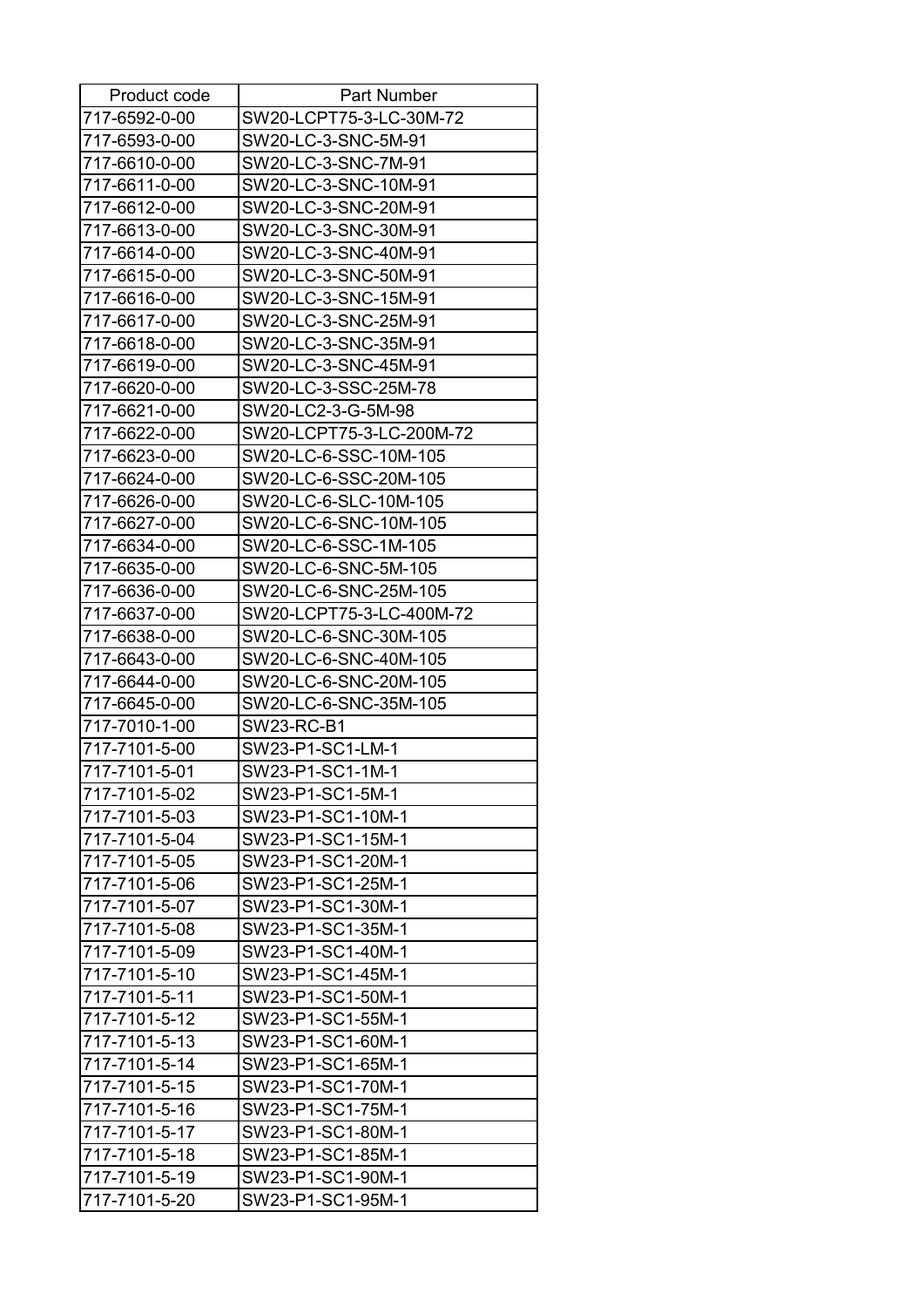| Product code  | <b>Part Number</b>       |
|---------------|--------------------------|
| 717-7101-5-21 | SW23-P1-SC1-100M-1       |
| 717-7101-5-22 | SW23-P1-SC1-105M-1       |
| 717-7101-5-23 | SW23-P1-SC1-110M-1       |
| 717-7101-5-24 | SW23-P1-SC1-115M-1       |
| 717-7101-5-25 | SW23-P1-SC1-120M-1       |
| 717-7101-5-26 | SW23-P1-SC1-125M-1       |
| 717-7101-5-27 | SW23-P1-SC1-130M-1       |
| 717-7101-5-28 | SW23-P1-SC1-135M-1       |
| 717-7101-5-29 | SW23-P1-SC1-140M-1       |
| 717-7101-5-30 | SW23-P1-SC1-145M-1       |
| 717-7101-5-31 | SW23-P1-SC1-150M-1       |
| 758-0013-7-70 | GT8A-20DP-2DSA(70)       |
| 761-0001-0-70 | GT11-2P-5.2C(70)         |
| 761-0002-3-70 | GT11-2S-5.2C(70)         |
| 761-0027-4-70 | GT11-2P-6.0C(70)         |
| 761-0028-7-70 | GT11-2S-6.0C(70)         |
| 763-0002-6-74 | GT13-2428/1.6-2.9PCF(74) |
| 778-0005-3-00 | GT28-2P-6.5DS            |
| 778-0005-3-20 | GT28-2P-6.5DS(20)        |
| 778-0005-3-21 | GT28-2P-6.5DS(21)        |
| 778-0005-3-22 | GT28-2P-6.5DS(22)        |
| 778-0007-9-00 | GT28A-2P-6.5DS           |
| 779-0003-4-00 | GTM5-14DS-2C             |
| 779-0010-0-00 | GTM3-D07                 |
| 779-0011-2-00 | GTM3-D08                 |
| 781-0400-0-70 | WNGT5G-0400(70)          |
| 781-0682-0-00 | WGTM65S/GT41-4DS(A)-0682 |
| 781-0713-6-00 | WAWGT16GTPO5G-0713       |
| 781-0804-0-00 | WAWGT16GTPO5G-0804       |
| 781-0804-0-30 | WAWGT16GTPO5G-0804(30)   |
| 781-0805-2-00 | WAWGT16GTPO5G-0805       |
| 781-0809-3-00 | WAWGT16GTPO5G-0809       |
| 781-0811-5-00 | WAWGT16GTPO5G-0811       |
| 781-0830-0-00 | WAWGT16GTPO5G-0830       |
| 781-0830-0-30 | WAWGT16GTPO5G-0830(30)   |
| 815-4302-6-00 | FB1A-BJSA                |
| 815-4303-9-00 | FB1L-AA11                |
| 815-4304-1-00 | FB1L-AA12                |
| 815-4305-4-00 | FB1L-BA11                |
| 815-4306-7-00 | FB1L-BA12                |
| 815-4307-0-00 | FB2L-AA11                |
| 815-4308-2-00 | FB2L-AA12                |
| 815-4308-2-05 | FB2L-AA12(05)            |
| 815-4308-2-15 | FB2L-AA12(15)            |
| 815-4309-5-00 | FB2L-BA12                |
| 815-4309-5-15 | FB2L-BA12(15)            |
|               |                          |
| 815-4310-4-00 | FB3L-AA12                |
| 815-4310-4-05 | FB3L-AA12(05)            |
| 815-4311-7-00 | FB3L-BA12                |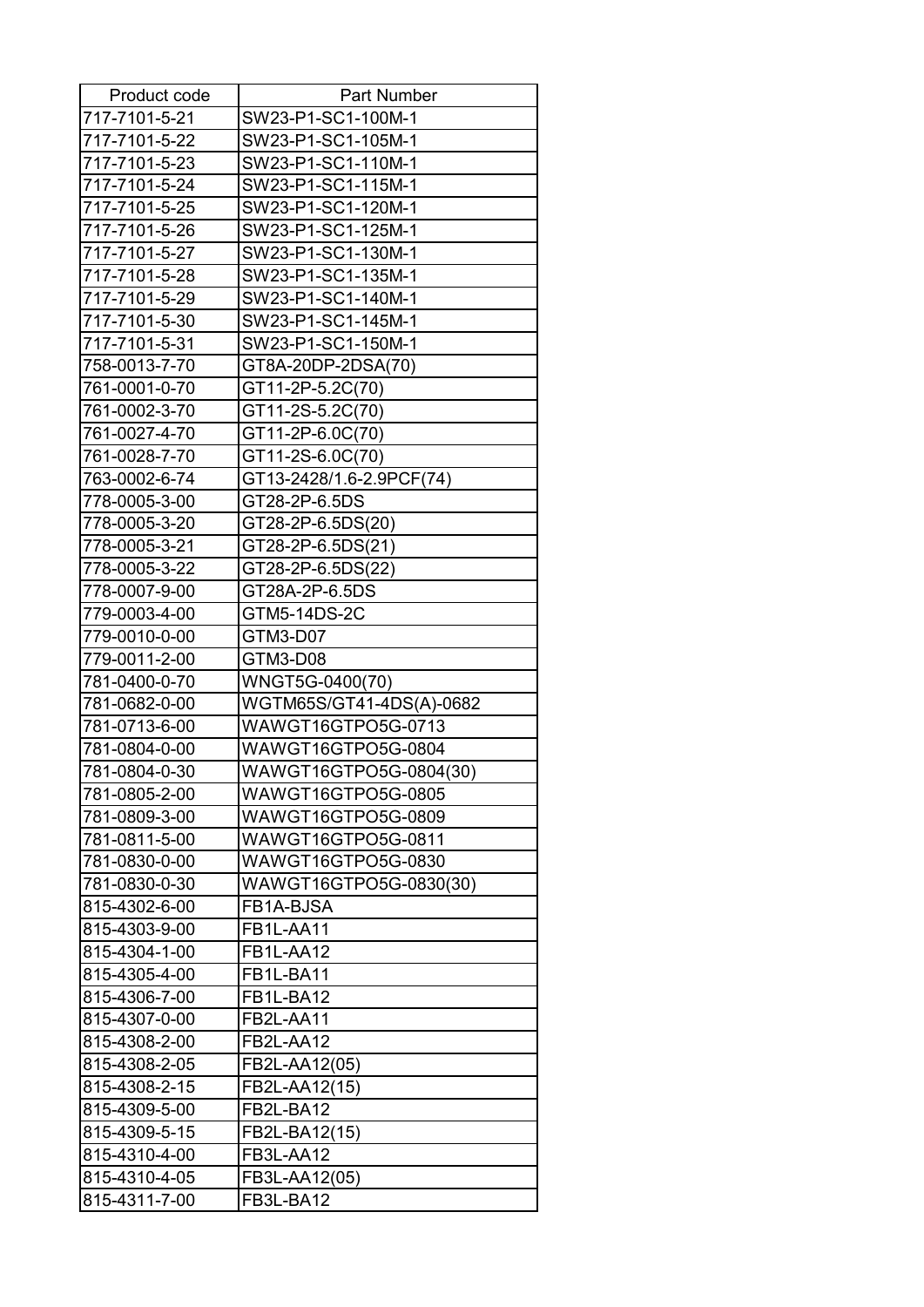| Product code  | <b>Part Number</b>     |
|---------------|------------------------|
| 815-4312-0-00 | FB3L-BJAA              |
| 815-4313-2-00 | FB4L-AA12              |
| 815-4313-2-15 | FB4L-AA12(15)          |
| 815-4314-5-00 | FB4L-BA12              |
| 815-4314-5-15 | FB4L-BA12(15)          |
| 815-4318-0-00 | FB2L-AA11-001A         |
| 820-6001-6-00 | <b>HSC-AT11K-A00</b>   |
| 820-6002-9-00 | <b>HSC-AT11K-A01</b>   |
| 820-6003-1-00 | <b>HSC-AT11K-A02</b>   |
| 820-6004-4-00 | <b>HSC-AT11K-A03</b>   |
| 820-6005-7-00 | <b>HSC-AT11K-A04</b>   |
| 820-6006-0-00 | <b>HSC-AT11K-A05</b>   |
| 820-6007-2-00 | <b>HSC-AT11K-A06</b>   |
| 820-6008-5-00 | <b>HSC-AT11K-A10</b>   |
| 820-6009-8-00 | <b>HSC-AT11K-A15</b>   |
| 820-6010-7-00 | <b>HSC-AT11K-A20</b>   |
| 820-6011-0-00 | <b>HSC-AT11K-A25</b>   |
| 820-6012-2-00 | <b>HSC-AT11K-A30</b>   |
| 820-6013-5-00 | <b>HSC-AT11K-A07</b>   |
| 820-6014-8-00 | <b>HSC-AT11K-A08</b>   |
| 820-6015-0-00 | <b>HSC-AT11K-A09</b>   |
| 820-6016-3-00 | HSC-AT11K-A11          |
| 820-6017-6-00 | HSC-AT11K-A12          |
| 820-6018-9-00 | <b>HSC-AT11K-A13</b>   |
| 820-6019-1-00 | <b>HSC-AT11K-A14</b>   |
| 820-6020-0-00 | <b>HSC-AT11K-A16</b>   |
| 820-6601-3-00 | <b>HSC-AT11K-A01R5</b> |
| 820-6602-6-00 | <b>HSC-AT11K-A02R5</b> |
| 820-6603-9-00 | <b>HSC-AT11K-A03R5</b> |
| 820-6604-1-00 | HSC-AT11K-A04R5        |
| 820-6605-4-00 | <b>HSC-AT11K-A05R5</b> |
| 820-6606-7-00 | <b>HSC-AT11K-A06R5</b> |
| 820-6607-0-00 | <b>HSC-AT11K-A07R5</b> |
| 820-6608-2-00 | <b>HSC-AT11K-A08R5</b> |
| 820-6609-5-00 | HSC-AT11K-A09R5        |
| 820-6610-4-00 | <b>HSC-AT11K-A10R5</b> |
| 820-6611-7-00 | <b>HSC-AT11K-A11R5</b> |
| 820-6612-0-00 | HSC-AT11K-A12R5        |
| 820-6613-2-00 | <b>HSC-AT11K-A13R5</b> |
| 820-6614-5-00 | HSC-AT11K-A14R5        |
| 820-6615-8-00 | <b>HSC-AT11K-A15R5</b> |
| 820-6616-0-00 | HSC-AT11K-A16R5        |
| 820-6620-8-00 | <b>HSC-AT11K-A20R5</b> |
| 820-6625-1-00 | <b>HSC-AT11K-A25R5</b> |
| 820-6630-1-00 | HSC-AT11K-A30R5        |
| 820-9001-2-00 | HSC-AT11CS-A01         |
| 820-9002-5-00 | HSC-AT11CS-A02         |
| 820-9003-8-00 | HSC-AT11CS-A03         |
| 820-9004-0-00 | HSC-AT11CS-A04         |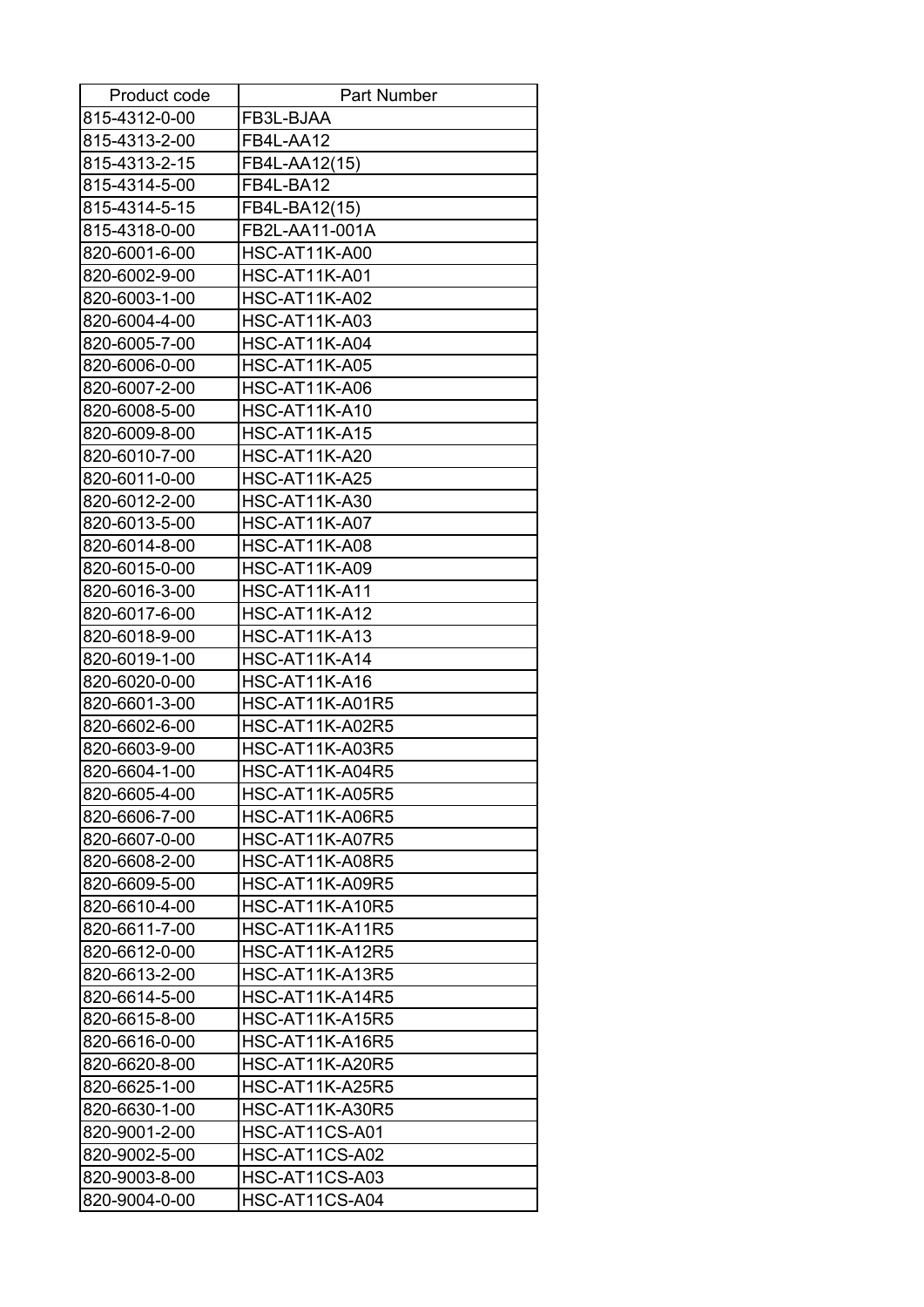| Product code  | <b>Part Number</b>    |
|---------------|-----------------------|
| 820-9005-3-00 | HSC-AT11CS-A05        |
| 820-9006-6-00 | HSC-AT11CS-A06        |
| 820-9007-9-00 | HSC-AT11CS-A07        |
| 820-9008-1-00 | HSC-AT11CS-A08        |
| 820-9009-4-00 | HSC-AT11CS-A09        |
| 820-9010-3-00 | HSC-AT11CS-A10        |
| 820-9011-6-00 | HSC-AT11CS-A11        |
| 820-9012-9-00 | HSC-AT11CS-A12        |
| 820-9013-1-00 | HSC-AT11CS-A13        |
| 820-9014-4-00 | HSC-AT11CS-A14        |
| 820-9015-7-00 | HSC-AT11CS-A15        |
| 820-9016-0-00 | HSC-AT11CS-A16        |
| 820-9017-2-00 | HSC-AT11CS-A20        |
| 820-9018-5-00 | HSC-AT11CS-A25        |
| 820-9019-8-00 | HSC-AT11CS-A30        |
| 820-9500-2-00 | <b>HSC-AT11U-A00</b>  |
| 820-9501-5-00 | <b>HSC-AT11U-A01</b>  |
| 820-9502-8-00 | <b>HSC-AT11U-A02</b>  |
| 820-9503-0-00 | <b>HSC-AT11U-A03</b>  |
| 820-9504-3-00 | <b>HSC-AT11U-A04</b>  |
| 820-9505-6-00 | <b>HSC-AT11U-A05</b>  |
| 820-9506-9-00 | <b>HSC-AT11U-A06</b>  |
| 820-9507-1-00 | <b>HSC-AT11U-A07</b>  |
| 820-9508-4-00 | <b>HSC-AT11U-A08</b>  |
| 820-9509-7-00 | <b>HSC-AT11U-A09</b>  |
| 820-9510-6-00 | <b>HSC-AT11U-A10</b>  |
| 820-9511-9-00 | <b>HSC-AT11U-A11</b>  |
| 820-9512-1-00 | <b>HSC-AT11U-A12</b>  |
| 820-9513-4-00 | <b>HSC-AT11U-A13</b>  |
| 820-9514-7-00 | <b>HSC-AT11U-A14</b>  |
| 820-9515-0-00 | <b>HSC-AT11U-A15</b>  |
| 820-9516-2-00 | <b>HSC-AT11U-A16</b>  |
| 820-9517-5-00 | <b>HSC-AT11U-A20</b>  |
| 820-9518-8-00 | <b>HSC-AT11U-A25</b>  |
| 820-9519-0-00 | <b>HSC-AT11U-A30</b>  |
| 821-0004-8-40 | HSC2-TM-P1(40)        |
| 821-0005-0-40 | <b>HSC-TM-P1(40)</b>  |
| 821-0009-1-60 | <b>HMUA-TM-P2(60)</b> |
| 821-0010-0-60 | HMUAJ-TM-P2(60)       |
| 828-0001-4-21 | HMU-PJAT1K-A00R1(21)  |
| 828-0001-4-40 | HMU-PJAT1K-A00R1(40)  |
| 828-0002-7-20 | HMU-PJAT1K-A01R1(20)  |
| 828-0003-0-20 | HMU-PJAT1K-A02R1(20)  |
| 828-0004-2-20 | HMU-PJAT1K-A03R1(20)  |
| 828-0005-5-20 | HMU-PJAT1K-A04R1(20)  |
| 828-0006-8-20 | HMU-PJAT1K-A05R1(20)  |
| 828-0007-0-20 | HMU-PJAT1K-A06R1(20)  |
| 828-0008-3-20 | HMU-PJAT1K-A07R1(20)  |
| 828-0009-6-20 | HMU-PJAT1K-A08R1(20)  |